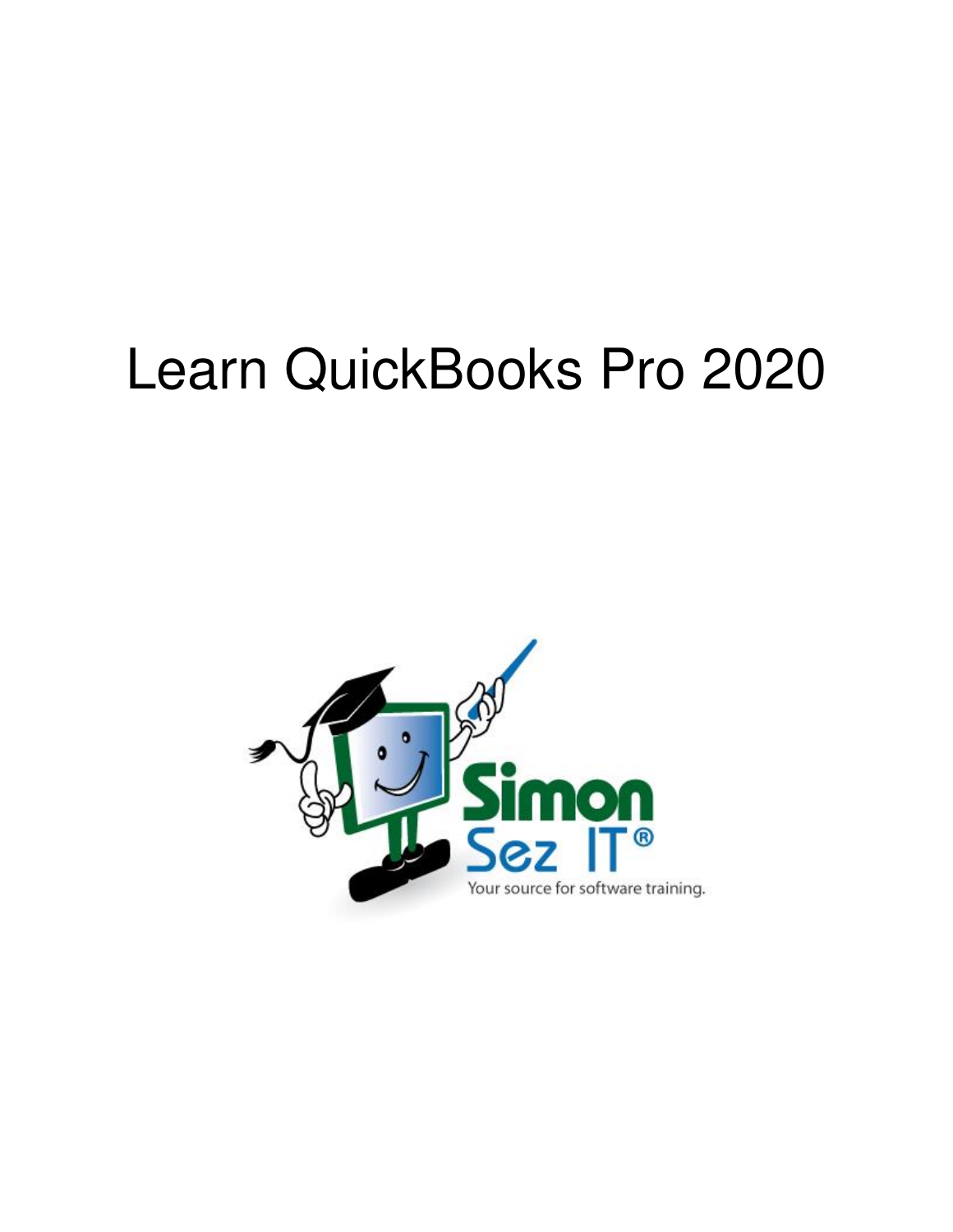# **Table of Contents**

| Module $1 - Intro$                          |
|---------------------------------------------|
|                                             |
|                                             |
|                                             |
|                                             |
|                                             |
| Module $2$ – Getting Started                |
|                                             |
|                                             |
|                                             |
|                                             |
|                                             |
|                                             |
| Module $3$ – Customizing the QB Environment |
|                                             |
|                                             |
|                                             |
|                                             |
|                                             |
|                                             |
|                                             |
| Module $4$ – Working with Customers & Jobs  |
|                                             |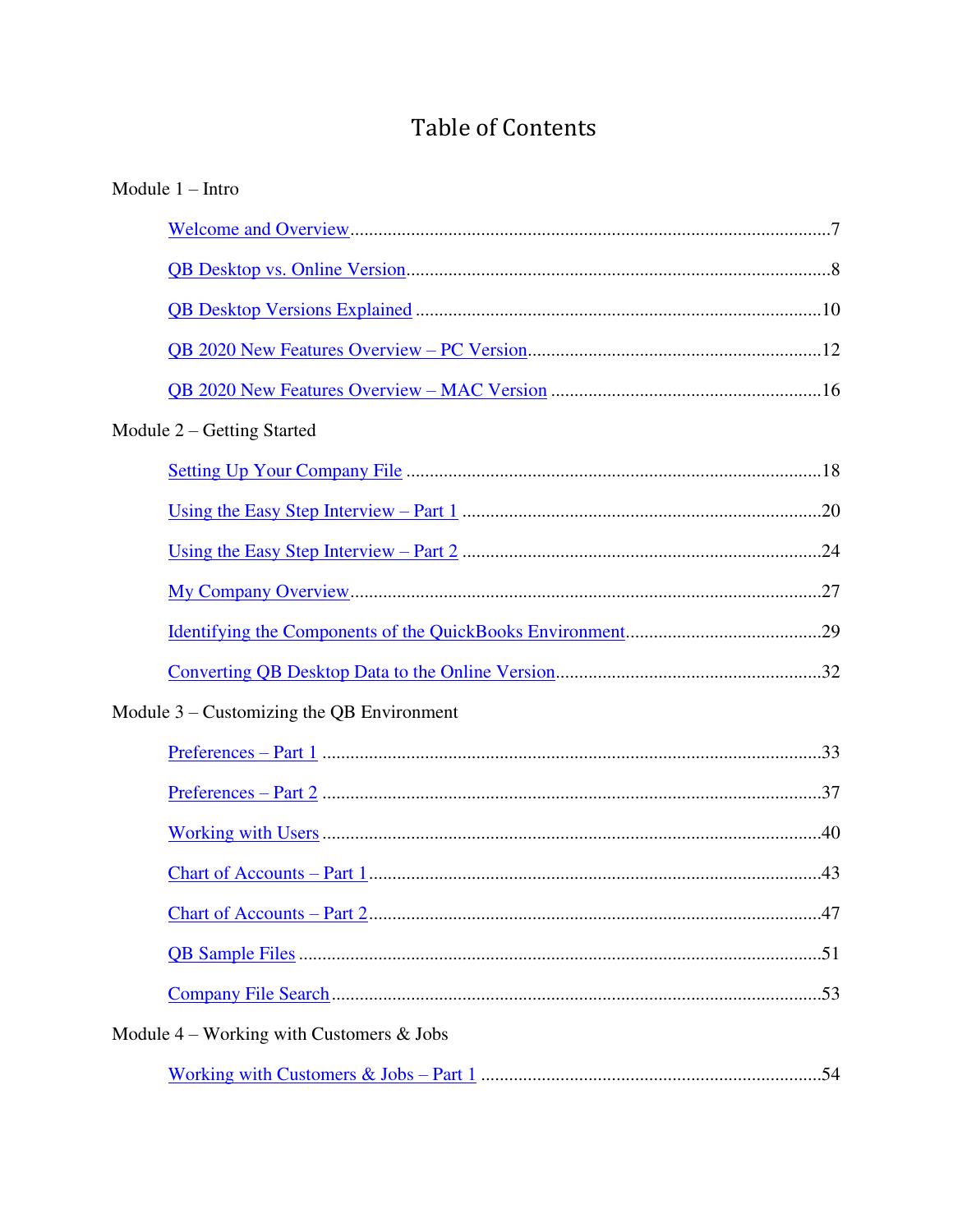| Invoicing from Estimates – Part 1 $\ldots$ $\ldots$ $\ldots$ $\ldots$ $\ldots$ $\ldots$ $\ldots$ $\ldots$ $\ldots$ $\ldots$ $\ldots$ $\ldots$ $\ldots$ $\ldots$ $\ldots$ $\ldots$ $\ldots$ $\ldots$ $\ldots$ $\ldots$ $\ldots$ $\ldots$ $\ldots$ $\ldots$ $\ldots$ $\ldots$ $\ldots$ $\ldots$ $\ldots$ $\ldots$ $\ldots$ |  |
|--------------------------------------------------------------------------------------------------------------------------------------------------------------------------------------------------------------------------------------------------------------------------------------------------------------------------|--|
|                                                                                                                                                                                                                                                                                                                          |  |
|                                                                                                                                                                                                                                                                                                                          |  |
|                                                                                                                                                                                                                                                                                                                          |  |
|                                                                                                                                                                                                                                                                                                                          |  |
|                                                                                                                                                                                                                                                                                                                          |  |
|                                                                                                                                                                                                                                                                                                                          |  |
|                                                                                                                                                                                                                                                                                                                          |  |
| Module $5 -$ Working with Vendors                                                                                                                                                                                                                                                                                        |  |
|                                                                                                                                                                                                                                                                                                                          |  |
|                                                                                                                                                                                                                                                                                                                          |  |
|                                                                                                                                                                                                                                                                                                                          |  |
|                                                                                                                                                                                                                                                                                                                          |  |
| Module $6$ – Working with Items $\&$ Inventory                                                                                                                                                                                                                                                                           |  |
|                                                                                                                                                                                                                                                                                                                          |  |
|                                                                                                                                                                                                                                                                                                                          |  |
|                                                                                                                                                                                                                                                                                                                          |  |
|                                                                                                                                                                                                                                                                                                                          |  |
|                                                                                                                                                                                                                                                                                                                          |  |
|                                                                                                                                                                                                                                                                                                                          |  |
|                                                                                                                                                                                                                                                                                                                          |  |
|                                                                                                                                                                                                                                                                                                                          |  |

Module 7 - Working with QuickBooks Registers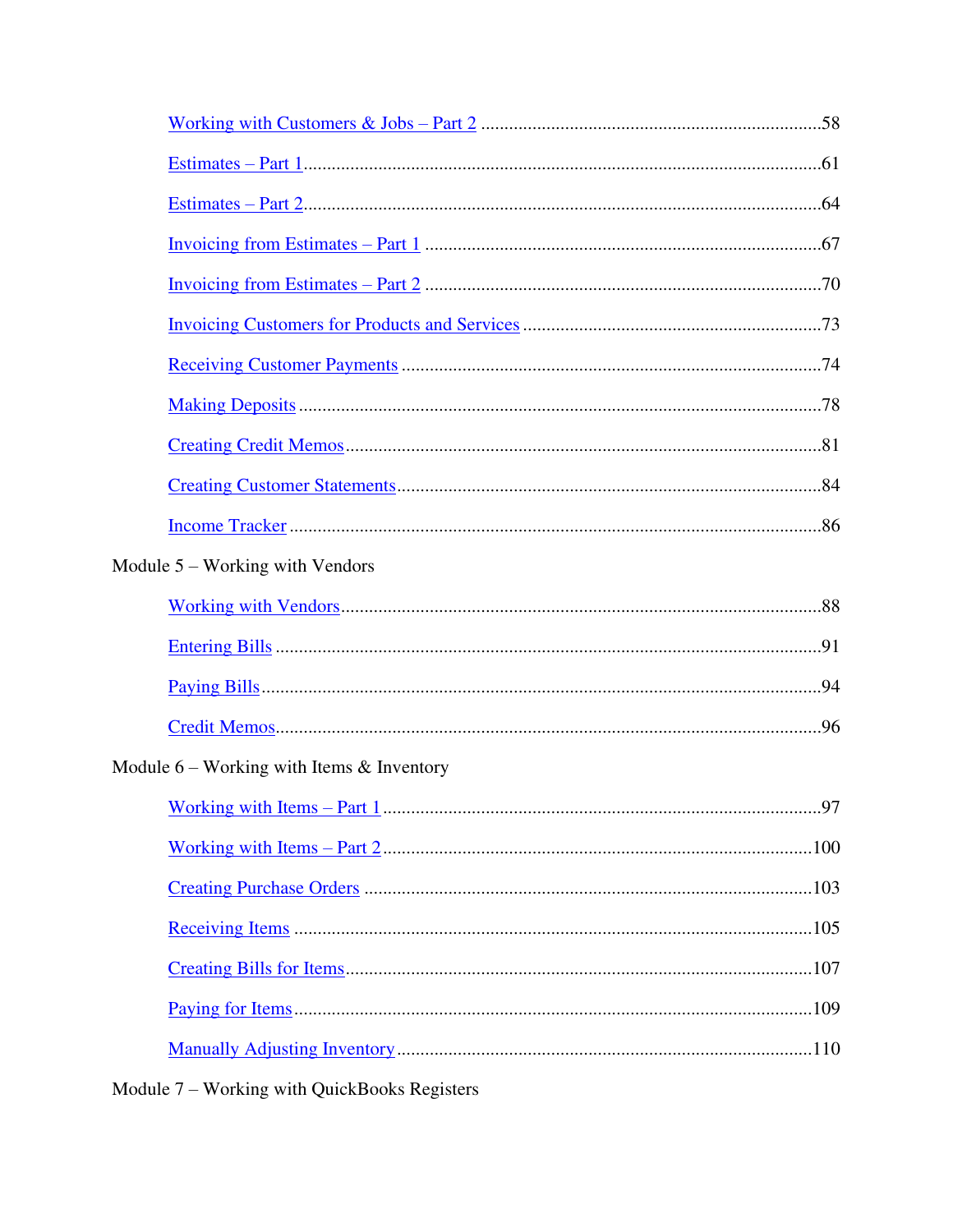| Module $8$ – Working with Loans      |
|--------------------------------------|
|                                      |
|                                      |
|                                      |
| Module 9 – Working with Credit Cards |
|                                      |
|                                      |
|                                      |
| Module $10$ – Working with Forms     |
|                                      |
|                                      |
|                                      |
|                                      |
|                                      |
| Module $11 -$ Reports                |
|                                      |
|                                      |
|                                      |
|                                      |
|                                      |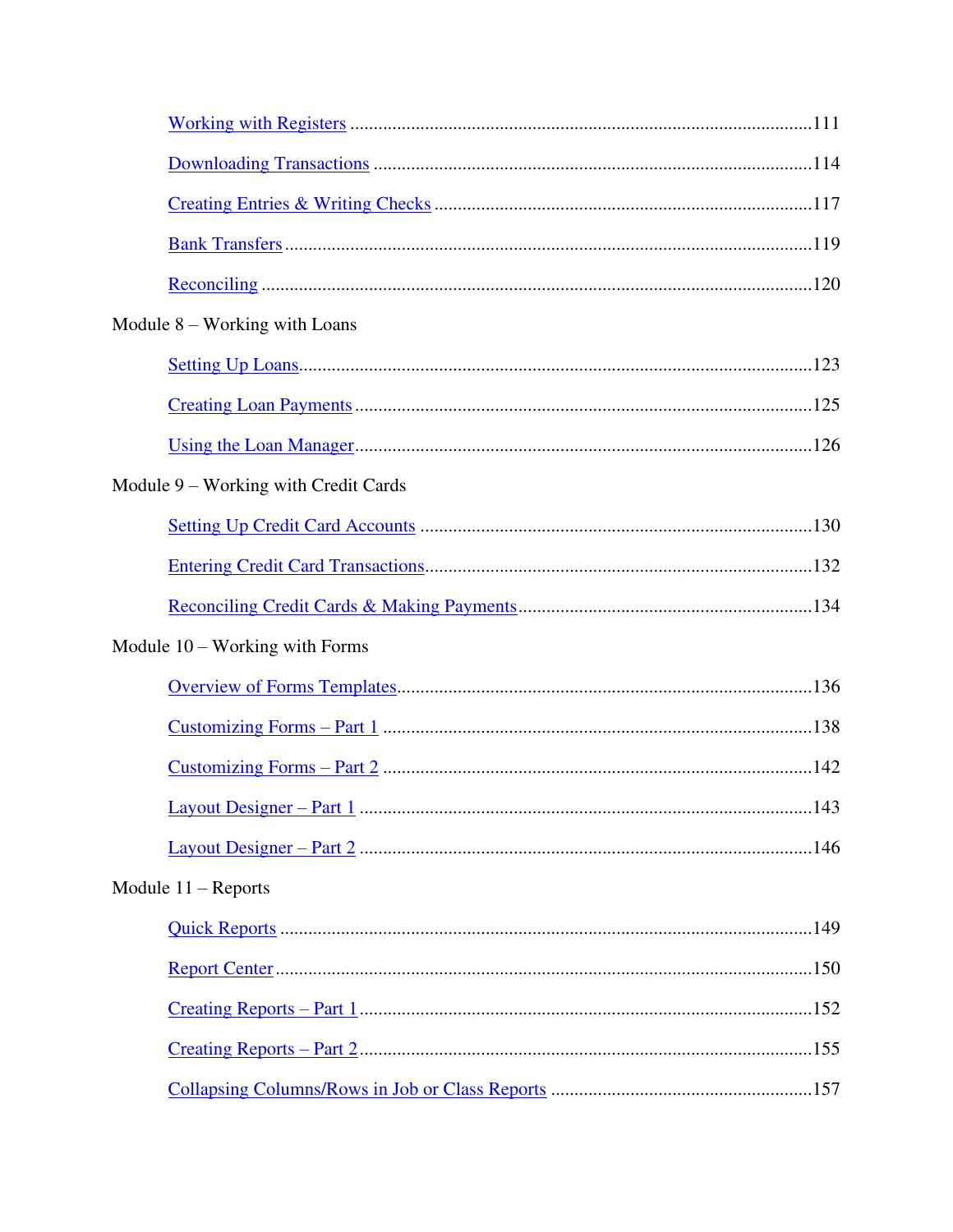| Module $12 - Sales$ Tax               |  |
|---------------------------------------|--|
|                                       |  |
|                                       |  |
| Module $13 -$ Payroll                 |  |
|                                       |  |
|                                       |  |
|                                       |  |
|                                       |  |
|                                       |  |
|                                       |  |
| Module 14 - The Lead Center           |  |
|                                       |  |
| Module $15 -$ Mail Merges             |  |
|                                       |  |
|                                       |  |
| Module $16 -$ Budgets                 |  |
|                                       |  |
|                                       |  |
| Module 17 – Other QuickBooks Features |  |
|                                       |  |
|                                       |  |
|                                       |  |
|                                       |  |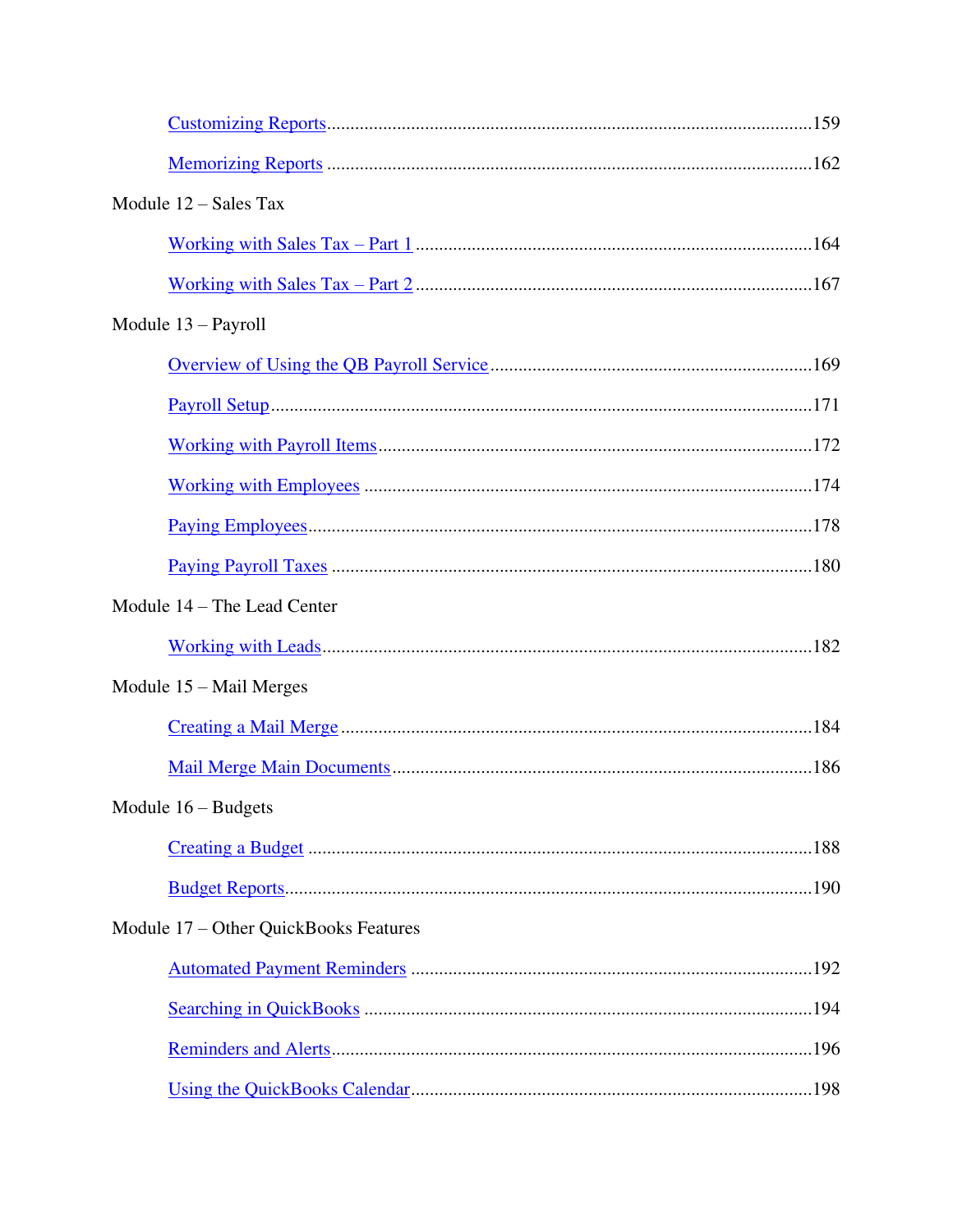|                        | .202 |
|------------------------|------|
|                        |      |
|                        | .205 |
|                        | -206 |
|                        | .208 |
|                        |      |
| Module $18 - W$ rap Up |      |
|                        | .210 |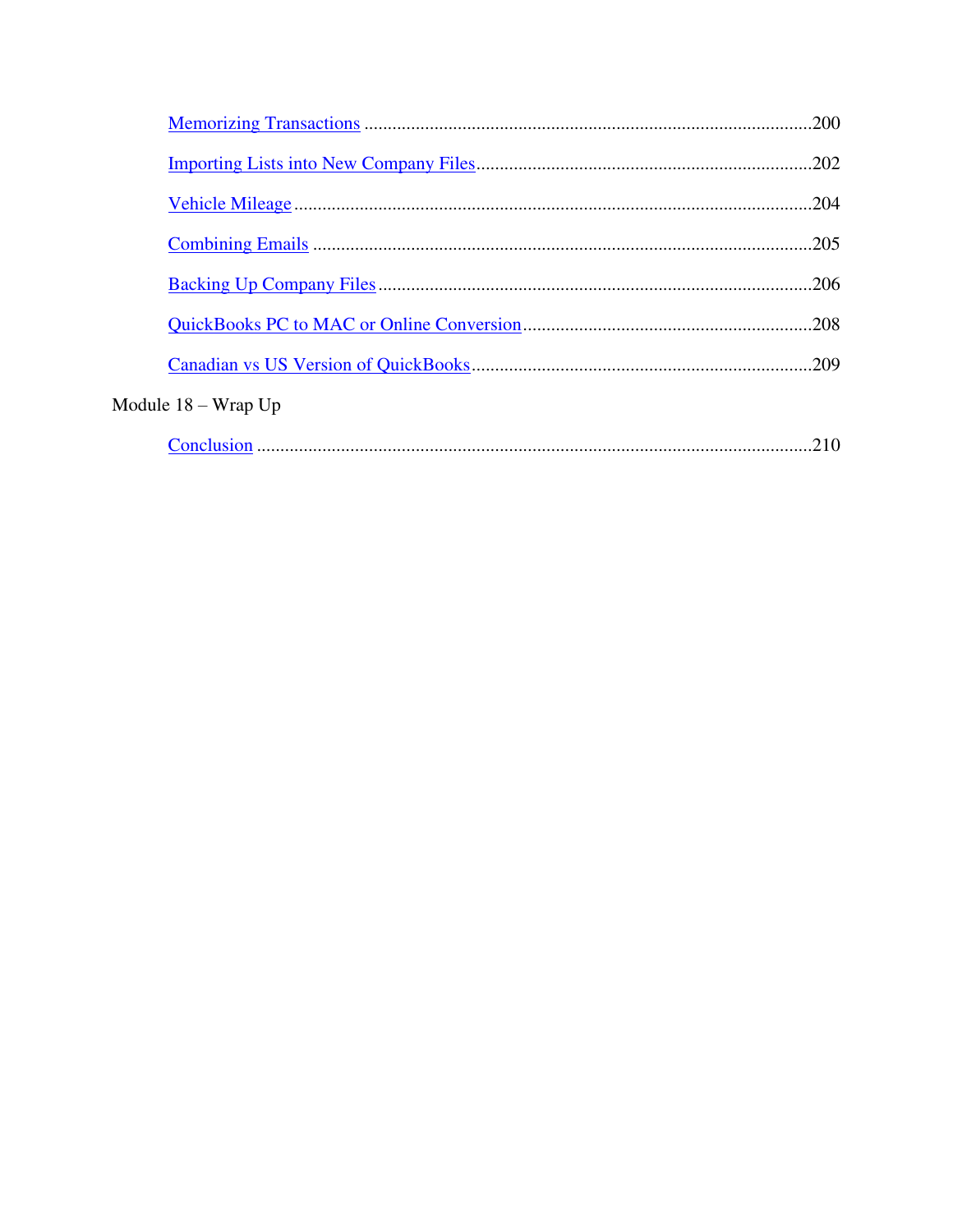# **Module 1 – Intro**

#### <span id="page-6-0"></span>**Video: Welcome and Overview**

**Cindy:** Hi there. Welcome to QuickBooks Pro 2020. My name is Cindy McGuckin and I'm going to be here to help walk you through this series of videos. I wanted to go ahead and film this welcome video real quick just to make sure that you knew what to expect as you go through this series. I've actually been teaching QuickBooks for about 20 years now and I find QuickBooks to be a really user friendly software program. I want to make it really easy for you as you go through these so I'm going to go ahead and break these down in very simple terms.

I'm going to start at the very beginning. I'm not going to assume you know anything. And that way you'll have a good foundation as you move through to the next video. Make sure you watch these in order so that it will make sense. And if you've been using QuickBooks for a while and you just want to see some of the new features you can go ahead and skip over to section four if you have a PC or section five if you happen to have a MAC.

Once we get through the module one, which is the intro module, we'll actually go into module two and actually get started setting up your company file. Go ahead and make sure you have pen and paper so you can take some notes, and like I said watch these in order and if you have questions as you go along feel free to shoot us an email and let us know and we'll get right back to you.

Let's go ahead and jump right in to section two and I want to talk to you a little bit about the desktop version versus the online version.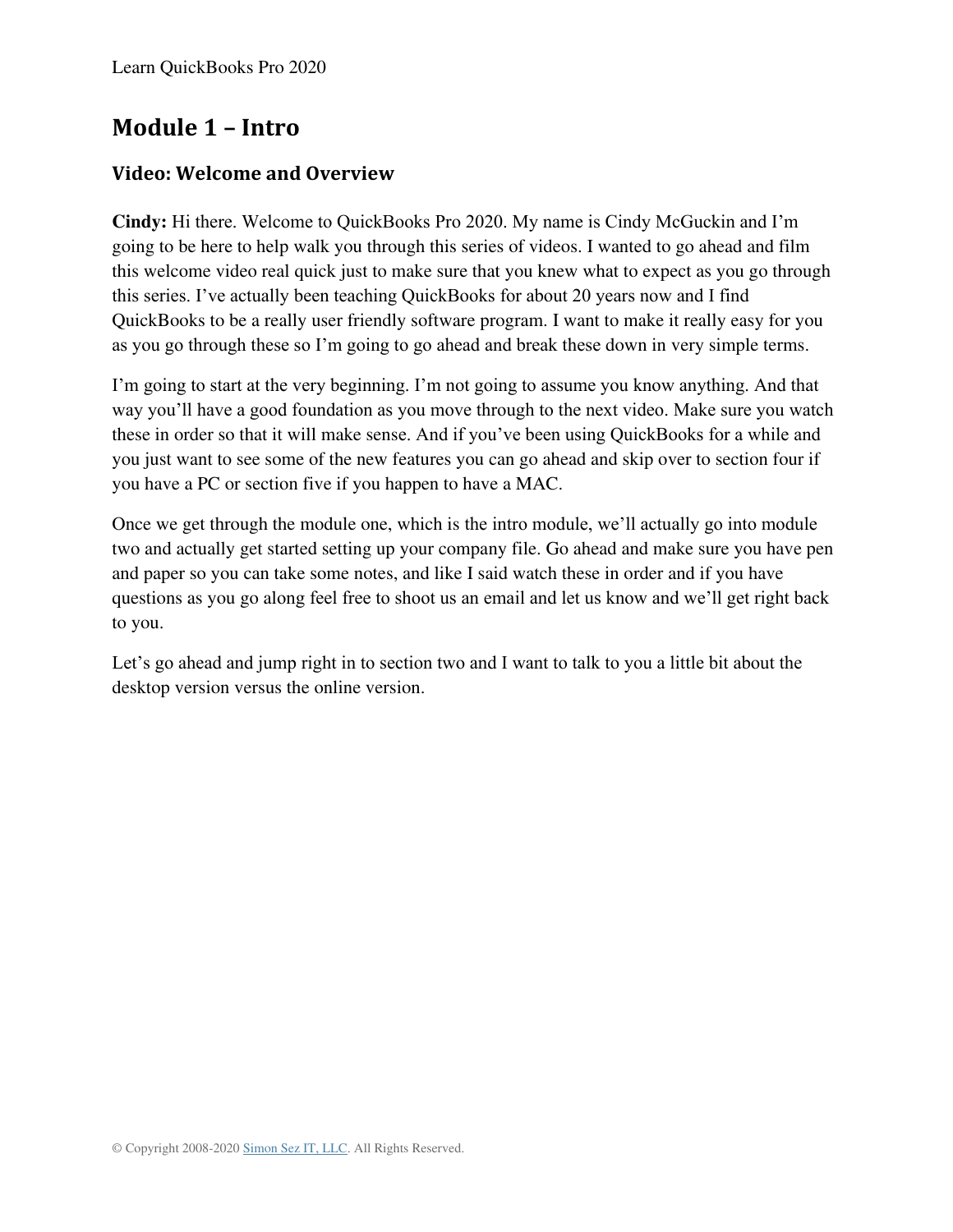## <span id="page-7-0"></span>**Video: QB Desktop vs. Online Version**

**Cindy:** Intuit offers both a desktop version of QuickBooks and an online version. I wanted to take a few moments and tell you a little bit about each one. That way you can make an informed decision when you get ready to decide which one you'd like to use. Let's start with the desktop version.

Every year in September they come out with the next version. Usually it's the first or second week in September. Currently they're on the 2020 version. They only support three versions back. Right now they're supporting 2019 and 2018. That means if you have a previous version it will still work but you won't get any of the updates, maybe they have a patch that they want to send out, maybe you're signed up with the Intuit payroll service, you wouldn't get updates. So you want to think about at least upgrading to the current version every third year.

They do make a MAC version as well. There's also a U.S. version and a Canadian version of QuickBooks. We're going to be using the desktop U.S. version for these videos.

Now let's take a minute and talk about the online version. This is subscription based. That means that you will have to sign up for a monthly subscription and pay that fee every month. And they've got several different ones you can choose from. The advantage to having the online subscription is that you can access your QuickBooks file from anywhere in the whole wide world. If you happen to have a virtual assistant then they could have a login, you could access it when you go on vacation. It's really a nice little feature in that respect.

If you don't need that I always suggest you go back to the desktop version because it's a lot more user friendly, it's got a lot more options than the online version has. But I do want to take you to the Intuit website where you can compare some of the subscription pricing and see what's available. Give me just a second and I'll pull it up.

This is a comparison of all of the online subscription services that they have to offer. If you want to see this screen just do a quick Google search. You can type in the Search box QuickBooks Online Comparisons and this will be one of the links that you can choose.

I want to go ahead and talk to you a little bit about each one of these. That way you'll know what each one has to offer. And notice that you can try any of these for free for the first 30 days. You may want to start there. But these are the monthly prices they have right now and you'll notice they're all 50% off for the first three months. So that price is going to increase.

Let's start with the Simple Start. This is designed for the person who's just starting their business. You really don't have a lot of expenses yet or you don't have a lot of customers yet, that sort of thing. You can see that it allows you to have one user that can log in. It will track your income and expenses, your mileage. You can go ahead and invoice customers once you start getting some new customers. You can actually run some really basic reports. You can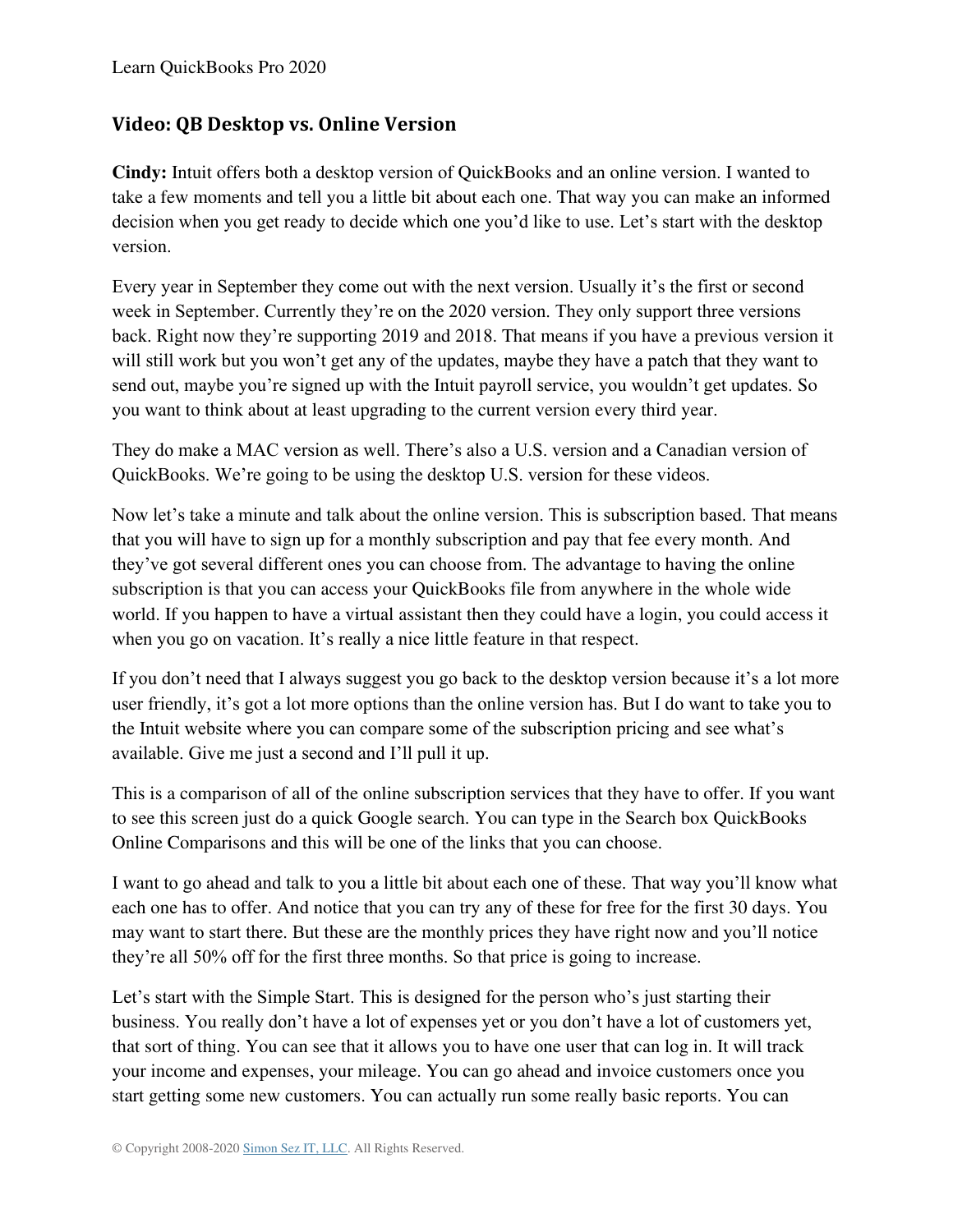actually do sales tax, 1099 contractors, but some things you can't do that I feel are really important and one of them is managing your bills. The bills are the things that you have to pay monthly that may come in the mail or they may be automatic payments but they're still bills that you owe and you need a way to track those. I suggest you at least move up to the next one called Essentials where you can manage your bills and track your time.

Now you'll notice that this one does not do inventory. If inventory is something you need then you'll need to move up to the Plus subscription, which is the most popular one. And you can see here that it includes your inventory and you can track what they call Job or Project Profitability.

You'll notice that the last one, the Advanced one, this is actually designed to do everything in QuickBooks and the one thing I want to point out for all of these is you'll notice this one allows you have up to 25 users. That means there are 25 people that can have their own username and password and actually login. Whereas this one allows you up to five, this one up to three, and this one up to one. Most people don't need more than three to five. I do actually suggest most people start with this one and then upgrade later if you need to.

The other thing I wanted to mention is you do have this full service Live Bookkeeping over here and you can see it says it starts at \$235 a month. This is really a great feature for someone who wants to be out in the field or needs to be on the road and they need someone else do their books for them. This is just like hiring a bookkeeper.

The neat thing about this is that both you and this bookkeeper can actually talk live and you can also both be in your company file at the same time while you're discussing what's going on with your books.

Those are going to be your options right there for signing up for one of the different subscriptions for the QuickBooks online.

One other thing I wanted to mention is if you currently have the desktop version and you wanted to actually take your data and move it up to the online version you can do that fairly easily. However, if you decide you'd like to go the other way, maybe you start with the online version and you really don't like it and you want to go back to the desktop version Intuit will have to get involved and they'll have to actually go ahead and back up your file for you and then they'll help you actually restore it back to your desktop version.

That's pretty much all I wanted to tell you about the two different versions of QuickBooks, the desktop and online. I do want to move into section three and talk to you about the different versions of the desktop version of QuickBooks because there's several different choices you'll have when you go to make your purchase. Let's go ahead and flip over to section three.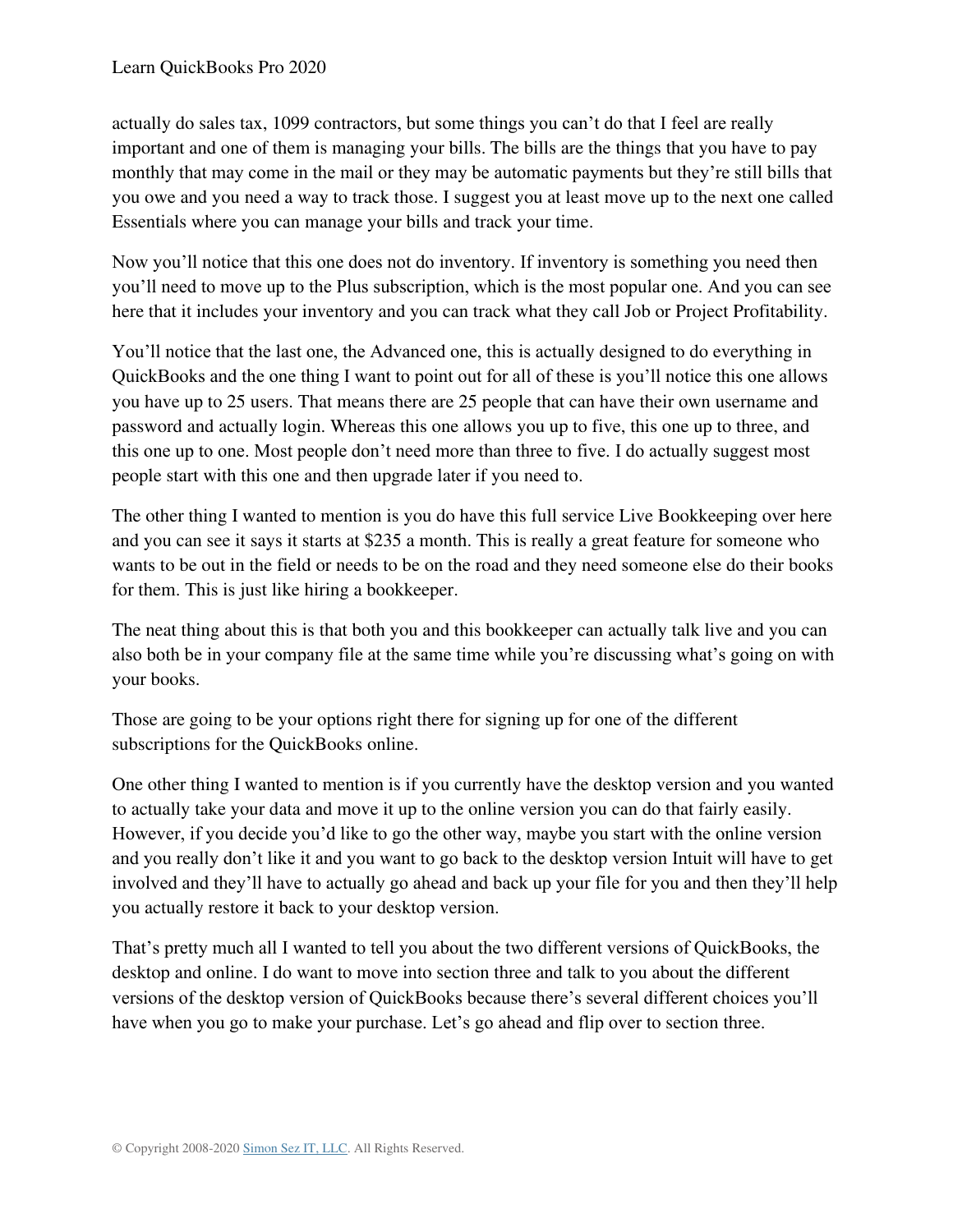# <span id="page-9-0"></span>**Video: Desktop Versions Explained**

**Cindy:** There are several different versions of QuickBooks desktop and I want to go through a broad level of all three of these just to give you a little bit of information so that when you're out to make your purchase then you'll know which one works best for your company. Let me just head over to Intuit's website. I want to show you a QuickBooks desktop comparison and we'll go through some of the options.

If you've decided you want to go with the desktop version of QuickBooks you need to know that there are three basic tiers of levels for the desktop version. If you go to QuickBooks.Intuit.com/desktop then you can see this same screen right here and it will help you make your decision a little bit easier, but let me give you a little bit of information about each one.

The Pro version is typically where most small business owners start and it is the version we're going to be using throughout this set of videos. You can have up to three users in a company file in the Pro version.

When you go up to the Premier version you can have up to five users and the Premier edition actually has some industry specific tools as well. And what that means is that they actually sell different versions of the Premier. For example, there is a contractors edition, there is a real estate edition. And that means they will set up a lot of the lists based on that type of business. Now you can set up your own list with the Pro and use it for those particular industries but Premier has a lot of it already set up.

When you get to the Enterprise edition you're going to be able to set up up to 30 users and this is the one that has the most power right here. If you're just starting out though you're not going to want to start with Enterprise. It's way to expensive. You would start with the Pro and upgrade if you need to.

But I want to show you that there are a lot of features that they all have. For example, they all have the ability to track income and expenses, you can do invoicing, run reports, send estimates, track your sales tax, manage bills, and track your time. Let's see what else is down here. You can also track your inventory, you have list limits and you can pay your 1099 contractors. And that's really all the stuff that the average small business owner would need anyway, but let's look at some of the other options that you only find in the Premier and Enterprise and that's the forecasting, which allows you to basically look at how your business is doing now and forecast how it might do in the coming months or years. You also have industry specific features. If you happen to purchase the real estate edition then you would already have some of the features specific to real estate built into it. You only have these last features available in the Enterprise edition. That's your mobile inventory barcode scanning, you have access to the QuickBooks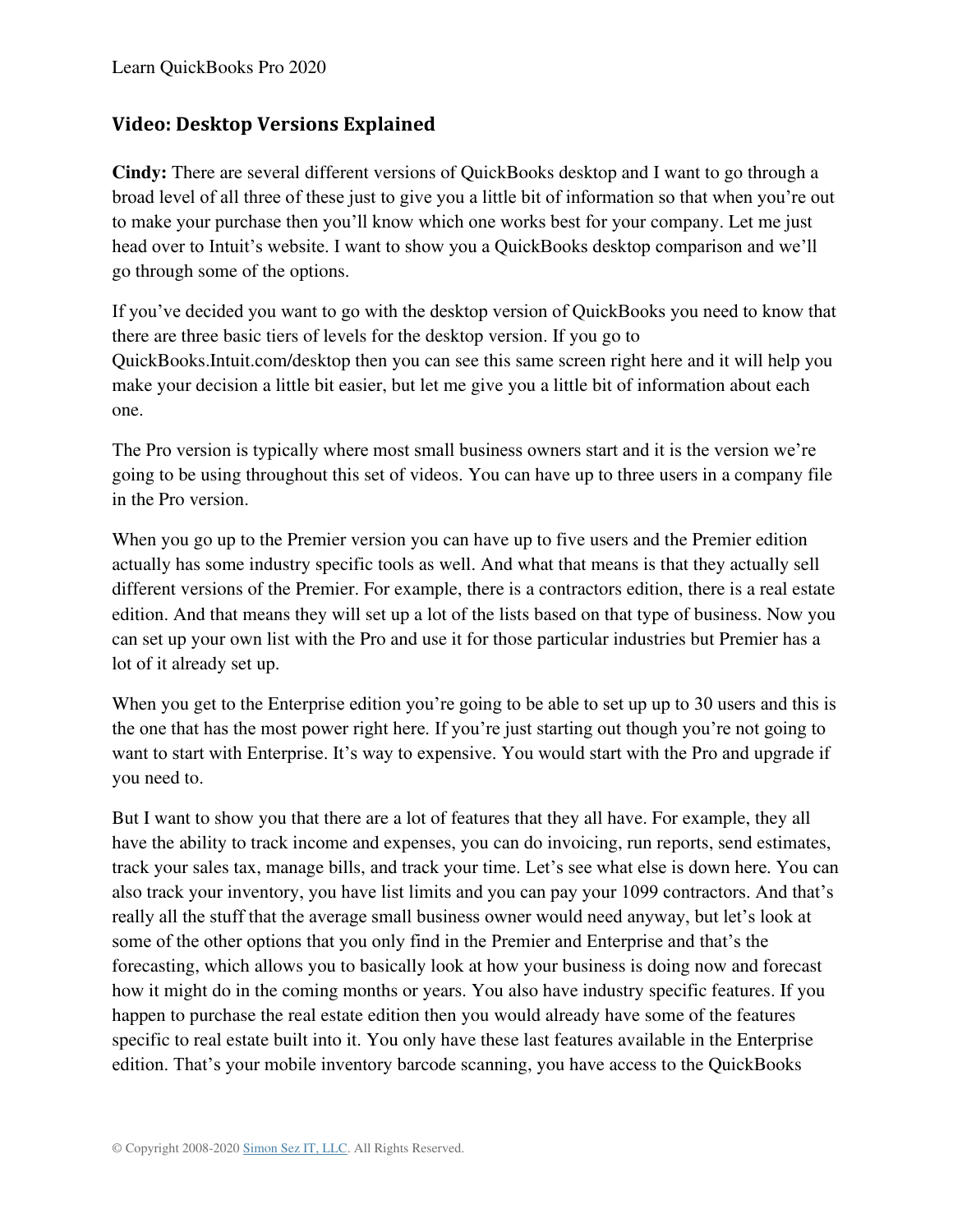priority circle which is a group of other users and support available for Enterprise users, you have the advanced pick pack and ship option and you can have up to 30 users as we talked about.

Go ahead and check out this site. Again it's QuickBooks.Intuit.com/desktop. And check this out before you go out and make your purchase just to make sure you're getting the one that will work best for you.

Let's go ahead now and go over into section four and we're going to talk about some of the new features in the PC version of the QuickBooks 2020.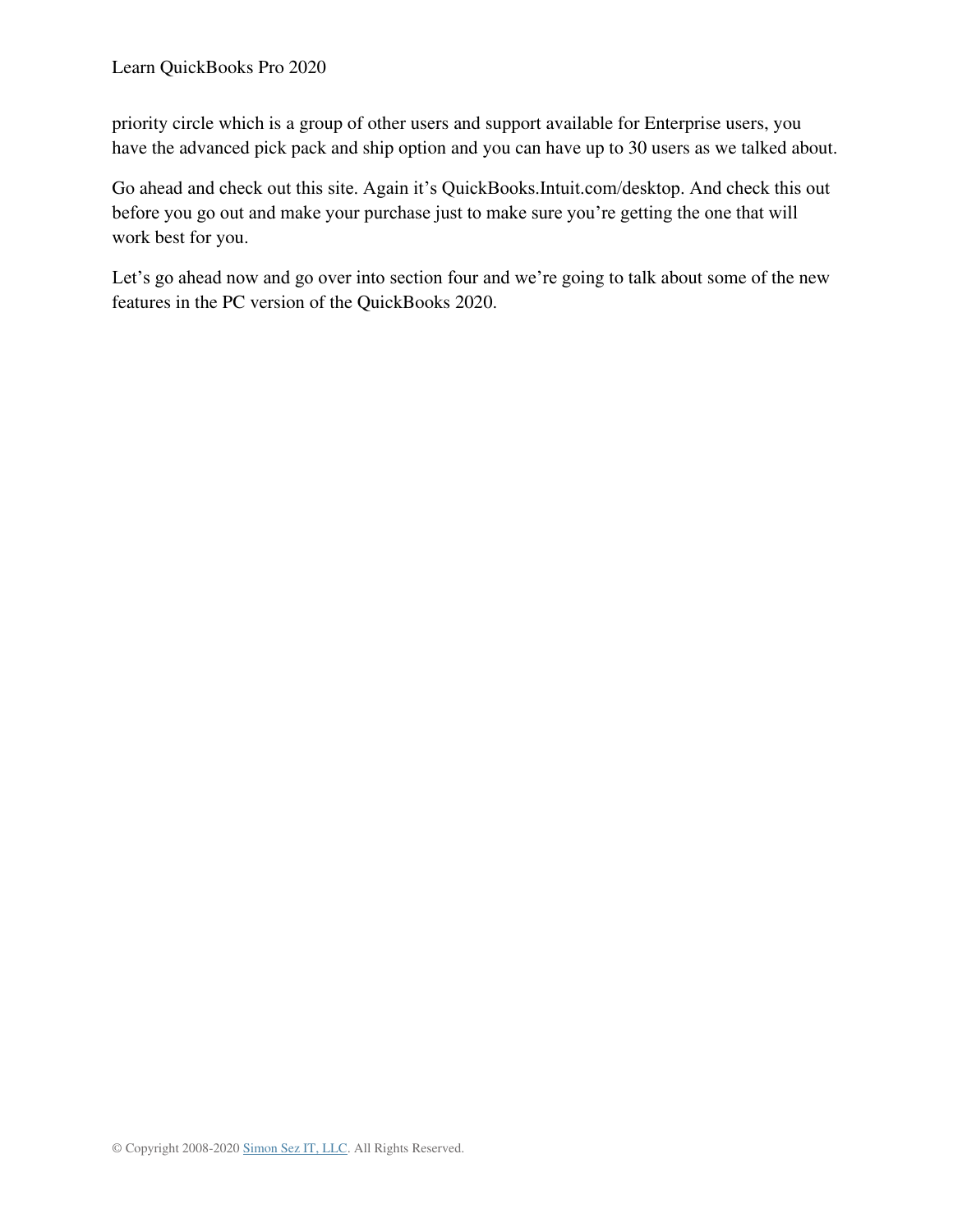#### <span id="page-11-0"></span>**Video: QB 2020 New Features Overview – PC Version**

**Cindy:** QuickBooks 2020 had several new features for the PC version and the MAC version this year. I wanted to go ahead and talk to you about the changes for the PC version and over in section five we can talk about the MAC version changes as well. Let me go ahead and show you the six new changes. I'm going to give you a quick overview and then I will actually take you into QuickBooks and we'll look at each one of these.

Of the six changes none of these are really earth shattering but let's go ahead and go through these quickly.

The company file search is new. If you happen to open QuickBooks and you'd like to see a particular company file that's not on the list you can actually search from within QuickBooks now and go find that company file. I'll show you how that works.

The second thing is we now have automated customer payment reminders. You can actually send reminders to customers who owe you money and it's really not automated because you still do have to go in and actually tell QuickBooks which customers you'd like to send it to, but it is a little bit nicer that you have that feature now.

The next thing is that in your emails you can actually now add a customer PO to the subject line. I'll go through and show you how to do that because that's very helpful when you have customers that work with purchase orders.

You now can also collapse your columns in your job and class reports. Job and class reports are typically really long from left to right, so it's a really nice feature that you can go in and collapse those columns.

You also can look at the payroll status for a direct deposit. You're going to be able to see, for example, if the payroll has been processed yet, if the money has been sent to the bank, or if your money has been sent to the employee.

And the last thing I want to mention is the ability to combine multiple emails for single customers and jobs, employees, or vendors all at one time so you don't have to send multiple emails.

Let's go ahead and flip over to QuickBooks and I will show you how these things work.

You've opened QuickBooks and you'd like to open a company file that's not on this list here. You could go ahead and use the Open option and search your computer but you now you have an option called Find a Company File that will look through QuickBooks and then search your computer for it. All you have to do is type the name of the company file you'd like here and then go ahead and hit the Find option and you'll see that is has found that file for you. Notice that it tells you all the information like the date it was modified, the location. All you have to do is click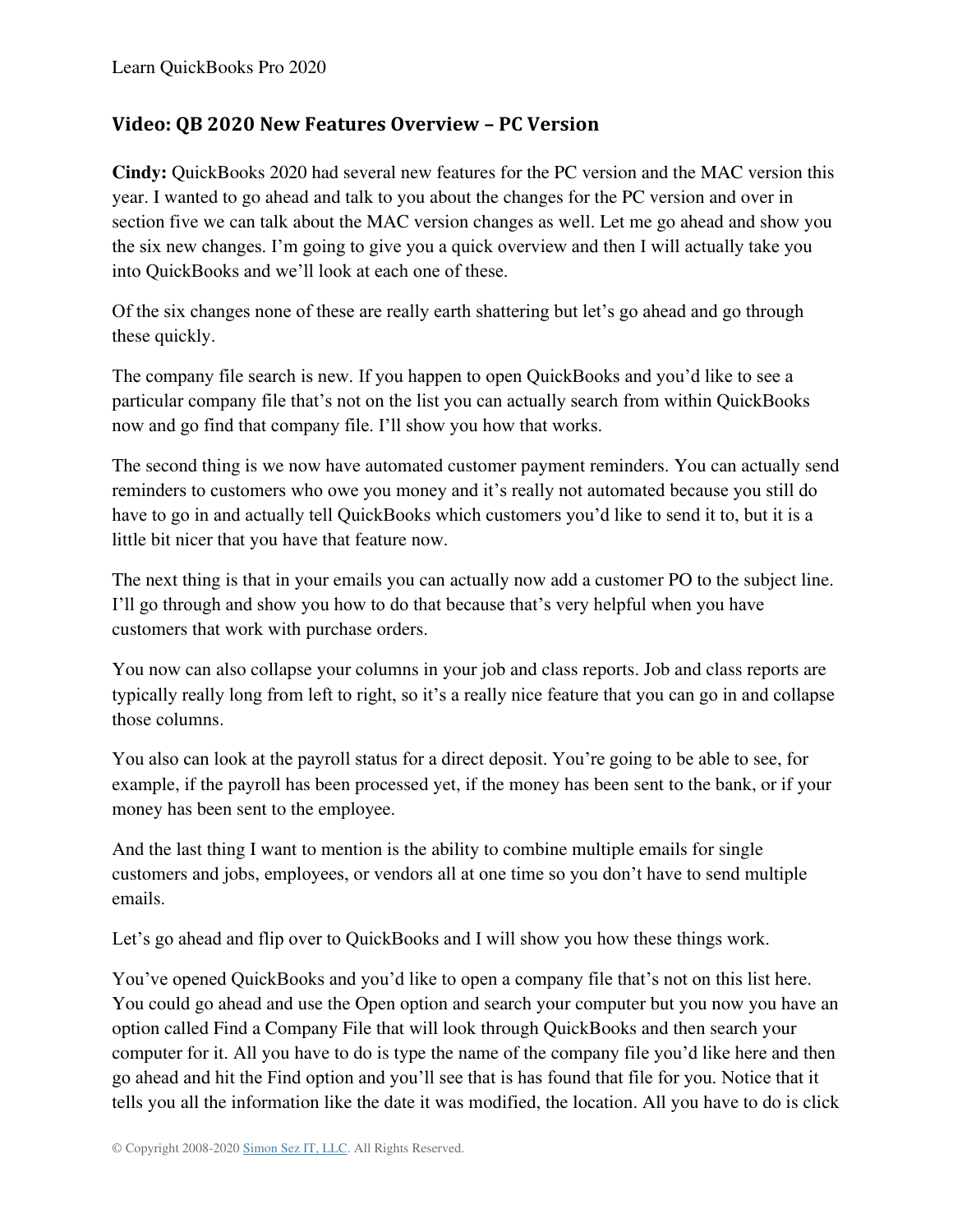on it and then you can choose Open. And by the way, if you wanted to look on a flash drive, for example, or some removable type of media or on the network you can choose those options over here. I'm going to go ahead and hit Open and it's going to open my new company file. And that's really all there is to that.

The next new feature in QuickBooks is the ability to have automated payment reminders sent out to your customers. These are not really automated because you still have to go in and tell QuickBooks to actually send them but I want to show you where the feature is and give you an idea of how it works. We're going to go in depth into this particular option over in module four, section six. The option happens to be under Customers on the menu, then you'll want to come down to Payment Reminders. There are three things you have to set up, starting with the mailing list. This is just a list of all of the customers that you have predetermined are going to get an overdue invoice notice when they're 30 days overdue or one day overdue in this case. You would have to create those lists and that's what I'm going to show you how to do when we get to module four.

The next part of this, going back to Customers and back to Payment Reminders is to schedule those payment reminders. And this is for you. You can actually set it up so that if anyone is over one day due, and that's based on that list I just showed you, then it will remind you and show you a list of all of those customers. The same thing with the 30 day ones.

The last part of it is actually going in and telling QuickBooks that you're ready to send those reminders via email. That's going to be the Review & Send Payment Reminders option. This is a list of the three customers that met my criteria. In this case it looks like they are one day past due, but you can see over here that it has the person I'm clicked on, it has their email address, their invoice that's overdue, and then it has a little body for the particular email. And all you have to do is go in and edit it as a one time thing if you would like to. You'll notice if I click on the second one over here that the invoice changes and also the email address changes because it reflects the particular customer you're sending it to. And then you would just say Send Now and that's how those work. Like I said, we'll go in depth in that over in module four, section six.

QuickBooks will now pull the purchase order number if you have one set up on your invoice. It'll actually pull it into the subject line if you're going to email this to your customer. If I come up here and click Email and I Email Invoice you'll notice that right here it shows me the PO number. Now it won't automatically do it unless you've set this up in the Preferences first. I'm going to Cancel and just show you quickly where to go to do that.

You're going to click on the Edit option from the menu, come down to Preferences, you'll choose Send Forms on the left and make sure you're on the Company Preferences tab. Now in here typically you will see the basic invoice already set up. It will not let you edit that one. That means you'll have to create your own and you'll do that by adding a template. You'll notice that when I click Add Template it pulled in all of the information from the basic one so I don't have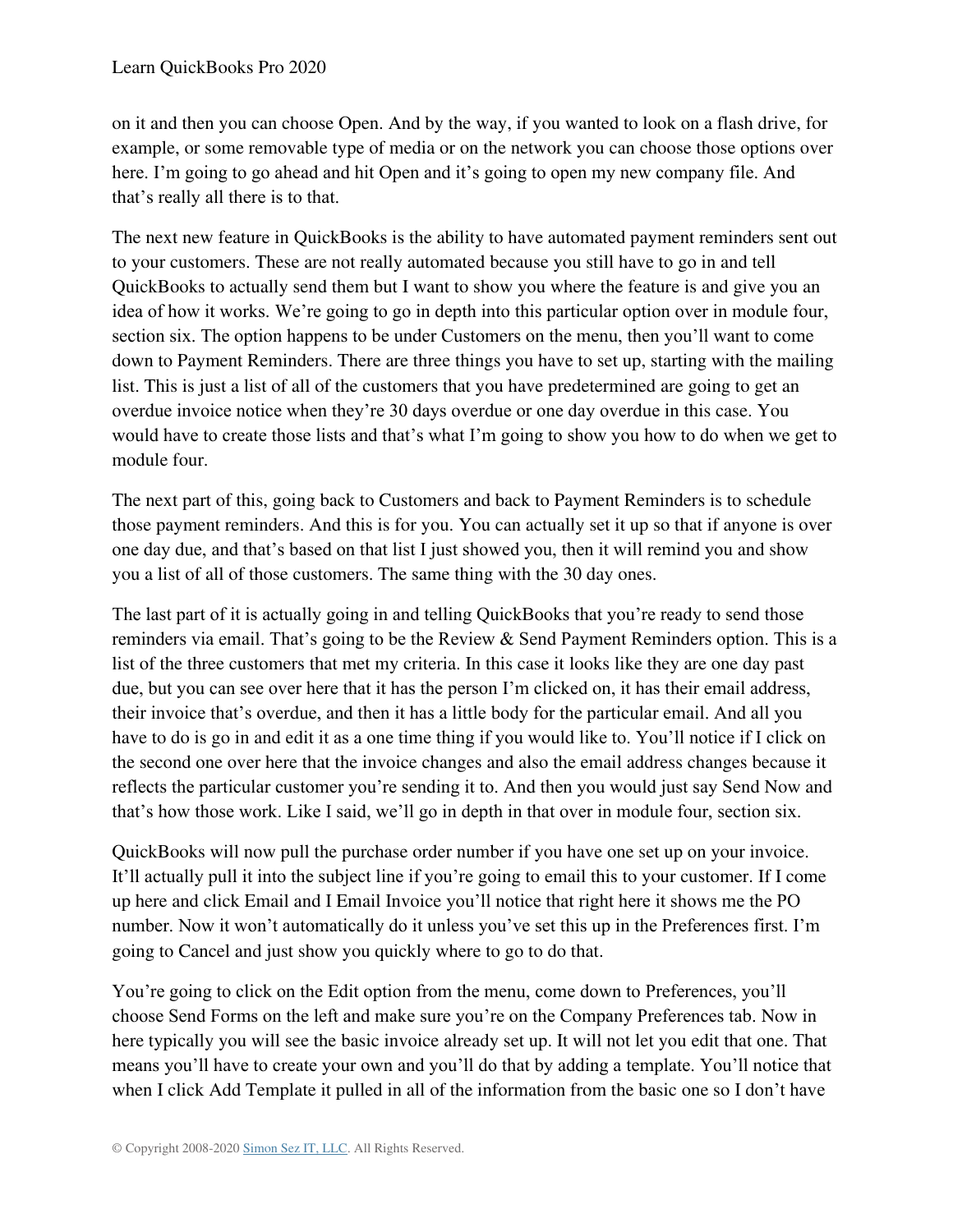to type it over but I could if I wanted to edit any of this information. But I wanted you to notice the subject line currently does not have the PO number. I'm just going to put a little space in there and then come down here where it says Insert Field and I'm going to choose the customer PO number and that's all you have to do. Just hit Save and now I'm going to go ahead and click OK. When I go look at the email now you'll notice that it actually has a field for the PO number there. And like I said, it will pull it if you've got it right over here. And then all you do is send it out.

Collapsing your columns and rows in your reports is now really easy to do. I'm looking at a profit and loss by job and in a report like this it's very long from left to right. If you notice here's Mike Baalak and Mike has two jobs and then there's the total for Mike Baalak. All I have to do is come up to this new option that says Collapse Columns at the top and now I've collapsed all of my columns and you'll see I only see the total for Mike Baalak and all of his jobs. If I wanted to expand these I'd go back and expand the columns.

There are a couple of new things as far as payroll is concerned. The first one is if you have QuickBooks 2020 and a brand new subscription for payroll then the employees will be able to go in themselves and actually fill out their payroll information, like their name and their address and their withholdings and so forth. If you have an existing subscription they're going to be rolling this out over time so you may not have it as soon as you get QuickBooks 2020. Make sure when you open QuickBooks and it asks you to update it that you do that in order to get some of these changes.

Let me go ahead and go real quick up to the Employees you'll see the Payroll Setup. This is where you'll be able to go and send your employee an email asking them to go ahead and set up their profile.

The other thing you'll be able to do is if you have automatic deposit set up there's going to be a place where you can go in and check to see that that money has actually gone through. A lot of times when you pay employees through direct deposit you don't know if there was a problem or if they actually got their money. So this is a great feature they've added to the QuickBooks 2020.

This last little feature is kind of nice. Basically what it allows you to do is if you're going to email any form, like an invoice, an estimate, then you have the ability to combine all the ones that go to the same customer or vendor into one email, where before you had to send them separately. The way you do this is go up to File on your menu and if I go down to Send Forms it's going to give me a list of all of the in this case invoices that I've checked the little box on the invoice that I'd like to email them later. There are several different customers in this list. Notice at the bottom this little option to combine forms to recipient in one email and you'll see now that it's actually separated these and it will send one email to each of these customers. The only thing you need to know about this is that if you've got it set up where you can receive an automatic payment from your customer then that feature does not work if you send this out.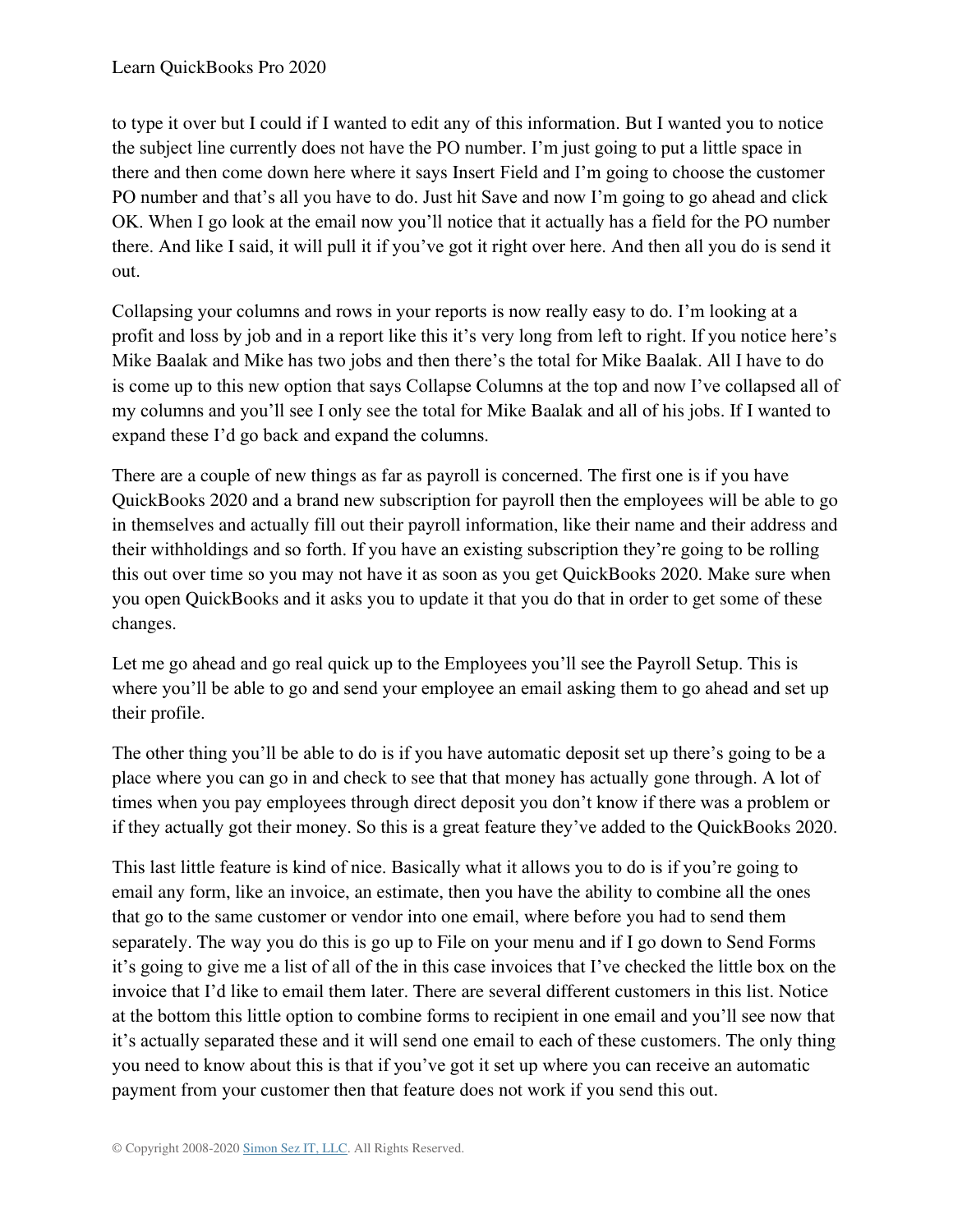Notice also at the bottom that it's going to take a minute to send these emails once you hit Send Now. So just know that you won't be able to use QuickBooks for just a couple of minutes till they're all sent. And that's all there is to the Send Forms option right here.

Those are some of the changes, like I said, that are in the new QuickBooks 2020. These are across all the versions so no matter if you have QuickBooks Pro, if you have Premier, if you happen to have the Accountant version or the Enterprise version these are all the ones that are standard across the board.

The one thing I want to say as well is for the Canadian version some of these options may not be in there so just kind of know that.

Now that you've had a chance to see the new features that are in the PC version let's go ahead and head over to module five and talk a little bit about some of the new features that the MAC version has this year.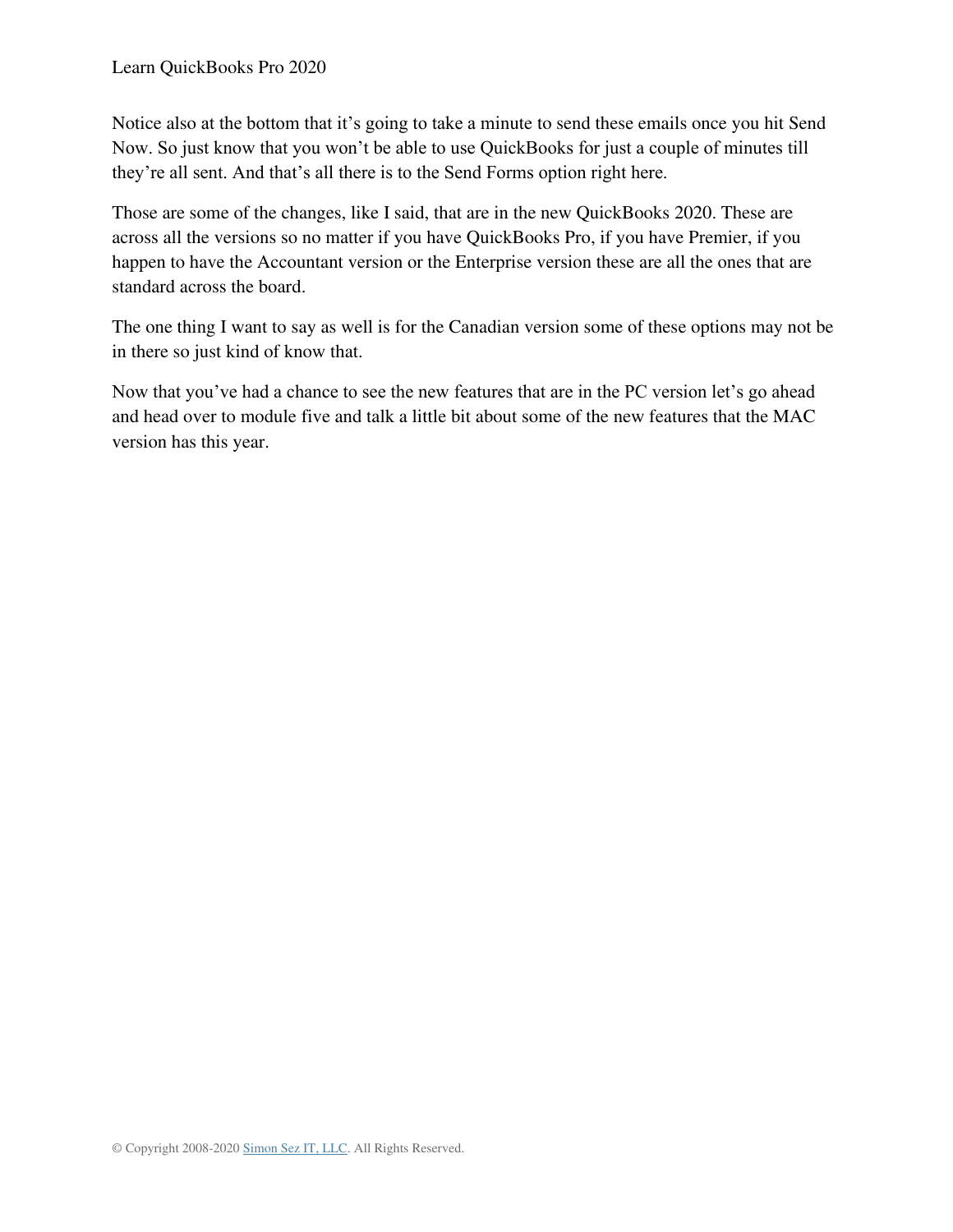## <span id="page-15-0"></span>**Video: QB 2020 New Features Overview – MAC Version**

**Cindy:** Intuit did come out with a MAC version this year and they did have some enhancements to the software. I wanted to go ahead and go over a few of those with you just to give you an idea of some of the new features that are in the MAC version 2020.

The first enhancement I'd like to talk about is the dark mode user interface. If you're a MAC user and you've been using the Mojavi operating system 10.14 or anything newer then you've probably discovered there is a theme called the Dark Theme that most people are absolutely in love with. What it basically does is shifts nearly all of your onscreen visual elements to dark grays and blacks and many MAC users actually upgraded their operating system just to get this dark theme. Well you're going to like the fact now that Intuit has totally redesigned their support for this dark mode. It allows customization of your viewing mode within your QuickBooks Pro for MAC. Go ahead and try it out. If you're not familiar with how to get to the dark mode and turn it on this is all you have to do.

Go to your Apple mode, go to System Preferences, go to General, you'll see Appearances, and that's where you're going to find the Dark Mode. It's going to allow you a lot of customization of your viewing mode within QuickBooks Pro for your MAC.

Intuit has really spent some time modernizing the reporting features in QuickBooks. You're going to find that they're a lot more customizable now, they're a lot more easy to navigate. And one of the things they've done is they've actually added a sidebar to your reports for searching. You're going to see it show up on the same screen as your report on the righthand side and you're going to be able to easily go in there and look for something, if you want to make a change to something, it's going to have real time reporting, and those updates show up automatically. You're really going to like the new modernization they've done with all the reporting.

The Company Snapshot feature has really been enhanced as well. What the Company Snapshot allows you to do is see in one central location your most critical business data. And they've enhanced this by offering some new customizable data ranges, they have new layouts, new widgets. You're going to be able to configure the information you want and have it show up exactly the way you want it to and that way you don't have to run lots of different reports to get some of the information you could see on this one screen in the company snapshot.

You've also got a feature in QuickBooks for MAC where you can search through your attachments for different things you might be looking for. And they've really improved that search feature a lot. You'll want to make sure you try that out because you're going to be able to find things much easier than you used to be able to.

One of the things that most QuickBooks users don't really know how to handle is a bounced check and they've actually enhanced the bounced check processing feature now in QuickBooks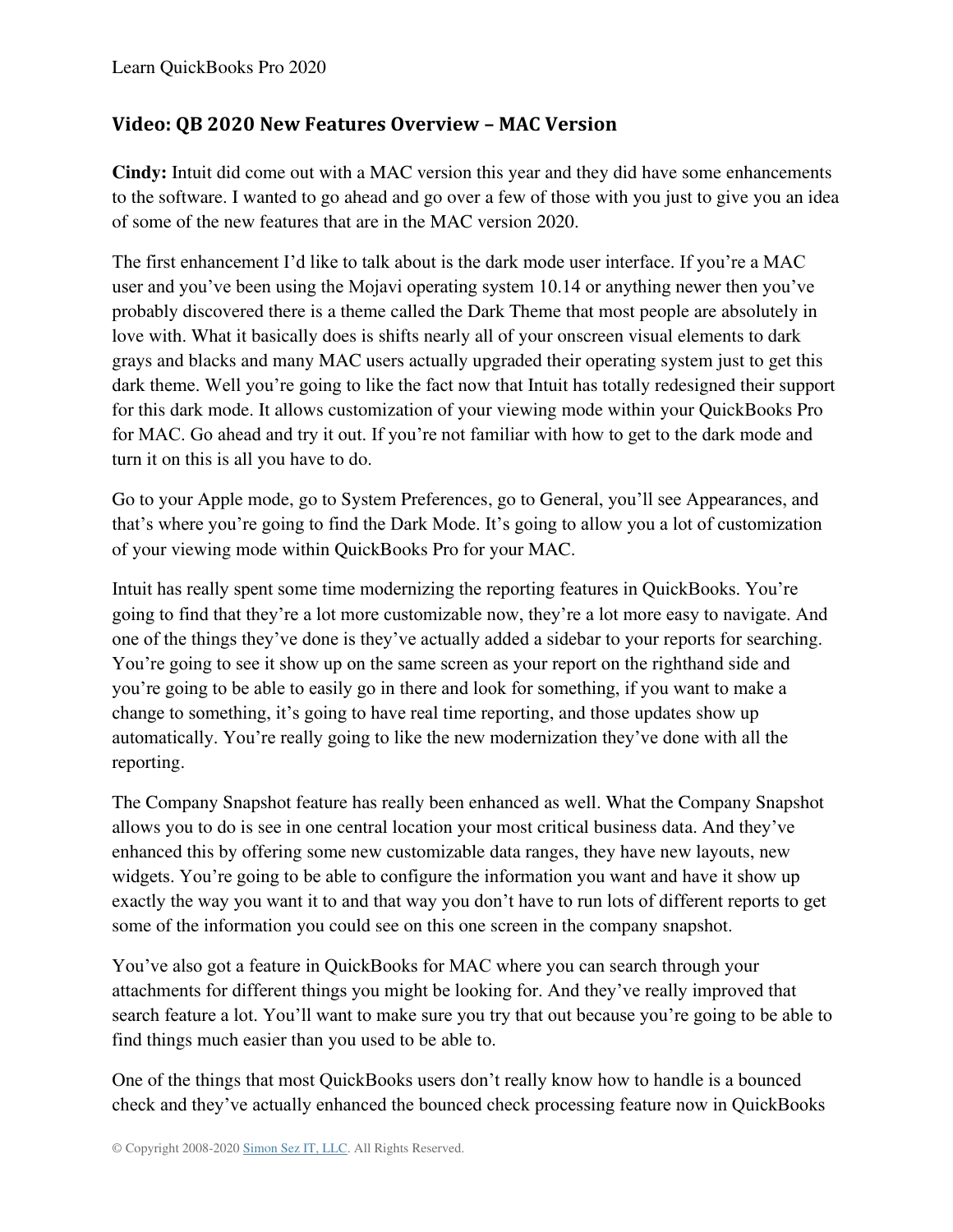for MAC. What happens now is you're going to have peace of mind because you're going to know how to handle those bounced checks correctly and with ease. It also avoids you having to contact your accountant to take care of that for you. They're just going to walk you through that whole bounced check processing and then you'll see how to enter it in QuickBooks the correct way.

Another new feature is the ability to use the iPhone scanner. It allows you to upload text and searchable images to QuickBooks with your iPhone camera. And what this is going to do is save you a lot of time and money because you can quickly scan through some of your key documents and you can search for some text that might be in some photographed bills, you might have some receipts or invoices you had taken pictures of, purchase orders, tax forms, and you'll be able to actually search through those images a lot more quickly now that you can actually upload those with your iPhone camera.

Another new feature that you see both in the PC and the MAC version is the Company File search. When you're actually opening a company file if you don't see it on that initial screen then you have to go to the Open option and search your computer for that file. And sometimes it's hard if you have filed your QuickBooks files all over the place in your computer. With that company file search it will search your computer for all of your QuickBooks files, give them to you in a list, and that way you can search that list for the one you might be looking for. That's a really, really handy feature when you're looking for different QuickBooks files.

The last one I want to mention is the automated payment reminders that is both in the PC and the MAC version this year. What it allows you to do is easily set reminders for customers that they have invoices that are due. And what that does for you is it allows you to get paid faster. It also reduces time you have to spend following up with customers. They also have very flexible customized reminders that you can send for specific customers. And this is really going to help you out a lot and increase the cash flow in your business.

Those are some of the new features that Intuit has come out with the MAC version this year.

That's going to ahead and wrap up module one. Let's go ahead and go over into module two and we're going to talk about getting started setting up your company file.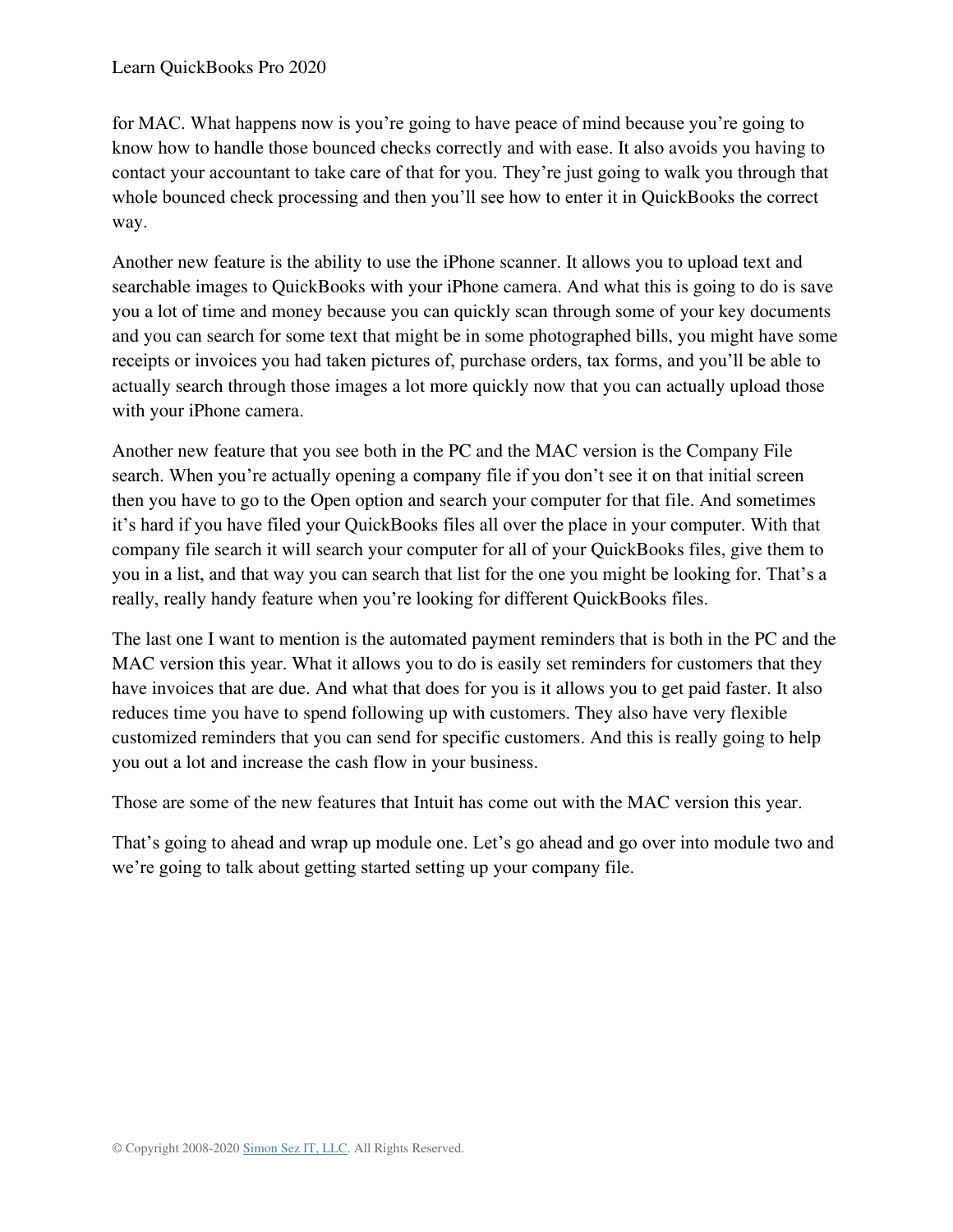# **Module 2 – Getting Started**

# <span id="page-17-0"></span>**Video: Setting Up Your Company File**

**Cindy:** The first thing you'll need to do when you're working with QuickBooks is go ahead and set up what's called your Company File. Each file that you set up in QuickBooks is called a Company. You can have as many companies as you would like. For example, a lot of times I see small business owners that will actually have a company file set up for their actual company and they'll have a separate one set up for their personal information. It might be that you're a bookkeeper and you'd like to have a separate file for each of your customers. Any way you'd like to set it up you can have as many company files in QuickBooks as you would like. They do not talk to each other so don't worry about mixing information. And you can only have one company file at any given time.

The first thing you have to do is set up that company file and that's what I want to do with you here in this first section. Let's go ahead and flip over to QuickBooks and I will show you how to go ahead and get that company file set up.

When you first open QuickBooks you're going to see this screen that says No Company Open. If you actually had previously opened some company files you would see them listed here. If you didn't see one that you know is in your computer and you'd like to open it you can open it a couple of ways. You can go to Open here or you can use this Open or Restore option right here which will allow you to search your computer for that particular file. The Restore option just basically means that if you had a backup copy you needed to restore to QuickBooks for some reason you could get to it through this option here.

You also can find a company file over here, and this is a new feature in the 2020 version. You would actually just type in the name of your company file you were searching for here and then choose Open and it would search for you and it would find it in this list and you could double click on it.

Notice it will search your local drives, meaning your hard drive on your computer for example, it would actually search any removeable media, which would be if you had a flash drive, for example, or if you're on a network and you want to search there you can do that. I'm just going to hit Cancel right now and that's going to take me back to the No Company Open window.

You also have these sample files right here that we'll talk about a little bit later. These are basically a product based business and a service based business. If you don't know how to set something up or you're not really sure if what you did is correct open one of these sample files and see how they did it.

Because this is the very first time we're going to have to go through a process of creating our new company file and that's this option right here. Once I click on this it's going to take me into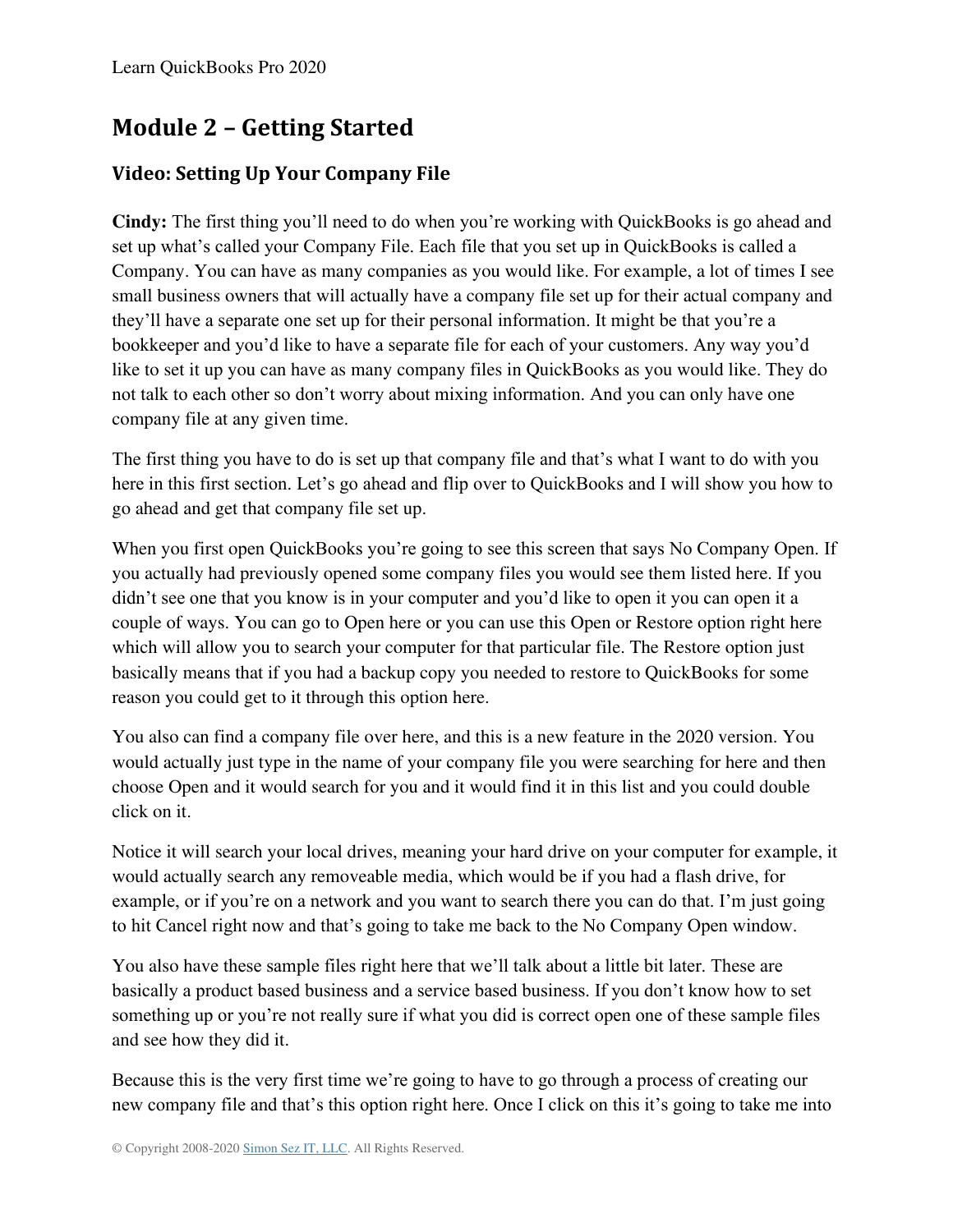#### Learn QuickBooks Pro 2020

the Easy Step Interview and the first thing it asks you is do you want to set up your business and you can use the Start Setup option here or you can go down here to Other Options and choose to actually do the advanced setup. I'm going to stop right here because I want to go into section two where we actually start going through this Easy Step Interview as it's called. As a matter of fact I'll click on the Advanced Setup and that'll launch me into the Easy Step Interview.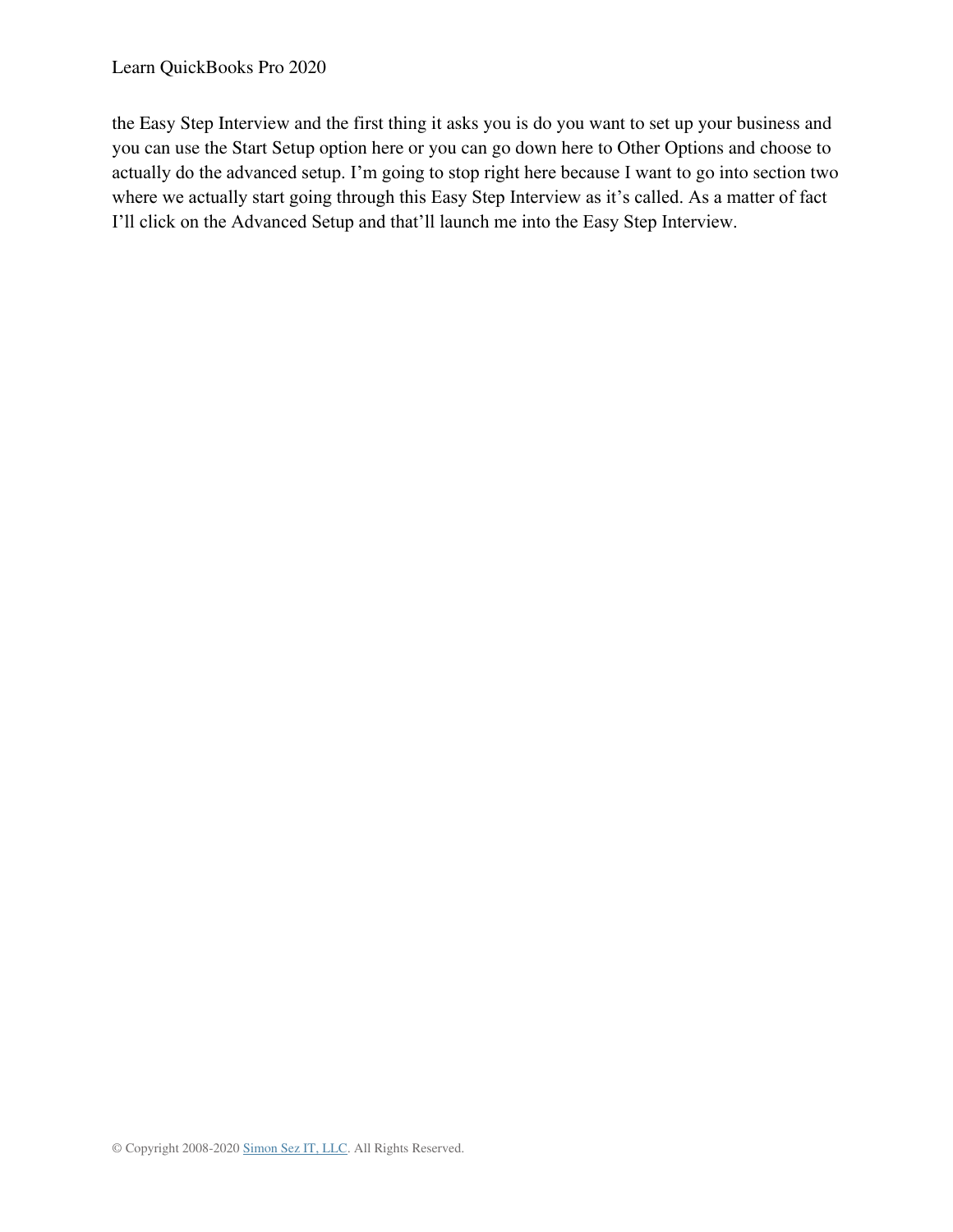## <span id="page-19-0"></span>**Video: Using the Easy Step Interview – Part 1**

**Cindy:** We saw in section one of this module, which is module two Getting Started, how to actually get started setting up your company file. Now we have to go through what's called the Easy Step Interview and go ahead and fill out all the information QuickBooks would need to get your company file mostly set up.

We're going to be going through this interview and it's going to take a few moments, but you want to make sure that you have a couple things handy. You want to make sure that you have information about your company, like the company name, address, you might need to use the company federal ID if you happen to have one. So just have those things handy so that we can answer these questions as we go through this interview.

There is a part two to this particular section so make sure you watch both parts so that you have a whole interview section down pat.

The Easy Step Interview will take you a few minutes to go through so don't be in a rush, but you'll be glad you did it when you're done because you'll have all the information filled in.

You'll notice on this first screen here that it's asking you to put information about your company. This is basic information like the company name, the company address, things like that. The tax ID number is not really necessary. The only reason you would actually need it would be if you happen to use the Intuit payroll service. They're going to ask you to have that in here so that you can use it for payroll, but other than that you're not really going to need this.

Let's say this company we're working with is ABC Plumbing. I'm going to go ahead and put in their address which is Coatesveille. Make sure I spelled that right. And this is going to be in Pennsylvania. We'll go down and pick PA. And then the zip here will be 19320.

You can also put in a phone number and a fax, an email and a web address. You will want to fill those in because when you go to send correspondence to either customers or vendors, for example, QuickBooks will pull this information.

I'm going to click Next at the bottom and the next screen asks me to select my industry. Now you'll notice there are many different industries in here. There's automotive, there's construction, if you go down the list you'll see there's a nonprofit. Pick one that's close to what you do. It does not have to be exact and there's really no wrong answer here. At the very bottom of the list if you're still not sure what to do there's a General Product or Surface-based business and you can choose one of those. I'll just choose the General Product based business and click Next.

This screen asks how's your company organized. Now don't get hung up on this screen. As a matter of fact if you have an accountant that does your taxes, and I always suggest that with a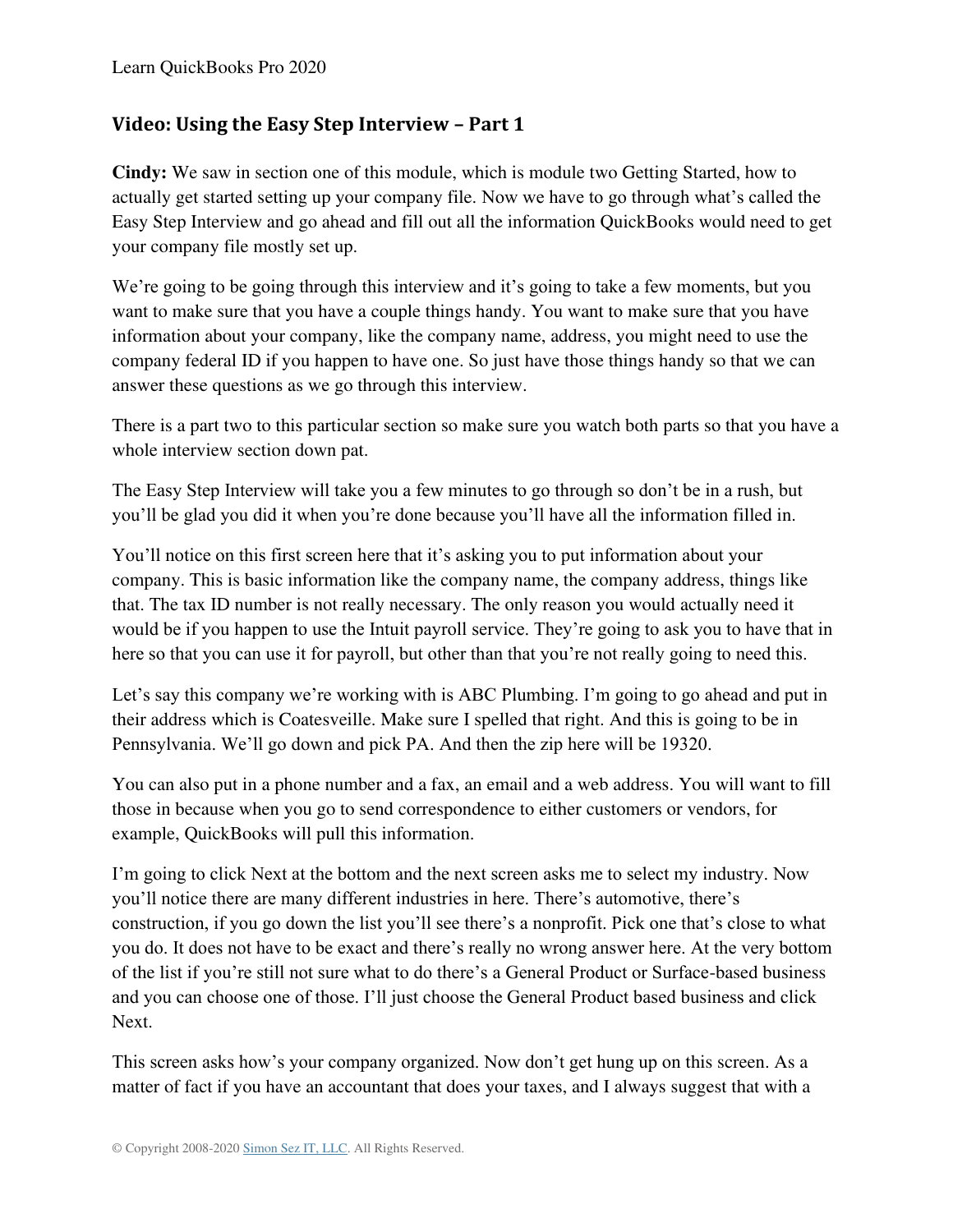business you never do your own taxes, I want you to pick Other or None. The only reason this option is here is because a lot of times a business may decide to use a software program like Turbo Tax, for example, to do their taxes. And if that's the case then Turbo Tax has to look at QuickBooks and pull information on to certain lines on the tax form. That's why it asks you how's your company organized.

Now here's the thing. If you choose one of these options every screen that you go to will have an extra question which will ask you which line on the tax form do you want to pull this on to and you're not going to know because you're not an accountant. If you just don't have that option in here you won't have to worry about it so I suggest everyone choose Other or None and click Next.

Now it asks me to select the first month of my fiscal year. I'm going to leave it on January, but of course if yours is different you can change that.

I'm going to hit Next one more time and it's going to talk to me about setting up the administrative password. I do want to spend a little time on this because it's very important that you set up usernames and passwords for each person that's using your QuickBooks company file. QuickBooks doesn't make you do this. It's just highly suggested.

What this means is that when you open your company file each time the user will have to put in their username and their password. Right now it's asking you about setting up the administrator password, which would be yourself since you're setting up the company file. I'm going to go ahead and put a password in here. And remember that a good password will be any combination of letters, numbers, special characters. It is case sensitive so you want to remember this password. We'll talk in a later module more about setting up passwords.

I'm going to click Next at the bottom and now it says Create Your Company File. This is like the save screen. You want to go ahead and actually choose a place to save your company file and once you do you'll notice it'll start creating your company file in the background here. You'll start seeing your icons appear over here and it'll have your company name at the top like you see ABC Plumbing now and that sort of thing. Give it just a couple seconds and it will be done.

Once your company file has been created that means that if you get out of this at any time by hitting this Leave you can come back in and set up your options again. You can't get back into the Easy Step Interview but I'm going to show you as we go along how you would go in and change all these options. But let's go ahead and continue customizing this for your business.

I'm going to click Next and the first thing it asks is what do you sell. Your choices are services, products or both. Again there's no wrong answer here. If currently you sell services but maybe you add products later on you can always go and turn those options on. If you're not sure you can just hit Both right here and that way you'll have all of the options on your Home screen. And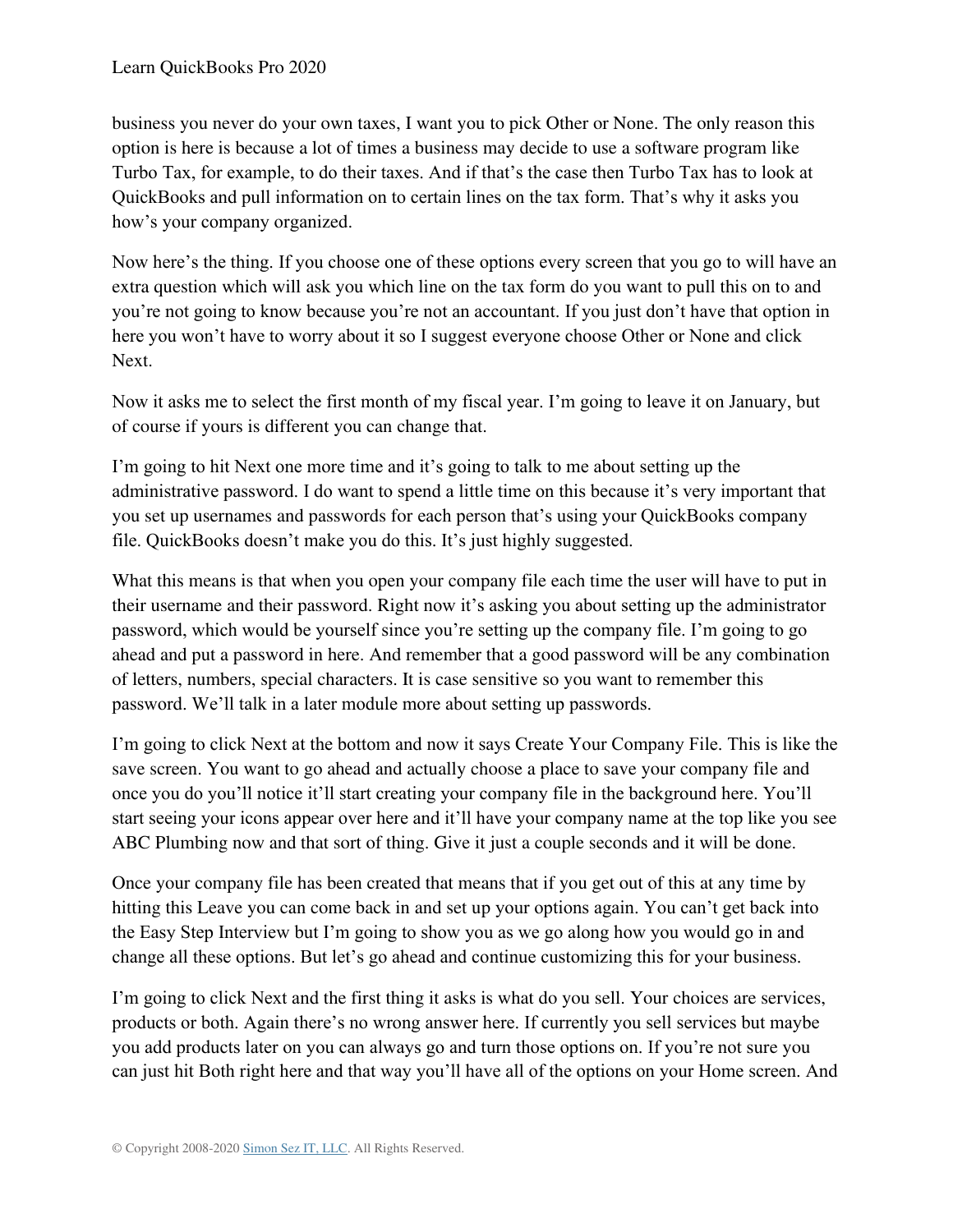really all you're doing when you answer these questions is turning on the options on your Home screen.

As we go through here if you have different screens than I do it's because of how you answered the previous questions. So there's nothing wrong with it. Just kind of hold tight till I get to where you are or vice versa.

I'm going to hit Next at the bottom and because I said I sell products it asks me would I like to charge sales tax. We'll talk about sales tax in a later module as well but I'll just say Yes and turn it on for now. And now it's asking would I like to create estimates in QuickBooks.

Think of estimates as quotes for a job. Construction is a great example because they estimate jobs. If you're using this feature you go ahead and say Yes and the next thing asks if I'd like to use statements in QuickBooks. This if you use statements will actually send a statement at the end of every month and it's basically a summary of everything that happened during the month. It will have at the top how much the customer owed you from the prior month, then it will list any payments or any invoices and then what the customer owes you now. I'm going to go ahead and leave this on Yes and click on Next.

This next screen asks about using progress invoicing. Now if I were setting up QuickBooks I would have put this question right behind the estimate question because here's what this means. If you estimate jobs or customers then you have the ability to pull information from those estimates into an actual invoice so that you can get paid. You can actually invoice your customer progressively. You might invoice them for certain items that were on the estimate, you might invoice them for a percentage of the estimate, and when you're finished then QuickBooks will know and it will not ask you again if you want to invoice any more from that estimate because it's all been pulled in.

If you were estimating jobs you will want to use progress invoicing. I'm going to click Next and now it asks about managing the bills that I owe.

Bills come in the mail that have to be paid. A lot of people will have a little basket on their desk and when the bills are ready to be paid they'll just go through and pick out the ones that they want to write a check for. You should put all of your bills in QuickBooks and that way you can run reports at any time to see who you owe, how much money you owe, if it's over 30 days, things like that. Think about too if you're going to the bank to get a loan for your business they're going to want to see if you have any accounts payable is the term, or any bills that you owe. So make sure you put any bills or any expenses for the company that are coming up in QuickBooks so that you have accurate reporting.

I'm going to click Next and now it asks me about tracking inventory in QuickBooks.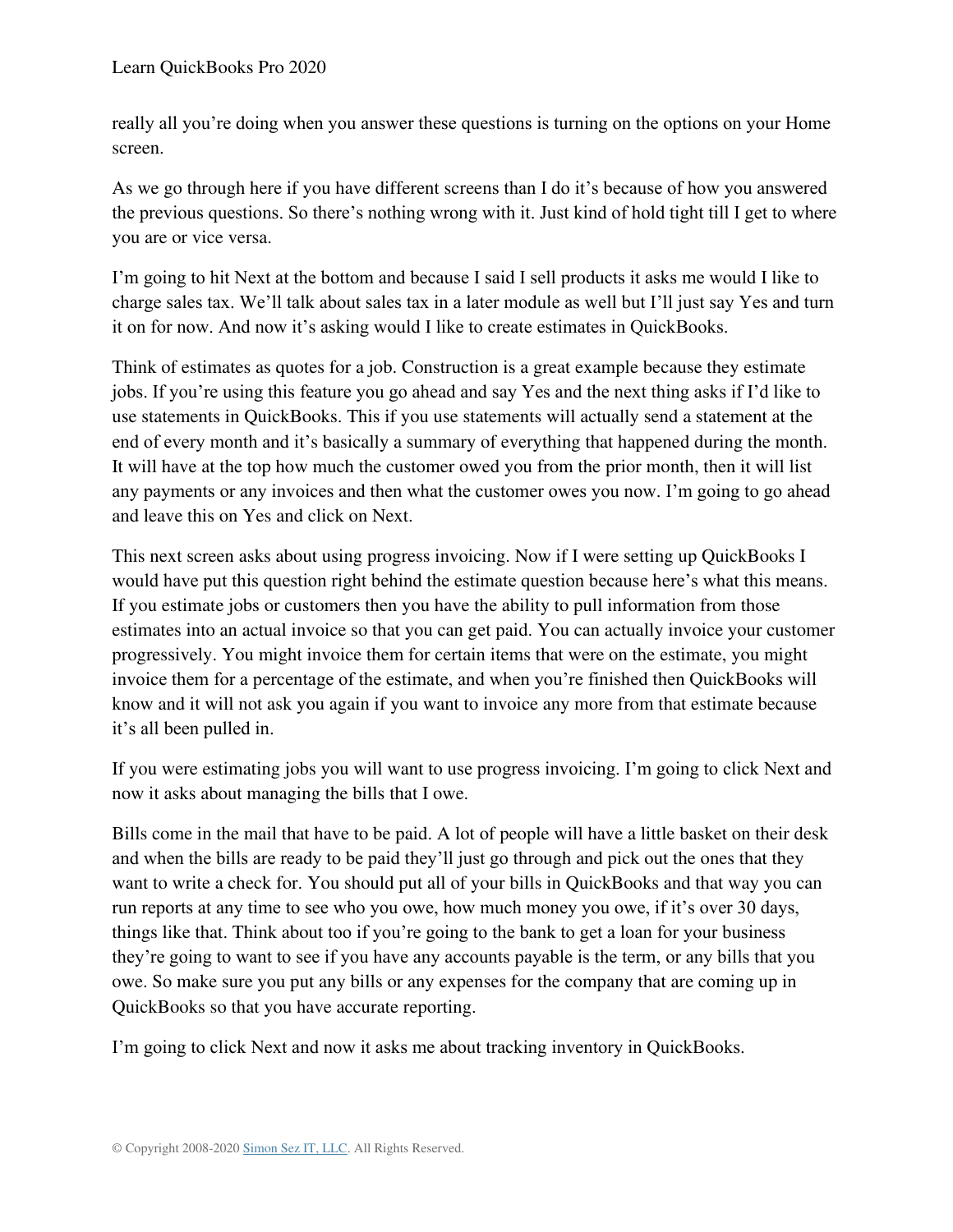Learn QuickBooks Pro 2020

I want to go ahead and stop the video right here because there is a second part and we'll just pick up where we left off, right here. I'll see you shortly over in part two.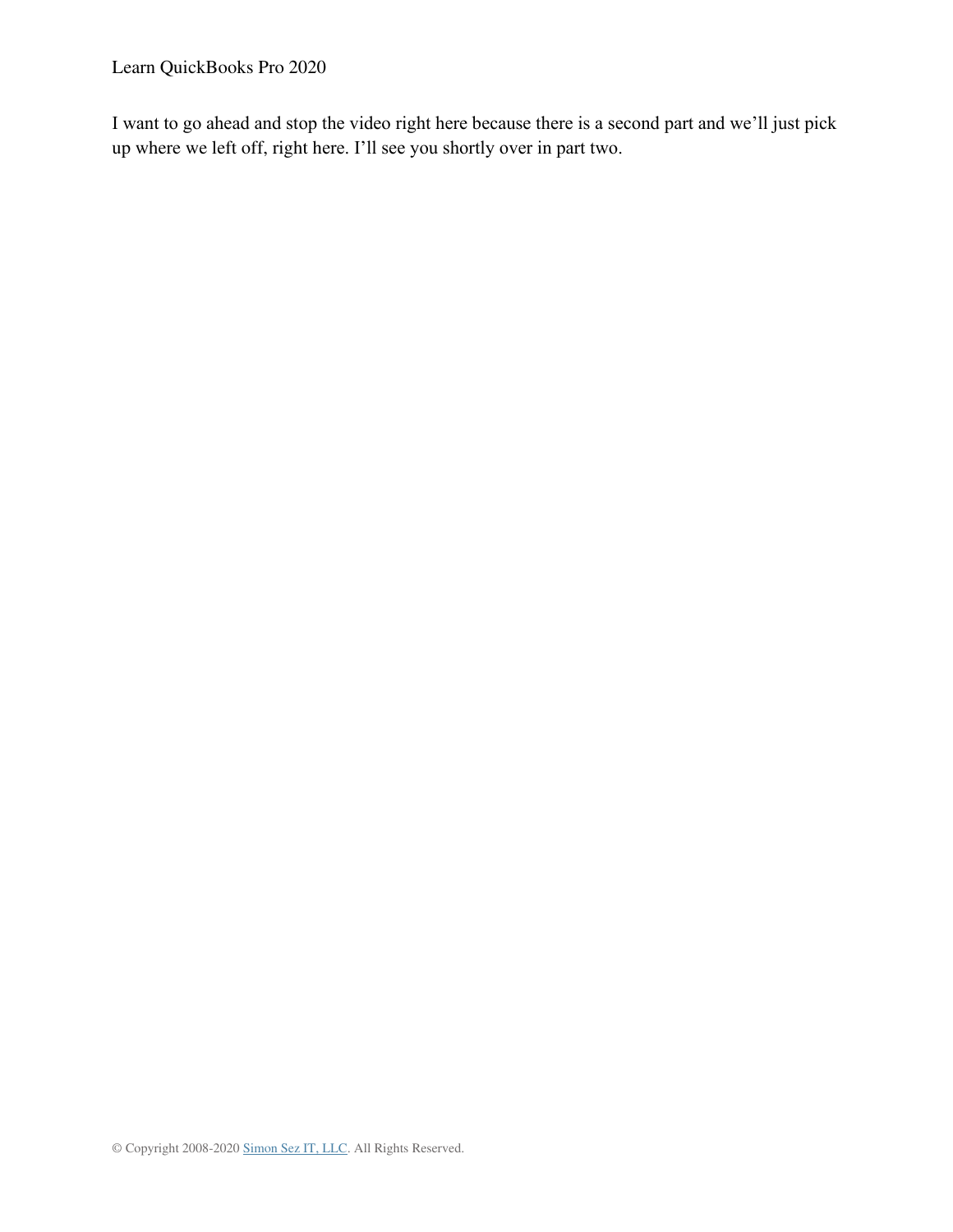## <span id="page-23-0"></span>**Video: Using the Easy Step Interview – Part 2**

**Cindy:** We are working on going through the Easy Step Interview to go ahead and set up our company file. Let's go ahead and keep on going. This is part two of section two, Using the Easy Step Interview.

Okay when we left off we were on this screen where QuickBooks is asking if we want to track inventory.

Now let me just tell you a little bit about what the word Inventory means. If you sell physical products in your store, for example, and you track the fact that you have six in the backroom and you'd like QuickBooks to let you know that you have two left so you can order some more that's an example of true inventory. Sometimes businesses sell products but they don't track how many they have in the back. They might just order a few as the customers request them. That's what we consider noninventory, when you don't want to track how many you have. All you have to do here if you want to track inventory is just say Yes and then click Next.

This screen asks about tracking time in QuickBooks and there are a couple of ways you can use the time feature.

One of the ways is if you do job costing in your business and a common question is what is job costing and how do I actually do this? Well job costing basically means that if you work on different jobs or projects you want to know all of the costs involved in working on that particular project or job. And part of that is the time that you or your employees or subcontractors might spend working on that job or project. You can track that time in QuickBooks.

The second way you can use it is let's say you're in a business where you bill your customers by the time you spent. Maybe like an attorney, for example, he might track all the time during the month when he talks to you on the phone and then at the end of the month he might send you an invoice or a bill from that.

So there's a couple of different ways you can use that time tracking. I suggest that you do turn that on.

The next questions says, Do you have employees? Now I find this question very misleading right here. Employees are people that you actually give a paycheck to and you deduct taxes from them. If you have subcontractors that work for you they are not employees. They have nothing to do with payroll, absolutely nothing. They're considered vendors in QuickBooks. The way this should be handled is they should always send you a bill and you pay that bill. Do not try to use subcontractors as employees to save on taxes because at some point you will get in trouble for doing that. You need to either have employees or have 1099 contractors that work for you. They're considered 1099 contractors if they dictate their own schedule. If you dictate their schedule, where they have to be, what time then they need to be set up on payroll.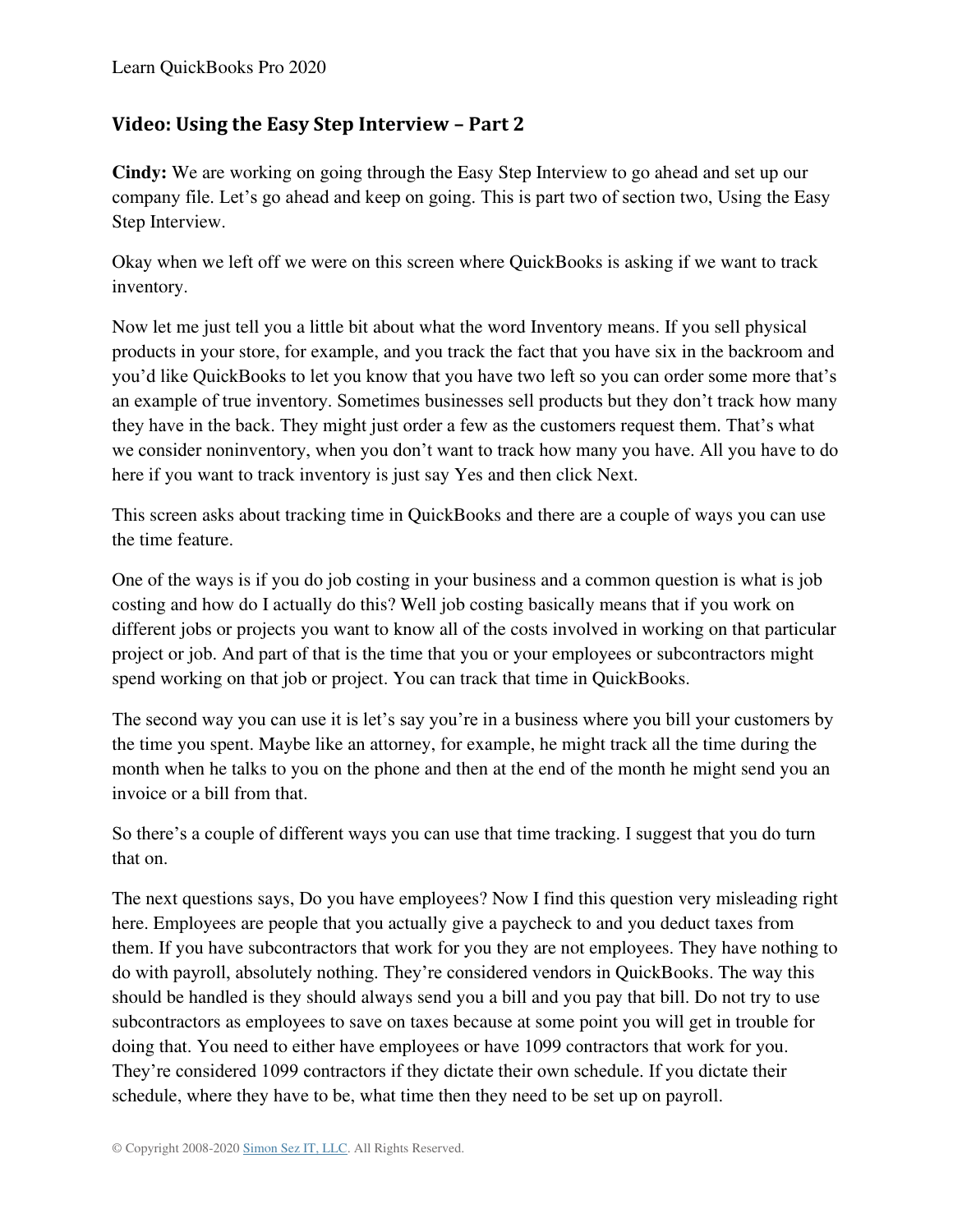I would go ahead and say Yes here and you can check whichever ones you want. Right now we're just turning on an icon so that we can do payroll or if we have 1099 contractors in the future we can pay them.

I'm going to click next and it asks about using accounts in QuickBooks. I'll click Next once more and now it asks about selecting a date to start tracking the finances. You get to decide which date you'd like to start with in QuickBooks. It just have to have a date to start with. You can actually start with the beginning of your fiscal year or you can use today's date or set a particular date that you'd like to start with. If you're just getting into QuickBooks towards the end of the year and you're really wanted to start fresh next year then you don't really need to go back to the beginning of the current fiscal year. However, if you said to me that you would like to put all of 2019 in here, for example, then I would go back to the beginning of the fiscal year and enter everything that happened. That is really your choice what date you want to start with.

I would actually try to make that date correspond with that bank statement. So if you decided, for example, that today you bought QuickBooks, and let's just say that it is November of 2019, I would try to go back to maybe the first or whatever date your bank statement cut off and make them correlate that way. You can still enter something prior to that date or after that date. It just needs a date to start with.

Now what we see here is our income and expense accounts. What you'll see is a list of what is called the Chart of Accounts. The Chart of Accounts basically is a listing of all the buckets that you'd like your money to go into. So for example, when you look at this list, if you're going down the list and you say to yourself, "You know I have a lot of charitable contributions" you can click on that to turn that one on. Or maybe you don't have a lot of computer and internet expense, you can turn that one off.

I usually suggest you just leave what it pulls up automatically and then we're actually going to get into the Chart of Accounts over in module three in section three and spend more time on it there.

I'm going to click Next and it's going to say Congratulations you've completed the Easy Step Interview. Now at this point I would say that80-85% of your company information is set up. We still have a little bit more but let's go ahead and hit Go to Setup here and then what you're going to see is a few little screens pop up that will give you some suggestions or like in this case, this is what they call a desktop usage and analytics study. I'm just going to hit Continue past that. If you see this screen it's asking you first of all would you like to add the people you do business with. Do you want to add your customers now, your vendors now? Do you want to add your products and services that you sell? And also do you want to add your bank accounts? Let's just go ahead and say Start Working. We're going to set those up as we go along. You could have also clicked the X in the top right of that particular window.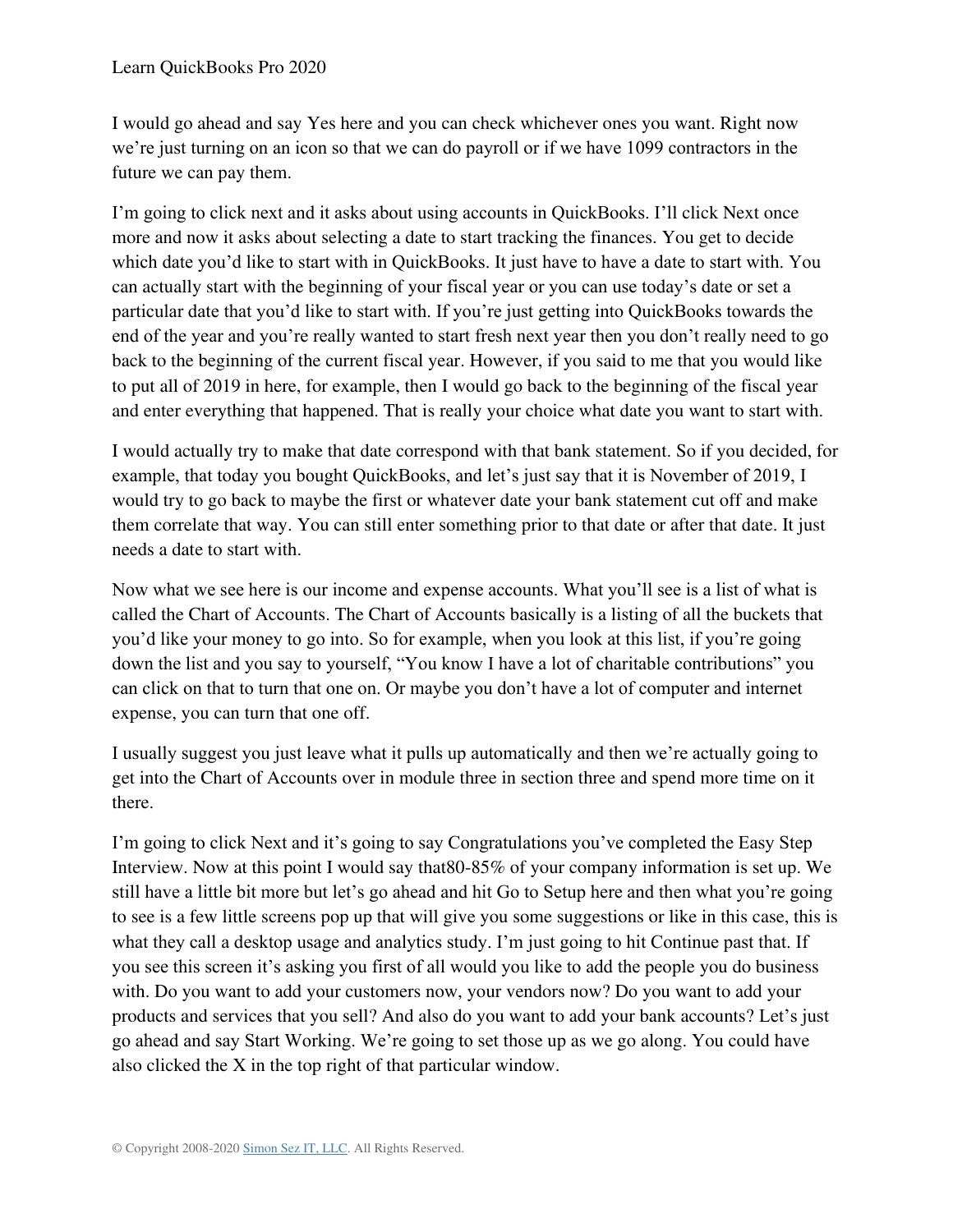And you'll also get a new feature tour that will appear if you're new to QuickBooks. Now these are nice to go through if you want to go through and see some of the new features, but if you don't want to just click the X in the top right hand corner and that will close that window for you.

You'll notice that you will get these yellow helpful hints that appear around your screen. You can turn those off if you want. You'll notice they will just fade automatically if you don't do anything with them.

And this is what we call your Home screen right here. Now we're going to spend time in a little bit going through this Home screen. Let's go ahead now and go over to section three and I'm going to take you into a feature called My Company and give you a quick overview of how it works.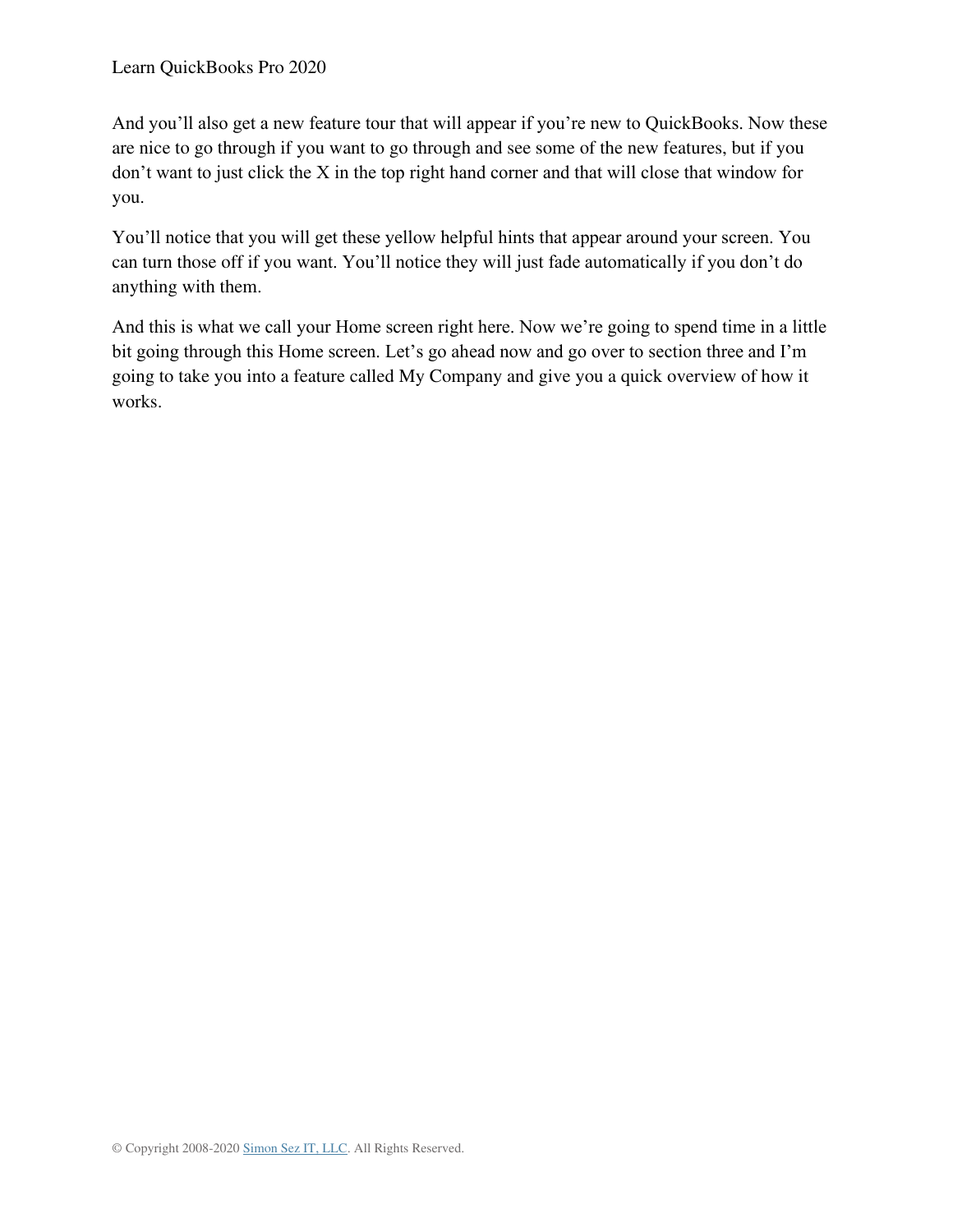## <span id="page-26-0"></span>**Video: My Company Overview**

**Cindy:** There is a feature in QuickBooks called My Company. Basically what it is is when we went through the Easy Step Interview and set up our company file, if you remember the very first screen asked us to put in information about the company like the address, if we had a federal tax ID number, website, email, things like that. Well what if we misspelled it or we forgot to put some of that information in? This is where we're going to go to actually edit that information. This little section is called My Company.

Let me flip over to QuickBooks and I'll show you real quick how to get into the My Company feature.

All you have to do to get to the My Company feature is go up to the menu at the very top of your screen and click on Company and then you'll see My Company. In here this is all the information that you use when you went through the Easy Step Interview to set up your company file. Let's say that I misspelled Coatesville, for example right here. All I have to do to edit that information is come over to this little pencil and then I can edit anything I see on the screen there. So I'm going to take out that E. And if I wanted to edit that phone number I could certainly do that. I can go ahead and add it right here. And of course I can add fax, email and website here as well.

You'll notice on the left hand side that I'm currently on the Contact Info. If I click on Legal Information it brought in the same information that I had used to set up the company with. And if the legal information happens to be different, maybe the company is owned by some sort of organization, I could fill out all of that information right here. And obviously I would want to edit Coatesville again and make sure I spell it correctly.

The next tab down on the left is your company ID information. If you remember it asked us to put in our federal ID number and we decided not to do that, but if I wanted I could here. And if I wanted to put in the social security number I could here. Maybe I'm not incorporated and that's what I'm using. You'll find there are a lot of places in QuickBooks where it asks for some what I call personal information and if you don't have to have it I wouldn't put it in here.

Next on the left is Report Information. This is the information on the first month of your fiscal year, your tax year, if you have a particular income tax form you use. And remember here I told you to leave it on other or none unless you happen to be using another software package that works with QuickBooks for tax purposes.

And the last option on the left is your Payroll tax form identification. If you have a particular person that is preparing and signing your payroll tax forms you might want to put their contact information in here, their title and they're phone number.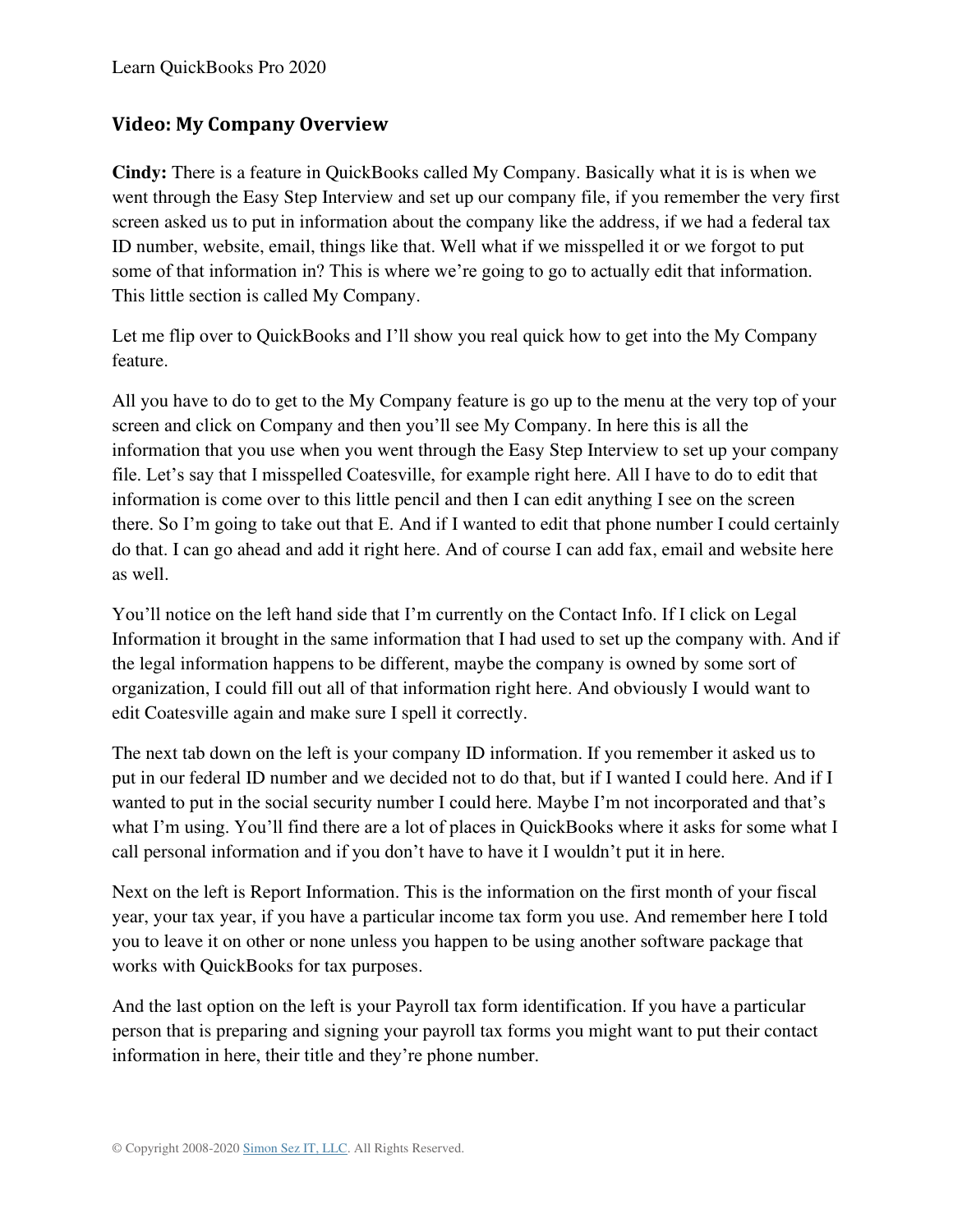And that's really all you have to do to change that information about your company. I'm going to click OK and see what else is here on the screen.

Now a couple of other things you'll notice is your version of QuickBooks. You'll notice it's right over here and it's going to have your license number and all of that information. You're also going to see a lot of services that QuickBooks can offer as ancillary services to QuickBooks. For example, when you decide to do payroll if you decide to use the Intuit payroll service it is not free. You do have to pay for it. Here's where you can turn it on. You might also want to buy from Intuit the merchant services account that they have so that you can accept credit cards through QuickBooks. You might want to order checks. And they also had some additional things you could purchase as well. And all of that is in the My Company information here.

All you have to do when you're finished is go to the top of that window and click the X and that will put you back on what we call the Home screen. And that's really all there is to the option called My Company in QuickBooks.

Let's go ahead now and jump over to section four and talk about identifying the components of the QuickBooks environment.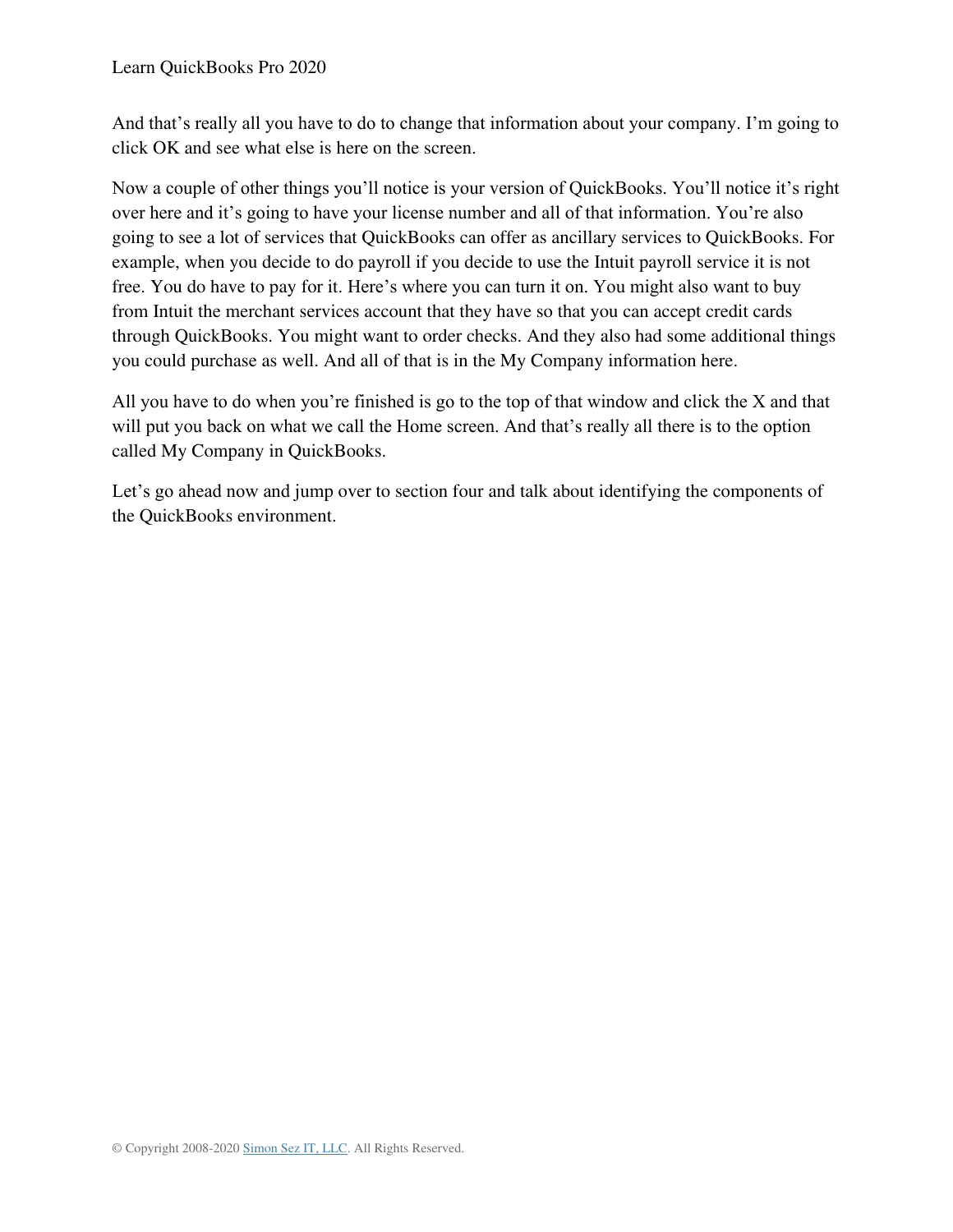# <span id="page-28-0"></span>**Video: Identifying the Components of the QuickBooks Environment**

**Cindy:** We're currently working in module two and this is the module called Getting Started. We're in section four now and I want to take a few moments and talk to you a little bit about identifying the components of the QuickBooks environment. Basically what I mean by that is I'd like to go over the screen itself with you, get you familiar with terminology, maybe how you can change some things so they work better for you, and that's all we want to do here is just kind of get you familiar with things.

Let me go ahead and flip over to QuickBooks and I will get started talking to you about the Home screen.

Let's go ahead and start at the top and work our way down.

The first thing I want you to notice is that your company name is right here in your title bar at the top. It also tells you the version of QuickBooks you're using and which screen you happen to be on. In this case your Home screen. This is what we call your Home screen right here.

The next thing you'll notice is a Menu bar. And you're probably familiar with using these in other programs. There's a few things here that I want you to get familiar with. First of all under the Edit option there's a Find here that we're going to use when we're searching for anything, and we'll get to that a little bit later. Also there's some preferences we're going to be looking at over in module three.

A lot of these options that you see up here you can also see on your Home screen. For example, when it says Vendors right here it also says Vendors right here. That's a quick way to get to what we call the Vendor Center. Or also if it says Customers here, here's the Customers Center. That's another way to get to customers. So you'll have multiple ways to get to the same place.

On the left hand side of your screen here you have what we call your Icon bar. And as you click on the different options here you will open the different windows. Some people prefer this to be across the top of their screen and you have an option to change that if you like. The way you change that is you go to View on your menu and choose Top Icon Bar and now you'll see it's up here at the top. It's really just a matter of personal preference. I prefer this myself because I feel like I have more room to work on the screen from left to right when that is on.

Now something else that I'm not sure how people work without this but there's something called the Open Windows List that you can turn on. If I go up to View and choose the first option, Open Windows List, then this will appear on the left. Now what this does is every single time I click on an icon on my Home screen, let's say I click Create Invoices, I've now opened a window that will allow me to actually put an invoice in. If I don't want to close it for whatever reason I can just come over here and go back to Home and open something else or do whatever I need to do and when I'm ready I can go back to Create Invoices. When I'm ready to close this window all I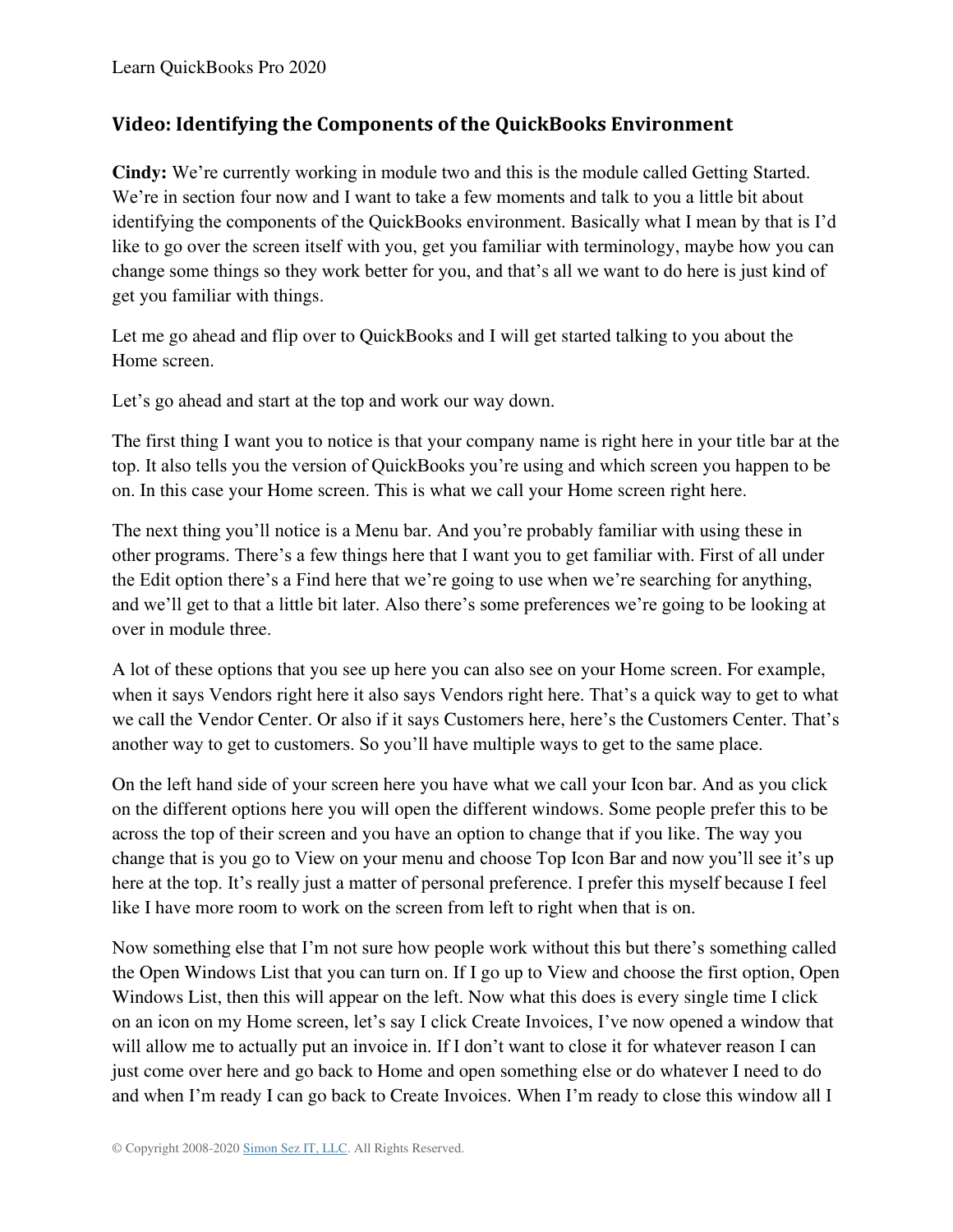have to do is use the X that's in the top right corner of that window to close it and now you can see that I only have Home over here under the Open Windows.

You also have here your Home page which you're on now and also your Insights. Let me just mention the Insights real quick.

The Insights tab is going to allow you to see what some people call a dashboard. It's a quick overview of what's going on with your company file. Now obviously we have no data in here yet but if we did we could see a quick profit and loss right here, we could see information about our income down here, we could see information about our expenses over here, and there's a little donut graph it looks like over here. Once we get some information in later on we'll go back and look at this. I'm going to flip back to the Home page.

Now let's talk a little bit about how the Home page is actually set up. There are actually five sections. The first section that you see here where it says Vendors, this is account payable. If you're not familiar with that term anything having to do with the bills that you pay that come in the mail, this is where you're going to work with that. You can see here you can enter your bills and you can pay bills. If you work with a purchase order system this is where you could enter purchase orders, receive your inventory, and then a bill would come in the mail for that.

This is your Accounts Receivable section down here and this probably where you'll spend the majority of your time. Accounts Receivable has to do with customers. Customers are people or businesses that buy from you, whereas when we talk about Vendors up here, these are people or businesses you buy from. That's a good way to remember that.

This has your entire flowchart as far as customers are concerned. You'll notice sometimes you estimate jobs, sometimes you invoice customers, that's how you're going to get paid, then they pay you and obviously at some point the money goes in the bank.

The next section down here has to do with your payroll. You'll notice that if you had gone through the Easy Step Interview and said Yes, I want to use the payroll service, this would have populated some icons for payroll. Since I did not tell it that the only one I have is the Enter Time option.

The next section over here where it says Company, these are things that have to do with the file itself, not necessarily specific customers or specific vendors.

This Chart of Accounts is the most important thing in QuickBooks right here. Get really, really, really familiar with that. We'll be talking about it in a later module. But all of the money that flows in or out of QuickBooks will go into one of these accounts in the Chart of Accounts.

The Items and Services, these are things that you would sell your customer or sometimes you purchase them as well. We'll have a list of those. And there's some other things here that you may or may not use, like the Time Tracking, for example, or the Inventory Activities or Ordering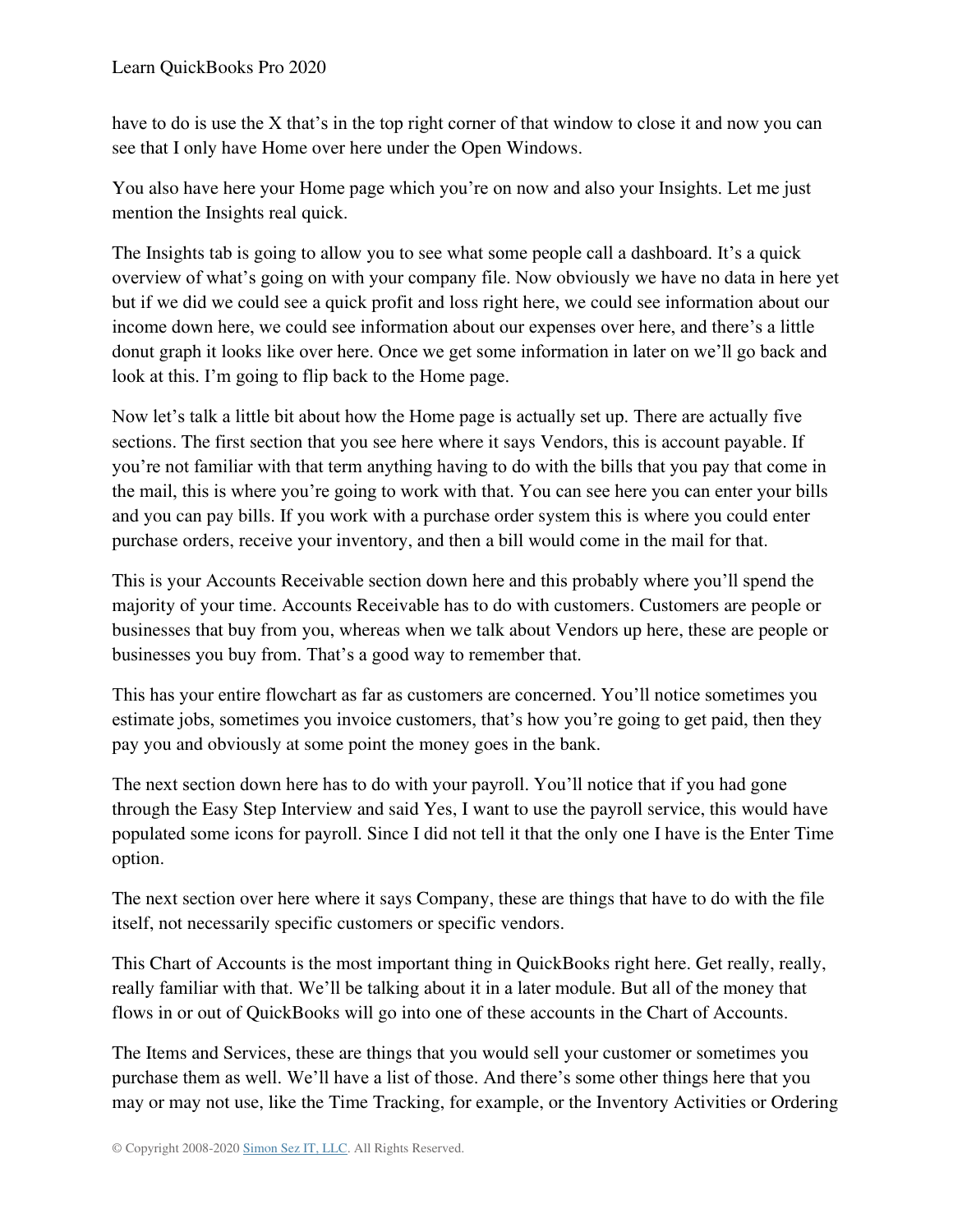Checks and Tax Forms. Really those are ancillary things that you may or may not use. And then we'll talk about the Calendar in a later module as well.

The last little section here is your banking section. All of these items that you see here have to do with something that happens at the bank. You make deposits, you write checks, you have a checkbook register, you reconcile your checking account or your credit cards.

So again you have five sections. You have your Vendor section which is accounts payable, Customers, which is accounts receivable, your Payroll, Company, and then Banking.

Now on the right there's a couple of things. First of all this section that says Account Balances. Once we get some accounts set up for you, like your checking account, savings, etcetera you would see them in the list with the balance. And one of the ways you can go to that particular account is to double click on it right from this list. These are all things that Intuit can sell you. you can turn on payroll, accept credit cards, order checks from them, or activate T-sheets which is time sheets. If you don't want to see this just hit this little arrow on the right and that will hide it for you.

And there's one more thing I'll mention and that is your backup status. We haven't really talked about backing up yet but if you have the desktop version of QuickBooks you will want to back it up and that way if you ever need to use that backup for some reason you would have it. And there's a couple of ways you can do it. You can actually do it manually where you actually put in a flash drive, a CD, some other form of media where you can save it to. The other option is for a fee, this is not free, Intuit will back it up for you. And so you'll just see right here it says your data has not been backed up. It may have just been backed up so don't always rely on that to tell you. Again, if you don't want to see this just use this little arrow to kind of hide that and get it out of your way.

And that gives you a quick overview of how the Home screen is set up.

One more quick thing. If you happen to navigate somewhere in QuickBooks, let's just say I clicked Receive Payments here, and I don't know how to get back to Home, maybe you didn't have your Open Windows List here, you'll notice the very first icon says Home and that's always going to take me back to my Home screen. That's a real quick way of actually looking at the Home screen.

What I want to do now is take you over into section five and we're going to talk a little bit in section five about how to upload your data from the desktop version to the QuickBooks online, if you decide to move to the online version.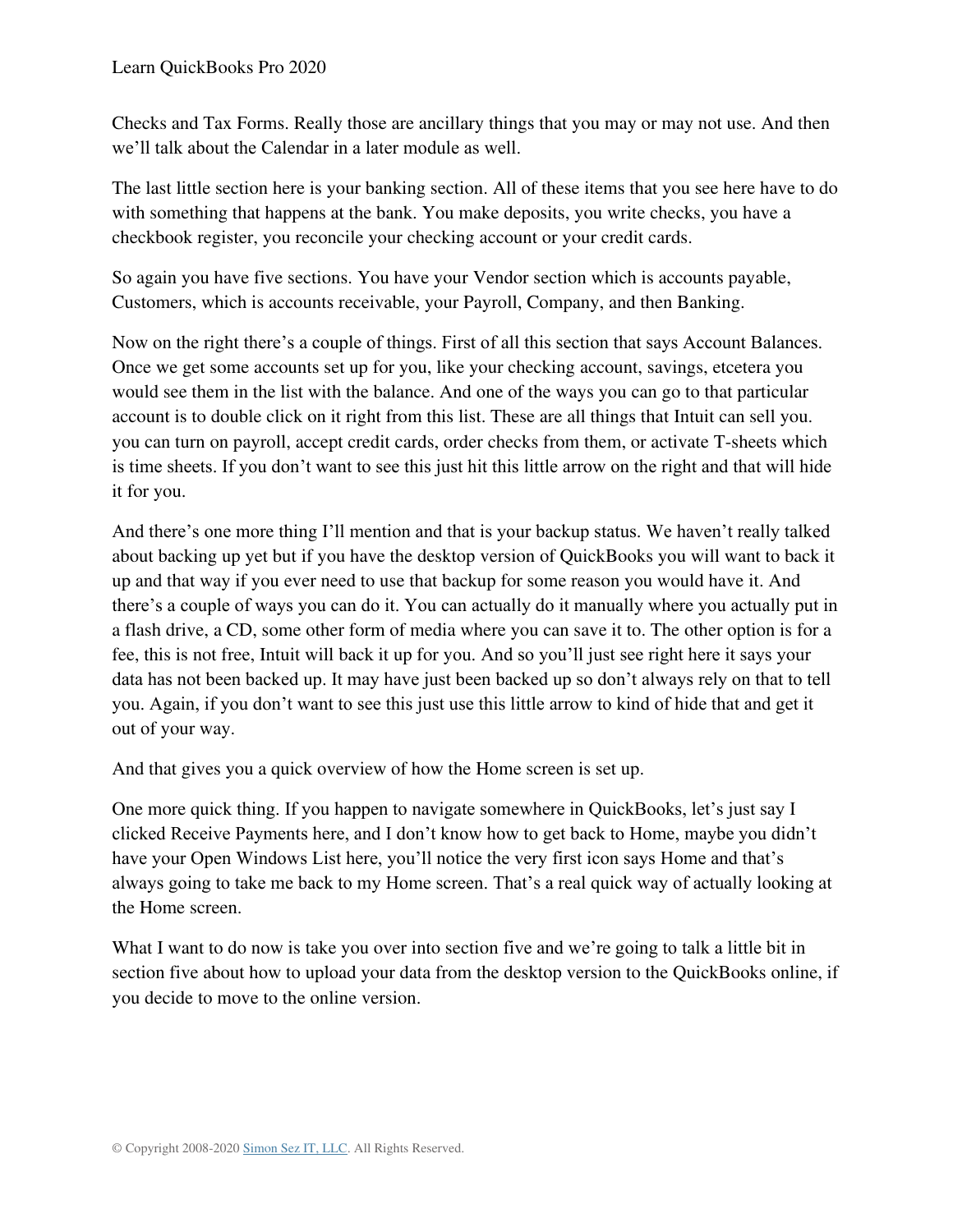# <span id="page-31-0"></span>**Video: Converting QB Desktop Data to the Online Version**

**Cindy:** This is the last section of module two, Getting Started, and before we leave this module I wanted to take a moment and talk to you a little bit about how to convert your QuickBooks desktop data to the online version. You may decide at some point you need to access your QuickBooks file remotely and that might be a reason for going with the online version. It's a pretty simple process to do so let me show you how this works.

Make sure you have your QuickBooks desktop file open. It doesn't matter which window you happen to be looking at. All you have to do is go up to File on your menu, come down to Utilities, Copy Company File for QuickBooks Online. It's going to tell you that before it can export your data it has to close all of the windows. It will ask you if you want to continue. You just click OK there and now you're going to save this. You decide where you'd like to save it. You just hit Save at the bottom and then it's going to convert your data for you.

Now what you have to do is go ahead and set up your subscription online. And once you get it set up in there you can go in and you can actually import this particular file. So you can see that it's a super simple process to do.

If you decide that you don't like the online version once you start working with it you can't go the other way. You can't download it back to your desktop version. You would get in touch with Intuit at that point and then they would go in and back up your file for you and they would help you actually put it back into your desktop version.

That's going to wrap up module two, which was Getting Started module. I want to take you now over to module three where we're going to talk a lot about different ways to customize the QuickBooks environment.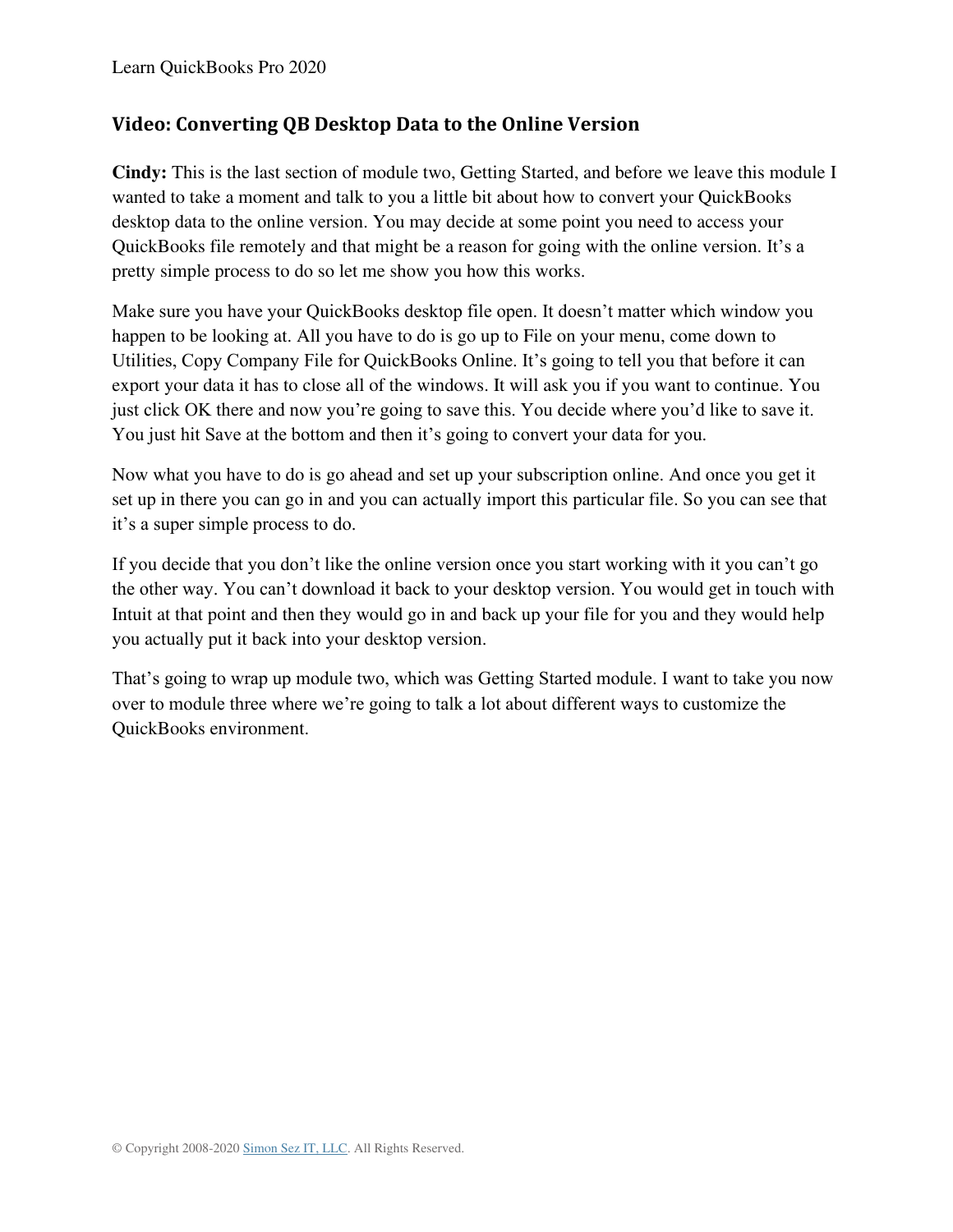# **Module 3 – Customizing the QB Environment**

# <span id="page-32-0"></span>**Video: Preferences – Part 1**

**Cindy:** We're just getting started now with module three which is the module where we're going to talk about customizing the QuickBooks environment.

One of the first things you'll want to do is go through the Preferences in QuickBooks and set some of the different Preferences so that they work best for your company file. And I want to take a few moments and go through all of those options with you so you'll know which options are the ones that you'll want to change. Let's go ahead and flip over to QuickBooks and I'll show you how to get to the Preferences.

What you want to do is go ahead and go up to Edit on your menu and come down to Preferences at the bottom of the list.

The way the Preferences window works is you'll notice there are different groupings of options over on the left and typically when you come in it's already on the General grouping. For each of these groupings you'll want to check the options that under the My Preferences tab and also the Company Preferences tab. Let's start at the very top where it says Accounting and I'll click on the My Preferences tab and you'll see there are no options here. So now I click on the Company Preferences tab so that we can look at a couple of these.

I want to talk to you about this very first one that says Use Account Numbers. Now let me just cancel this for a moment. I want to show you currently what your Chart of Accounts looks like. This is the most important thing in QuickBooks right here. It's called the Chart of Accounts. We're going to talk more about this over in section three. Right now you'll notice that it's just a list of your accounts and if you notice they're in alphabetical order over here by whatever type they happen to be. For example, if you look at the Expense accounts you'll notice now these are in alphabetical order. If I go back to the Preferences where we just were, remember Edit on the menu, Preferences, I'm under the Accounting grouping on the left and I want to choose the Company Preferences tab. If I check Use Account Numbers and just click OK here notice now your Chart of Accounts has what we call General Ledger Numbers here on the left. So now they're sorted by type but instead of alphabetical they're actually numerical, right over here. That's the difference. And these are just options. You can turn these on or off. I'm going to go back to the Preferences, same place we just were. That's going to be up to you if you want to use those account numbers.

The next option I want to point out is the option to use the Class tracking for transactions. Let me just give you a quick overview of how this would work.

Right now you can actually run reports on the company as a whole. If you want to run a Profit and Loss for example to see how much money you made or lost you can do that. If you want to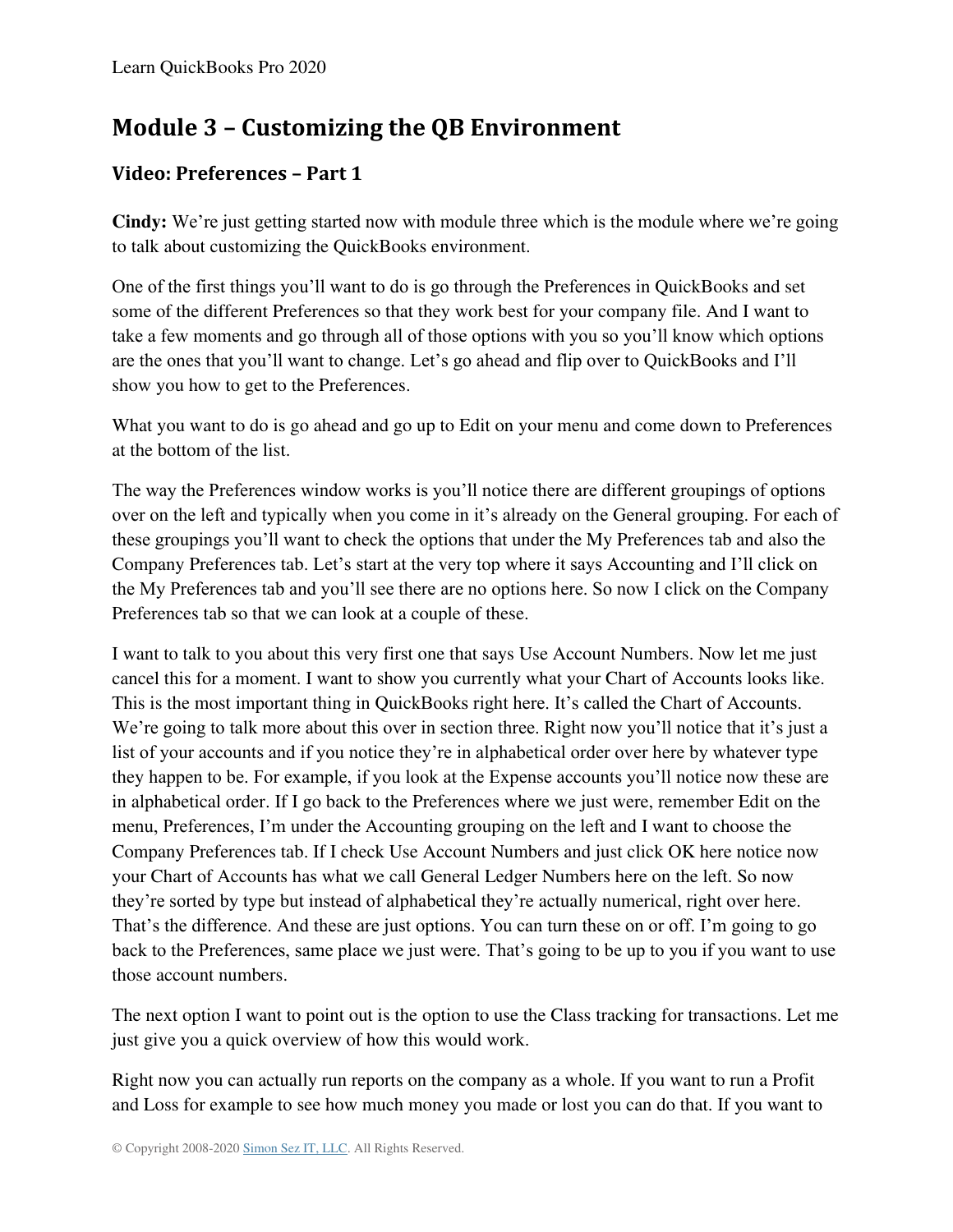break your company down into smaller sections to run a Profit and Loss let's say you can do that as well. As an example, let's say that you have a business that has five different locations. You can actually turn on this class list and every transaction you create will have a dropdown where you can pick one of the different locations that that transaction is for. If you do that consistently you can run a report on the entire company but you can also run that same report per location. We call that the Class Tracking. So it's very good for options like locations or any way you want to break down your company, maybe by departments. You'll be able to use it for that as well.

The last thing I want to point out on this screen is this option that says Date and password down here at the bottom. One of the things that you will find is that accountants and bookkeepers will actually close the books at the end of every month and then they'll close the books at the end of the year. Here's what this means.

Let's say you've closed the books through the end of October. It is now November. You can't make a change before October 31<sup>st</sup>. So you won't be able to make a change in the closed period. If you see something you need to change the correct way to change it is to make an offsetting entry in the current period. Let me give you an example.

What if you actually see that there is a bill that you've entered twice and you'd like to delete one. Since it's in a closed period you won't be able to do that but you can make a credit memo in the current period to offset that second one that you originally wanted to delete. That's how it works when we talk about closing the books.

If you did decide to close the books you would click here to set a date through which you wanted to close your books and also you would set a password. QuickBooks will not make you close your books. It's not even going to ask you. You just need to know this feature is here and go here and close them whenever you're ready to do that.

Let me go down a few on the left here to the grouping that says General. And notice when you make some of these changes it will ask you if you'd like to save it. I'm going to say Yes. And this time I'm going to start with the My Preferences tab.

There are a few options here that you'll definitely want to turn on, starting with the very first one, Pressing Enter to move between the fields. Currently if you don't have this checked what will happen is you will start typing in a form, let's say you're typing in an invoice for example, and you hit the Enter key thinking you're going to move on to the next field. What it'll actually do is save and close that invoice and then you won't realize it and you'll enter a second one. If you check this box what will happen is you can use the Enter key or the Tab kay at any time to move back and forth between your fields.

There are a lot of other little options here. For example, would you like it to beep when it records a transaction? Would you like to turn off popup messages for products and services? I do want you to notice this one here, Automatically recall last transaction for this name. What this means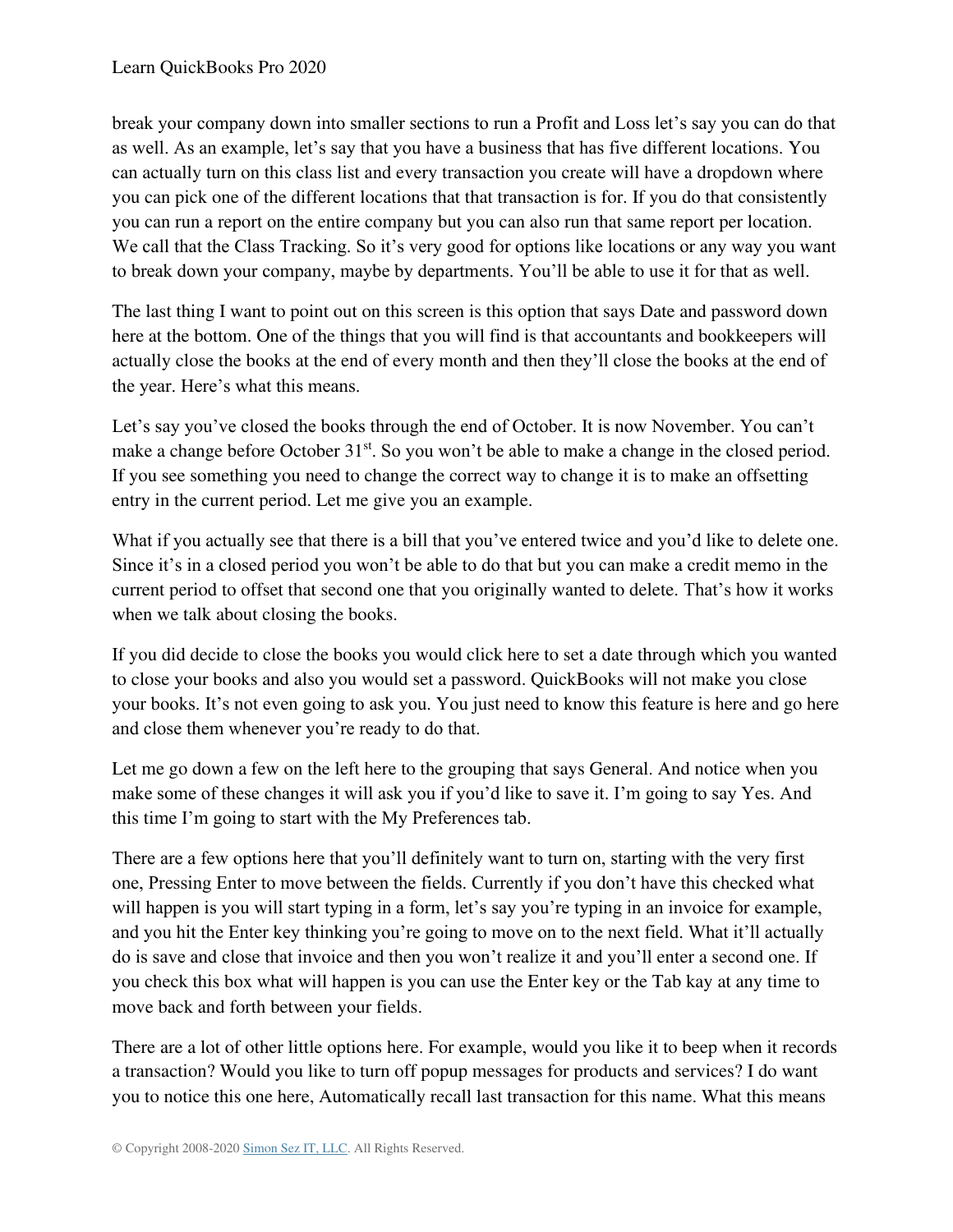is let's say that you write a check to pay your electric bill. You're going to fill out the Pay to the Order of, you're going to put in the amount, you might put some things in the memo, you'll have your account number somewhere, you're going to pick the correct account that this would go to in the Chart of Accounts. There's quite a few things that are going to be on that check. Wouldn't it be nice the next time you pay to the order or and used the same vendor name that it prepopulates the latest check for you and you just go ahead and change the amount of money. That would keep your accounting consistent and a lot less typing for you.

The other thing is you might want to check this option, Use today's date as default. And basically what that means is that any transactions that you create will have today's date on them and you can change them if you need to.

All right, going down the list. Let's look at Items & Inventory and I will go ahead and save my changes. In this case I'm going to need to click on Company Preferences. If you actually went through the Easy Step Interview and you said I do not track inventory then this will not be checked. Let's say that you want to now track inventory, then you can come in and make sure this is checked. The other thing is if you see that you do not have the Purchase Order option on your Home screen it's again because this is not checked.

Going down to the next one on the left, Jobs & Estimates. If you are doing job costing in QuickBooks which basically means that every transaction you create you're going to choose which job it applies to, then you might want to look at some of these options. Here you have different words that mean pending, awarded, in progress, and you may have different terminology for these. So notice that you can go down the list and you can actually change these to whatever your terminology happens to be. Here's where it asks Do you create estimates? If you said in the Easy Step Interview that you do but maybe you forgot to do the progress invoicing, notice here you can turn them both on or both off.

Back on the left here going down to Payments. There are a couple of things here I'd like to point out. I want to just make you aware of this one for a little bit later. This one says Use undeposited funds as default deposit to account. What that means is once we start entering invoices and then we receive payments it will actually put that payment in our Chart of Accounts in an account call Undeposited Funds. You may not want that. Later on when we talk in another module about working with payments I will show you how this works if you come in and uncheck this.

You can also set up online payments. You have the ability in QuickBooks to actually email an invoice over to your customers. If you want the customer to be able to click on that invoice and pay you right there with a credit card or using the bank transfer option then you can check this right here. You would have to go and set these up previously with Intuit.

There's also some options for payment reminders at the bottom. And when we talk about payment reminders we're talking about for customers. Do you want to send payment reminders to your customers, yes or no? And if QuickBooks desktop is open it will prompt you at in this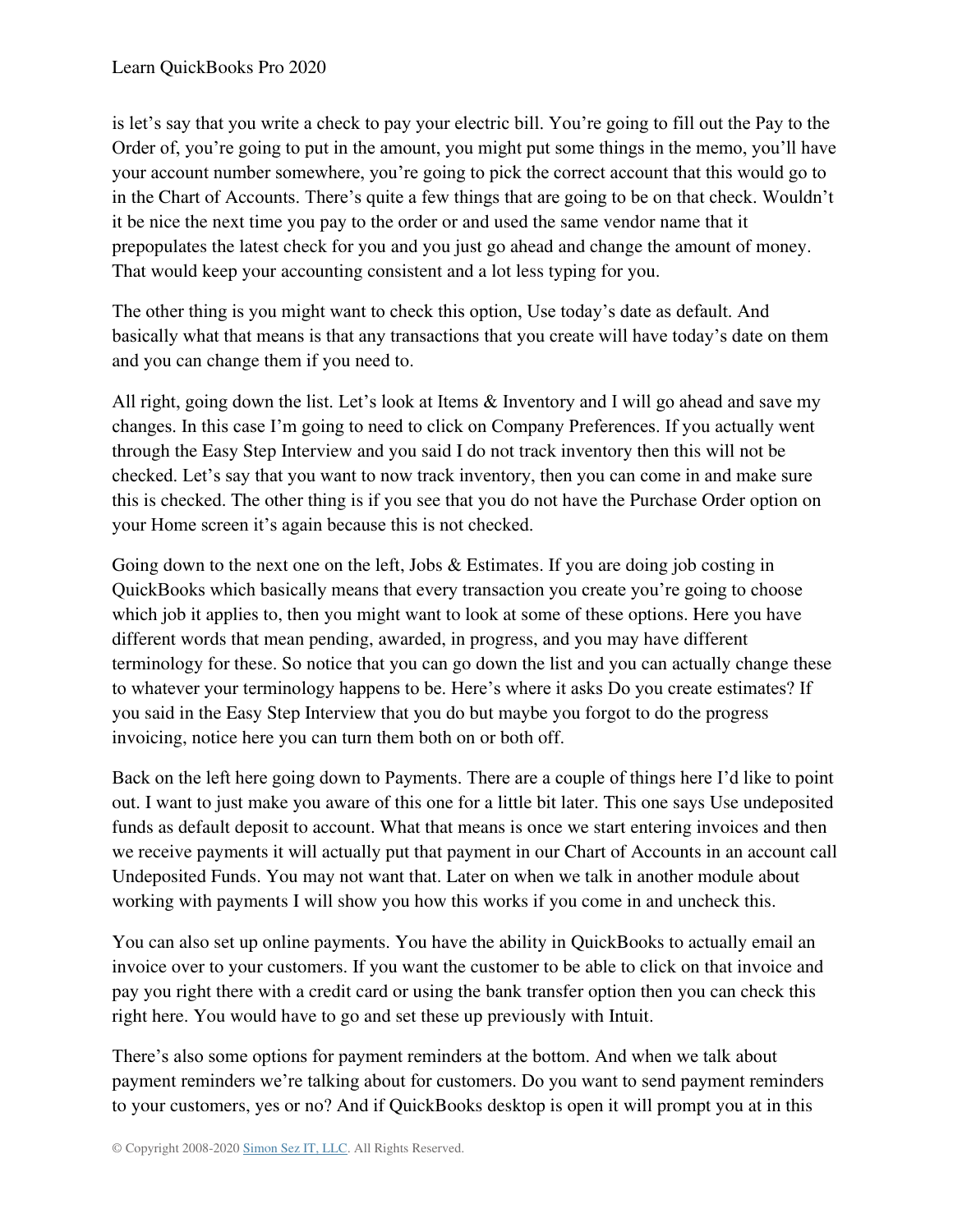case 10 a.m. but you can set that at whatever time you'd like to go ahead and do that. You'll notice that if QuickBooks is not open you'll still see the prompt whenever you open it the next time.

I want to go ahead and stop the video right here and have you go on over into the Preferences – Part 2. I will see you shortly.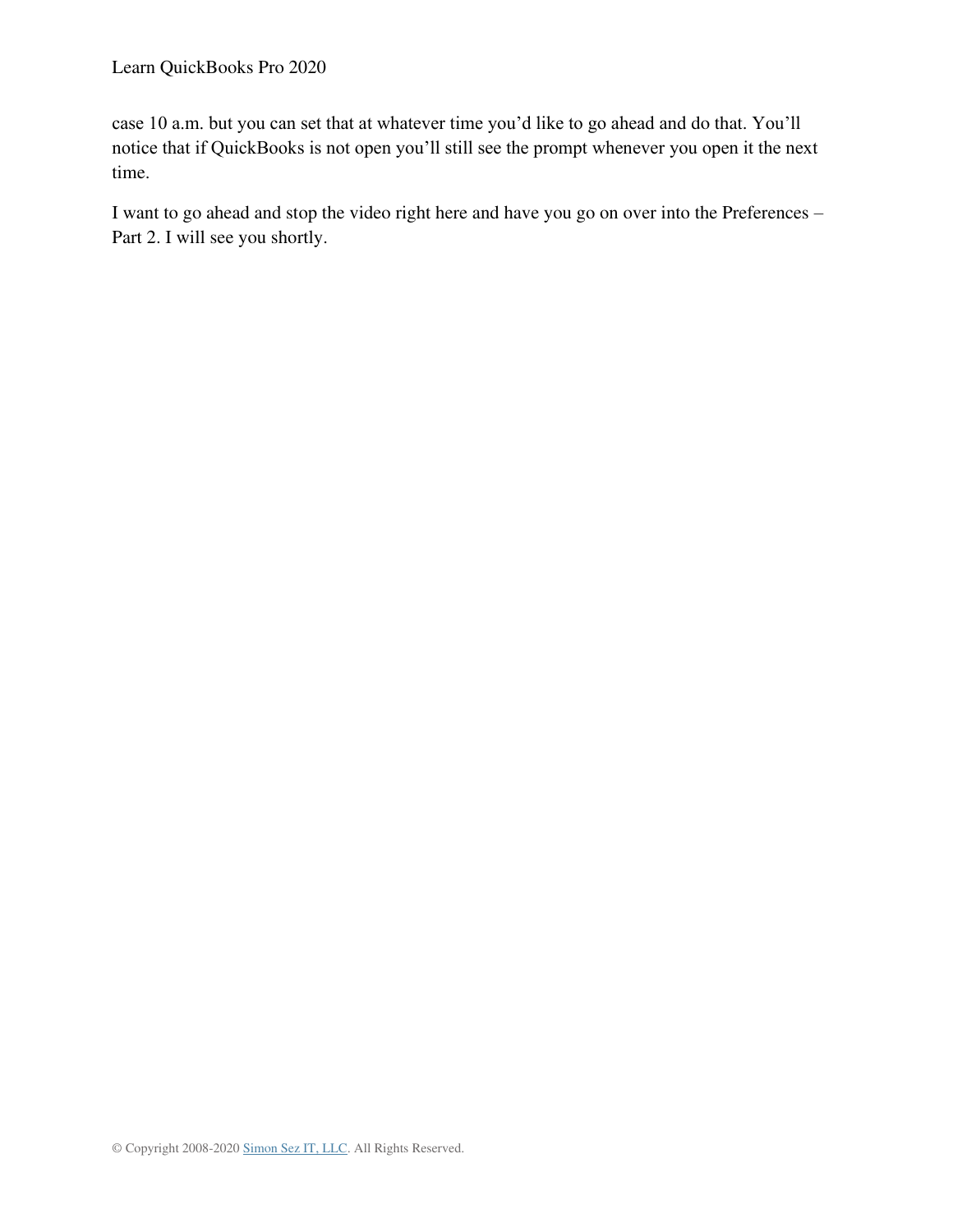### **Video: Preferences – Part 2**

**Cindy:** Welcome back. We are working in module three and we are on section one where we're talking about the preferences. We've already completed part one. This is going to be part two. We're just going to continue where we left off talking about the different options in QuickBooks.

When we left off we were talking about the options under the Payments on the left and we talked about the fact that if you're receiving payments from a customer then it's going to automatically use the Undeposited Funds as the default deposit to account. We will actually change that when we get to the section where we talk about receiving payments. Let's go ahead and move over to Payroll & Employees on the left.

When you went through the Easy Step Interview one of the questions was do you want to use the payroll feature yes or no, and if you had said no you wouldn't have even one single icon on your Home screen in QuickBooks to set it up if you changed your mind. You would need to come in here and choose Full Payroll in order to see that icon. While you're in here there would be some preferences for payroll that you could use. You could go ahead and look at some options for paystubs, workers comp, and sick and vacation. There's some checkboxes right here about recalling some different options that are on previous paychecks and then down at the bottom if you want to sort your list of employees by first name or last name you could change that option.

One thing to keep in mind is payroll is not free in QuickBooks. You do have to pay for it. We'll be talking about that later when we get to the module about payroll.

Let's go ahead and talk about Reminders over on the left.

These are things that you can have QuickBooks remind you that you have to take care of. It might be you have checks to print, it might be you have some overdue invoices, there might be some To Do's you had created. You can have QuickBooks show you those in a summary or a list. A summary basically means if you had six checks to print then it would actually just give you a total of those six checks. If you chose the List option then it would show you each of the checks individually. Also for some of these you can have it remind you earlier than the actual due date if you want. And you can see you can put in the number of days right here for that.

You're going to find that the Reminders don't just automatically pop up on your screen to remind you that you have to take care of these things. The only time you see the reminders is when you first open the company file. There will be a white window there that lists all of these things. You won't see it again once you close that window. The other thing is under the tab that says My Preferences here you have to have this checked because if you don't you will not see the Reminders window at all.

Let's move down to Reports & Graphs. There are some Reports in here that you can actually run through QuickBooks. And if there are some reports that you need to modify the options of before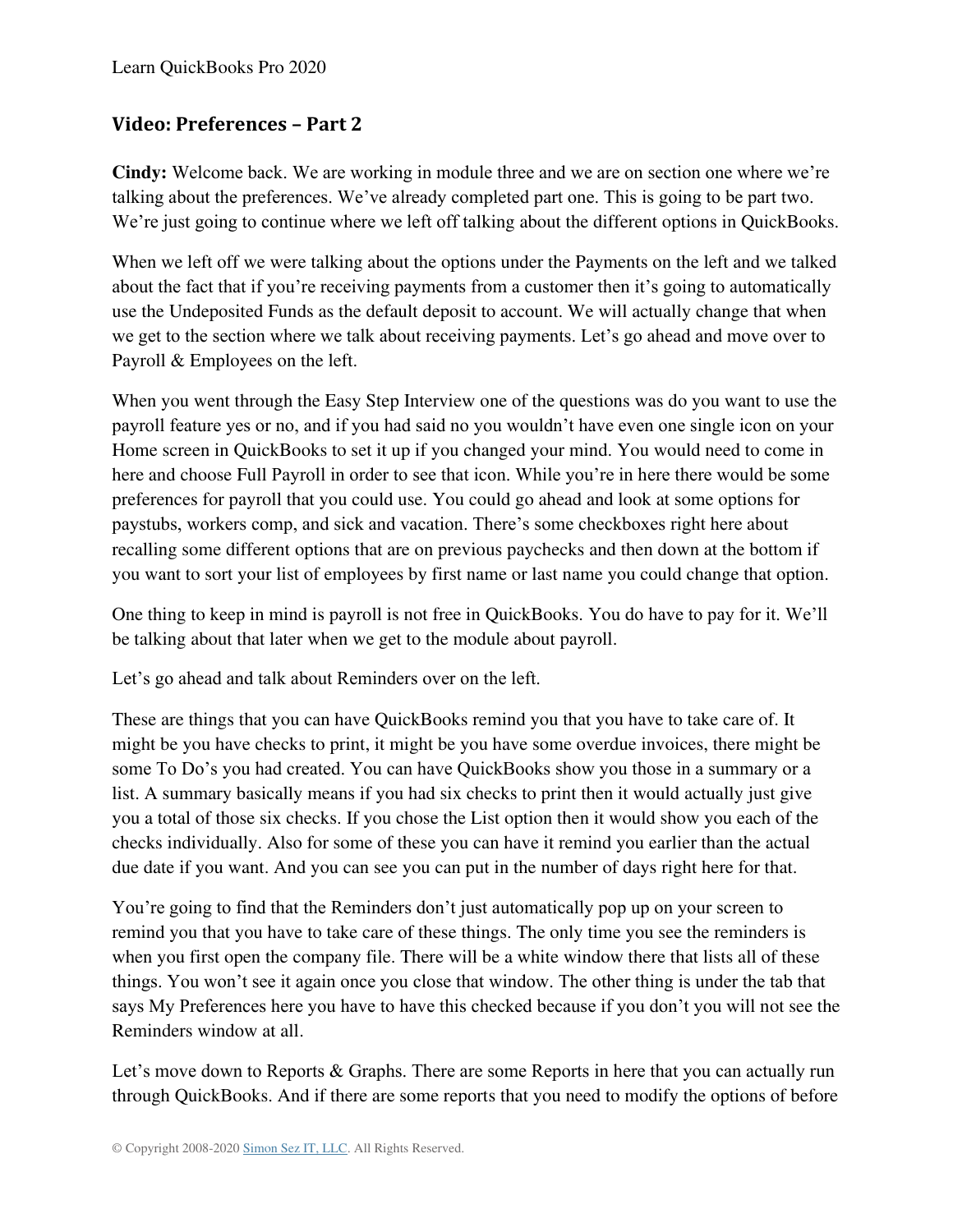opening then you can check the box here and it'll prompt you for things like that. There's also some options under the Company Preferences that you'll want to know about. One of them is when you run reports in QuickBooks they're automatically on an accrual basis. You may want to run them on a cash basis. Now you can change that on each report but you can also just change it right here so they're automatically on that cash basis. You'll see some other options as far as aging reports. You can age from the due date or the transaction date. You might want reports to show items by the name only versus the name and description. You can see some of those options right here.

Moving down to Sales & Customers on the left. Let's see if there's any options under the My Preferences tab. And one of the things you'll see is that there is an option in QuickBooks called Time/Cost. And what that allows you to do is if you incur any expenses that you need to turn around and invoice a customer for then you can actually pull those onto an invoice. QuickBooks will remember those and pull them for you. You can have it prompt you automatically to add those when you pull in a specific customer or job or you can have it just ask you what you'd like to do.

Back under the Company Preferences there's going to be a couple of things here you might want to know about. First of all if you have a particular shipping method that you use then you can actually have that pull in automatically if you like to use Federal Express, for example. If you're not shipping anything none of this will apply to you.

Down to Sales Tax on the left, and I'm going to save this change. One of the questions in the Easy Step Interview was Do you charge sales tax, yes or no? Let's say that you had said no originally and now you've changed your mind, then you can come here and say yes. It's also going to ask you here to set up your most common sales tax item. Now you'll actually have to get out of the Preferences window to do this and that will be done back under here under Items & Services. You'll set up that common sales tax and then you can come in and choose it from this particular list. We'll get into that a little bit later when we talk about sales tax.

You can also go ahead and tell QuickBooks that most of your items are taxable or maybe they're not and you can choose your terminology for those. And there's a couple of other options about paying sales tax. If you pay it monthly, quarterly, or annually then you can set that up here as well.

Going down the list I'm going to skip down to Send Forms. I mentioned to you that you have the ability in QuickBooks to actually send invoices, purchase orders, things like that through email right from within QuickBooks. If you do there's going to be a generic what I call a coversheet that goes with it and it's this one here for invoices called Basic Invoice. I'll just go ahead and hit Edit down here so you can see what it looks like. You can see that it says Dear and it has the first name, your invoice number, your transaction is attached, you can see this. You can change this to say whatever you would like. You can also create your own if you don't want to use the basic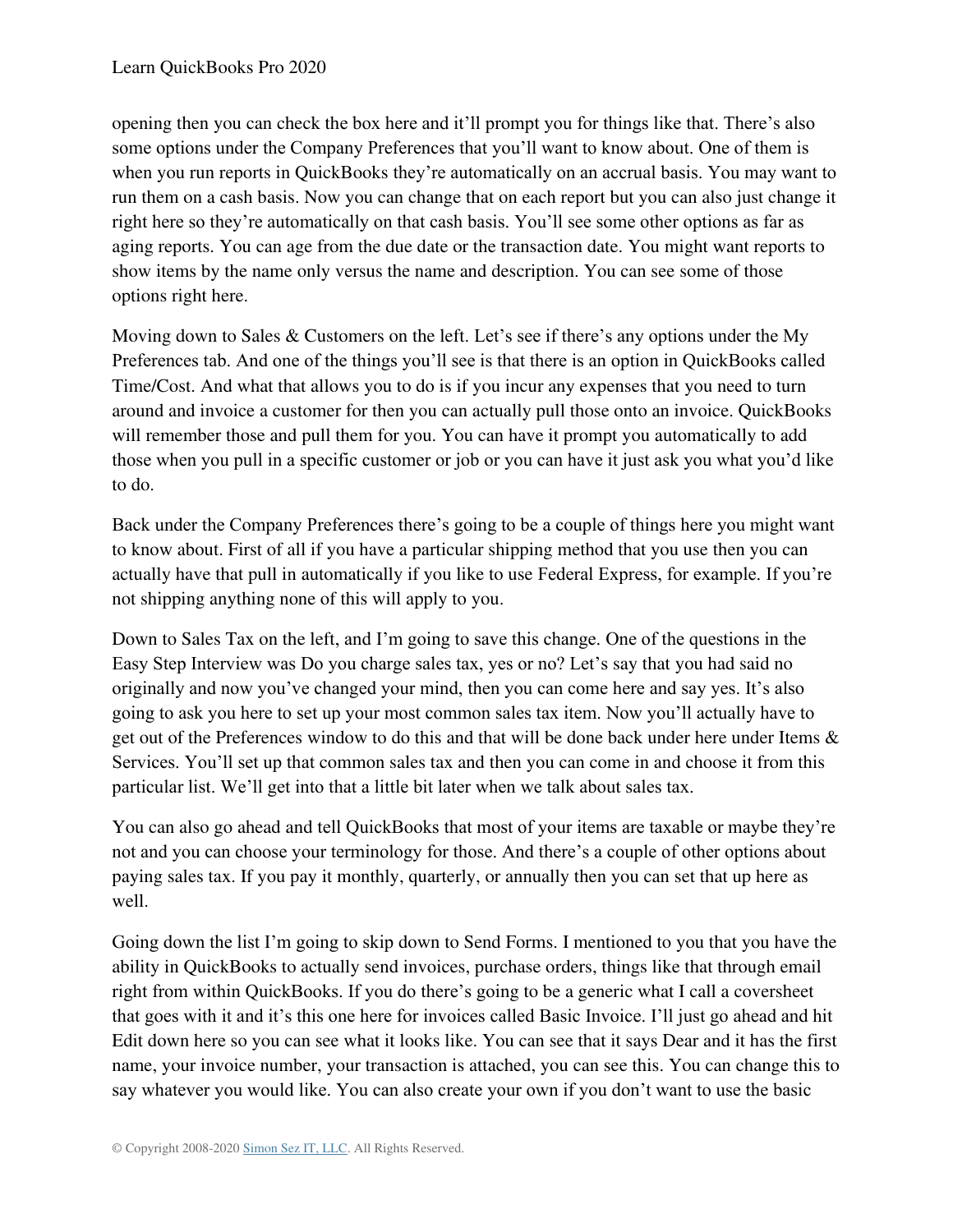one. I'll just go ahead and Cancel that for now and here's where you would add a new one if you wanted to create your own. And this is for invoices. You do have email templates for statements, purchase orders, etcetera.

Almost done here. I'm going to scroll down a little bit on the left. I want to mention the Spelling because you do have Spellcheck available. If you're under the My Preferences tab you can check or uncheck this Always check spelling before printing. That is a really great feature. You do want to have your spelling checked when you're sending out invoices or correspondence but it can be a pain sometimes if you don't like that.

The last one at the bottom is your Time & Expenses. You'll want to go to the Company Preferences. And this is where we talked a little bit in the Easy Step Interview about the time tracking. You could turn that option on or off. You could also specify the first day of your work week. And then down at the bottom you have some invoicing options. For example, if you wanted to track all your reimbursed expenses as income, things like that, you can go ahead and set those options.

There are a ton of other preferences in this window. You'll want to take time and look at some of these. And some of these you won't even recognize until you've been using QuickBooks for a while, but I just wanted you to see some of the more important ones and I want you to make sure you know how to get to this. And remember you get to this window by going up here to Edit and coming down to Preferences at the bottom of the list.

I'm going to go ahead and click OK now and our options are set. You might see some new icons that have appeared on your Home screen. Like for example, the Payroll right here. And those are because you've turned those options on or off in the Preferences.

Well that's going to go ahead and wrap up this section on Preferences. Let's go ahead and go over to section two and I'll talk to you a little bit about working with the users in QuickBooks.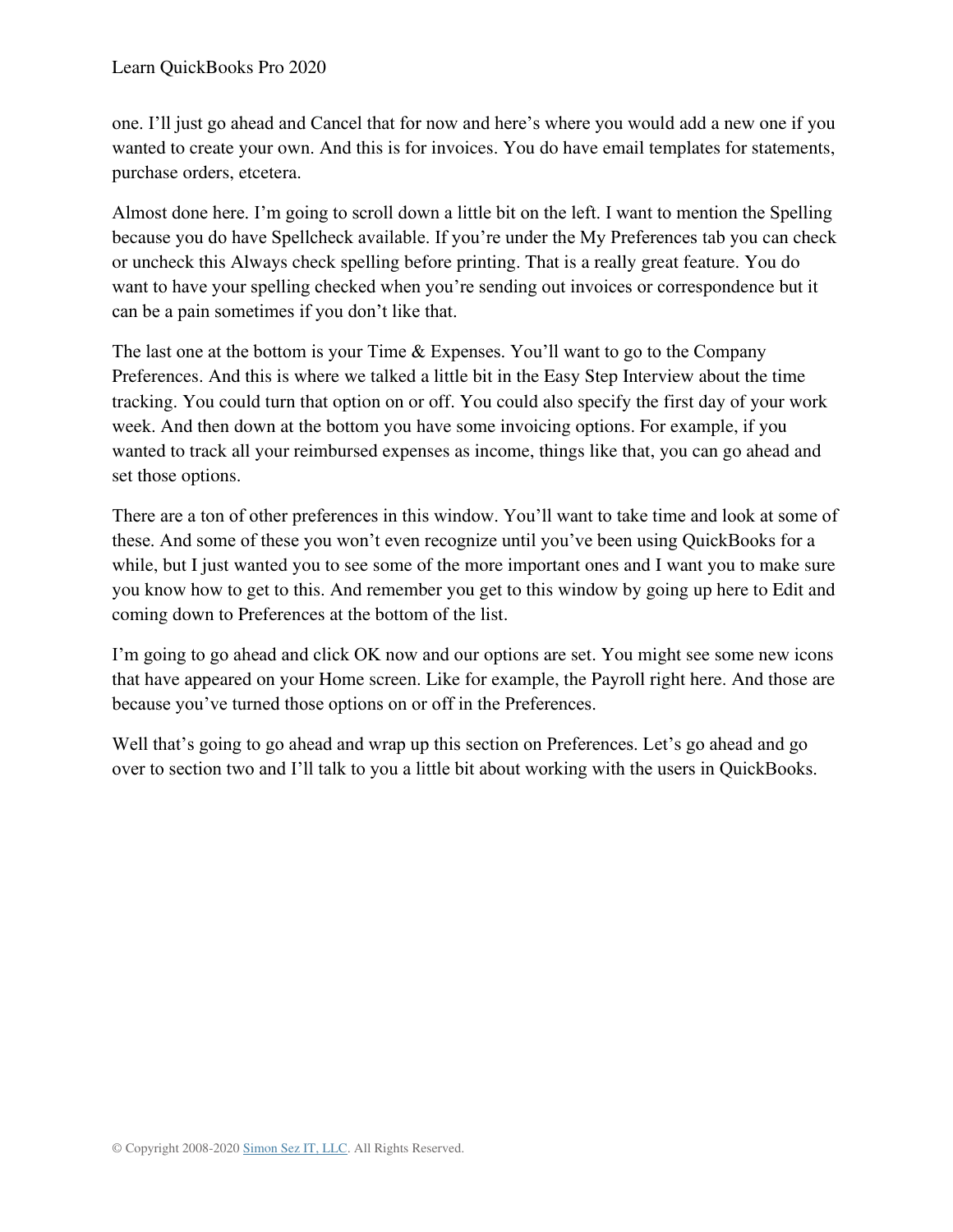### **Video: Working with Users**

**Cindy:** We are working in module three where we're talking about different ways to customize the QuickBooks environment. We've gone through the Preferences. That was actually section one. And now we're on section two, Working with Users.

Right now if you open the company file you would just see QuickBooks. You'd be able to start working right away. If you set up users, as soon as you open the company file you will have to type in your username and your password in order to access the company file information. It is to your advantage to set up users for each person that will be using your company file. You do have the ability to actually track any changes that each user makes. That is one reason to set these up, because you can look at a report called the Audit Trail and just see what the transaction used to be, what it is now. It's a really good way of tracking down errors. Another really good reason for setting up the users would be if you have employees helping you because then you can limit their access to certain areas in QuickBooks. Only the administrator can add, edit or delete a user. Let's go ahead and flip over to QuickBooks and I will show you how to go ahead and start working with users.

As I mentioned, only the administrator can add, edit or delete a user. You would have to be logged in as administrator to do this. You would need to go up to your menu and click on Company and then you'll see an option that says Set Up Users and Passwords and then you'll see Set Up Users.

By default you can have up to five users in QuickBooks. If you need additional users you do have the ability to purchase them. You will currently that the administrator is logged on and you'll see over on the right is the Add, Edit or Delete user option.

Let's go ahead and add a user and we will say that we have hired a person to come in and help us pay the bills. I'll show you as we go through here how you're able to limit their access to certain areas of QuickBooks.

Let's say we go ahead and put in our new users name and we'll say it's Carol and we're going to give Carol a password. Now a couple of things about passwords. You want to make sure that no one else has the same password and make sure that you as the administrator know what the password actually is in case Carol happens to leave the company and you want to go ahead and log in as Carol or that sort of thing. I'm going to ahead and click Next and now it asks me what do you want this user to have access to. All areas of QuickBooks, selected areas, or notice there's an option also for an external accountant. What this option means is if you have an accountant you'd like to use your QuickBooks you can give them their own username and password and that way they don't have access to certain things in here, such as sensitive customer data, if you have credit card numbers, things like that in here. I'm going to choose Selected areas of QuickBooks and click Nexxt.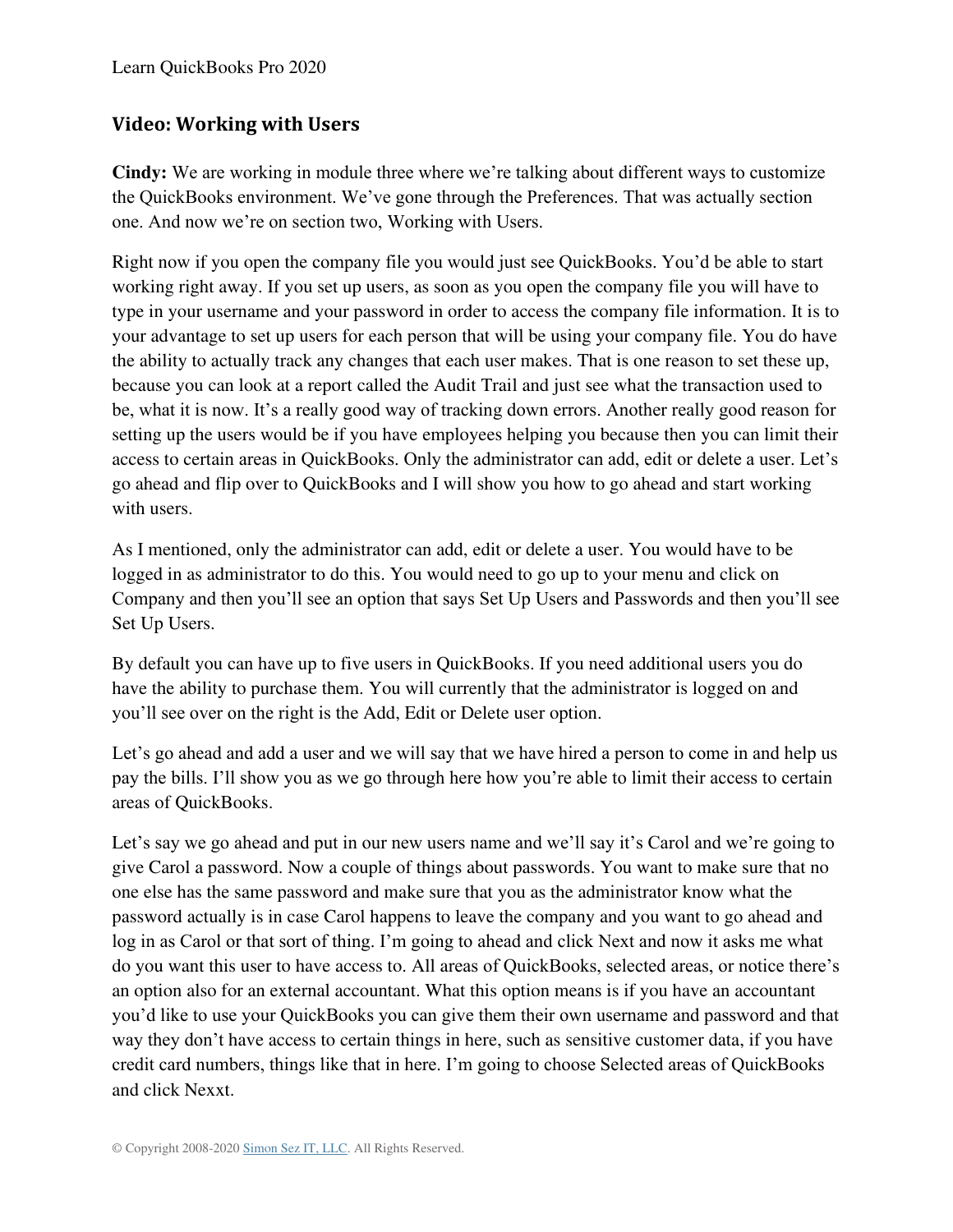Now what's going to happen is it's going to walk through a series of screens and for each of these it's going to ask me does this user have access to everything in QuickBooks, which would be full access, no access or selective. The first area it asks about is Sales and Accounts Receivable and we're going to say no access to that. That would be anything having to do with invoicing customers. The next area it asks about is Purchases and Accounts Payable. Now this is what we hired this person to do. We hired this person to come in and help pay the bills so we'll give them full access. Now I'm not going to give access to any more areas but just notice it asks about checking in credit cards, it asks about inventory, time tracking, payroll, sensitive accounting activities. These are things like in QuickBooks should this person be able to transfer funds between let's say checking and savings? Should they be able to do journal entries? Those are things that we consider sensitive accounting activities and we're going to say no. The next screen asks about the financial reports that go with those sensitive activities that we just mentioned so we'll leave that on no access as well.

And then it asks about changing or deleting transactions. I would leave this where it defaults. The first one asks in the area that the person has access to should they be able to delete or change a transaction? Absolutely. What if our employee actually entered a bill twice and they'd like to delete one of them? This question asks about should the employee or user also have the ability to change or delete transactions before the closing date? If you remember us talking about using QuickBooks to close the books at the end of the month, what this is saying is would you want this user to have the ability to go in prior to those close periods and make those changes and we are going to say no.

This is a synopsis of the areas it asks about and have we answered each of those questions. I'm going to hit Finish and now you'll see that Carol is one of my users.

Let me show you how this is going to work. I'm going to go ahead and close this window and I'm going to logout of this company file. Every time you're finished for the day you should always log out. Go up to File on your menu and now you'll see this option says Close Company/Log Off.

This is the screen you should see every day when you come in. You're going to double click on your company file and this time what you're going to notice is it's going to ask you to put in the username and password. Now it has the username of the person that was last logged in. You're just going to type over that and then you're going to put in the actual password and then click OK.

One of the first things that you might notice is that you have your icon bar on the left and that's because all of the options are set per user. You might also be saying to yourself, "Well I thought we limited Carol's access just to the Accounts Payable section?" Here's what happens if Carol clicks on an icon that she does not have access to. Let's say Create Invoices, for example. It will pop up with a warning saying that you need Sales and Accounts Receivable permission to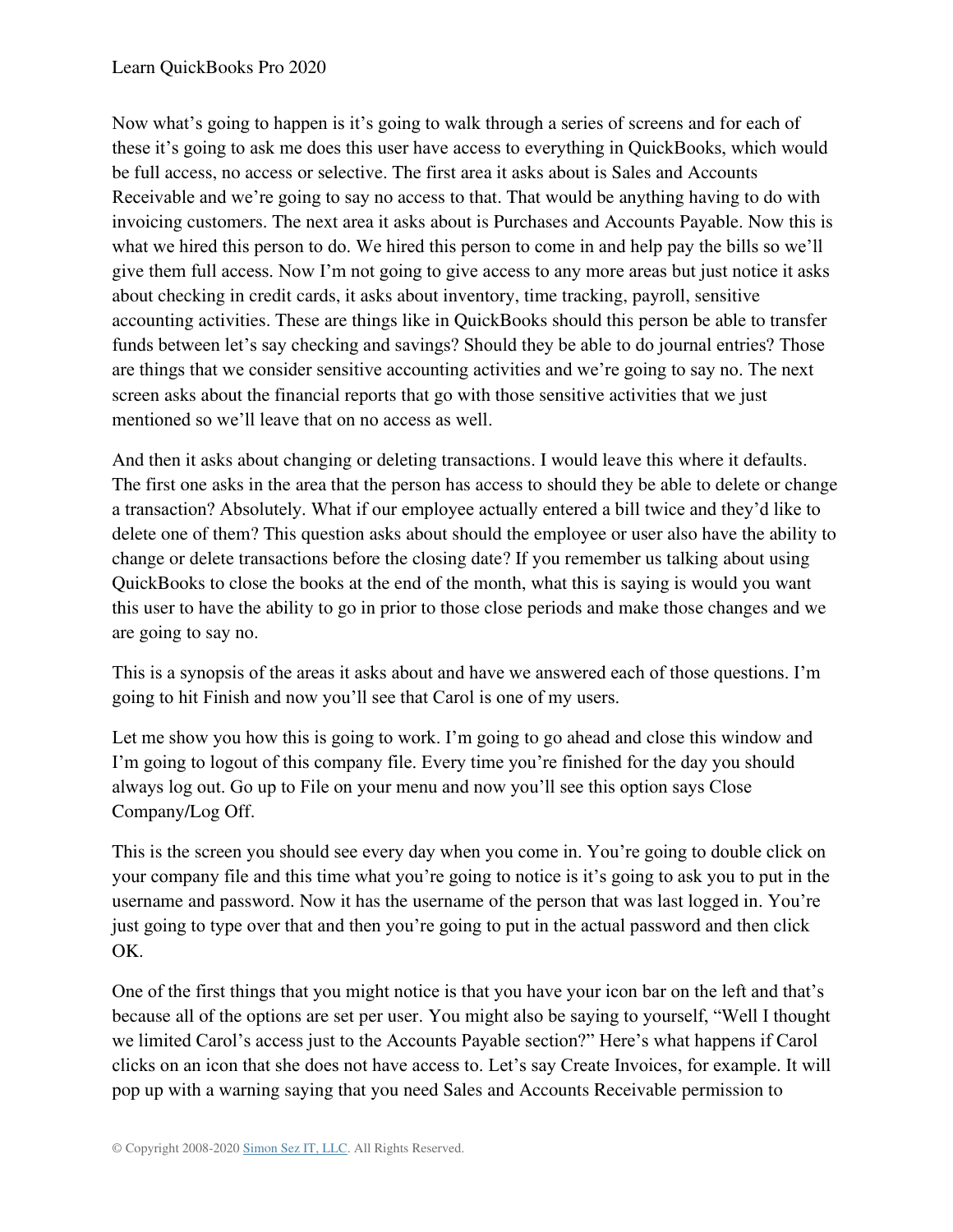perform this action. She will have to ask her administrator to give her permission to get into those areas. That's how this is going to work.

Let me go ahead and log back off and we'll log back in as admin again. We're going to close Company and log off. And by the way, it will ask you every fourth time that you get out of QuickBooks if you would like to back up your company file. Even if you just backed it up it will ask you that. Right now I'm going to say no. We'll talk about backing up in a later module.

Let me go ahead and double click on our company again and this time we're going to log back in as admin. Notice it still says Carol so I'm going to type in Admin and we did not set up a password when we went through the Easy Step Interview but in real life make sure you set up that password.

As the administrator since you're responsible for the users you want to make sure that you go ahead and delete any users that have left your company. Maybe you have a new employee and they've replaced Carol. Do not give them the same username and password. Make sure you delete that user and then you go ahead and set up the new user like we talked about. If you needed to change the username or a password you could always edit the user. And notice a couple of other things. You can set the closing date from here if you were going to use that option to close the books.

And that's pretty much what you need to know about how the users work right here. When we get into the reports in a later module I'll show you that audit trail. I'm going to go ahead and hit Close and that's all we need to talk about as far as users are concerned.

Let's go ahead now and move over into lesson three and we're going to spend a good bit of time talking about the Chart of Accounts.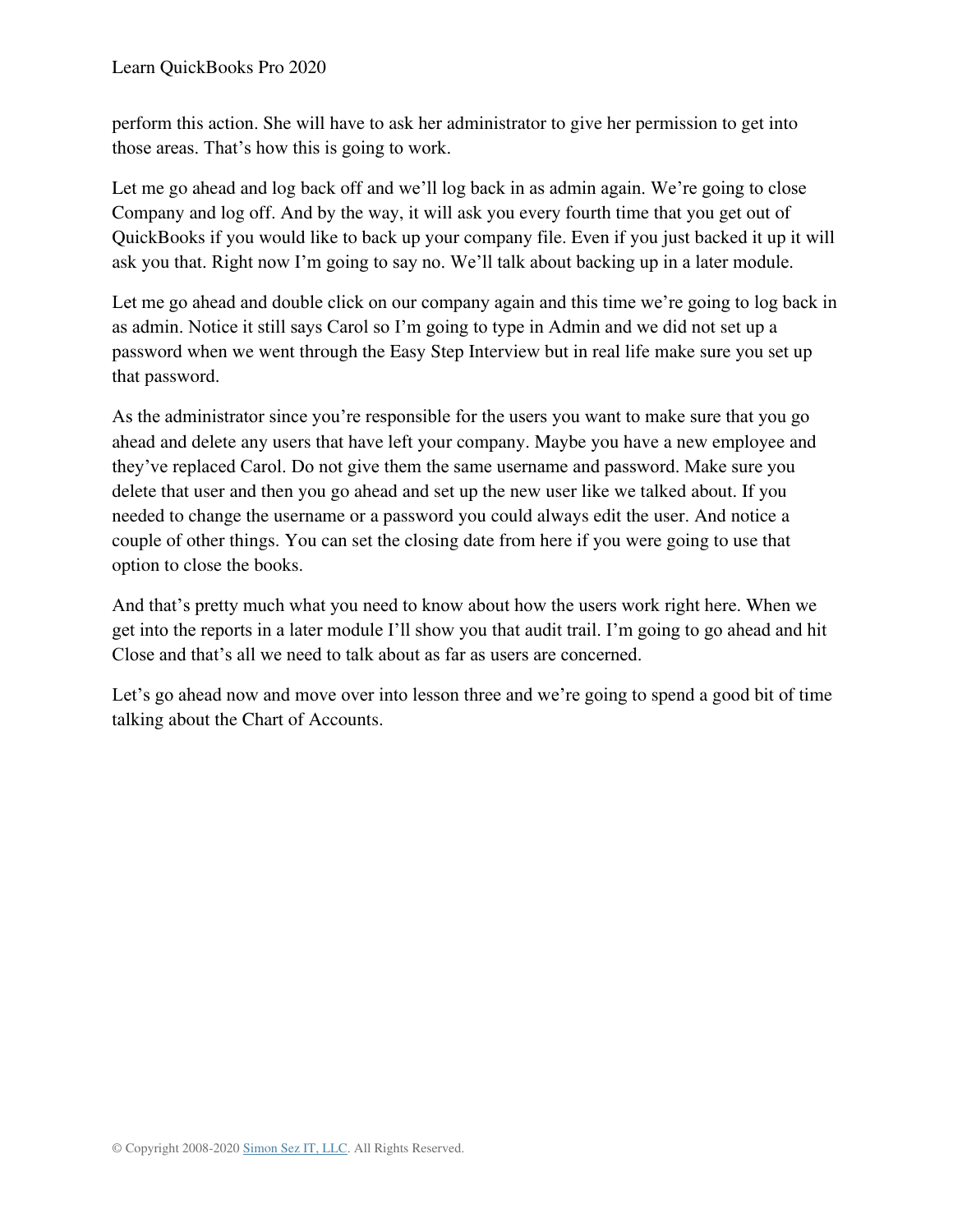### **Video: Chart of Accounts – Part 1**

**Cindy:** The Chart of Accounts is the most important part of QuickBooks. Basically it's a listing of everywhere that the money could flow in your QuickBooks file. For example, any time you spend money what did you spend that money for? Was it for meals? Was it for gas for the car? If you received money was it income for the business? Those are what we call different items on the Chart of Accounts and we're going to spend a good bit of time on this because like I said, this is the most important part. If your items are not set up correctly on this list your reports will not be accurate and you won't know why.

There are two parts to this. Make sure you watch both part one and two before you move on to the next section.

Like I mentioned, the Chart of Accounts is the most important part of QuickBooks, therefore you will want to know how to get to it whenever you need to. It's right here on your Home screen and it says Chart of Accounts.

Every single thing in QuickBooks will flow back through one of these choices. When you look at this list you'll notice there are different types of items on this list and currently they're set up alphabetical per type. For example, when you look at the Expense Accounts you'll see over here they're alphabetical. We did talk about in section one working with the Preferences and I told you there was a preference where if you wanted to turn on the general ledger numbers you could do that.

There's going to be quite a few items you will want to add to this list and what I want to do with you is go through all the different types over here and then we'll talk about the ones you need to add. You'll get most of them added pretty much the first time you sit down but you will find others that you'll need to add as you go along.

Let's go ahead and start with the first type which are Bank Accounts and you'll notice there are no bank accounts over here. We're going to have to actually set these up.

Now the easiest way to add an account is to right click and choose the New option from this list. I want to also just point out that on the very bottom left of your screen you'll see an option that says Account and by clicking the arrow next to Account there's the same options right there you would get by right clicking. New will obviously set up a new account for you. Here's where you would edit an existing one or delete one. One of the things you need to know about any list in QuickBooks, if you've ever used an item from that list even one time you're not able to delete it. That's because those numbers would actually pull into reports. Think about if you had a bank account that you used for a while and then you closed that bank account. You might not need the name to show up on the list anymore, you can hide it by making it inactive but you can't delete it because those numbers actually are required for reporting purposes.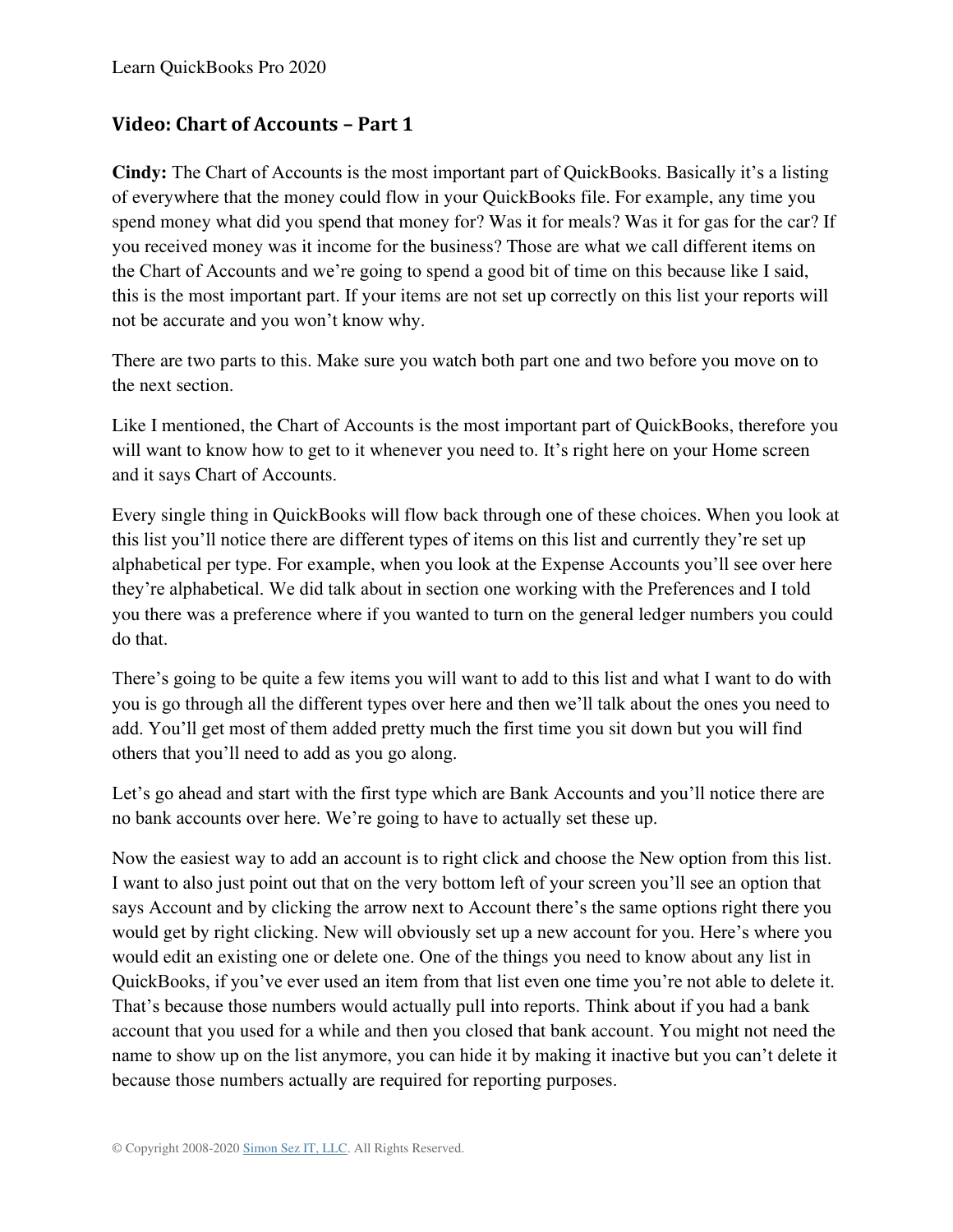Let's go ahead and create a checking account. I'm going to go ahead and click New and the first thing it asks is what type of account is this. Now we're going to be going through all of these. Right now we're talking about bank accounts. You'll notice when you choose an option on the left it gives you some examples of what a bank account would be over here on the right. A bank account would obviously be checking, savings, money market, petty cash, like you see here but let me add some to the list. If you're using PayPal, Square, Venmo, any of those other types of payment options you would want to add each of those as a bank account. That's all they are is they're bank accounts. Even Bitcoin.

The other thing that you'll want to add is if you have any cash expenditures that flow through your business you'll want to have an account to put those in and the only way you can do that is to create a bank account for those. Just a little FYI if you do that then your bank account will always show a negative for that particular account and that's okay. It's showing the expenses that ran through the company that were actually paid for with cash. Right now we're going to set up our checking account.

If you picked the wrong type on the previous screen they give you a second chance to go in and change that type. When you name your account you can name it anything you want. If you want to call it Checking you can do that. If you want to call it Payroll, another one called Operating, you might call one First Federal, another one Heritage Trust. It really doesn't matter what you call them as long as you know what they represent. And you will want a separate bank account for every real lift bank account that you have.

This is not a subaccount of another. We'll talk about subaccounts a little bit later.

Here's some things that are optional, a description. If you wanted to put in here that this was the operating account you could certainly do that so that if someone was on this screen they would know what checking represented. You do not need your bank account number or your routing number. These are more informational for you. I would not put any of this in here. You really don't need it. You would however need an opening balance.

I'm going to click on Enter Opening Balance and then it's going to ask me to put in the statement ending balance and the statement ending date. You have to decide when you want to start your company file. If you've decided you want to start at the beginning of your fiscal year and let's just say that's January, you'll want to get out January's bank statement and put in whatever its opening balance is. Remember that December's ending and January's beginning are the same number. If you decided you're going to start with the current month just remember that your reports are only as accurate as all the date you put in but you could start with your current month. Just make sure you know the opening balance for that particular month. Now if you're setting this up and you really don't know the balance right now you can always plug in zero and go back and change it later. I'm going to go ahead and plug in \$5,000. And when you type money in QuickBooks don't type the dollar sign, don't type the commas. It will stick all that in for you.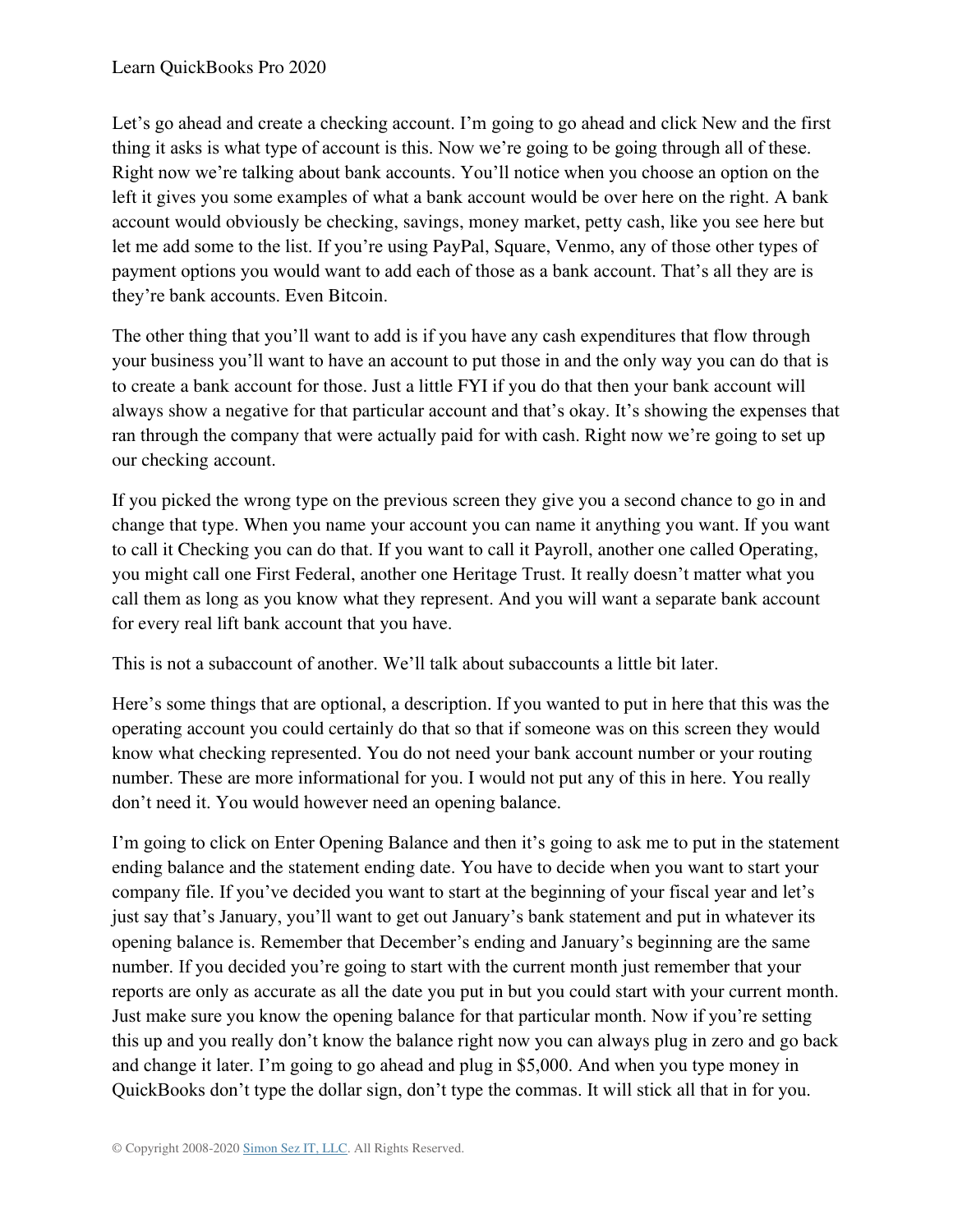and I'm going to go ahead and put in a statement ending and I'm going to say that I'm starting at the beginning of the year. So I'll just go back and pick January 1, or remember I told you that December 31 is the exact same number, and I'm going to click OK. And now you'll see it shows me my opening balance as of in this case 12/31/2018.

Down here if you still write a lot of checks then you might want QuickBooks to pop up and remind you when you get to a certain check number to order some more checks. You can plug that in. And just a little FYI. If you're still writing checks you do not need to buy checks from Intuit. You can buy them anywhere you want. They do try to sell them to you and that's what this option is here for.

You're going to notice in QuickBooks a lot of screens will say Save & Close and Save & New. Save & Close means close what I've got here and save it and I'll be on the screen that was underneath this. the Save & New option means save this and keep me on the same screen because I have another bank account I'd like to enter. I'm going to go ahead and hit Save & Close just to show you what we've done and because I dated this more than 90 days in the past it's basically warning me about that. And if this is pain then you can go ahead into the Preferences like you see here and turn that option off. I'm going to go ahead and say Yes that I'd like to go ahead and save it and it will ask you from time to time if you'd like to set up your bank feeds. We're going to say no. Basically what this is asking is do you want to download from the bank automatically. We're going to talk about that in a later module. For now I'm just going to say no.

I want you to notice now there is a new bank account at the very top of the list. Bank accounts typically show up at the very top. And you can see that it has a balance of \$5,000. And something just to notice. You don't really have to know this but in accounting there's always a debit for something and a credit on the other side of the transaction and this is what you're seeing here that there is one side is the checking account and the other side of that entry is called Opening Balance Equity.

Let's go ahead and set up another. I'm going to set up a savings account and I'm going to say that we have \$20,000. I'll just right click and choose the New option. I'm going to say this is a bank account. I'm going to click Continue. I'm going to name this Savings. Remember you can name it anything you want. And all I'm going to do is put in the opening balance of \$20,000. I'm going to date it for 12/31/2018 and click OK and I'm just going to Save & Close. I'm going to go ahead and tell it yes it's okay because I know that's over 90 days old and I don't want to download from the bank right now. And here you'll see my checking account for \$5,000 and my savings has a balance of \$20,000 and opening balance equity has \$25,000.

Let's go ahead and talk about some of these other accounts that you'll want to set up and I want to just mention the Assets just for a moment.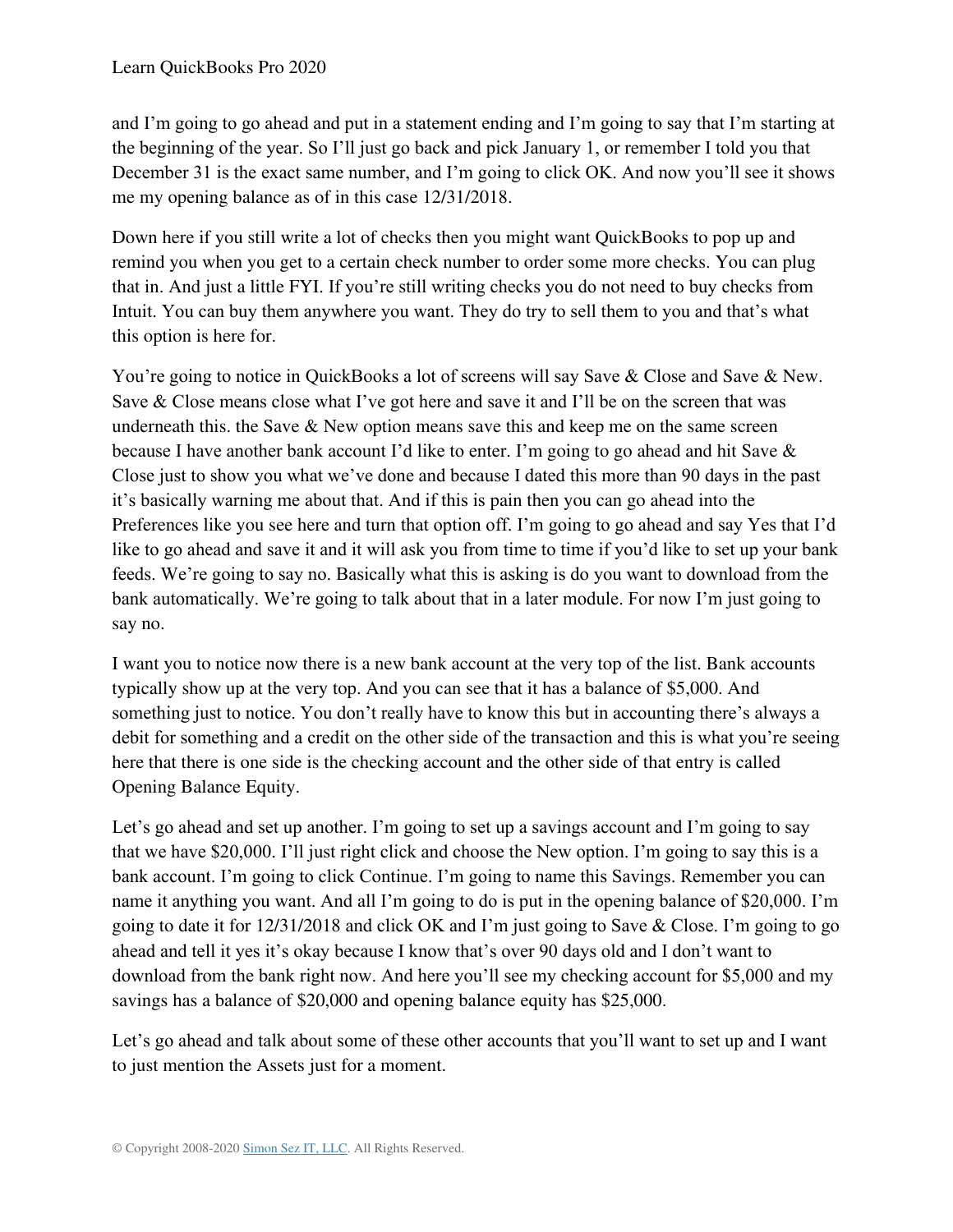#### Learn QuickBooks Pro 2020

An asset is something that makes your business more valuable. If you have chairs, desks, maybe the business owns some vehicles, equipment, those are all assets to the business and you will want to set up these asset accounts to track those. A couple of terms that you'll want to get used to, when we talk about assets you have some assets that are fixed, we call those fixed assets, and you'll also have some that are more liquid. Think about if you're a business where you have inventory in the backroom. You are worth more because of that inventory but your goal is to sell it and get it out the door. QuickBooks calls those Other Current Assets. When you set these up you want to have big buckets, and what I mean by that is you don't want to have one for every single asset that you own because the list would be way too long. You want to have one called Vehicles, for example, another one called Equipment. Any time you have a lot of assets you could group together create an account or a big bucket as I call it and then you can put those assets in there. This is the one place where your accountant will be most helpful to you because you're not going to know what numbers to plug in here. You're going to get with the accountant, he or she will help you figure out the value of your vehicles, the value of your assets at a particular time. Also if there's any depreciation or appreciation the accountant will help you figure that out as well. And just a little FYI, QuickBooks does not do depreciation and that's because there's so many different ways to do it. That's where your accountant again will come in helpful and help you plug in those numbers. You do want to set the accounts up because if you go to get a loan for the bank, for example, they're going to want to know does the company have any assets and you want to be able to show those to the bank. And there's other reasons as well for setting up your assets but just know that this is the one place where the accountant would be most helpful.

I want to go ahead and stop the video right here and go ahead and have you go over to part two so that we can continue talking about setting up your Chart of Accounts.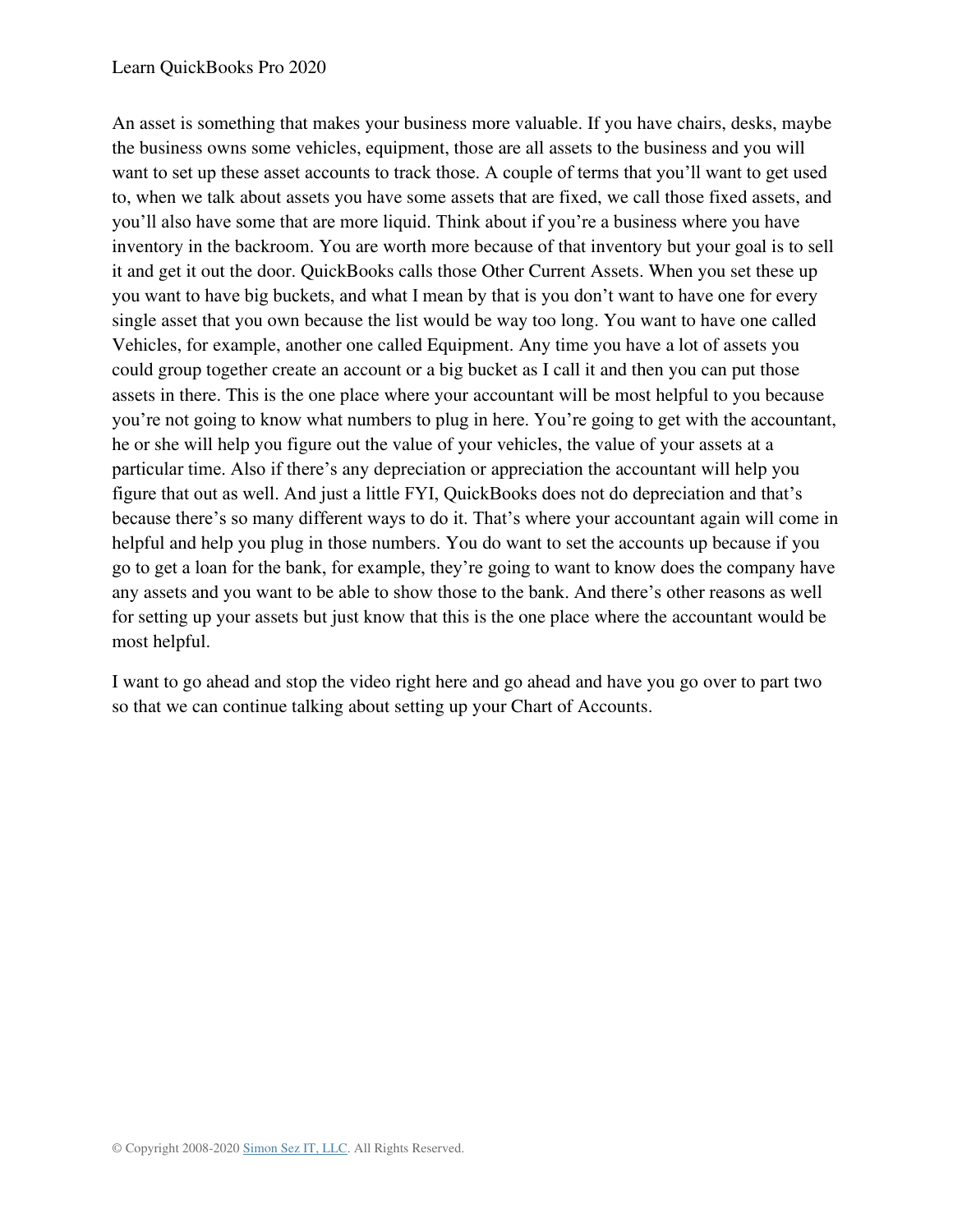### **Video: Chart of Accounts – Part 2**

**Cindy:** We have a lot more to talk about as far as the Chart of Accounts is concerned. This is part two. Make sure you've watched part one before you watch part two but let's go ahead and continue going through our Chart of Accounts.

The next type that I want to talk to you about are your liabilities. A liability is something you owe. Some things you owe are considered short term. For example, if you collect payroll taxes or you collect sales tax those are short term because you have to turn around and send those to the state or whatever entity the money belongs to. We call those short term liabilities, something you're going to pay off in 12-13 months. A long term liability would be more like a car loan for example because you might have a five year car note. When you set up your liabilities you're going to tell QuickBooks if it's short term or long term and the terminology they use for short term is Other Current, like you see here. Notice they set up the payroll and the sales tax liabilities automatically and that's because in the Easy Step Interview you told it that you turned on the payroll and that you actually do sales tax. Any others you would have to add.

Let's go ahead and set up a car payment real quick so I can show you how to set up a liability that's more long term. I'm just going to right click and choose the New option. One of the things that might be a little confusing is this. When you set up a short term liability you're going to choose the Loan option right here. However, if it's a long term liability, meaning it's over 12 months, 13 months go ahead and use the option from this dropdown and it will say long term liability. I'm going to go ahead and hit Continue.

I can name the account anything I want. Sometimes people will put the actual bank and they'll put the last couple digits of the account number, sometimes they'll put the name of the vehicle. I'm going to say Car Payment. And then you'll notice down here there's a place for your opening balance. What you'll want to put here is as of the start date of your company file, not today, what was the balance you owed on the loan, not when you took out the loan but as of the actual start date. Let's say I owed \$12,000 and let's say again that that was 12/31/2018. And I'll just click OK and I'll go ahead and Save & Close so you can see what it looks like.

You'll now see that you have a car payment. It is a long term liability and I owe \$12,000. Now something to notice, the opening balance equity went down because any time you owe something that's a minus, whereas the bank account was a plus. So if you ever see a negative number then don't worry about it. That's an accurate picture of your books.

Did you notice that it didn't ask me anywhere what is the interest rate, the term in months, any of that? And that's because when you put in the loan you're just setting up the account itself, you're not setting up any of the terms of the loan. We're actually going to be talking more about that in module eight, specifically in section three we'll be talking about setting up what we call the loan through the Loan Manager in QuickBooks.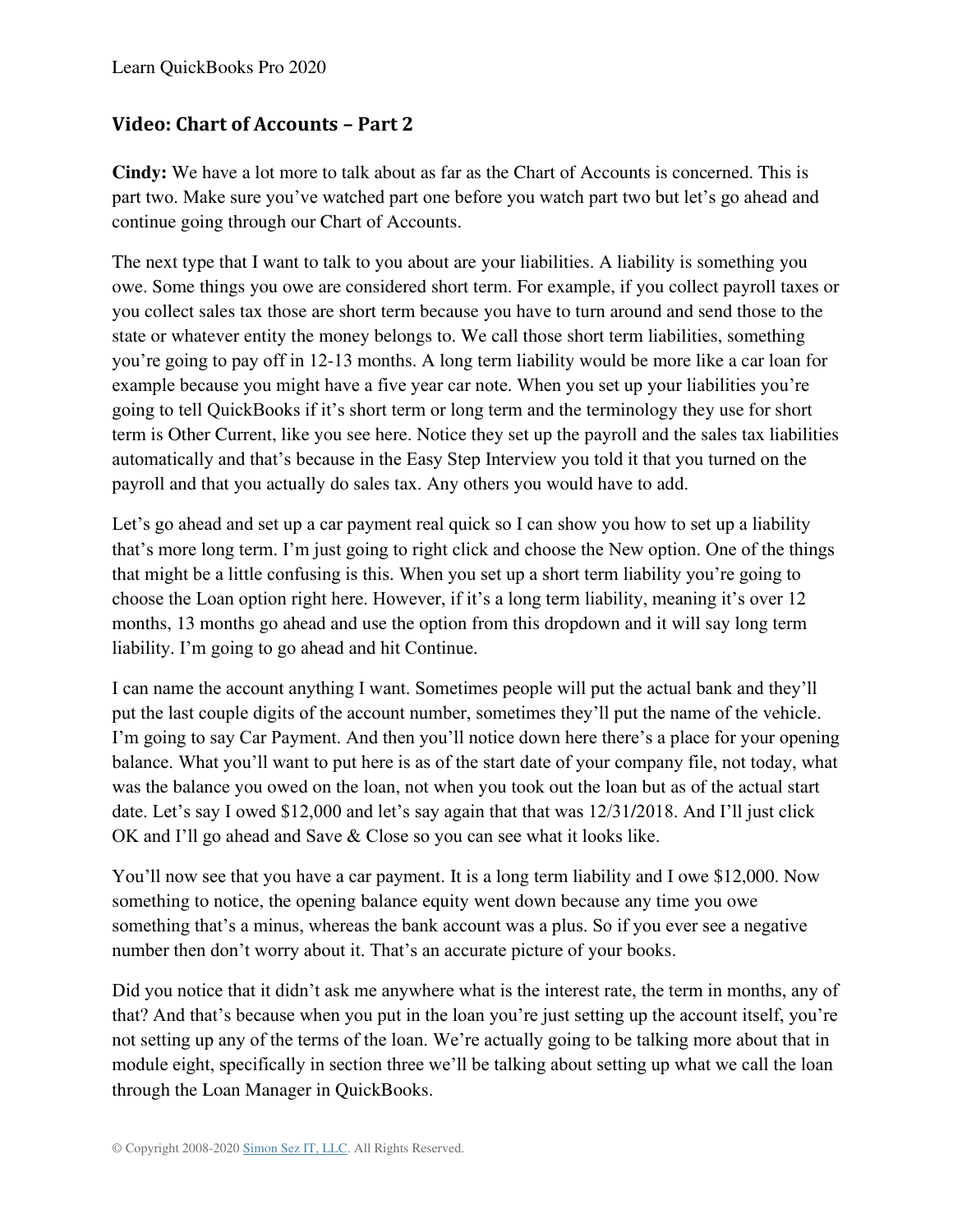The other thing I want to mention at this point is when you make a car payment always put the principle amount to this loan because you want to see this go down. This is an accurate picture of what the loan balance should be. Do not set up your car payment as an expense to the business. It is not an expense. It is a liability.

Any other loans you have you would set up the same way. It could be that you took out a loan to start the business from the bank. It could be that you borrowed money from your personal to start the business. If you expect to pay yourself back then go ahead and set up a loan for that.

The next thing I want to talk about that you do not see here are credit card accounts. If you have credit cards that your business uses to buy items for the business you'll want to set up these credit card accounts. All I'm going to do is right click and choose New, you'll notice one of your choices is Credit Card and then I'm going to click OK. Again you can name your credit card anything you want. If you want to call it Capital One, if you want to call it Visa, Amex, it really doesn't matter. You're just put in your credit card account. And you do want to have an opening balance again. Remember the opening balance is going to be from the start date of your company file, get out that statement and whatever the opening balance is go ahead and plug that in. Again remember the previous month's ending and that month's beginning are the same exact number. I'm going to go ahead and say it was \$3,500 and I'm going to put in my date of 12/31/2018 here and click OK. I'm going to go ahead and Save & Close and you'll see now that when you see the credit card the balance that you see over on the right is going to be the actual balance on the credit card. When you make a payment towards this Amex card you want to make sure you put it to this account. Do not start breaking it out by how much is gas and how much is going to be food and that sort of thing because we're going to do that in a different place in QuickBooks. This is just where the payments go right here.

The next thing I want to talk about are your equity accounts and you'll see there are a couple of them right here.

If you think about equity the word Equity means equal. If you take money from the business and move it to personal or you take personal money and move it to the business those are both equal. You didn't make money or lose money. That's called Owner Equity. Let me give you an example of how I often see owner equity set up.

Sometimes you'll see the terminology Shareholder Equity. That's money you put into the business. Or sometimes you'll see Shareholder Distributions. That's money you took out of the business. Another way that I'll see it set up is owner and then they'll have subaccounts underneath for contributions and distributions. Again, that's just a way of an owner showing that they took money out of the business or putting money into the business. And you can set it up however you'd like to.

I'm going to right click and choose New and I'll just set it up this way because I see this often. What I'm going to see here is the word Owner as equity account. And then I'll go ahead and say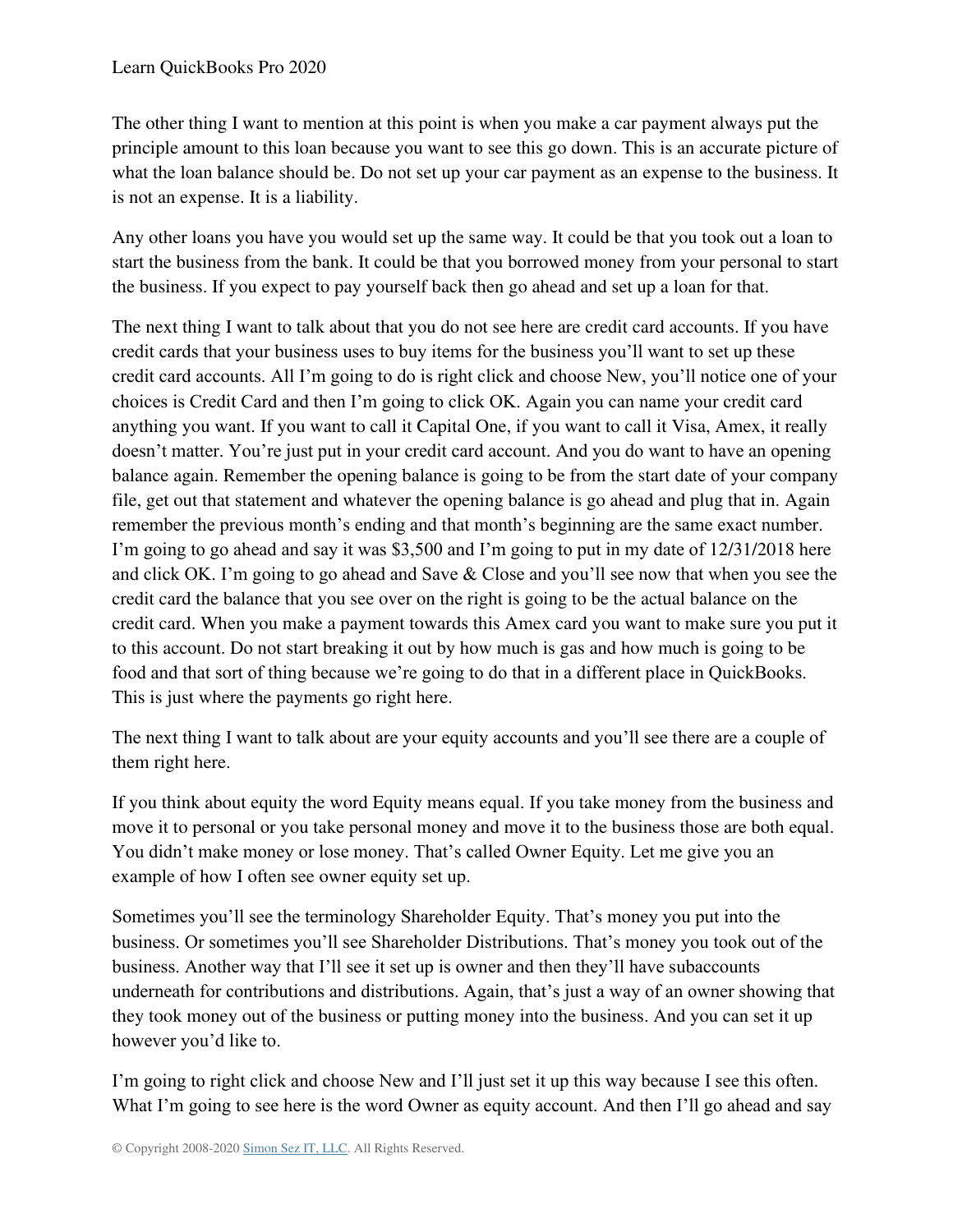Save & New and I'm going to say Contributions, this is when you put money into the business, and this will be a subaccount of Owner. And I'll do one more. I'll say Distributions, this is when you take money out of the business. This again will be a subaccount of Owner. And now I'll go ahead and Save & Close so you can see what this looks like. And this is what subaccounts look like underneath, but you can see that they're all considered equity. So if you put money into the business it's considered an owner contribution, if you take money out it's an owner distribution. Sometimes that is called a Draw, an Owner Draw.

The next type I want to mention to you are income accounts. You'll see there are a couple of them here. Income is when you actually make a sale for your business and money comes in. That's considered income. You can have one and just use it for everything or you can break it out into multiple income accounts if you would like.

The next section is the cost of goods sold. Any time that you have to buy a product or a service to make a product or service selling your business that's called a Cost of Goods Sold. Often you'll see subcontractor expenses under here, job materials, things like that. And you'll notice that on a Profit & Loss they will be actually subtracted from your income at the top.

The largest grouping that we're going to talk about here are your expense accounts and this is when you spend money what did you spend the money for. You can see there's advertising, there's automobile, we've got bank service charges. You can kind of see the list going down here.

Let's talk for a moment about subaccounts, using them with expense accounts. Automobile is a good example because if I want to know how much I spent this year on gas I really can't tell if I lump it all under automobile expenses so you might want to consider making a subaccount underneath. I would just right click and choose New. The subaccount has to be the same type as the main account, so it's an expense and then I'll just hit Continue, and I'm going to call this one Fuel and it will be a subaccount of Automobile. And this is how it will look. See how it's underneath it and it's indented a little bit?

Some others you might want to consider having subaccounts underneath, insurance. You might have different types of insurance, like liability, workman's comp, things like that. You can add multiple ones underneath there. You'll notice that you have professional fees typically as subaccounts under there. I will see one for the attorney and one for the accountant. You'll notice there are utilities down here. You'll want to add subaccounts below that. You'll want to add your water, electric, telephone, things like that.

And notice also there's one called Ask My Accountant at the very bottom. If you just don't know where to stick something stick it in this account called Ask My Accountant and later you can go back and move it.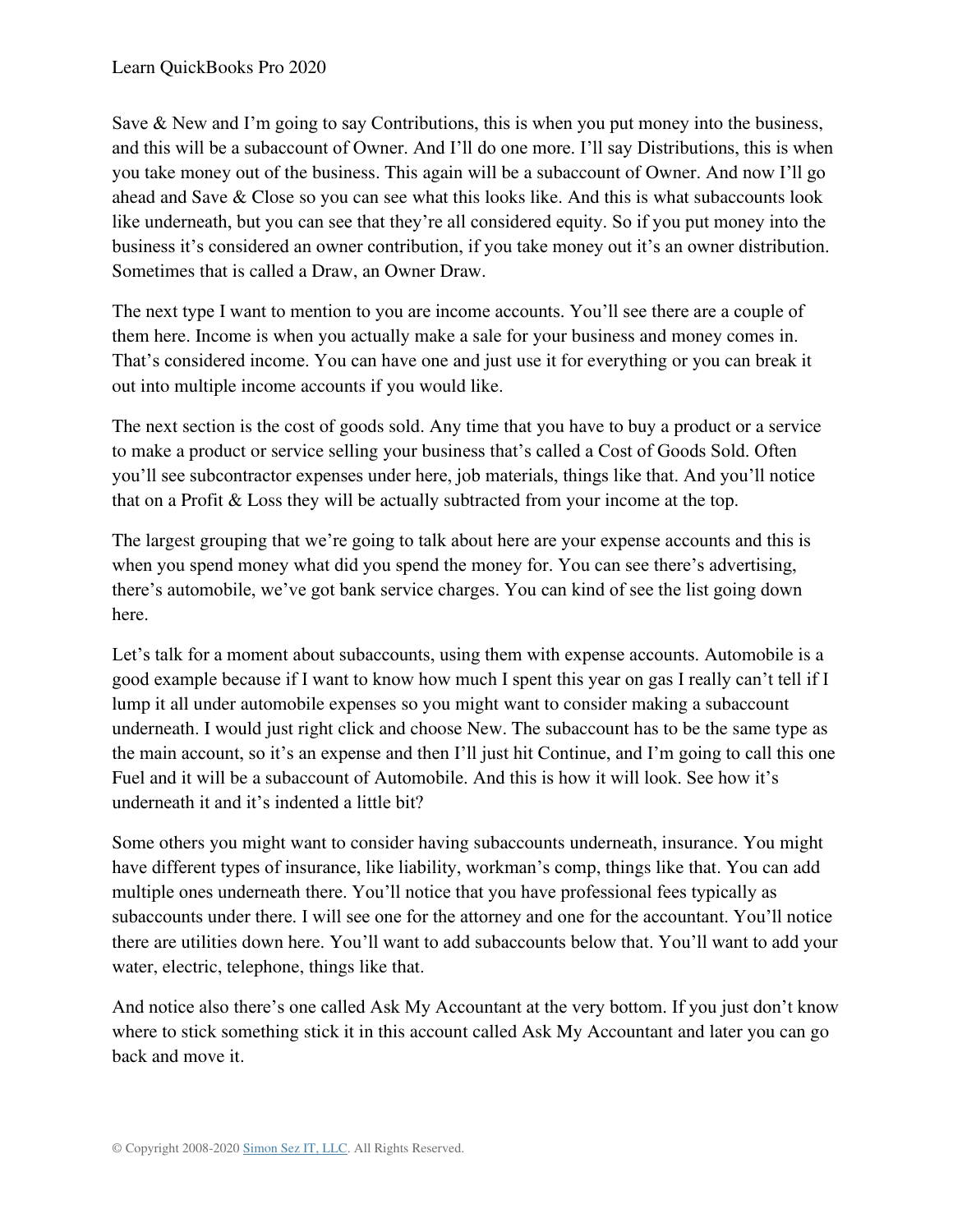This gives you a quick overview of how the Chart of Accounts is set up. Like I said, a lot of this you will get set up when you first sit down and start working on it but you might find some six months later that you need to add. You can always go back and do that or make some of these subaccounts of others, that sort of thing.

We're going to be referring back to the Chart of Accounts often as we go through the rest of the videos but for now let's go ahead and wrap up part two of the Chart of Accounts.

Why don't we go ahead and head over now to section four and I'll talk to you just for a few minutes about some of the QuickBooks sample files that you might want to look at when you're setting up your Chart of Accounts to make sure that you do yours the correct way.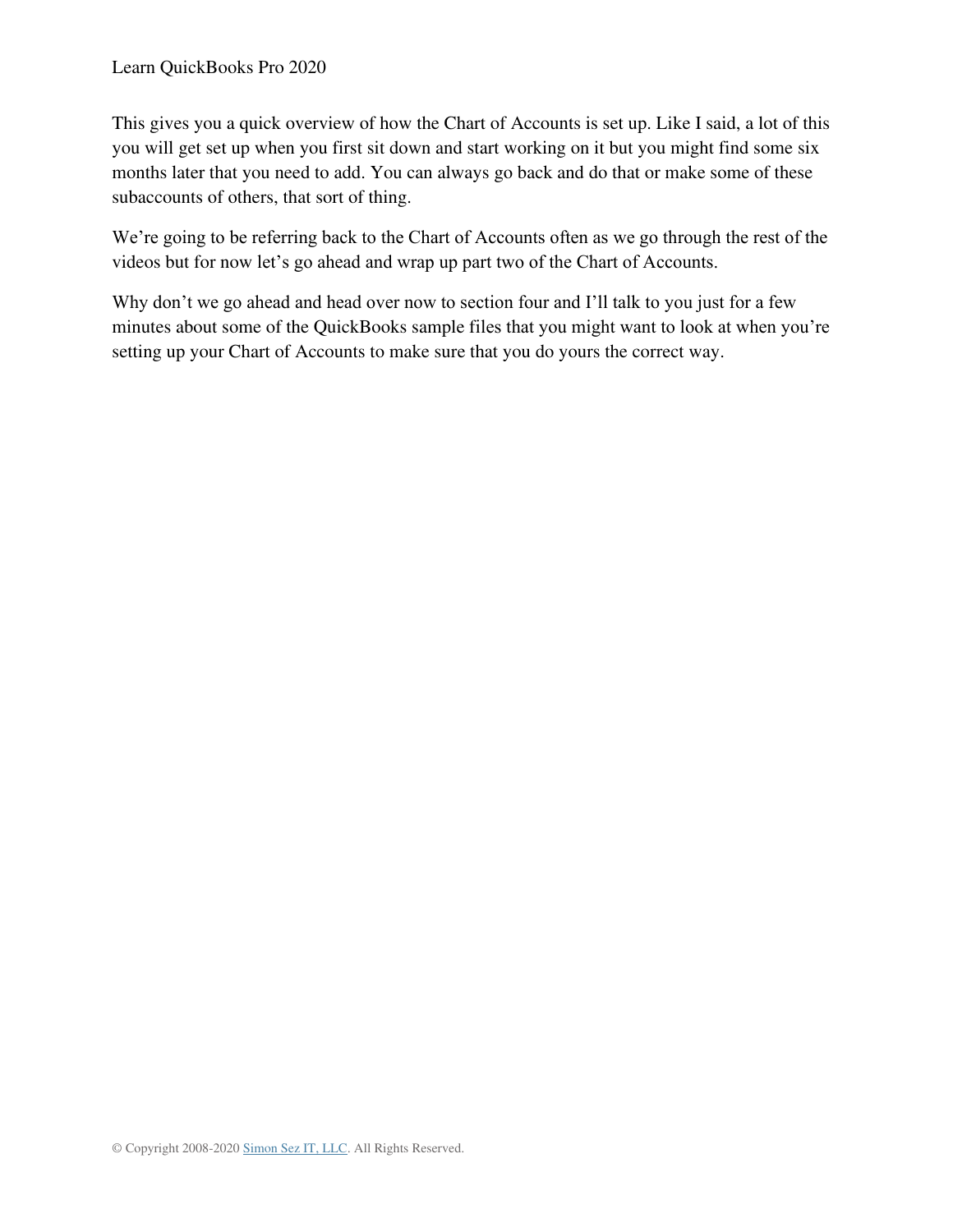### **Video: QB Sample Files**

**Cindy:** There are several different sample files within QuickBooks that you may want to open just to look at and see how they did something or if you're looking to set something up yourself in your own file maybe you want to look in there and see how they did it. I want to show you where those sample files are and what type of files and what you can see by looking at those files.

The way you're going to get to the sample files in QuickBooks is right here it says Open a sample file and there's an arrow to the right. You're going to have at least one product-based business and one service-based business. You might have several others, depending on the version of QuickBooks that you have. I'm going to go ahead and start the service-based business and just open it up.

This is a company called Larry's Landscaping Services and I want to go ahead and show you what the Chart of Accounts looks like in this particular one. When you're working with one of the sample files you'll notice that today's date is December 15, 2024. I'll just click OK there and it's going to go ahead and pull up Larry's Landscaping.

Now let me go ahead and open the Chart of Accounts here so that you can see what it actually looks like and let me scroll to the very top here. You'll notice it's very similar to what we did, it just has a lot more items in the list. We've got several different bank accounts here. And by the way, the ones with the lightning bolt mean they are set up automatic download from the bank. We've got our current assets and fixed assets, credit cards, liabilities, and there's a couple here we didn't mention before. We didn't mention the accounts receivable. All that is, is when you create an invoice that creates what's called Accounts Receivable. It's money that customers owe you. This account will automatically be created once you create your first invoice.

The flipside of that is you'll see there's one here called Accounts Payable. These are all the bills you've entered that you haven't yet paid. Once you create your first bill you'll see that will populate there and then you'll have some accounts payable.

Looking down this list here you can see there's several different equity accounts like we had talked about. Here's their owner equity. They set theirs up very similar to the way I set ours up. And you've got owner's equity and there's owner contributions and owner draws. There's several income accounts below. They've got one Cost of Goods sold and then the rest are expense accounts. And you'll notice with a lot of these expense accounts they have subaccounts below. Notice how they set up automobile. We had done Fuel as a subaccount but they've also got Insurance, Licenses & Fees, and Maintenance & Repairs. They've got Insurance down here. Some people put auto insurance under Insurance. That's certainly okay. It's just where would you like to see it on a report? And you can see all of these other ones all the way down the list.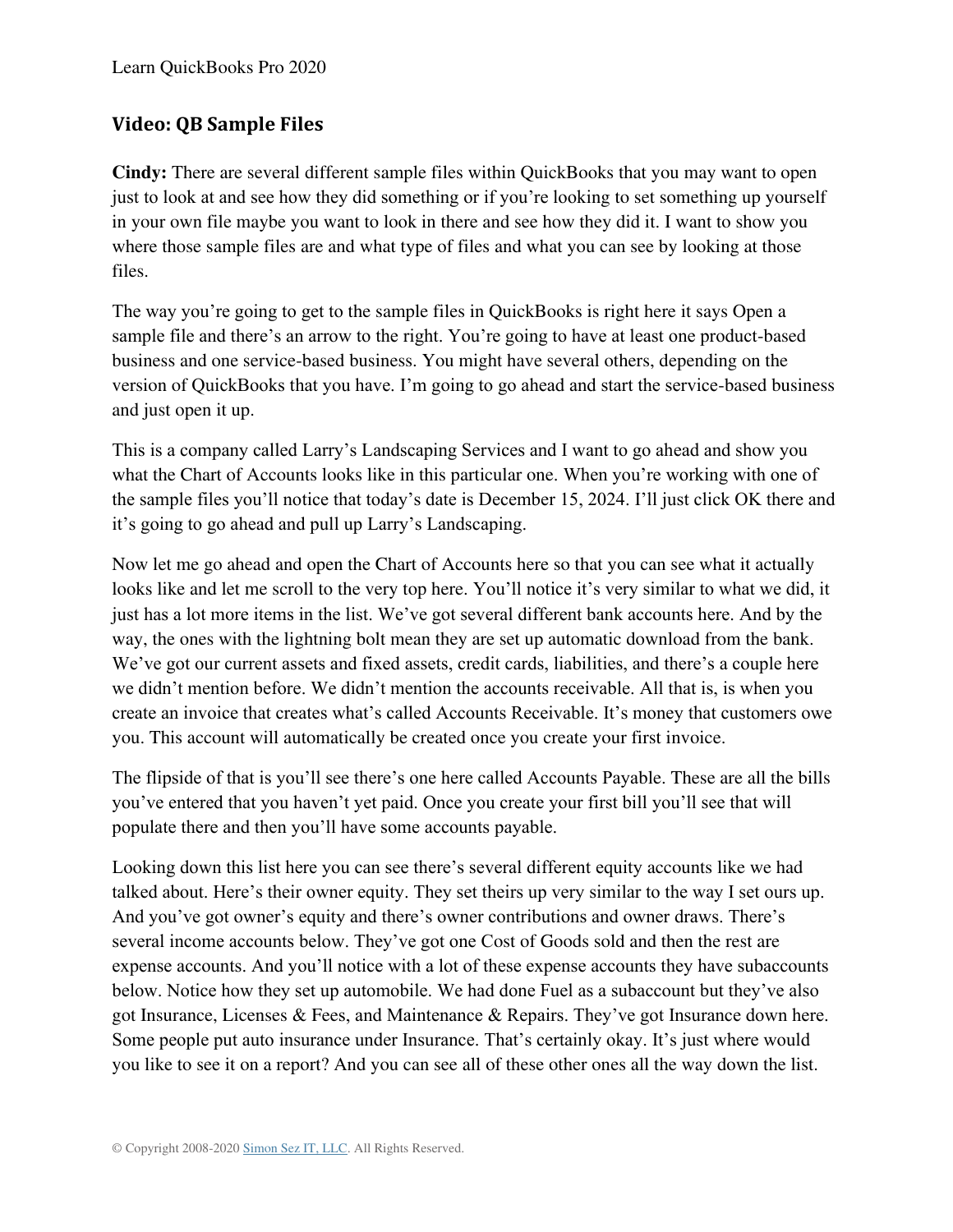Let's go ahead and close this one and I want to take a peek at the other sample file. I'll just go up to File and say Close Company and the other one is a construction company, so it's going to have more of the inventory in it and it's going to have a lot of things that a product-based business would actually have. Today's date is December 15, 2024 and this is Rock Castle Construction.

I'm going to go ahead and pull up their Chart of Accounts and you'll see it's very similar to Larry's Landscaping but it's going to have quite a few additional accounts that we didn't see previously. We're going to actually be using this for the rest of our videos and that way you'll get a really good feel for how this Chart of Accounts is set up.

Let's go ahead and go over into the last section in this module, section five. I want to show you a new feature in the 2020 version called the Company File Search.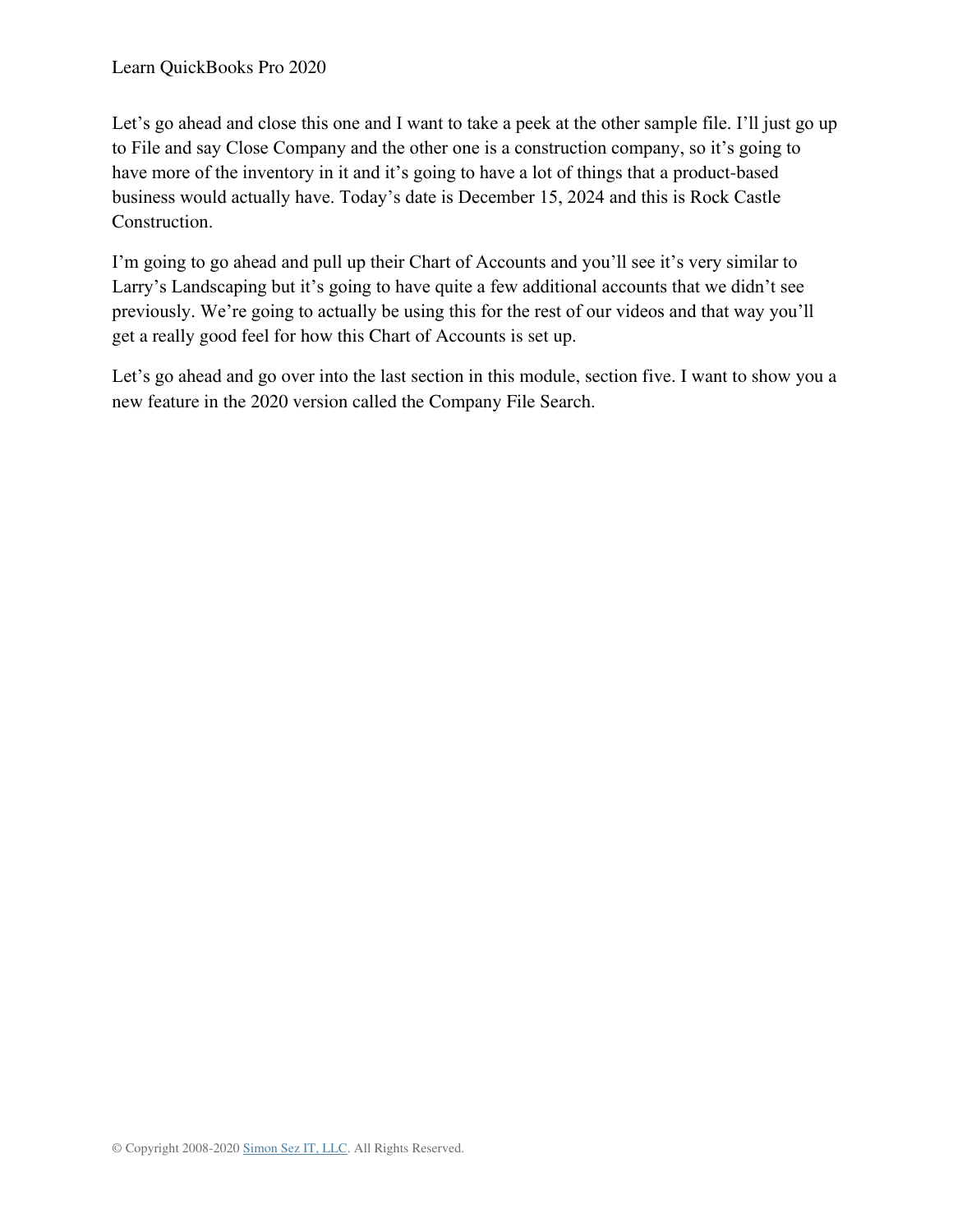### **Video: Company File Search**

**Cindy:** Okay let's go ahead and wrap up module three. We've been talking about customizing the QuickBooks environment and the last thing I want to talk to you about is the Company File Search option which is new in the QuickBooks 2020 version. It's not a big deal. It's just a way of searching for a file that you may not see initially on the screen when you go to open a file.

If your company file is closed you're going to notice that the last few company files you had opened would be in this list right here. You could double click and just open them. If you were looking for one that was not on this list you could go over here to Open and search your computer. But they've got a new feature now in the 2020 version where you can actually have QuickBooks pull all the QuickBooks files and then you can search through those. It makes life a lot easier when you have your company files all over the place in your computer. I'm going to click on Find a Company File.

What it's doing now is scanning QuickBooks and it's going to pull up all the company files that it can find. And what's going to happen is once they all pop up here then we're going to be able to search for one through this list. While it's scanning notice it's scanning my local drive on my computer but I could have it look through any removable media such as a flash drive. Or I can have it look through a network that I might have.

Once it's finished scanning you can type in the name of the company file that you happen to be looking for and go ahead and hit Search over on the right and there's your company file right there. All you have to do is select it and hit Open and that's going to open your company file.

That's really all there is to working with the new feature, the Company File Search.

This is going to wrap up module three where we've been talking about customizing the QuickBooks environment. We're going to head over now to module four and start talking a little bit about working with customers and jobs.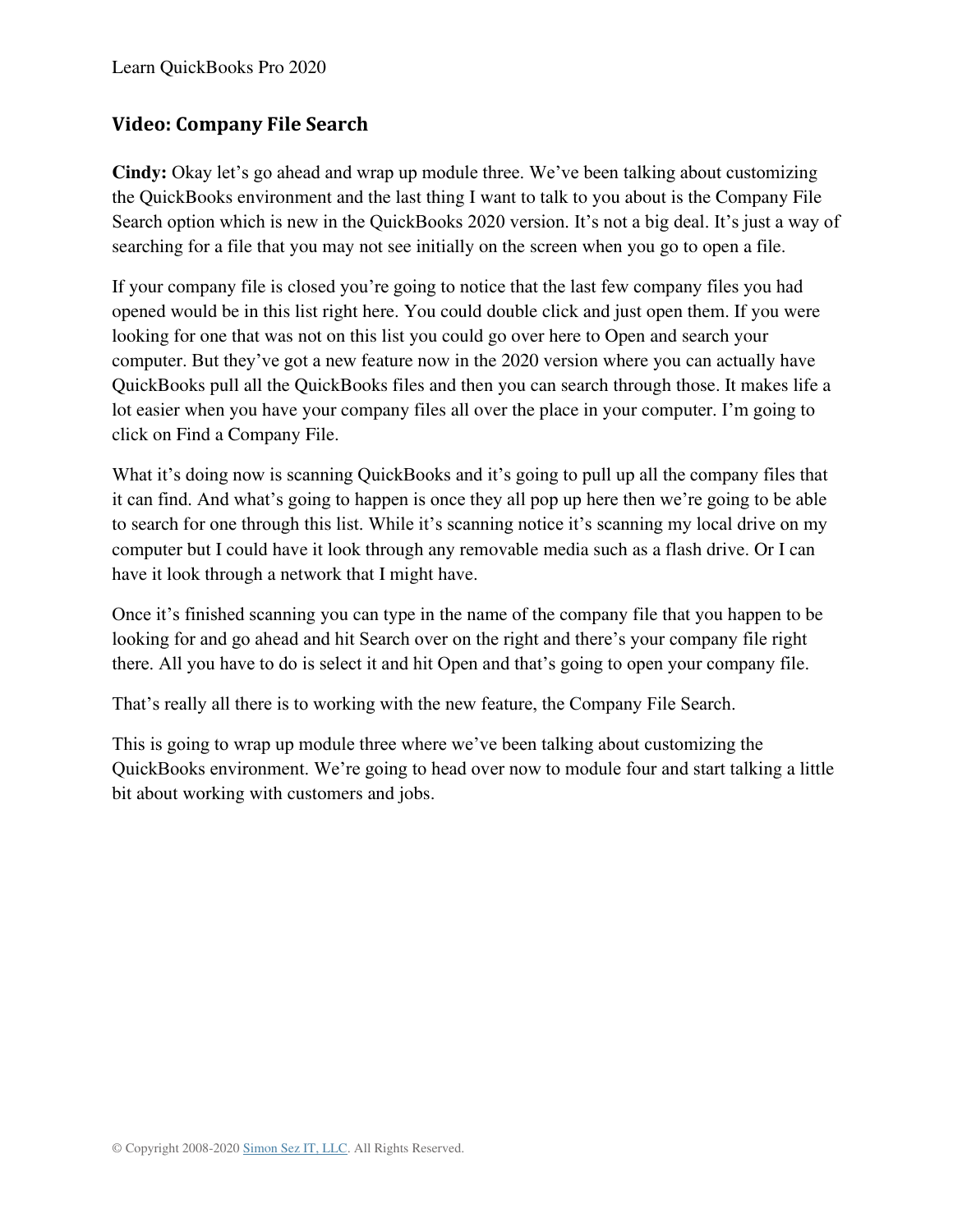# **Module 4 – Working with Customers & Jobs**

## **Video: Working with Customers & Jobs – Part 1**

**Cindy:** We are now down to module four. In this particular module we're going to talk a lot about working with customers and jobs. This is what Accounts Receivable, anything having to do with customers who are people or businesses that buy from you. you have the ability to track those customers in QuickBooks. And also if you have multiple jobs that you do for a particular customer you can track that as well and I'm going to show you how to set all of that up here in this first section, Working with Customers & Jobs – Part 1. There is a part 2. Make sure you watch both parts before you go on. Let's go ahead and flip over to QuickBooks and I'll show you how to set up customers.

The way I'm going to get to a list of my customers is I'm going to go to what's called the Customer Center. Now there are a couple of different ways I can access the Customer Center. This is the easiest way right here from the Home screen, but I did want you to notice that you have an icon that says Customers on your icon bar. And also if you go to the menu you can click on the Customer Center that way. Any of these three options are going to take you to the same exact place.

What you see here is a list of all of your active customers. You'll notice that currently they're alphabetical by last name. QuickBooks is not going to do that automatically for you but it will sort by the first character that you type in. That means that if you type last name, first name when you're setting them up they'll all be alphabetical order by last name. Sometimes a customer is a business. That's okay. It's still going to be alphabetical by the first letter in that name for that business.

These that look like they're indented like this, those are jobs for that customer. If your business does not use the job feature that's okay. You don't have to set them up.

You'll notice that I can see the balance the customer owes me as a total and also the balance the customer owes per job.

This column over here is where you can add an attachment. Let's say you had a Word doc or someone emailed you a particular file that you wanted to attach to this, you saw that I just double clicked right here and that brought up this Attachments window. I can now search my computer. If I had already saved the file once I could go grab it that way, I could scan it in right from here, or I could go to the document center and pull it in that way. I might also have a file that's in Outlook and I can just drag and drop it here, maybe it's on my desktop I drag and drop it, or if there's other folders I can drag and drop them here as well. All of those are ways that I can actually attach that file. When I'm finished I'll just hit Done and I would see a little paperclip right over here indicating there was an attachment.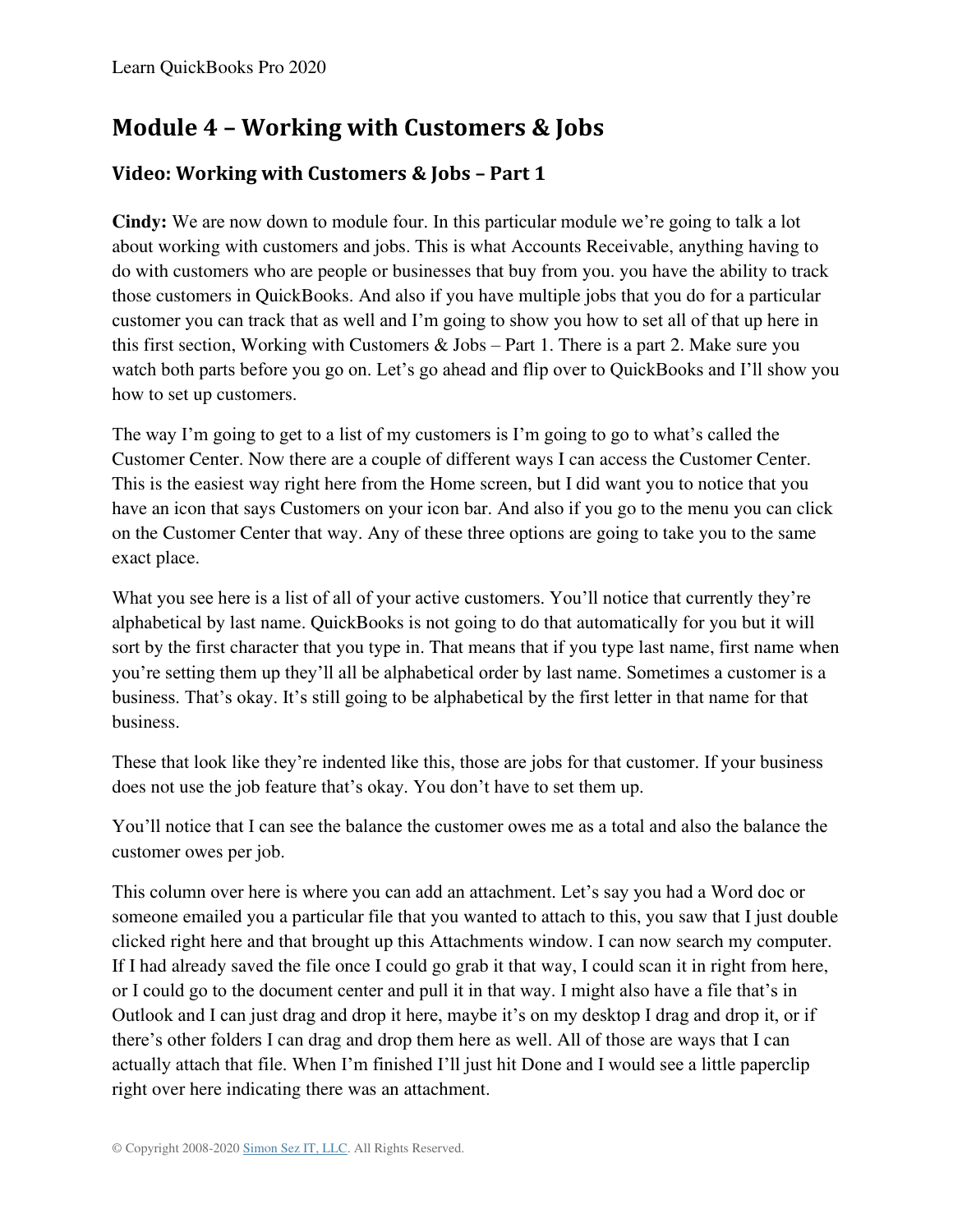There's also a paperclip here and that's the same exact thing. It's just another way to add an attachment to this customer.

When I'm clicked on this customer you'll notice that I can come right up to the top here, it says Active Customers, and I can pull the list down and look at the list a couple of different ways. I might just want to see the customers that have an open balance right now, maybe anyone with overdue invoices, or almost overdue invoices. I can also look at the whole list by going to All Customers at the top. Any list in QuickBooks you have the ability to take items from that list and make them inactive temporarily. That way you won't see them when you're in other areas of QuickBooks and looking at the dropdown list.

Let's just say that I wanted to go ahead and make Babcock's Music Shop inactive. If you notice there's an X here and I just click and that makes it inactive. When I go back now and look at my active customers you'll notice it's not on the list. If I wanted to make it active again I just go back and I click the X and it will ask me, Do you want to activate the subs as well, I would say Yes and now it's active again. And I'll be able to do that with the Chart of Accounts or with items, any list in QuickBooks.

You'll notice that whichever customer you're clicked on you're going to see information on the right about that customer. I can see the customer's name, their account number, the terms, their billing address. Notice if I need to see more information up there I can drag this window down a little bit. I can also see their phone number and there's a link to their email. This would actually send them email right from here. It's a live hyperlink. I also have the ability to edit this information and pin a note here if I'd like. I'll show you how to do that here in just a moment.

Here's several reports for this customer. These are called Quick Reports. Even though the first one says Quick Reports they're all considered quick reports in QuickBooks. There's an open balance report, I can show estimates for this customer, and a customer snapshot.

Now way back over here if I wanted to get a map to this particular address or directions I can do this. This will actually use the Google Maps function. It'll just go online and pull it up automatically for you.

The bottom part of the screen has five different tabs. The first tab shows all the transactions for that particular customer. You'll notice when you look down the list there's payments, estimates, invoices and they're actually sorted in order by date. You can see the little arrow points down next to date right there. That's how I know that. I can choose to sort by number just by clicking the heading there or go back and sort date again if I wanted to sort it either ascending or descending. I can also filter this by looking at just invoices if I wanted or just credit memos. I can use any of these options to create a filter. I can filter by date as well. You'll see over here where it says Date. I might look at anything that happened this fiscal year, maybe last fiscal year, but I can also filter by date.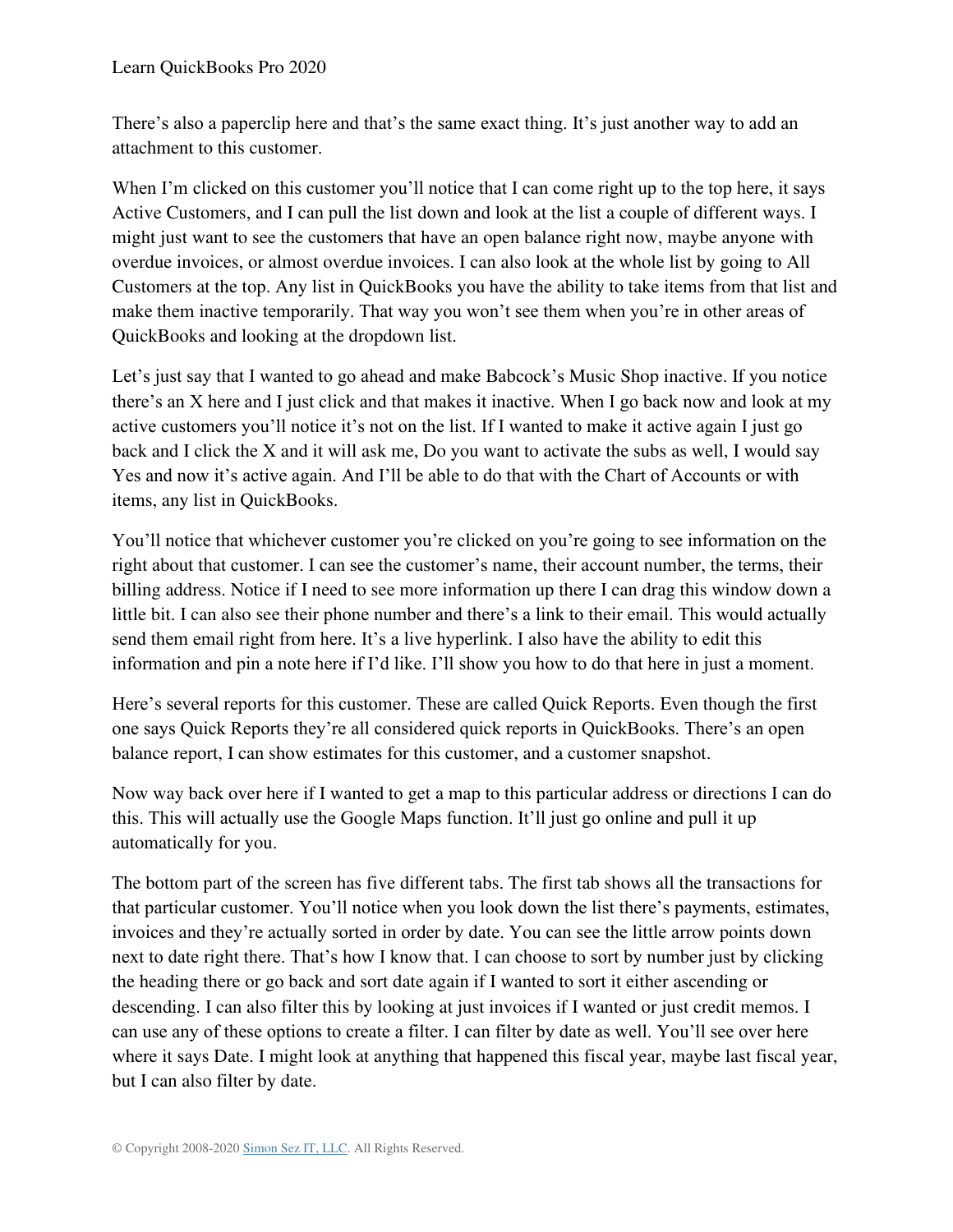The neat thing about working in this is that I can double click on any of these transactions to go to that particular transaction. If I wanted to see this invoice I just double click on it and it's going to bring the invoice up. If I wanted to look at it and then close it I could. I could make a change and close it, whatever I wanted to do with this. I'm going to go ahead and close it. I'll just hit Save & Close at the bottom of the screen and now I'm back to my customer center.

This is a quick way to access the customer transactions. There's other ways to do it in QuickBooks but I find this to be the easiest way.

At the bottom of this window it says Manage Transactions and there's a dropdown arrow. There are several different things you can do from here. You might go ahead and create any of these entries. You'll also notice that at the top of your screen where it says New Transactions this is the same list. These options are all on the Home screen. Chances are you're not going to be here when you want to create invoices, for example. So that option is there if you wanted to use it but chances are you're not going to use it from this window.

The next tab over are your contacts. These are contacts that have to do with this particular customer you have selected. It might be that this is the person in the office that you speak with, it might be one of the owners. All you have to do to add a contact is come to the very bottom, you'll see Manage Contacts, here you can choose Add New, Edit Selected or Delete. If I click Add New you'll notice that you can go in and put in the person's title, their first and last name, and then if you want to put in their work phone, fax, mobile, any of these fields you'll be able to do that. You can also specify if this is an additional contact, a primary contact, or a secondary contact. And I'm going to cancel this but you see that you can have a lot of different contacts here related to this particular customer if that's what you need to do.

The next tab over are your To Do's. To Do's are things that you have to take care of related to this particular customer and/or job. You can see here that a To Do can be a phone call, a fax, an email, a meeting, an appointment, or a task. The way you create a new To Do is you come to the bottom where it says Manage To Do's and you create a new one. I'm going to go ahead and add one here so you can see what happens when you create a To Do. Here's where you choose what type of To Do this is and let's say you have to set a meeting. You can choose the priority. Is it high, low or medium? It's going to assume it's with this customer and job but you could change that if you need to. And there's also a due date that you can set here. If you have a particular time that day you can also set that here as well. Now all you're going to do at the bottom is type in the details. Set up meeting with Kristy about new job. Down here it says the status is active. You'll see if it's already been completed you can change the status to done or you can make it inactive but I'm going to leave it on active and click OK. And now you're going to see that that To Do shows up in this list. What's going to happen is once this To Do has been completed I can double click where it says Done, which will bring the Edit To Do window up and I can change the status to say Done and then click OK. And now you'll see there's a checkmark there indicating that To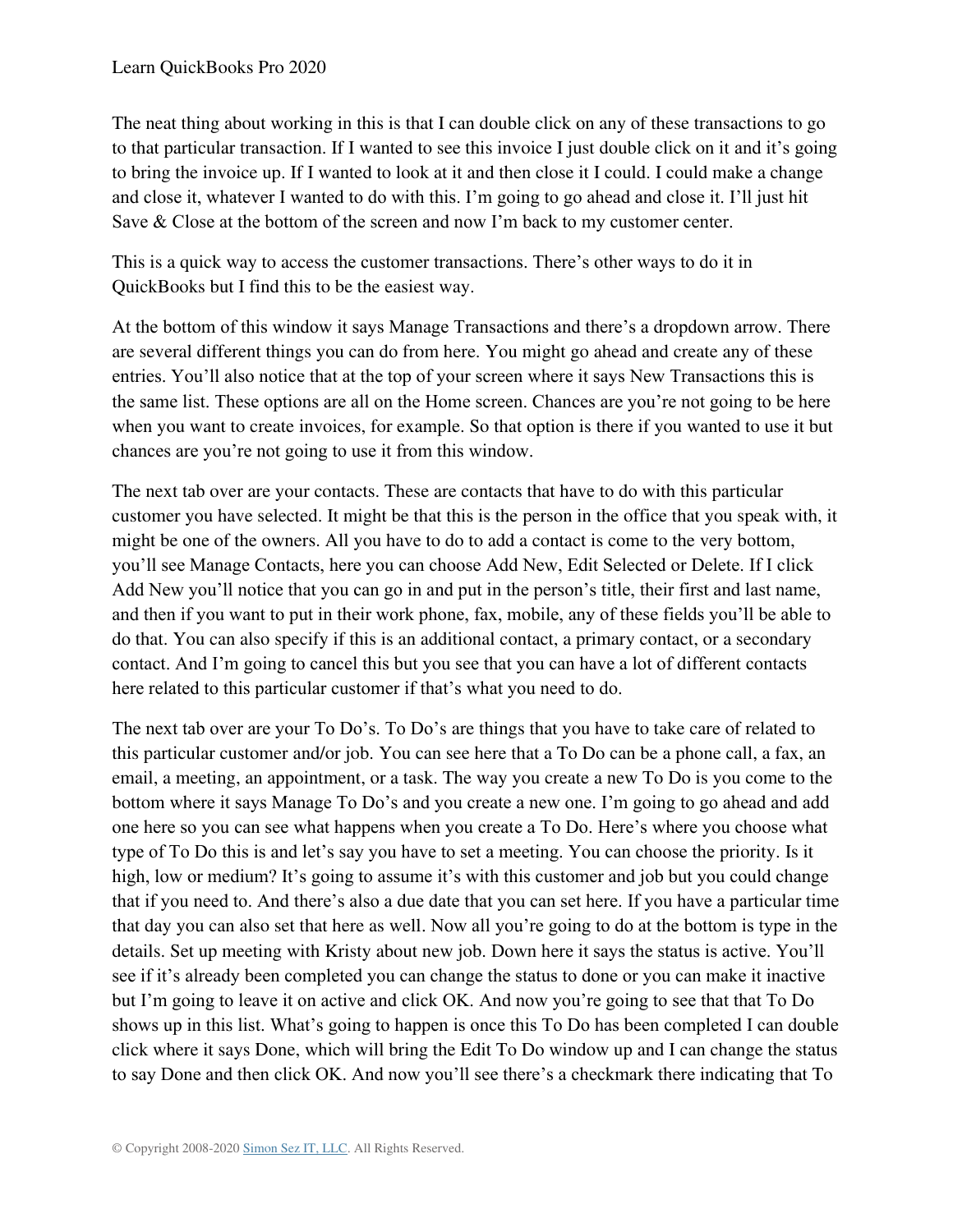Do has been done. These To Do's will also show up on the calendar function that we'll talk about in a later module.

Notice there's also reports down here, there were for each of these tabs. if you wanted to run some reports on To Do's in this case.

The next tab over says Notes. This is where you can keep notes on different conversations you might have with your customer, maybe you actually do something you want to track a note for you can do that. And you can go to the Manage Notes at the bottom to add a new note. When you add a note it's going to be the next one in the list. If there's a particular one you'd like to pin, that means you want to keep it right here so that you can see it every time you click on that customer, you can actually do that by making sure you have the little pin right here.

The last tab are your sent emails. It used to be that if you wanted to send emails to this customer it didn't track those emails. You could send things through QuickBooks, like an invoice, you could email it over for example, but you had no way to track your sent email and now you do. You can also go on to the bottom and manage your emails here. You can see that if you had some you could remove different ones if you wanted to but they will automatically show up there once you actually email those particular transactions.

I want to go ahead and stop the video right here. There is a part two to this. we've got a few more things we want to look at. I'm going to have you go ahead and go over to the second part, Working with Customers & Jobs – Part 2.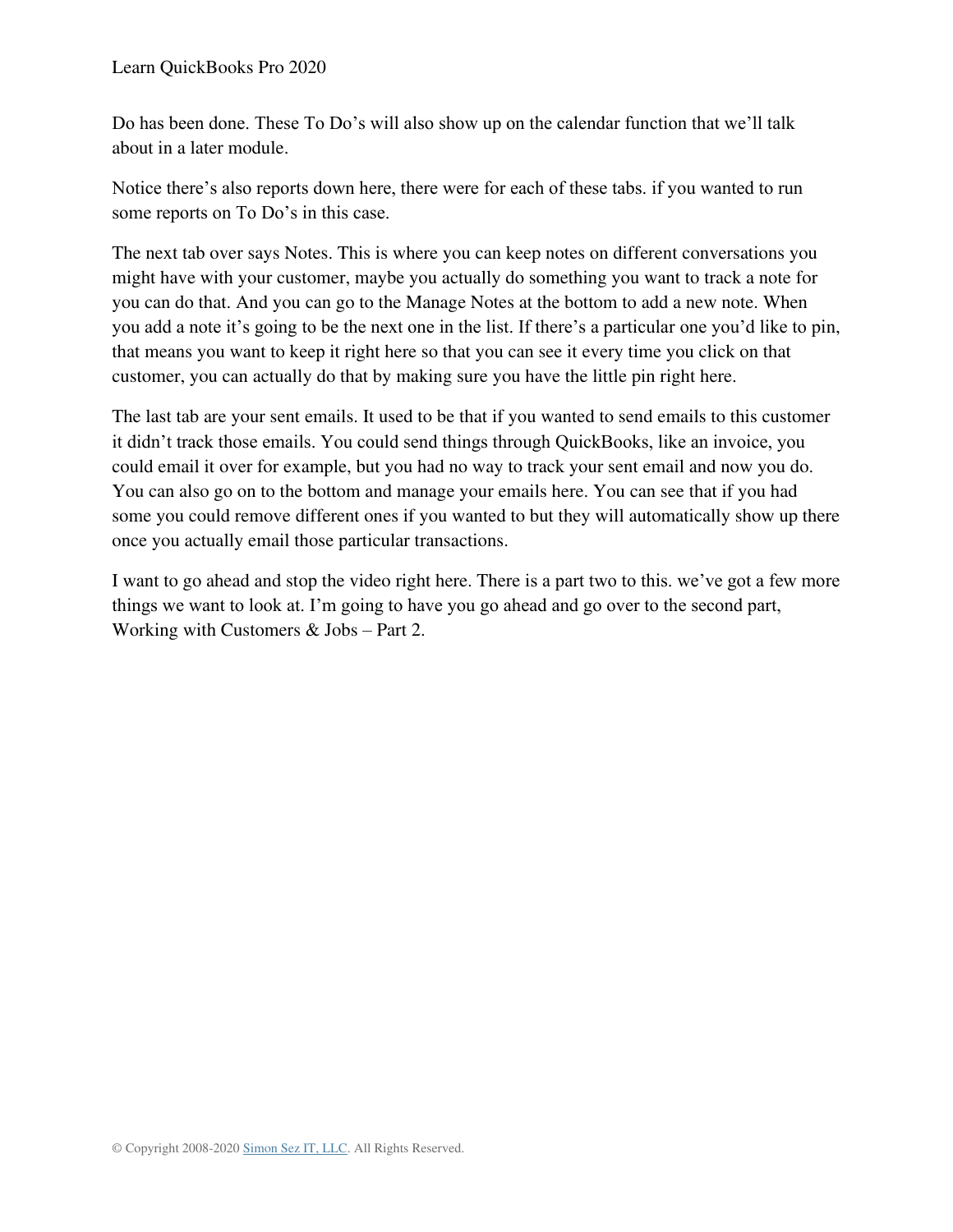### **Video: Working with Customers & Jobs – Part 2**

**Cindy:** We've got a lot more to talk about when it comes to working with customers and jobs. This is part two. Let's go ahead and flip over to QuickBooks and we're going to go ahead and add a new customer.

The way we're going to add a new customer is we're going to the very top left where it says New Customer & Job. If we click the dropdown we can add a new customer.

The first thing it asks you is to put in the customer's name. Remember we're going to stay consistent with how the list is set up so I'm going to do last name, comma, first name and this will be Tom Allen. There is a place to put in the opening balance. The way this field is designed is as of the start date of your company file how money did this customer owe you? You could put in that total here and then put in that date. I personally don't like to do that because even though my accounting would be correct I don't have a way of going back and seeing that that was actually three different invoices that I had invoiced my customer for that was for a total of \$1,000. I personally like to go back and put each invoice he still owed me for in and that way I can see everything going on when I look at a report.

The next thing is the address info. You're going to be able to put in the company name. If Tom Allen had a company you could plug that in here. You could also go ahead and put his full name back in these fields here. Now a very common question is if I've got his name up here why do I need to put it back here? One of the things we'll talk about towards the end of all these videos is the fact that you can do mail merges with Microsoft Word. It will actually pull from these fields here, not from here. This is just for this list. So that means you'll want to go ahead and make sure that you have all of the fields filled in with the information that you might need if you're ever going to be pulling some of this information. You can see you can put in his job title, phone, fax, email, website, and any of these fields you see here can represent any of these. So you just change it to the one you want it to represent.

You'll notice that as you start typing his company name that it pulls that down here. So you're going to want to go in and edit this information. This is the actual billing information that we'll pull on to any correspondence you send out. Make sure this information is the way you want it. You can always come back in here and edit this if you need to.

If you actually have an instance where you might have a customer say I want you to send the invoice to one place but send the physical items to another address over here you can actually change all of this, but typically you just want this part here.

The next tab on the left are your payment settings. A lot of these fields are just informational for you. For example, if you give your customers account numbers you have a place to plug that in here. You might want to give different customers different repayment terms. You'll see there's net 30 on the list, net 60, net 15, there's due upon receipt. There's also 1% and 2% to net 30. Just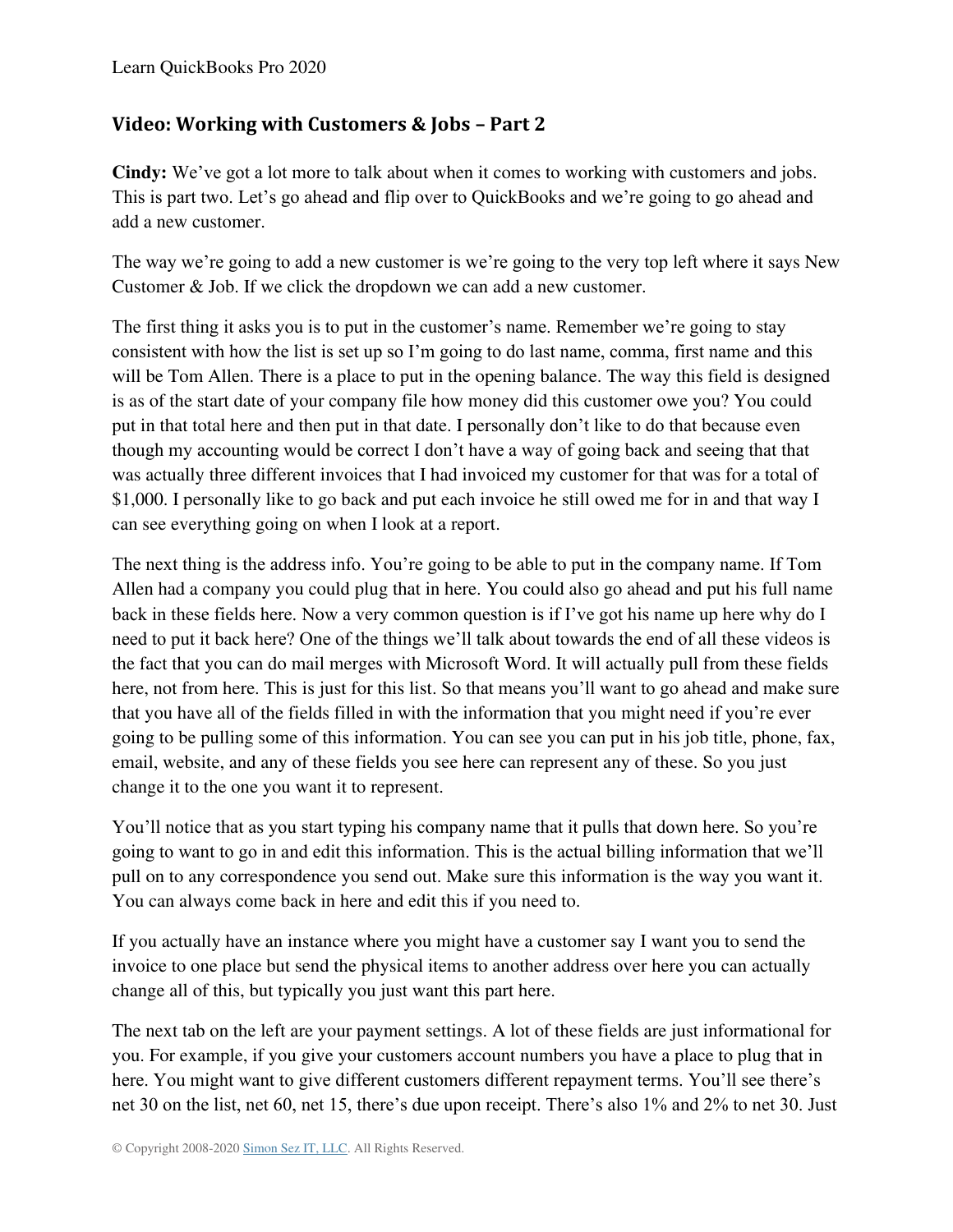to tell you what these mean, let's just use 2% to net 30. This means the customer's invoice will be due in 30 days but if he pays you in 10 days he can take 2% off of the total of the invoice. It's a way of getting your customers to pay you a little bit early.

Does this customer have a preferred delivery method? Do they like things emailed or mailed to them? Is there a preferred payment method as well? Do they typically pay you with Mastercard or cash? And this doesn't mean that every time they pay you this way, it just means that they usually pay you this way. There is a place to put in your customer's credit card information if they buy from you on a regular basis. That way you don't have to keep asking for that information. I personally would never in a million years put any of this in here. It's just safe for you to save this somewhere else if you need to keep it. A lot of companies still don't keep this information anywhere. They just ask for it again every time the customer makes a purchase.

On the right you can set a credit limit. What would happen is if you tried to invoice your customer for more than they owed and it exceeded the credit limit it would pop up and just say to you this customer has exceeded the credit limit, would you still like to sell them something. And you can also set a price level. A lot of times what happens is if this is a commercial customer you give them a different price than maybe a residential customer.

You can also set up the online payments, and I mentioned this when we were going through the Preferences. If you've already set it up with Intuit then you can actually email this invoice over to the customer and then when they get it they can just click a button and pay you with a credit card or bank transfer right from there.

Back to the left the next tab over says Sales Tax Settings. When we talk about sales tax there's a couple things that come into play and one of them is when you're actually charging tax do you charge it to this customer, yes or no? You might have a customer who is a nonprofit organization where they are tax exempt, whereas another customer might have to pay sales tax. If they do pay sales tax which sales tax item or group do you charge them? And then if they have a resale number you can plug that in. Basically what that means is let's say that I sell chairs in my store and my customer comes to me and buys chairs to put in his store to sell. He could have applied to the state for a resale exemption for sales tax and if he has that resale number I can plug it in here just in case I ever need it for some reason.

The next tab on the left is Additional Info. You can track things like the customer type. Notice they're tracking commercial and residential customers. This would be whatever list you wanted to create. You can see you can add new. If you have sales reps in your organization you can add those. That way you can track which rep works with which customers. And on the right you'll see a couple of fields that say Contract Number, Birthday and Spouse's Name. Now these fields are not here automatically. You add those. What you do is you go down to Define Fields, you type in the name of the field that you want to create and check off if you want to see that field for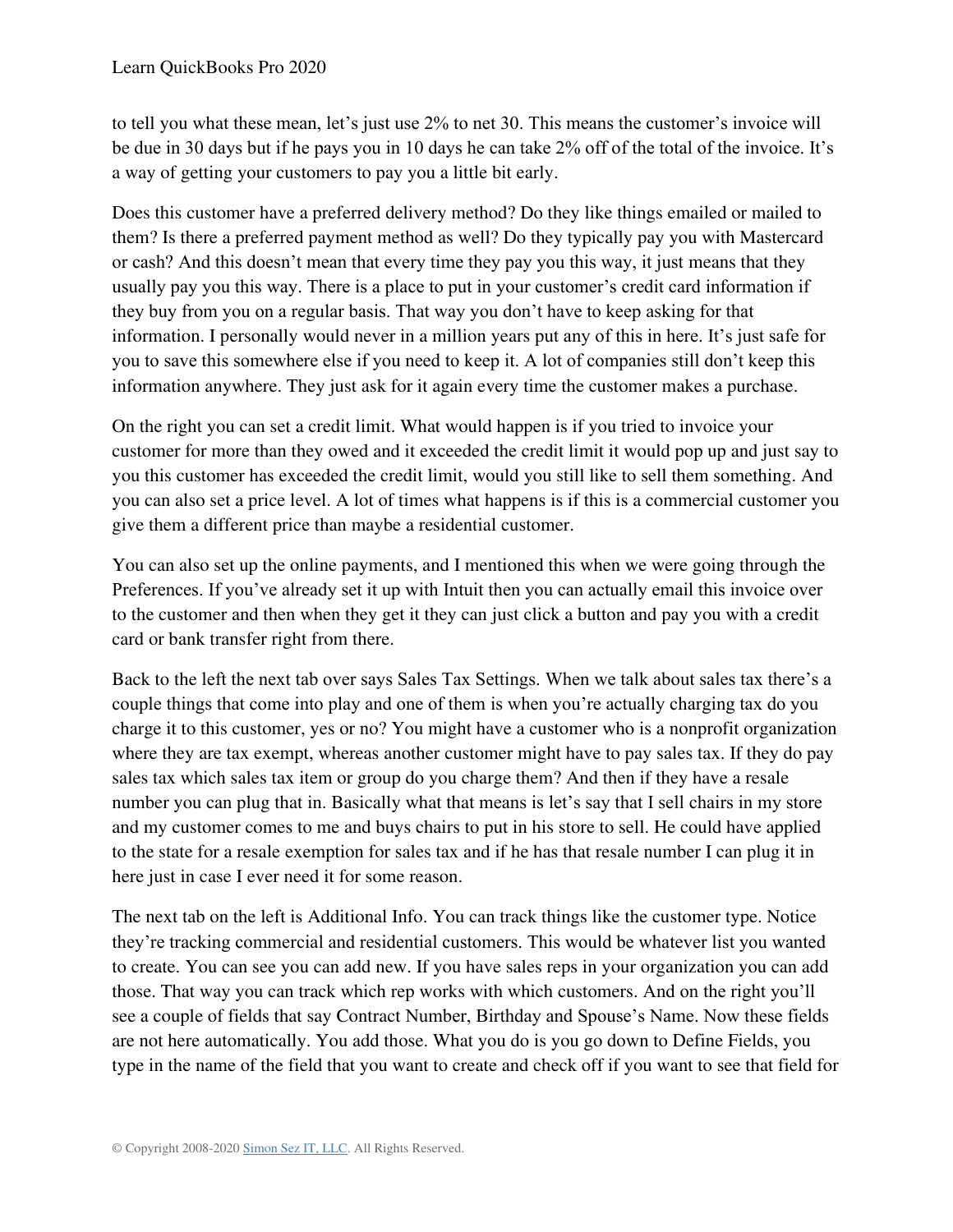customers, vendors and/or employees so that you don't have to set it up three different times. Then you can actually add information into those fields.

The last tab on the left is Job Info. Now in this case we're just setting up a customer but if we were setting up a job we could put in information like the description of the job, the type of job, maybe the status of the job, a start date, projected end date, and an actual end date.

That's the information you need to set up when you're setting up a customer. I'm going to click OK and you'll now see your customer in the list. Now you'll notice that it put Tom Allen at the very top of the list, not alphabetical. All I have to do is click the word Name at the top of the column there and that will re-sort the list.

Now let me show you real quick how to add a job for Tom Allen. As long as I'm clicked on Tom Allen I can go back up here where it says New Customer & Job and add a job. I'm going to call this job Kitchen Remodel. You'll notice that it pulled in all of the information from my customer. Unless I need to change any of that all I have to do is click OK and now you'll see there's a job for Tom Allen.

I wanted to also mention when you go back to the New Customer & Job option here you can add multiple customers and jobs. If you actually have some of this information already in Excel and you've got it set up with the same columns that you see here you can actually copy and paste this information. If you wanted to set up a new customer and job in here you can go down to the very bottom, type on the last line and then it will update this for you. And this is just a little time saving tip that it's giving you but that's another thing you can do if you want to add a lot of customers and jobs at the same time. I'm going to go ahead and close that. And that's a quick way to work with your customers and your jobs.

I want to go ahead now and start talking a little bit about working with estimates. We're going to head over to section two and we'll be talking about setting up estimates and using these customers and jobs that we just created.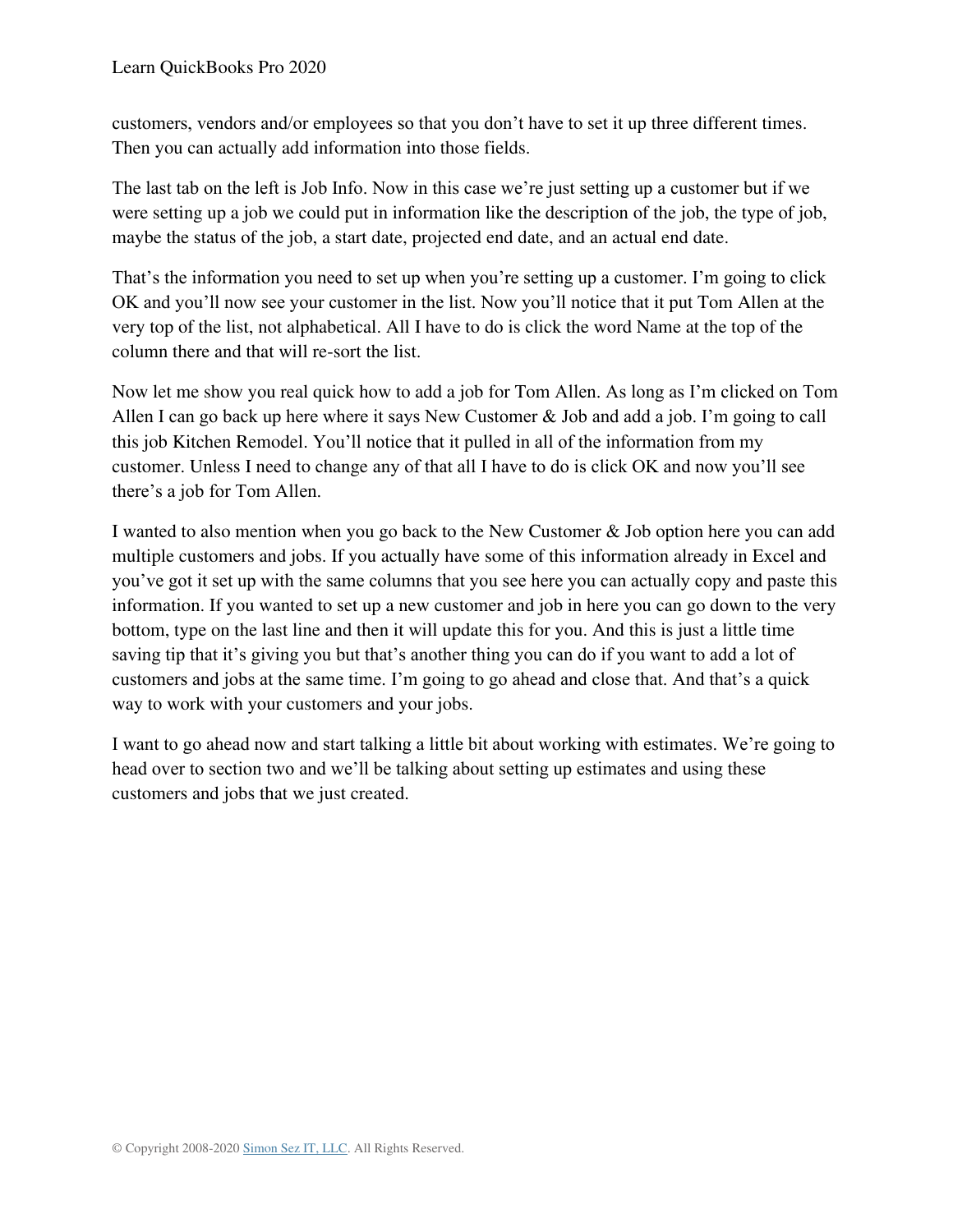### **Video: Estimates – Part 1**

**Cindy:** We're working in module four where we're talking about customer and jobs. We've already looked at section one where I showed you how to set up customers and jobs. Now we're going to start using some of that information and we're going to start using them by creating estimates. A prime example of an estimate is in a construction company they will give you a quote or an estimate on what a job is potentially going to cost, and this is a great feature because you can actually take those estimates and turn them into invoices and get paid and then put the money in the bank further down the line. Not all companies use the estimate feature. If you don't use this feature then you can skip this and go straight to invoicing, but this is the first part of creating estimates. There is a part two to this. Make sure you watch both parts so that you get a full view of how estimates work. Let's flip over to QuickBooks and we'll create our first estimate.

You'll notice here that we are still in our customer center and I want to leave it open. I'm just going to use the Open Windows list here and click back on Home.

We're getting ready now to talk about the entire accounts receivable section, which is all of this right here in the middle of your Home screen. If you notice the first one here says Estimates. Before I click on that I want to point out one quick thing. You'll notice that purchase orders and estimates are on the same line. And the reason for that is because these are both considered nonposting. You can actually create an estimate all day long but if a customer never asks you to do the work and you never do anything with the estimate it just sits there and it doesn't affect your books really in any way. You would have to run specific estimate reports to see what's going on with those estimates. Like I mentioned also if your company doesn't use the estimate feature then you would just start with the invoice feature right here.

I'm going to go ahead and click on Estimates so that we can start creating our first estimate.

I'm going to go ahead and maximize the screen here and the first thing I want to mention is you have this area on the right and you'll see this with invoices as well. If you pull in a particular customer from here, which we're going to do in a second, you will see some information about that customer and job here. You'll see a summary, some recent transactions, some notes. If you don't want to see this just use this arrow to hide the history and if you want to show it again for any reason you can pull it back up, but that will give you more room to work on on your screen.

The first thing it asks you at the top is who is your customer and your job. From the dropdown list I can pick my customer and my job. And one thing to remember is if you use the Job feature always click on the job and not the customer. If you click on the customer what will happen is later when you start running reports you will see Other and you won't know what this is. Always click the job. Notice if I click Kitchen Remodel now it says my customer and job is Tom Allen's Kitchen Remodel.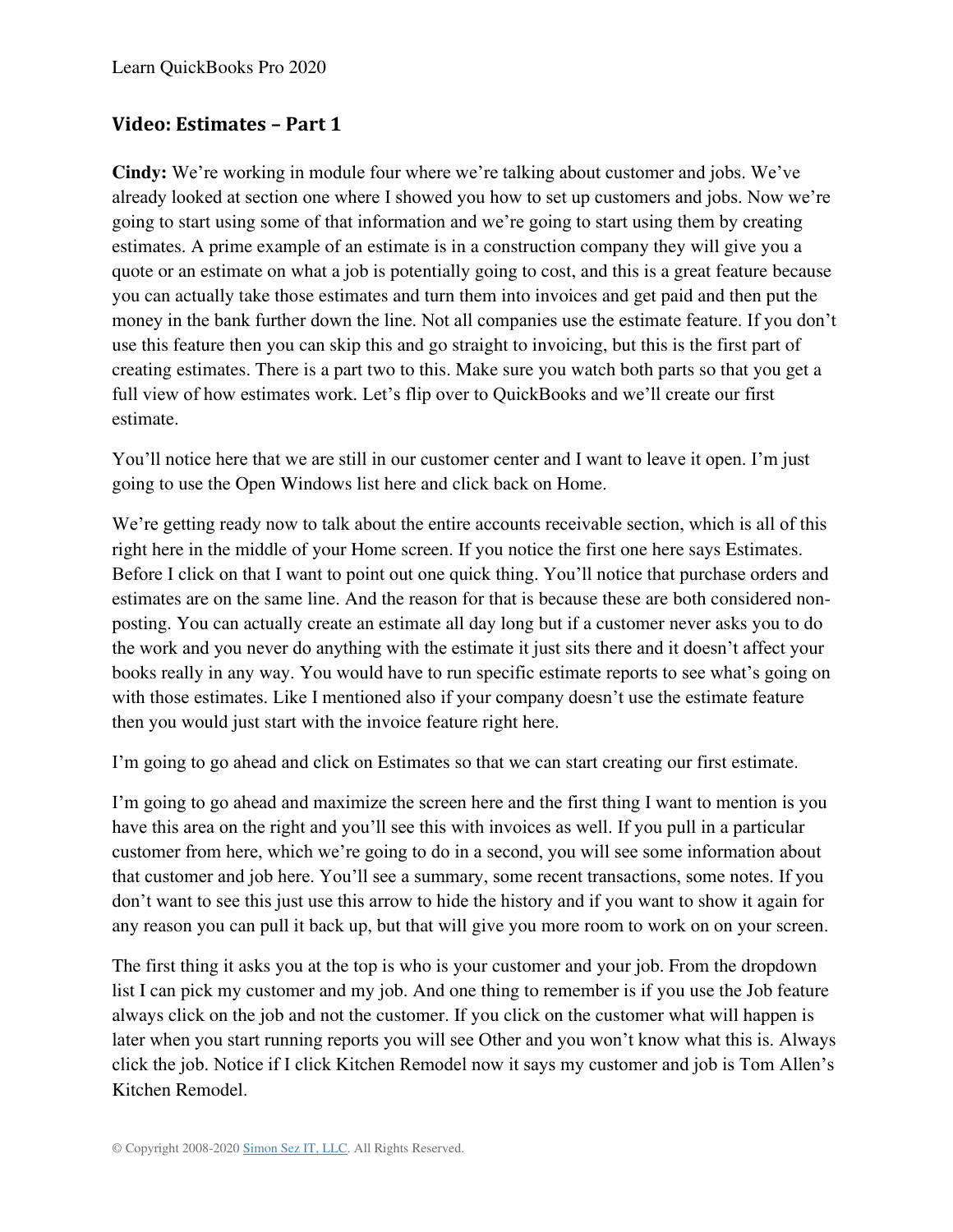Now something really cool that you can do in QuickBooks is I would like to add a second job to Tom Allen. So instead of a kitchen remodel I've decided to do an estimate for a sunroom. Now I don't have to go back to the customer center and set all this up. I can do it right from here. What I'm going to do is go ahead and just remove Kitchen Remodel and I have to have the colon at the end of Tom Allen. I'm going to go ahead and put in Sunroom and now I've got Allen, comma, Tom, colon, Sunroom. And if you forget that it shows you right here, Customer, colon, Job.

Now once I leave the field by hitting the Tab or the Enter key it's going to tell me Sunroom is not on the list and asks me if I would like to add it. I can do a quick add, which just puts it in this list, or I can go and do a full setup where I put in all that information about the customer address and all that stuff we went through earlier. Typically with a job just quick add it. Now if I look at my list I've got two jobs for Tom Allen.

The next thing I'm going to see is the Class list. Remember I told you that classes allow you to break up your company into smaller sections for reporting purposes. You don't have to use this feature but if you do you want to use it consistently so that your reports are accurate. Let's say in this case that it's going to be a remodel and then notice over here is the template that's being used currently for the estimate. Now I can change the templates for each individual estimate if I want to. I'm going to leave it right now on the one that's there. We will talk about templates in a later module and I'll show you how to create new ones or to edit some existing ones.

The next thing you see is the date of the transaction. You can put any date you want here. It does not have to be the date that pulls in. Remember it's going to pull the current date automatically if you've changed that option in the Preferences that we talked about.

The next thing is the estimate number. It's numbering it sequentially. All items in QuickBooks that are numbered start with the number one. Checks, for example, invoices, in this case estimates. It will number the next one sequentially unless you happen to change it. You can make this number anything you want. You could even use the letters in the alphabet if you'd like and it will number the next one sequentially.

This is the name and address that we had typed in for our customer. If you happen to be here and you say, "You know he's really at P.O. 125", you can change it here and what will happen is when you're totally finished and you save this it will go ahead and pop up and ask you if you'd like to save it permanently in their record.

The next thing I want to point out down here is where it says Item. You have to actually click there to see this dropdown menu. Now we're going to talk about items in a later module because items are things that you actually sell your customer or sometimes you buy items, but these are the line items that would actually go on this estimate. When you're looking at this list sometimes items can be services you provide. If I scroll down the list sometimes they can be actual inventory parts, they can be what we call noninventory, they can be assets, you can kind of see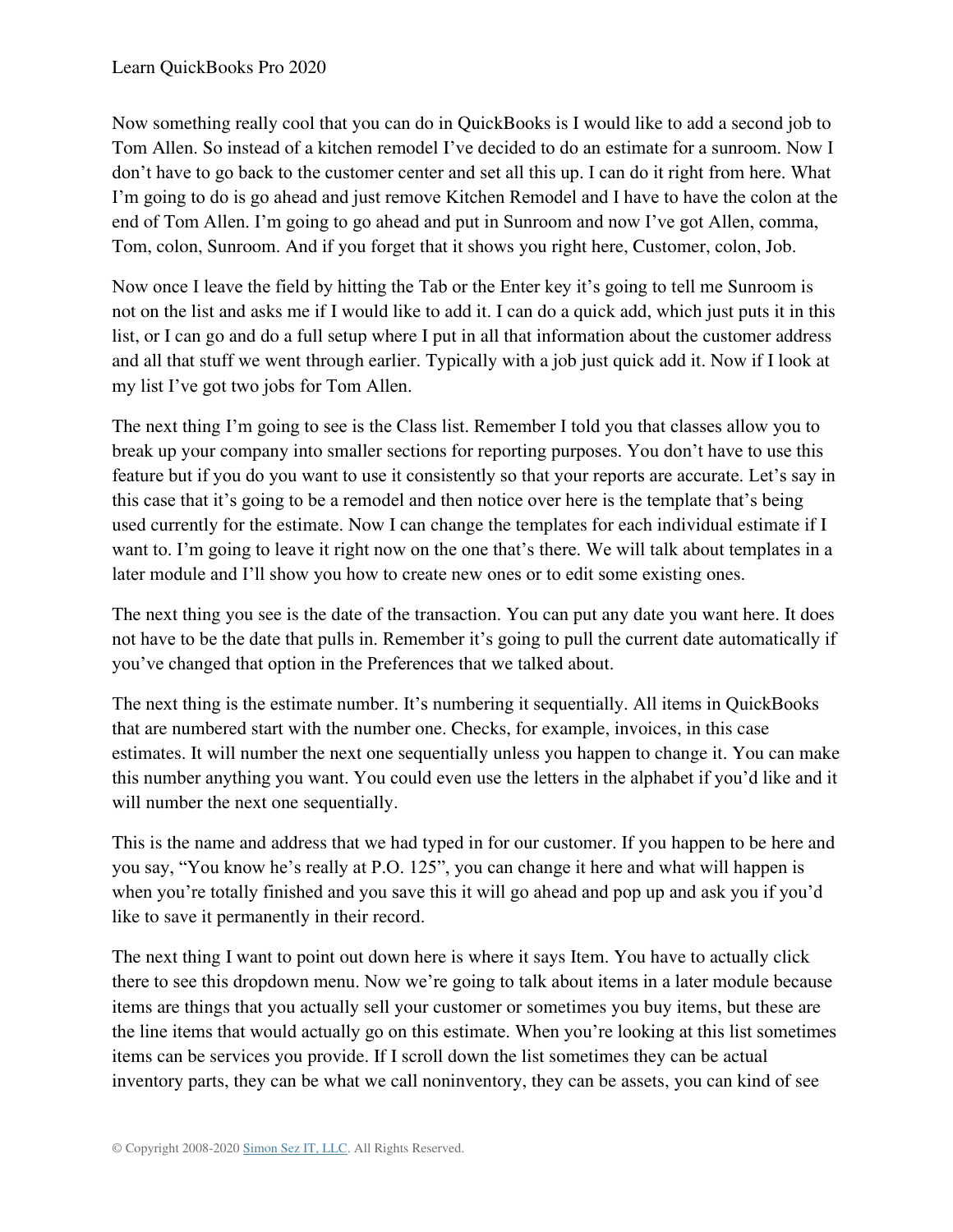the list here. We'll go through later when we talk about items and really look at this, but right now let's just pick a couple of them from the list.

I'm going to pick Framing and you'll notice that it brought in the description, Framing Labor. I can type over this all day long if I wanted to and this will also word wrap if I have a lot to say.

I'm going to put in the quantity. We're going to say there's ten of these and the cost it brought it in is \$55 because that was set up in the actual item. Now let's say for whatever reason I'm going to sell these to him for \$50, maybe it's a new customer and I'm trying to get his business, and I wanted to just mention the unit of measurement that it skipped over. You'll notice it's not available right now. When you set up an item if you set up the unit of measurement that means that you can say this is something I sell by the foot, the yard, the case, and this would be a dropdown list where you could pick that from the list.

Now we're over in the markup column and I just wanted to show you that you can mark an item up a dollar amount or a percentage. I'm going to go ahead and say 30% of this one. Notice I typed the percent sign in. And if I tab through it it will do the calculation for me automatically.

The last column here where it says Non, that means that this customer charges sales tax. That means that I charge sales tax but this particular item is not subject to sales tax. Typically if it's a service you provide it's not, but a physical item it is.

I want to put one more item in here that is a physical part because I want to show you how to mark something up a dollar amount as well. I'm going to go ahead and there are some wooden doors in here and I'll go ahead and pick the exterior wooden door. And I'm going to say a quantity of two of these and I'll just leave the price it pulled in.

Now if you notice this time the markup is a negative number and it's a percentage automatically. I'm going to type over that but the reason it pulled that is because when the item was set up they put in the setup that typically they have a particular price they buy it for and a particular price they sell it for and that way it figured out the markup. But I'm just going to mark it up \$1,000. Notice I'm not putting the percent sign this time, just the 1,000 and it will calculate for me.

I can put in as many line items as I like. This is not the bottom of it. It will keep going on forever.

That's a quick way to go ahead and set up a basic estimate. What I'd like to do now is go ahead and talk to you a little bit about some of the things that you see at the top here. And in order to do that I'd like to stop the video here and go ahead and go into the Estimates – Part 2 to finish this up. I'll see you shortly.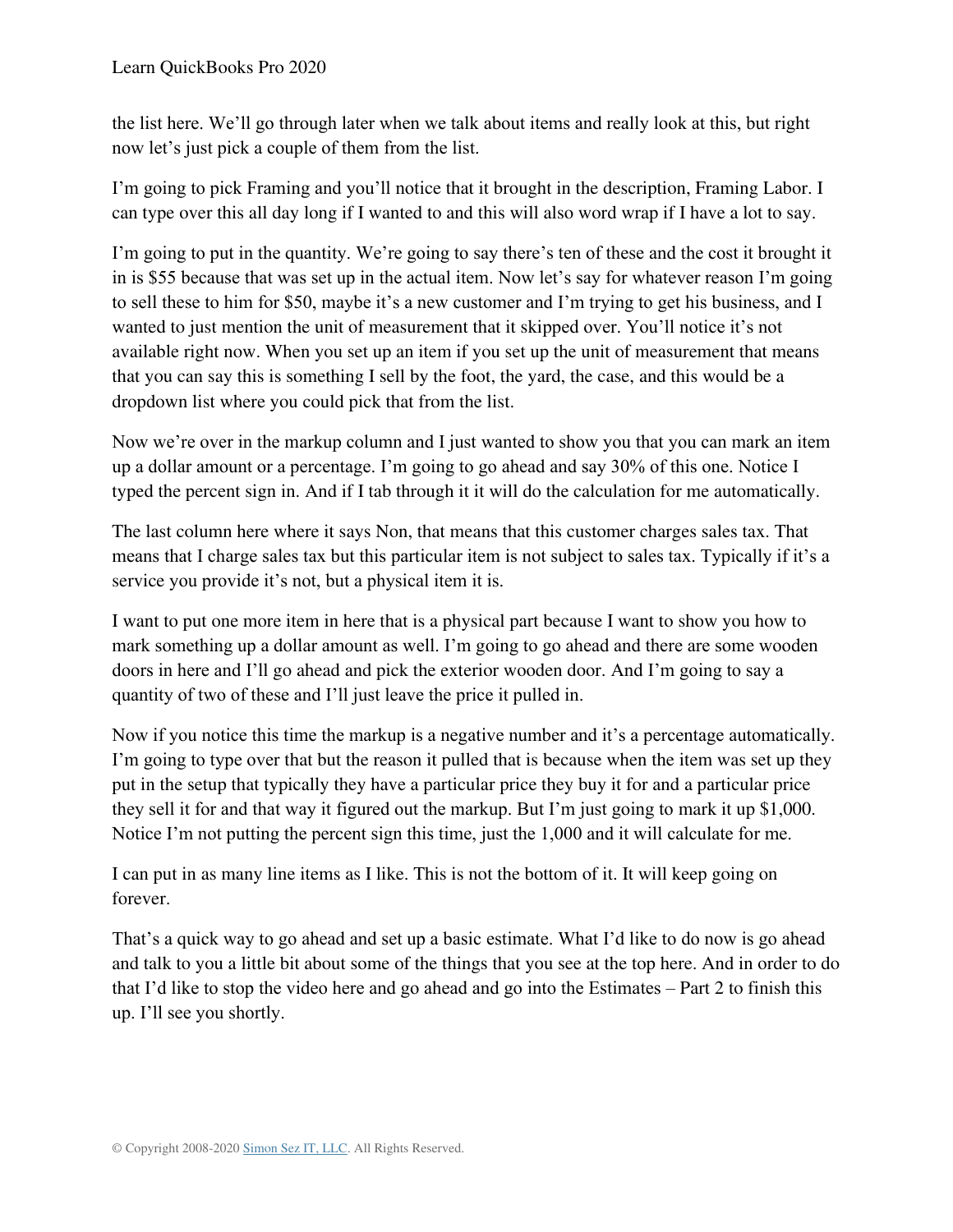### **Video: Estimates – Part 2**

**Cindy:** Welcome back. We're in module four, Working with Customers & Jobs. We've been talking about estimates and I want to go ahead and continue where we left off. This is actually part two of working with estimates. Let's go ahead and flip to QuickBooks and we'll keep going.

Now that you know how to enter your line items in your estimate let's talk about the options at the top of the screen. You'll notice there are several different tabs and we'll start with the main tab.

The first option that you're going to see here has to do with finding estimates. You're going to find that everything in QuickBooks is in date order. Let's say you were looking for a particular estimate and you couldn't find it. You could use your arrows that take you left or right to look for the next or previous estimate. If you can't find it that way use this Find option right here, which lets you put in some criteria so you can search a little bit easier. If you knew the customer and job you could plug that, if maybe you had a particular date range you knew you created it you might look that way, you could look for estimate number or amount. This is only going to look for estimates. It's not going to look in all of QuickBooks for a date range or an amount of money. It's just for estimates. I'll go ahead and cancel that one.

The next option is to create a new estimate, which would actually save the one you're on as well. And if you look at the very bottom right hand side of your screen you'll notice there's an option that says Save & New. That's the exact same option.

The next one over is an option where you can save your work. If this is taking you awhile and you just want to make sure you don't lose it you can hit the Save option. But I want to show you that you can also save this as a PDF. Maybe you need to send it to someone and you need it in that PDF format you can do that.

The next one says Delete. This is how you would delete this entire transaction.

You can also create a copy. What if your customer asked you to create two estimates and maybe one had a little something that was different? Instead of redoing the whole thing just make a copy and then make those few changes.

The next one is the option to memorize this. We're going to be talking about this in a later module but basically what it allows you to do is memorize this so that you can pull it up again at any time.

You can also mark a transaction as inactive. Basically what that does is QuickBooks is going to keep a record of all of your estimates but if you don't want this one to show up in reports and things like that you can mark it as inactive and then when you're ready you can activate it again.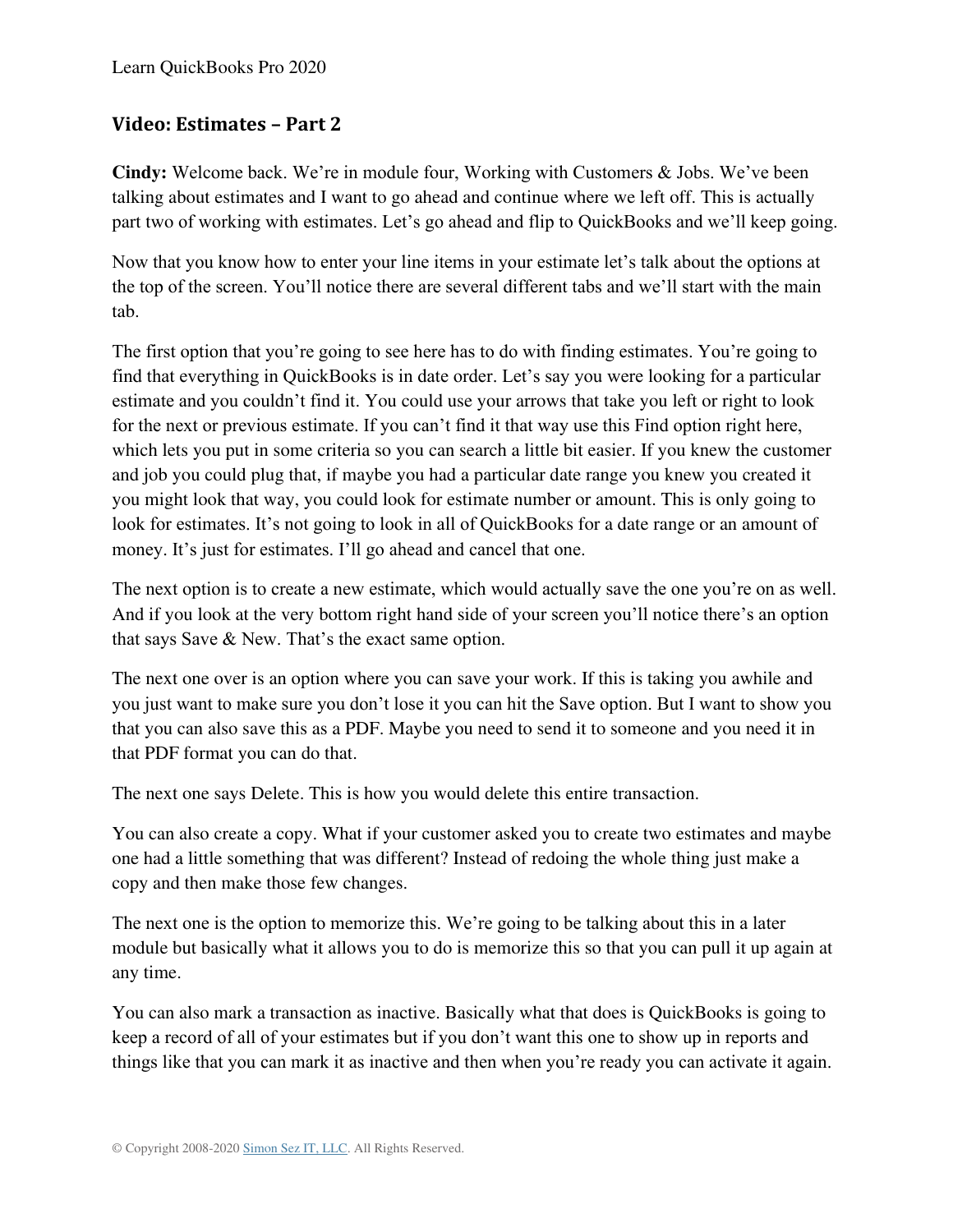Moving over to the right the next one is Print. This is where you would go to print this estimate or to preview this. and I want to show you what it's going to look like if you preview it. Right now it's very plain. You would want to come in and customize this if you're going to send a lot of estimates out. Notice I can click to zoom in a little bit. But you'll see that it has your company name and address, it has the name of the customer and their address, you're going to see it says Estimate, it's got some information on the right, the name of the project or the job, and then you'll see a description, quantity, unit of measurement, cost, and total. The first thing I want to point out is it does not show the name of the item, which is typically the first column. That's because your customer is going to see the description of the item but you can name your items anything you want. That's more for internal use. Notice also they don't see the markup. So that column is hidden as well. At the bottom they see subtotal, sales tax and total. And of course you can customize this to look any way you like. I'm going to go ahead and hit Close at the top and that'll take me back to my estimate.

You can also under Print save this as a PDF again. And you can also do a mail merge with Microsoft Word where you can actually create an envelope. If I click on that and make sure I have the correct envelope size chosen and then clicked OK it's going to do that mail merge. You have to have Microsoft Word in your computer in order to be able to do this. You'll see it popped up Word down here at the bottom. I can click on it and actually pull up the envelope options. And then if I don't need to change those I hit Cancel and there's my envelope right there that I can print. I'm going to go ahead and save No right now because I don't actually want to print that.

The next thing you can do is you can actually email this estimate to your customer. You can see right here you can email the estimate or the batch and I want to tell you what the batch is. Right here is a checkbox that says Email later. If I set up several different estimates for this customer and I check each one of these then when I'm ready I can email the batch over and it will email all the ones that have Email later checked.

I can also attach a file. If I want to attach a file all I have to do is hit Attach File and you see that option before where you can go through and choose a file on your computer or if you wanted to pull one over that's in Outlook, any way you'd like to attach you can.

You can also create an invoice straight from here. Now chances are you're not going to be on this screen when you're ready to do that but you can if you want to. And let me just mention the Start Project. Intuit sells a product called Mavenlink which is more like a project management type software. They do give you a free 30 day free trial. So if you wanted to try it you could click here and it would walk you through setting it up. It is not free, like I said. You do have to purchase it after that 30 days.

Let's go over to the next tab which says Formatting. We're going to be talking about these templates I mentioned earlier right here in a later module but this is where you would go to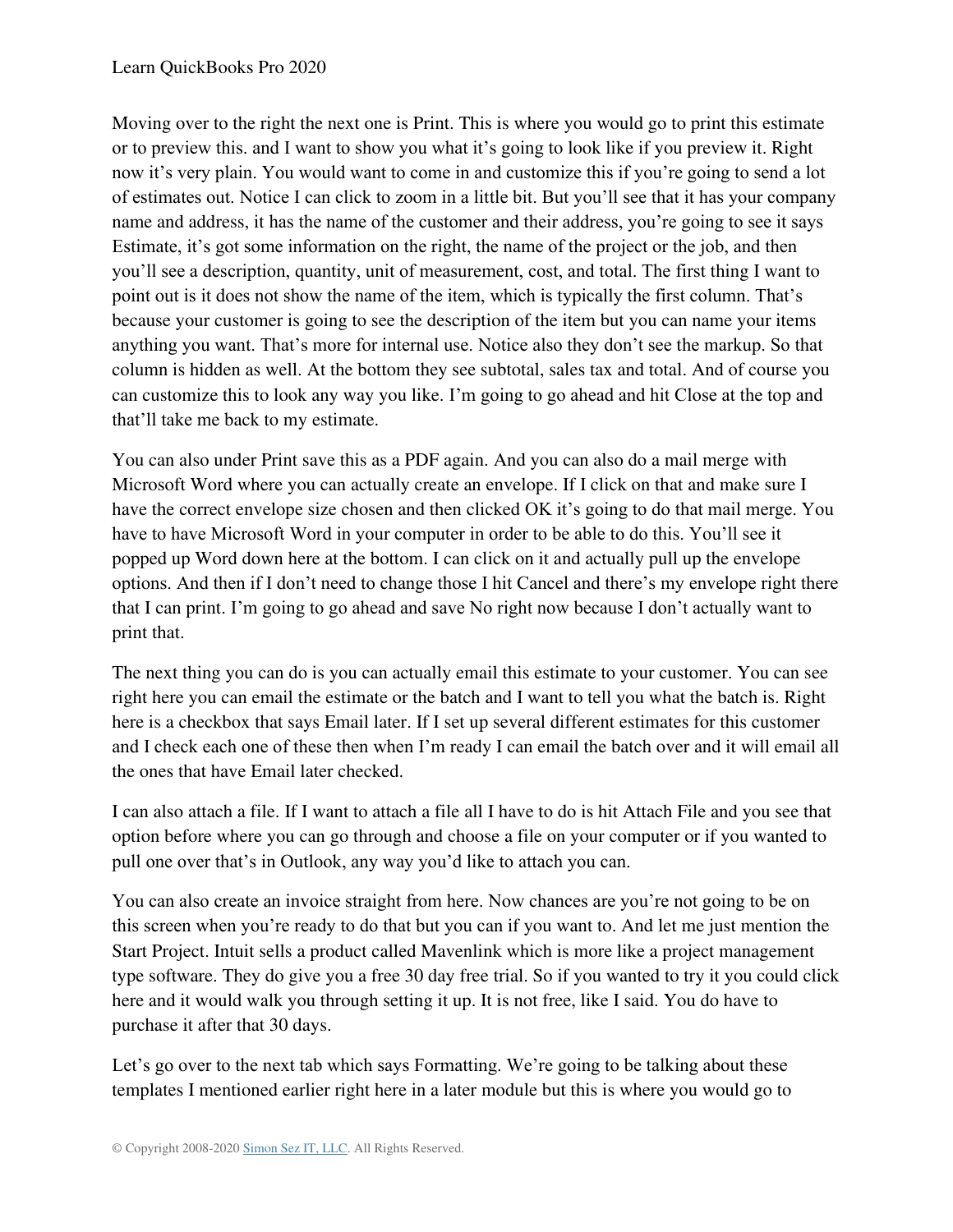actually work with those templates if you want to customize them. Here's your spellcheck. You also can insert a line, delete a line or copy a line. Whichever line you're clicked on is the one you insert a line above it, you can delete or copy. And this has more to do with customizing your template.

The tab that says Send/Ship, this is where you can do some of the mail merge options with Microsoft Word. And then you have some reports that are related specifically to estimates here. You can run a quick report, you can do a transaction history, estimate by job, estimate versus actual, or an item price list. And that's going to give you most of your options there. Most of the time you'll stay under the main tab.

A couple of other things I want to mention if you look at the bottom of your screen. You can actually see the subtotal, there's the markup, if there was any sales tax and then the total at the very bottom. Over on the left you can also add a customer message. You may say something like "Please sign and date this proposal", you might say something like "Thank you for your business", there's different options there. And also a little place for a memo that the customer will not see, that is just for you to see, and then also the customer tax code.

And that's pretty much what you're going to see on an estimate.

I'm going to go ahead and hit Save & Close at the bottom here and because I changed Tom Allen's P.O. Box earlier it's asking me would I like to change this permanently in his record. I'll just say Yes and now that has changed.

That's how you're going to go through and actually set up estimates for customers and jobs.

Once you've created the estimate you're going to sit back and when the customer says do the work you'll want to go through and create an invoice and that's where we're going to start with the next video. I'm going to have you go ahead and go over to section three, Invoicing from Estimates, and we'll look at how all this invoicing works.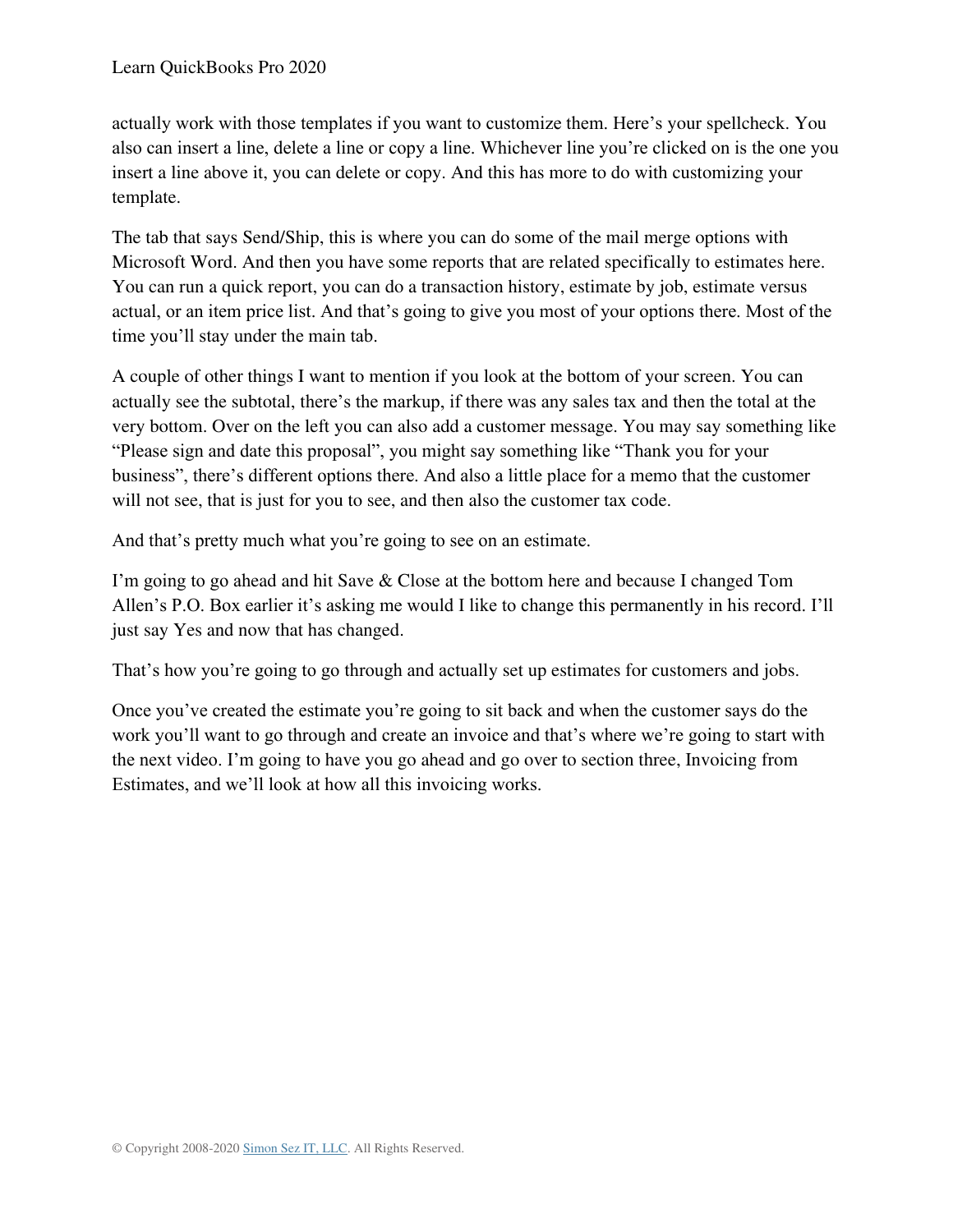### **Video: Invoicing from Estimates – Part 1**

**Cindy:** Now that you've actually got your estimates set up in QuickBooks if the customer calls and says go ahead and start the work you're going to want to get paid for some of the work you've done and you're going to be able to create invoices directly from those estimates that you've already created. I want to show you how to go ahead and create an invoice directly from estimates. There are two parts to this video so make sure you watch both parts so that you understand the full concept of how this works.

Once you're ready to create that invoice go ahead and follow the flow chart and click on Create Invoices. You'll notice that the invoice screen looks almost identical to the Estimates screen with a few exceptions. The first thing I'm going to do is come over to the right and go ahead and hide the history so that I have more room to work on. And then I'm going to pull in my customer and my job. Remember this is the Sunroom that we're working on for Tom Allen.

Now this window here is going to appear and this is the Available Estimates window. What it's doing is listing all of the estimates for Tom Allen Sunroom that we've not invoiced everything from. Even if there's a penny left it's going to show up on this list. I'm going to choose the one I'd like to pull in and click OK.

Now the next thing it's going to ask me is do you want to pull in an invoice for the entire estimate, a 100% of it, maybe you want to create an invoice for a percentage of the entire estimate, or you can pull in selected items or different percentages. Let me just show you the bottom one and then I'm going to go back and make it 30%. I'll just choose the bottom one and click OK. These are the items that are on the estimate and you have the ability to say I want to pull in two of these and one of these, or you might pull in a certain percentage of each one. There's just all kinds of ways you can pull in whatever it is you want to pull from that estimate onto this invoice. I'm going to cancel that though and just to show you this because it still has Tom Allen Sunroom here and I cancelled. I need to go to the bottom and hit Clear, then I can pull it in again. I'm going to choose Tom Allen Sunroom, choose the estimate I'd like to pull from and then I'm going to pick the middle one and just put in 30. Now it knows 30%. You can type it or not here. It doesn't matter. I'm just going to click OK and now you'll see it's pulled in 30% of my estimate. When you look over at the quantity you'll see it pulled three of the framing and it pulled 0.6 of the wood door.

If you wanted to add something to this, maybe a shipping charge or a delivery charge, let's see if they have one in the list that we can use. If I go down the list and look at this I believe that they do have one close to the bottom here. And they actually have a delivery charge. And I want to charge them just \$25. I'll just say quantity of one and the rate is \$25. You can add as many line items as you want to this. This does not affect the estimate in any way.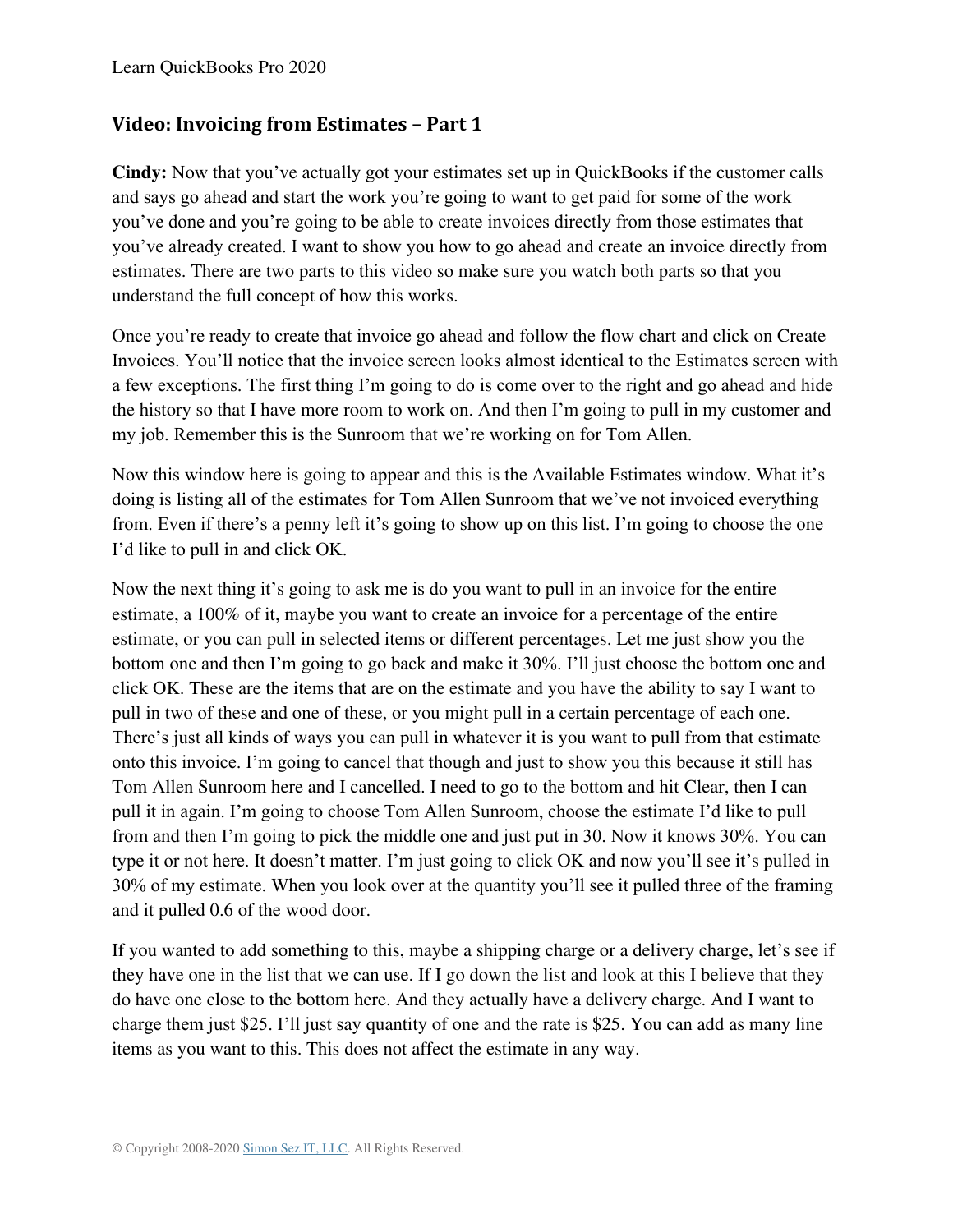Now a couple things I just want you to notice. First of all a lot of this you'll be very familiar with from working with the estimates. We talked a little bit about the main tab, how you have a Find feature here. If I'm looking for a particular invoice and I can't find it I can use the arrows to search next or previous and I can also use the Find feature to go through and put in some criteria that I might know in order to help me find that particular invoice.

New is the same thing as Save & New down here at the bottom. I've also got my Save option where I can save this as a PDF if I want or just save this so that I don't lose my work. I can delete this invoice, create a copy, I can also memorize it. We also talked a little bit about mark as pending. Remember that if I want to keep this invoice in here but maybe I'm not quite ready for it to show up on my reports for whatever reason I can mark it as pending and come back later and then take that option off.

I can print this. Let me go ahead and show a preview of what this is going to look like. And you can see right now that it's very basic. You can see that I have my company name and address, I've got the word Invoice at the top, there's a place of the bill to and the ship to. Obviously if we're not shipping anything we can go take this out. We'll talk about customizing this in a later module. And then you can see it has all the information at the bottom. The sales tax, if there were any payments already made and a balance due at the bottom. I'm going to go ahead and close that.

I can also choose to print this later or email this later. We talked earlier about email later means that if you have several different ones you've created you can send them all as a batch. Well you can do the same thing with printing. If you actually create several invoices and you want to print them all at the same time you can choose the Print Later option right up here.

You can attach a file to this. maybe you have something from your vendor that you want to attach. You'd be able to do that.

And I want to talk real quick about Add Time/Cost and what this means. If you have any expenses that you had incurred related to this particular customer and you want to at some point pull those all in and invoice the customer you can do that. Now we don't have any in here currently but let me just pull up this screen so you can see what it looks like.

I'm going to be able to keep track of any time I incurred, any expenses, any mileage, or any items. If I wanted to pull in anything that was under any of these tabs I'd just check it off and click OK and it will actually pull it into this window and that way I don't have to write this in my little book and remember it and come type it in. It's a real big pain to do that. So this is a great little feature if you have expenses that you need to turn around and invoice your customer for to get reimbursed.

You can also apply any credits. If you'd already created a credit memo towards this invoice this is a place where you can go to apply those credits. And let me just mention the progress. We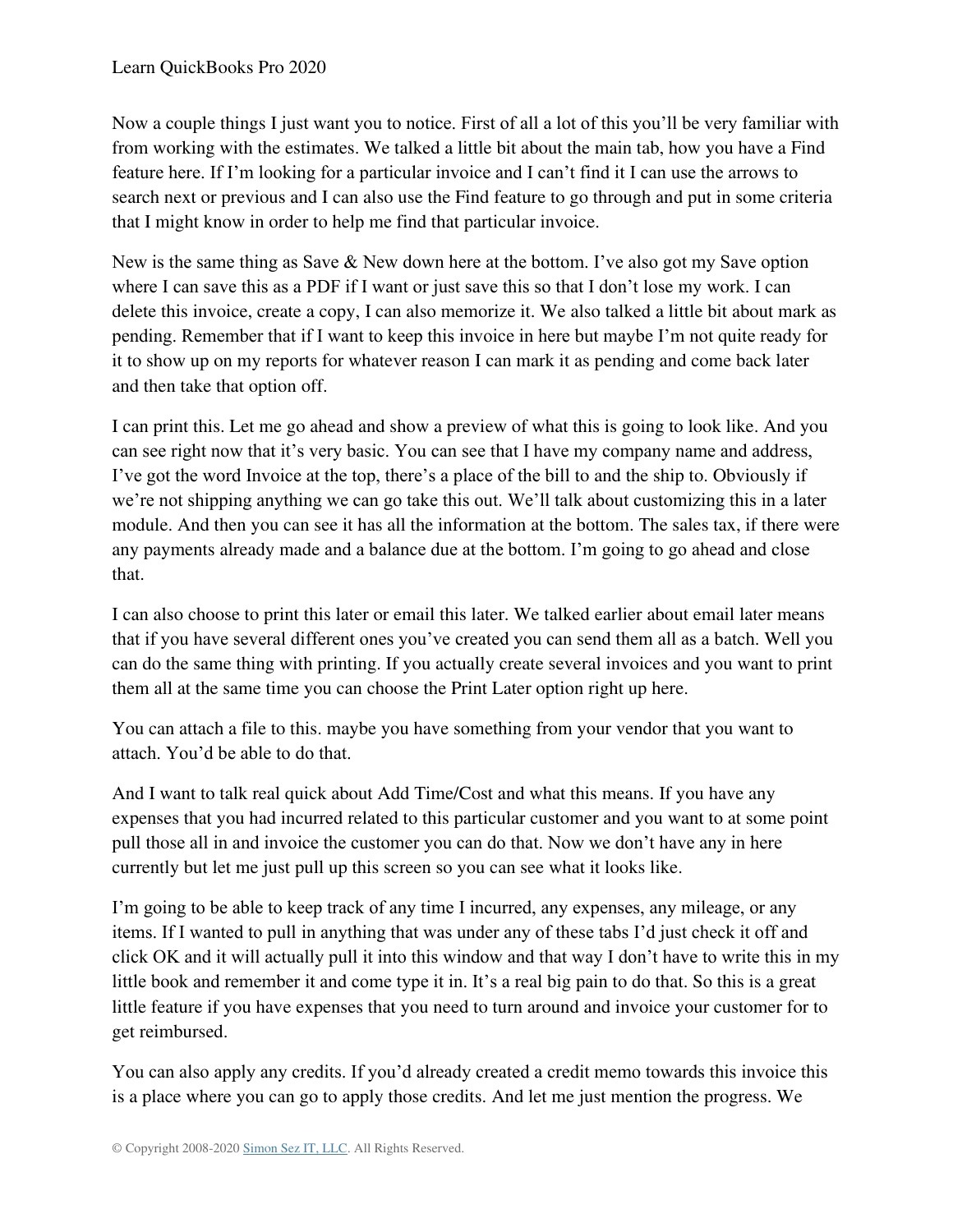don't really have too much of a progress to look at right now but if we had actually already invoiced several of these from that estimate, if we had actually received a payment, maybe made a deposit then we can actually kind of track that.

You could receive payment right from here. Chances are at this point though you don't have a payment. And even if you do you might not be on this screen when you're ready to actually receive payments so you can do that from the Home screen as well.

You can also create a batch. If there are multiple customers that are going to all chip in and pay this one invoice then you can actually choose to create a batch option and it will send an invoice to multiple customers and then they can each pay their part.

You can also create a refund or a credit at this point for this particular invoice.

Let's go up and look at some of the options under the Formatting tab. One of the things we're able to do is we're able to come over to the templates that you see right here and we're able to customize these or create a new one. And this is where we would go to work on some of those options. Here's your Spellcheck. Here's where you can insert a line, delete a line or copy a line. And then here's some more of the customize options for your template.

Now under the Send/Ship there's a couple of new things here. If you have to ship physical items to your customer or to a job site or somewhere then that means that you're going to have to go and schedule a pickup with FedEx, UPS or the United States Postal Service. Typically you would get out of QuickBooks and go to the internet and pull up your account with any of these but you don't have to do that. You can do it right from here. Notice I can go ahead and schedule my FedEx pickup, I can go ahead for the UPS and schedule the UPS pickup or for the Postal Service as well. It's going to basically take you to the FedEx website, you sign in and then you'll be able to take care of all of these options. That's a pretty cool feature you can do from within QuickBooks.

We do have some more mail merge options right over here. And then the last one, these are some reports that have to do with this particular invoice. You'll notice there's a quick report you can run, you can look at a transaction history or a journal. The transaction history is actually going to list all the transactions so you can see any payments have been made towards this, you can see if it's linked to anything. And then when you look at the transaction journal here it's going to show basically the same information just in a timeline fashion.

You can view any open invoices, look at your sales by customer detail and also average days to pay summary.

That's going to give you a quick overview of how the invoicing works right here. What I want to do is go ahead and stop the video here. We're going to go to part two and we're going to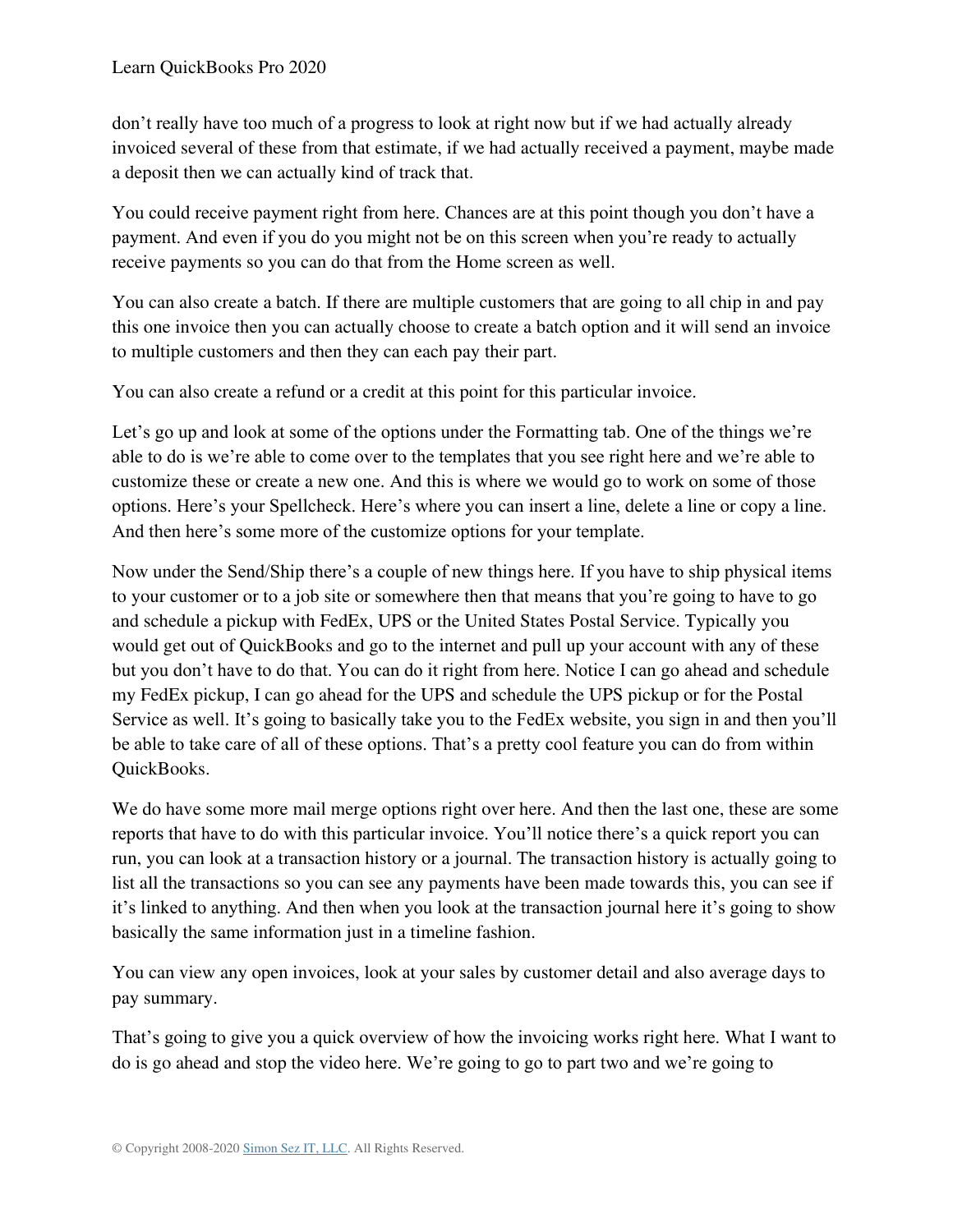Learn QuickBooks Pro 2020

continue pulling everything off of that estimate into some invoicing and then we can look at some reports having to do with that a little bit later.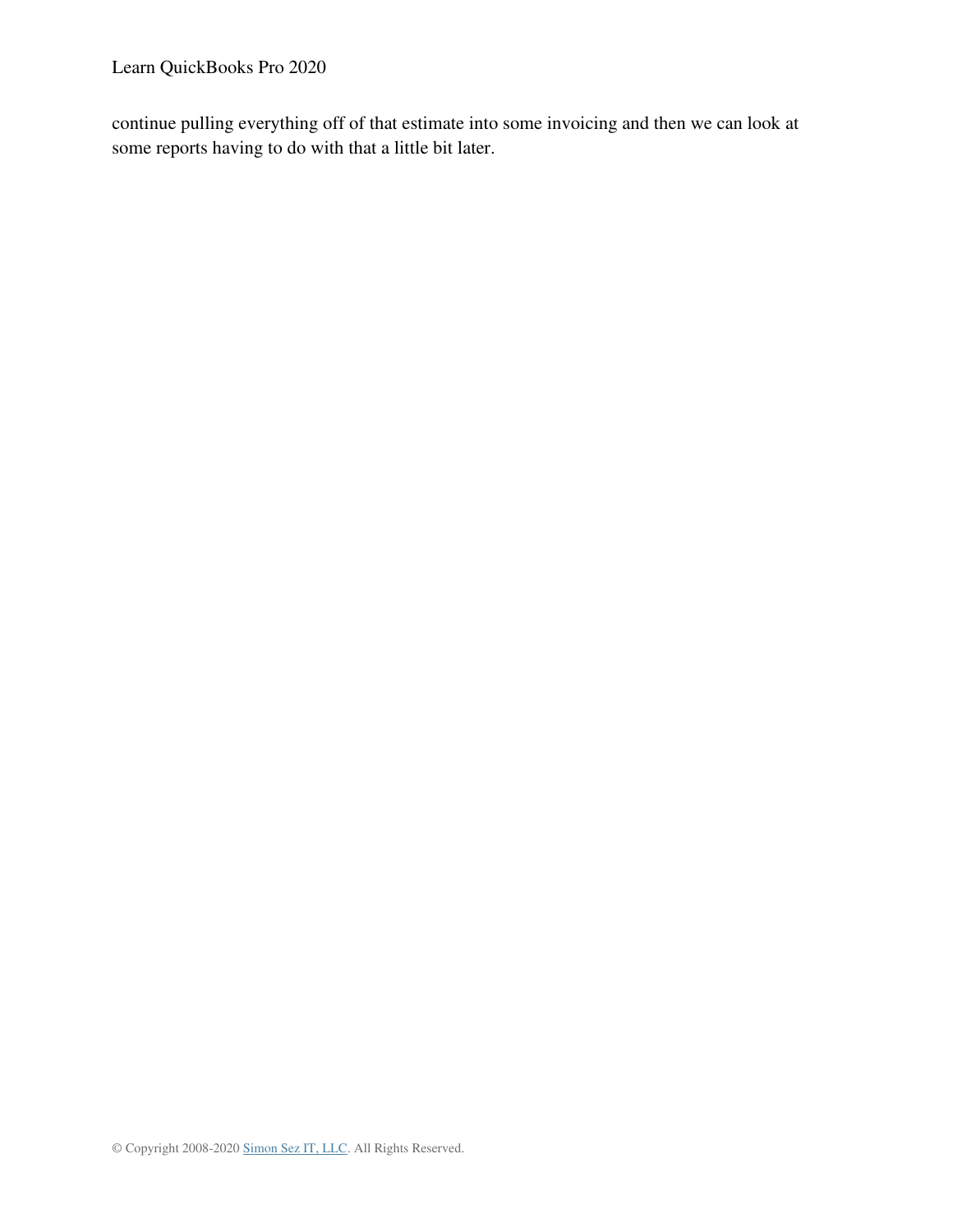### **Video: Invoicing from Estimates – Part 2**

**Cindy:** We just created an invoice from our estimate and what we need to do now is go ahead and finish invoicing everything from that estimate and then look at a couple of reports that have to do with invoicing. Let's go ahead and flip back over to QuickBooks and we'll continue talking about invoicing from estimates. This is part two.

Now that we've completed the first invoice let's go ahead and hit Save & New at the bottom and I want to go ahead and invoice the customer for the remaining amounts that were left on the estimate. The process would be that the customer has okayed the job, everything is good, we've completed it. Let's go ahead and pull in Tom Allen Sunroom again. It's going to pull up the available estimates. We're going to choose the estimate that we're going to pull from. We're going to click OK and this time you'll notice in the Progress Invoice window that the first one is a little bit different. Notice it says create an invoice for the remaining amounts of the estimate. We could also invoice for another 30% if we wanted to or selected items. We're going to go ahead and invoice for the remaining amounts and click OK. You'll notice now it brought in everything that was left on that estimate that we had not yet pulled into an invoice.

I'm going to go ahead and add a delivery charge to this as well. We're going to say that it's a quantity of one at \$25 and that's all I want to add to that particular invoice.

You're familiar with everything up here so I'm not going to go through all that again. I'm just going to hit Save & Close at the bottom and now we have invoiced everything. If we happen to create another invoice and pull in the same customer and job it will not pull up that available estimate window again because there's nothing left to pull in.

This window happened to be underneath so this is our customer center and I wanted to show you that if you're clicked on your customer and in this case we're on the sunroom here's the estimate we created and there are both invoices we created. If I wanted to open any of these up I could just double click on them and go right to that particular transaction.

There are a couple of reports that I want you to be familiar with that have to do with customers. If you go to the menu and click on Reports, we're going to be looking at all these different reports in a later module but right now I want you to look at the Customers & Receivables category and then in there we're going to pull up the Open Invoices.

Open means these have not yet been paid. This is the report you would want to pull on Fridays when you're looking to make some collection calls. When you're looking down this list a couple things. Here's Tom Allen Sunroom. You'll see the two invoices that we just created. But a couple things just to be aware of when you're looking at the open invoice report.

Let's say that you see something like an invoice for \$100 and then below it it said payment of \$100 and the balance is zero. That would actually be wrong or I should say it shouldn't show up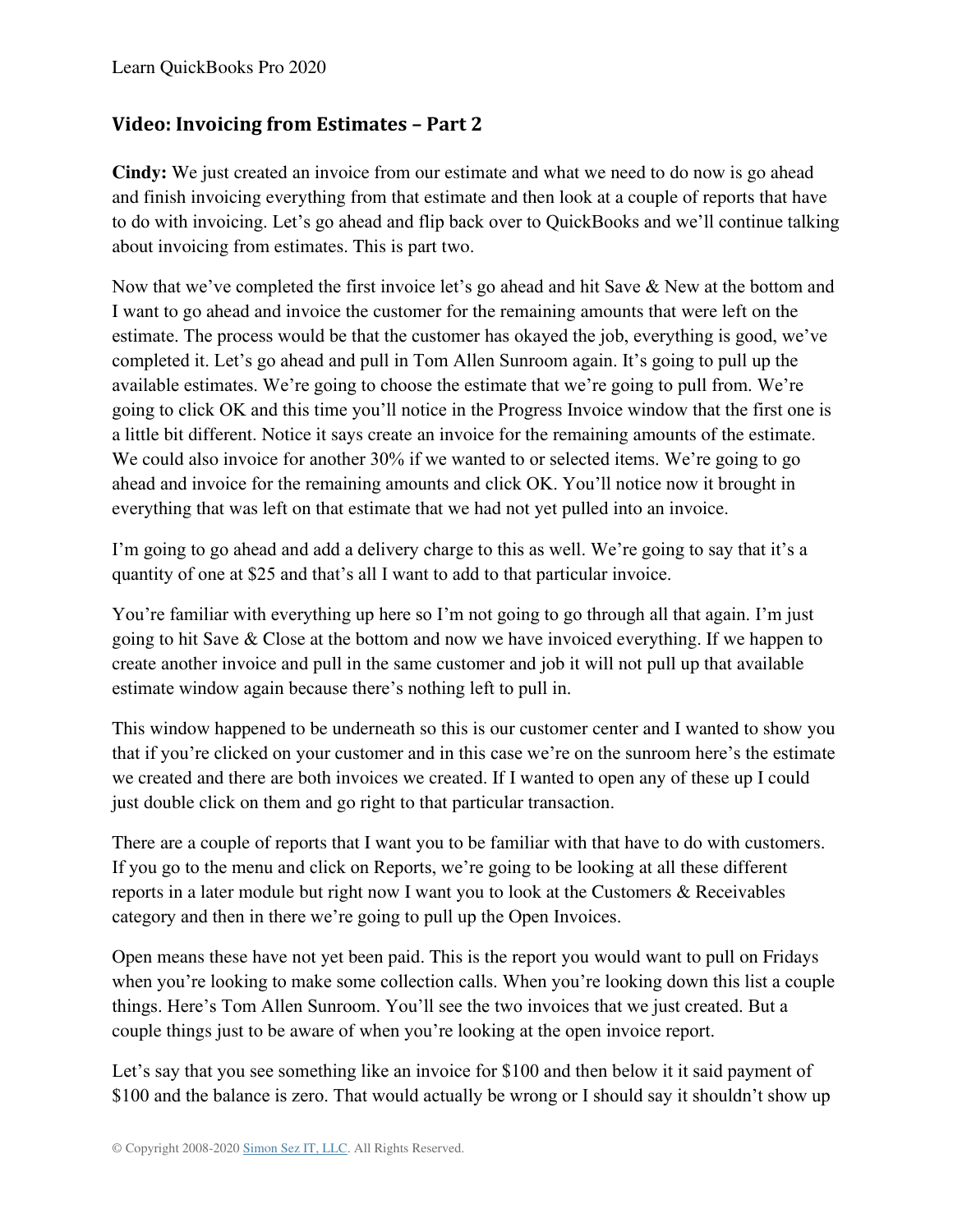on this report. That just means that there are some payment that's not attached to that invoice. If they were then they wouldn't show up on this report. You also might see just a payment by itself occasionally. That could be legitimate. Maybe a customer paid you ahead of time, but just make sure that there shouldn't be an invoice in there to attach that payment to.

There's one other report I want you to look at. When I go back to Reports, back to Customers  $\&$ Receivables, there is a Customer Balance Detail report. And this is the one that shows the customer's entire history. Here is our Tom Allen Sunroom again, but I want you to look at Kristy Abercrombie. She has three different jobs and notice they're separated but they show up under her name. You can see there's a couple of invoices, a payment, down here there's a check, there's a credit memo. So that's the entire history of the customer.

Now let's go ahead and go back to Home for a moment. And now we've completed the estimates and we've created two invoices and now we're going to sit back and wait to get paid. And that's the fun part, when we start getting money coming in the door.

What I'd like to do now is go ahead and wrap up this particular video on invoicing from estimates. This was part two. We need to go ahead now and talk about invoicing customers for products and services and then we'll talk about receiving payments from customers.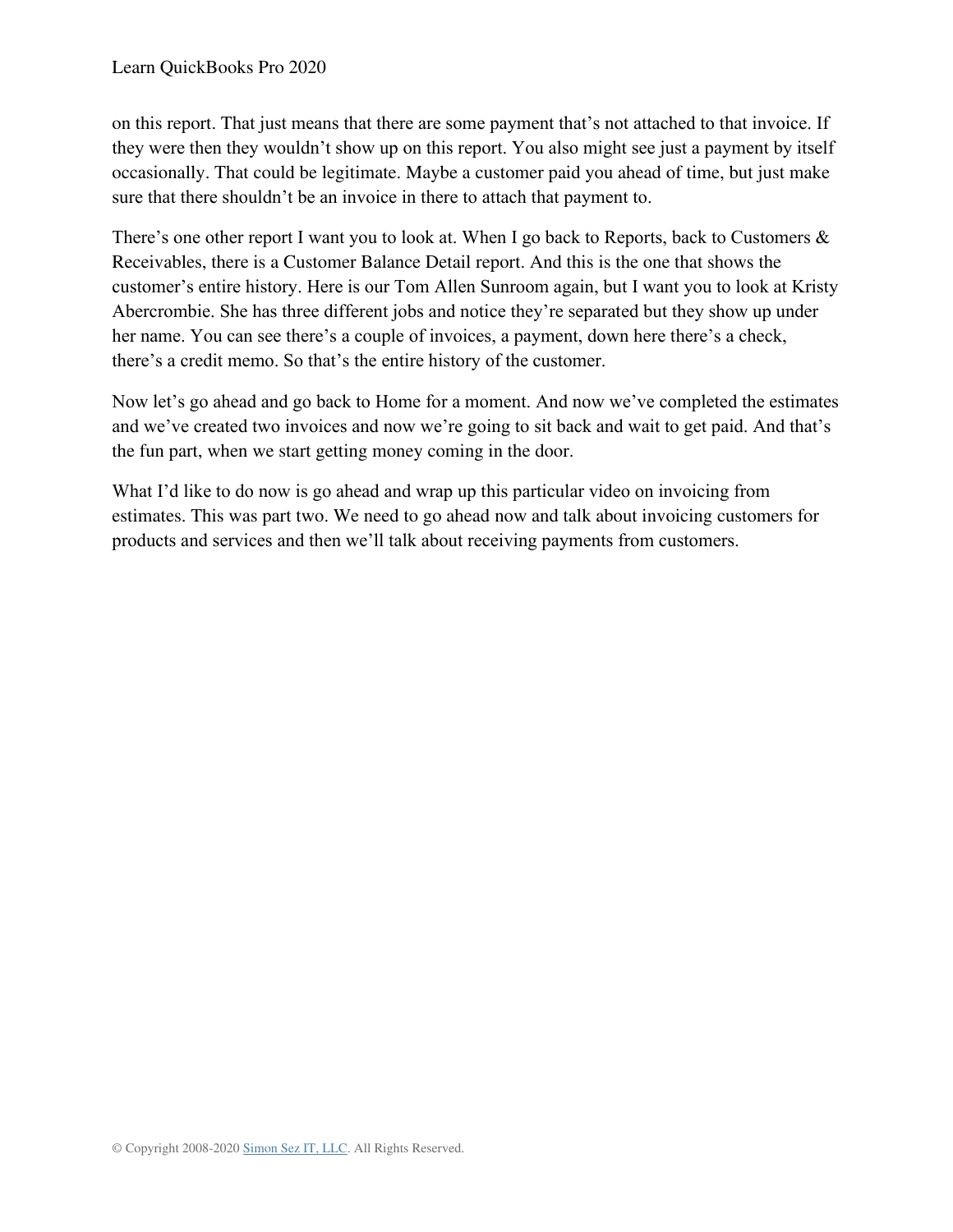### **Video: Invoicing Customers for Products and Services**

**Cindy:** We are all the way down now in module four to section four where I'm going to talk to you briefly about invoicing customers for products and services. This is really very similar to what we just went through, except we won't be pulling any information from an estimate. Let's go ahead and flip over to QuickBooks and create a real quick invoice to show you how this works.

If I want to just create an invoice and not pull from an estimate I'm just going to start with Create Invoices right here and I'm going to pull in a customer and a job. I'm going to go ahead and pull in Tom's Sunroom again and let's just say this is something that has nothing to do with that estimate we created. Now even if there was an estimate there and it asked us if we wanted to pull from that estimate we don't have to. We can go ahead and just get out of that window and invoice for anything we like.

I'm just going to come down here and we're going to invoice him for some blueprints. We'll just say a quantity of two of these at \$500 each and then that makes \$1,000, which is nontaxable. And that's really all I have to do here.

You're familiar with everything else here. I'm going to go ahead and add a customer message down at the bottom. And then I'll go ahead and Save & Close. And I want to make sure this shows up on our reports. If you notice the open invoices is still here and it says Refresh Needed. That basically means that when I click there it's going to go ahead and update the report for me and you can see now that there are three invoices there for the sunroom.

And that's really all there is to actually invoicing when you're not pulling from an estimate. It's not too much different from what we did the first time.

Let's go ahead and wrap this one up and let's move over to section five where we're going to talk about receiving customer payments.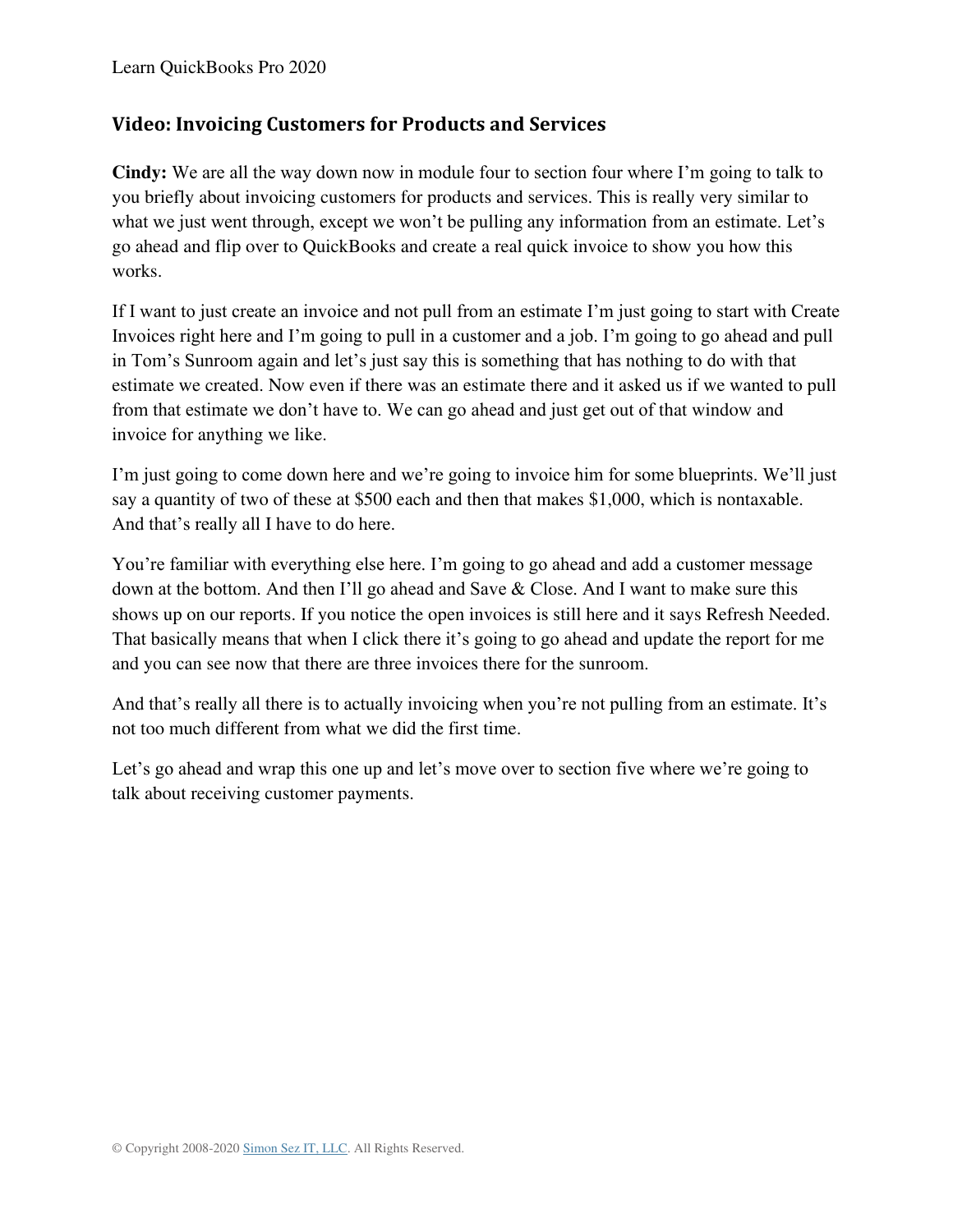### **Video: Receiving Customer Payments**

**Cindy:** Now we get to the really fun stuff where we actually talk a little bit about receiving customer payments. It's always great when we have money coming in the door. And I want to show you how to actually go ahead and do this the right way in QuickBooks so that you zero out your invoice and then we'll talk after receiving customer payments about how you put the money in the bank. Let's go ahead and flip over to QuickBooks and we'll talk about receiving customer payments.

When you receive a payment from a customer you're going to want to go ahead and enter it here where it says Receive Payments. The first thing it asks you in this window is who did you receive the money from and I'm going to pick Tom Allen Sunroom. And you'll notice that once I do that a couple things happen. First of all it prepopulates all of the invoices that are still open for Tom down here at the bottom of the window. Also it tells me the total that the customer owes right up here.

What I'm going to do is plug in the amount of money that the customer paid. Let's say that Tom paid \$924.93. As soon as I do that you'll notice that down at the bottom it checks off the very first one. It assumes all of the money was to pay the first one. If there was any remaining money it would be applied to the second one and so on and so forth. And you want to be really careful there because what if the customer had said they wanted to apply that money to the second one. Or maybe they said they want to pay half on one and half on the other. You can actually check off the ones the customer is paying and then way over to the right here you can type in the amount of money they're paying towards that invoice. If you don't pay particular attention to that what'll happen is further down the line you and the customer will be having a meeting because you won't have the same set of books on both sides. So pay a lot of attention to that.

The next thing you'll notice is you have to put in the date of the payment. Let's say that it was on the 23<sup>rd</sup> of December. And then the next thing is how did the customer pay you? You'll notice currently it says Reference Number. If I chose Cash it'll say Reference Number. If I choose check it'll Check Number. If I choose Credit or Debit you're going to see this pop up. You do not need to enter this information unless you've signed up with the Intuit merchant services because what happens is if you type the card number in then it will run their card. But if you're not signed up with the Intuit merchant services then this does you no good. Just X out of that and it'll still stay on the debit or credit option so that you will know how the customer paid. You can choose the e-check option. Over here you've got different payment methods. You'll see there's Mastercard, Barter and PayPal. Make sure that you actually choose Barter if someone does barter this and that way you can actually zero the invoice.

The other thing is what if you need to add a new payment method? You would just click Add New Payment Method, type in the name of that payment method. Let's say it's Square in this case. And then we'll go ahead and choose a payment type. In this case we'll say Other and click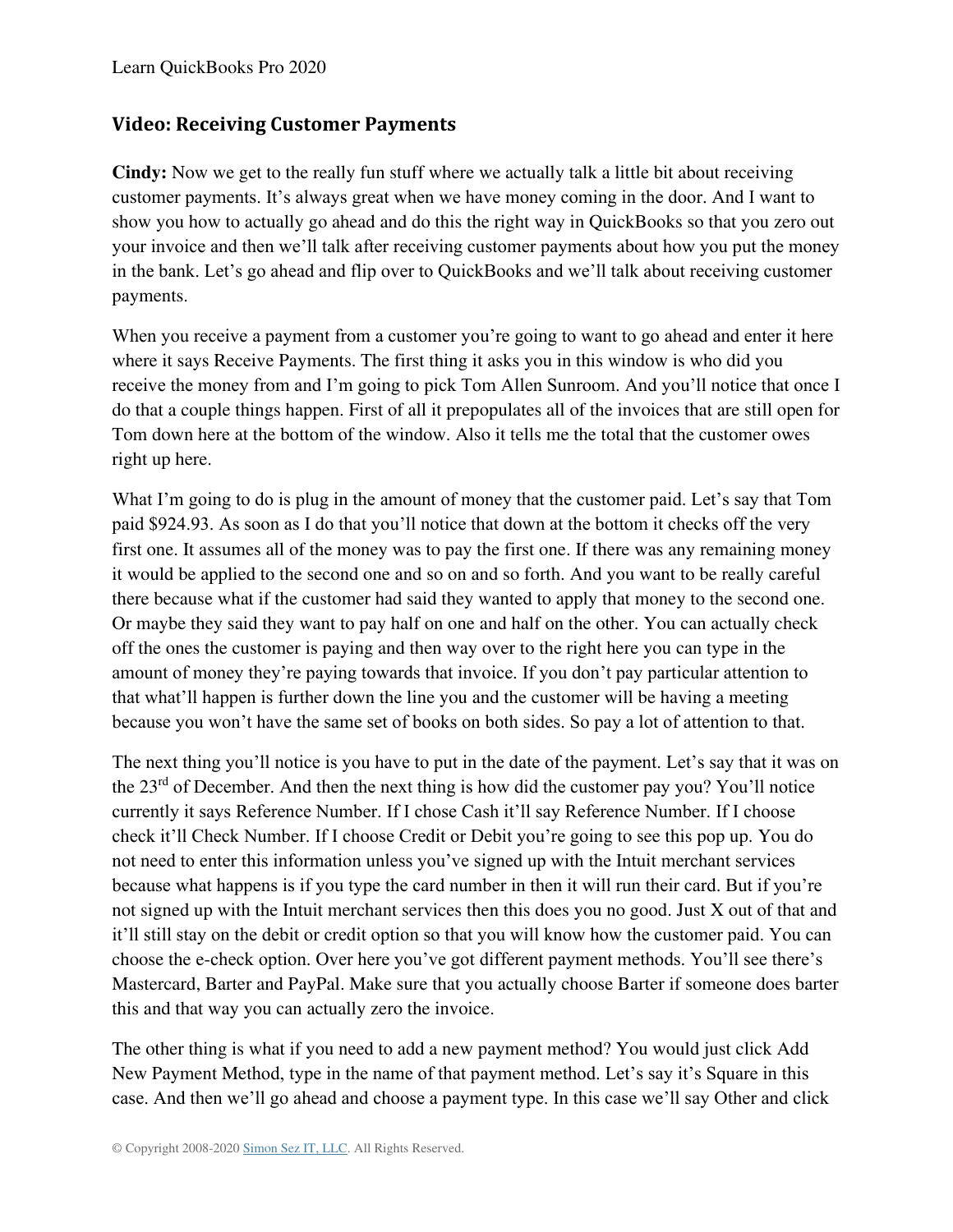OK and now what you'll notice is that Square is on the list forever so that I can choose it for future payments.

A couple of other things just to be aware of. Up at the top you have a couple of tabs again and under the main tab you'll know what a lot of these are already. Here's your Find option right here. We can search through all the customer payments for specific ones we might be looking for. Here's a way to create a new customer payment. Remember it's going to save this one and create a new blank one for you. Here's a way to delete that payment. And then you can print. You do have the ability to print the payment and just to show you what it's going to look like I'll preview this. And it's just basically what they call a payment receipt and it looks like this. All right I'm going to hit Close at the top, get out of that.

You can also email that same payment if you wanted to. You can also attach a file. We've talked about that. And then you can also look up a customer and an invoice if you wanted to. Now the open ones are here but what if the one the customer said that they're wanting to pay is not on this list. It might be that they've already paid it or you applied it incorrectly and you can go and search for a customer invoice this way and just see what's going on.

You can also un-apply a payment. That basically just unchecks whatever was checked down here. And I'll go ahead and check it back again.

You might also apply a discount or a credit. A lot of times a customer might have terms of something like 2% ten net 30. You would give a customer those terms if you want to get the customer to pay you a little bit earlier than they normally would. In that case you probably gave them a small discount for doing that and here's where you could go and apply that discount or that credit.

You may have a situation where a customer has a returned check. Their check bounced and you need to record that. All you have to do is record it right here and it'll set everything up the right way for you.

Obviously here is where Intuit can sell you the credit card processing if you want it to go check out all the features of those options.

Under the Reports tab there's several different reports you can run and you can see those here. And then also under the Payments tab that's where they have that credit card processing again if you wanted to check that out.

I do have a question for you though. Where is this payment going to go once I hit Save & Close at the bottom? Well let me show you where it's going to go.

I'm going to go back to the Chart of Accounts for just a moment because I wanted to show you this account right here called Undeposited Funds.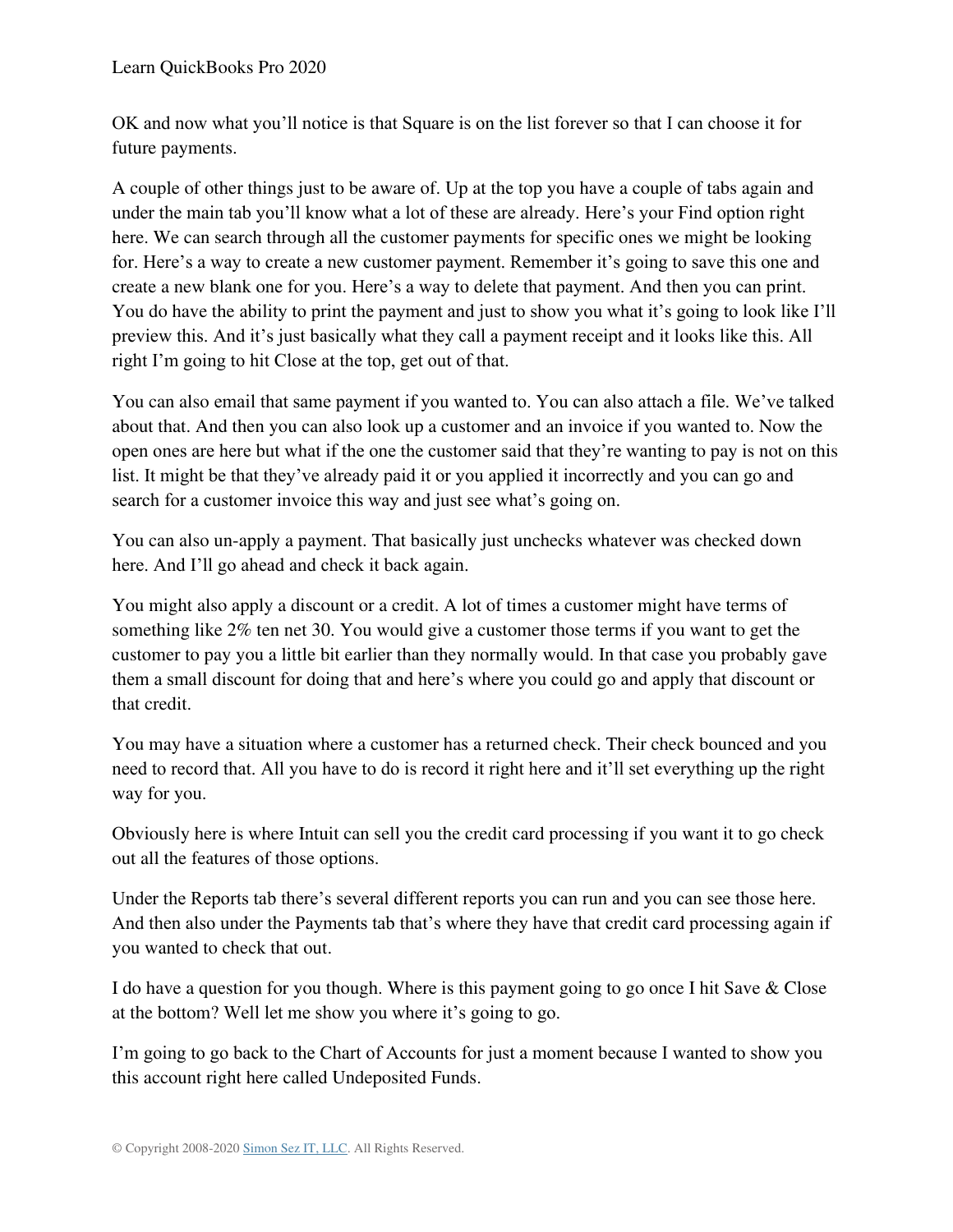If you look all the way to the right there's a balance of \$3,364.93 in that account. This is all of the payments you've received that you have not yet put in the bank. A good way to keep a check on yourself is if you know that everything has been deposited but yet this has money in it then you need to figure out what happened.

I'm going to go back to the Receive Payment window. So the question is where does the payment go and the money is going to go into Undeposited Funds.

Now I want to just show you something. I'm going to go ahead and hit Save & Close at the bottom and I'm going to save my transaction. I want to flip back over to a couple of these reports. So I'm going to go to Open Invoices. You'll see now there's only two that are there. And if I flip back to the Customer Balance Detail report you'll see there are the three invoices and the payment that we just received.

Now let's talk about something that we actually saw when we were in the Preferences. I'm going to go back up to Edit Preferences for a moment and when we looked at the Payments option on the left, Company Preferences I had mentioned this option right here, Use Undeposited Funds as default deposit to account. If I uncheck that and click OK I want to show you what happens when you're on the Receive Payment window.

I'm going to go back to Home and I'm going to go back and pull up my Customer Center. That's the easiest way to get back to that payment. This is Tom Allen Sunroom and I'm going to double click on that payment we received.

This is a little bit different now. Now I get a choice of where I'd like to deposit the money. Notice Undeposited Funds is still on the list but so are my bank accounts. If I knew this was the only payment that was going to be in this deposit I could skip the next step we're going to talk about and just put it directly in the checking account and I'm done. But that's not going to work if you have more than one payment in a single deposit. You want to make sure that your bank statement matches QuickBooks. If you have more than one payment that's in a single deposit you still want to put each one in Undeposited Funds and then when we go to the next step where we talk about making our deposits that's where you're going to see those two be pulled into a single deposit. That's going to be the difference right there. If this confuses you don't even worry about it. Just put everything in Undeposited Funds.

I'm going to go ahead and hit Save & Close and if I've made a change I'll save it. And I want to show you one more quick thing.

If I open up the invoice that we just paid you're going to notice that it actually says that it was paid and it gives you the date that it was paid right here. Even if there's one penny left it will not say Paid on this particular invoice. But this one is paid in full. I'm going to hit Save & Close at the bottom and that's how you actually receive payments.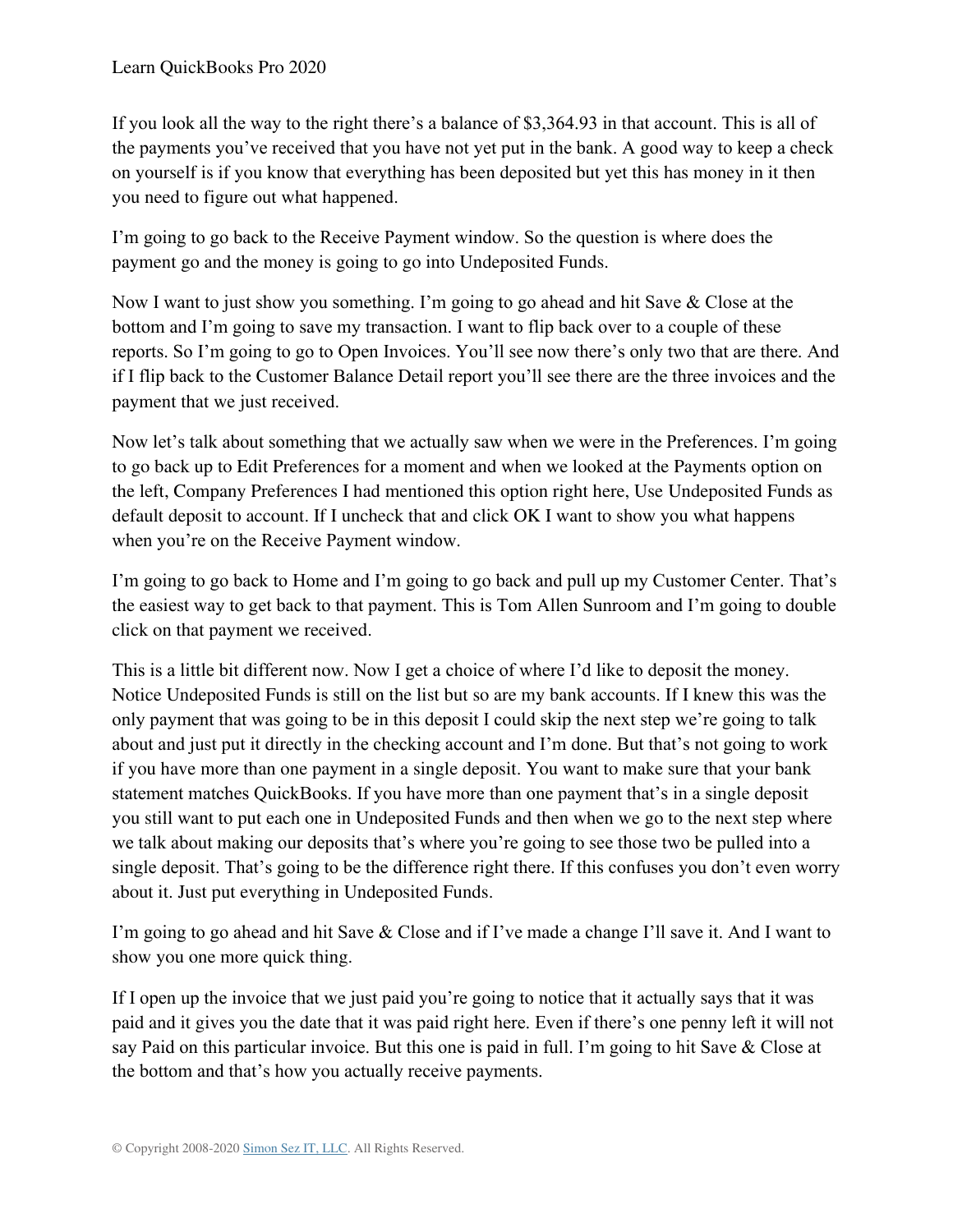Learn QuickBooks Pro 2020

I want to go ahead now and flip over to the next section and show you how to make deposits.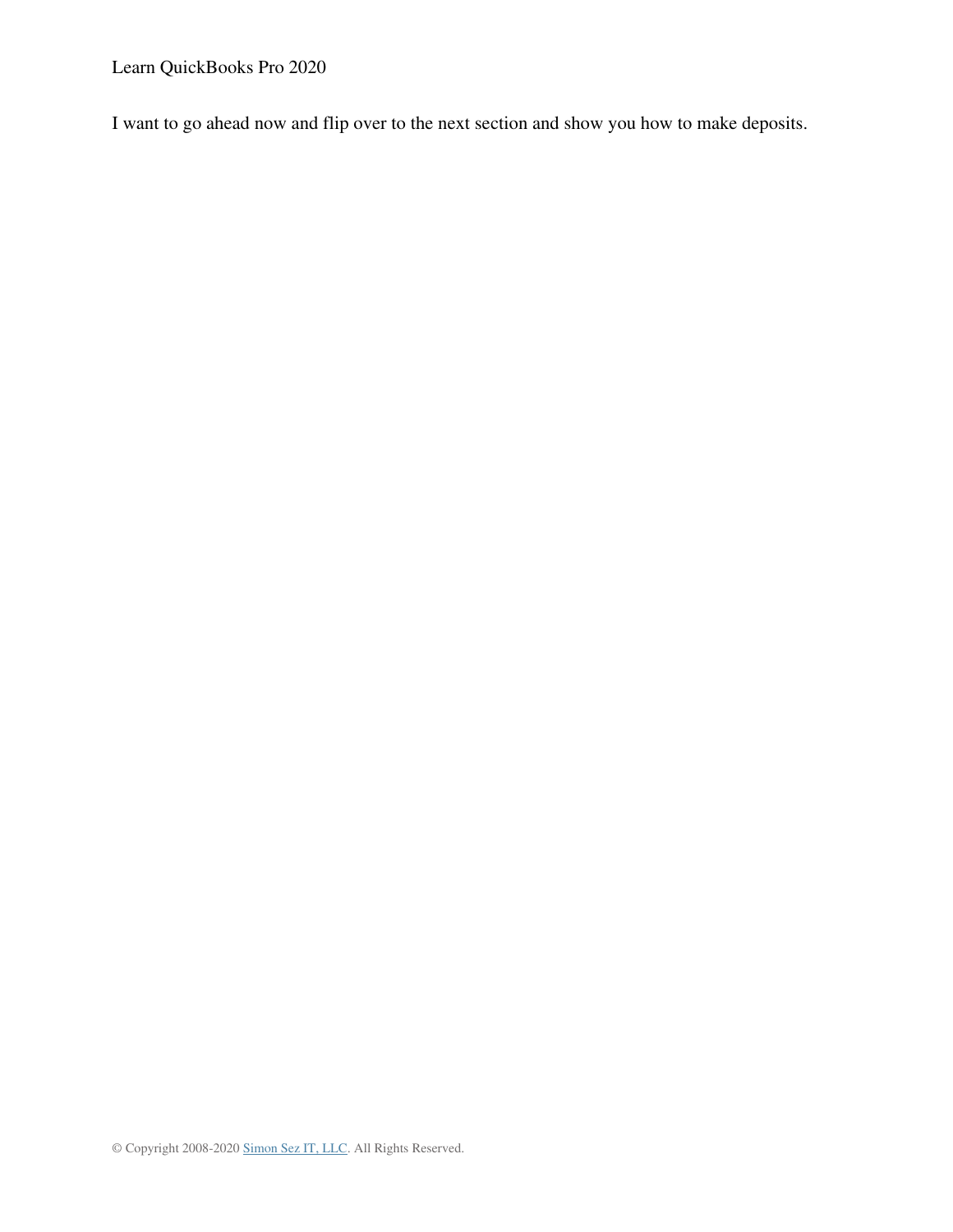## **Video: Making Deposits**

**Cindy:** Now that we've actually gone through and received some payments from our customers we can go ahead and make a deposit. I want to go through this section which is section six and talk to you about how to take that money that you've received for customer payments and actually put it into a deposit and actually have that show up in your checkbook register. Let's flip over to QuickBooks and I will show you how to make a deposit.

When you're ready to actually make a deposit what you'll want to do is actually follow your flowchart all the way to the Record Deposits option right here. You'll notice the little three that you see, indicates there are three sets of monies that are sitting Undeposited Funds right now waiting to be pulled into a deposit.

Now before I click on that I just want to talk for a moment about something that I see often that will cause you problems. A lot of times people will get to the step where they receive the payments over here and when they go to make a deposit they'll actually go to the checkbook register and type it in. Here's the problem with that.

Number one, if you do that the money sits in Undeposited Funds at this point and it just grows and grows and grows and you want that to be zero every single time you've actually deposited all of the money you've received. That's the first thing. The next thing is if you go to the Check Register and you just try to type this in what's going to happen is you're going to type and the first thing it will ask you for here is a payee. If you had several different customers that had paid you you obviously couldn't put all three on that one line. That's not such a big deal. What would happen next is you would go over here where it says Deposit and put in the total, but here's where the real problem is going to come in right here where you have to pick something from the Chart of Accounts. Most of the time what I see people do is they will pick one of their income accounts right here and you don't want to do that because now you're doubling that income. QuickBooks decided this was income at the time that you created the actual invoice itself. Here you will be doubling it if you tell it it's income again. The other thing I see people do is they will also sometimes pick the Accounts Receivable account, which is right here, and that's wrong because you've already been there, done that. It was Accounts Receivable when you created the invoice. There is no correct way to enter it in this window. You need to actually follow the flowchart all the way on the Home screen and choose the Record Deposits option right here.

This is a listing right here of all of the monies that you've collected that you haven't yet deposited. A couple of ways you can view this window. You'll notice right now I'm looking at all the types of monies I've received. I could look at just the debit card transactions or maybe just the cash and checks but typically I leave that on all types. You can also sort this list by payment method, by name, amount, whichever one of these you want to sort it by. Again I usually just leave that on payment method. There's really no reason for me to have to change that.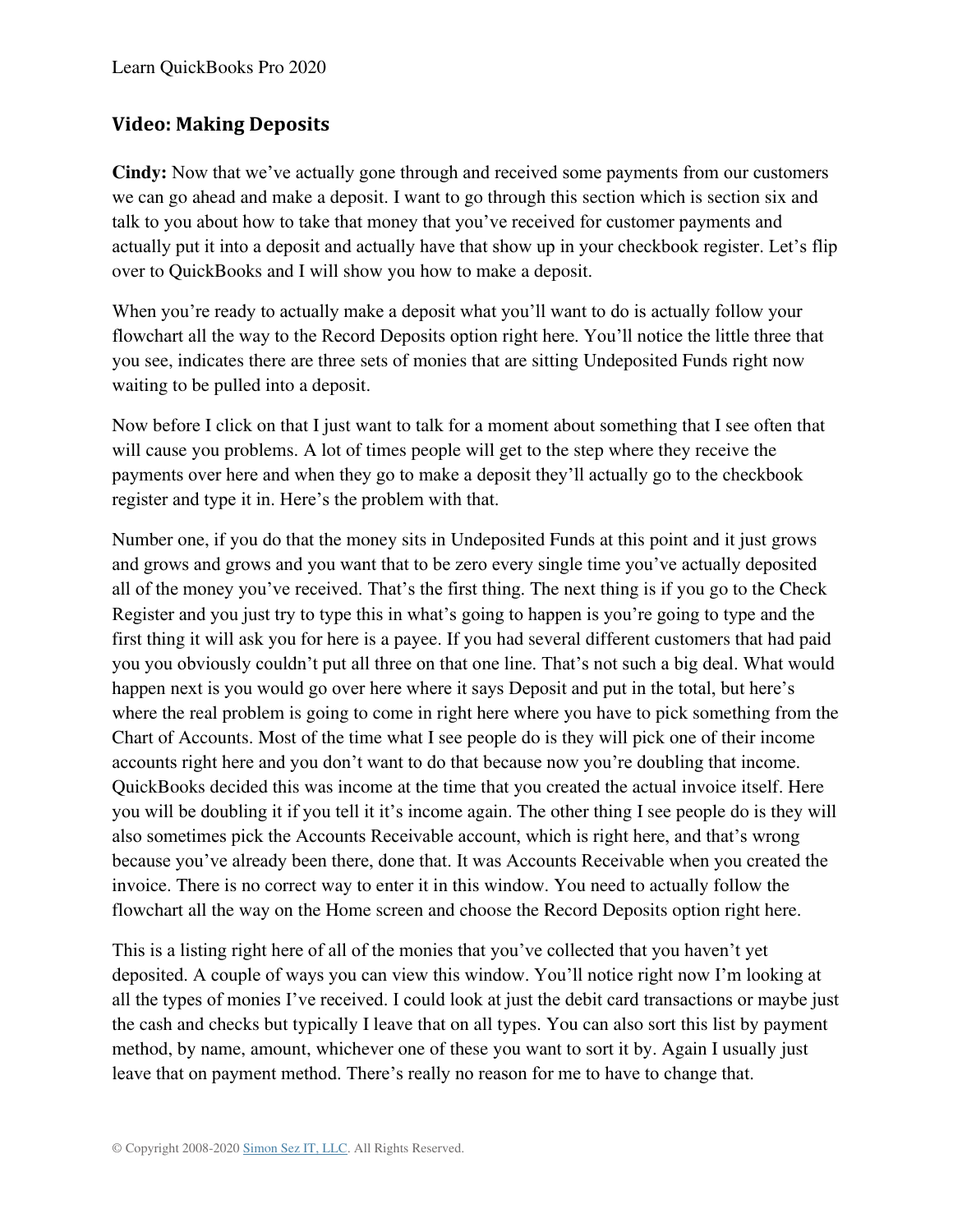When you go down this list you'll want to check off the ones that are going in this particular deposit. If you're going to have two of these and have a single deposit in the bank for \$2,440 like you see here then after you check those two off you click OK and later you come back in and check this one off. Just make sure that your deposit total matches what actually was deposited into the bank. That way it's easier to go ahead and reconcile. You'll have a hard time if you put these in one at a time.

I'm going to go ahead and check all three in this case and click OK. And you'll see that it populated all three of these into my deposit here.

A couple of quick things. First of all make sure you're depositing to the correct bank account. Often when someone says to me "I know I made that deposit" they've put it in the wrong account. The other thing is make sure you have the correct date for your deposit and then it will put the word Deposit here automatically in the memo. You can change that if you need to say something particular.

When you're looking down here at the three items that it brought in do not change this account right here because this is where the money actually came from. When we received the payment it went into Undeposited Funds. Now we're pulling it out of Undeposited Funds so that we can actually save this in a moment and it will be in our checkbook.

You do have the ability to put a memo in here for each of these lines if you'd like to do that. You'll see there's a place for the check number if you forgot to put one in on the Receive Payment window or now maybe you want to put something else in that field you can. You have your class field here and then of course the amount over here.

You can also add something to this. If you happen, for example, to have a little bit of cash you wanted to throw in there then go ahead and put in whichever one of these customers you would want to use or if it's just cash that you yourself put in here, you really don't have to put anything in that particular field. You do have to fill in the From Account field though. That's mandatory. Think about if you as the business owner put money into the business then it's considered an owner contribution and that's the one you'd want to pick here. What if it's something like a rebate? Then you would go ahead and put it to the account that you used when you actually purchased the item to begin with. For example, if you purchased a new printer and let's say from the dropdown list you have picked an expense account, maybe Office Expenses, then use that same account here so that it zeros it out. You can put as many items as you want here.

A couple things down at the bottom. You'll notice that it says Cashback goes to. As a business you cannot get cashback when you go to the bank to make a deposit. But as a sole proprietor with a personal account you could. You would just pick the particular account that you want the cashback to go to. You would have the memo if you had one and the amount that you wanted to keep and then it would deduct it from this total over here.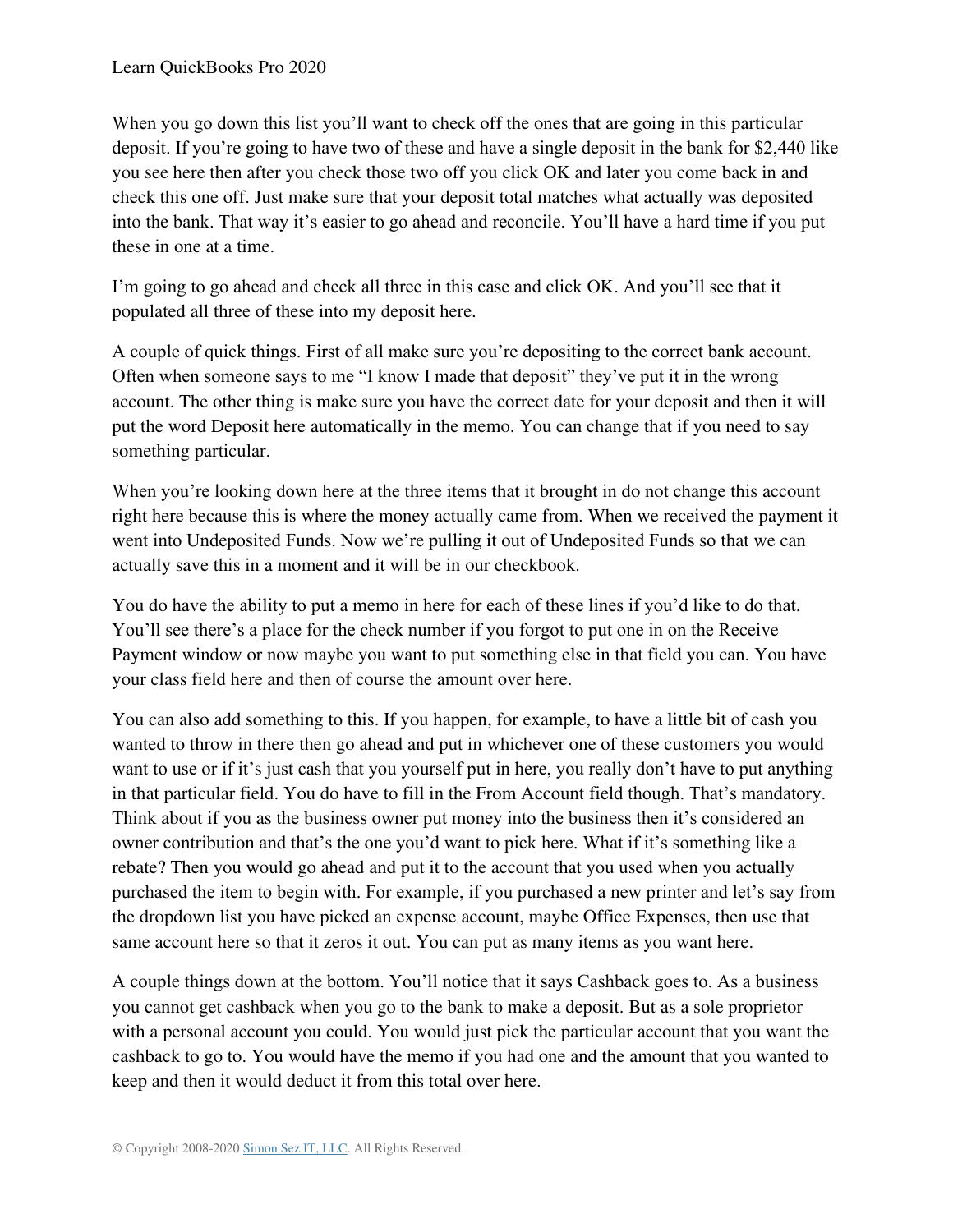Now a couple of quick things at the top I just want to point out. I want to point out that you have the ability to use your Next or Previous buttons to look through your deposits if you happen to be looking for a particular one. You could save this. You could also print this. And I want to show you the two versions that you would be able to print. Here's a deposit slip. I'll just go ahead and preview that for you. And you can see it looks just like this. However I think the one you're going to want to use is going to be the Deposit Summary. And this is what the Deposit Summary looks like right here. You can actually just attach that and send it to the bank if you want, or keep it for your records.

The other thing I want to mention is if when you were in that first window where you checked off the payments you wanted to pull in and let's say you checked off the wrong ones, go ahead and hit this Payments option right here and if you had some in there you could go and check off some that you didn't automatically pull in. I pulled all three in and that's why I have this window here. So I'll go ahead and cancel that.

You can also look at a history for this deposit. This will actually show you all of the payments right here that are going to be in this deposit. And if you wanted to actually go to one of these you could actually just go directly to it and then you could edit this payment or if you wanted to just look at it and close it you could do that as well.

And the last thing is you have the ability to attach a file to this. This could be any file at all that you feel pertains to this deposit.

Notice the total because we're going to see this in the register in the moment. The total is \$3,364.93. I'm going to go ahead and Save & Close and that actually completes that whole line all the way across.

Now let's go and look in the Register and see if we see that deposit. And you'll see there it is right there at the bottom.

Now the reason you see the blue line is because anything below it is postdated. Remember for the practice file it thinks today is December the  $15<sup>th</sup>$ . Notice a couple of other things. It says Split. That's because there were three different transactions on that deposit. And then also notice the fact that there is no payee. Again that's because there were three different payees and it couldn't put them all in that one line right there.

And that's really all you need to know. That's how your deposits are going to work. Just remember, like I said, don't type them in here. You want to actually follow the flowchart all the way to the very end so that everything goes to the correct accounts.

That's how you're going to make deposits in QuickBooks. Let's go ahead now and go over into section seven and talk a little bit about how to create credit memos.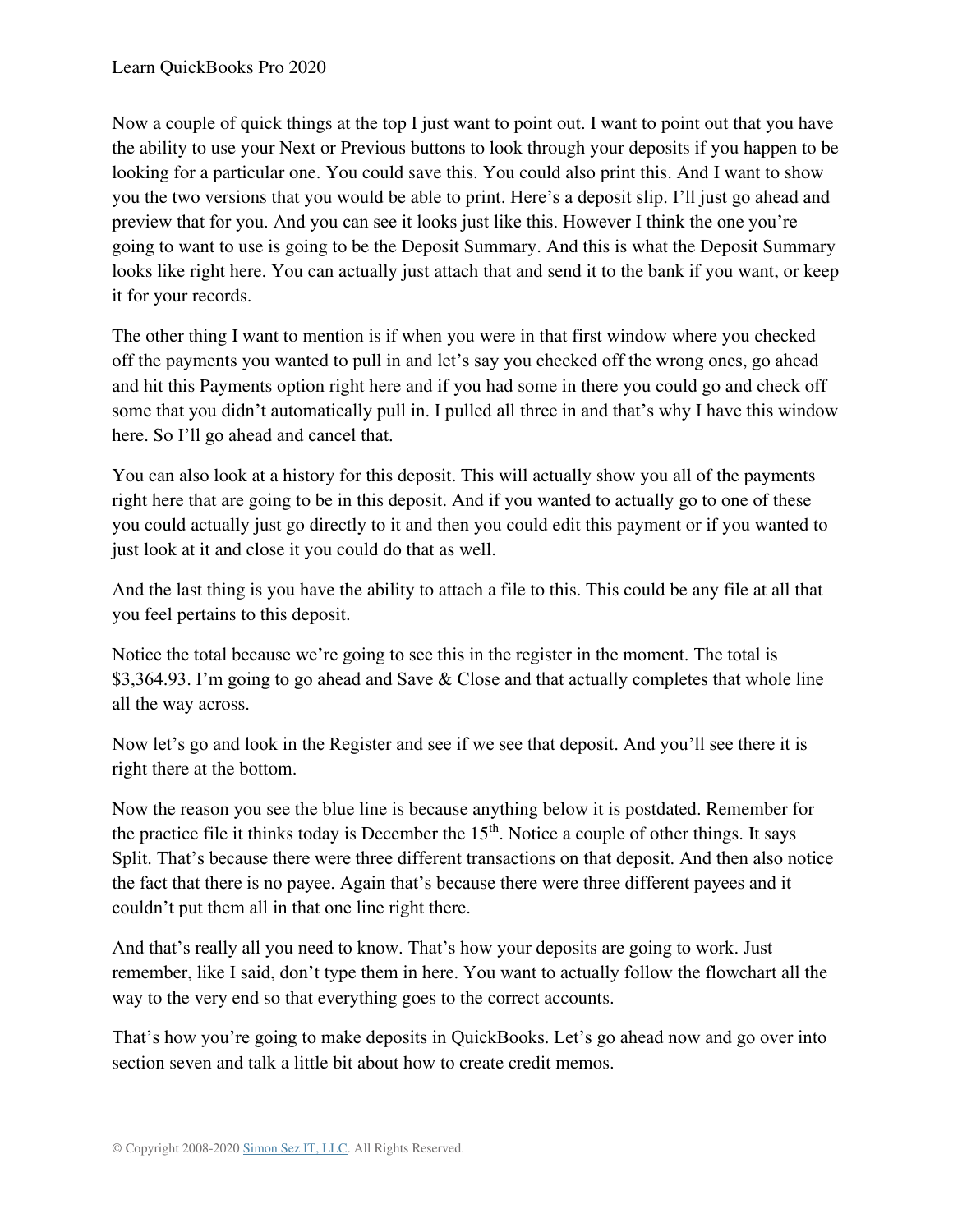# **Video: Creating Credit Memos**

**Cindy:** We are all the way down now to section seven of module four and in this particular section I want to talk to you a little bit about creating credit memos. There are times when a customer may actually return an item that they've purchased and you need to either credit their account or possibly give them a refund. Sometimes you might want to create a credit memo just to sit on the customer's account for future use. It's going to work the same way no matter what the end result is. Let me go ahead and show you how to go to QuickBooks and set up those credit memos.

Whenever you need to create a credit memo or refund a customer you're going to choose this option here that says Refunds & Credits.

The first thing you'll want to do is go ahead and choose the customer and the job that you want to create the credit memo for, make sure you always click the job, and also choose the correct class. There are also different templates for credit memos. We're going to talk in a later module about how to create new templates for invoices, credit memos, any kind of form and that's where we'll look at customizing that or creating a new one.

You want to go ahead and choose the date of the credit memo. I'll just make it January the  $7<sup>th</sup>$ . And also you'll notice that with credit memos it's just like any other form in QuickBooks that has numbers. It will always start with number one and number sequentially. If you don't like this particular number you can type whatever number you want and the next one will be numbered the next number when you get around to creating that credit memo.

It should have brought in the customer information here and now let's go down and talk about the items.

I'm going to click on the first line there and drop down my items list. Think about it this way. If a customer returns a wooden door and you had actually sold them that wood door originally and it took it out of inventory, if they bring it back you want to put it back into your inventory and that's why you would pick the exact same item that they bought to begin with. Now in this case they're returning the wood door and we can type any description we want right here. If we want to put in Return or anything we want that's certainly okay. We're going to put in the quantity. And then let's go ahead and put in the rate of \$540 and notice that it's also going to return the sales tax. And you want to make sure it does that because if you charge sales tax to begin with make sure that the customer gets their sales tax back as well and that'll keep that side of things going correctly.

You can also just create a credit memo that sits on their account. So let's say that they didn't want to return the wood door. They just wanted to have a credit because maybe you had told them that they were only going to be charged for five hours of framing but yet you charged them for ten hours. There's many different scenarios here. Just remember if it's inventory that you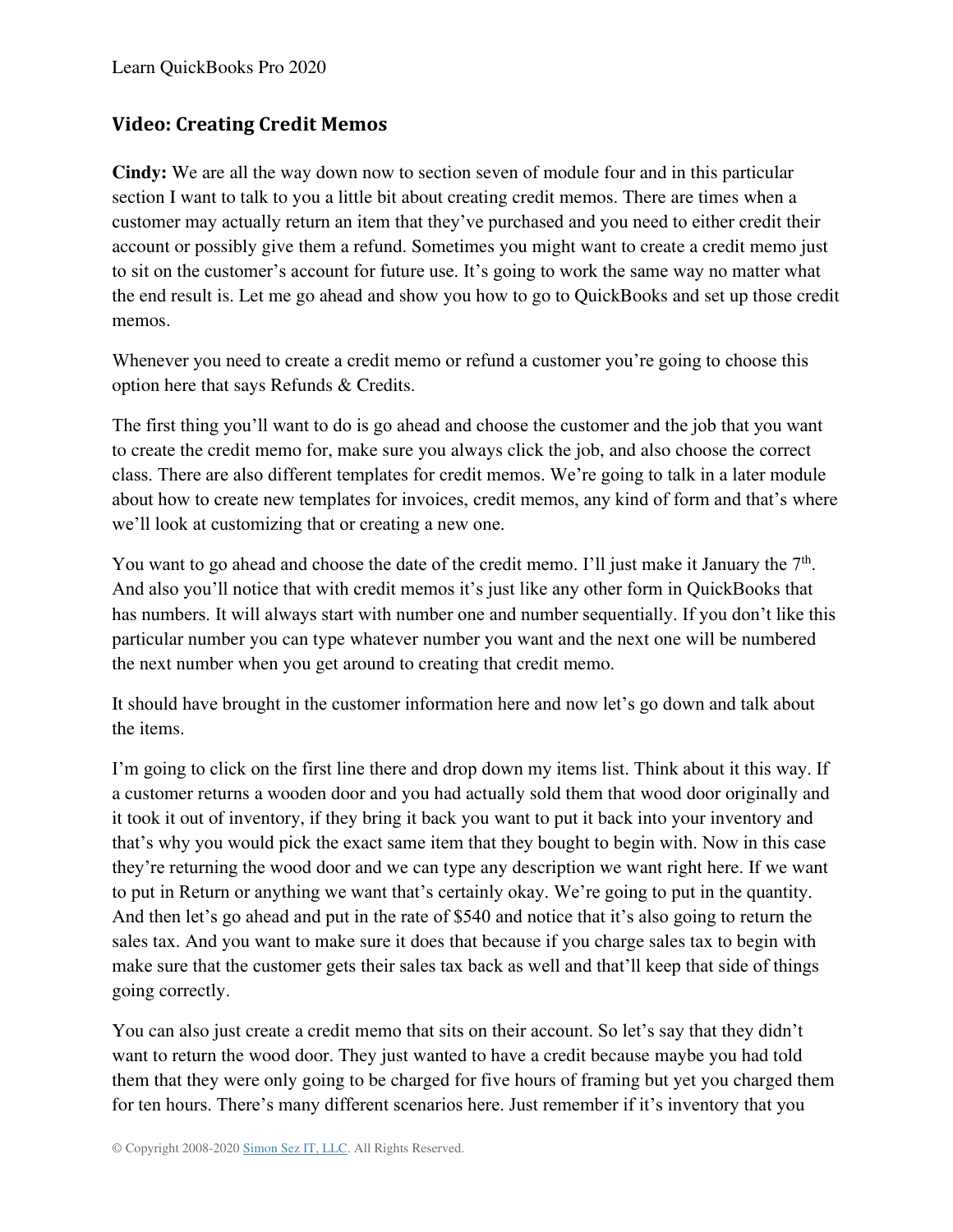sold you want to put it back in the inventory, if not you can just pick any of these other items on the list.

A couple things down at the bottom. You'll notice this is the tax rate that's going to be returned. And it also shows you the remaining credit memo amount down here at the bottom.

On the left you have the ability to add a customer message. You've also got a place for a memo and it does have the customer tax code at the bottom.

Back up at the top I don't think any of this is new but here's your Find options we've talked about several times now. Here's your New option if you wanted to save this credit memo and create a new one. Here's your Save option where you can actually save this credit memo or refund or save it as a PDF if you prefer. Here's where you can delete this, create a copy. We can memorize it, mark it as pending or any of these other things that we've already talked about.

Now here's a couple things that are new that are pertinent just to credit memos. We can actually use this credit to give our customer a refund. If the customer has paid in full then you would want to give them a refund. You could also use this credit to apply to an invoice.

Let me go ahead and show you if you give them a refund what the screen looks like here. Notice it pops up and says Issue a refund. It's got a refund is due to, so it has our customer and job. It has the refund amount. It has the date. And over here it's assuming you want to refund them with a check but I could refund them with cash or if I want to put it back on their credit card, you can see any of those choices. And it does give you the ending balance in your bank account at this particular moment so you'll know that you have enough money to refund it. And then you can see it has a memo down here and that's pretty much all you need to do.

Now what would happen here is if I left this on check and I click OK this is actually going to put a transaction in the checkbook register. I'm going to go ahead and click OK and notice it says Refunded right here. And I'm going to Save & Close and let's go into the check register and see what it looks like.

I'm going to use my checking and now what you want to do is look for that particular transaction. Now what we want to do is look on December the  $15<sup>th</sup>$  here and we're going to go ahead and look all the way down this list and see if we see our refund and there it is right there. It's for Tom Allen Sunroom and it's already deducted it from the register. And notice the account that it shows, Accounts Receivable. Don't change that. That's where it should automatically be. Now if you had a check number that you wanted to put here you can just type over that To Print and put whatever check number you wanted to and just make sure record it when you're done.

And that's pretty much how that's going to work. Now let me just go back and show you one more thing. I'm going to go back to Home. If when I went to Refunds & Credits I had filled out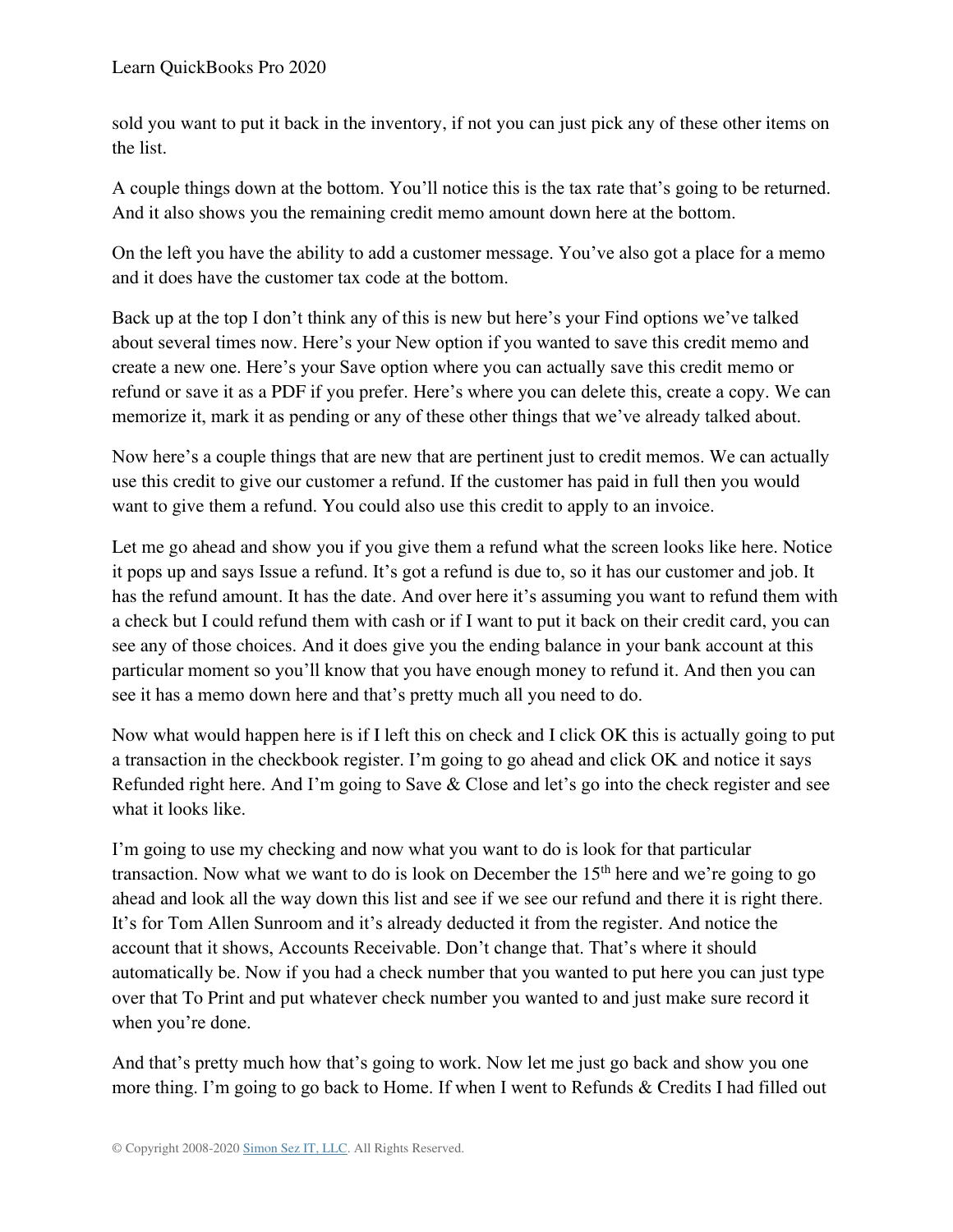this entire screen and I did not choose one of these what would happen is when I went down to Save & Close at the bottom it would automatically pop up and ask me which one of these I wanted to use. It would actually have one additional choice on the list. It would ask me if I wanted to leave this credit memo on their account for future use.

And that's pretty much all you need to do when you're creating a credit memo.

I'm going to go ahead and close this window and go back to the Home screen.

The next thing I want to talk to you about is over in section eight, how to create customer statements.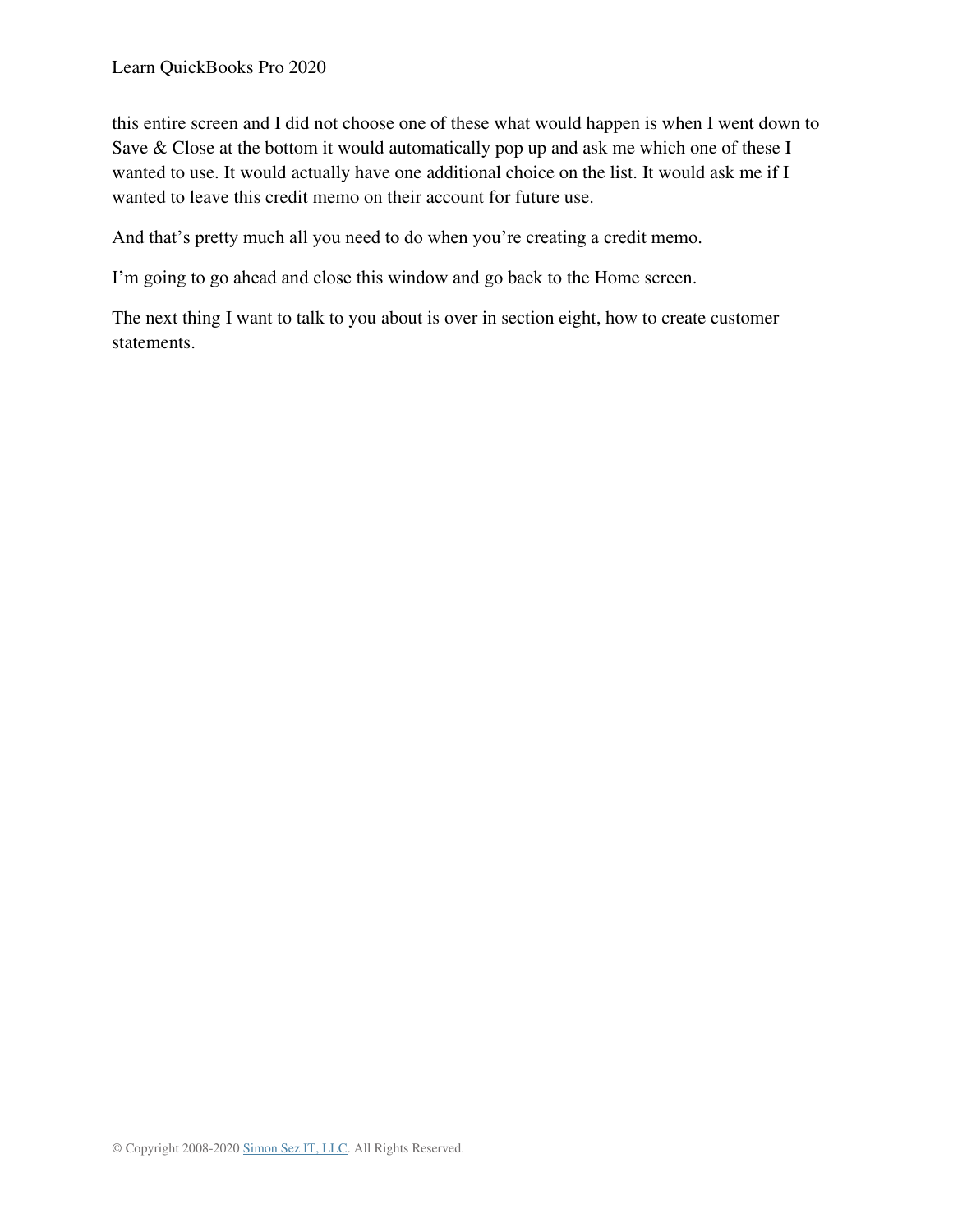## **Video: Creating Customer Statements**

**Cindy:** We've made it all the way down to section eight where we're going to talk about creating customer statements. Some businesses like to send a statement to their customers at the end of the month. A statement basically lets the customer know that they started the month owing X amount of money, then it'll show all the transactions that happened during the current month and then it'll tell the customer what they owe at the very bottom.

Statements are really easy to create in QuickBooks. It's an option. You don't have to do this but it is a nice, gentle reminder to your customer that they owe you money, or sometimes it might be just to show the customer that they've paid up. Let me go ahead and show you how to create statements in QuickBooks.

To create a statement in QuickBooks you're going to use the Statements button right here.

Typically when you send a statement you want to date it for the last day of the month and that way you capture all the transactions from the beginning of that month to the end of that month. We're just going to go ahead and change all this to December 1 through December 31 and then you'll notice the statement date is the end of the month.

You do have a couple of choices here for customers, for example. You can choose all the customers, you can send a statement to multiple. If you choose multiple it let's you choose the ones you'd like to send. You can also send this to one customer in particular. You can just pick that one customer from the list. You can choose customers of a particular type. When you set up your customers you might have had residential or commercial customers and you can choose whichever ones you want there. Or only people who have a preferred send method. Let's go ahead and choose All Customers.

Now over on the right these are some template options at the top. There are different templates available for statements and you can choose the one that's here customize and create your own. You can choose to send a statement to each customer or to each customer and a separate one for each job.

There's a couple of checkboxes here that you might want to look at. It might be that you want to send statements to only customers in a particular zip code. It could be down here that you don't want to send customers that have a zero balance a statement or maybe if they owe you less than a dollar or if they didn't have any activity. You can kind of see the list right there.

All you have to do when you're finished checking off all of these options is just hit the Preview real quick just to make sure that it looks okay. And then this is what a statement actually looks like. Let's see if I can zoom in a little more here.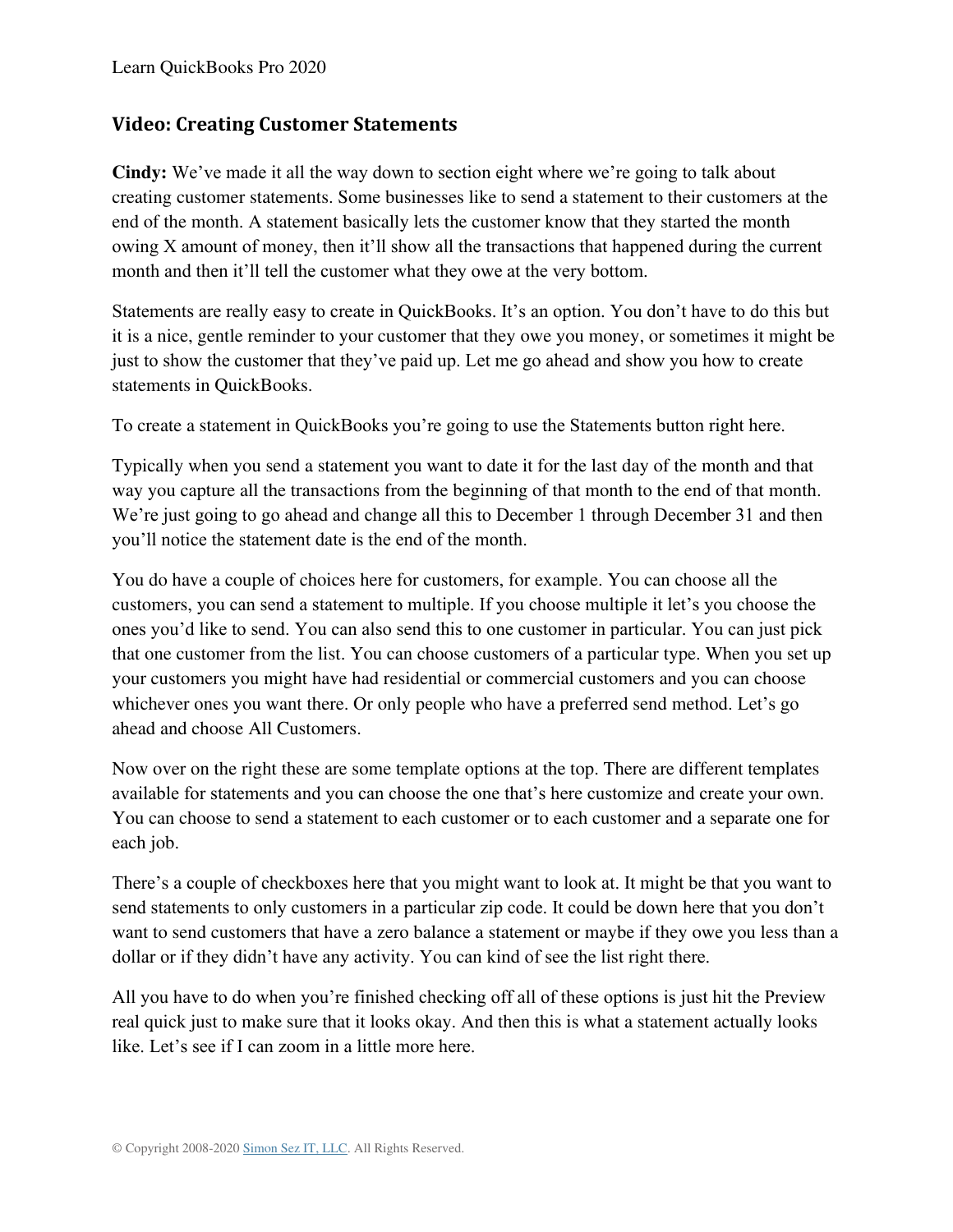You can see that this is for Tom Allen and it has the balance forward at the end of November, which was zero, and then you can see all of the invoices for his sunroom. There was a check and then also a payment there. And you can see at the bottom how much Tom owes. Now it also tells you how much the customer owes for each of these categories, 1 to 30 days, 31 to 60, 61 to 90. You can kind of see that.

And that's all a statement is. You just print this out and send those to your customer.

Once you're done you just hit Close and you don't have to do this again until the next month. And that's how statements work.

Let's go ahead and go over to the last section in this module and talk a little bit about how the income tracker works before we wrap up module four.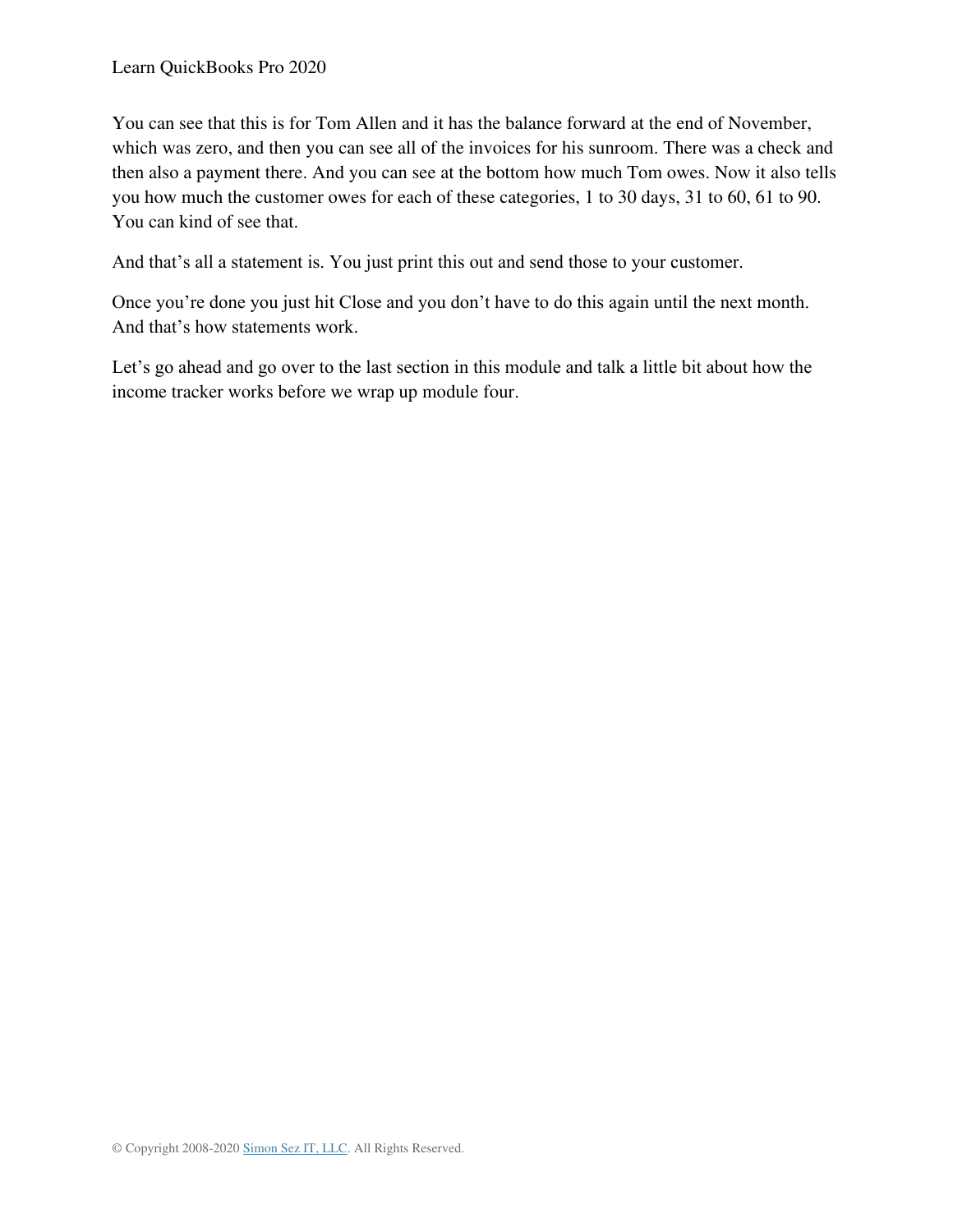### **Video: Income Tracker**

**Cindy:** We're down on the last section of module four now and this is going to be section nine. I want to show you real quick how the Income Tracker works in QuickBooks. When you're talking about customers you have the ability to see a screen that lists all of your customers and their open transactions, overdue transactions, things like that on one screen, and then you can actually go in and maybe receive payments or something similar with multiple customers again all on one screen. Let me flip over to QuickBooks and I'll show you how to get to the Income Tracker and I'll show you how it also works.

In order to access the Income Tracker you're going to have to use the menu. I'm going to go up to the menu and click on Customers and then you'll notice Income Tracker right here.

The first thing I want you to notice when you're looking at this list is that you can see at the top a total for all of your estimates that you still have outstanding. You're going to be able to see a total of anything you have as far as time and expenses, open invoices, if you have any overdue and any that were paid in the last 30 days.

Now you can customize these options a little bit by coming up to the little gear icon that you see. And if you don't want to see Estimates, for example, or you don't want to see Time & Expenses you can uncheck those. I'll uncheck Estimates and click OK and now notice that's not on the list here. Again to turn that back on I would just do the same thing and go back and check Estimates.

Looking down the list you'll see it's a list of your customers, you'll see the type of transaction and you can just see all the information about the transaction all the way across.

A couple things you're going to be able to do, if you notice I'm on an invoice currently and if I go all the way over here where it says Action I can go down and receive a payment, print that row or email that row. A really good way to use this screen is if you received a lot of payments today you can actually just go down and click on all the ones that you need to go ahead and use the Receive Payment option for and then it takes you right to that payment window and it's a quick way just to put a whole bunch of them in all at once.

If you happen to be on an estimate as an example down here your options will be a tad different. You'll be able to convert it to an invoice, mark it as inactive, print the row, or email the row. So depending on what type of transaction it is you're going to have different choices.

The other thing you can do is you can do some batch actions like you see down here at the bottom. Whichever customers you have selected, and you can go down the list and check or uncheck different ones here, but you can actually create invoices for all of these as a batch or send a batch email. That's really a better example.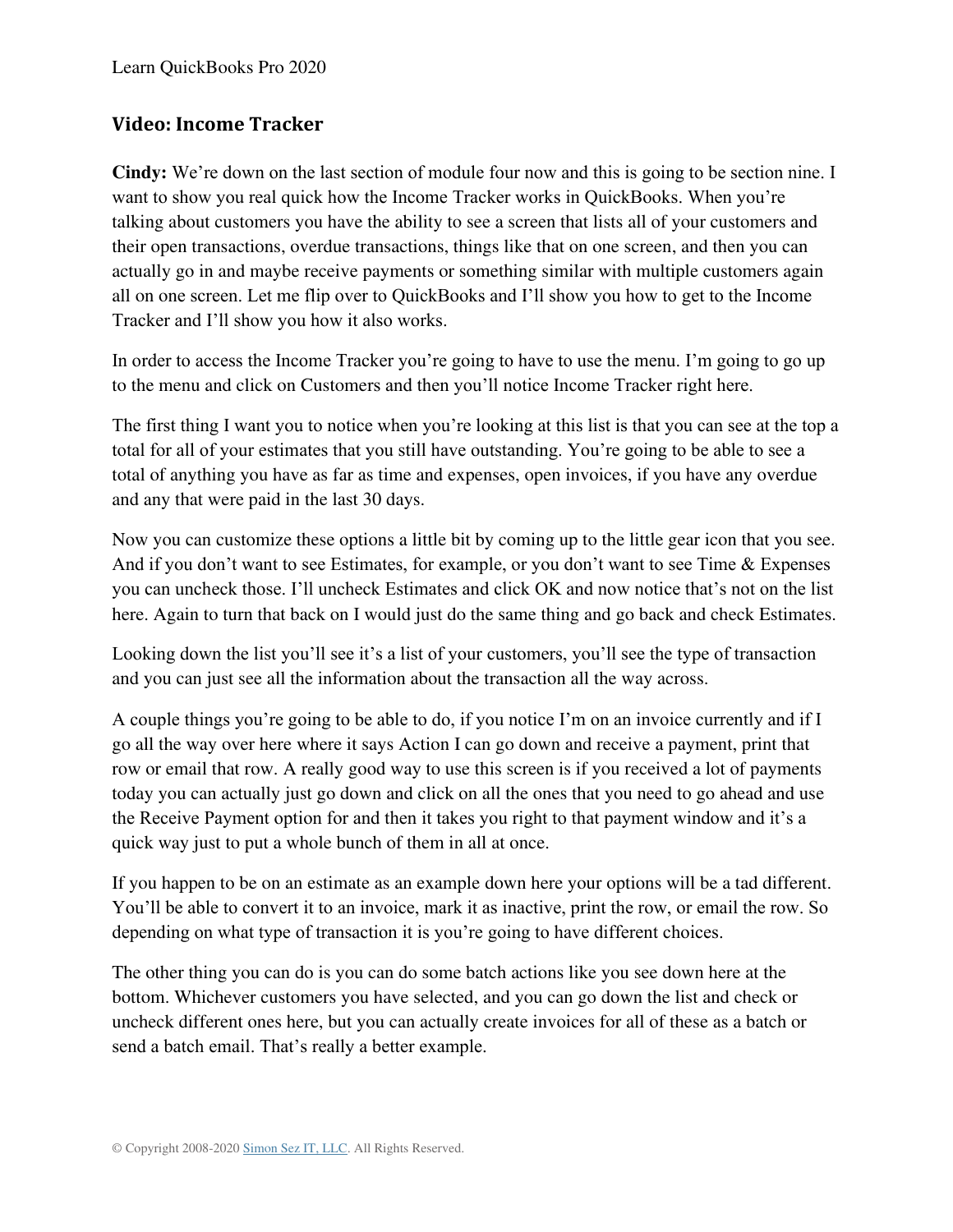Also where it says Manage Transactions here you're going to be able to go in for each of these and create an estimate, an invoice, any of those options that you see as well.

So it's just a way of seeing all of your transactions in one window and that way if you wanted to go through and quickly just receive payments or one of those features we saw it's a little easier to do when you see everything in one window very similar to an Excel spreadsheet. And that's all the Income Tracker is. You can actually close it with the X at the top and that takes you back to the Home screen in this particular case.

Well that's going to go ahead and wrap up module four where we've been talking about working with customers and jobs. Take a few moments and make sure you're okay with everything and then I want you to head over to module five and we're going to talk about working with vendors.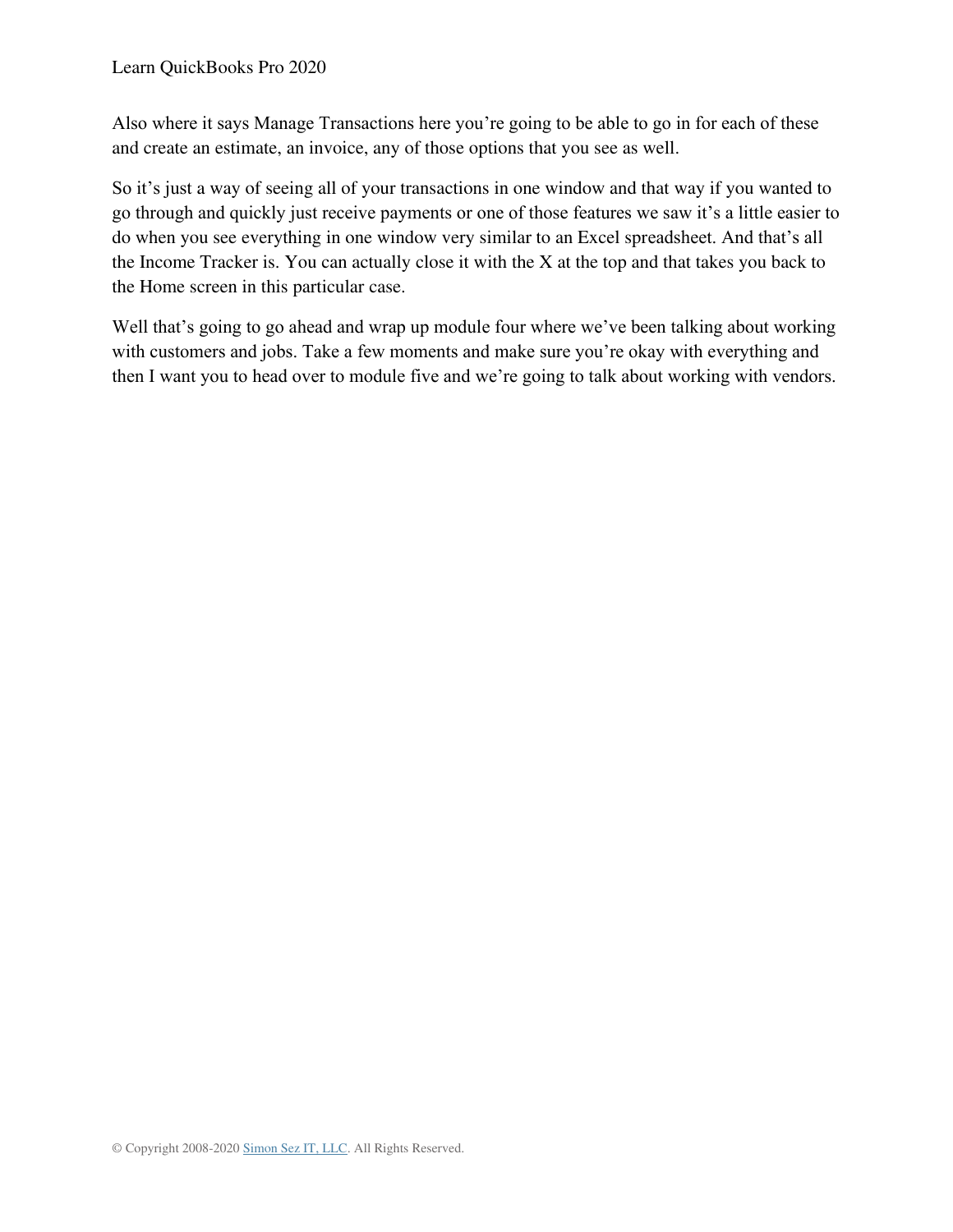# **Module 5 – Working with Vendors**

# **Video: Working with Vendors**

**Cindy:** We are now going to start talking a little bit about working with vendors, which is the accounts payable side of QuickBooks. This is module five, Working with Vendors, and we're on section one where I want to start off just talking to you a little bit about how to set up your vendors and how to actually see what's going on with your Vendor Center. Let's go ahead and flip over to QuickBooks and we'll start talking about vendors.

We're going to be talking in this module about working with this section right here of QuickBooks which is your accounts payable. Remember this section has to do with bills that come in the mail that you have to pay.

The first thing you'll want to do is set up your vendors and vendors are people or businesses that buy from you. You have a Vendor Center which you can access right here and it's going to look just like the Customer Center except it holds vendor information.

Looking down the list here on the left you'll see all of your vendors in alphabetical order and you'll notice with vendors you don't have any items that are indented under any of these. They're all just going to be on one straight line like you see here. You can see the balance that you owe the vendor and also you can attach a file that might have something to do with the vendor over here.

I'm currently looking at all of the active vendors. I can see this right here. I could click this down arrow and look at all of the vendors, maybe just ones with an open balance or go in and do some custom filtering if I want to see certain items from the list.

One of the things that happens often is that people do not put all of their bills in QuickBooks and therefore all of their vendors are not in here. And what happens is when you go to do some different things like a budget in QuickBooks or you want to run reports and see who you owe it's not really going to be accurate if you haven't put all the bills in here. So make sure you do that and then that will prepopulate all of your vendors as well.

When you're clicked on a particular vendor you will see the information about the vendor, like their address, their phone number, things like that. You also have a couple of quick reports for vendors. You can see those right over here. There's also one for an open balance.

Let's look at your tabs down at the bottom. These are just like the tabs that we saw when we were looking at customers. The first thing you'll notice is you have a tab that shows you all the transactions for that vendor. In this case for Bayshore Water we can see there are several different checks we've written. And if we want to go to one we just double click on that check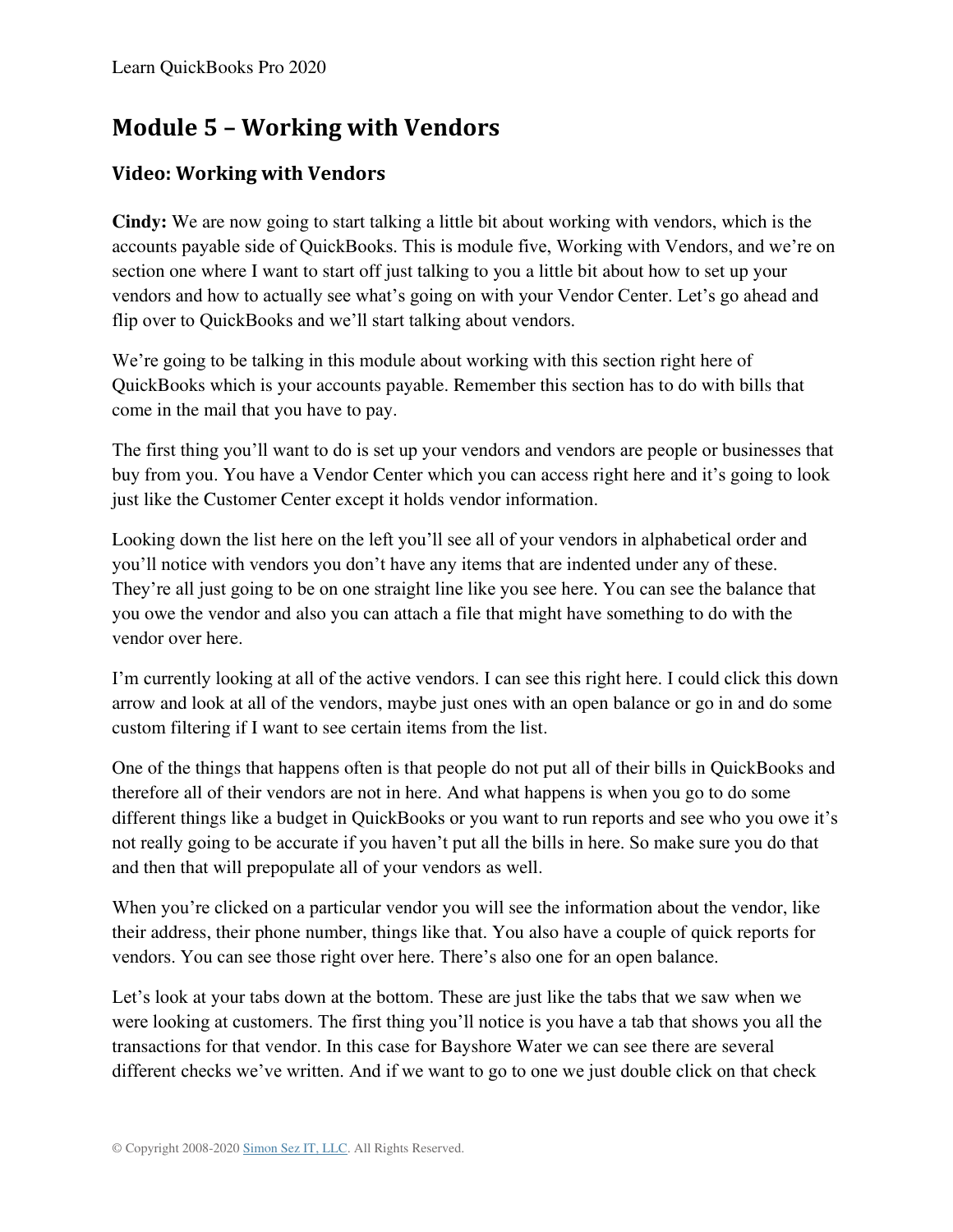and then we can either just look at this and close it or we can make a change to it and then save it. Let me go ahead and close that.

You've also got a tab that says Contacts. If there's a particular contact at your vendor's company that you would like to keep track of you can track this here. Remember to enter a contact you go down here where it says Manage Contacts and you'll choose Add New.

You also have To Do's. And we had talked about these when we talked about customers. And we had talked about these previously. Remember that To Do's are things you have to take care of related to this vendor. It could be that you have to make a phone call, set up a meeting, those types of things.

You've also got a place to track all your notes whenever you have a conversation with your vendor. You can keep track of all that here. And also if you send your vendor any emails through QuickBooks you will see those listed here as well.

Let's talk now about setting up a new vendor. All you have to do is come right up here where it says New Vendor and choose the New Vendor option.

The first thing you'll want to do is give your vendor a name and let's just go ahead and call this one Tim's Specialties. There is a place for the opening balance. This would be if you owed your vendor any money as of the start date of your company file. You could plug in that balance. What I like to do is leave this blank and not put anything here and go back and actually in all of the bills that I owed my vendor as of the start date of my company file.

The first tab that you'll see here is the address info. This is where you can plug in information like the name of the company. You can put in the full name of the vendor. Let's say that the company name is Tim's Specialties. We'll just plug that in here. And we'll say that it is Tim Smith. You can go down and put in Tim's job title. Maybe he's the owner of the company. You can put in the phone number, the fax, the email. And if you want any of these fields to represent something different go ahead and choose it from the dropdown list like you see here.

You're going to end up with Tim's Specialties address info right here. So that way if you're sending correspondence out then you'll be able to pull in that address. And let's go ahead and populate this. We'll just say it's 124 River Street Savannah, Georgia and we'll just leave the zip.

The next thing is the Payment Settings over on the left. Now if you notice I didn't put in the zip code and it recognized that and so it pops up the Edit Address Information and gives me a chance to put the zip in. If I don't know it or I don't want to put it in right now I can just click OK and get past that.

I'm on the Payment Settings tab and here I can put in my account number with the vendor if I happen to have one. I can put in any terms I have with that vendor. When I print a check for that vendor what name would Tim like to appear on his checks. I can set a credit limit for that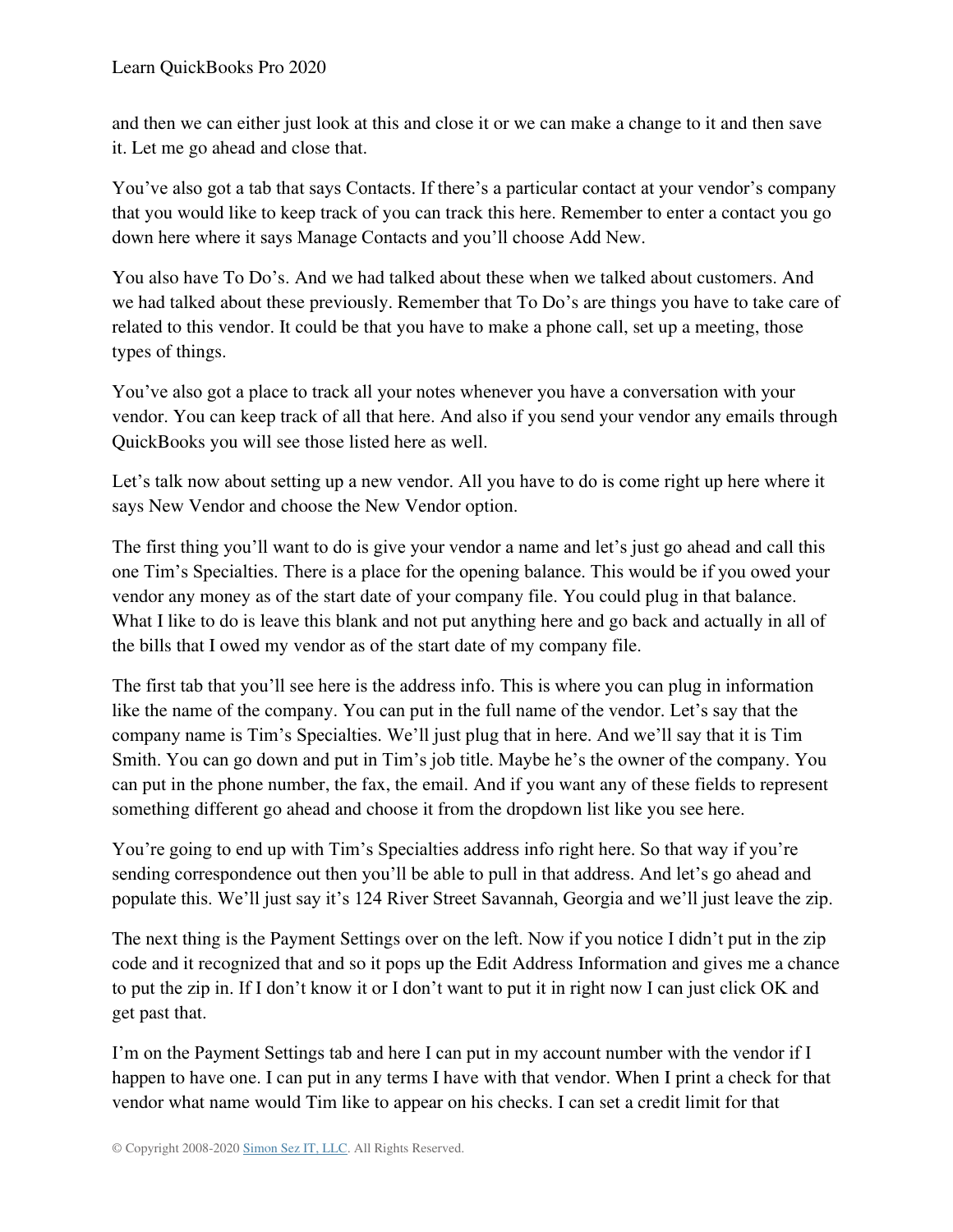#### Learn QuickBooks Pro 2020

vendor. What that would do is if I put in a bill and I exceed my credit limit it will pop up and say "Would you still like to buy something?" And also there can be different billing rates that possibly the vendor set up. If I do certain work with this vendor they might charge me one fee and if I do something else they might charge me a different fee.

The next thing on the left is your Tax Settings. One of the things I mentioned to you way back in the beginning when we went through the Easy Step Interview was the fact that there was a question that said, "Do you do payroll?" and in there one of the checkboxes was that you have 1099 contractors. I had said to you at that time that 1099 contractors have absolutely nothing to do with payroll. They are actually set up as vendors and here's where you would set that up. You would put in your vendor's tax ID number and then if they're eligible for 1099 you would just check the box. This is how QuickBooks knows when it needs to print 1099s at the end of the year who gets a 1099.

The next tab over are your account settings. If you wanted whenever you put in a check as an example or a bill for it to prepopulate three accounts from your Chart of Accounts you could do that. Other than that it's just going to pull the previous one.

And the last thing is the Additional Info tab. You might have different vendor types that you want to track and we also talked when we were setting up customers about the fact that you can come over to this section and choose your Define Fields and set up any fields you would want to appear for customers, vendors and/or employees.

I'm going to go ahead and click OK here and let's see if our new vendor is in the list. If you remember with customers that it put the new one at the top of the list. Here it's going to go ahead and put them in alphabetical order. I just kind of clicked on the word Name there to sort it and you'll see there's Tim's Specialties right here and now I can go ahead and add another one if I needed to do that.

Now one other quick thing you can do. When I go back to the New Vendor option if I have several vendors to add I can just add multiple vendors all on one screen. I don't have to add them one at a time.

All you have to do is go to the bottom of this list here and there is a blank one where you can start typing in the new vendor. You could also if you have Excel spreadsheet with your vendors already set up and you have the columns set up the way you see here you can just copy and paste them all and it's done. When you're finished you just hit Save Changes at the bottom and then all of those new vendors will be in the vendor list.

And that's really all there is to working with your vendors.

Let's go ahead now and go over to section two and talk a little bit about entering bills.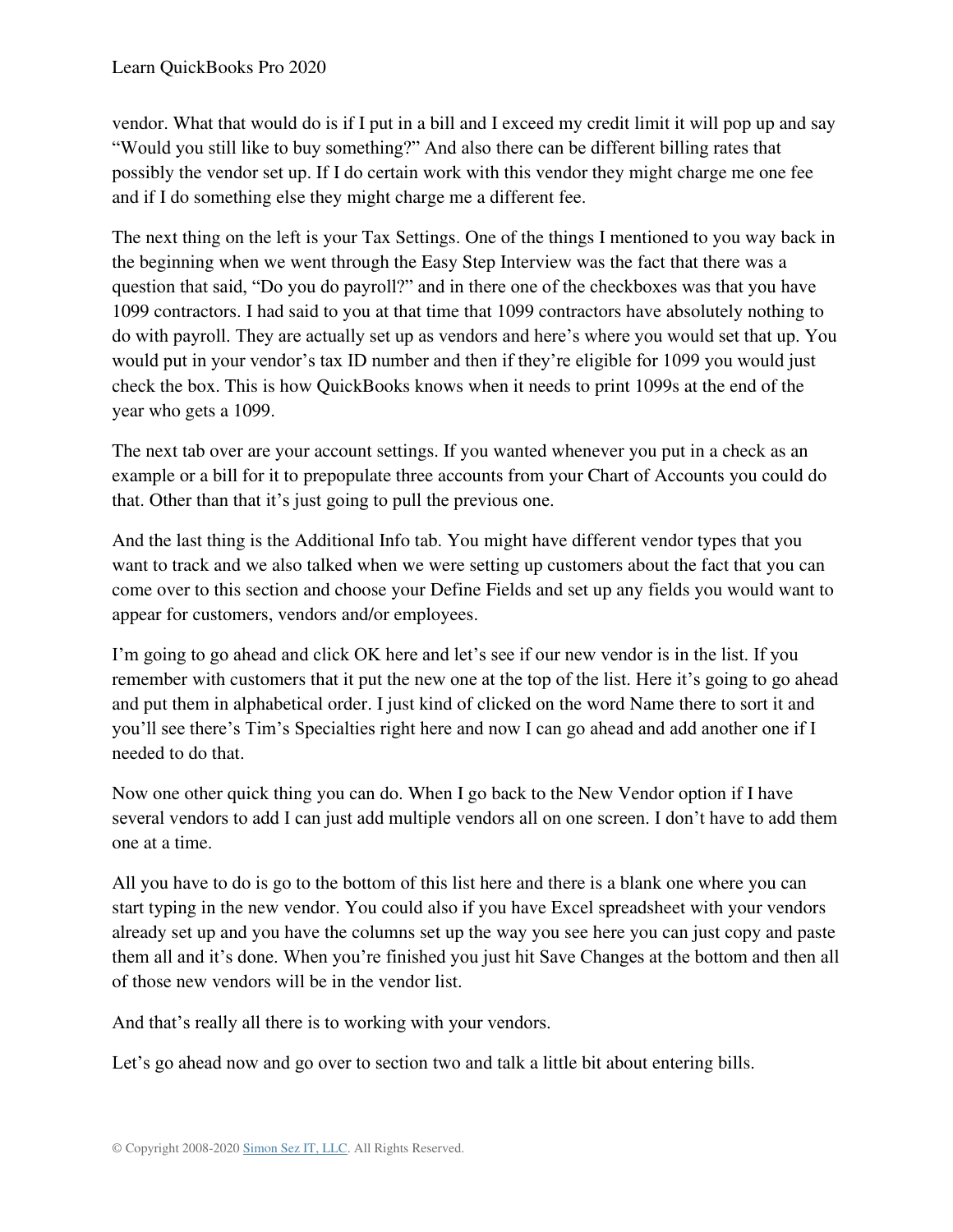### **Video: Entering Bills**

**Cindy:** We are working in module five and we're talking in this module about working with vendors. We're all the way on section two now. We've already talked about how to set up the vendors. Now that you have a vendor set up you can go ahead and start entering some bills. Remember that bills come in the mail that you have to pay. You can run reports on bills to see who you owe, if it's over 30 days, that sort of thing. Let's go ahead and flip over to QuickBooks and talk a little bit about how to enter those bills.

There are a couple of things I wanted to tell you about bills. If you actually work with the purchase order system and you actually receive items into your inventory then you would actually use the flowchart going in this direction and it would eventually take you to this Enter Bills right here. This is the same screen. It's just if you use this one it's like entering an electric bill or something like that where you didn't use the purchase order system. I'm going to go ahead and click on Enter Bills.

The first thing you'll want to know about the bill screen is just like with your invoicing and your estimates you can come over here and hide the history if you want and that way you have more room on your screen to work.

The first thing you'll want to notice up here is the fact that it defaults to the fact that this is a bill but it could be a credit. Sometimes your vendor may send you a credit for something and you'll see it says Credit when you choose that option. I'll go back and choose Bill and then it asks you who is your vendor. When we look down this list we're going to go ahead and say that it's Cal Gas & Electric and they've sent us the electric bill. You'll notice it prepopulates the address for us and if we had the terms already set up then it would populate that for us as well. If you get in here and you decide the terms are different just go ahead and change them to what they should be.

You do have a place for the discount date as well. Sometimes a vendor will give you terms of for example 2% ten net 30. And that means that the bill is due in 30 days but if you pay it in 10 days you can take 2% off. And this is where that 10 day date would appear.

This is the date right here that's actually printed on the bill. You want to actually use that date, not the date that you decided to open the mail or decided to sit down and put it in QuickBooks. It needs to be the date that's actually on the bill. And the reason for that is because the due date down here is the really important date for pulling reports and things like that. You want to make sure that date is correct. In this case it should be 30 days from this date to this date. Now if you happen to be looking at the bill and it just says it's due on the 15<sup>th</sup> of January, for example, just change that. Remember this is the important date right here.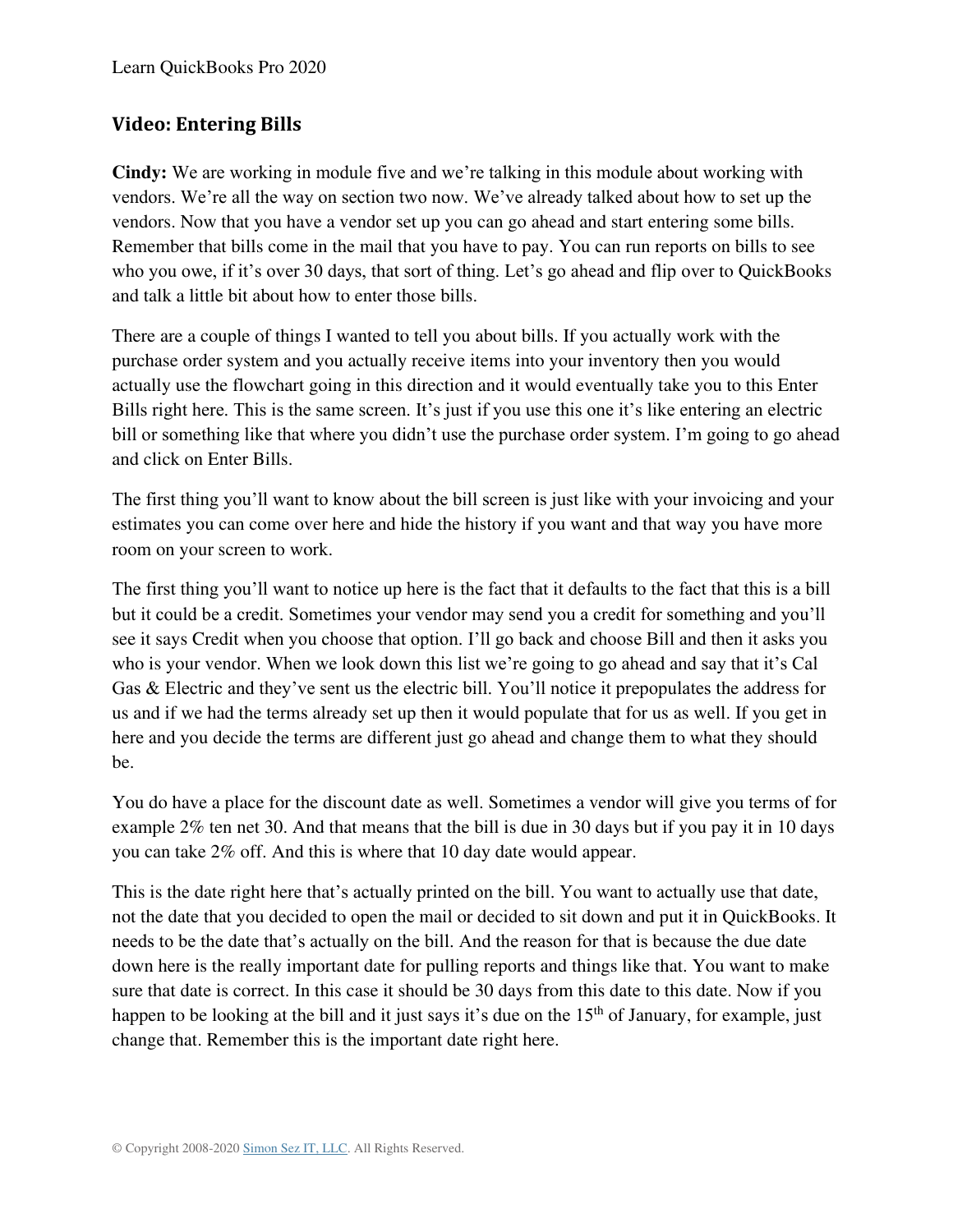Back up to the reference number, if you think about it this is an invoice on the vendor's end and it's a bill on your end. Their bill number is what you would plug in here. That way when you mail them a check or you have a payment it knows which bill to associate it with.

And then you're going to put in the amount, \$252.79. Now if you've changed the terms for Cal Gas & Electric then when you go to save it it's going to ask you would you like to save these. I'm going to go ahead and hit Cancel for a moment and finish filling out the rest of this.

You'll notice down at the bottom you have an Expenses tab and an Items tab. The Expenses tab will list your Chart of Accounts. And in this case it happens to be utilities, gas and electric. And it pulled this because they've entered Cal Gas & Electric before and so it's just pulling the information from the previous one.

You can actually break this down into multiple line items if you need to do that for some reason. You can also break this down between expenses and items if you need to do that. Both tabs have to total this to the penny or it will not let you save it.

If you're using the Job feature you will want to come over and choose the customer and the job that this might relate to. Now if this is just for the office you really don't have to pick a customer and a job but if you want to keep your job costing consistent and this does pertain to a customer and job make sure you fill it in right here. And also if you're using the class feature you'll want to use that right there.

Let's head up to the top of our screen and see what we've got.

First of all here's the Find feature. Remember that if you use the arrows it will take you to the previous or the next bill. And remember in QuickBooks everything is in date order. And if you can't find it using those arrows just click your Find option here and you'll be able to search by vendor or by amount or any of the criteria that you might already know.

Here's where you're going to create a new bill. Remember that's going to save this one and it's going to put you on a new blank bill so that you can fill out another one. That's the same thing as Save & New down at the bottom.

Here's where you're going to be able to delete this bill. You can also create a copy. If this is something that happens every single month and maybe it happens at pretty much the same time and just the amount changes, just like it would be for an electric bill, you could go ahead and create a copy of this and then change the amount you need to for the next one and that's all you'd have to do.

You could also memorize this. And memorize basically means that if I don't want to have to remember to put this bill in QuickBooks every month QuickBooks can do it for me automatically and then I'll just change the amount as I need to.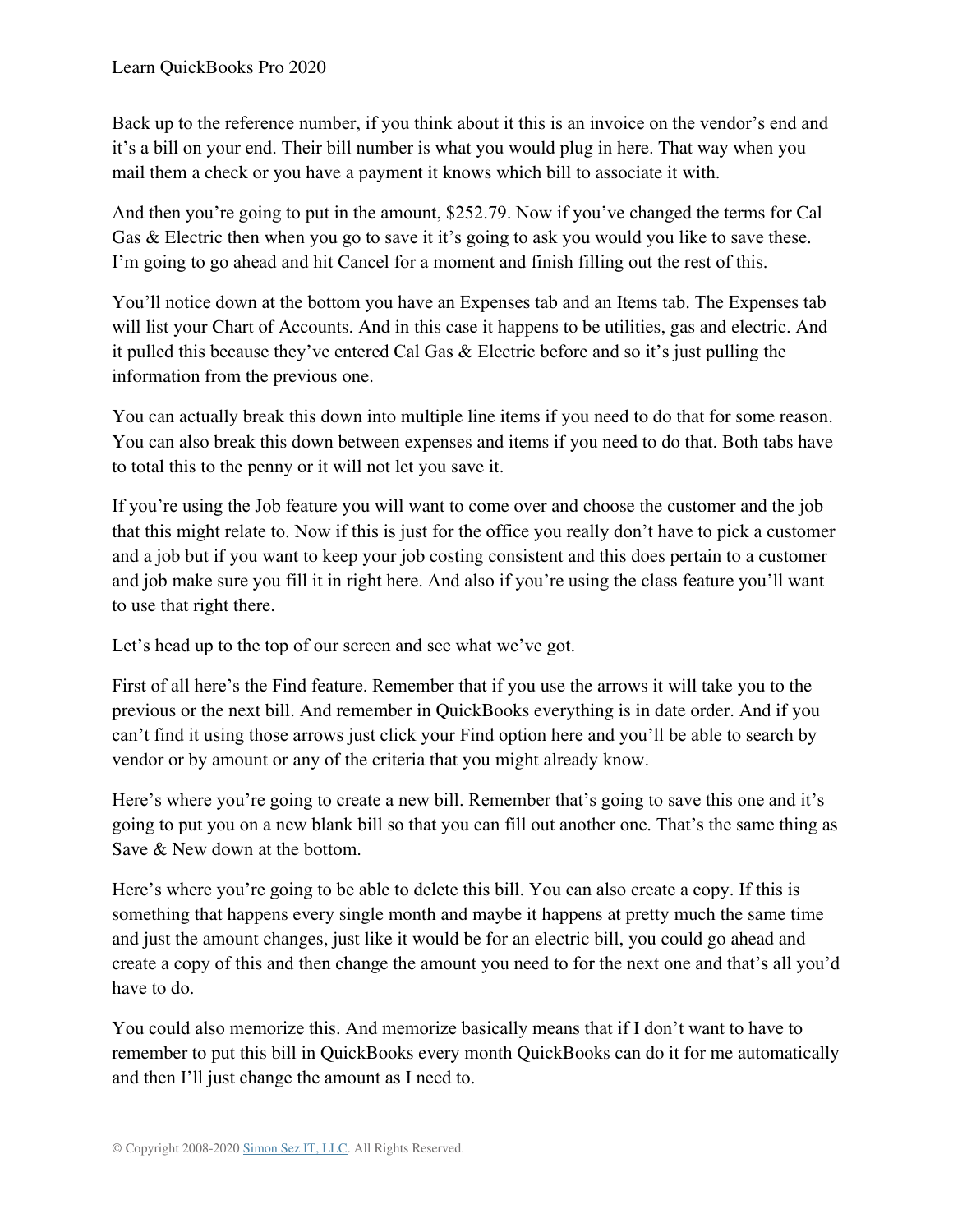#### Learn QuickBooks Pro 2020

You can also come in and print this. And just to show you what this would look like, and yes I'm going to say I've changed my terms over here but if I print this basically it looks just like this where it says Bill at the top and it says Expenses right here and you can see that the total of the bill is \$252.79. I'm going to close that.

You can attach a file. If you happen to have maybe a purchase order or some file that you'd like to attach to this for easy access you can certainly do that here. If you were using the Purchase Order system it could be that you want to go in and select the particular purchase order that this bill applies to. You could also enter some time here that might be related to this bill in some way. You could clear the split. What that basically means is if you have more than one line item down here, for example, that's called a split or if you had some of this under the Expenses and some of it under the Items that would be a split as well and you could clear those.

You could also have QuickBooks recalculate. If the numbers aren't matching up you can have it recalculate for you. And you can choose to pay the bill. Now chances are you're not going to be on this screen when you want to pay this bill but you could if you were already here.

The next tab over are the Reports that have to do with your bills. You can see that you can run a quick report or transaction history on this particular bill. You could also run a transaction journal which would just show you a timeline of basically where the bill was put in, maybe if you'd paid the bill already you could see those things. You can look at an item listing, open purchase orders, a vendor balance detail, unpaid bills detail, and purchase orders by vendor detail.

And that's really all you have to do when you're entering a bill. You just fill this out and hit Save & Close at the bottom and now that bill is in here.

If I go back to the Vendor Center on the left and I find Cal Gas & Electric and click on it you will see that the bill that we entered is now in here and the next thing we need to do is go ahead and pay that bill.

So let's go ahead and head over to section three and we'll talk a little bit about paying your bills.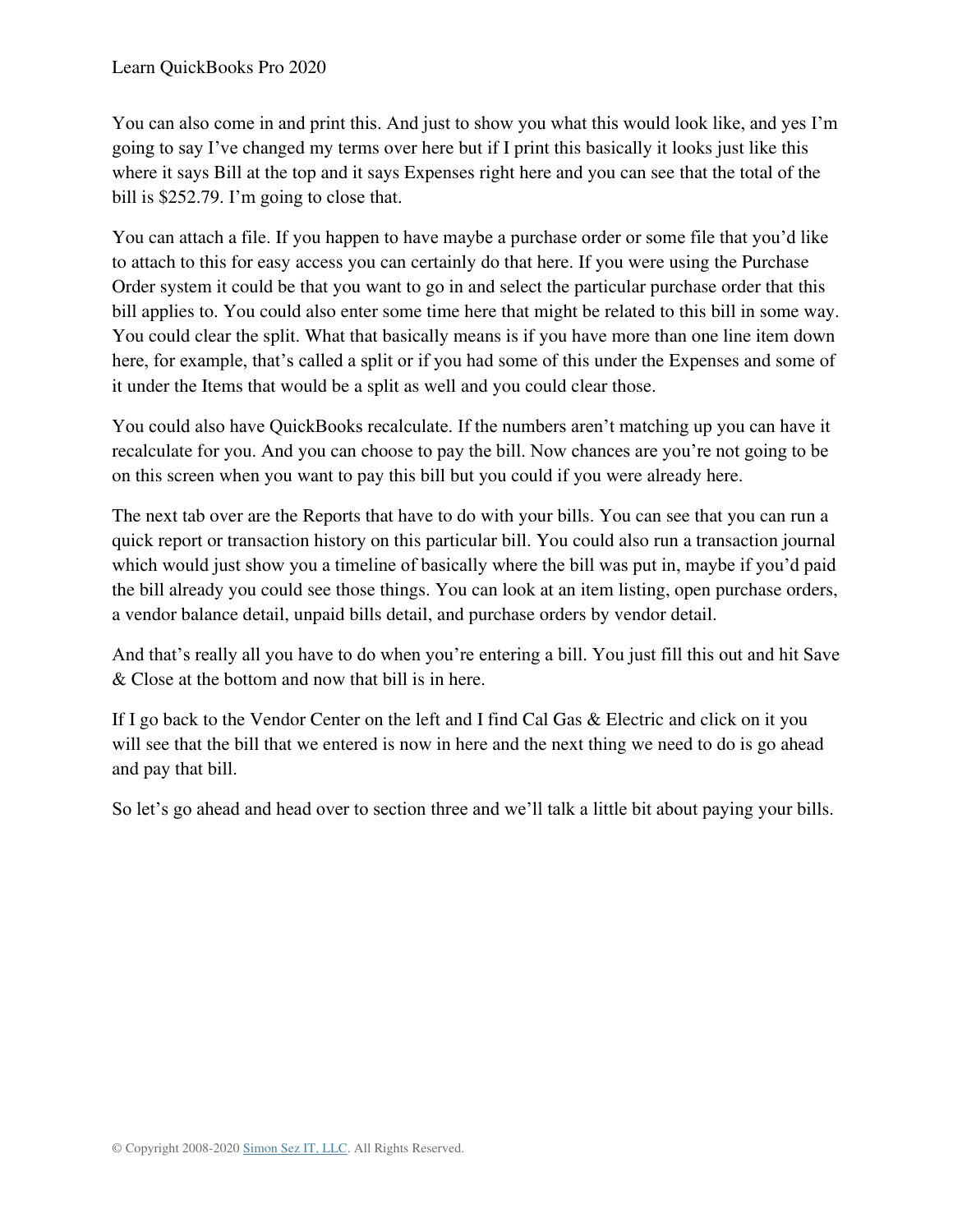# **Video: Paying Bills**

**Cindy:** Okay we've been talking about working with vendors here in module five. We're all the way down to section three now and I want to talk to you about paying your bills. We've already gone through and entered the bills. Now all we have to do is check off the ones that we want to pay. It's a pretty simple process so I'm going to flip over to QuickBooks and I will show you where you go to pay your bills.

Once you've entered the bill over here you want to go straight across and follow the flowchart to the Pay Bills option here.

Before I click on that I just want to mention something. What you don't want to do is enter a bill here and then come down and either write a check or put it in the check register. And the reason for that is because it doesn't know there's any association between this check you're writing and this Enter Bills feature here. If you follow the flowchart and go over to the Pay Bills here then it will actually put that check in the register for you once you've completed this step. I'm going to click on Pay Bills.

You're looking at a list of all of the bills that you owe money on, even if you owe a penny. And currently you can see that they're sorted by vendor and that's probably the best way to do this because then all of CU Electric is together, Cal Gas & Electric is together and so forth. But notice you could sort these by the due date, if you want to look at them by the amount due, things like that you can sort that way. You can also filter this list. If you just wanted to see all of the bills for Cal Gas & Electric you can choose it and notice how it hides everything else on the list. If you're wanting to see all of these make sure you go and choose All Vendors from the top of the list and then you'll see they come back.

Also notice that I'm showing all of the bills like I mentioned but I might only want to look at ones due before a certain date and I can choose that date right here.

I'm going to go ahead and pay Cal Gas & Electric and there's actually two. There's the one that we did and let's say we had another one in here already that we wanted to pay as well. All you do is you check off the bills that you want to pay and it will assume you're paying all of that bill. Now if you're just paying a portion just come over here and type in whatever you are paying. It will remember the balance and then you'll see it for the next time.

Down at the bottom here, the first thing you'll see is there's an option that says Go to Bill. One of the few places in QuickBooks that you can't double click on a transaction to go to it is right here in this Bills window so you'll need to make sure the one you're actually clicked on is the one you want to go to.

The next thing you can do is you can set your discount. If you had terms of 2% ten net 30, for example, then you can go ahead and pull this up and type in the amount of the discount you're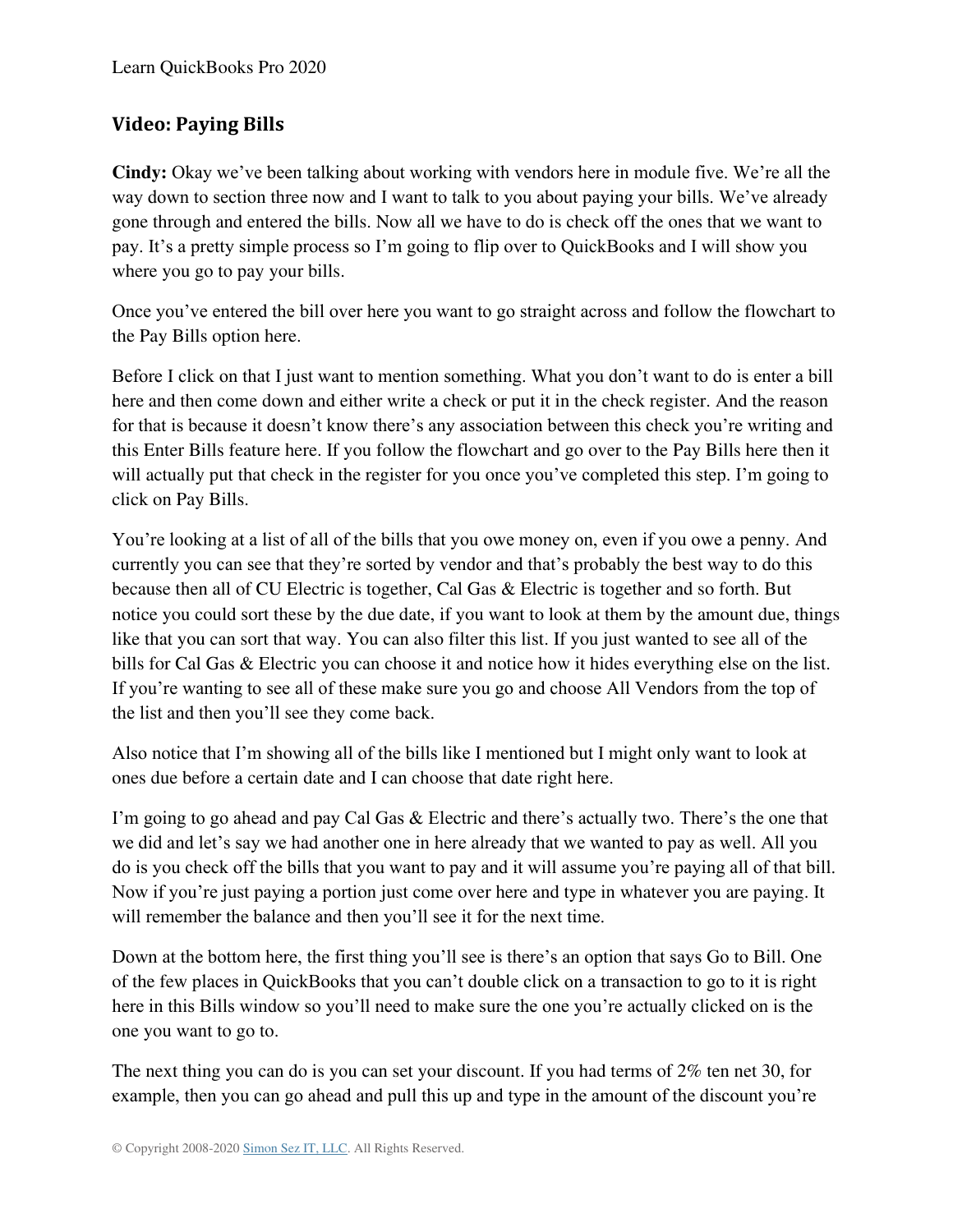going to take. And also the account that would be associated with that. You might need to set one up. You would call it Discounts Taken. All right I'm going to cancel that.

Also if you had a credit memo that you hadn't applied yet to an invoice you would just select the invoice you wanted to apply it to, choose Set Credits, and it would list any credits available in the list here and you would check off the one you want and you would just say Done.

The next thing you have is the Payment Date. I'll just say it's December  $31<sup>st</sup>$ . The method, are you going to pay for this with a check or a credit card or are you hooked up for online banking? And the next thing is do you want the check number field to say To be Printed and that way you can print a batch of these if you need to or would you like to go ahead and assign a check number yourself? I'm going to show you what happens if you choose that one. And then make sure you have the correct account chosen here that you'd like to go ahead and write that check from and say Pay selected bills. Notice that it brought up my check. It's one check for both of the bills. I'll be able to type anything I want in that check number field. You just want to be consistent with whatever it is that you're typing here and that way you could find things when you're looking for them in a list. I'm going to click OK and that bill is now paid. This is actually asking me if I want to pay more bills or am I done? I'm just going to say Done.

I mentioned to you that once you go through the Pay Bills window it would be in the register. Let's go ahead and head over to the Check Register and check it out. And there's Cal Gas & Electric right there at the bottom.

Now something else I want to mention to you. Often what happens is people will say to me "I know that I paid a specific bill but it still shows up as being unpaid when I run a report." And here's how you can tell what happened. If you notice some of these just say Check and then some of these say Bill Payment. If I did this the correct way, meaning if I entered the bill and went through the flowchart to pay bills then what it would look like in the register is right here where it says Bill Payment. That's the correct way to do it. If I just saw somewhere it said Check that tells me that there was no association between that bill and this check that someone wrote. And so what they would have to do is delete this check and go put it in the correct way and then that bill would not appear on their unpaid bills report anymore.

And that's really all there is to paying your bills. Just make sure you enter bills and pay bills and then you are done.

We've got one more thing in this particular module we need to cover and that is working with credit memos. Let's head on over to section four.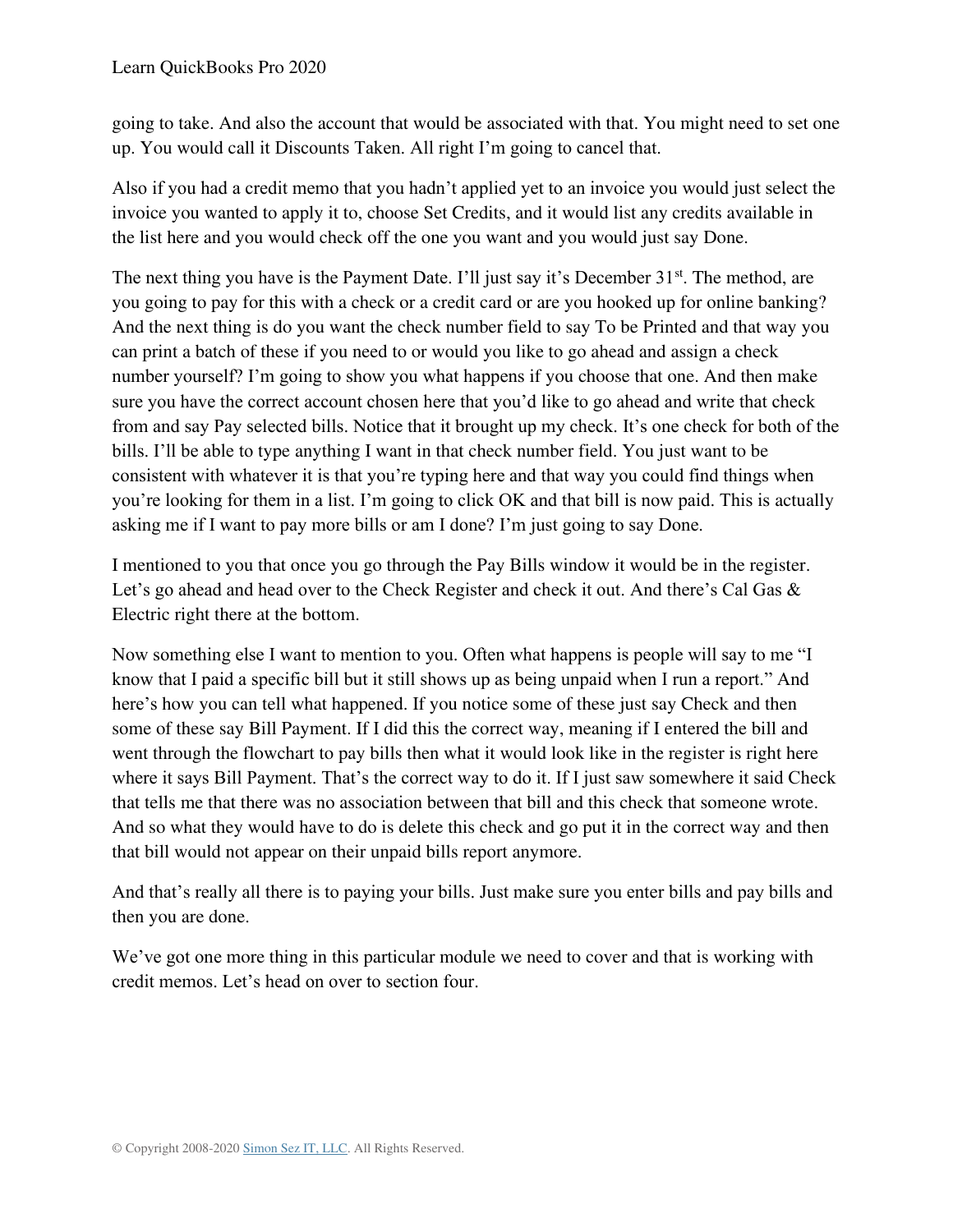# **Video: Credit Memos**

**Cindy:** We're on the last section in module five. We've been talking about working with vendors. I want to go ahead and talk to you in this section about how to enter the credit memos that your vendors may send you to apply towards a bill or upcoming bills. This is section four, Credit Memos.

To enter a credit memo that a vendor has sent you use the Enter Bills window and all you're going to do is you're going to check the option that says Credit and then put in the vendor name. Let's say this is Cal Telephone and we're going to put in the date of the credit memo. I'll go ahead and change this to the 24<sup>th</sup>. You would fill in the reference number if there was one. And then put in the amount of the credit memo. We're going to say it's \$25. I'm going to actually choose the expense account this would go to as well. In this case it's going to be utilities and then we'll choose telephone underneath. And remember if this does apply to a customer or a job you'll want to choose that here and also choose the class if you're using the class list.

Now I'm going to go ahead and Save & Close and I'll show you how to apply that credit memo.

I'm going to follow my flowchart over to the Pay Bills window and when I get in here I'm going to check off Cal Telephone. Now if there were multiple ones for call telephone you would check the one that you want to apply the credit memo to.

Down at the bottom of my screen I have the ability to set credits and you'll see that it tells me I have a \$25 credit available. I'm going to click on that Set Credits button and notice here is the credit memo for \$25 and it's already checked. If I wanted to use a different one on the list I would uncheck this one and check the correct one. And I'm just going to click Done. And you'll notice now that it's \$66.94 and that \$25 has already been applied. And that's all you have to do to actually set up the credit memos and apply them to your bills.

I'm going to go ahead and Pay Selected Bills at the bottom just to get out of that window and if I wanted to pay it I would go ahead and put in the check number or the word Debit. If not I can cancel that and then just cancel this window down at the bottom. That does not cancel the credit memo where it was applied. And that's all you have to do to work with credit memos.

That's going to wrap up module five where we've been talking about working with vendors. Let's go ahead now and move over to module six where we're going to talk about working with items and inventory.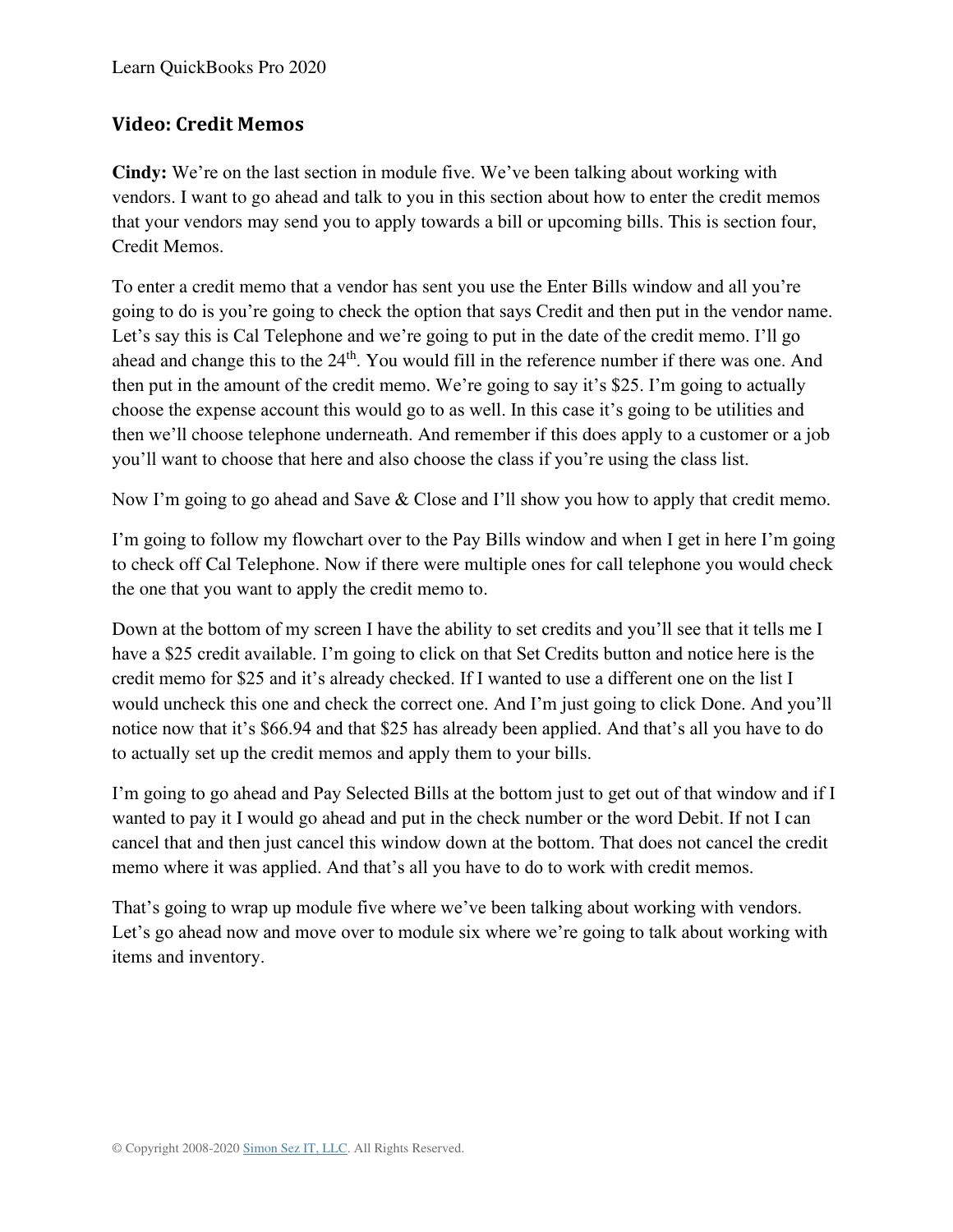# **Module 6 – Working with Items & Inventory**

# **Video: Working with Items – Part 1**

**Cindy:** We're starting on module six now and this is where I want to talk to you a little bit about working with items and inventory. Items are things that you sell to your customer or sometimes you purchase items. If you remember back when we created our estimates we actually pulled in two items on to that estimate. We pulled in framing, which was a service we provide and we also pulled in an exterior wood door, which is an inventory part. I want to go through in this particular section, section one, and talk to you about how to go ahead and set up those items. We're actually going to have two parts to this particular section so make sure you watch both parts and we will talk about setting those items up and get them set up correctly. Let's go ahead and flip over to QuickBooks and get started with our items.

The way you're going to get to the items and services list is right over here on your Home screen you'll have an icon that says Items & Services. This is a list of all the items and services that your company currently has set up and I want to show you how this list is sorted. You'll notice that these are set up by type and if the type is the same, like you'll see all the service items in here, then all the service items are alphabetical. And that would be true for each of the different types. If you happen to come in here and your list is not sorted by type it could be that you've clicked on one of these other headings and you've re-sorted it by that column. I'm going to go back and click Type to sort it again.

Now let's talk about the different types of items that we can have. Some of your items you provide are services. Think about when you have labor, if you have repairs, these all have to do with subcontractor services. These are all services that the company provides.

The next type that you see are what we call inventory parts. True inventory means that I sell chairs and I have six in the backroom. I'd like QuickBooks to pop up and tell me I have two left so that I can order some more. And that's true inventory when you want to keep a count on how many you've ordered, how many you have, and how many have gone out the door. You can see in this list that with inventory items only it will show you the total quantity that you currently have on hand over in this list and you'll also see the price, meaning the total for the all of the ones you have. And I'll show you a little bit why some of these have a zero over in the price.

The next type if you go down the list is an inventory assembly. Sometimes you have to actually purchase several different parts to make a main part and we call that an inventory assembly.

Now below that you have noninventory parts. These are physical parts that you buy or sell in your business but you don't care to check how many you have in the backroom. When you look at this if you think about lumber, for example, there's lots of different types of lumber. Like they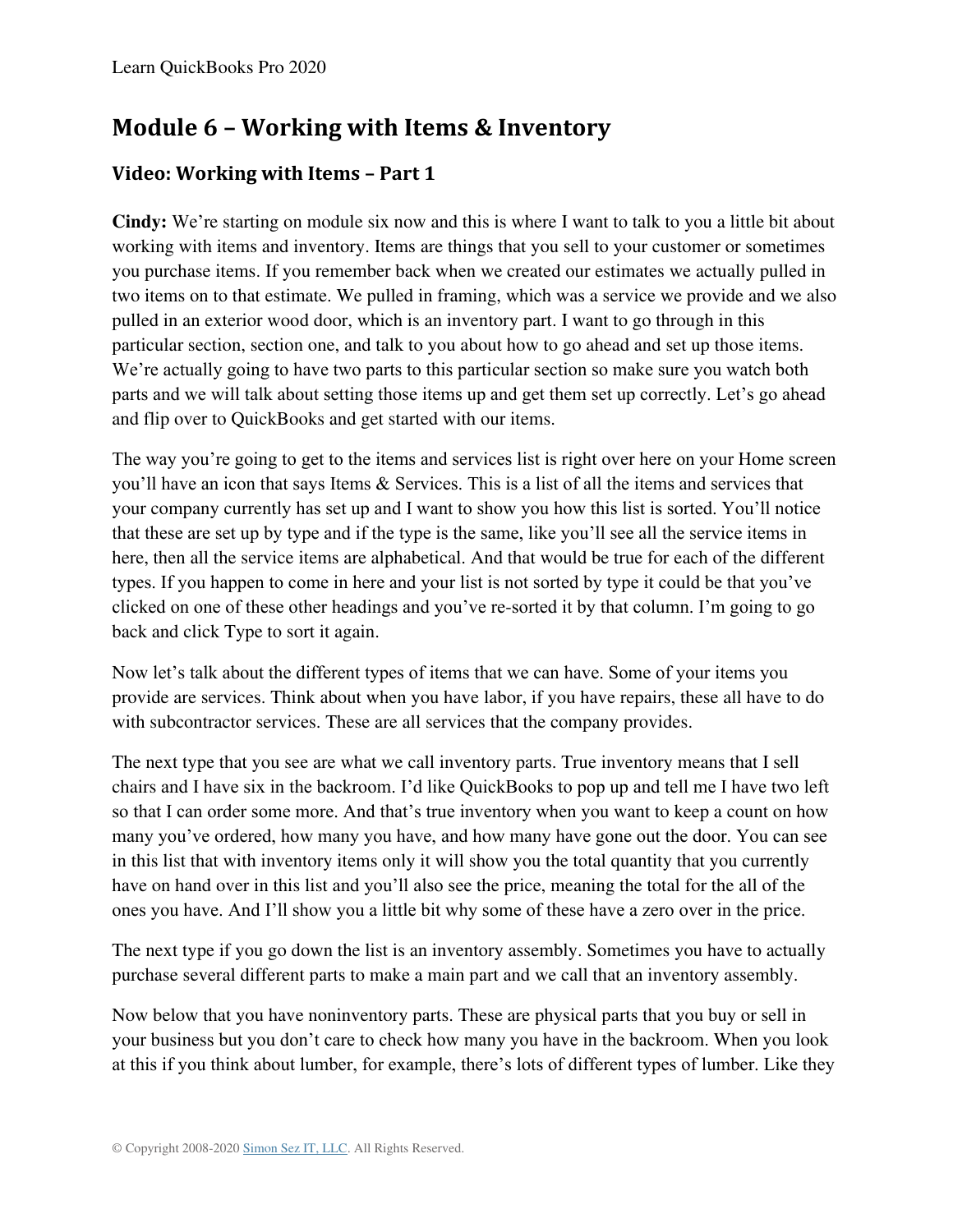have trim. They don't really count that they have ten in the backroom but they do want to know at some point how many they've had to purchase and you can run reports to see that.

Below the noninventory you have your other charges and you can see these are just like miscellaneous type charges like they have a freight reimbursement, they've got delivery charges, they've got a permit charge, things like that.

Then you have what we call subtotals. Subtotals are really great because what they allow you to do is put in several items and then the next line you can choose this subtotal option for example and it will subtotal anything above where you're clicked. Now if you've got more than one subtotal it will only subtotal the ones right above you and if it sees a subtotal up above it stops there. So it's not going to subtotal the entire list.

A group. Construction is a prime example of using the group here because what would happen is let's say there are several different house plans. There are many different items that go into each one of those plans. And if you had to estimate those or put them on an invoice you would be there forever pulling all those individual items in. What you can do is create a group, give it a name, and then tell it which items go in the group. That way the next time you want to use this option you just pull in the name of the group and it prepopulates all the items for you. And of course you can make any changes that you like.

There are discount items. If you'd like to be able to put a discount on your invoice, for example, you could add that as your last line and it will do the calculation for you.

You can also add payments or prepayments to your invoices. I don't like to do this because let's say that you had an invoice for \$1,000 and a customer paid you \$200 up front and you put it all on the invoice. What that means is the actual amount that the customer owes on the invoice is \$800. And if you looked in a report all you would see is an invoice for \$800. You wouldn't see anywhere that \$200 they'd already paid. I personally prefer to put the entire invoice for \$1,000 in, then receive the payment and that way I can see that the balance when I'm looking at a report is \$800.

Below that we have several different sales tax items and sales tax groups. We're going to be talking about sales tax in a later module and I'll show you how that works.

Some of you may end up having six or seven items. Some of you may have thousands. It really just depends on your business. I want to take a few moments now and show you exactly what you need to set up when you're setting up an item.

The quick way to set up any new item is just to right click and I want to show you that there's your New option, your Edit if you wanted to edit one. You can duplicate an item if there's one that you need to create that's very similar to another one. There's also your Delete option and then you can add or edit multiple items all at once. Remember that you can't delete an item that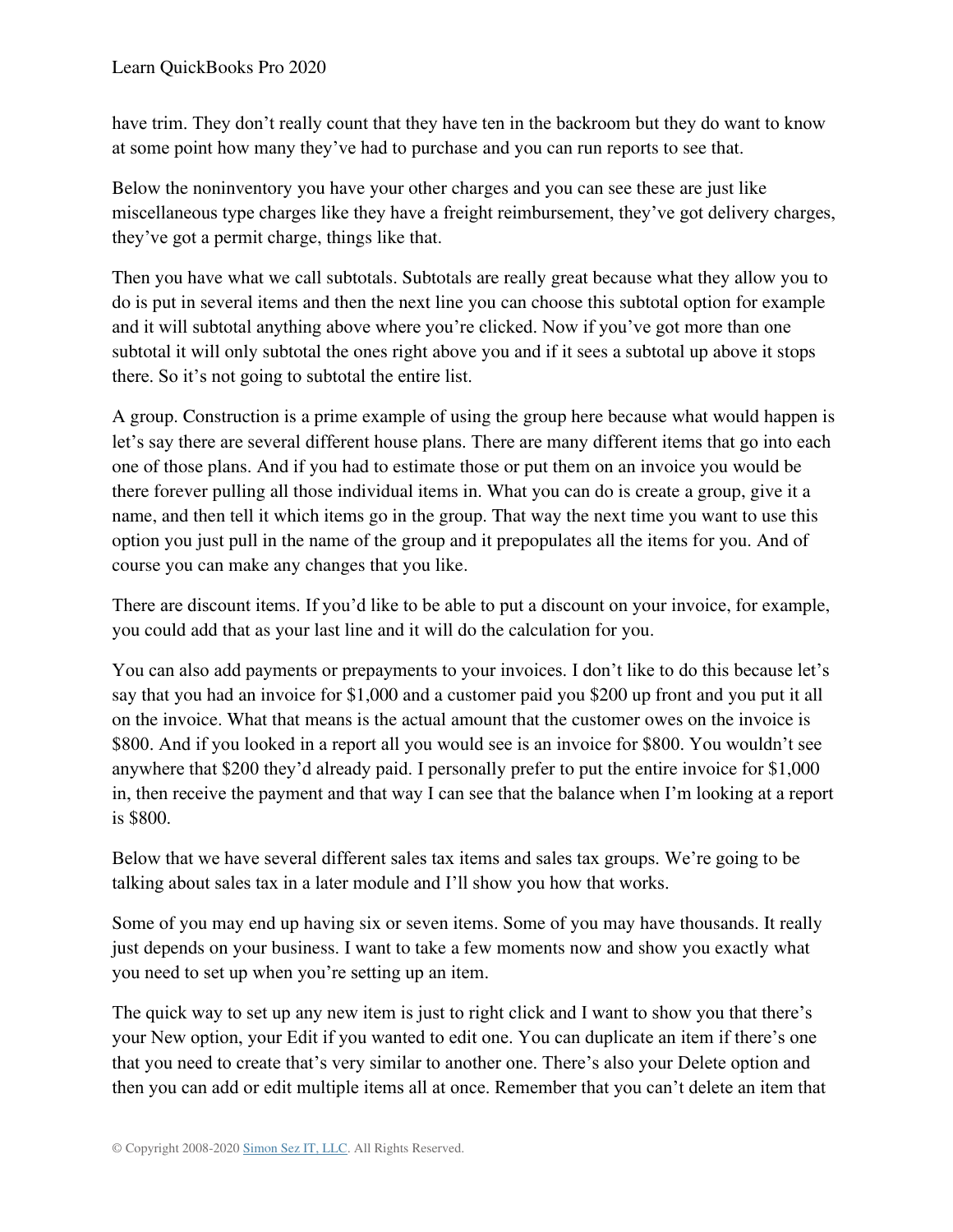you've used at least once in QuickBooks. That's because those numbers need to pull in to your reports. If you need to delete an item make sure that you go ahead and create a new one correctly and then move all of the corresponding entries to the new item. Then you can delete this one. Or actually it's a little bit easier just to make it inactive.

I'm going to go ahead and open one that's already here. We're familiar with framing so I'll just right click and Edit that one. The first thing you would have to tell QuickBooks if it was a new item is what type of item is it and this is a service. One of the very few things in QuickBooks you can't change is notice it won't allow me to change this from service to maybe inventory, for example. If I needed to change this I would create a new one and make this one inactive.

The first thing we have to put in is the name of the item, which is Framing in this case. It's not a subitem of another but let me show you what a subitem would look like. I'll flip back to the item list for a second.

If you notice this one is called Subs and underneath it they have carpet, drywall, duct work. These are subitems of Subs.

The next thing you're going to see is the unit of measurement. If you remember I told you that there might be some items you sell by the foot, the yard, the case. You can go in and actually set that up here so that you can choose those from the dropdown list when you're on an estimate or an invoice.

Description. This is what the customer will see. You're going to go ahead and put in whatever description you want to prepopulate. If it's something that will be different every single time then just don't put anything in there at all and you can edit it on the actual invoice itself, or the estimate.

Over here is the rate, how much you charge for one of these. If this rate is different every single time you use it then you might want to just put this on zero and change it when you're on that estimate or invoice.

Tax code means for sales tax purposes is this item subject to sales tax, yes or no? And then the most important thing here. When I actually put this item on an invoice which account will it go back to? And in this case it goes to labor income. Now you're going to see that most of the time, not always but most of the time you want this to point back to an income account.

I'm going to go ahead and click OK on that one. I just wanted to show you what it actually looks like when you're setting up an item.

Now what we're going to do is go ahead and create a brand new item. And I'm going to go ahead and stop the video right here and I want you to flip over to part two where I go through and set up an item with you.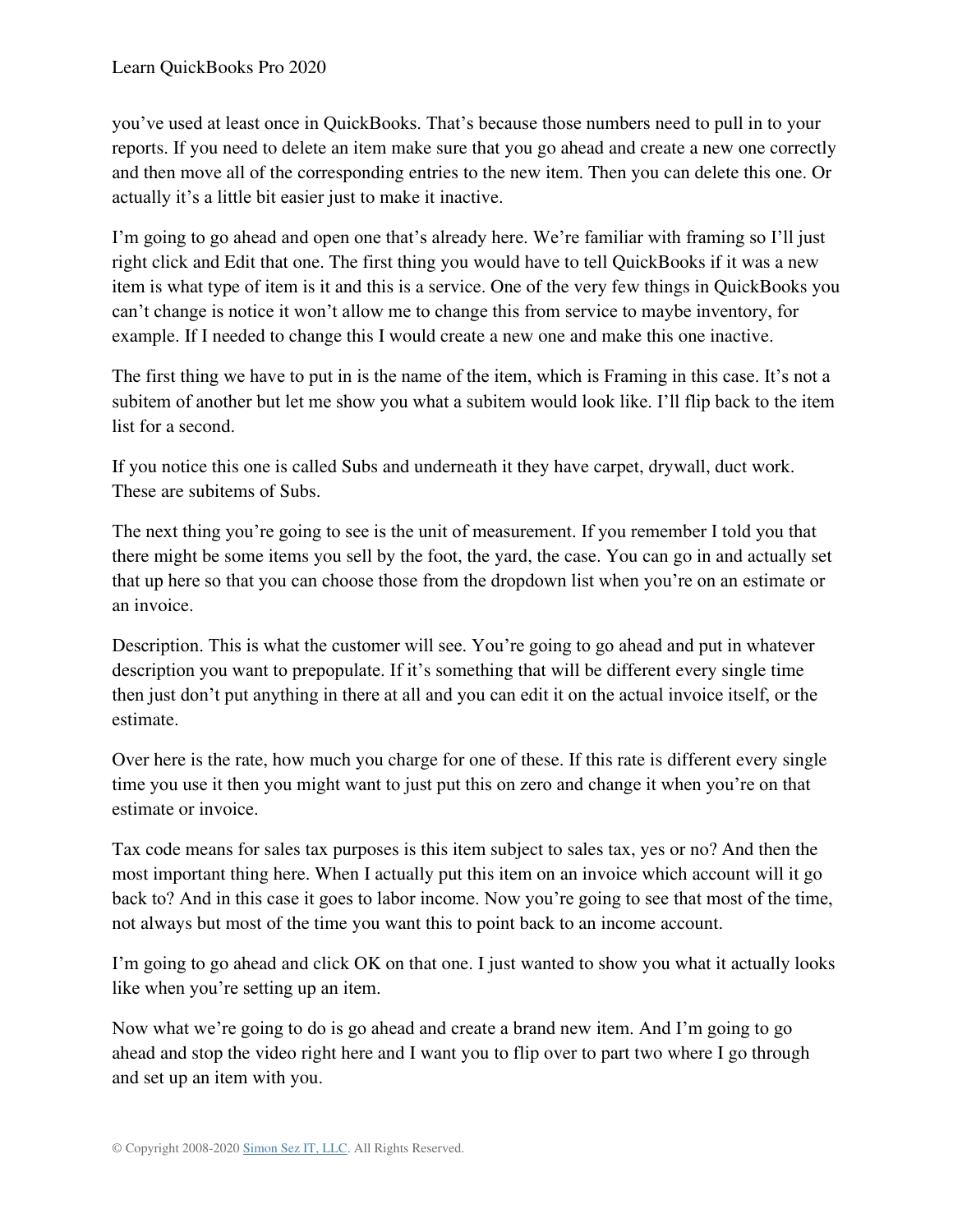Learn QuickBooks Pro 2020

### **Video: Working with Items – Part 2**

**Cindy:** We've already started looking at how to work with items. We actually looked at framing. What I want to do now is go ahead and set up a brand new item with you and show you exactly what you need to put in when you're actually setting up an inventory part. Let's go ahead and flip over to QuickBooks and we'll keep talking about working with items. This is section one, part two.

The easiest way to create a new item is to right click and choose the New option. The first thing we have to tell QuickBooks is what type of item will this new one be. Remember framing was a service we provided. Now we're going to look at inventory parts.

I want to actually call this one a Screen Door. It is not going to be a subitem of another but if it was I would check the box and choose the item it's a subitem of. I also have a field to put in the manufacturer's part number. This is really just informational for you. That way you have that part number handy when you're ready to order some more of these.

We talked about the unit of measurement. Remember if this is something I sell by the yard, the foot, the case I can add a new item to this list.

The way the inventory part screen is set up is you'll notice that on the left hand side here is the information related to the purchasing. And this is the information related to when you sell that particular item. Let's start with the description. I'm going to call this Screen Door. If when you purchase this from your vendor they have some other wording or maybe the part number is part of the description you can type all of that in here. If you just hit the Tab key it'll bring that same description over to the right. Now this is the description you want to put in for customers. So this is what will pull when you're on an invoice or an estimate and you type in Screen Door. These can be the same or different.

On the left is the cost. If you have an average cost that you pay for this you can go ahead and plug it in right here. It does not mean the last time you purchased it it was \$175. It just means on average what do you normally pay for this? If it's really all over the board you can just leave that on zero.

You do want to make sure you leave this on Cost of Goods Sold because you remember this is a product I have to buy to sell a product in my business. So it stays in this account called Cost of Goods Sold. And if you have a preferred vendor you can always pick that vendor from the list here. You can always type in the new vendor if you don't have the one you want on the list here.

Over on the right the sales price. On average what do you sell this screen door for? It doesn't mean that every time you sell it for \$225. It's just that this will prepopulate when you create an estimate or an invoice.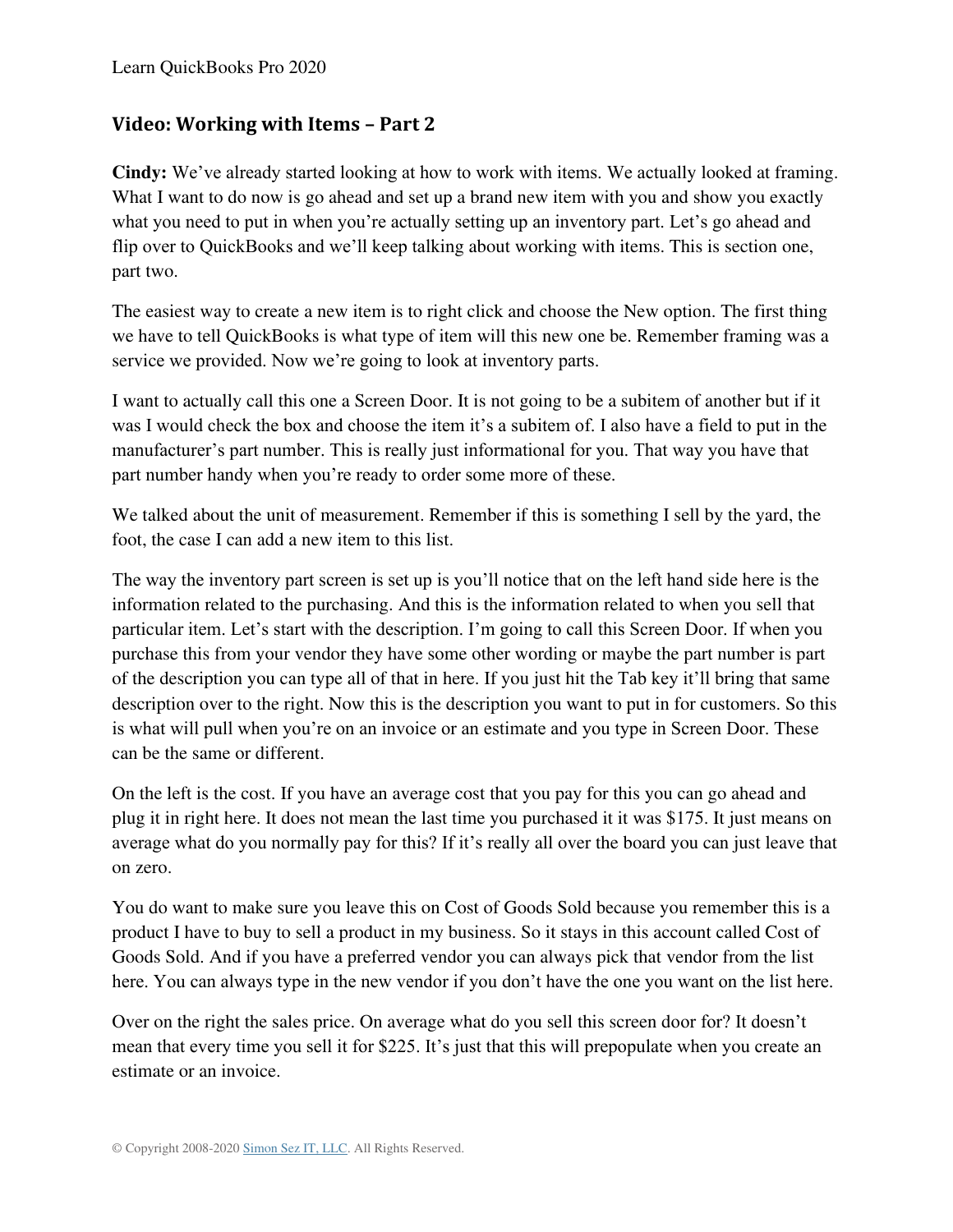For sales tax purposes is this item subject to sales tax, yes or no? Typically a service you provide is not but a physical item is. Therefore I'm going to choose taxable sales. And the next thing is which account would you like this to go back to? We're going to pick in this particular case Materials Income. Remember it needs to go to an income account. It says that right there. Do not pick a different type on this particular dropdown.

At the very bottom because this is inventory you want to keep this inventory asset account right here because any time you have inventory in the back room it is an asset to your business. You are worth more because you have that inventory. You can set a minimum and a maximum reorder point. A minimum means when you get down to let's just say two you want QuickBooks to pop up and tell you to order some more. A maximum means you don't want to get over a certain amount because you don't want to have too many in the back room. So you can set that as well and it will pop up and let you know.

How many do you currently have on hand? Let's say you have three. It will go ahead and calculate that total value for you. Notice it is calculating three times your cost right over here. And of course the next thing is your as of date.

That's really all you need to set up when you're setting up an inventory part. I'm going to go ahead and click OK and let's see what it looks like in our list.

Here's our screen door. Notice we have three of these on hand and the price, \$225 is what we charge for these.

I want to point out something that I mentioned to you a little bit earlier. If you look over at the column that says Account right here, remember I said to you that most of the time your items will point back to an income account. Not always but most of the time. If I scroll to the top of this list and look you'll notice going down this list these all represent income accounts. It's not until I get way down here where they're talking about freight and delivery, in this case it's one that's reimbursable then they have some other accounts. But like I said, most of the time you want these to point back to an income account. And that's one of the things that when I'm working sometimes with customers of my own that they will say to me that my inventory is not right, the numbers are not right and most of the time when I look back these accounts are just all over the board. So make sure that you have most of these set up to an income account.

There's a few things on the bottom I just want to mention to you real quick. First of all, under this item you'll see there's a dropdown list. And these are the same options that we could do when we right clicked earlier. Notice there is a Find option here and I wanted to point out that this is where you can find this item in transactions in QuickBooks. But if you're just looking for an item in this list you can look for it right up here. You can type in any part of the name that you might know. And if you don't know the name you can look at maybe a preferred vendor or if you have a part number and you don't know what it goes to you can look it up that way.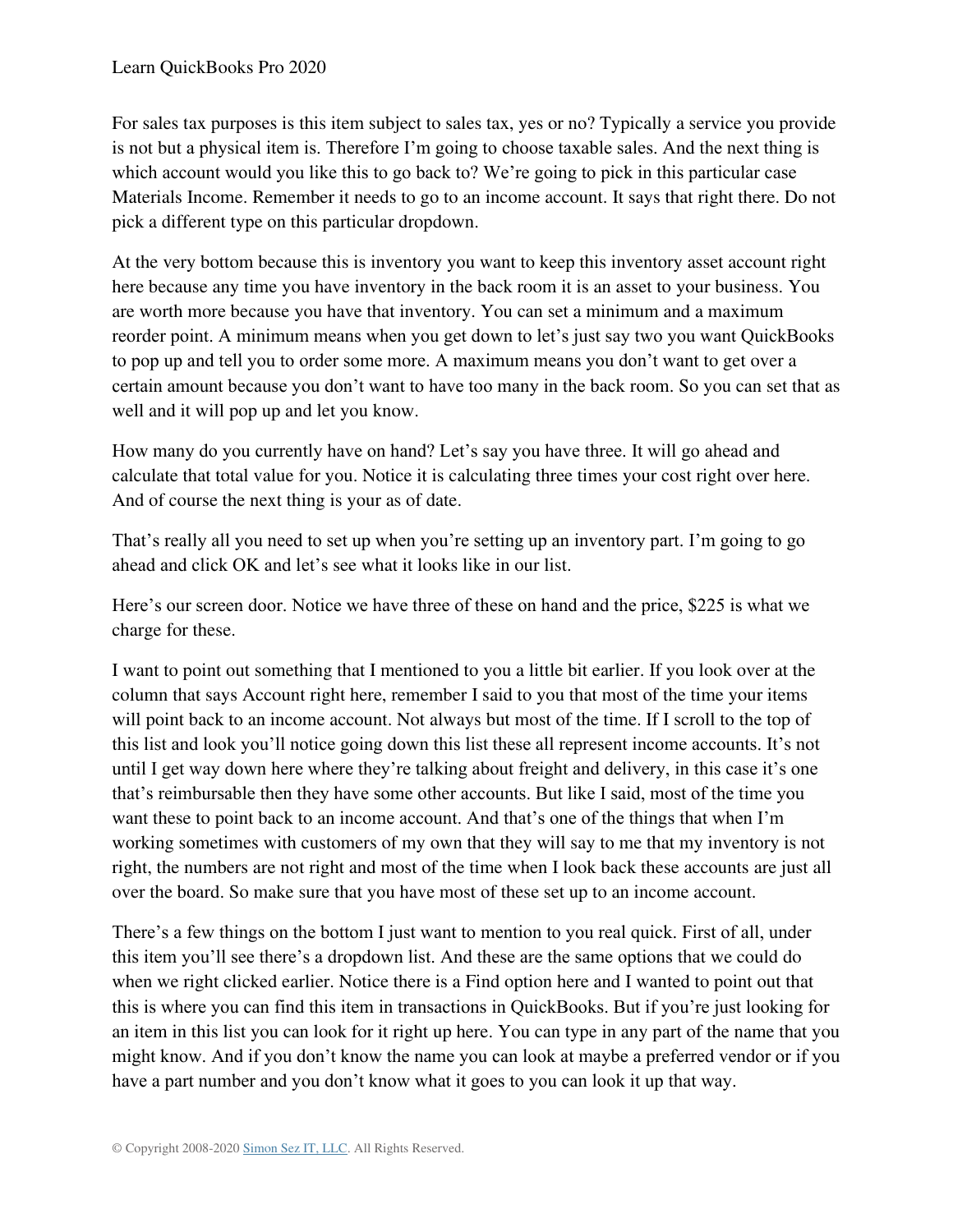I want to also point out that you have several reports you can run that have to do with your items. And also where it says Excel here, you can actually import items you might already have in Excel or if you want to paste from Excel. And basically what that would mean is if you already have an Excel spreadsheet somewhere you can go ahead and pull in all those items provided that your spreadsheet is set up with these headings as your column headings at the top.

And that's really all you need to know. I'm going to go ahead and close that.

That's going to go ahead and wrap up section one where we've been talking about working with items. Let's move on now to section two and I'll show you how to create purchase orders.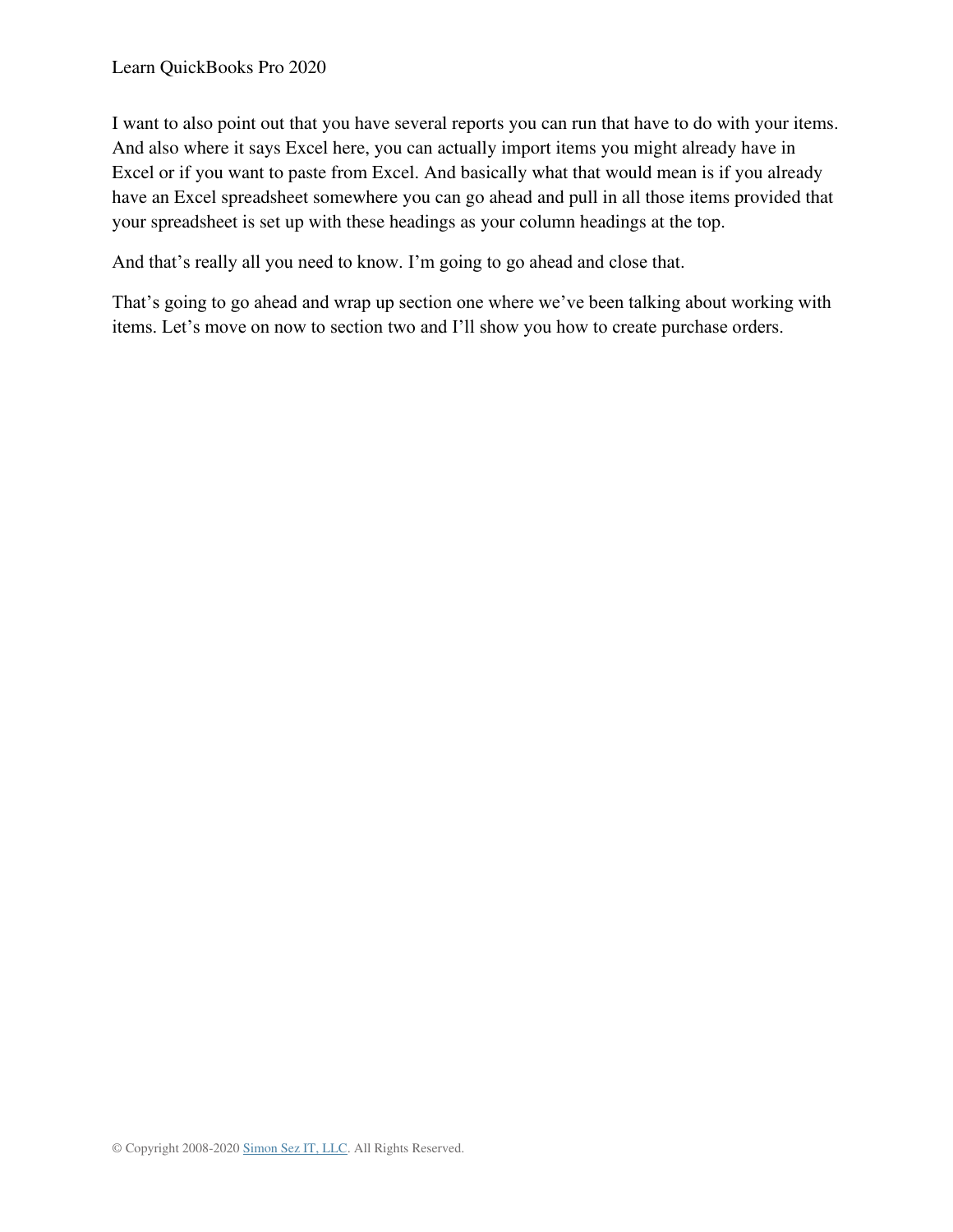### **Video: Creating Purchase Orders**

**Cindy:** You have the ability to create purchase orders in QuickBooks. Basically a purchase order is a record of an order you've placed. Usually it's for a product that you've ordered. Think about the screen doors that we set up back in section one. If I wanted to order some more of these I could give them my purchase order number and then they would actually fill that order and then ship it to me. Purchase orders are just a way of tracking your different orders. And they're really handy if you order a lot of items. That way you can kind of keep track of what's come in and what hasn't. Let me go ahead and show you how to go ahead and create a purchase order.

Before we create our purchase order I'm going to flip over to the Item list and see how many screen doors we currently have. It looks like we have three and we're going to order four more. So we'll see that number change.

Back on the Home screen there is an icon here for Purchase Orders. Before I click on that let me just mention something that I talked to you about way back when we created our estimates. Anything on this line right here is considered non posting. I can place a purchase order all day long for four more of these screen doors but they may never come in. That's why this is considered non posting. Once they do come in that's when you start seeing those numbers show up in your reports. You'd have to run specific purchase order reports to see what's open, if you've got purchase orders that are closed, meaning you've received all the items from them. Maybe some of these have a door or two left. You can run reports to see that. I'm going to click on Purchase Orders.

The first thing it asks me is who is my vendor. I'm going to pick Perry Windows & Doors. I'll choose the class Remodel and if I want Perry to ship these and drop them off at my customer site I can choose that customer and job. If not I'll just leave that blank. This is the template we're currently using for this purchase order. We will see in a later module we can customize this one or we can add a new one.

I'm going to click down where it says Item here and dropdown the list and choose Screen Door. You'll see it prepopulated the description and the rate because that's what we set up when we set up this item. If I wanted to add something to this description or type over it I can do so all day long. How many are we wanting to order? That's the quantity. We're going to say four. And let's say that we're buying four because they're on sale. Let's say that they're going to be \$125. If I'm buying these for a specific customer or job I can choose it from the list here. This is a little different from up here where it says Drop Ship because this is where I want Perry to ship the items. This is just saying am I buying this for a particular customer or job. You'll notice that it calculated four times my rate to give me the \$500 for the amount. And that's all I want to do.

Let's look at a couple of the options around the top here. Notice we're under the main tab and let's see if there's anything that's different. I think you're familiar with most of these by now.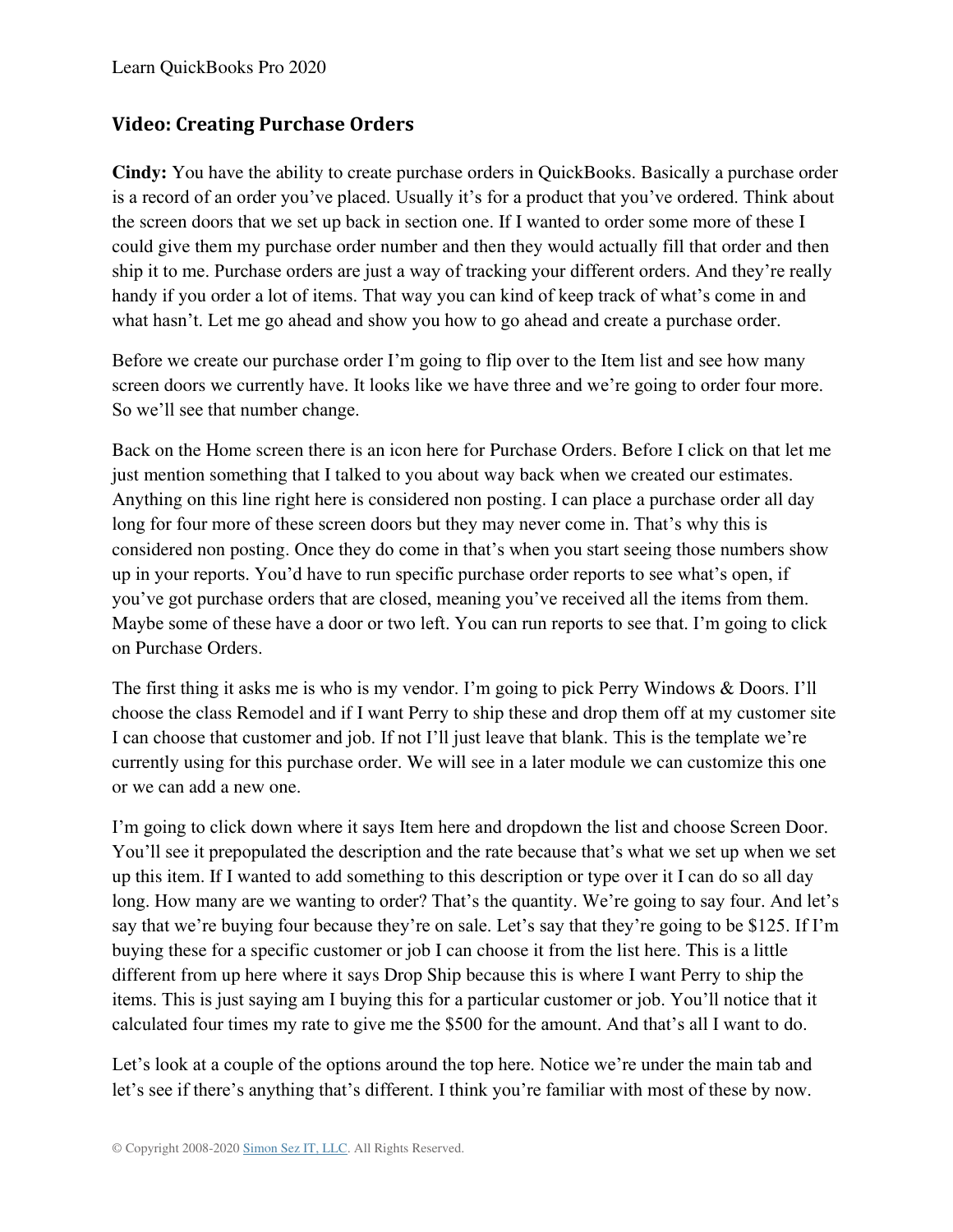We've got your Find option if you want to search through your purchase orders. Here's your New option. Remember this would save this one and create a new one. I could go ahead and just save this now. This can also be saved as a PDF in case I want to maybe go into Outlook and attach it as a file. Here's where I delete it. I can also create a copy or memorize this. Over here is where I'm going to print this. Let's preview it and see what it looks like right now.

You'll notice it's very simple. It has my company name and address on the left. It says it's a purchase order. And you can see it's got the vendor name, it's going to be shipped to my company address, and then you'll see down at the bottom I have the item, the description, the quantity, the rate, and the amount. Let's go ahead and close that at the top.

Under the Formatting tab, this is where we're going to be able to customize some of the purchase order templates, run our spellcheck, we can insert a line, delete a line and copy a line. This has more options here for customizing the template as well.

The last tab says Reports and I want you to make particular note of the Open Purchase Orders right here. Open Purchase Orders are purchase orders you've created but you haven't received everything on those purchase orders. You'll want to run that frequently and make sure you've gotten all that you ordered.

You can see these by job, you can look at them by item, and you can also see an item list and any purchases you made by vendor.

Over here is the date of the particular purchase order. I'm going to date this for the 19<sup>th</sup>. And remember I told you that anything that's numbered in QuickBooks starts with number one and will number sequentially. If you needed to change that number you can change it to anything you like.

That's pretty much all there is to creating a purchase order. I'm going to go ahead and Save & Close this one at the bottom and let's look back at the item list for a second because I want to show you that there are still three because all we've done is place an order. We have not actually received them yet. That's what we're going to do over in section three. I'm going to show you how to receive those items and when we do this quantity will increase by four.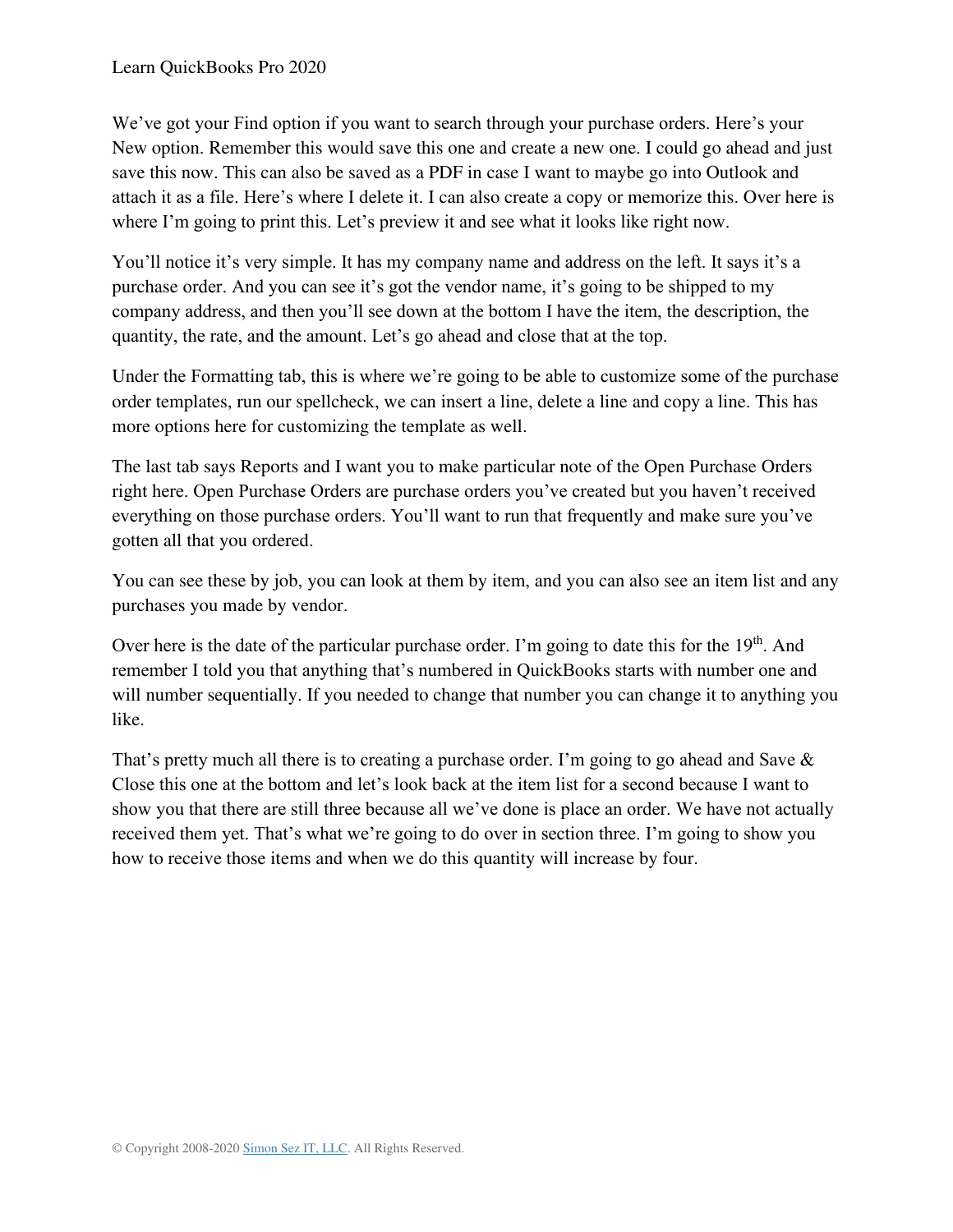## **Video: Receiving Items**

**Cindy:** Once we've placed a purchase order for some items then the next step is those items will actually be shipped to us by the vendor and we'll need to go through QuickBooks and receive them. That's how those items will get into our inventory. Let me show you how to go through the Receive Items window and actually receive the item so that you can see your inventory actually go up.

Before we actually receive our items I wanted you to notice that if we're looking in our inventory list we will see that we have three of the screen doors. We've ordered four more and they've just come in so we're going to receive them into our inventory.

Back on the Home screen we're following the flowchart. The next thing after Purchase Orders is Receive Inventory. You'll notice there's a down arrow because this can actually happen one of two ways. The vendor can actually ship the items and include the bill in the packaging with the items. But more than likely it's going to go the bottom way where the vendor will ship the items and you'll get a packing slip along with your items and later a bill will come to you in the mail or email or however they send it. We're going to choose the bottom option.

This is what's called an Item Receipt and the first thing it wants to know is who is our vendor. This is Perry Windows & Doors. It will pop and say Open purchase orders exist for this vendor and ask if we want to receive against one of these. An open purchase order means that there are still items we haven't received. We're going to say yes.

You'll want to choose whichever purchase order you want to receive the items against. In this case it was the one dated 12/19 and we're going to click OK. And now you'll see that it has actually prepopulated this Items tab with those four screen doors. If your vendor had shipped three and one was on backorder all you would do is change this quantity to three. That would leave one still open on that purchase order and when it came in you would receive it the same way.

I'm going back up here to the date. Let's say we received the items on the 24<sup>th</sup>. If there was a reference number that you wanted to put in here you could. And the total is \$500. There is no tax or shipping or anything on this because this is not the bill. This is just a receipt showing we received the items that we actually told it we wanted.

Up at the top here there's not too many things that are new. I did want to mention that if you picked the wrong purchase order before you came into the Item Receipt here you could go back to Select Purchase Order and change it to the correct one. You also have the ability here if you wanted to enter some time. Remember that job costing involves time that you or your employees spend working on a project or a job for a customer. Part of that time might be receiving these items. It might take a little bit of time to open the box and check them out and actually put them in your inventory in the back room.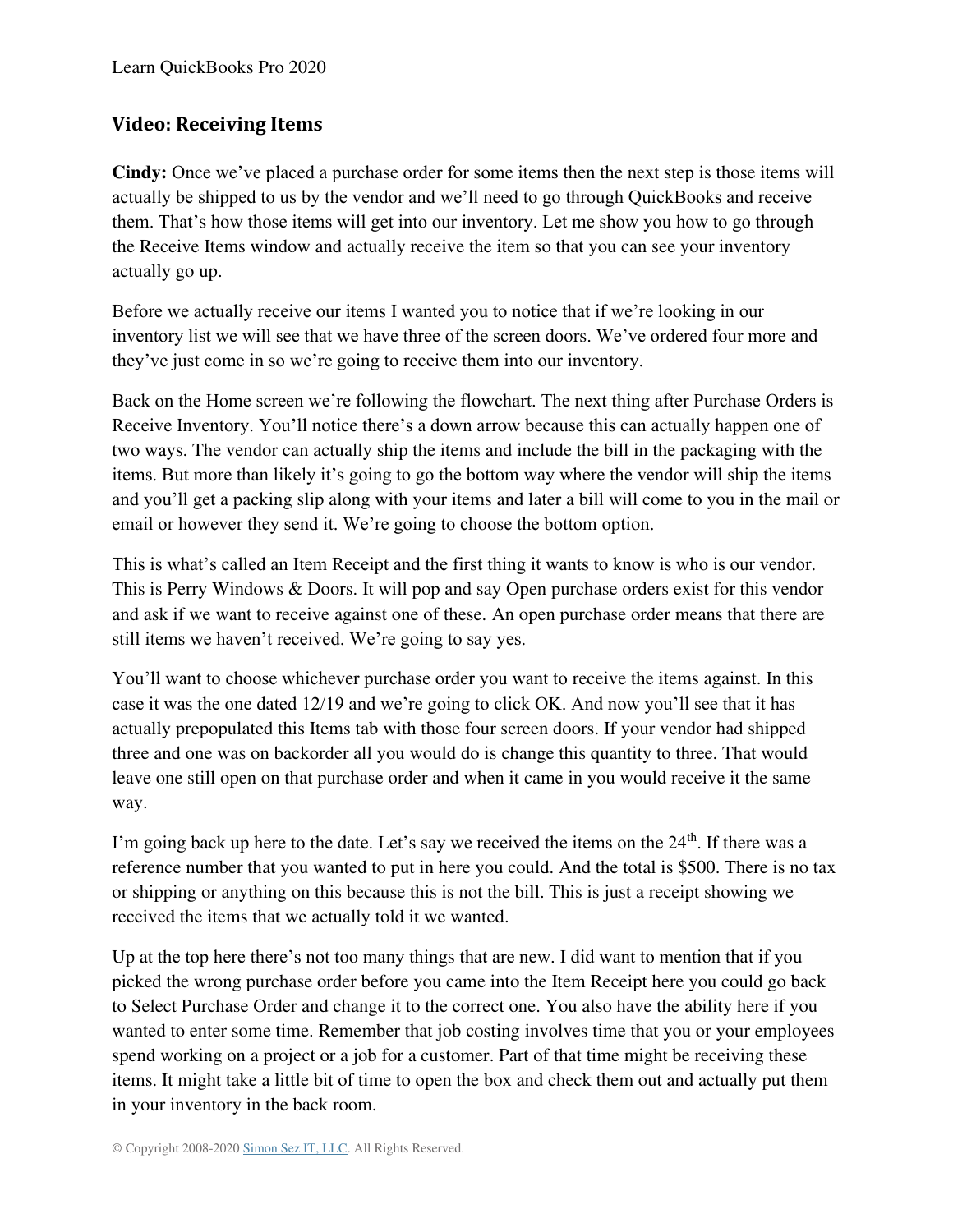The Clear Splits option would just basically delete everything here. And then we can have it recalculate if we needed to.

Under the Reports tab you have a few reports you want to make sure you're aware of. Here's your item listing, your open purchase order detail, vendor balance detail and your unpaid bills detail. You might want to look at those. You've also got your purchases by vendor detail here as well.

That's really all there is to actually receiving your items. I'm going to Save & Close at the bottom and let's go check out our inventory now. We should have seven. Under the item list and we do. We have seven screen doors now. And that's one of the ways that your items get into inventory.

Let me go ahead and go back to the Home screen now and I want to talk to you a little bit about creating bills for those items over in section four.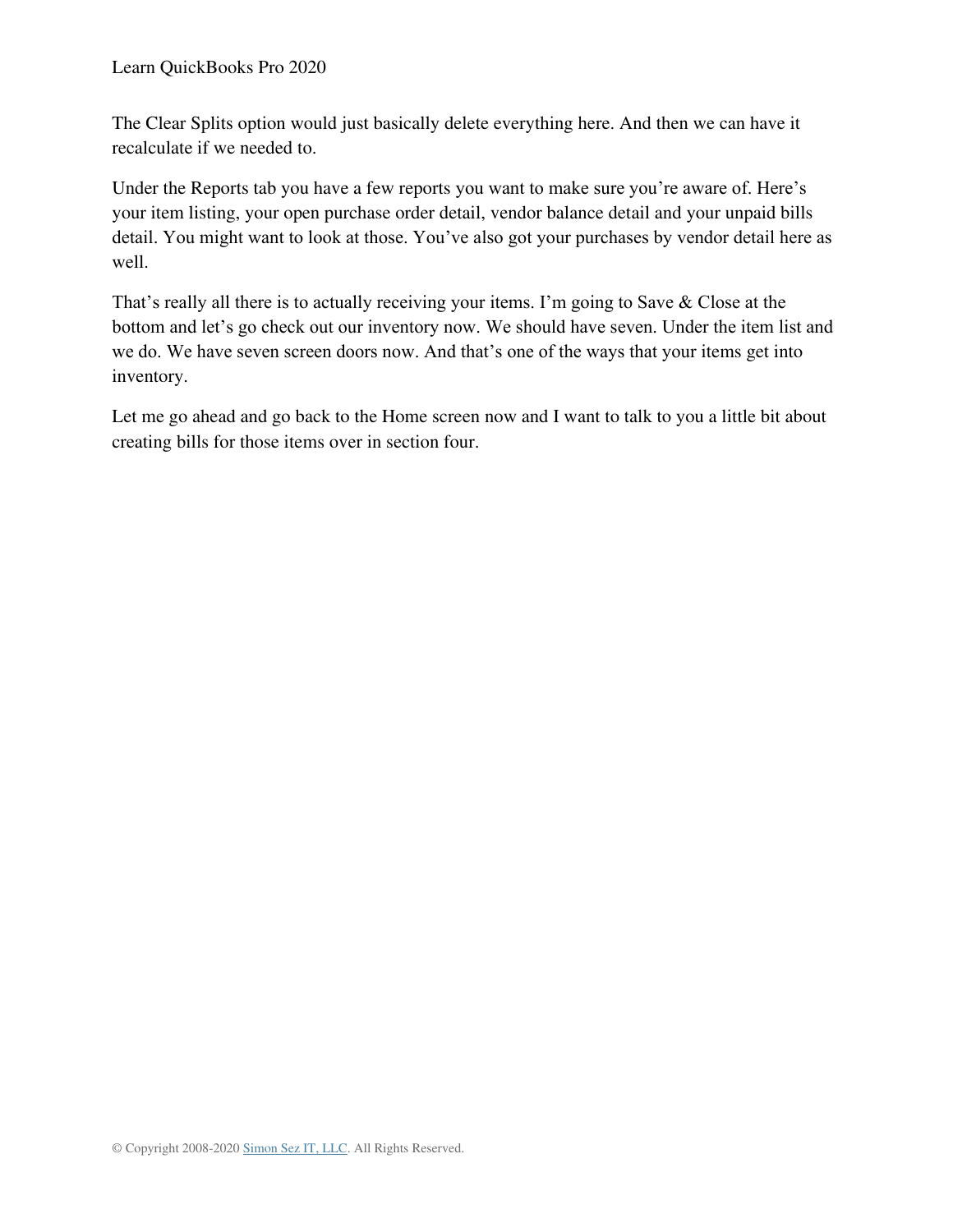## **Video: Creating Bills for Items**

**Cindy:** Once you've received your items, in this case the screen doors that we ordered, we're going to get a bill at some point that we'll have to pay. I want to go ahead and show you how to enter that bill and how to actually tell QuickBooks that you're creating a bill based on that item receipt that you entered. Let's flip over to QuickBooks and I'll show you how to create a bill for items.

If we're following the flowchart the next thing on the flowchart says Enter Bills Against Inventory. Let me just mention that if you went straight to this Enter Bills here, which would be okay, as soon as you put in that the vendor's name is Perry Windows & Doors it would pop up and say would you like to receive against one of your item receipts. So either way would work but let's follow the flowchart.

The first thing it asks me for this item receipt is who is my vendor and it's Perry Windows & Doors. I'm going to select the item receipt I'd like to pull in and click OK. And now you'll see that I have a bill and it prepopulated with all that information from that item receipt. Because this is a bill we're going to have to change the date. We'll say we received this on January the  $15<sup>th</sup>$ . We're going to plug in the reference number. Remember on the vendor side it is an invoice. On your side it is a bill. And we're going to say it's \$525 because they actually charged us for freight and delivery as well. Always check your due date. Make sure that that is accurate. You want your reports to be accurate when you run reports to see how much you owe. Here's where you have your terms. If those are not correct you can change that. You can also plug in a discount date if you have terms that are one of these two and they give you a small discount. There's a place for a memo and you'll see that it prepopulated everything on this Items tab. There's really nothing you have to change there other than if these go to a particular customer and job you could pick it from this list. On the Expenses tab this is where I'm going to choose the freight and delivery of \$25. And again if it's for a particular customer and job I'll want to choose that from the dropdown list. And I also want to be careful that I'm always using my class list so that my reports are accurate when I pull them up.

Let's see if there is anything new up on your tabs here at the top. We're on the main tab and most of this you're already familiar with. I will mention this. If you need to select a different purchase order, maybe you pulled in the wrong one, you can go here and you can actually look at any of those P.O.'s. Also remember that some of the time spent on processing this bill is part of your job costing. So if you wanted to add that you could. You could also clear your splits down here. Your split is where you have \$500 on one tab and \$25 on another. And notice the last tab says you can pay the bill. We're not at a point where we're ready to pay the bill yet but I could if I was on this screen.

There are some reports that you'll want to make sure you look at. You can run a transaction history if you want to follow this bill all the way back. You can also look at some of these others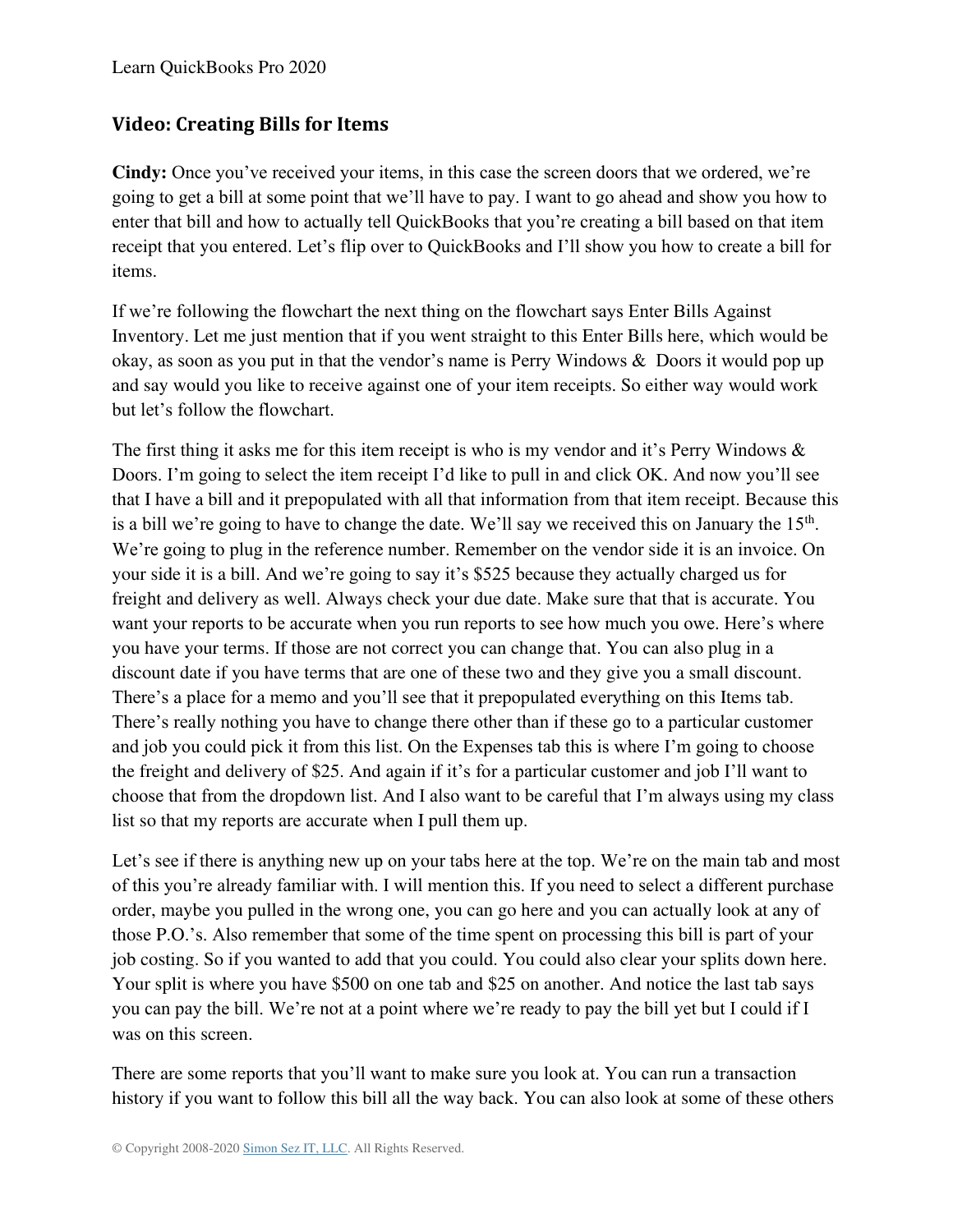over here. There's an item listing, an open purchase order detail, vendor balance detail, unpaid bills detail, and purchases by vendor detail. We're going to be looking at a lot of these reports in a later module but these are the ones related to this particular bill.'

All I'm going to do is go ahead and Save & Close and this bill is now in my Accounts Payable. And by the way because this one was linked to an item receipt, which was linked to a purchase order it will always bring you this, give you this message saying that it's linked to other transactions. Are you sure you want to change it? Yes. And that's all you have to do to enter your bills against your inventory.

Let's go ahead now and move over into section five and I will talk to you about paying for those items.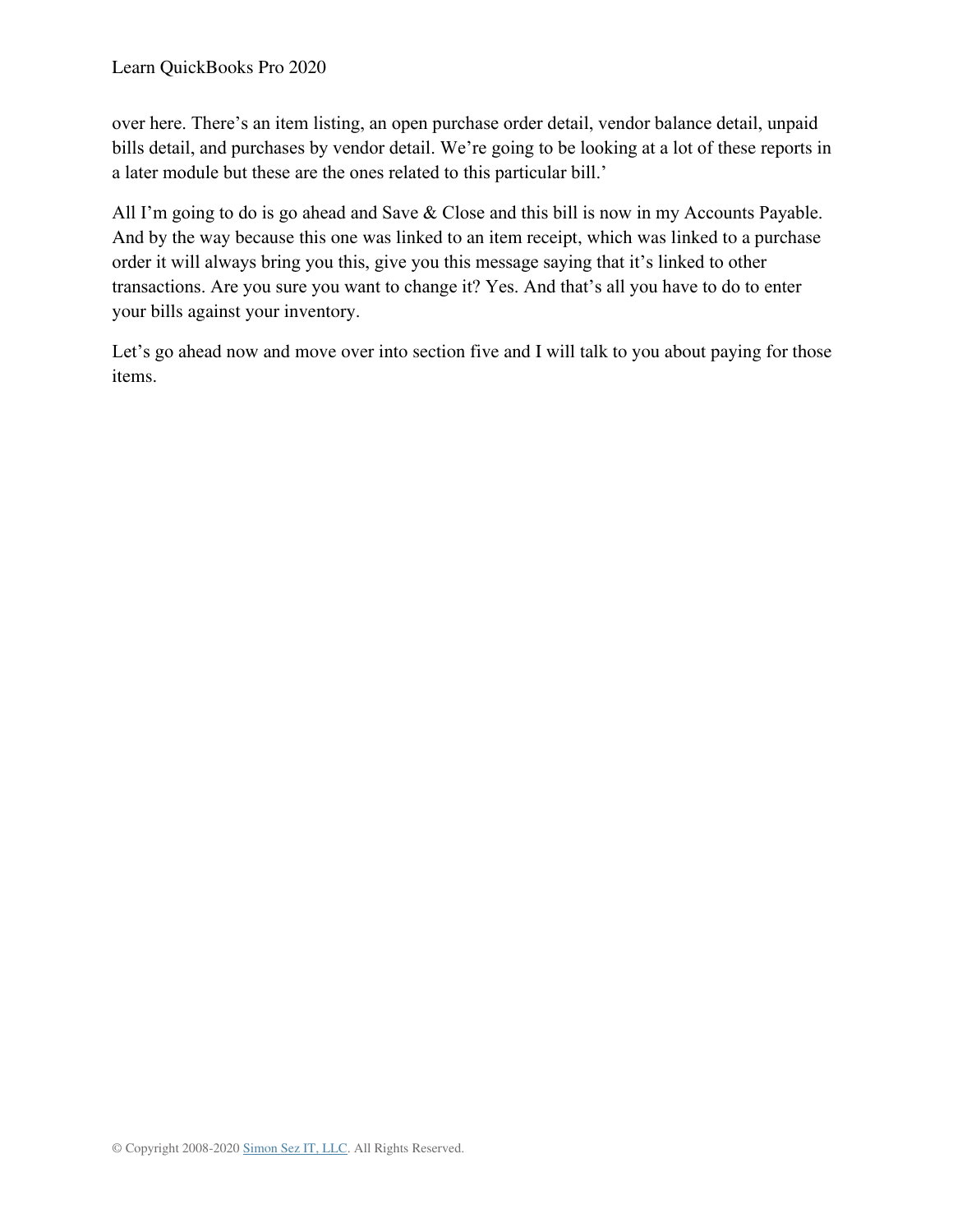#### **Video: Paying for Items**

**Cindy:** Now that we've ordered four more of the screen doors we are going to have to go ahead and pay for them. we did get the bill and now it's time to pay for these. It's very easy. Let me go ahead and flip over to QuickBooks and I'll show you how to pay for those items.

You're actually going to pay this bill the same way that you paid any other bills you had entered in QuickBooks. You're just going to follow the flowchart to the very end where it says Pay Bills.

In this case we're trying to pay Perry Windows & Doors and you'll see there's quite a few bills here but I'll go ahead and check off the one that we created for \$525. If I wanted to go to that bill and look at it I could do that down here at the bottom. Remember that you can't double click here. I'm going to change the date of my payment. I'm going to say it's January the  $20<sup>th</sup>$ . I'm going to pay with a check and I'll assign a check number here. All I have to do now is hit Pay Selected Bills. I'm going to actually put in the word Debit since I used the debit card to pay for this and click OK. And now that I've paid that it's going to ask me if I have some more bills I'd like to pay or am I done and I'm just going to say I'm done and now that whole process has been completed. You have gone from a purchase order, you've received your items which went into inventory, we received a bill and we entered that, and then we paid the bill. Now that process is totally complete.

Let's go ahead and look at one more thing in this module over in section six. I want to show you how to manually adjust your inventory.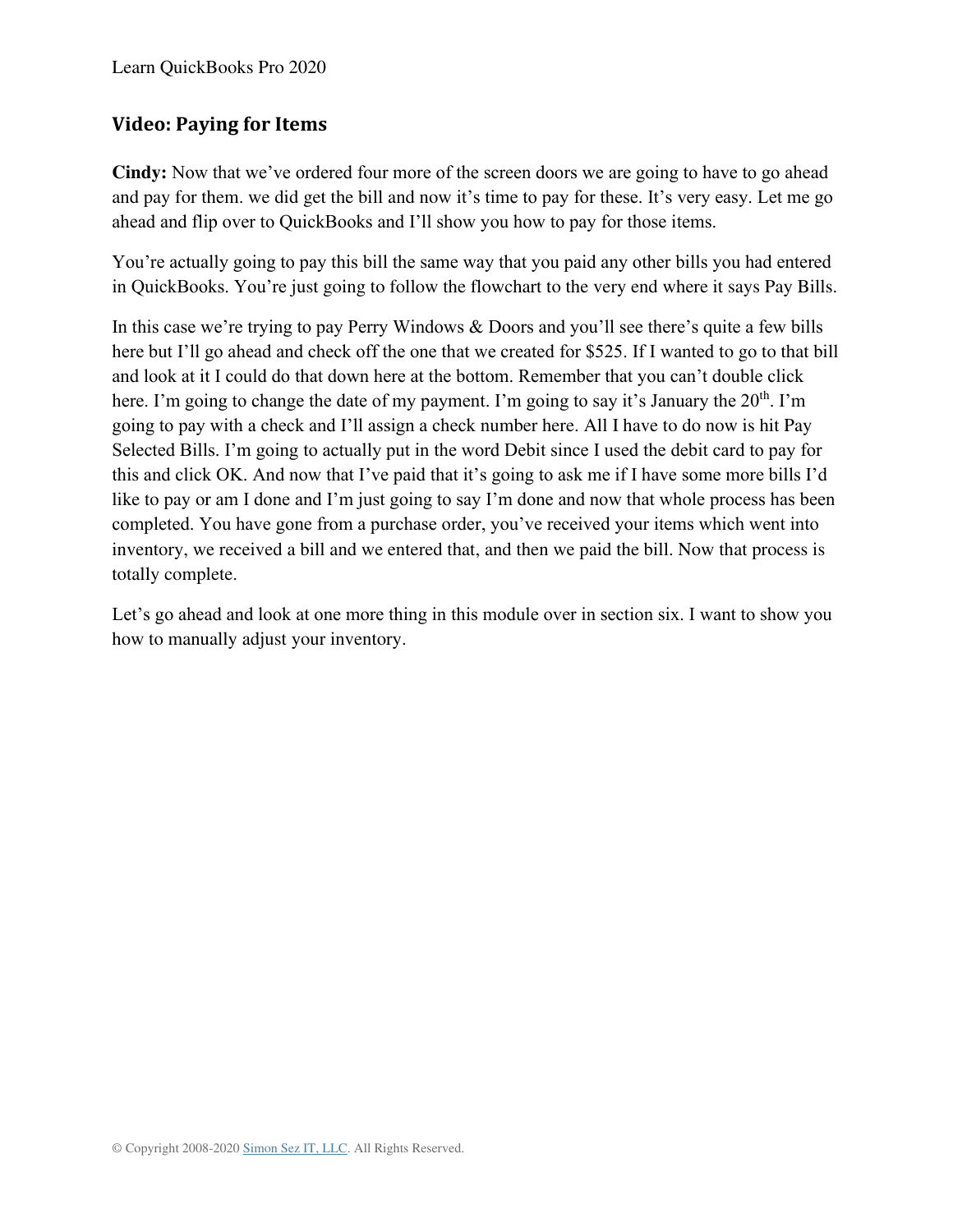#### **Video: Manually Adjusting Inventory**

**Cindy:** We're on the last section of module six now. We've been talking about how to work with items and inventory in this particular module. In this particular section I want to talk to you a little bit about how to adjust your inventory manually. And what I mean by that is inventory just gets off. That's just how it happens. And you're going to have to come into QuickBooks and adjust your inventory from time to time. You can adjust the quantity on hand and/or the value. Let me just show you where you've got to do that and we will do a quick one and then we'll be done with module six.

Let's go ahead and flip over to our item list and remember those screen doors. We actually have seven that we've purchased. Let's say that some time has gone by now and we realize that we went in the back to count and we really only have six. We'd like to go ahead and adjust our inventory.

The easiest thing to do is just right click and you'll be able to come down to this option here that says Adjust Quantity or Value on Hand.

The first thing it asks you is the adjustment type. Is this going to be an adjustment for the quantity, the value or the quantity and the total value? We're going to say the quantity. The adjustment date. We'll pick January the 23<sup>rd</sup>. And then the adjustment account. And what you're going to want to do is if you don't already have an account set up create one called Inventory Adjustments and when you set it up it's going to default to a cost of goods sold, which is what you want. You don't need to fill out anything else here. Just go ahead and hit Save & Close and now you're going to put a reference number over on the right. Remember I told you that anything that's numbered starts with a number one but you could actually put any number you'd like and it will number the next one sequentially. If this is related to a particular customer and job you would want to choose that from the list and also if it's related to a particular class you want to choose that from the list as well.

I'm going to click underneath where it says Item here and I'm going to go ahead and type in my screen door. Notice it tells me that I have seven on hand but I want to say that my new quantity is six. Notice when I tab through it it knows the difference already. It's going to subtract one so I end up with six.

There is a place at the bottom to put a memo if you'd like. And other than that you're just going to go ahead and click Save & Close at the bottom. And notice now I have six. And that's how you manually adjust your inventory.

I'm going to flip back to the Home screen. Now this wraps up module six where we've talked about how to work with your items and inventory. Let's go ahead and flip over to module seven talk a little bit about working with QuickBooks registers.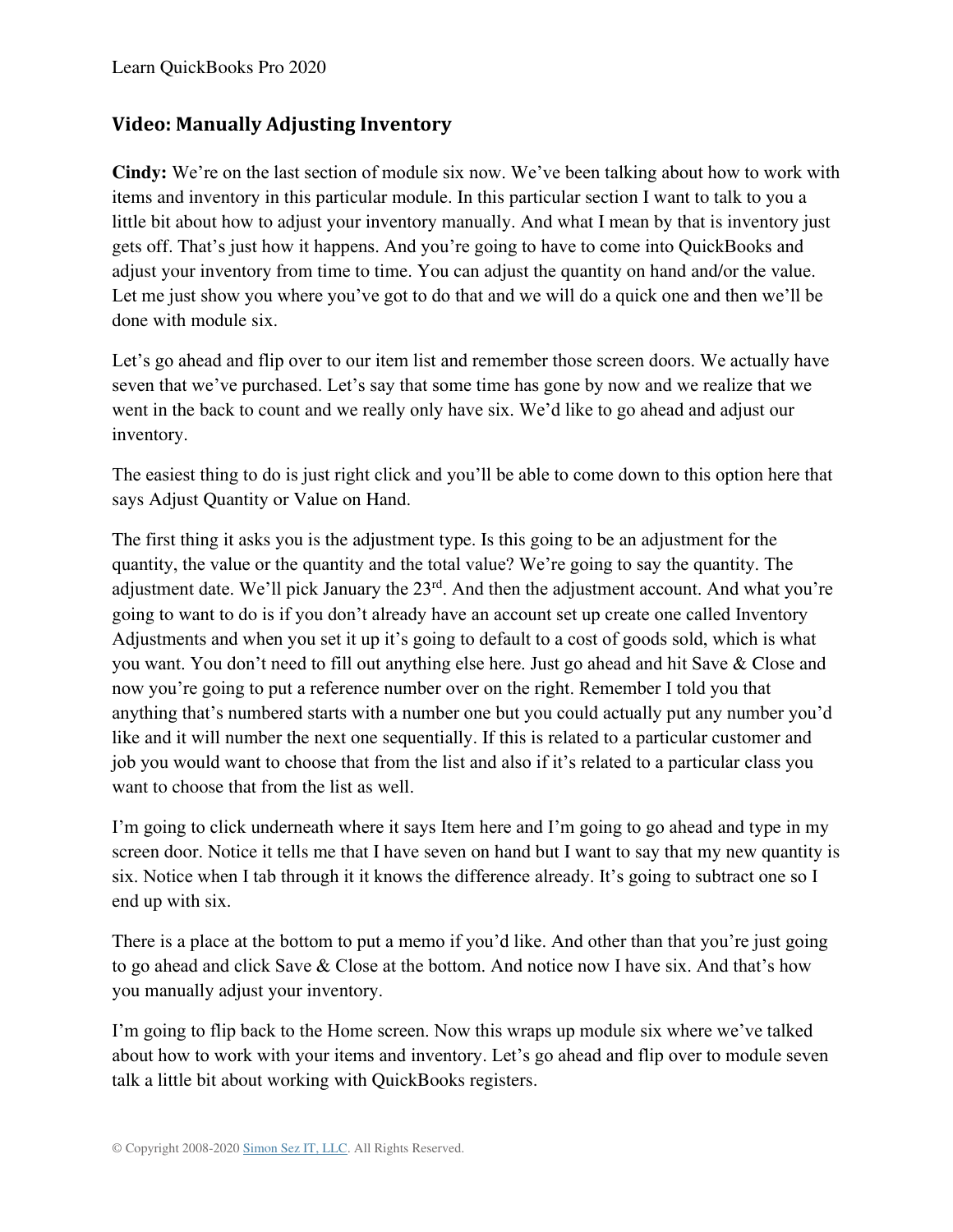# **Module 7 – Working with QuickBooks Registers**

## **Video: Working with Registers**

**Cindy:** We are starting on module seven now. This is the module where I want to talk to you about working with QuickBooks registers. You're going to find that you have a register for a lot of different items in your Chart of Accounts. For example, you have a checking register, you're going to have a register for your loans, for your credit cards. I want to go through and talk to you a little bit about how things get into those registers, we're going to talk a little bit in section two about downloading, and then we're going to do some bank transfers and reconciling towards the end of this module. This is section one though and I want to talk to you in this section about how to actually start working with those registers.

When we think of a register we typically think of a checkbook register but there are many different registers in QuickBooks that you could work with. Let's just start for a moment talking about how do you open the checkbook register. There are multiple ways to do this. On the Home screen what you can do is come over here where you see these account balances. If I double click on checking from here that will open the checkbook register. All right. Let me close that. Another way to open it from the Home screen is you'll notice right here in this banking section it says Check Register. If I click there it will ask me to select the account and I could pick any of these but right now I'm doing checking. I'll click OK and now again I'm in the checkbook register. Now let's look at another way we can get into the checkbook register.

Remember that Chart of Accounts we've been talking about? Well let's open that back up and double click on checking from here and again I'm in the checkbook register. So there you see three ways to access the checking account.

Let me close this again. When you're looking at the Chart of Accounts you'll notice that a lot of these accounts have a balance over on the right hand side here and any of these that have a balance you can double click on to look at the register. For example, if I double click on Cal Oil Credit Card I will see a register. When I scroll down and look at these you'll notice that the accounts that have a balance total they stop right after Equity. So from Income down you'll notice none of these have a balance total. What that means is that if I double click on any of these I actually will get a report on that particular account. If it has a balance you get a register, from Income down you'll get a report.

I'm going to go back up and click on Checking and we're going to examine what the checkbook register looks like here.

This looks very similar to a register that you might have in your desk. You'll notice that for any of these there is a place to put the date, then there's a place for the check number or whatever you'd like to put in that field. This could say ATM, it could say Debit. Then there's a place for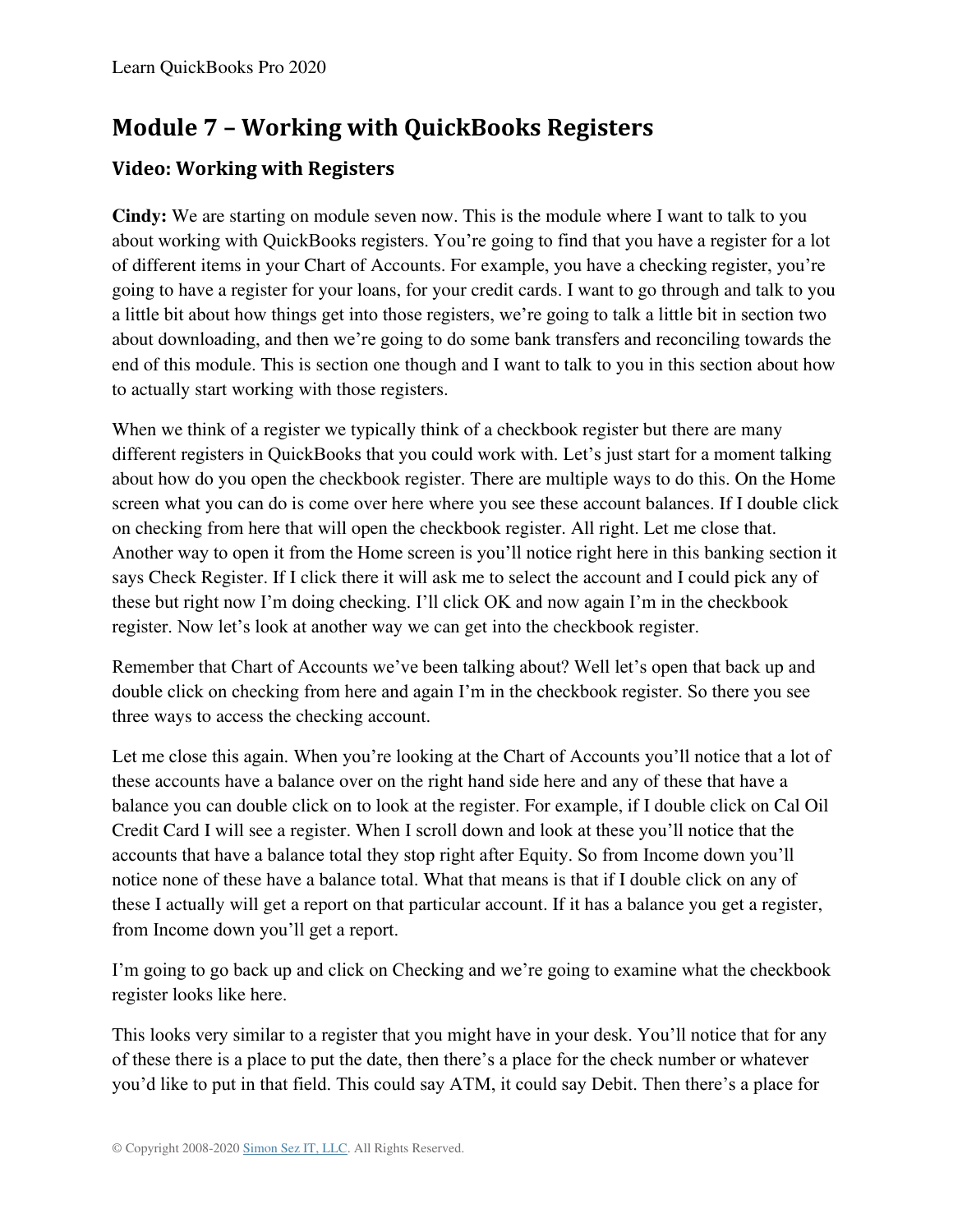the vendor name. Then over here you'll see the payment amount. If it's a deposit you'll see the deposit in this column and then there's a running balance all the way down.

On the second line of the transaction you'll see this is where you pick the account from the Chart of Accounts that this particular check should go to. If you ever see Split like you see quite a few of these that means that transaction was broken out amongst more than one account. You'll also notice there's a place for a memo and you can say anything you want in that memo line.

Going down to the bottom of this list you'll notice that there is a blue line here. That blue line just means anything below it is postdated. When the  $31<sup>st</sup>$  comes then that line will move and then it will probably move right down here and then when the  $20<sup>th</sup>$  of January comes that will move all the way down.

A couple of other things to notice. You can see the type of transaction that each of these is right here. So you can see many of these are paychecks. This one is a tax payment. This one here just says Check versus Bill Payment here. The ones that say Bill Payment that tells me that they entered a bill and they went through to pay the bill the correct way, they followed the flowchart. The one that says Check means they just wrote a check for something.

When I look down at the bottom of the list you'll see that there is a button that says Splits. And what that does is when you're clicked on a particular transaction and you choose Splits down here it opens up this window so that if you wanted to split this check up into multiple accounts from the Chart of Accounts you could do that. Once you chose your options you would just go to Close over on the right and then it would say Split right here like this one does.

If you'd like to see this in a one line fashion instead of two lines you'll see there's a checkbox at the bottom left of your screen and you'll see that it's just one line now and it goes all the way across. It's really just a matter of how you would like to see this.

You can also see that it's sorted by date, type and number/reference, which is probably the way you want to leave it, but notice I could sort this by amount, by date, you can see these other choices here.

The other thing I'll mention is if you notice this column where there's nothing but there's a checkmark at the top, let me scroll up a little bit so that you can see that some of these actually have checkmarks, like this. These are transactions that have already been reconciled. Do not check this or do not put a check in a blank one because that will actually screw up your reconciliation that we're going to be doing at the end of this particular module. Just make sure that you don't change this column at all.

If I go to the top of the screen you'll see an option that says Go To. If you're searching your register for something you have the ability to search through different fields and search for something specific. So if you're searching through the payee and name field you can look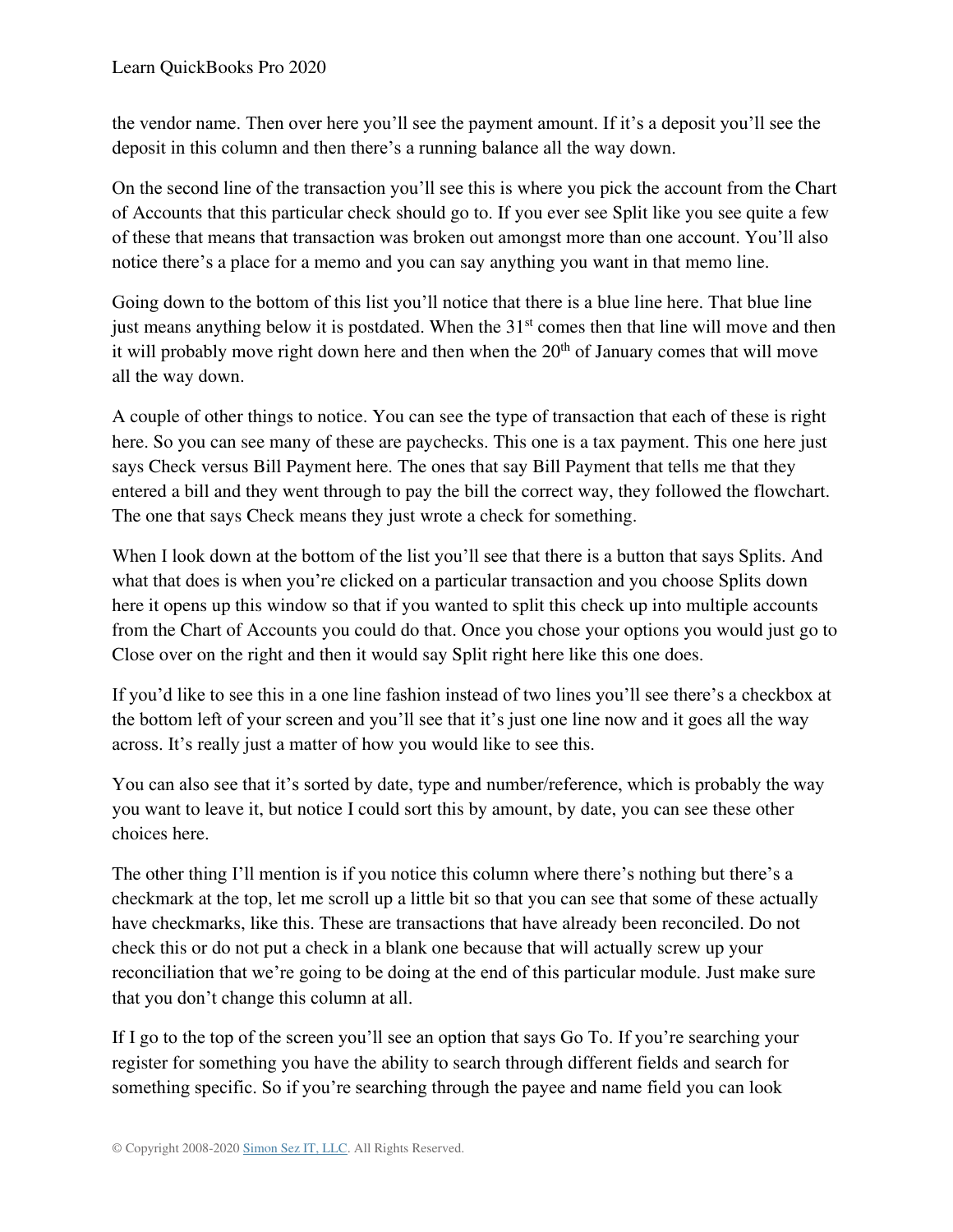through all the names. If you're searching for a particular number you can type that number in, a memo you can type in a memo and the amount you can put in the amount. Wherever you're clicked it's going to search down when you choose Next and Back will search up. If you get to the bottom of the register and you haven't found what you're looking for then go ahead and hit Next again and it will flip up to the top and keep going down that way.

You do have the ability to print your register. You can actually specify a date range and if you want to see the splits detail you can as well. That just means these ones that say Split it's going to show you each of the counts that make that up.

When you're clicked on a transaction you can edit that transaction. If you make a change to that transaction and you save it that change is effective immediately. If you're clicked on one that has a vendor name you can run a quick report and you can see now that I've run a report on the Bank of Any City.

And that's pretty much how the register is going to work. Let me go ahead and close that and I want to go ahead and open a credit card just to show you real quick. I'm going to double click on the credit card. In this register you'll notice that anything you charge is over in this column, any payments you've made are in this column, and then it will have a running balance.

Let's look at one more register. Let's look at a loan. We're going to look at one of the vehicle loans. Let's use the van. We'll double click on that one. In here what you'll see is each time there was a bill or a payment you will see it listed over on the increase side or over on the decrease side.

And that's pretty much how the registers are going to work. What I want to do now is take you over into section two and I'm going to talk to you a little bit about downloading your transactions into the checkbook register or into the credit card register.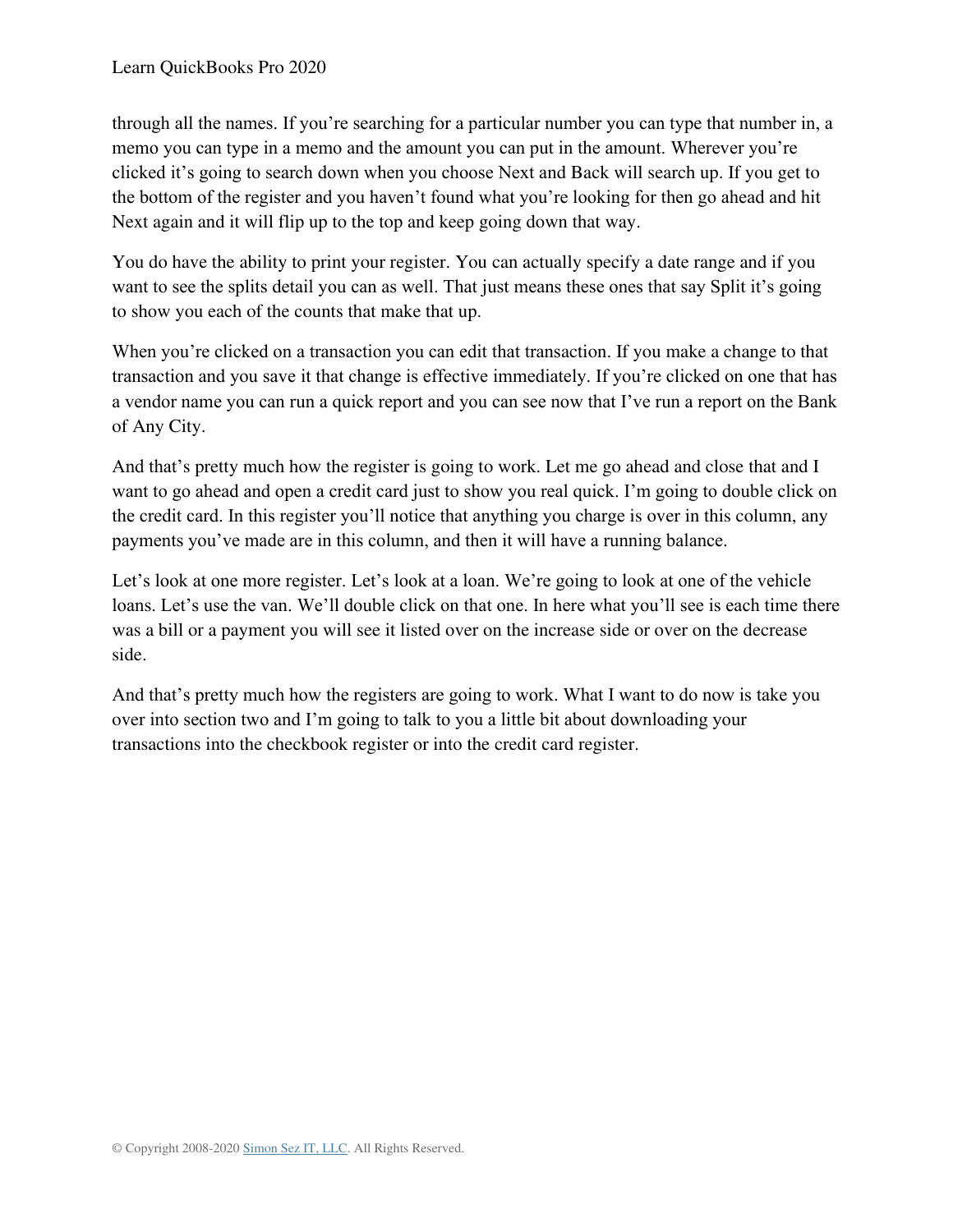#### **Video: Downloading Transactions**

**Cindy:** One of the things you have the ability to do in QuickBooks is to download your transactions from the bank. Now this can be a good thing or a bad thing and I want to go through and show you how it works and then some of the issues you may run into when you're actually downloading. You're going to be able to do this from QuickBooks or from the bank's website, either one. If you do it from within QuickBooks you're going to have a little window that pops up that will allow you to check off whichever transactions you want to pull over into QuickBooks, into the register. If you do it from the bank's website typically you don't have that little window and it just throws everything into the register and if you've really screwed it up then you're just kind of out of luck. I suggest you always make a backup copy of your company file before you start downloading any transactions, especially if you do it directly from the bank's website. That way if it's all screwed up then you haven't lost your original data. Let's go ahead and flip over to QuickBooks and I'm going to show you where to go to download those transactions.

If you're in the register and you'd like to download your transactions you can do that using the Download Transactions right here. Before we do that I want to point out some of the things that you might run across that might actually hurt you when you're downloading your transactions. Let me flip back to the Home screen for a moment.

When you download from the bank you're basically just downloading all the transactions into the register. The problem with that is if you happen to be using the estimates, the invoicing, the receive payments the way you should what's going to happen is you might actually enter some items twice that you didn't mean to. For example, let's take a deposit. Let's say you had \$1,000 deposit that showed up in the checkbook register and it was for an invoice that you got paid for. If you originally had gone through the Create Invoices and received the payment that means at this point the money is sitting in Undeposited Funds. If you had actually followed all the way across the money is already in the register. You would not want to download that again because then you would have doubled it.

Another thing is if you just download straight from the bank and you have that \$1,000 deposit it has no idea it was a payment you received for a particular invoice. If you hadn't done the receive payment, let's just say you just had the invoice in here then what would happen is that invoice would still show as not being paid when you would actually see the deposit already in the register.

Kind of the same thing with bills. Let's say that you saw a check that had already cleared your bank for a bill that you paid. Well if you had gone through the Enter Bills and then the Pay Bills it would have dumped into the register at this point. That means you're actually downloading it twice. So you want to be really careful when you're downloading from the bank because the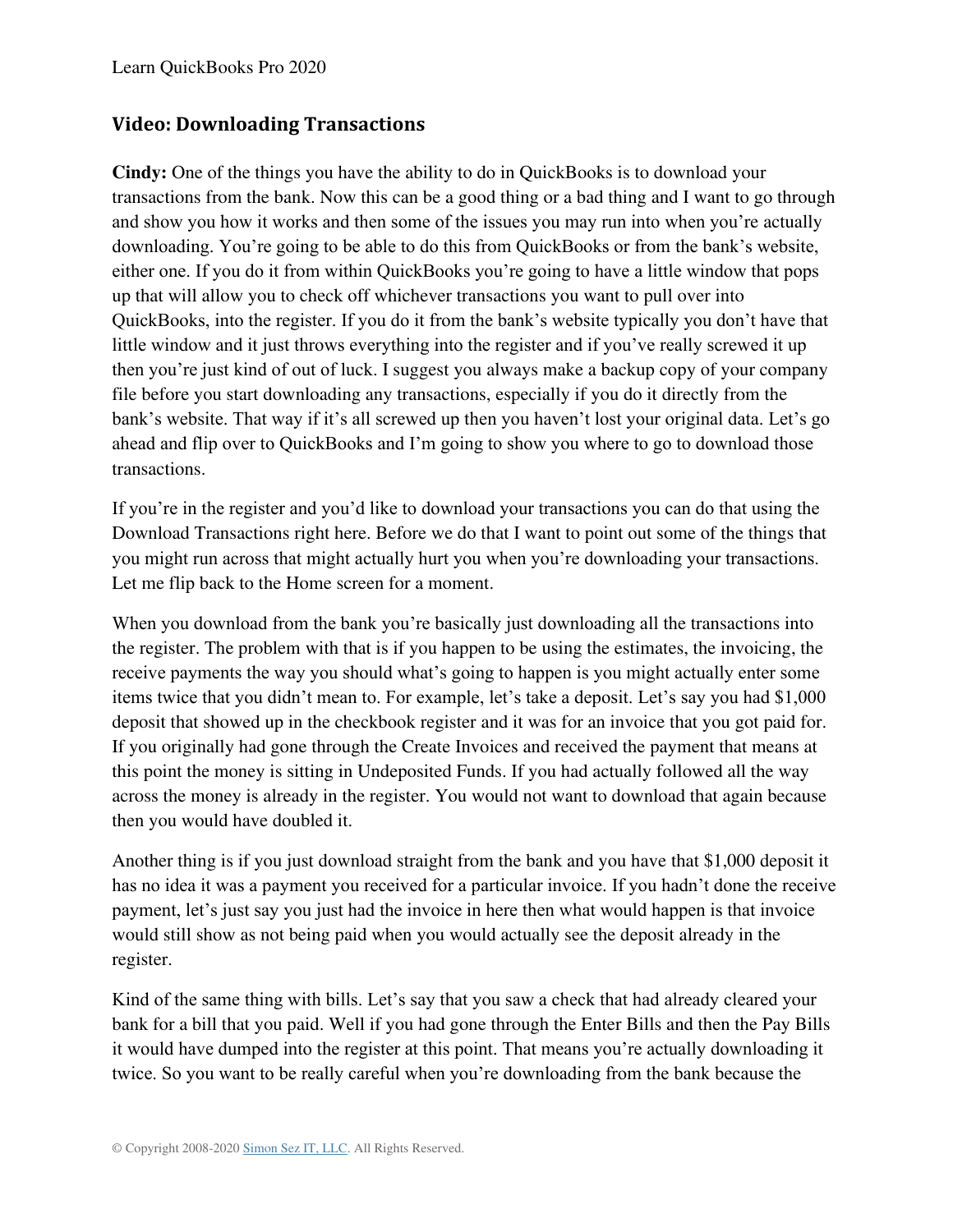bank book can balance perfectly but that does not mean that everything else in QuickBooks is correct.

I'm going to go ahead and click on the Checking account over here on the left. In the checking account you have a button at the top here that says Download Transactions. You'll see here that they have a savings account set up, a checking, and a QuickBooks credit card set up. Now initially you will have to come up here to add an account and add each account that you'd like to hook up to online banking. What'll happen is you'll go through a one time process where you will actually put in your username and password for your bank account and then QuickBooks will sync with it.

Once you have your account set up any time you want to download you click on the account, in this case checking, and it'll tell you a little bit of information. For example, you'll see here at the top that it tells me the balance that's in the bank and also the balance that's in QuickBooks. These are not going to match all the time because you will have things in QuickBooks that haven't cleared yet, possibly checks.

I have six transactions waiting to be added to QuickBooks. Whenever I am ready to add them I'm going to click over her on Transaction List and it will show me all of those transactions. Now if you've already downloaded a transaction then it will not be in this list and you won't be able to download it again.

You'll notice that you can look at the status, you can change the type of transaction you want to look at, it's going to have a date range. But all you're going to do is put a checkmark next to the ones you'd like to download and make sure all of the information in that row is correct. You could see right now that I don't see for any of these checks any information other than the payment amount. So I would need to go in and find out who that check was written to and put in the payee. I'd have to put in the name of the account. And notice I don't have the splits option here either. I'm going to put in the class I'd like this to go to. And then once I've done all that for all three of these I can come down to the bottom and I can add or approve and this will actually send them over and put them in the checkbook register.

Now notice I can also ignore these. If there are ones that you know are already in QuickBooks you'll just ignore them here so that it won't keep asking you to download them to your bank account.

You can always hit Finish Later at the top if you're not finished and then you can wait for the next time or go back in and finish it whenever you're ready. And that's how the downloading actually works.

I will say that if you have a credit card this is a great way to download your transactions. Credit cards typically don't have any outstanding bills for example. There's not usually any outstanding invoices in QuickBooks that would affect credit cards. They're just usually things you're just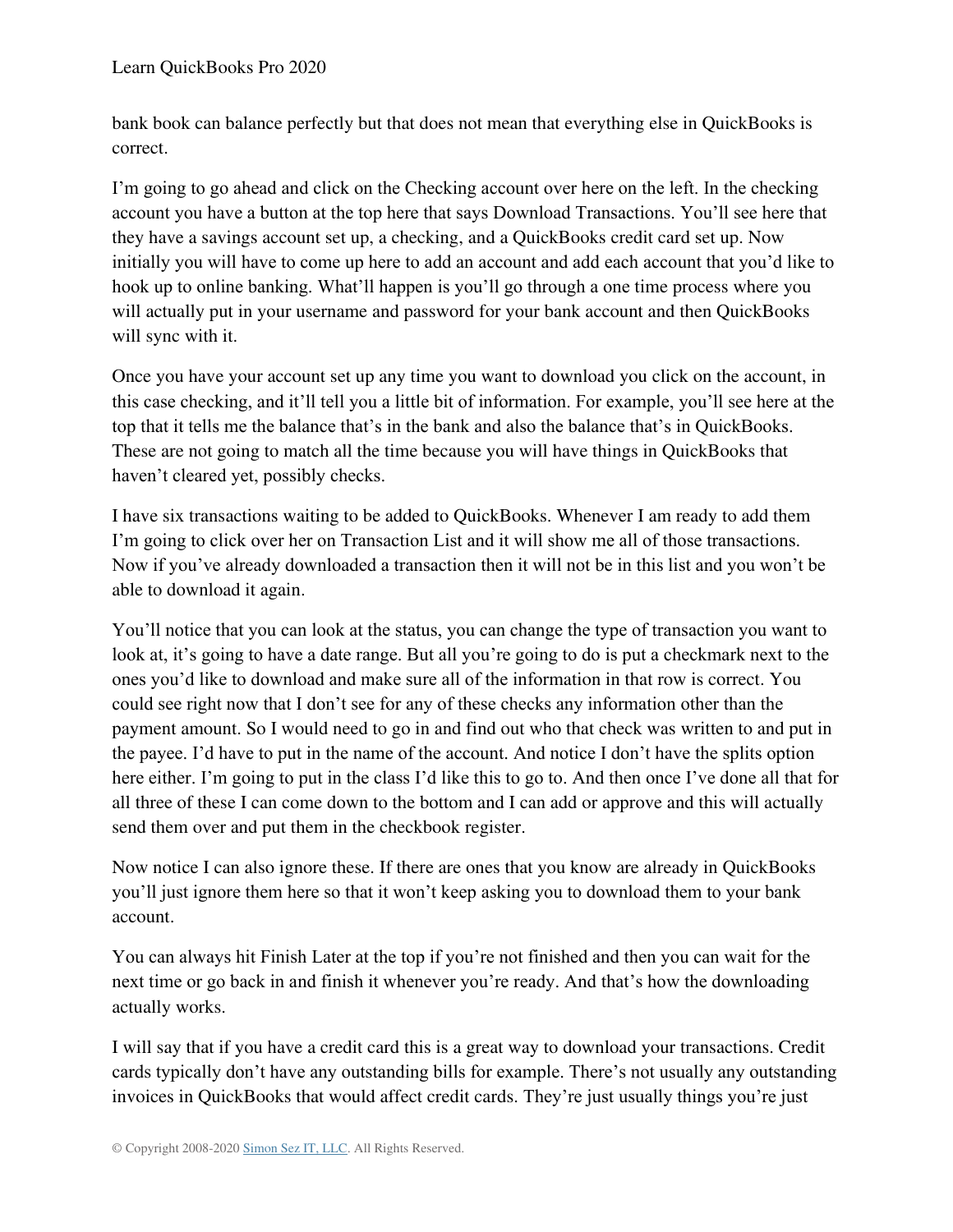charged and you need a quick way to get them into your register. And that's how your bank feeds are going to work.

Let me go ahead and close this and I'm going back to the Home screen and I want to go ahead and talk to you now a little bit about creating entries and writing checks over in section three.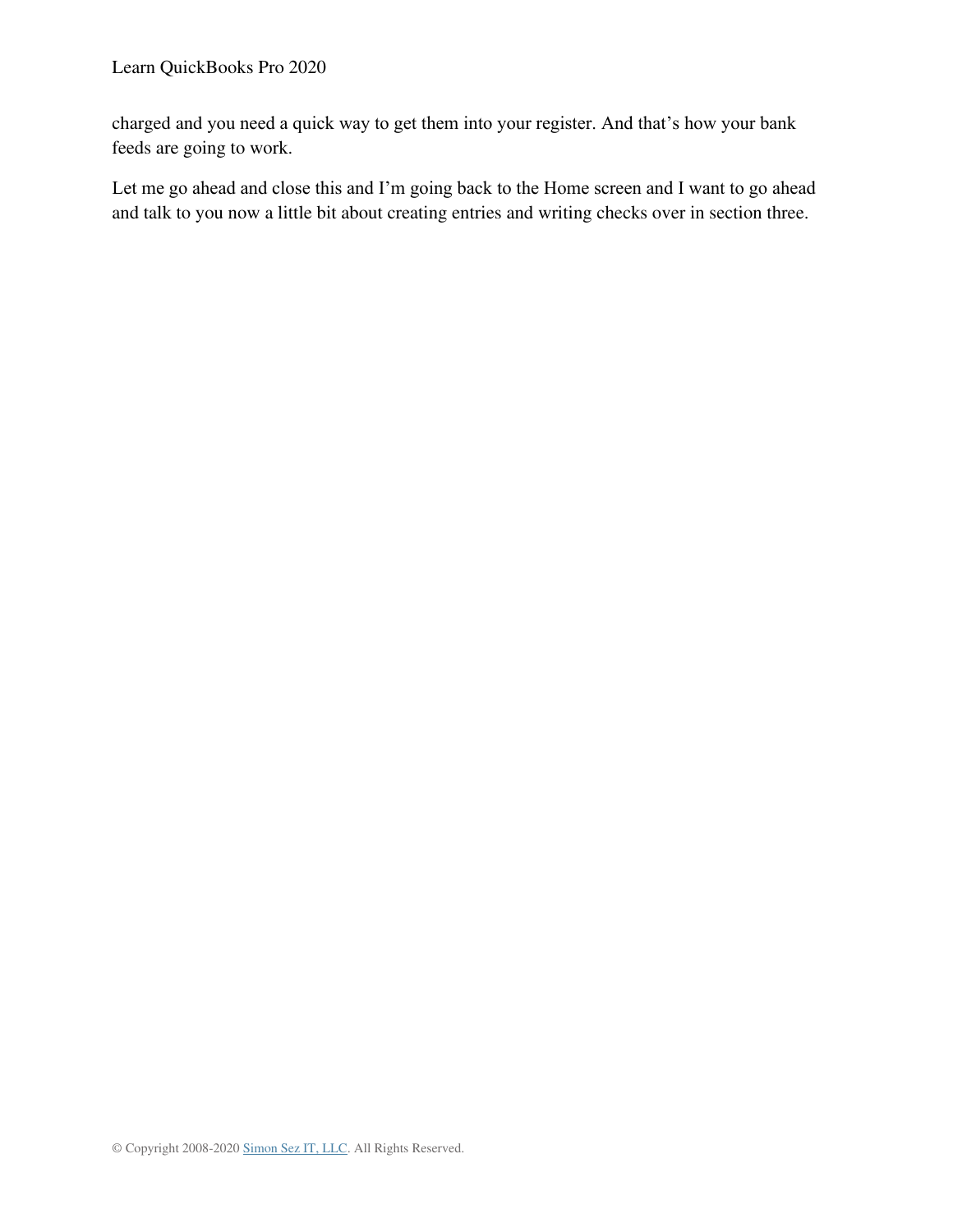## **Video: Creating Entries & Writing Checks**

**Cindy:** There will be some entries that you will want to go ahead and enter by hand into the checkbook register. Those might be checks that you wrote that do not have a bill that they're paying or could be something like a debit card transaction or an ATM withdrawal. Let me go ahead and show you how to go ahead and set up those types of entries.

I'm going to go ahead and open the checking register. What I want to show you is at the very bottom of every register there is a blank space ready for you to type in the new transaction. The types of transactions you will type in here will be things like debit card transactions, if you went to the ATM, maybe you purchased something online, maybe something was withdrawn automatically. Maybe you wrote a check for something. Those are the types of things you need to type in here because they're not associated with a bill and you wouldn't need to go through the process of paying that bill to have it dump in here. Those are the types of transactions you would want to type in the register.

The first thing you want to put in is the date. Then you'll want to put something in the number type field. This can be your check number, it can be the word Debit, the word ATM, whatever little coding system you would like to use. The next field asks who is my payee, Perry Windows & Doors in this case. And I'm going to put in the amount of the transaction and you'll notice that it brought in an account from the Chart of Accounts for me automatically based on the last transaction that I typed for Perry Windows & Doors. I'm going to go ahead and change this to Job Materials and then you'll see there's a place for a memo, where you could put anything you'd like.

If this was all of the information that you needed you could go ahead and record this transaction. But I want to point out that you have this option called Splits right here that will open up this window. Therefore if you needed to put more information in here you could. Maybe you needed two different accounts, maybe you needed the customer and job. You'll notice when I choose the customer and job a little checkbox says Billable up here with a checkmark in it. Notice I can uncheck that if I'd like but just to tell you what this is. If you remember back when we created invoices I showed you that at the top there was a button that said Add Time/Cost. If you have this checked it assumes this is an expense you're incurring that you may want to turn around and invoice your customer for to get reimbursed. If you uncheck it then it will not show up in that Add Time/Cost window.

The last field here is the class. Make sure you choose the correct class and then click Close.

Once you have it in there all you have to do is hit Record at the bottom and now that particular transaction is recorded.

Let me just mention that any time you actually type something in the register what happens is it's going to open up in the form of a check. I wanted to show you if we look up and find Perry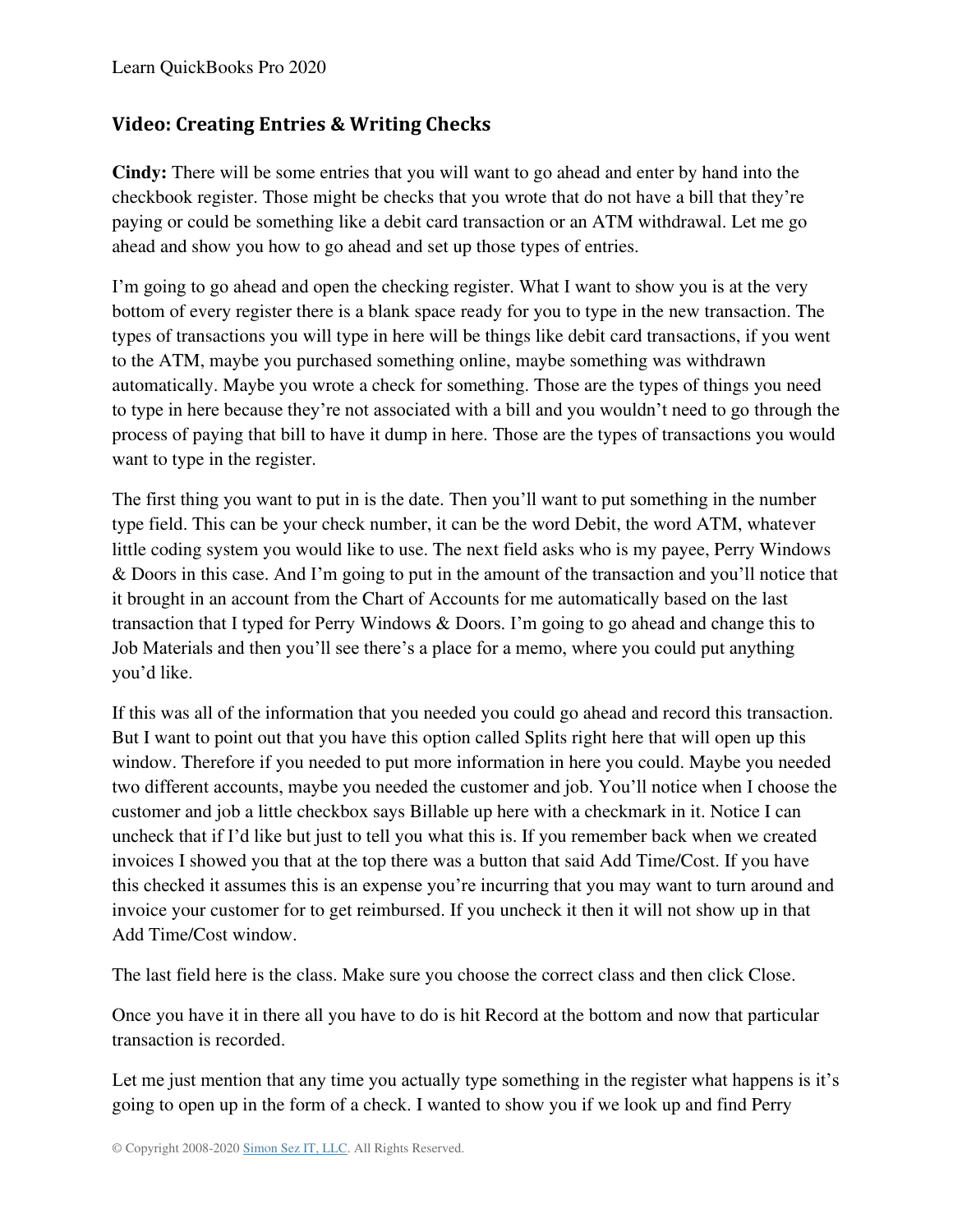Windows & Doors we'll find the one we just did and you'll see it right here. You'll notice it says Check. If I double click there it opens up into the form of a check. I could have just gone to a blank check from my Home screen and typed it in that way. I would go to the Write Checks window here and then I would type in my transaction. When I do save this it would end up being in the register. So it ends up being the same either way. You can type it in the register or you can type it in here.

I'm going to go ahead and close this window and that's really all I wanted to tell you about creating entries and writing checks. Why don't you head over to section four and we're going to talk in section four about bank transfers.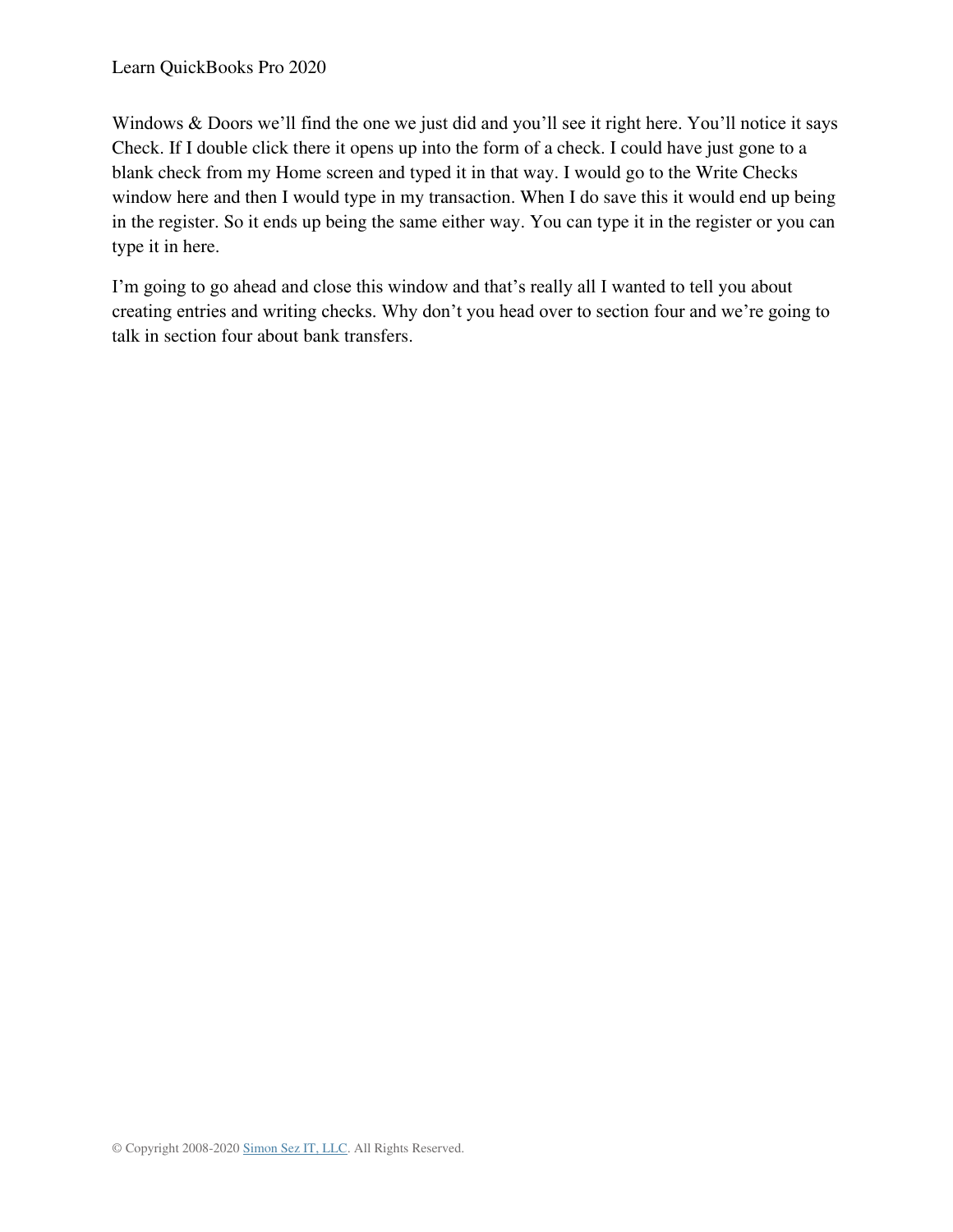#### **Video: Bank Transfers**

**Cindy:** There are times in QuickBooks when you need to go ahead and enter a bank transfer that you made and I want to show you how to actually create that transfer. It's super easy to do. You can do it in the register or there's a whole feature for the bank transfer option. I'll show you where that is.

I'm going to show you a couple different ways to create a transfer. The first one is directly in, by typing it directly into the register. I'm in my checking account and I want to transfer \$5,000 from my checking to my savings. I'm going to click on the last available entry at the bottom. I'm going to make sure I have the correct date. If there's a check number I'm just going to delete that. I don't need a payee. And I'm going to put \$5,000 in the payment column and when I go to the next line this is my Chart of Accounts and this is where I want to pick Savings. If I want a memo I can put Transfer over here. And that's really all that I have to do. I just click Record and now you can see that my transfer has been recorded in my checking account. If I open the savings you're going to see it's recorded there as well. Let me flip over to the Chart of Accounts and show you that.

Here's my Savings. I'm going to open it up and there is the flipside of the entry right there.

Now let me mention that there is another way to do this and you wouldn't really know that this option was here unless you've been looking under the menu because there is no icon on your Home screen for this. If you go to Banking on your menu you will see a Transfer Funds option right here. All you have to do is pick the date of your transfer. If it relates to a particular class you would choose it from the dropdown. Here you would tell it which account to transfer from, which account to transfer into, and the amount, which would be \$5,000. And that's all you'd have to do. You would Save & Close and it would look exactly like the one that I just typed in. And that's really all there is to a bank transfer.

I'm going to go back to the Home screen and we have one more thing to talk about in this module and that is reconciling. Why don't you head over to section five and I will see you shortly.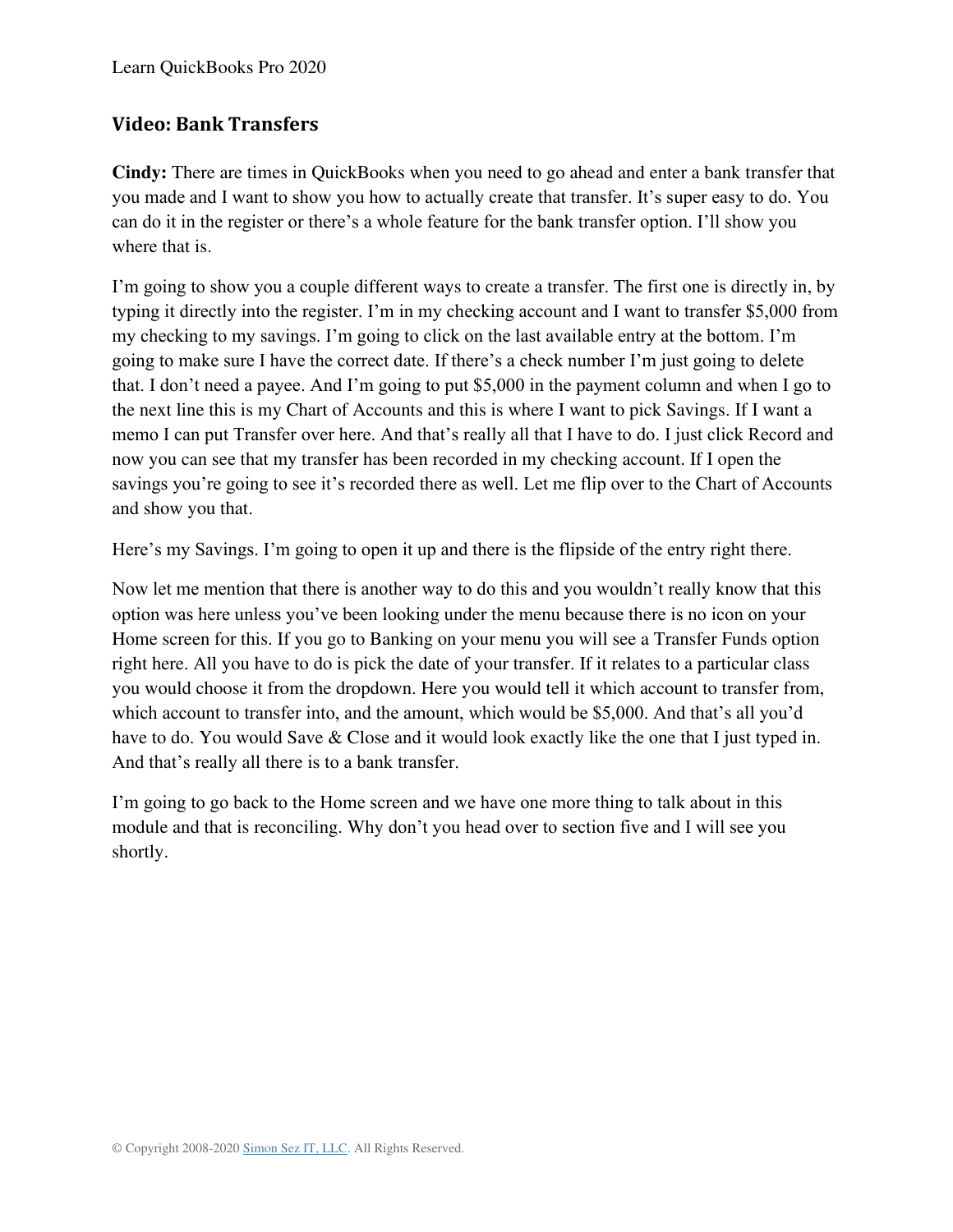#### **Video: Reconciling**

**Cindy:** One of the things that you'll want to make sure you do every single month is go ahead and reconcile your accounts. You might be familiar with the term balancing your checkbook, except that you can reconcile or balance more than just the checking account. I want to go through and show you how reconciling works in QuickBooks and then we're going to come back and wrap up module seven.

Reconciling is basically a process where you double check to make sure that your QuickBooks and the bank actually match. And the reason you want to do this is because you make mistakes and you want to be sure that you can go back and catch those and the bank also makes mistakes occasionally as well and you want to catch that so you can make sure everything matches.

When you get ready to reconcile you'll want to make sure you have your statement out and then you'll click on Reconcile.

The first thing it asks you to do is pick the account you'd like to reconcile. Most people think of reconciling their bank accounts and you should but you should also reconcile any of these other accounts that you see in this list. Make sure you at least do your bank accounts and your credit cards if you don't do anything else. You might make mistakes entering credit card charges as well and that's why you want to reconcile your credit cards.

The next thing you want to do is make sure that you have the correct statement date. Look on that bank statement and whatever the ending date is that's the date that you want to make sure appears here. You'll also notice the beginning balance is here automatically. Last months ending is this months beginning number. If you know you reconciled last month and you come in and this number is not correct you want to figure out what you did wrong. You can actually come down here where it says Locate Discrepancies and you can run a discrepancy report right here that will tell you if you deleted something you'd already reconciled or if you made a change to it. That way you can go and reenter those things or fix whatever you need to. When you're done you can close the report and restart the reconciliation.

The next thing it wants is the ending balance, and you're going to get that from your bank statement.

There's also a place for any service charges. This could be your \$8.00 a month to have the account, an NSF fee. You can add those together if you want. Some people will actually go ahead and put those separately in the register. That's okay. It's just you don't want to do it in both places.

If you have any interest you want to make sure that you use this account here, Interest Income. You'll probably need to set it up and it would be an other income type.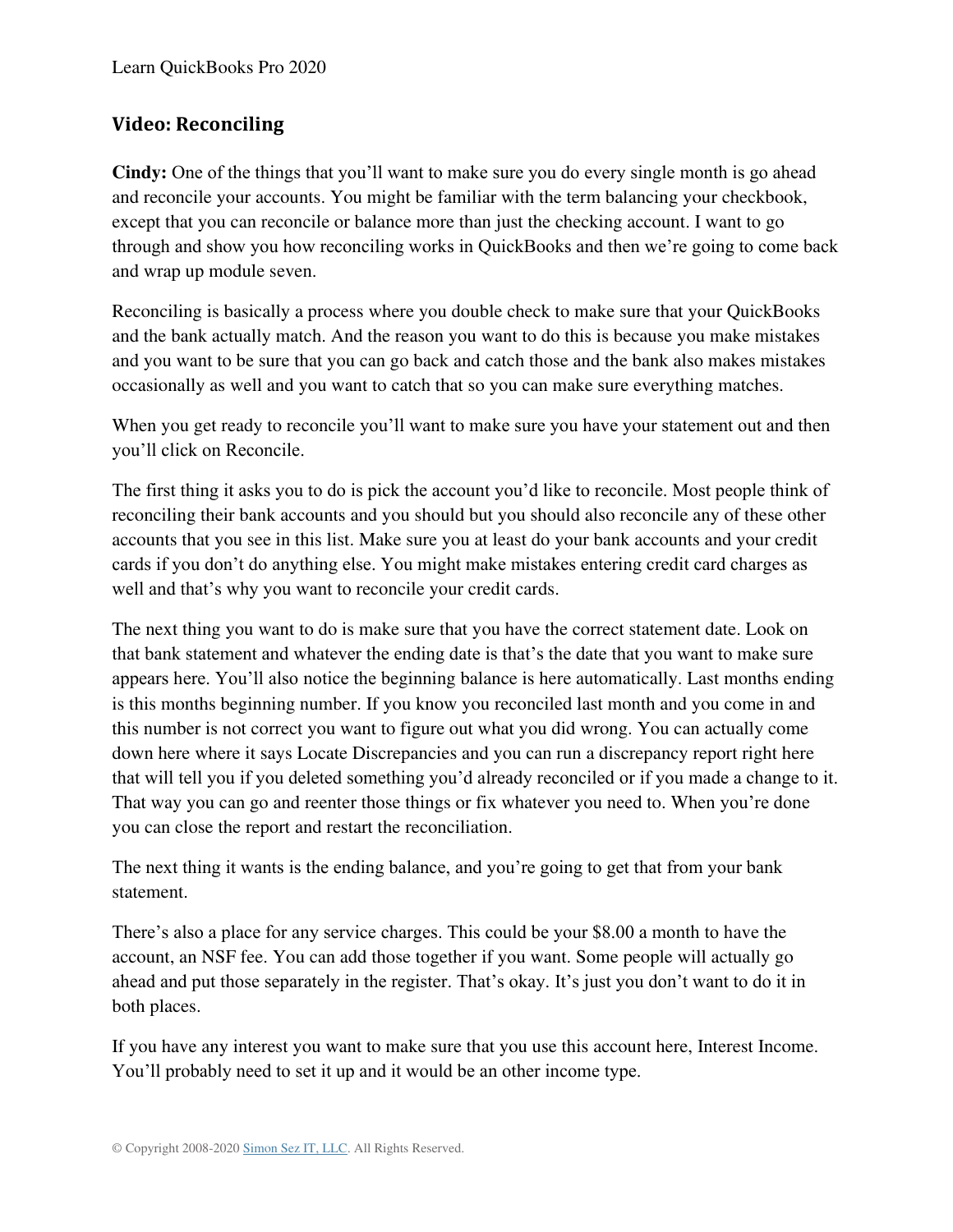I'm also going to change these dates. You want to make sure they match the ending statement date. And then what you're going to do is hit Continue.

Anything that came out of the bank account shows up on the left side of your screen. Anything that went into the bank account shows up on the right side of your screen. What you're going to do is check off anything that's on the bank statement. If it's not on the bank statement don't check it off.

I did deposits first because there's fewer of them but it really doesn't matter as long as when you are finished you're reconciled.

Now let's say that all of these except this last one cleared. Typically if you have a bank that maybe has this 2 p.m. cutoff still you'll notice that the ones that happen at the very end of the month might clear next month. But keep an eye out for things that you know should have cleared. If it's December now and you see a transaction from July something is wrong and you need to figure out what's going on with that.

When you're finished checking these off I want you to notice that down at the very bottom it'll say that I have ten deposits and other credits and they total this amount of money. That should be the same number on your statement. If it's not then you can go and figure out what you checked or maybe you need to uncheck something here and fix it.

Over on the left same thing. You're going to go down the list and you're going to check off everything that cleared. And remember that checks don't clear every month. Sometimes people hold them, they get lost, all kinds of things happen. You're going to have your debit card transactions in here, all of your ATM transactions. I'm going to go ahead and check most of these here. Let's say that most all of these cleared. I'll just go all the way down close to the bottom here. And keep an eye out for things too that you know should have cleared but they haven't. Again what you want to do is look and see when you're finished it tells you how many checks and payments and the total of those that cleared.

Now what should happen when you're finished is you should look down here and the difference should be zero. If you notice, mine is not zero and that is because notice it's off \$712.56 and that's the same one right here that's not checked off. If I check that now I have a difference of zero.

What you don't want to do is if you're not balanced, meaning you don't have a difference of zero, don't hit this Reconcile Now at the bottom because you're not reconciled. You want to go and find your mistakes. Some people will look for a penny. It's up to you if you want to look for that penny. Other than that if you wanted to let QuickBooks adjust that for you you would hit Reconcile Now and then it would ask you if you wanted to adjust that entry. I'm going to click Reconcile Now and it's going to pop up and ask me I want to go ahead and print a couple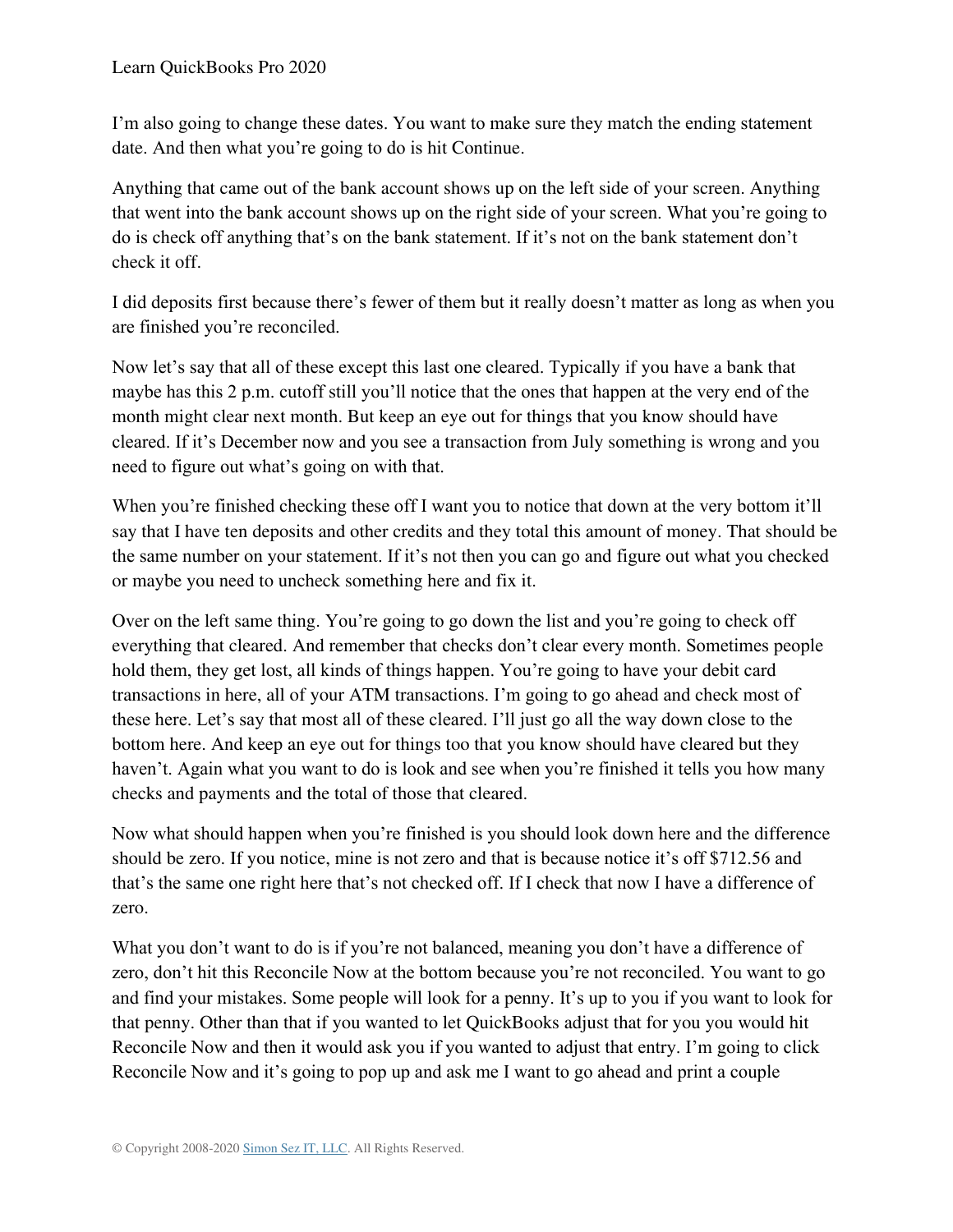different reports here. You can see that there is a summary or a detail or both and I'll show you what they look like. I'll just hit Display here.

This one here is the reconciliation summary. I'm just going to close that message. And this basically tells me I had 71 items that cleared and there's the total, 11 deposits, and then it'll tell you the transactions that did not clear. If I close this one you're going to see an actual detail report, meaning that instead of seeing the lump sum you're going to see every single transaction that made up those numbers.

You don't have to print these but if you ever had to rebuild your file you would be really glad you did have them.

That's all you need to do as far as reconciling is concerned. You'll end up reconciling your credit cards pretty much the same way and that's really all there is to reconciling. Make sure when you do this you do them in order.

Let's go ahead now and move over into module eight and we're going to talk a little bit in module eight about working with loans.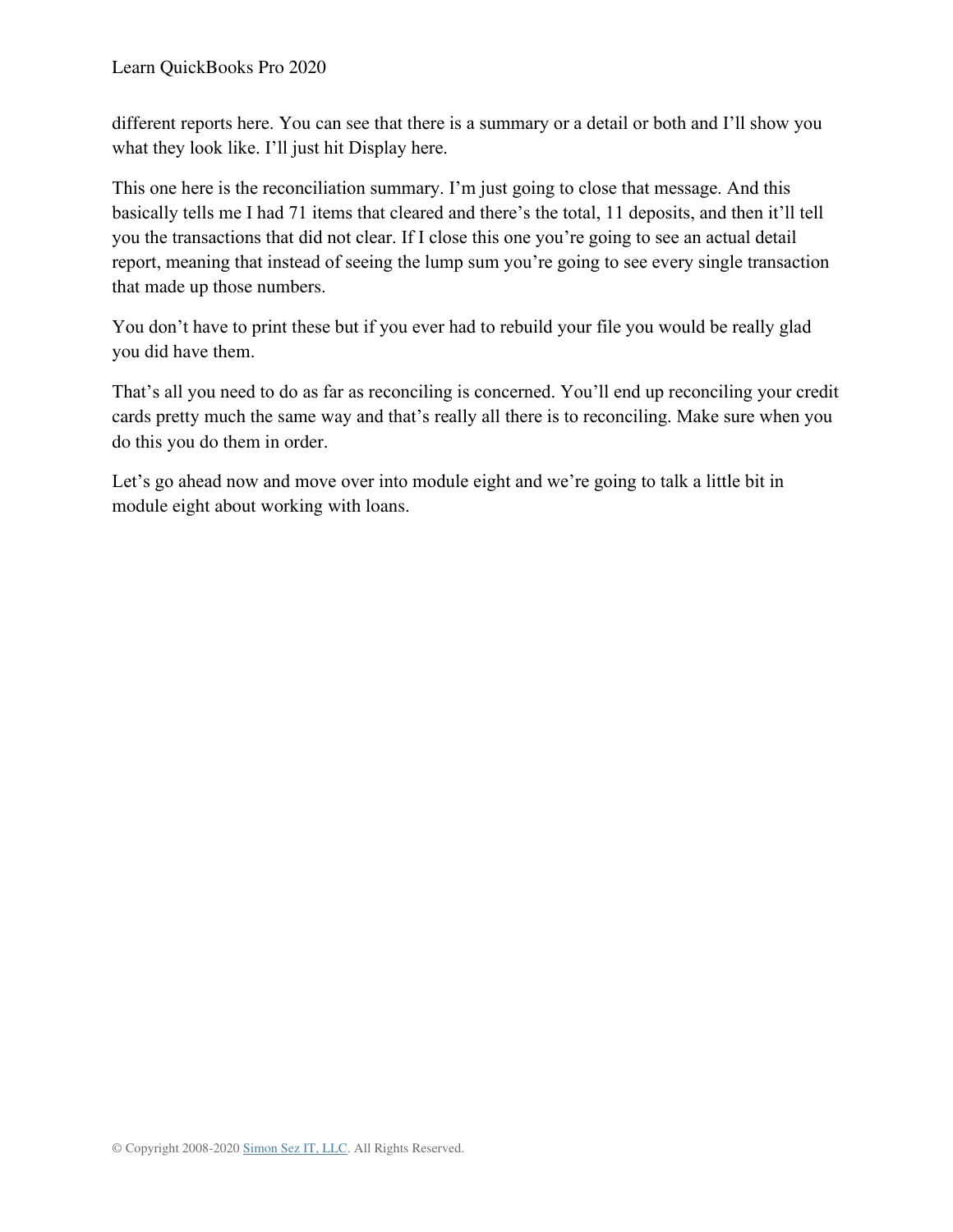## **Module 8 – Working with Loans**

## **Video: Setting Up Loans**

**Cindy:** If your company has loans that it pays back on a regular basis you'll want to make sure you have those loans set up correctly and that you know how to actually go ahead and create those loan payments in QuickBooks. We're going to start off here in section one with talking about setting up the loans so that we make sure they're set up the right way. That way you get accurate reports. Let's flip over to QuickBooks and I'll show you how to set up your loans the right way.

Let's head over to our Chart of Accounts and scroll down to where the liabilities are. Remember a loan is a liability because it's something you owe. Remember that you have two types of liabilities. You have short term liabilities. Those are things that you're going to pay off within 12 or 13 months. And then you have long term liabilities. Those are things like if you had a 30 year mortgage or if you had a car payment that went several years. And you can see they're listed here. Other Current is the same thing as short term. And then here's your long term liabilities here.

You'll notice they've got several vehicles they've set up as long term liabilities. What we want to do is if you're setting up a brand new loan you're just going to right click and choose the New option. If you choose this loan here that it assumes a short term. If you're looking for the long term liability you need to come down and choose Long term liability from this list and then hit Continue.

The next thing you'll want to do is go ahead and plug in your account number if you happen to be using that feature and then give your account a name. You can actually call it anything you want. Let's say that we just bought a car and it was a 2019 Chevy. If this was a subaccount of another then you could check the box and choose the account it's a subaccount of, but most of the time it's not in a case like this. There is a place for a description. Then there's a place to put the account number and that is totally optional. QuickBooks really doesn't need that. The tax line mapping, if you had told QuickBooks when you set up your company file that you are an S-Corp or an LLC then what would happen is it would ask you which tax line on the tax form do you want to pull this on to. You would also need to enter the opening balance. This opening balance is as of the start date of your company file. If you just purchased it and it is December right now then you would put in the amount of the loan. We are not putting in the amount we purchased the car for because that's different than the amount of the loan. This is the amount of the loan, the amount we're going to be paying back. Let's just say it was \$20,000 and we'll just put in as of December  $1<sup>st</sup>$ . I'm going to click OK and then Save & Close and you'll now see there's a new loan in the list.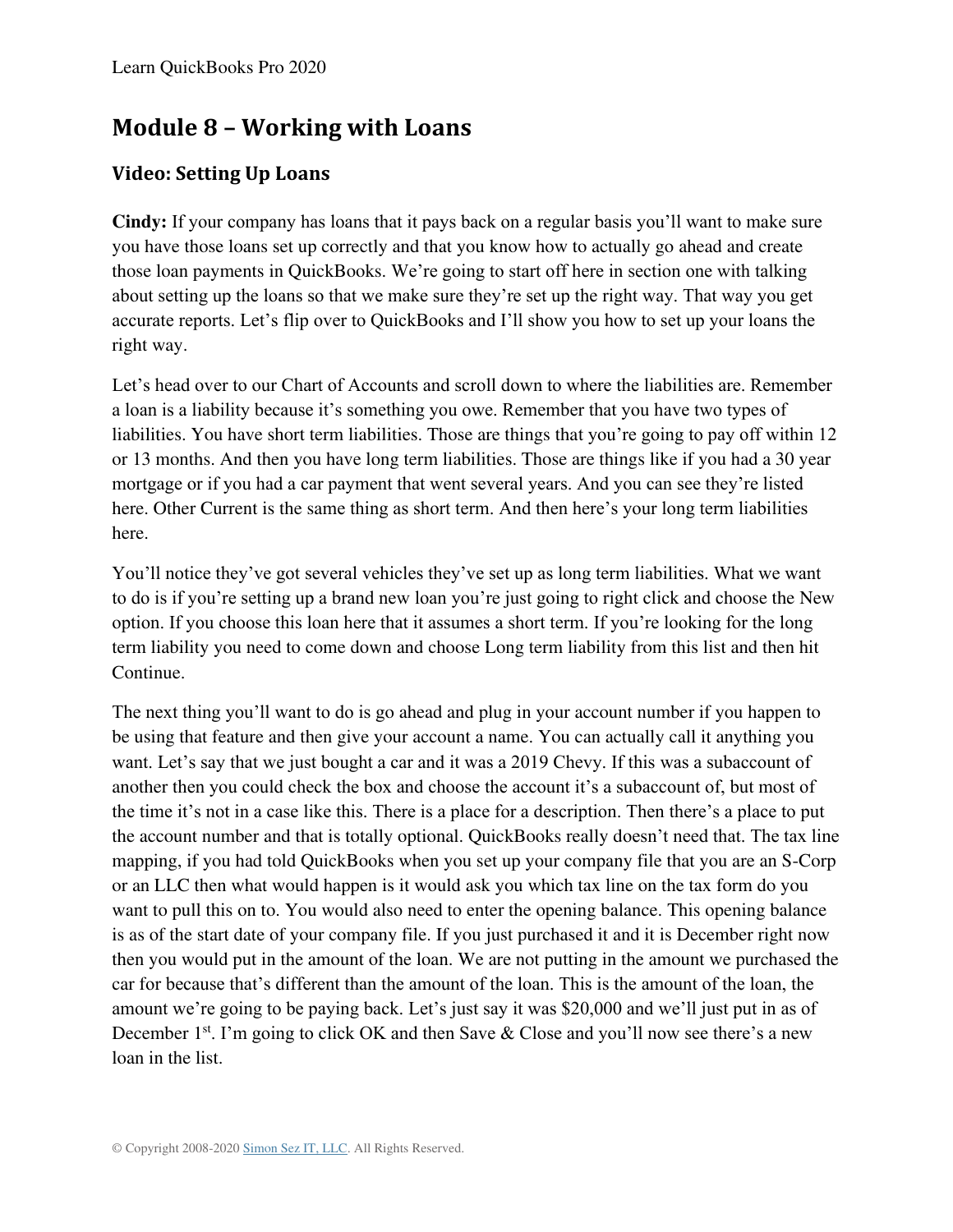Each time a payment is made you need to make sure the principle amount of that loan goes back to this account right here.

And that's a quick way just to set up the loans. Let's go ahead now and head over to section two and I will talk to you real quick about how to create a loan payment.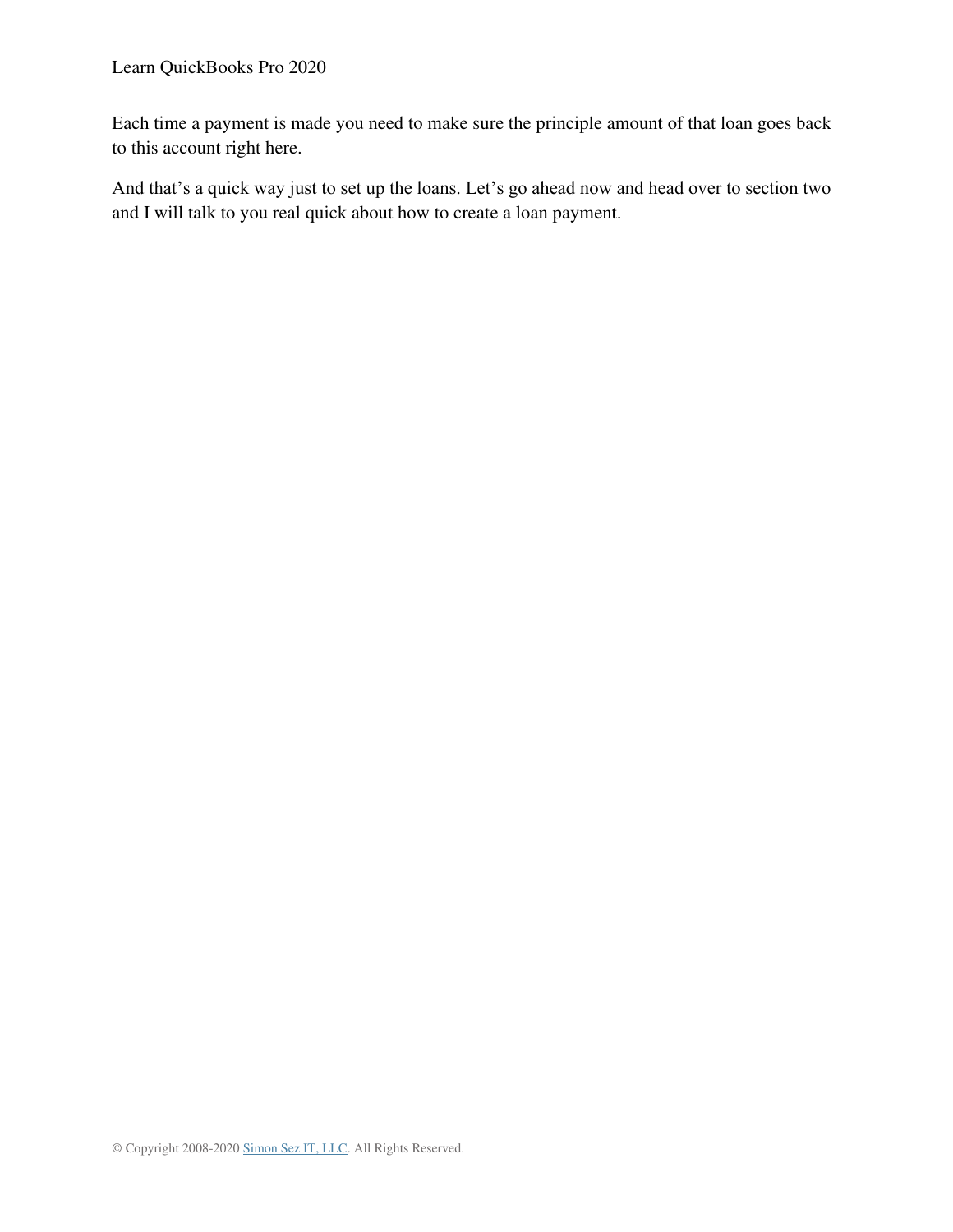## **Video: Creating Loan Payments**

**Cindy:** Now that you've set up your loan you want to go ahead and enter any payments that have been made towards the loan since the start date of your company file. I want to show you how to set up those loan payments the correct way. And I'm also going to show you how to divide up your payment between principle and interest. Let's flip over to QuickBooks and I'll show you how to make a payment on that loan.

When you get ready to make your payment use the Write Checks feature on your Home screen. That's the easiest way to do this.

The first thing it asks you is which bank account are you pulling the money from. We're going to pull it from our checking. The next thing you'll do is put something in the number field. I'm going to put EFT for Electronic Funds Transfer. Then we're going to plug in the date of the payment. Then we're going to put in Pay to the Order of. Let's say it's a new vendor. We'll say it's First Federal. What's going to happen as soon as I hit the Tab key it's going to ask me if I want to quick add First Federal to the vendor list or set them up. I'll just quick add them for now and then choose Vendor from the list.

Our payment is \$500 per month. We've also got a place to put a memo. I'm going to say December payment. And then what we're going to do down under the Expenses tab we're going to put in two different accounts. One for the principle and one for the interest.

Now what we're going to do for the principle is we're going to pick the liability account that we created for that Chevy. When we go down the list and look at this it's going to be this one right here and then we're going to plug in the amount of the principle, \$148.56 and the next line is where we're going to put the interest. I'm going to type in INT for interest expense and I want to show you from the dropdown how they set theirs up, and this is a really good way to do it. They have a main account called Interest Expense and underneath it as subaccounts they have Finance Charge and Loan Interest. This obviously would be loan interest and that amount is \$351.44. That's really all you need to set up when you set up that payment. If it's something a electronically withdrawn each month you might want to go ahead and memorize it.

The one thing I wanted you to notice about this is we had to manually plug in the amounts for our principle and our interest. QuickBooks does not automatically do that for you. However, we're going to be talking over in section three about the Loan Manager and that's a place where you can go and plug in all the details of your loan and then it will spit out checks for you telling you how much goes to principle and how much goes to interest. I'm going to go ahead and Save this and close it and let's go and look and see what's happened here.

I want to go look at my Chart of Accounts. I'm going to go down and find our loan and here it is right here. You can see that the amount has been decreased by the amount of our principle. And I'm going to double click to open that register and you can see the one transaction that has a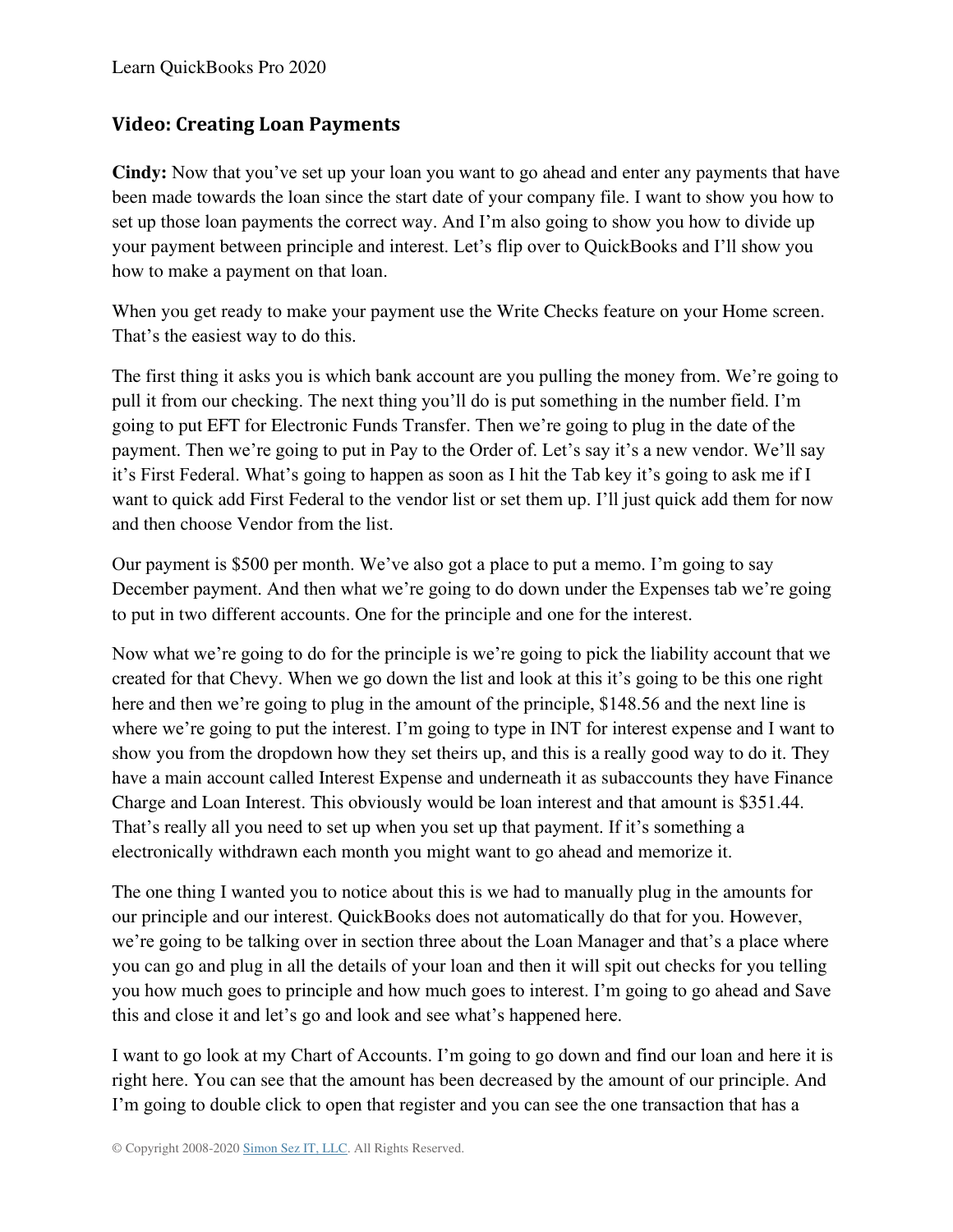payment here is the one that goes to our liability. So you can see that the principle goes to the loan and if you wanted to see the interest expense you would have to run a report on the loan interest account. And that's pretty much how you're going to set up the checks for your loans.

What I want to do now is let's go over into section three and I will show you how the Loan Manager works.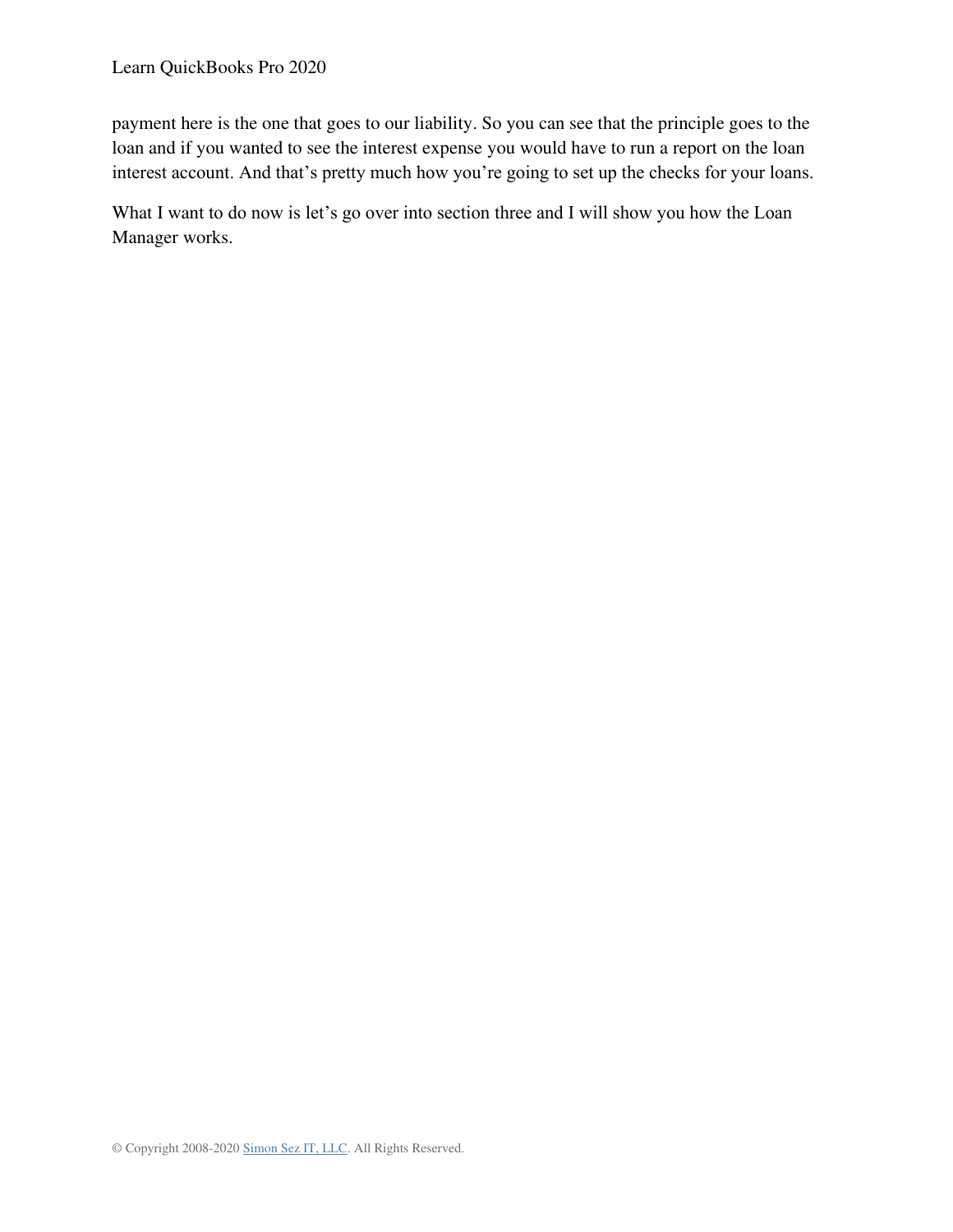#### **Video: Using the Loan Manager**

**Cindy:** QuickBooks has a feature called the Loan Manager. Basically you can go into the Loan Manager and type in all the criteria related to your loan and when you're ready to make a loan payment then it will actually tell you what the principle and the interest should be and create a check for you that you can pull over into your QuickBooks register. I want to show you how to find the Loan Manager and then how to set it up. And that way when we get ready to actually make some payments towards the loan we don't have to guess what the principle and interest are.

The first thing you'll want to do is in the Chart of Accounts make sure that you have the loan that you'd like to pull into the Loan Manager already set up. We're going to pull in our 2019 Chevy. While we're here just notice the balance is \$19,851.44.

I'm going to go back to the Home screen and I want to point out that there is no icon on your Home screen for the Loan Manager. You have to access it through your menu. You're going to go up and click on Banking and then you'll see the Loan Manager.

What we're going to be doing here is adding a loan. If we had already added it you would see it in the list here. Let's go ahead and click on Add a Loan and we'll start putting in some of the criteria.

The first thing it asks is which loan are you pulling in and that's why I said you needed to have the loan already set up. Then it's going to ask who the lender is and in this case it is First Federal. The next thing it asks is the origination date of the loan and we're going to say it's 12/1/2024. What is the original amount and we're going to say that it is \$26,050.34. And then the term in months. We're going to say it's a 60 month loan. Notice that I could change this to years or weeks. Then I'm going to hit Next at the bottom and it's asking the due date of the next payment. Now I want you to remember something. We already have the December 31<sup>st</sup> payment in here, which would have been the first payment in this case. If you're going to put in the next payment, which is the correct way to do this, you'll need to go and delete the one you've already put in. We'll go ahead and say the next payment is on the 31<sup>st</sup> and that the payment plus the interest is going to be \$500 per month. And the next payment is going to be the first one. That way it'll keep all the numbering correct and it'll also put everything on the correct date.

The payment period is monthly. It could be weekly, biweekly. You can see the list there.

The next thing it asks is does this loan have an escrow payment. We're going to say no but if it did you would have to pick the escrow payment account that you'd already set up in the Chart of Accounts.

Here's your payment total. And then it says Alert me ten days before a payment is due. That's a nice little feature. And if you don't want it to do that you can uncheck the box.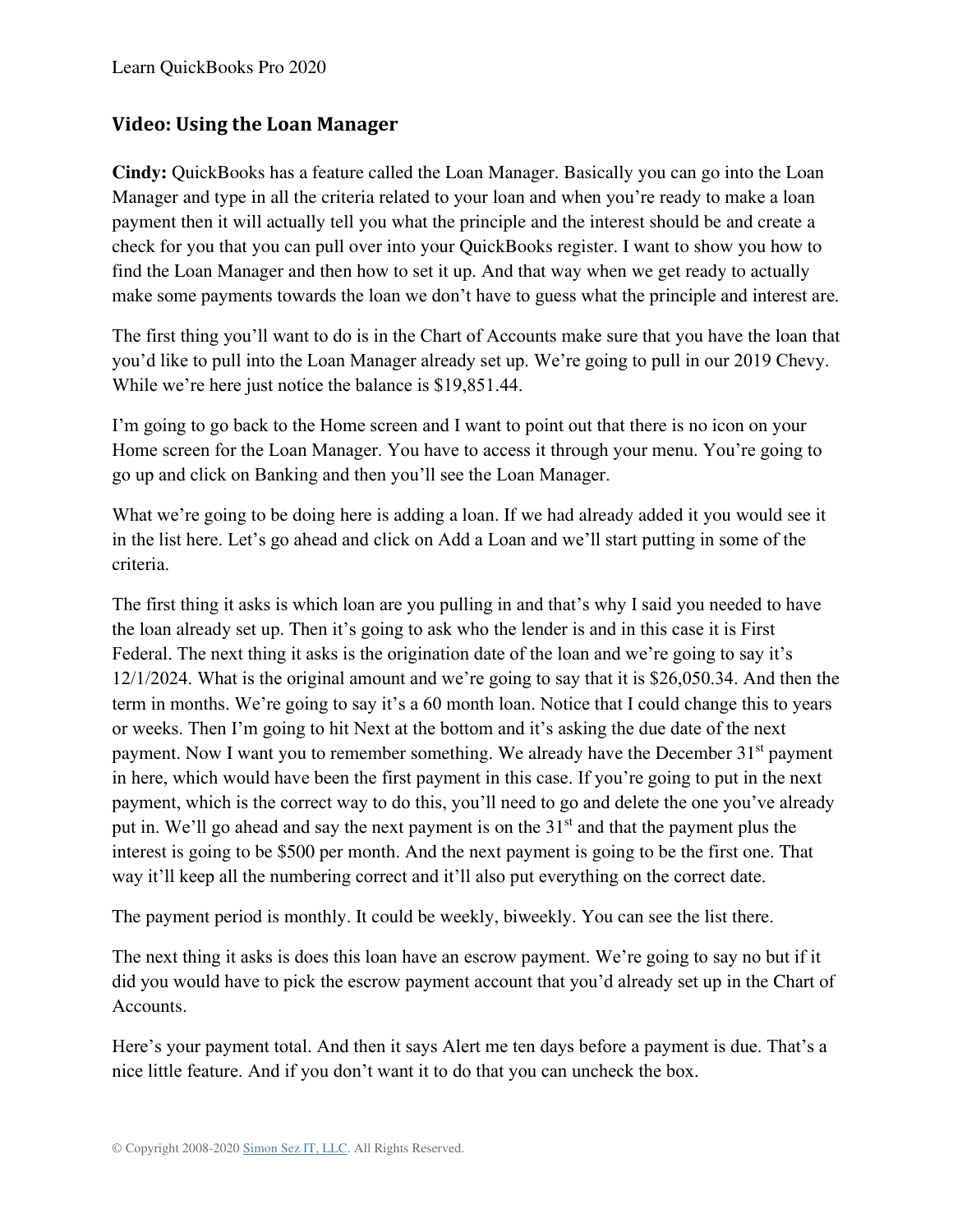I'm going to click Next at the bottom and now it's asking what the interest rate is. We're going to say it's 5.7%. It's compounded monthly, and the payment account, it's going to come out of our checking. That's what it's asking is what account are you going to make the payment from. The next one is interest expense account. It already has the loan interest account which is the correct one that we would want to choose. And also if you had any bank service charges those would be things like late fees. That's the account it would go to, Bank Service Charges. I'm going to go ahead and hit Finish and now you can see the loan is in the list.

What you're going to see next is down here you have a summary of your loan. See how it has our lender is First Federal, the origination date, all the information we put in. Then the next tab over is the payment schedule and this is where I told you that it would figure out the principle and interest for you for every month of your loan. Isn't this great?

The last tab is your contact info. If you had set up a contact name for someone at the bank then you could put all that in here. But let's talk a little bit over here about what to do next now that everything is set up.

What's going to happen is whenever you're ready to make that payment you want to come into this screen and choose Setup Payment. The first thing it asks you in this window is this a regular payment or is it an extra payment. And it already has the account name, the lender and the bank account. It already has the principle and interest split up already. If you decide that you want to go ahead and edit that you can change those numbers to whatever you need it to be. And also if there was a fee or a charge you could set it up over here. If you had the wrong payment number or you wanted to change that you could change that right over here.

The payment method option asks you do you want to write a check or enter a bill. I'm going to go ahead and say write a check and click OK and let me show you what happens here. Notice that the check is ready to go. It's all filled out. You just want to make a few changes. It could be that you want to change whatever is in that number field up at the top there. You might want to go ahead and change the date. And notice it's got your principle and your interest broken down for you at the bottom. Unless you need to make any other changes that's all you need to.

I'm going to go ahead and hit Save and it will say you've changed the original transaction. That's because I changed the date back here. And that's really all we have to do. I'm going to go ahead and close that and now you'll see when I go look at the payment schedule the next one is number two because number one has already been made.

Before we go look at it in the register let me just point out a few other things. Here's where you can edit the details of the loan. You can also remove the loan if you want. You can also come down here and run some what if scenarios. These are really nice because maybe if you want to pay this off ahead of time or you want to know if you pay \$600 a month what the calculations come out to be you can run those what if scenarios right in here.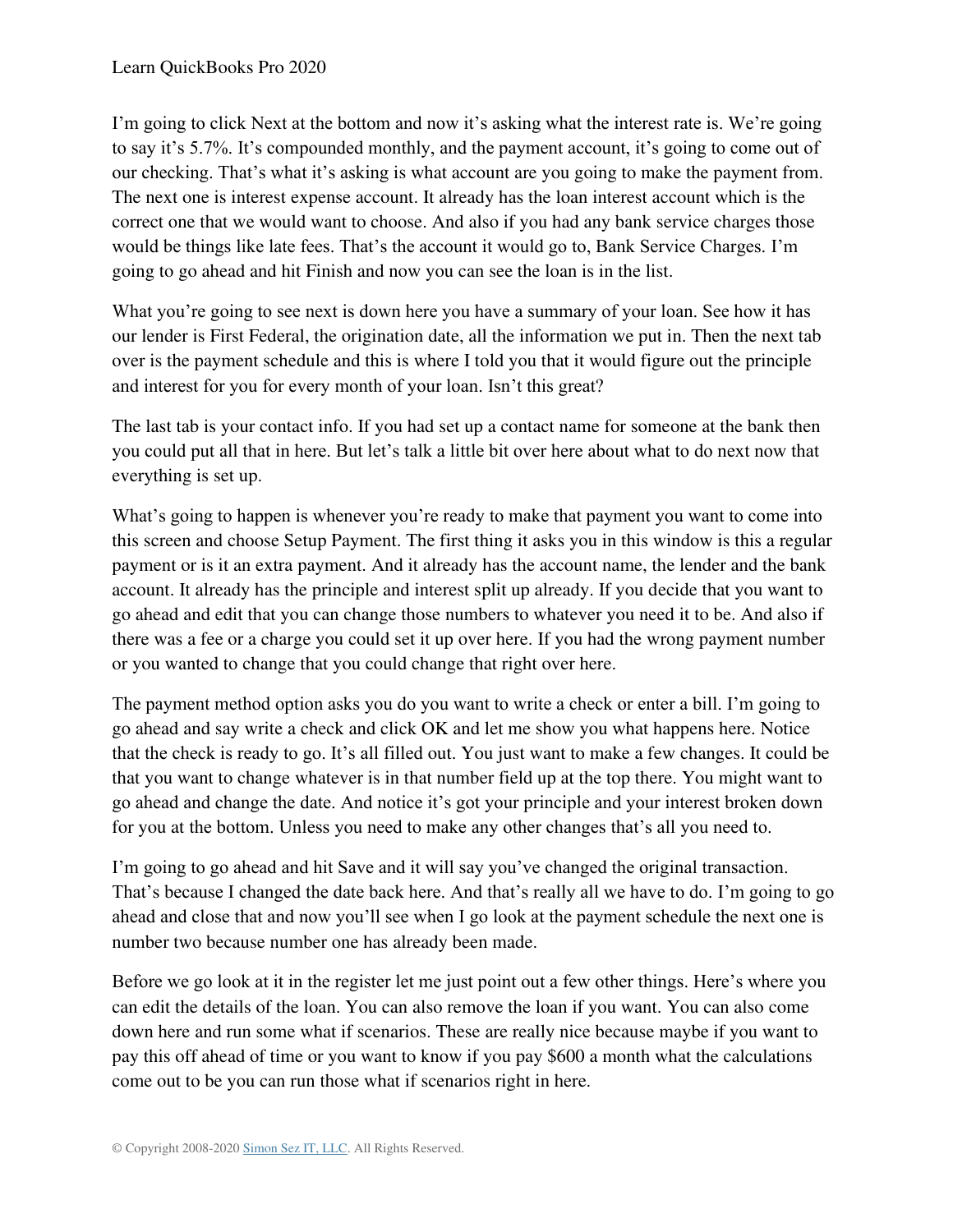I'm going to go ahead and cancel that and if I wanted to print I could do that as well. But other than that I'm going to go ahead and close and that is done.

Let me go look in the checking account and we're going to see if our payment is in here. Remember we made it on the 31<sup>st</sup> and you can see there it is right there. And the reason it says Split is because that transaction has more than one account that the money is going to. And that's how the Loan Manager works.

Well this is going to wrap up module eight, Working with Loans. Let's go ahead and move over into module nine and talk a little bit about working with credit cards.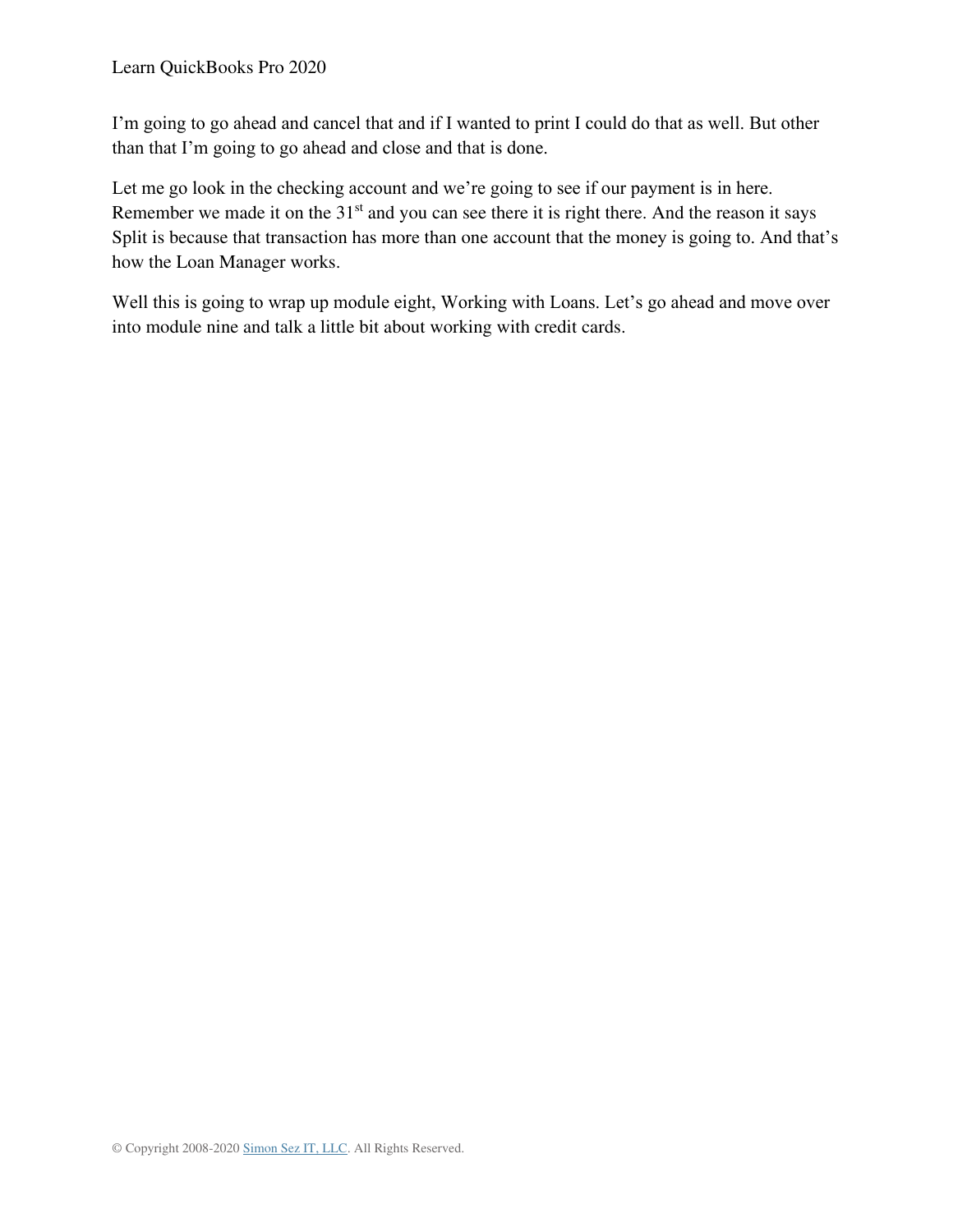# **Module 9 – Working with Credit Cards**

## **Video: Setting up Credit Card Accounts**

**Cindy:** We are all the way down to module nine now and in this module I want to talk to you a little bit about how to work with credit cards. We're talking about credit cards that your company uses to purchase items for the business. We're not talking about accepting credit cards from customers for a payment. You would have to have a merchant services account to do that and that has nothing to do with actually setting up your credit card accounts here.

You want to make sure that each credit card that you have is set up separately in the Chart of Accounts. That way you can track each card and the balance you owe and what's been charged on each card. Let's go ahead and flip over to QuickBooks and I will show you how to get started setting up your credit card accounts.

I'm going to head over to the Chart of Accounts. If you remember when we discussed setting up your Chart of Accounts way back in the beginning we went through the different types of accounts you would want to set up and one of them we talked about are your credit card accounts. You can see there are two already set up here. When you have a credit card account set up you'll see the balance that you owe right over here in the Balance Total column. You also have a register for each one of these. If I double click on the QuickBooks credit card you'll see here this is every transaction that happened. Anything that was charged, any payments that were made. And so you'll see the charges here and the payments on this side and there's the balance right down here.

Every time you make a payment to the credit card it should always go to the credit card account. Now the charges themselves are going to be split up and they'll go into the accounts that they actually belong to and I'll show you how to do that when we get to section two but right now we're just talking about setting up the accounts.

I'm going to set up a Visa card. I'm just going to right click anywhere and choose the New option. I want to choose the type, Credit Card, and click Continue. If you had a number you would go ahead and plug that in and then you can name the account anything you want. I'm going to call this one Visa, but keep in mind if you had a couple of different Visa cards you might want to put the last four digits of each one next to the account name or maybe say Capital One or First Federal. It really doesn't matter what you call them as long as you know which credit card that is.

This is not a subaccount of another but a good example might be if you had an account but you had two different cards for the same account. You would set up the Visa first, then you would set up two new accounts representing each card and they would be subaccounts of Visa. You can put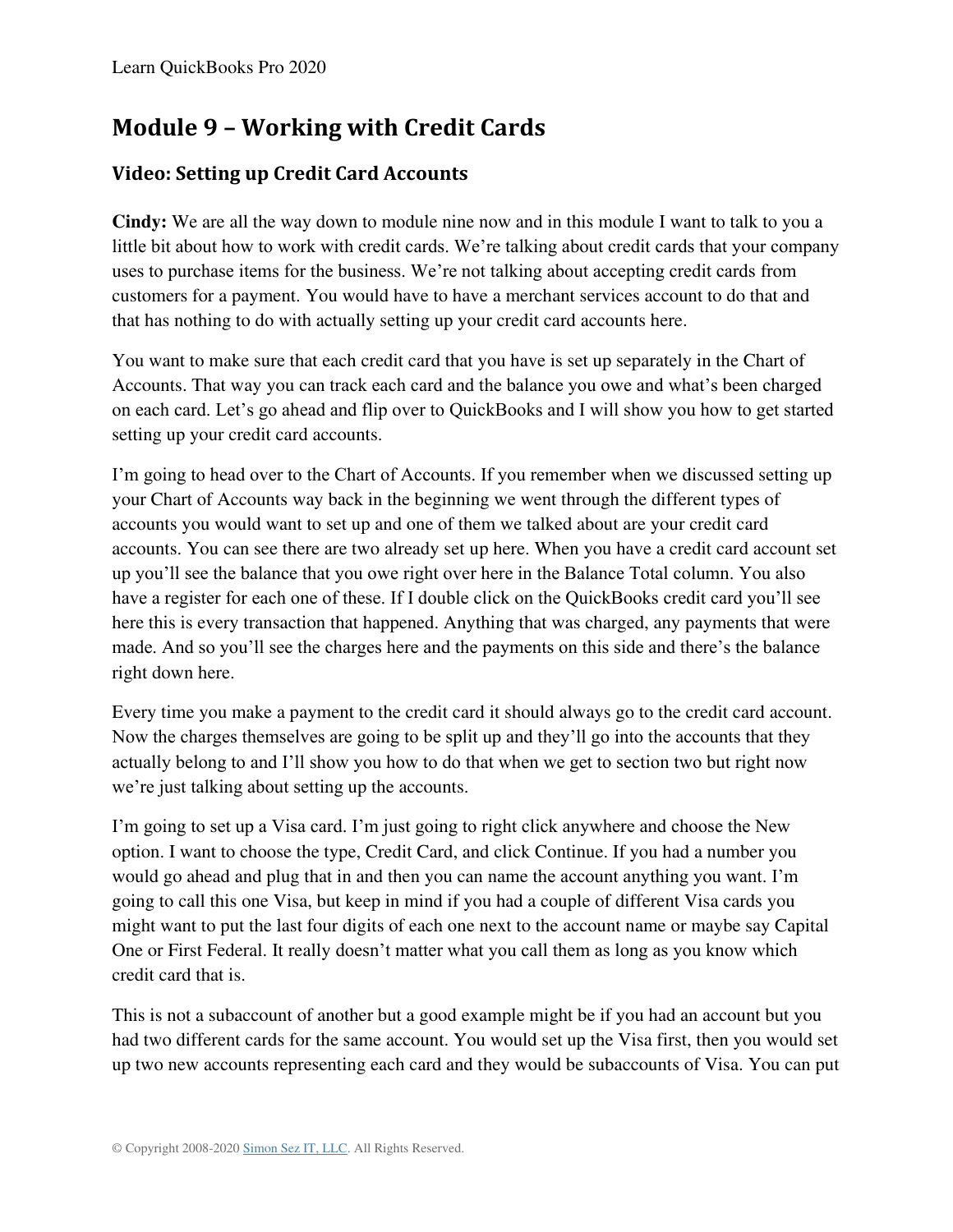a description if you'd like and you can put the credit card number but QuickBooks doesn't need that so I would not put that in here.

If you've told QuickBooks in the beginning when you set up the company file that you were in S-Corp, an LLC, or one of those others then it will ask you for tax line mapping, which line do you want to pull this particular item onto. And then let's talk about entering the opening balance.

As of the start date of your company file you'll want to pull out that statement and see what the ending balance is. Let's say that it was \$1,400. And then whatever month that you're starting with you'll want to go ahead and make sure you've plugged in that statement ending date. And then you'll want to click OK and then Save & Close. I'm not going to set up the bank feeds right now, I'm going to click No, but I want you to notice now that I have a Visa card back here and I have a balance of \$1,400 that's owed on that particular card.

I want to go ahead and edit this and put in my account number I'd like to use for my general ledger number. I'm going to go ahead and hit Edit and it's going to be 20400. Now I'm going to Save & Close.

That's how easy it is to go ahead and set up those credit card accounts.

Let's go ahead and move over into section two and talk about entering your credit card transactions.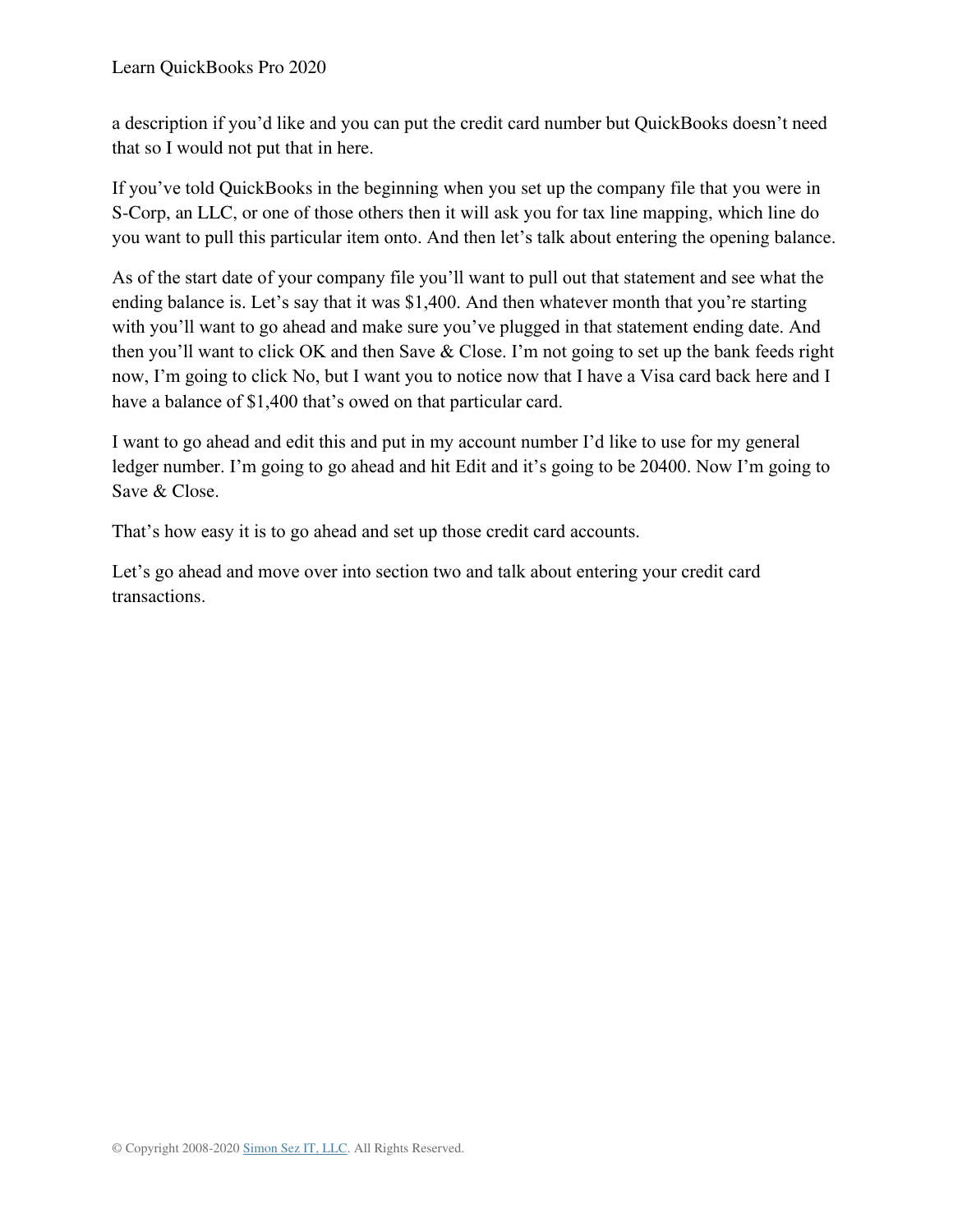#### **Video: Entering Credit Card Transactions**

**Cindy:** Now that you've set up a couple of credit cards you'll want to start entering the transactions for each of those cards. You're going to be able to download those from the bank. That's probably the easiest way. But if you can't do that then you can go ahead and enter them by hand I want to show you how to do that and how each of the expenses gets to the correct expense account in the Chart of Accounts. Let's flip over to QuickBooks and we'll start entering some credit card transactions.

On your Home screen if you're looking in the banking section you will have a button that says Enter Credit Card Charges and this is where you will go to enter each charge separately.

I want to just make a real quick point that if you don't see a button here at all, it's just a white, blank area, that means you haven't set up even one credit card yet. Once you set up your first credit card, provided the type is credit card, then you will see this button appear and you can enter all of your charges.

I'm going to go ahead and click on Enter Credit Card Charges and we'll set up a couple of different ones so you can see how this works.

The very first thing you'll notice is it asks you which credit card are you using. Make sure you have the correct credit card. You also can tell QuickBooks that this is a purchase or a charge or a refund or a credit. We'll say this is a purchase. We're going to purchase this from Perry Windows & Doors and because Perry Windows & Doors has some open purchase orders it will ask you would you like to receive against one of these. We're going to say no in this case. We just went right into their store and we purchased something.

We're going to change the date. There's a place for a reference number, and you can also plug in the amount of the charge. You might have a memo and you can pop something in there if you'd like. And then you're going to go to the bottom and put your purchase under the Expenses tab or the Items tab or it could be a split. Let's just say in this particular case though this is going to be for our job expenses and we'll say it's for job materials. Remember if this is for a particular customer or job you want to make sure you choose the correct option over here. If it's billable, meaning that you want to turn around, get reimbursed from your customer for this, make sure you have the checkmark there. And also choose the right class.

I'm going to hit Save & New at the bottom and we're going to enter a second one.

Now let's say that we decided to go to our office supply store and we're going to head over to Staples. I'm going to go ahead and quick add Staples in the list. They would be a vendor because we do purchase from them. We can put in the date of that charge, the amount of the charge, and then again you want to break out your expenses. I'm going to say that office supplies was \$75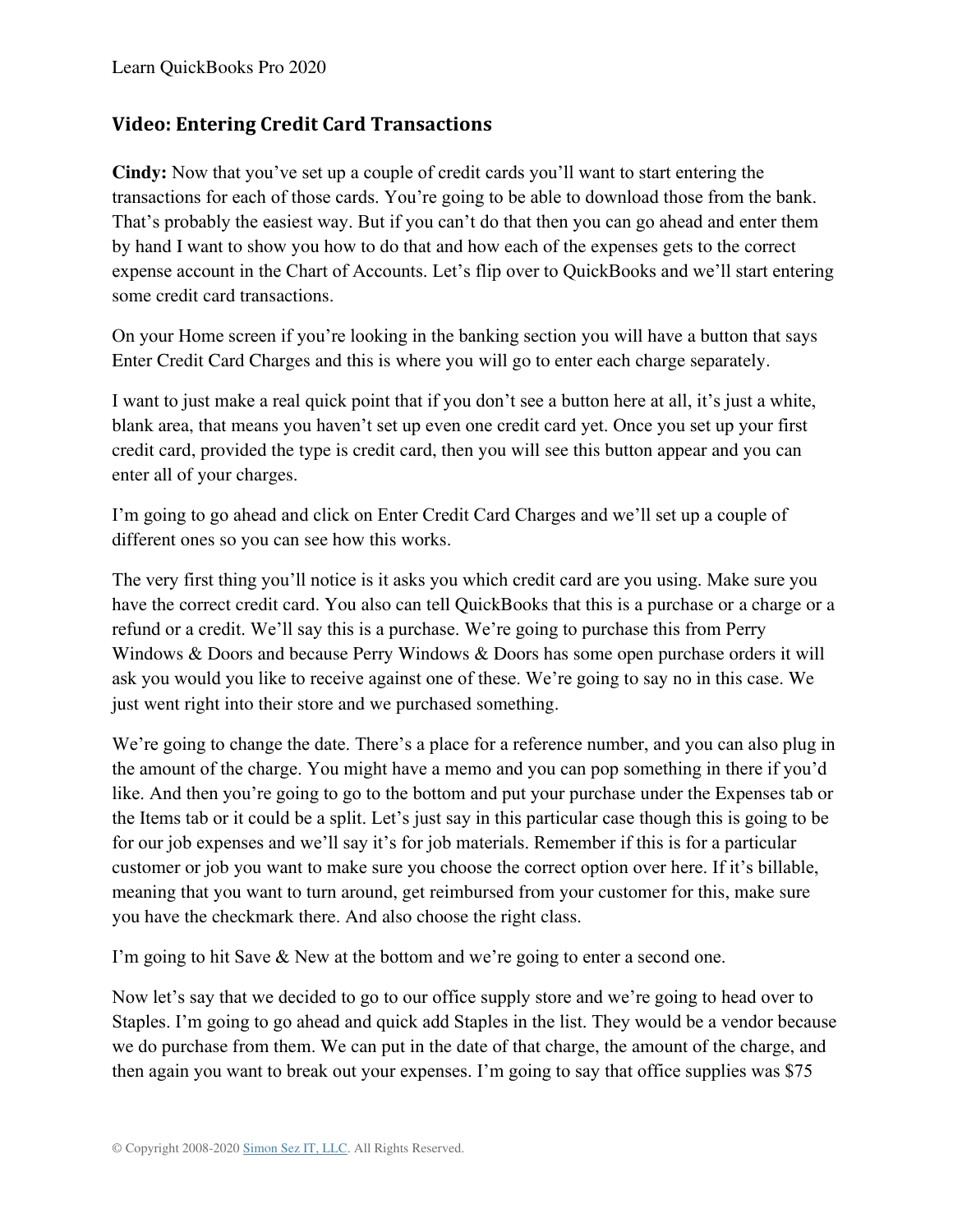and we'll say the rest of this was for printing. Again, if you're keeping track of your job cost make sure you fill in the customer and the job and fill out the billable and the class fields as well.

Let's go ahead and Save & New and we're going to add one more. This time we're going to return some things to Staples so we'll choose the refund or credit option.

We're going to go ahead and put Staples in the list, we're going to choose the correct date, and then we're going to put in the amount that we're returning. Now it prepopulated the office supplies and printing and reproduction because we just used those two accounts. All we have to do this time is go ahead and put the \$40 that we're being credited for back to the correct account, in this case office supplies. That's all you have to do.

Now let's look up at the top and see if there's anything that you're not familiar with yet. You know how to Find, we've talked about the New option, the Save option, the Delete option. You're familiar with all of these. Here's where you can download your credit card charges. There's several ways to do it. We've already talked about a couple of them. This is just another way since you're already in this particular window. You can also run some reports back here having to do with expenses by vendor detail and also you can run a previous reconciliation. Don't forget there's always a transaction history and a transaction journal that you can look at at well.

I'm going to go ahead and click on Save & Close at the bottom and now we have three transactions we've entered. Let's flip back to the Chart of Accounts and just check it out. I'm going to open up the Visa account and look at the register. And here you will see the two items we charged and there's our return right there. And that's how your expenses are going to get into the correct accounts.

Why don't we go ahead now and go over to section three and we're going to talk about what happens at the end of the month when you need to reconcile your credit cards and make a payment towards the card.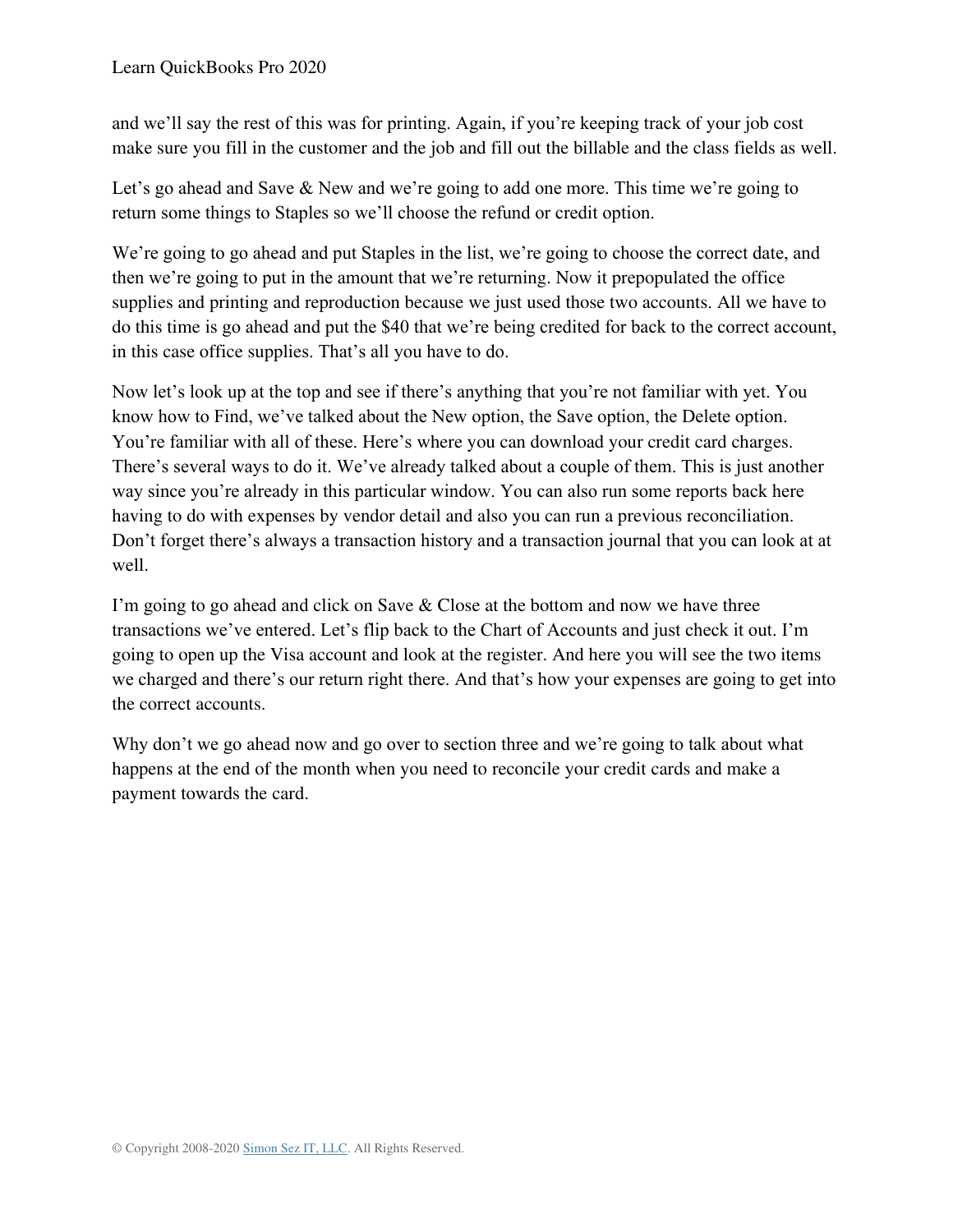#### **Video: Reconciling Credit Cards & Making Payments**

**Cindy:** Now that you know how to set up your credit card accounts and also have it enter the credit card charges you'll want to make sure that when your statement comes in the mail that you go ahead and reconcile it, just like we talked about when we talked about reconciling your credit cards. You're also going to be able to make a payment towards the credit card when you're finished reconciling. Let's flip over to QuickBooks and I will show you how to reconcile your credit cards.

Before we reconcile this let me just point out something that I see often that will really screw up your QuickBooks. Often when people receive their credit card statement in the mail they will go up to the Enter Bills and actually put this in as a bill. Let me tell you what happens when you do that. Let's say that the first statement you enter and you put it in as a bill it says you owe a total of \$1,000. What would happen at the bottom of that bill you would have to break out all the expenses and tell QuickBooks how much was gas and how much was meals, all the way down the list until you get \$1,000 worth of expenses. Let's say you make a payment towards that. You only pay \$300. That means you still owe \$700. The second month when that statement comes in the mail if you go to enter a second bill it's going to say that the balance you owe is the \$700 from the previous month plus whatever you charged. Let's say that the total is \$1,200. Well you're already in trouble because QuickBooks will think you owe \$700 plus \$1,200. Then on that bill you're going to have to find \$1,200 worth of expenses in order to make the top and bottom match and now you've just doubled a lot of your expenses. This is just a big snowball that never gets better. The only time it would ever work is if you paid the full, entire amount that's due on that statement every single month, no exceptions. It's still not the right way to do it but it would work. But the very first time you made a partial payment then it's not going to work for you anymore.

Let's go ahead and go over to the Reconcile option and pick the Visa account. We're going to make sure we have the correct statement date. In this case we'll say December 31. Notice there is my beginning balance and I'm going to type in the ending balance, \$1,629.64. Notice here's where you can put in any finance charges you have. You want to make sure when you do this that the account you choose is under interest expense, finance charges. I'm going to hit Continue and what you're going to see is anything you charged is on the left, anything you paid or any credits are on the right. And just like we did with our checking account your goal is to check off whatever happened to be on that statement.

Remember that once you've done one side or the other you'll probably want to come down to the bottom and check the payments and credits to see if they match what's on the statement. And check the charges and cash advances to see if they match as well. If both of those numbers are correct you should be balanced. Remember the way that you know that is over here where it says Difference. That should be zero. We are balanced. I'm going to go ahead and click on Reconcile Now.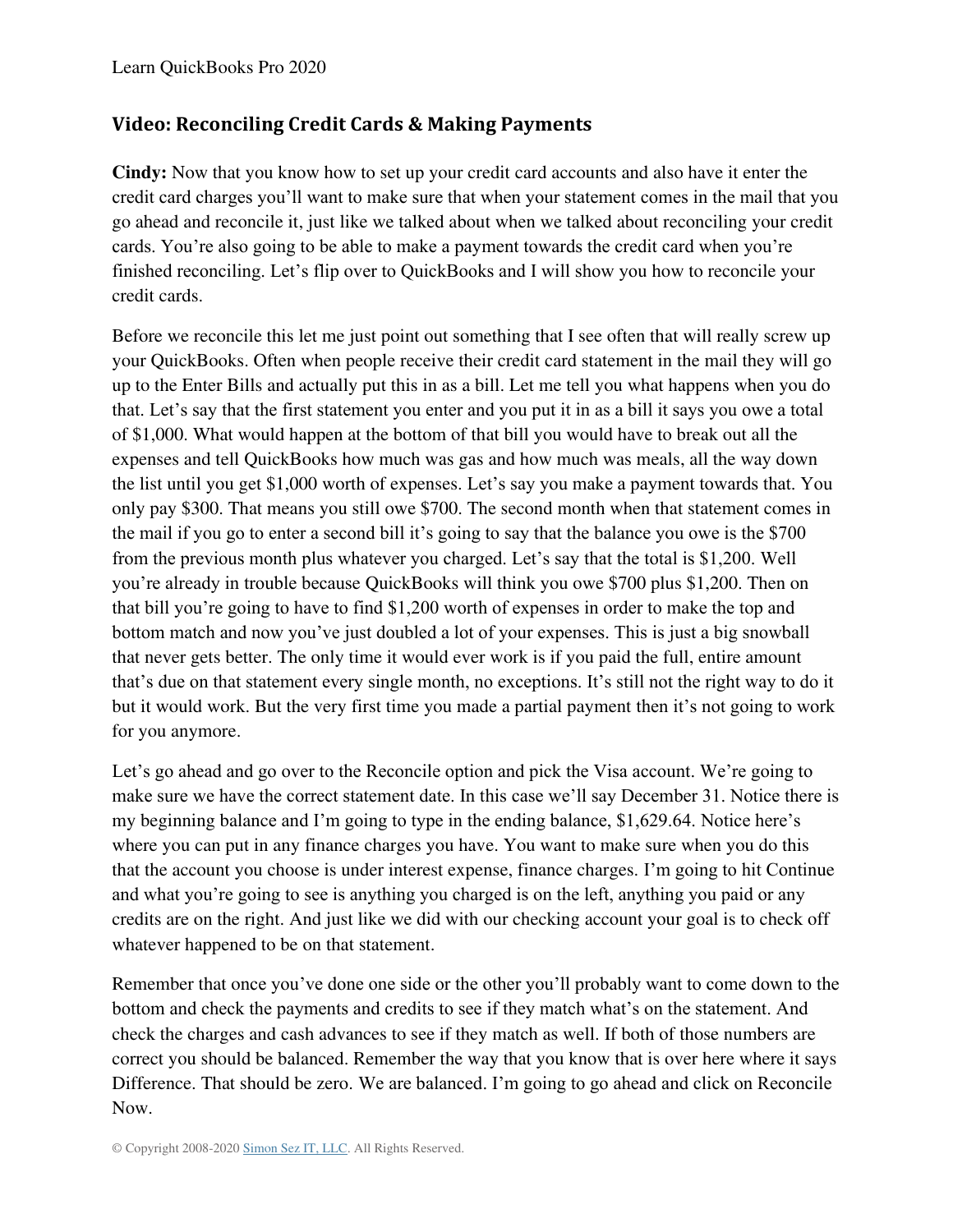Here's what's a little different than when we reconciled the checking account. Here it asks me if I'd like to write a check for payment now or enter bill and pay it later. If you enter the bill for payment later this way everything will work out perfectly. You don't have to worry about the scenario I mentioned earlier.

I'm going to write a check for payment now and click OK. And you're going to see that it fills out the entire check for you.

Right here these are the reconciliation reports. You can print the summary reports, the detail or both if you want. If I close that you can see the check back here.

You'll want to double check this check because you'll want to put in your pay to the order of. Let's say that you are making this payment to Visa. Visa is not on my vendor list so I'm going to do a quick add and then click OK here. Do not get confused with this word Visa and this Visa here. This is a vendor name and this is an account in your Chart of Accounts. As long as everything else is correct all you have to do is go ahead and save this and then you can close it and you're ready for the next time.

Now let me just show you if I go back to reconcile the next month, let's say I picked Visa and I'll just put a penny in here right now just to have something there and click OK. What I wanted to show you is that payment that we just made will show up under the payments and credits over here for you to be able to check off. And that's really all there is to reconciling your credit cards and making payment.

This is going to wrap up module nine where we talked about working with credit cards. It's now time to move over to module ten and we're going to talk in module ten about working with forms.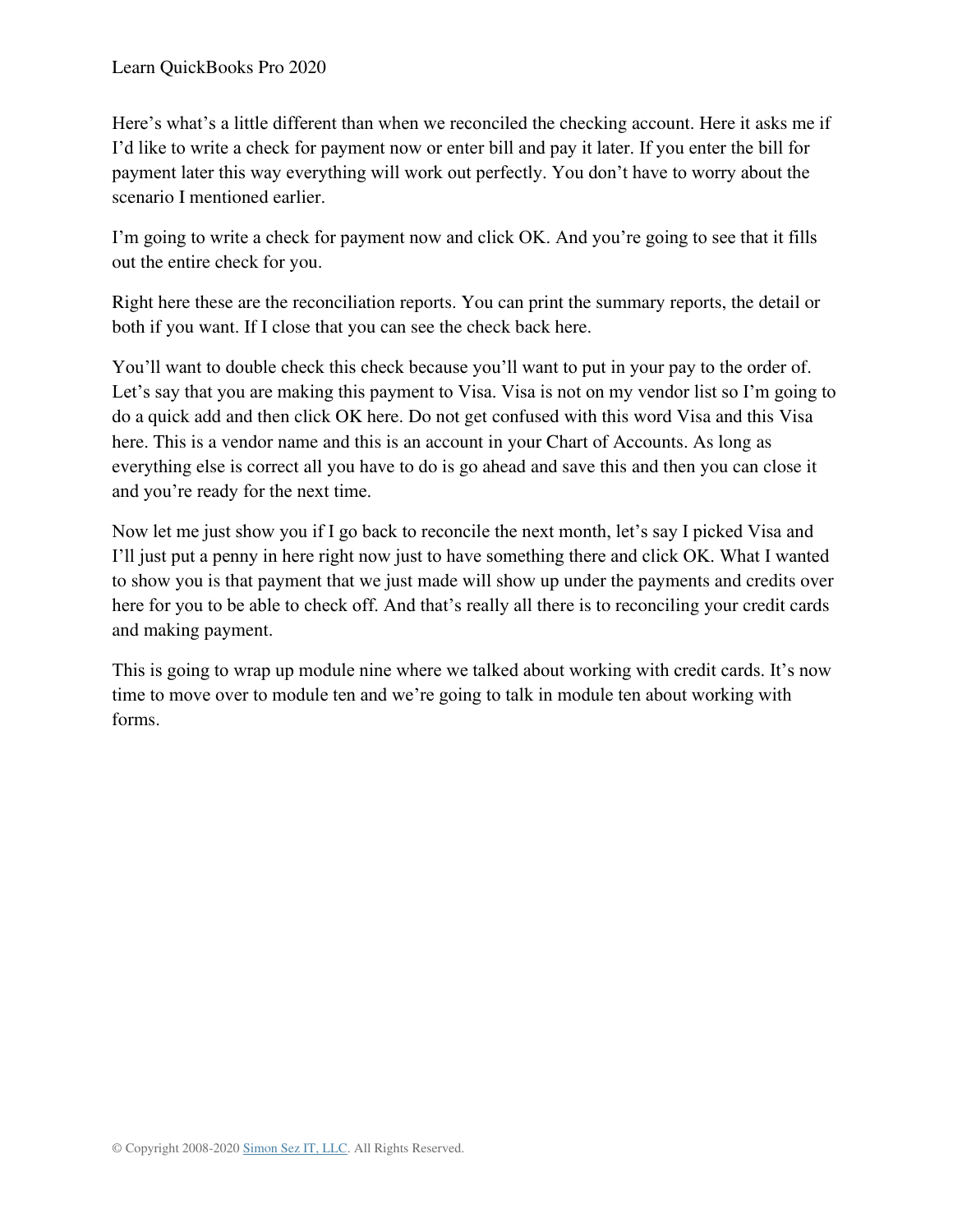## **Module 10 – Working with Forms**

## **Video: Overview of Forms Templates**

**Cindy:** We are getting ready to start module ten now. In this particular module we're going to look at working with forms. If you remember when we were working with invoices one of the options we had was to choose the template we'd like to use on that particular invoice. We saw the same thing when we were working with purchase orders. We could choose the template we'd like to use for each of the purchase orders. You're going to see lots of templates in QuickBooks. I want to take you in and show you where all the templates live and a few things you can do with those templates and then we'll jump over to section two when we're done and start customizing those templates.

I'm going to click on Create Invoices for a moment. I want to make sure that you know that this is the list that we are talking about customizing in this module. This is a list of the different templates I could use for invoices. Some of these came automatically when they program was loaded. Others you would create yourself and then you could choose whichever one you want when you're actually invoicing a customer.

Templates aren't just for invoices though. They're for any form. Let me go ahead and close this and I'm going to take you into the list of templates. You're going to find those on the menu under List and then if you come down to the bottom you'll see Templates.

This is a listing of all the templates that are in QuickBooks. They're listed alphabetical by type. You'll see the first type you have are your invoice templates. These are the same ones we just saw. You have credit memo templates, you can see sales receipts, statements, estimates, you can see the list here. You can do a lot with this list. If you wanted to add one you could. You can actually delete one. Let me just take you down to the bottom left of this screen where you see the word Templates and there's a dropdown arrow there and here's where the list of things you can do with your templates is located. You can see you can edit a template, delete one, you can also duplicate one. If there's one you need to create that's similar to one you already have why do all the work again when you can duplicate it and make those few changes?

You can also make your template inactive. If you've ever used one even one time you won't be able to delete it but you could make it inactive so that it doesn't keep showing up in the dropdown list.

I want to point out the import and export options as well. Sometimes people will say that they have a particular template they like already in Word or Excel for example. You can actually import those or export some that are here into Word or Excel if you like to do that. It will actually prompt you to save it as a file and then you can bring it in.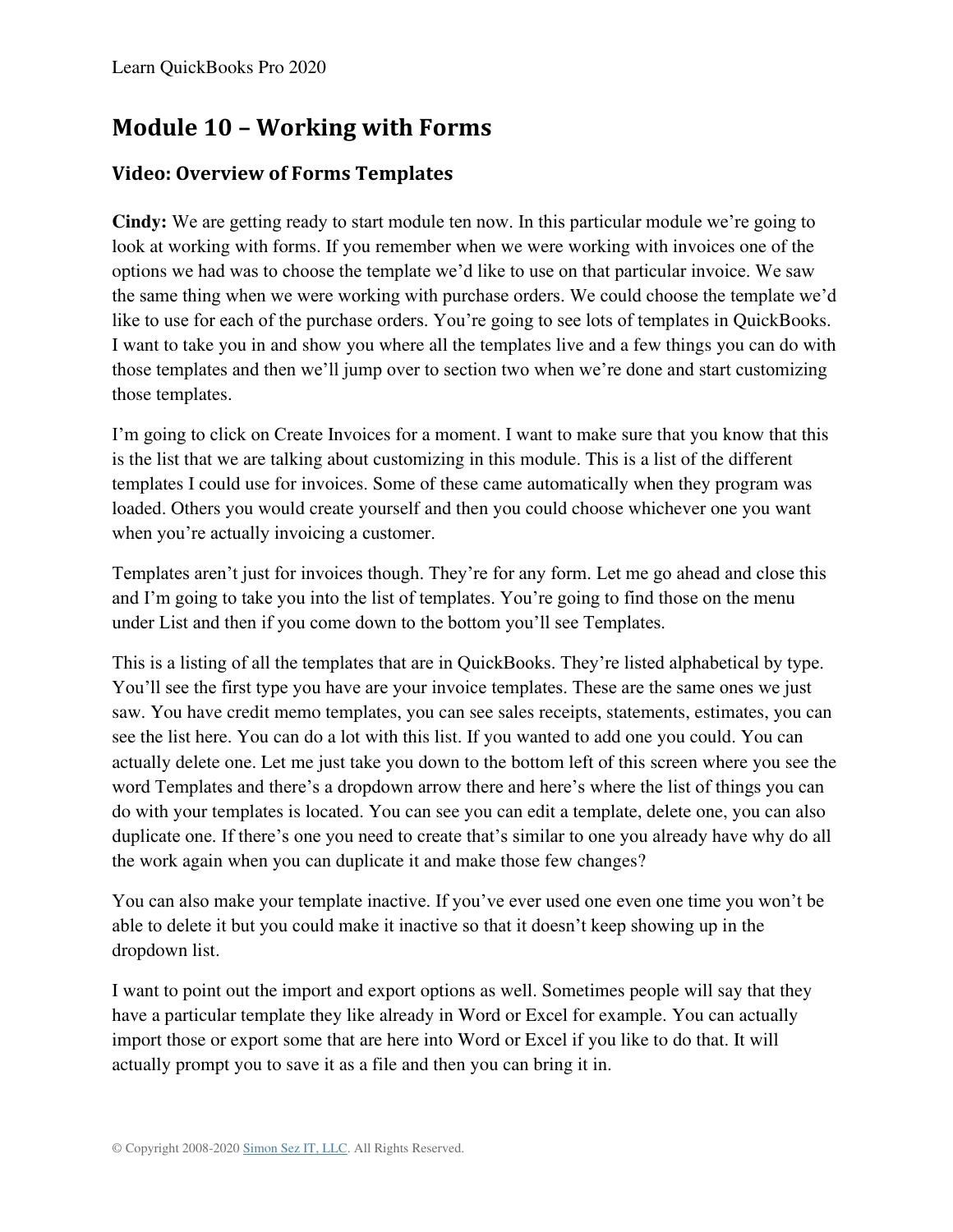I want to also show you the Download Templates option. There are several different template forms that are not on the dropdowns currently that you could download. And these are from Intuit. You can see they're listed on the left by the type of form. For example, if it's an invoice then you've got these templates right here that you can download. Some of these you can show a little bit more like this one if you wanted to see a little bit more about what that one is about. It'll give you more of the text. But notice all of these you just download them and they show up in the dropdown list so that you can choose them.

I'm going to go ahead and close this one. That's really all I wanted to talk to you about as far as the overview of the forms templates goes. We're actually going to start customizing one of these over in section two. Why don't you head on over there and I will show you how to customize some of these forms.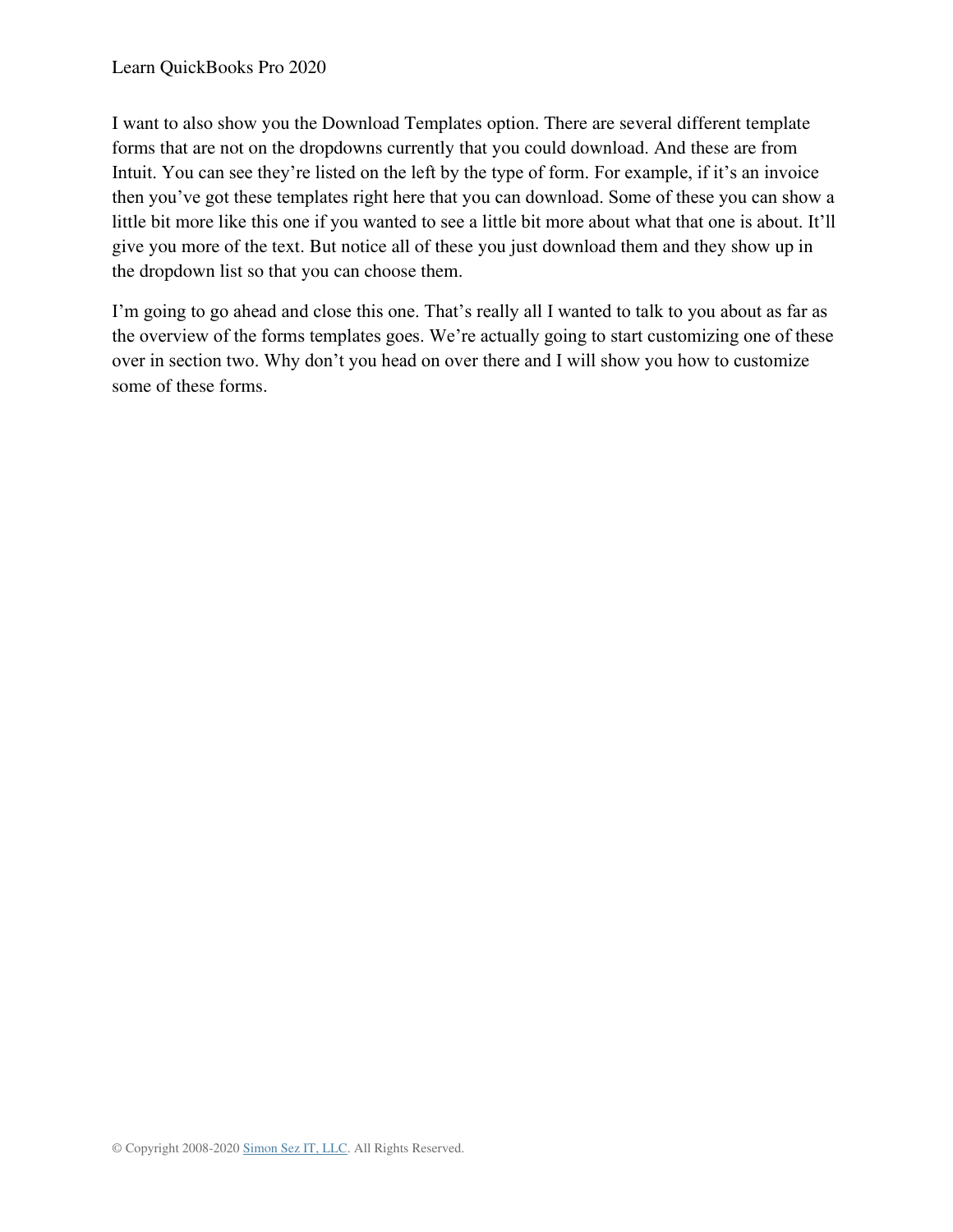#### **Video: Customizing Forms – Part 1**

**Cindy:** We are in module ten, Working with Forms, and we're getting ready to get started on section two, Customizing Forms. You're going to have a form like an invoice as an example that you want to actually add some fields that aren't there, maybe edit some of the columns, rearrange some. There's all kinds of things you can do to customize the look of your forms. There are two parts to this particular section. Make sure you watch both parts so that you get the full overview of how to customize your forms. Let's flip over to QuickBooks and we'll get started.

If you're in your list of templates you could right click and choose the New option to create a new template but it's a little bit easier if you're actually on the form you'd like to create a new template based on. Let's choose invoices today for our example.

This is a list of the templates that are currently invoice templates and typically when you see a dropdown list in QuickBooks they will have an Add New option at the top but they don't in this case. Here's where you'll need to go.

Make sure you're on the Formatting tab and you want to go to Manage Templates. This is that same list of templates that I just showed you. If you want to create a new template all you're going to go is select one that's close to a new one you want and choose Copy down at the bottom. What happens now is you can change the name over here to whatever you want to call your template. I'm just going to say My Invoice. When you're done you just click OK and now we can start customizing the new template we just created.

Now this screen has your basic customization options. The very first thing you'll notice is that if you need to go back into the Manage Templates window you can click on it and go back in here and do whatever you need to do. The next thing is you have the ability to add your logo. Your logo needs to be a file in your computer that you can go find. You'll notice if I check the box that it takes me directly into my computer to select an image. And I'm going to choose these penguins and click Open. You can see that it applied my image. I can move this or change the size of it. We'll do that a little bit later but you can see right now it just popped it in that invoice there.

The next thing is I can choose a color scheme. I think black is probably best but just notice if I pick maroon, for example, and apply that color scheme all the lines are maroon colored, the text. I'll go back and put it on black. And then I can change the font for these four items.

Title is this word Invoice right here. Company name and address is this right here and the labels that you see down here, that's going to be the bill to, ship to, the label for each of those fields. If I wanted to change the font for any of these make sure it's selected on the left and click Change Font. And here you can see that you can that you can change the font, you might want a bolder italic, different size, color, things like that.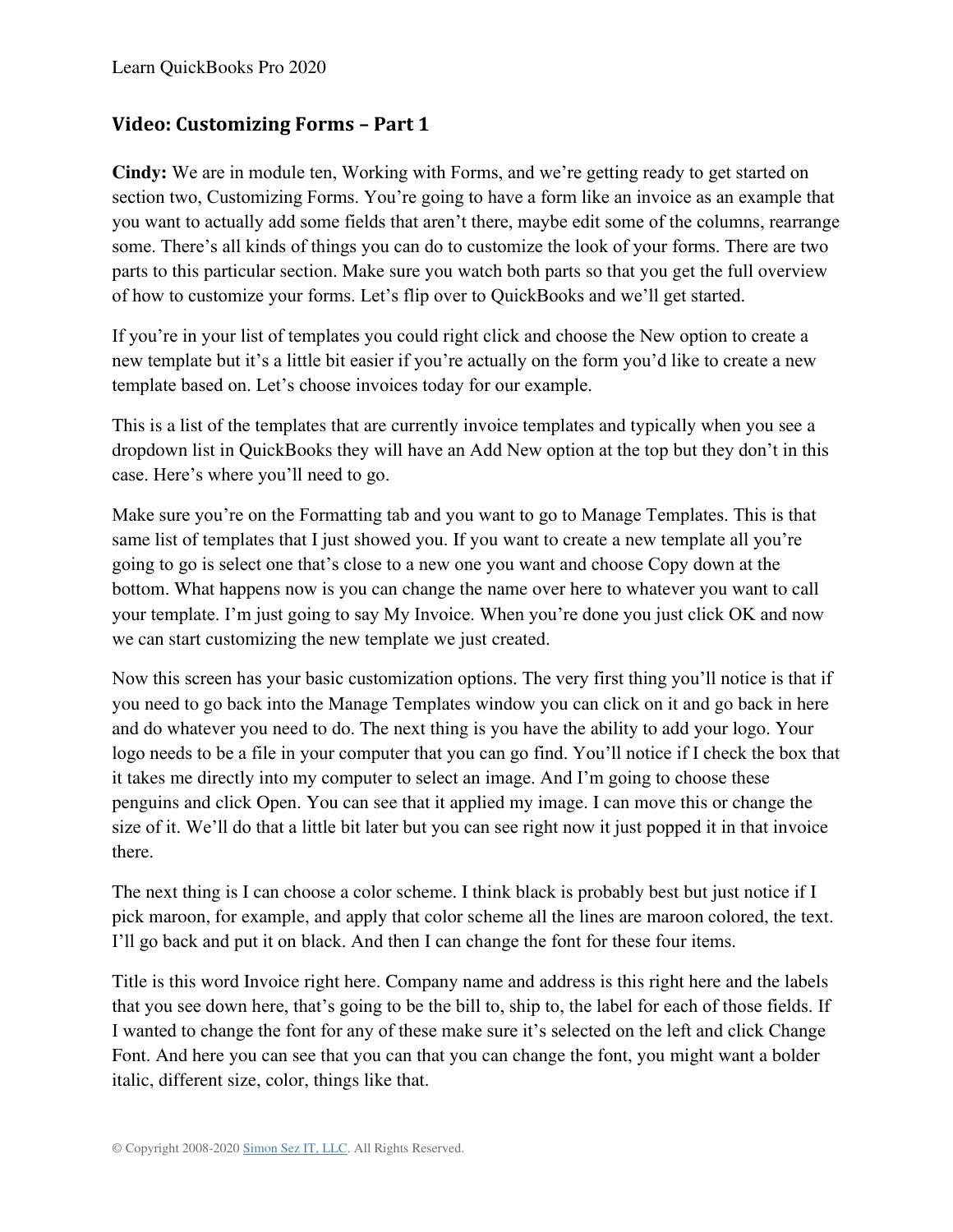The next thing you'll notice is there are some options down here that you can check if you'd like to see them. Notice company name and address are checked. That's why they're showing up right up here. But notice there's no phone number. I want to show you what happens if you choose one of these options. I'll pick phone number. And notice where it placed the phone number. Now I can move that and make it look decent but it's going to be a little bit of work. What I'd really like to do is put the phone number right up here underneath my city, state and zip. There is a way to do that.

I'm going to uncheck phone number and if you notice there's a button here that says Update Information. If I click on that I can come in here and type whatever I'd like and as long as it's in this box right here it's going to show up right back here. I'll go ahead and the phone number in. And then I'm going to click OK. Any time you update your contact information it will ask you if you want to update your legal address as well and that would be up to you. I'll just say no for now. And you can see that the telephone number is right back here. I had a little bit more space there so I could have added a website or an email address if I wanted.

You can choose to print a past due stamp on your invoices. And also the print status stamp. What that means is if the invoice is paid or if you wanted it to say Past Due like you saw here, those are called Status Stamps. That's going to be your generic basic customization options. Let's take this a little bit deeper and talk a little bit about additional customization right down here.

In this window you'll notice there are several tabs across the top. We'll start with the Header tab and go down the list.

The things that you see under the column that says Screen, that means they'll show up on your computer screen. The things that you see under Print mean they'll actually print. And then the wording over here can be changed to say anything you want. Let's start at the top with Default Title.

They've got the word Invoice in here but I'll make it all caps just to do something a little different. And then they have date and that's going to be this date right here, the date that you actually created the invoice. I'm going to say Invoice Date. Then there's the invoice number, which shows up right over here. Then we have Bill To and Ship To. This is the Bill To, this is the Ship To. If you don't ship anything just uncheck those boxes.

The next thing we see is the P.O. number. If you use purchase orders you'll want to check those boxes. You're going to notice that when you start checking and unchecking some of these boxes now that you're going to get this message that says you have overlapping fields. Just hit Continue. We'll change that later. But this is what an overlapping field is. It's just sitting on top of another one.

S.O. number has to do with a shipping order number. Then you have terms and then there's one for the due date. Rep would be if you have sales reps in your organization and you want to track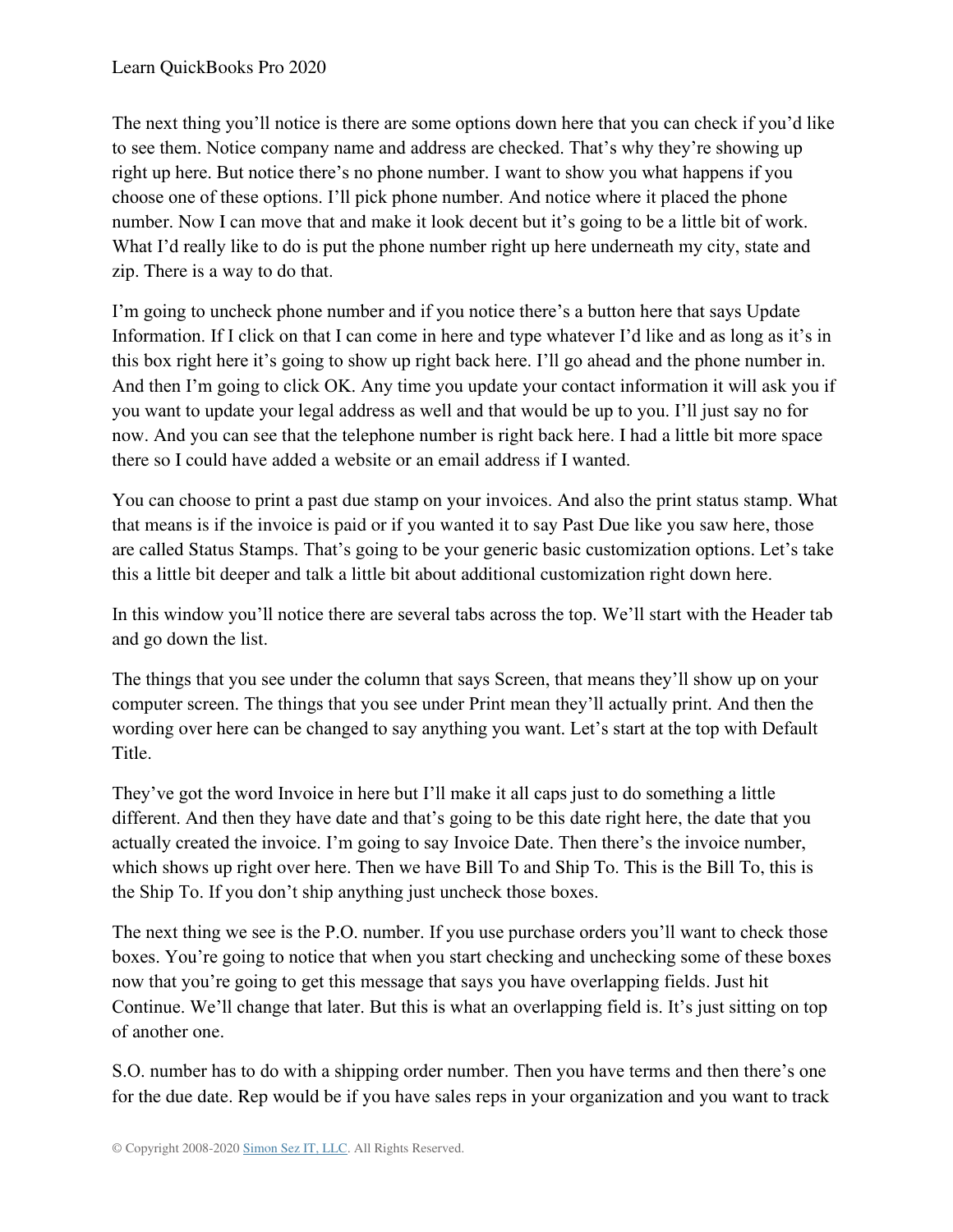which sales rep worked with which customer. Then you have account number. Notice you can't change the option to show that on the screen. You can however choose to print it. if you remember we set up account numbers when we set up the customers and it would pull from that field. Then you have ship date, ship via and freight on board. Those have to do with shipping, all of those. And then they have project or job. Let's say that we call them jobs. Next you have a field called Other which you can use for anything you want. And then you have contract number, birthday and spouse's name. If you remember we set these fields up when we created a customer. We could create any fields we want and make them available for customers, vendors and/or employees. If you had set up ten of those you would see them all listed here.

The next tab over at the top are your columns. Now our columns are item, description, quantity, unit of measurement, all the way across. You have the ability to actually add some columns that may not be here, if you don't want to see a column, hide a column, you can rearrange the order of the columns, those types of things.

Going down the list if it says Screen, again it's going to show on your screen, if it says Print it's going to print out, and then order is from left to right, the order in which you want the columns.

Let's say that we want to move this around a little bit. Let's say we'd like to have quantity as our second column and description as our third column. Let's say I don't want unit of measurement and let's say that we're going to keep the rate but instead of rate we're going to say price. And then we've got the amount and the rest of these we're not going to be showing. Now amount is always the last column.

The other thing I want to mention is this quantity field right here is a calculating field. If you want to set up an invoice where you have a quantity shipped and a quantity ordered field what you would do is use this other one as a quantity ordered because it doesn't calculate that and use this one as the quantity shipped because that one will calculate.

The next tab over is your progress columns. These have to do with estimates. You would go through and do the same thing. And then you have the Footer tab.

On the Footer tab you will see the area for your customer message, which is this right down here. They have subtotal, sales tax, total, payments and credits and balance due. I think that is way too much information at the very bottom here. Some of the templates that I've seen that are popular, let's say you had an invoice and a customer had made some partial payments towards it. They may call and ask you to send them an invoice showing what they've paid and then balances due. And if that's the case what you want to do is take off subtotal and take off sales tax because sales tax is always going to print as the last line up here anyway. And you'll notice now if I leave it this way I've got the total, that's the original total, any payments the customer made and the balance due.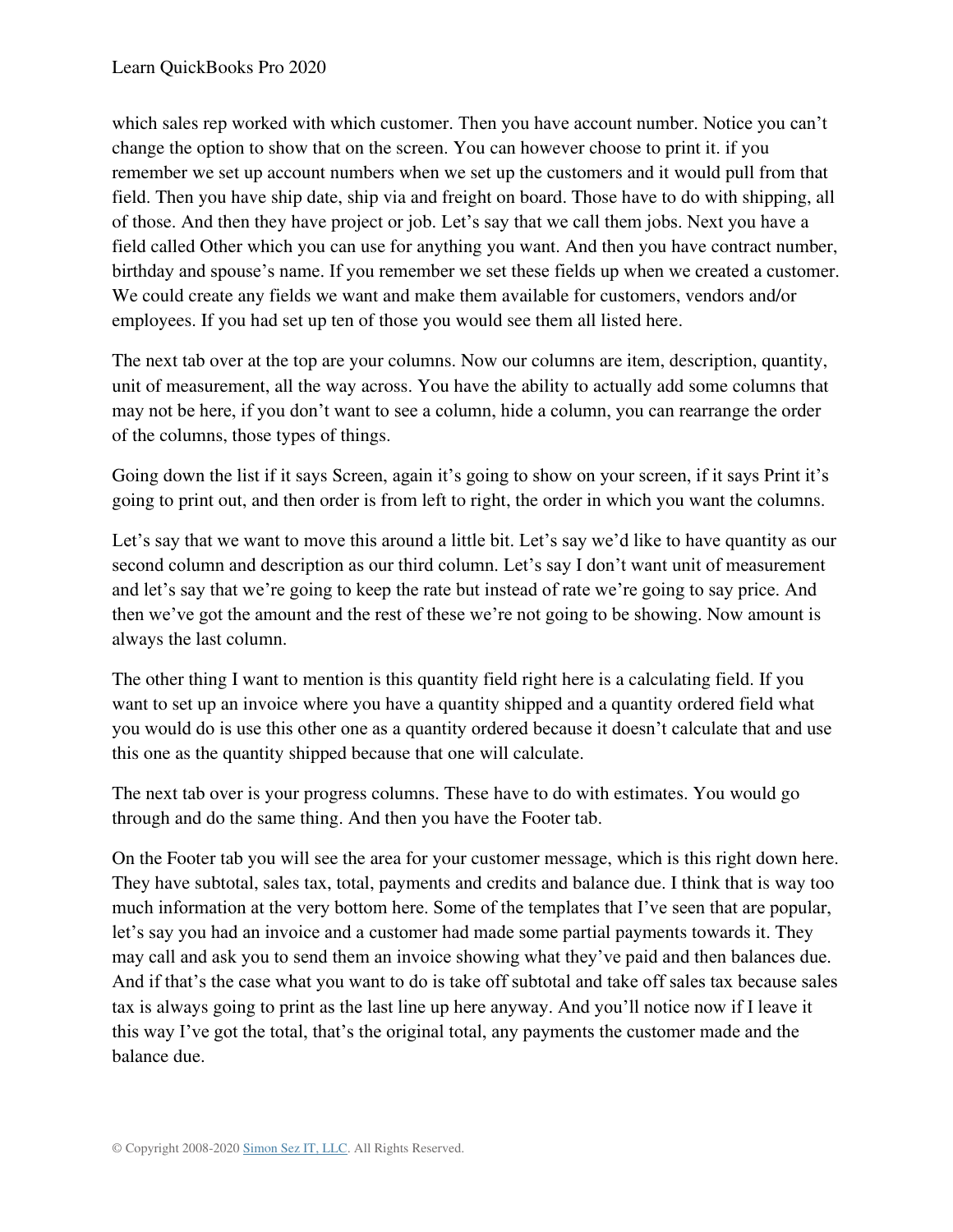Learn QuickBooks Pro 2020

Let's go ahead and stop this video right here and I'm going to have you go on to part two and we'll finish talking about all this customization.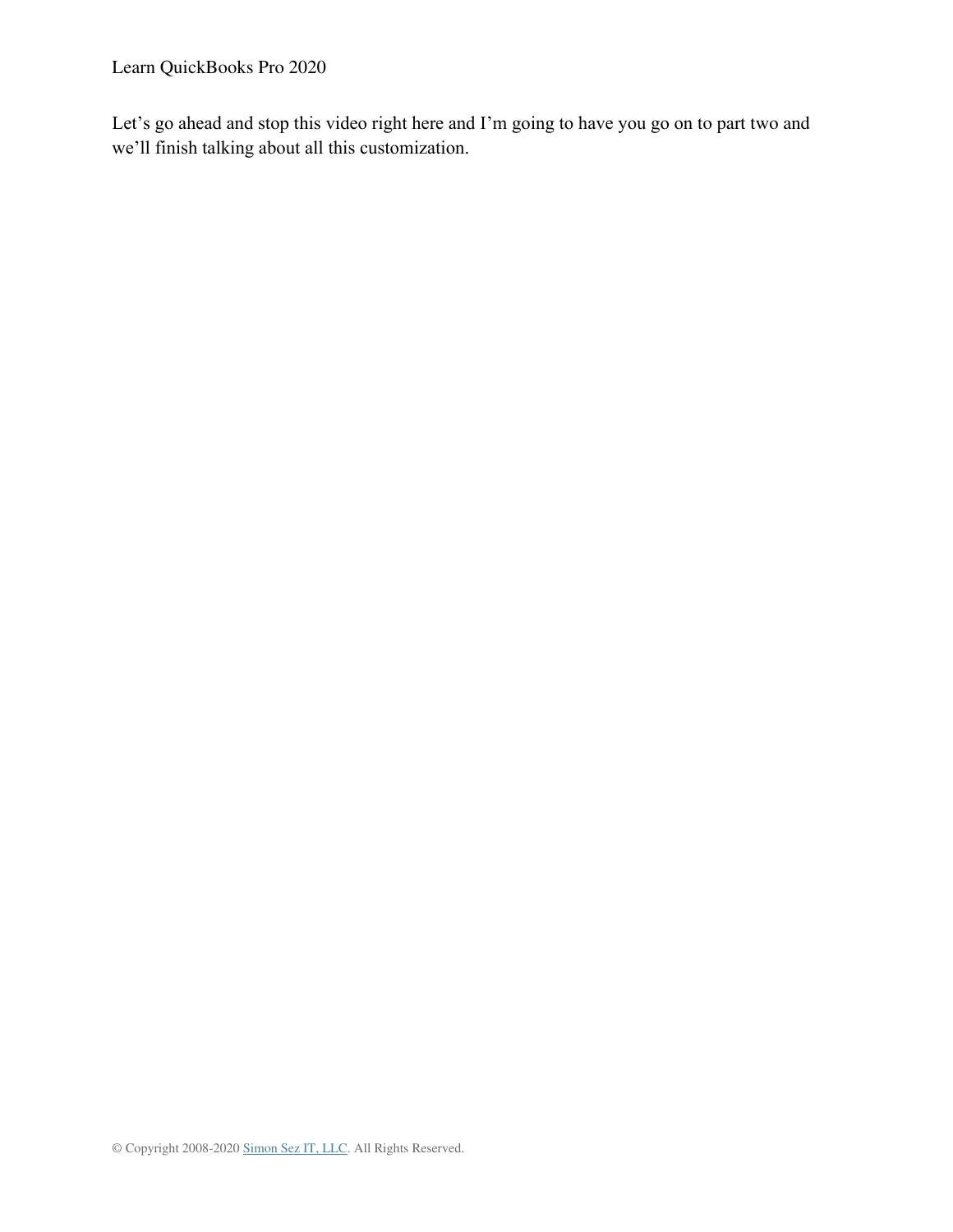#### **Video: Customizing Forms – Part 2**

**Cindy:** We're still working in module ten where we're talking about working with forms. We're on section two and we've already completed part one. I want to just take up where we left off here in part two. Let's flip over to QuickBooks and we'll keep going.

The next tab over is your Print tab. There were a few things I wanted to mention here. First of all notice how you can't access any of these options. That's because you have to select this option that says Use specified printer settings below for this invoice. If you do this now you can tell QuickBooks to print this portrait or landscape, you can say print two copies automatically and if you wanted a different paper size you could do that as well. Right now it's going to print page numbers on forms of more than two pages. That means that if you have four pages it's going to print page one, page two, page three, page four on each of those pages. You can also have QuickBooks print a trailing zero if you want. And that basically means that it'll add those extra zeros at the end so that everything aligns with the decimal point. And that's all the options that have to do with additional customization.

So far I want to click OK and see what we've got. It's not going to be perfect. We haven't gone into the next part, the Layout Designer yet but let's go ahead and print preview this and see what it looks like.

You can see that we've added our picture here, we've got our telephone number under the city, state and zip. We do have overlapping fields. We're going to have to change that. And obviously this looks funny down here but it is available now to use. If I click OK at the bottom and just OK all the way out for a minute, I want you to notice that if I create a new invoice now my invoice is available on the list to use.

Let's go ahead and stop the video here because that's all I want to talk about as far as customization. Let's go ahead and go over into the next section which is section three and we'll start talking about the Layout Designer.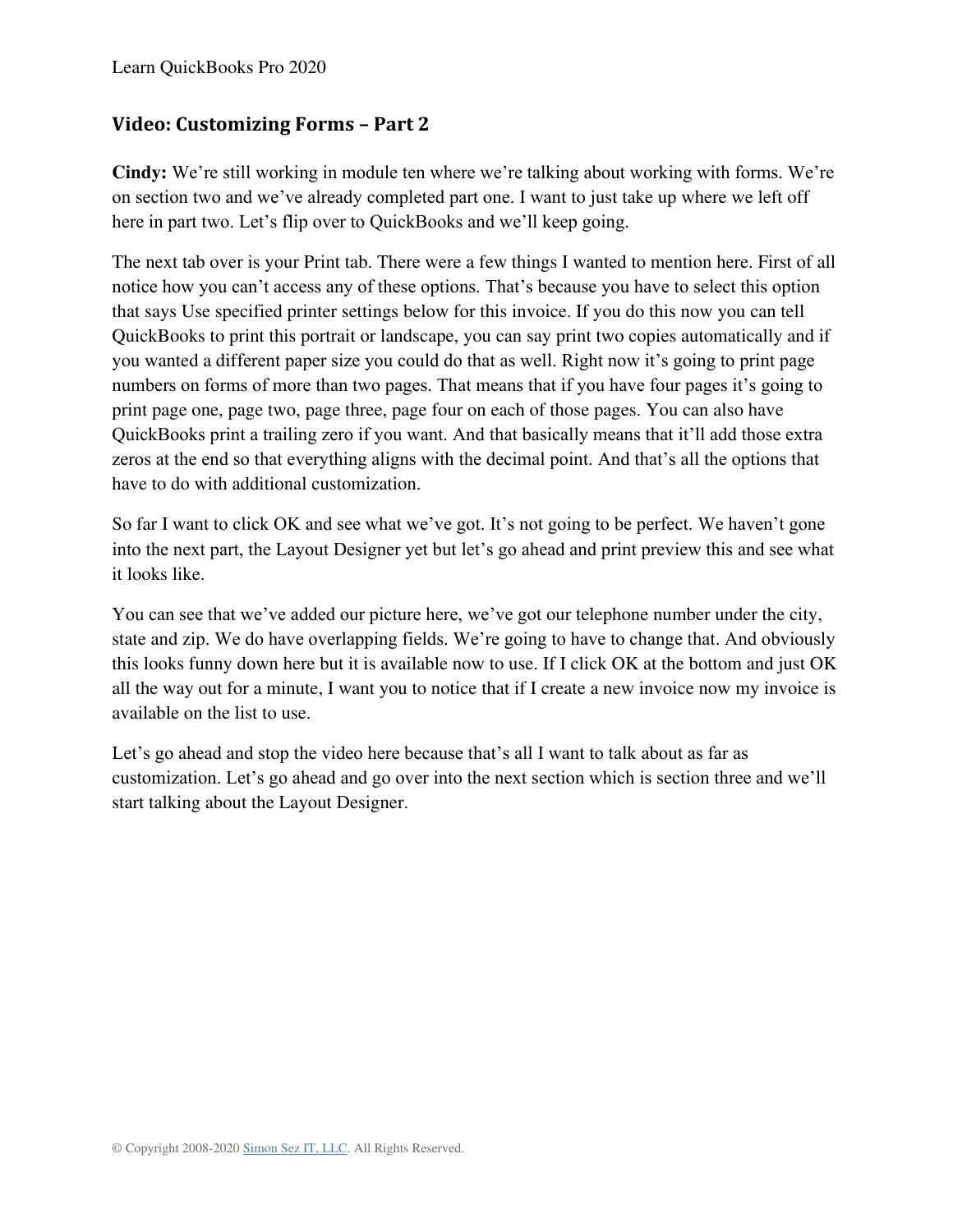#### **Video: Layout Designer – Part 1**

**Cindy:** In section we went through the customization options for your forms templates. A couple things we were able to do. We were able to actually rearrange the order of our columns, we were able to add some fields, we were able to turn some fields off that we didn't want to use, those types of things. Now that we've turned all of those options on or off we can go into the Layout Designer and actually move some of those fields around and make it look a lot nicer. This is section three, the Layout Designer. This is part one. There are two parts. Make sure you watch both parts and then we'll be wrapping up module ten once we're done.

The first thing you want to do before you go into the Layout Designer is make sure you have the template that you're wanting to work on up here. The next thing is go to the Formatting tab and we're going back to the Customize Data Layout screen and this is where we had left off in section two, because this is how you access the Layout Designer down at the bottom of the screen.

This is what we call the Layout Designer and if you're familiar with graphics programs a lot of this will be second nature to you but I want to go through a couple of quick things before we actually dive into this.

You have these boxes that you can click in around your screen that hold information. Sometimes they hold pictures, sometimes they hold text. These are actually called placeholders. Some people just refer to them in general as objects. All objects when you select them actually have these little boxes around the corners and these allow you to change the size of it or if you wanted to make it a little bit smaller, taller. You can do anything you want.

If you needed to select more than one object just hold down on your keyboard the Shift key and you'll notice that selects more than one object. That way if you needed to do something with multiple objects at the same time you could. Deselecting means clicking away from your object and now you'll see that nothing is selected.

If you want to move an object, let's say I want to move this picture, you just click in the middle of it and drag it wherever you'd like it to be. Now notice I'm going to select these two and then move them both over to the left like this to line them up.

Sometimes if you're trying to line up your objects the mouse might not get you exactly where you want to be. You can use your arrow keys on your keyboard to go left or right, up or down and sometimes that's easier just to line things up that way.

You'll notice that you see this blue dotted line around your page. That is your margin area. You can put something in the margin area but if you want to change the dimensions go to the bottom left of your screen where you see Margins and this will let you type in the exact dimensions that you'd like for each of your margins.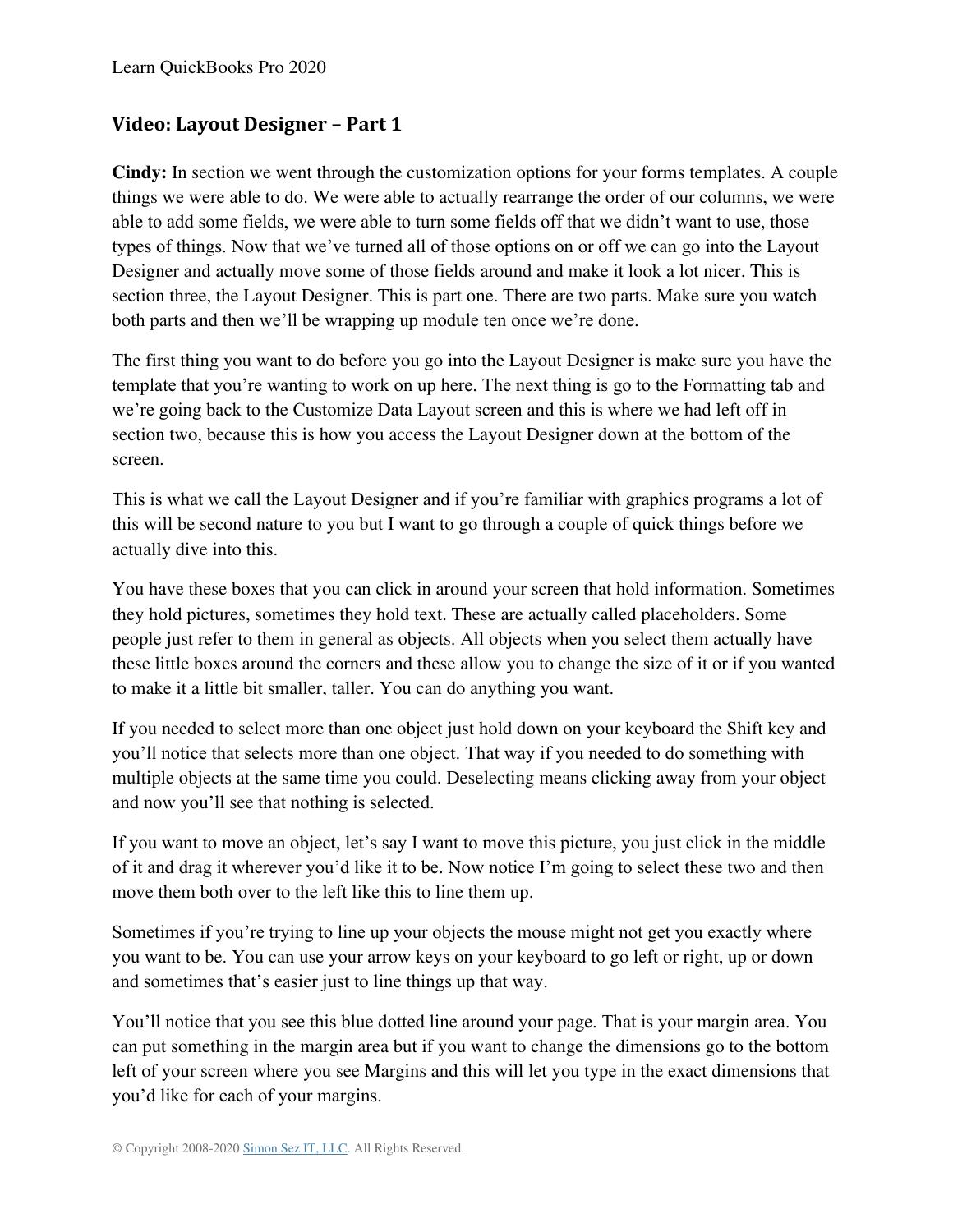The next thing I want to point out at the bottom of your screen is the Grid option. You'll notice that you have all these little dots on your screen. Those dots are there to help you line up your objects. If you come down to the Grid option and click on it you can actually change the grid spacing. Maybe you'd like them an eighth of an inch apart instead. Also you can choose not to show the grid at all or notice the option for Snap to grid. Snap to grid basically means that when you move an object close to one of the dots it will snap to the closest one. I'm going to click OK and you can see the dots are a little more spaced out now.

The next thing is at the bottom of your screen there's a checkbox that says Show Envelope window. If you check that you'll notice these two boxes that appeared and these are where the window would be in a window envelope. If you actually fold your invoice then whatever is in that green part of the window is going to show up. This would be an instance of where I'd want to move this over like this so that it would be in the green part of the window there. I could do the same thing up here if I wanted. And if I don't want to see these at all I just uncheck the box.

You do have Undo right up here. If you make a mistake or you want to change something just go ahead and hit Undo as many times as you want and then you will get rid of whatever you did. There's Redo as well.

Let's go ahead and start with our title. I want to go through the options under Properties just so that you can see what's available here.

I'd like my title to stand out a little bit more. Maybe make it bigger, a different font, things like that. and that's where Properties comes in. You'll notice there are three tabs in the Properties window. There's Text, Border and Background. We'll start with Text.

Within the object the text can be left aligned, right aligned or centered and it looks best left aligned. If you had a lot of text in that box then you might indent the first line of your text. That's what this is for. Vertically up and down the text is lined up on the top of my object. I can choose to put it on the bottom or center. I could just change the color here but if I want to change the font options in general color is also in this option where it says Font. Here's where I can actually change my fonts. And depending on which font you actually choose you might only have a couple of options like this only has bold and bold oblique, whereas if I choose one of these other ones it might have regular, bold, italics. It just depends on which one you actually choose. Over here is the size. You can make this any size you'd like. Then you have your effects. You have strikethrough and underline if you need to use those for some reason. And then you have your font color. I'll go ahead and make this navy. I'm going to click OK and click OK once more just to look at it.

You can see that it's made my changes but the word Construction is not in my title anymore. and that's because my object needs to be a little bit wider. I'm going to click this control handle and drag and as soon as I get it where it's wide enough you'll see the word Construction pop in there. I'm going to click on Rock Castle Construction again and go back to Properties.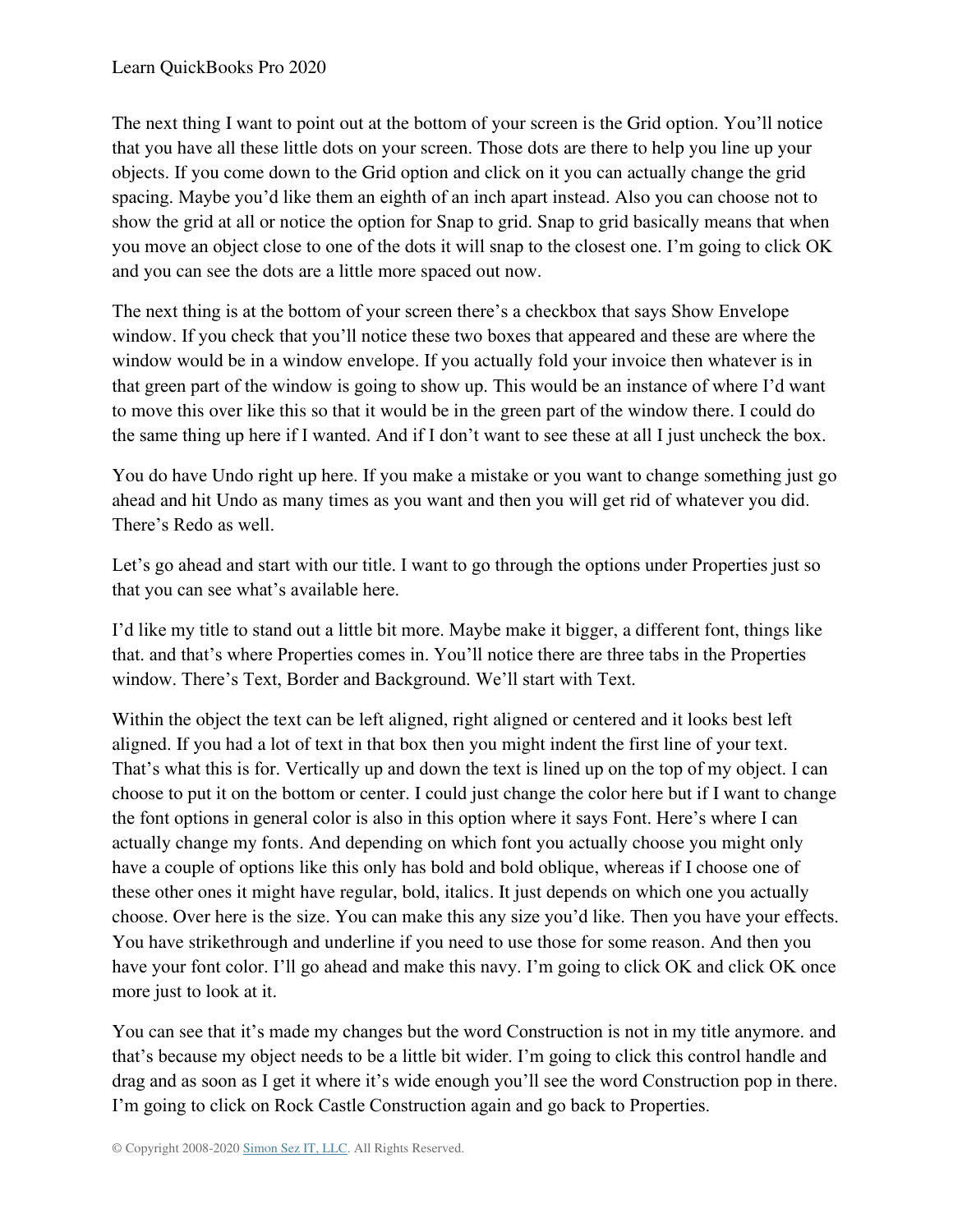The next thing is the Border option. When you look at this you'll notice that a lot of these objects have dark borders around them but some of them, like Invoice and then right over here where the company address is those have a gray border. The gray ones will not print. They're just there to show you the outline of your object. If you want to turn borders on or off this is where you do it.

I'll go ahead and apply a border on all four sides of my title. My border can have rounded corners. I can make them small, medium or large. I can change the color of my border. I can also have a pattern. Instead of just a straight line my border can be dashed, dotted or you can see the double line. And then I can also change the thickness. I'm going to click OK just to show you what it looks like. Now obviously I need to move some things around but let's look at our title here. First let me just drag these down a little bit and I'm going to move this. And now if I change the size up and down of my object there you can see all of the options that we chose.

Now there's one more option in Properties and that is the Background option. That's going to be the fill or whatever you put in the background behind the text. I'm going to go ahead and put a color in here and click OK and now you'll see that I have changed what the title looks like.

If you've used any of the Microsoft Office products then you've probably used what we call the Format Painter tool. And what that allows you to do is copy your formatting from one place to another. Well they actually have a similar tool in the Layout Designer right here called Copy Format. Let's say that this Bill To right here I'd like to have the same formatting options. All I'm going to do is select where I want to copy the formatting from, click on Copy Format and then click inside where it says Bill To. And now I can make any changes I want. If I want that to be a little bit smaller or maybe I want the color a little bit different. I'm going to be able to do whatever I need to to make that look a little bit nicer.

Let's say we do this and I'll go back to Properties and I'm going to make this a lot smaller. Let's say that I make this size 14 and click OK. And now you can see it's a little bit smaller.

The next thing I want to talk to you about is the option here that says Add. There are several things you can add to your invoice template and the first one is a textbox. Now let me go ahead and do a couple things. I'm going to make this a little bit smaller like that and I'm going to move this guy right up here like this. And let's say that underneath this picture we wanted to say something like 2019 Company of the Year. That's where adding a textbox would come in. Notice it gave me a textbox and I'll type in what I want it to say, of the Year. And then I can change all of these options here that we've already talked about as far as the text, the border, the background. Let's just say I leave that and click OK and you'll notice here is the box that it put in for me. Now I'm going to move this and put it right underneath this picture and it does have a border. I'm going to go into the Properties and take that off. All I'm going to do is uncheck these and click OK. And now it just looks like some text that's sitting right underneath my picture there.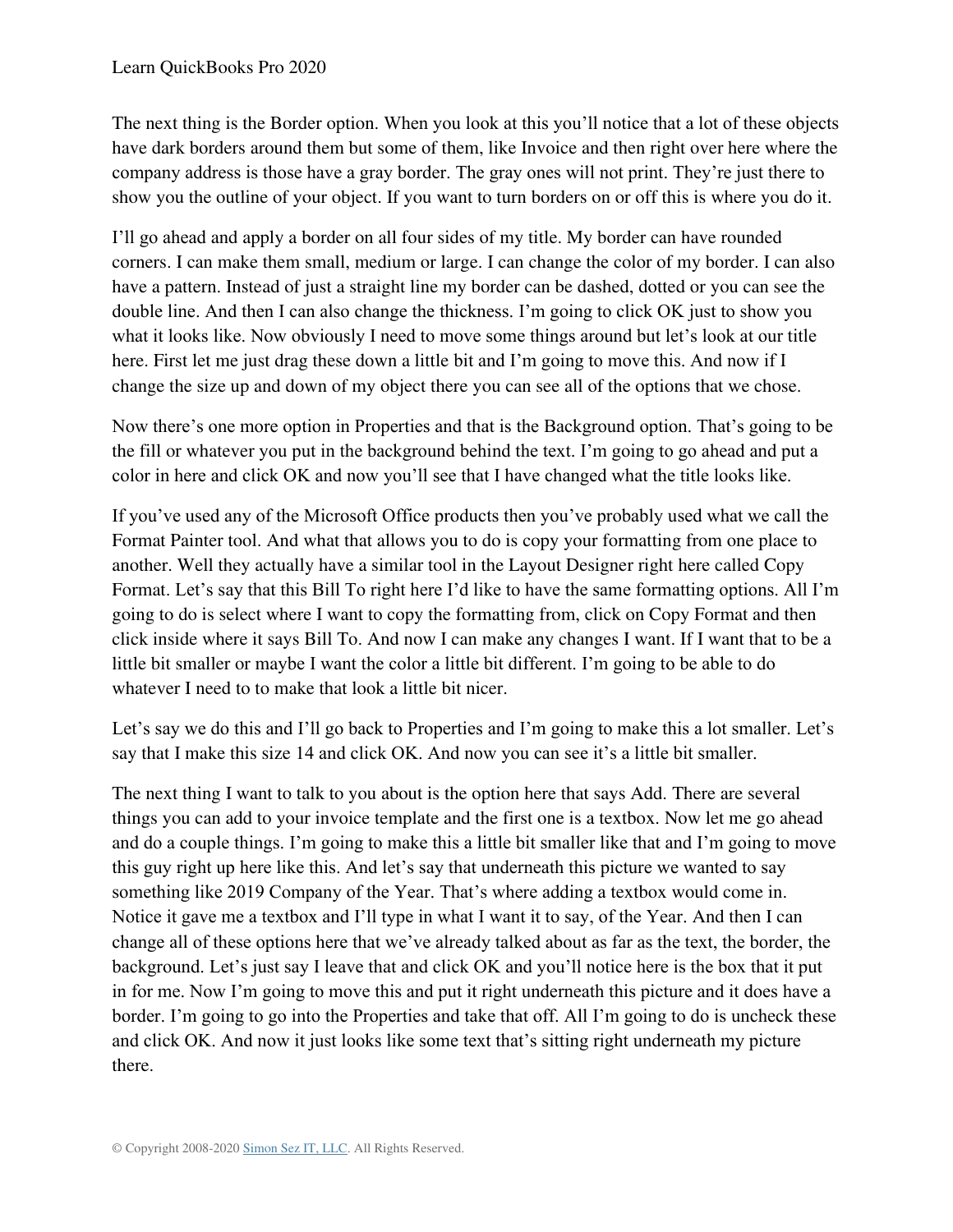The next thing you can add is a data field. If there's some field in QuickBooks that is not currently on this particular template you can go ahead and just click on it and add it. I'm going to add Contract Number and click OK and you'll see there's the field. Now I can move it wherever I want. Let's say I want to put it right over here and we'll fix it in a little bit so it looks nice, but that's how you would add a field that's not currently there.

The next thing you can add is an image. If you had forgotten to put your logo in or you wanted to go add a second image from somewhere you just select it from your computer and click Open at the bottom and that will add it and then you would see it show up.

Let's go ahead and stop the video here because we've got a little bit more we want to do. Let's go ahead and go over to part two of the Layout Designer.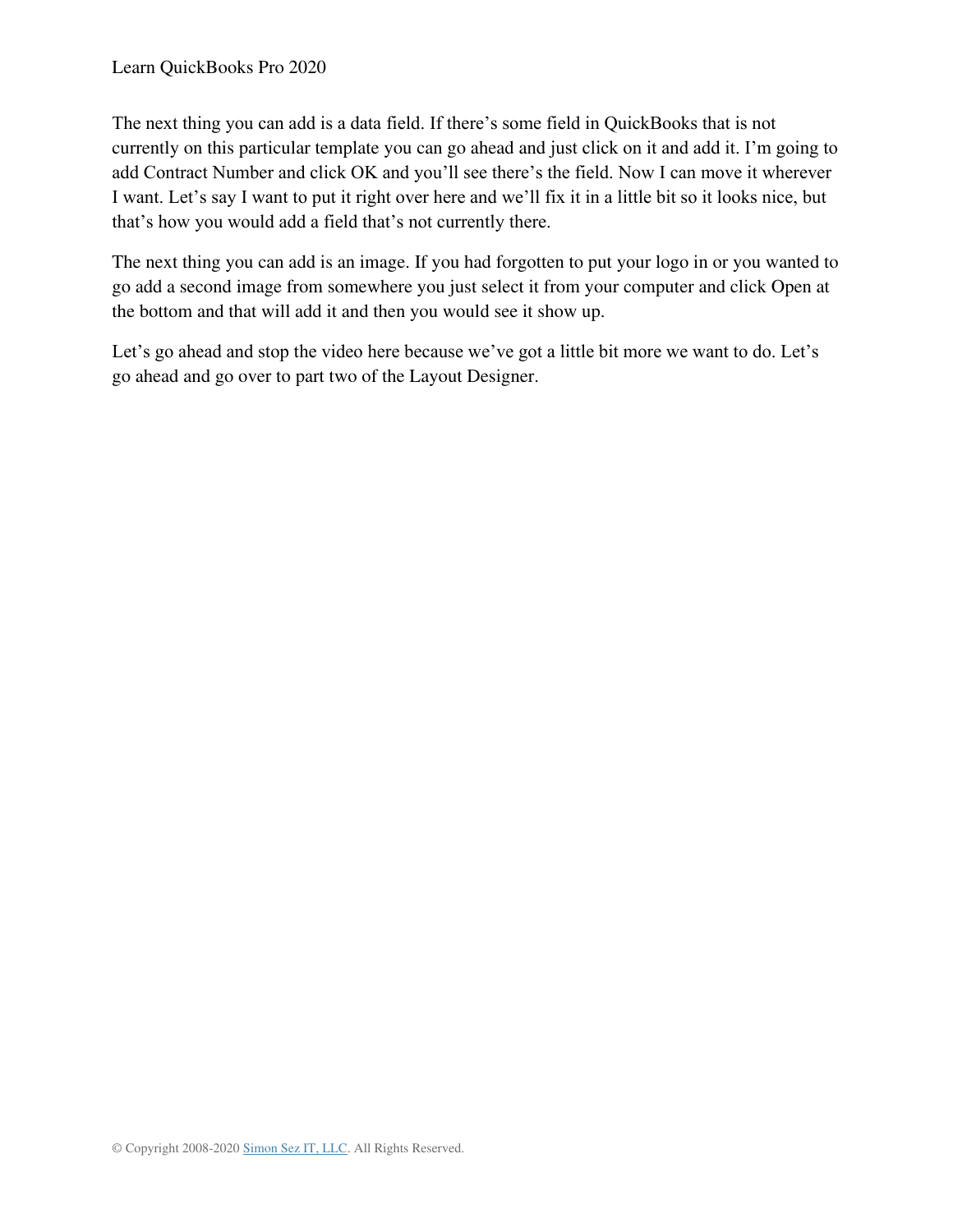#### **Video: Layout Designer – Part 2**

**Cindy:** We're in module ten and we've been working in section three where we've been going through the Layout Designer. We've already completed part one. Let's go ahead and pick up where we left off. This is section three, Layout Designer, part two.

I'm going to do a few things to make this look a little bit nicer. We've got some overlapping fields here. I'm going to go ahead and select the title and the field and drag it over a little bit like this. And another little selecting technique, if you have several that you'd like to select just place your mouse right up above them like this and pretend like you're drawing a big box around them. We call that drawing a net. And then you'll notice I can move all of these at once and then I can work with lining them up a little bit later. Here's two right here I'd like to move over a little bit. I might even decide that I'd like to change the size of these. You can see where you'd spend a good bit of time in here trying to get this exactly the way you want it.

I'm also going to do this because I want to show you in a second how to make these all the same width. And then I'll move the picture up a little bit and maybe move this up underneath the picture.

There are a couple of other things that I want to point out. First of all you can copy an object. Whichever object you have selected, if you just choose Copy now you'll notice that I have two of these. And to remove it I can either hit Remove or Delete on the keyboard to get rid of it.

I want to point out these, height, width and size. You can see they're not available right now. Because what these allow you to do is take more than one object that is selected and make them all the same height, width or size. Height is up and down, width is across and size is both. I'll do size. And now you can see these four are all the exact same size.

Another thing you can do is center something horizontally. If I want this picture to be centered horizontally on my page I'm just going to click that button and now that's the middle of the page. Now in this case it doesn't look quite so nice so I'll move it back but that's how you would center something on your page. We talked about Undo and Redo and then let's talk about zooming in and out. Remember you can zoom in if you want to see something a little bit better or out if you've already seen it.

A couple of other things that you'll want to do. In this area down here if you need more room for the description area notice how if I clicked once inside I selected that whole area. Now I can put my mouse on the line that separates each of these columns and make it as small or large as I need that area to be. I'll make Price a little bit smaller and Amount a little bit smaller, like that, and now I have a lot of room for the description. I would also come down here at the bottom and do something like this. I probably want to take all of these and move them up. And then I would want to make this line up with this.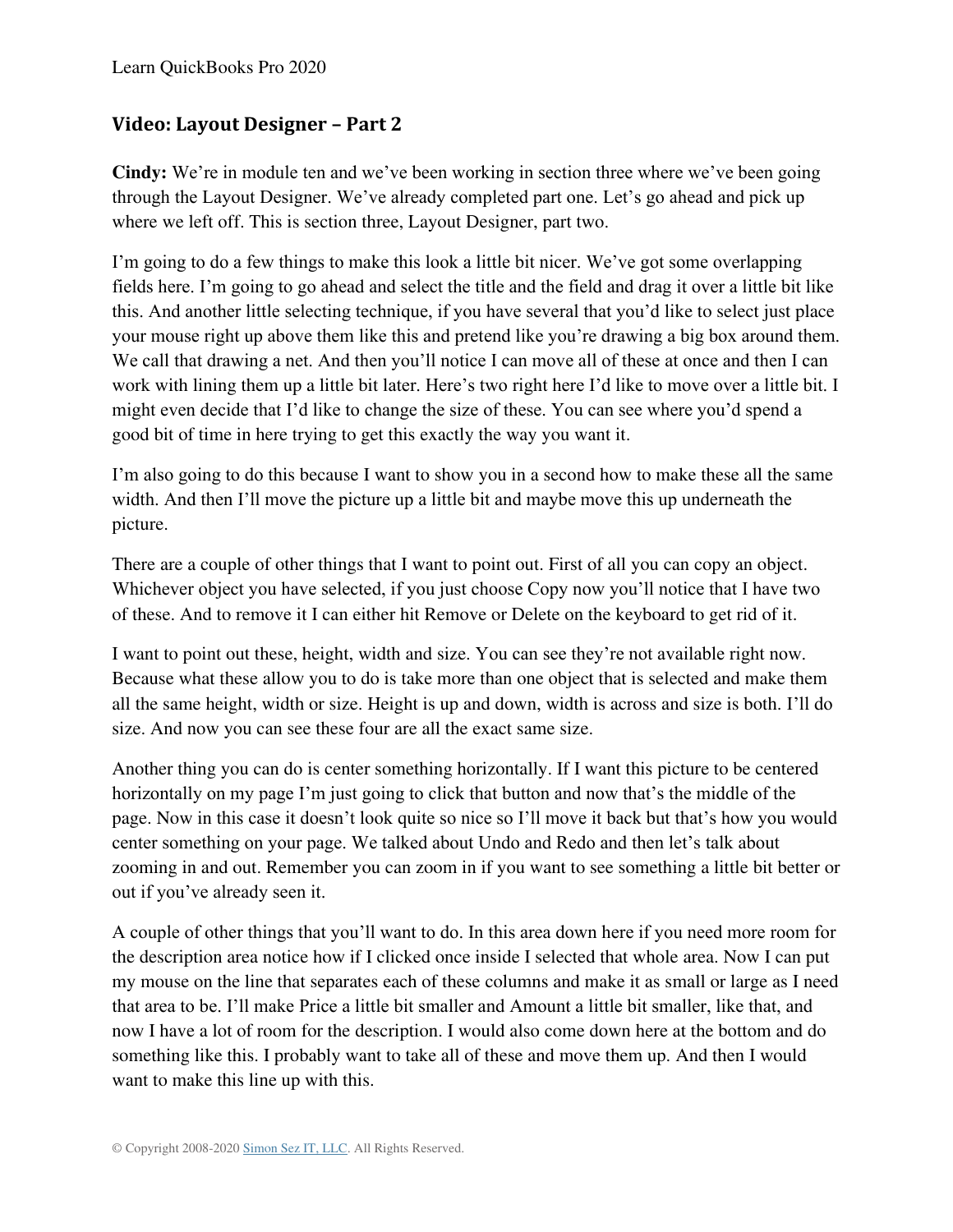And there's lots of things you can do here to work with this. Just take your time. You're going to go in and out of this several times before you get it the exact way you want it. I'm going to go ahead and click OK at the bottom and we'll check it out real quick.

Notice when I'm on this additional customization window I can hit Print Preview. And if you really want to see what it's going to look like go ahead and get all the way out. I'm going to the main tab to hit my Back button. I just want to pick an invoice that has some data already in it. And I will change the template and then preview it. And that's what it's going to look like right now.

Obviously I'm going to go back in here and make some changes but that's how the Layout Designer is going to work.

Well that's going to wrap up module ten. We've talked all about working with forms. It's time now to move over to module eleven and talk about working with reports.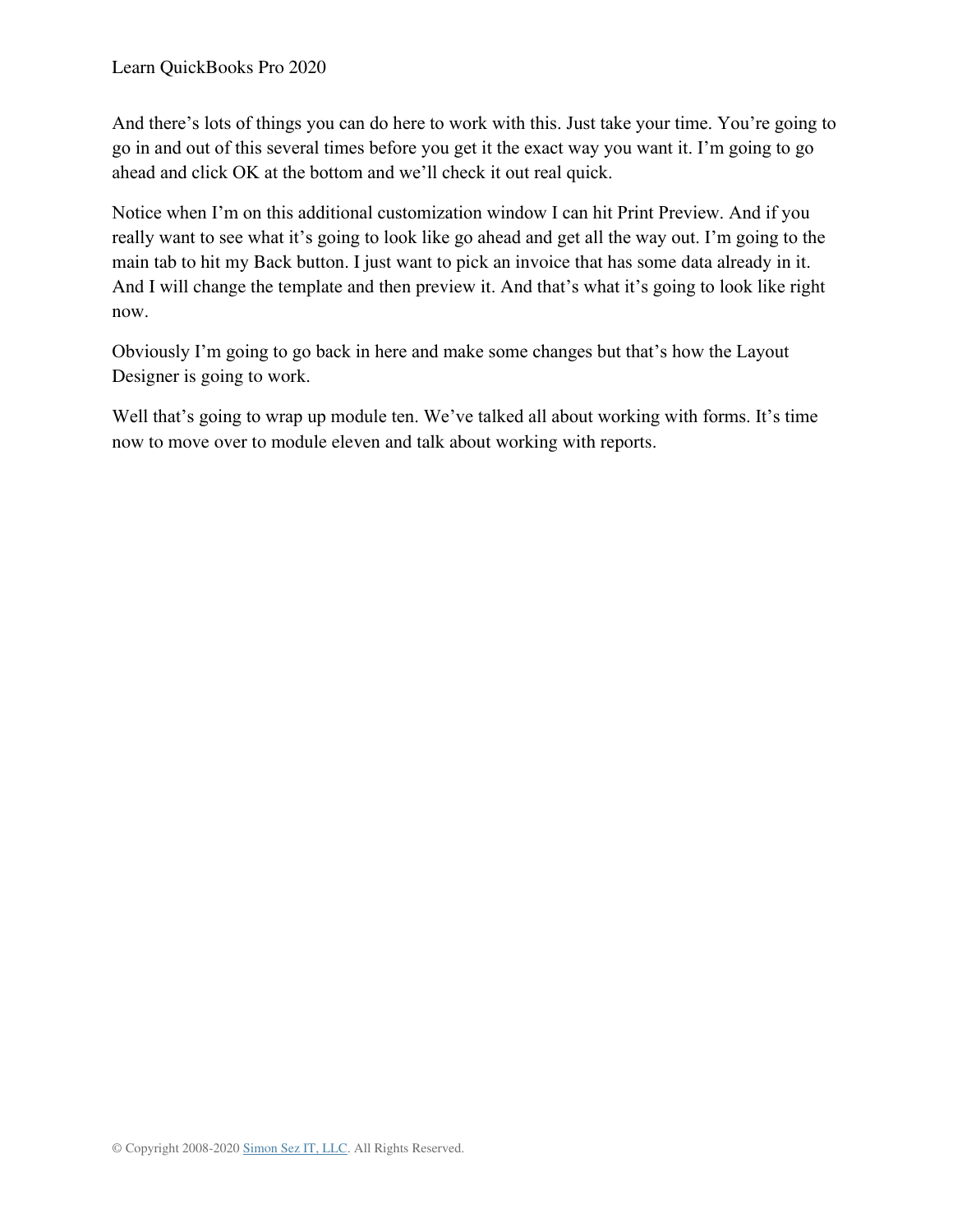# **Module 11 – Reports**

# **Video: Quick Reports**

**Cindy:** We're just starting out in module eleven and in this module we are discussing all the reports that are in QuickBooks. This is section one and the first thing I want to go over with you are what they call Quick Reports. There are tons of these in QuickBooks. You've seen several of them already. I'm going to take you into a couple of different places so you can see where all the quick reports actually live and then you can run a few of those for yourself. Let's flip over to QuickBooks and we'll look at Quick Reports.

I want to take you into the Chart of Accounts to start with to show you how to run a quick report in here.

Any account that you happen to be clicked on all you have to do is right click and you'll notice that you can run a quick report at the bottom of that list. In this case it is a fixed asset called Vehicles. This is what an account quick report looks like. Now this one only had one transaction. Let's find another one. We'll go find an expense account.

Down here where the expense account is you can see that they have one called Automobile. Let's right click and run a quick report on automobile and you'll see there are tons of transactions. And because this one has subaccounts you'll notice that the subaccounts are broken out individually and then you also have a total for all of automobile.

Let me give you another idea of what a quick report would be. When we're looking at customers or vendors you'll notice that on the right hand side of the customer information these are quick reports. The first one says Quick Report but all of these are actually considered quick reports in QuickBooks. When I click Open Balance for example you're going to see this is the open balance for the customer that I happen to be clicked on. If I come up and run a quick report, the one that's called Quick Report. And again it's just for that one customer. The only difference is this time I'm showing all of the transactions for that particular customer.

Those are some examples of quick reports. Let me show you another place where you have quick reports.

Let's say that you were in the Create Invoices window. There's a Reports tab at the top and all of these are considered quick reports. If you wanted to run one of these, let's say the Open Invoices, you just click on it and now you've got your open invoice report.

Those are three ways to find quick reports in QuickBooks. What I want to do now is take you over to section two and I'm going to show you how the Report Center works before we start looking at all the reports that are in QuickBooks.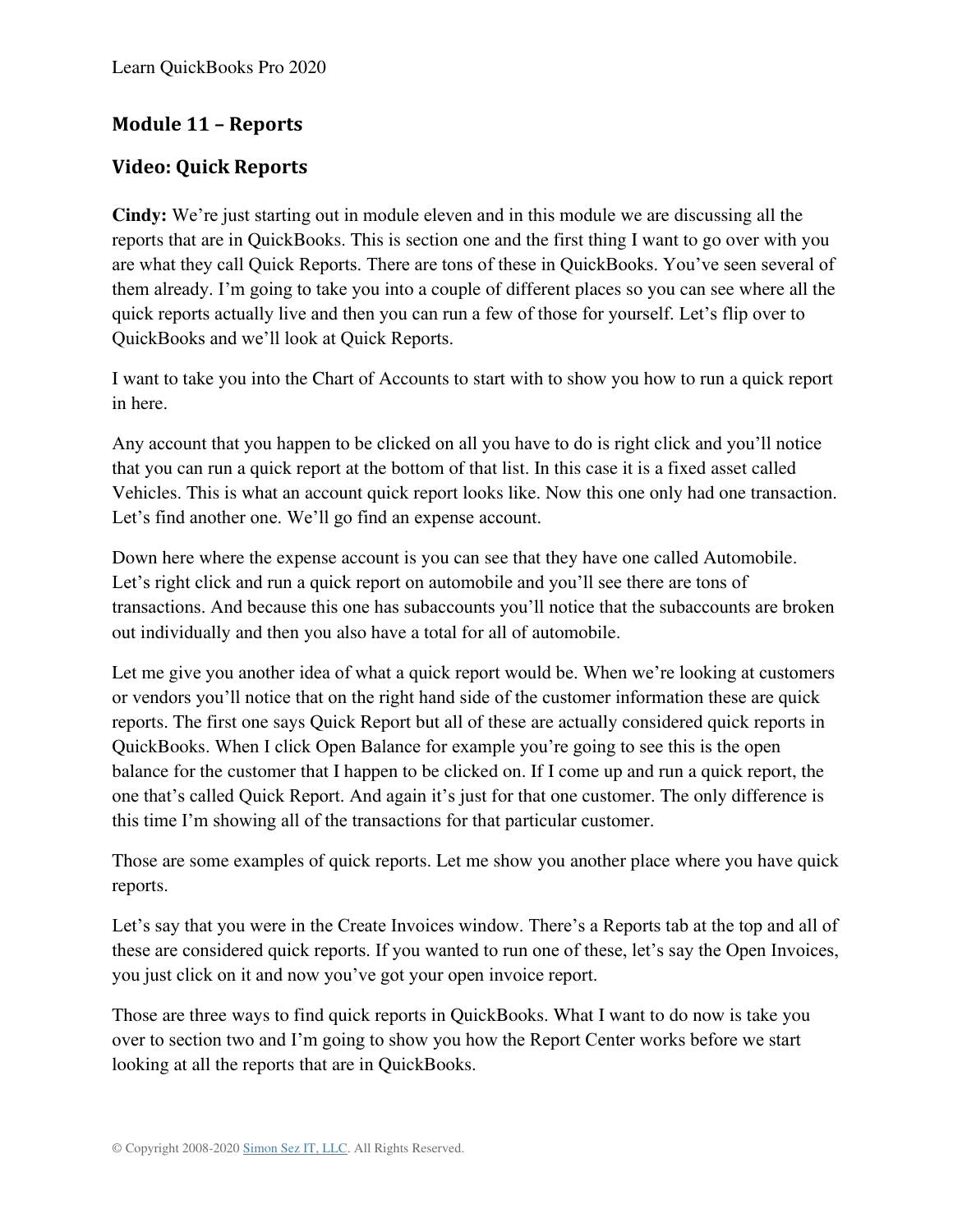## **Video: Report Center**

**Cindy:** We are in module eleven and we're talking about reports. I just went over some quick reports with you in section one and now in section two I want to talk to you a little bit about the Report Center. There are a couple of different ways to get to reports in QuickBooks. One is through the menu and the other one is through this Report Center and I just want to walk you through it real quick so you can decide if you'd like to go through the menu or use the Report Center. Let's flip over to QuickBooks and I will take you in and we'll start looking at these reports.

There are a couple of different ways to look at the reports in QuickBooks. One is through the menu right here. And the other way is to use the Report Center and you're going to find that on your icon bar. Right here you're going to see Reports.

This is the Report Center and you'll notice there are several different tabs across the top. Let's start with Standard. What I wanted to show you is that if you're looking at reports under the menu this list here where it says Company & Financial, Customers, all the way down to where it says List right here this is the exact same list right over here. That's why you can look at your reports either in the Report Center this way or you can look at it this way. You'll notice when I point to any category here, like Company & Financial I'll see these subreports in that category. And that's the same thing over here. If I click on Company & Financial these are all the subreports in that category.

For any of these reports you have an option to run the report. You can click here to run it. You can also see more information on that particular report and you can see a description down here at the bottom. The little heart is called Fav. If there's a particular report you run all the time you can click on Fav and then what'll happen is it's going to show up under this tab here that says Favorites. That way the next time you run it you don't need to go look for it again. You come to Favorites and click on it this way.

You also have Help down here if you wanted to learn more about this report. and also notice you can change your date range. So if you wanted to say show me the profit and loss for today, this week, last year, you can kind of see all the options there. Or set a particular date if you'd like to start and end with.

Let's go to the next tab that says Memorized. We're going to be talking about customizing reports over in section five. Those are basically generic reports you've run that you've made some changes to and you want to save. If you have memorized them they will show up in this list and you can run them quickly.

We just talked about Favorites. Let's talk about Recent for a moment. The most recent reports you've run will show up in this list. If I go back to Standard and just run one of these. Let's say I go to Customers & Receivables and I'll just run what they call and open invoice over here. Now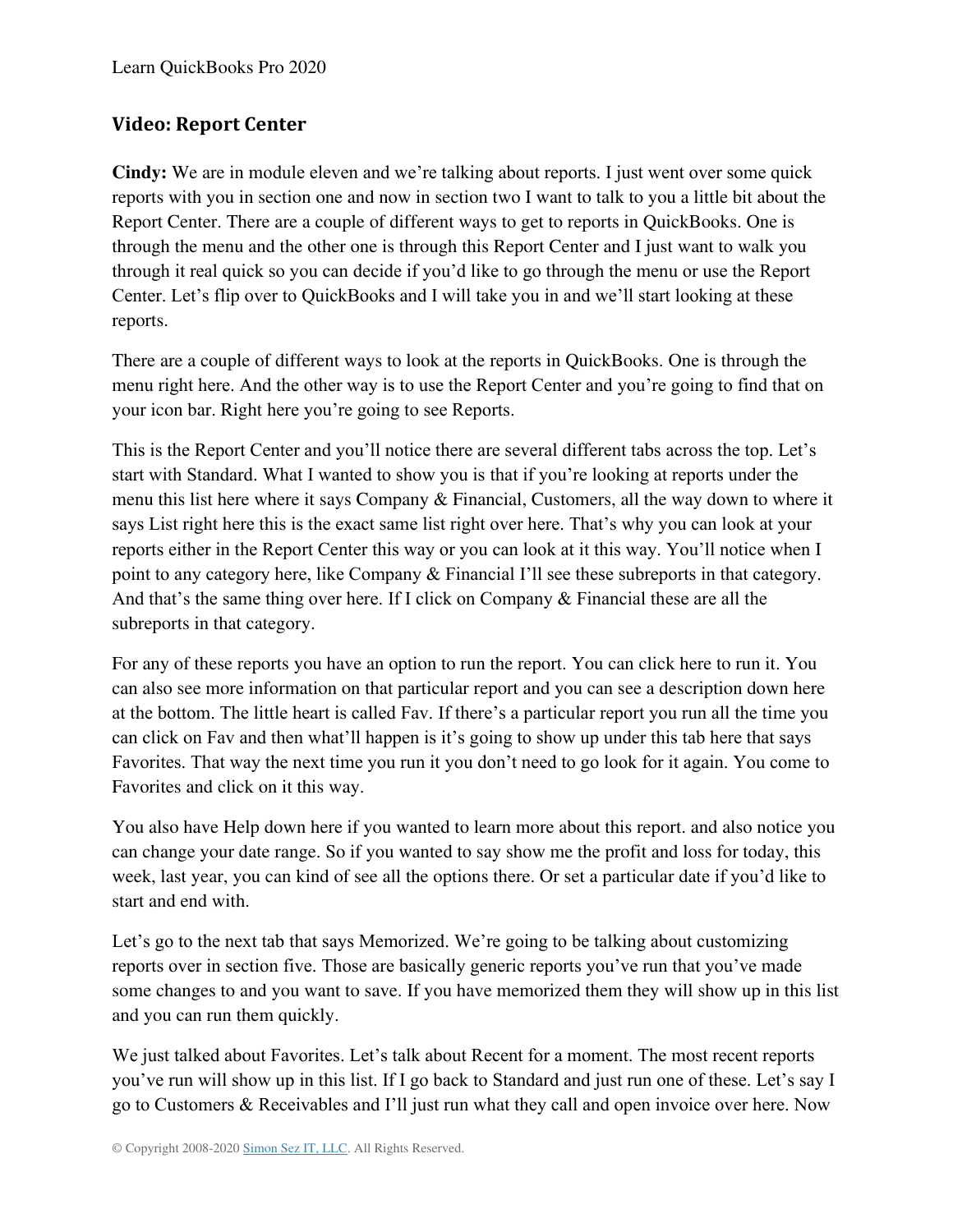that I've opened that report, and I'm going to go ahead and close it, it will show up under Recent. So that way you can go back and see the ones you recently looked at.

Real quick let me tell you about Contributed. If you belong to the QuickBooks community then you can actually run some of these reports or create your own and share them with the rest of the Intuit QuickBooks community. You would have to have an account and already be signed in in order to share these. You'll notice when you look at these reports you can see who created it and a lot of these are created by Intuit but if I keep looking down this list, like here, you can see who created it. You can also see how popular that report is and how many downloads it has. And people can come in and review this report as well. And that way you can read them and see what people think.

And that's how the Report Center works. Like I said, you can use the Reports under the menu or the Report Center, either one and find whatever it is you happen to be looking for.

Let's go ahead now and go into section three and we'll start looking at some of these reports.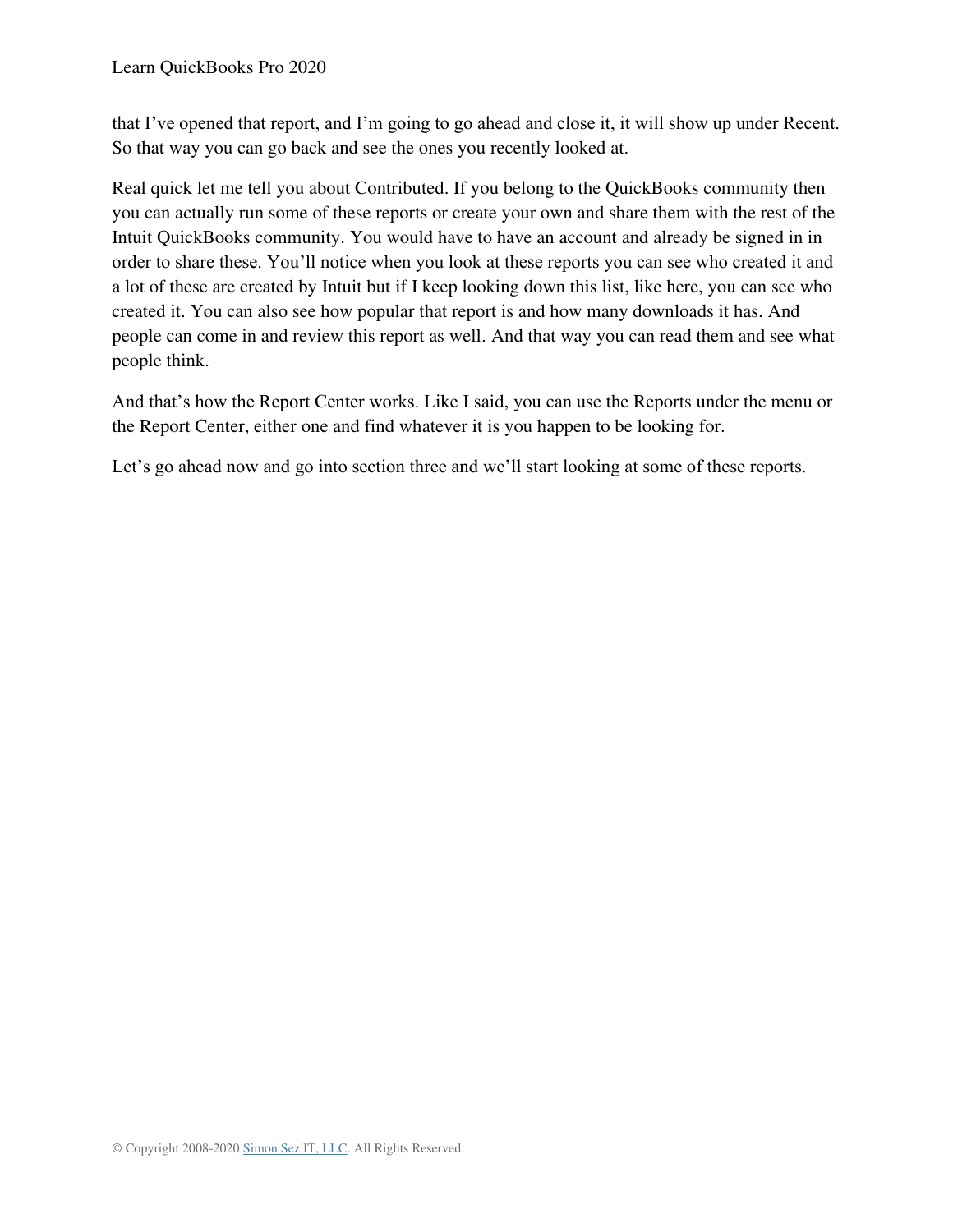# **Video: Creating Reports – Part 1**

**Cindy:** Welcome back. We are in module eleven where we're talking about reports and we're starting now on section three where we're going to take a few moments and look at all the reports that are in QuickBooks. This section is called Creating Reports – Part 1. Make sure you look at part two as well and that way you get a full view of all the reports that are available. Let's flip over to QuickBooks and we'll start looking at some of these reports.

Let's go up to our menu and we're going to start here where it says Company & Financial and just go down the list. I obviously can't show you every single report in here but I just wanted to take a few moments and give you some of the important ones. That way you'll know what to look for when you're wanting to run your reports.

The most important thing in QuickBooks is going to be the Profit & Loss Standard right here. I'm going to go ahead and run that because a Profit & Loss is a report you're going to run that's going to show you if you're making money or losing money.

In the Profit & Loss you only see three types of accounts. You see income accounts, then it will give you your total income, then you'll see your cost of goods sold, you'll see your total cost of goods sold, and your gross profit. Going down the list the rest of these are expense accounts. At the very bottom you'll see if you made or lost money.

Now when you're looking at any report always check your dates. If you notice this one is for a two week period but I'd really like to see the entire year. I can pull down my list where it says Dates and I can look at everything in QuickBooks, today, this year, this month. I'm going to use this fiscal year to date and now you'll see it reflects January 1 through December  $15<sup>th</sup>$ .

The other thing to look for when you're running any report is the fact that all reports are automatically run on an accrual basis in QuickBooks. You could have changed the preference so they're run on a cash basis but if you haven't done that then you have to manually change it from accrual to cash. In case you're not familiar with these terms, accrual basically means as soon as you create an invoice in QuickBooks it counts it as income and it will show up in your numbers, even if it's not paid yet. As soon as you put a bill in it will show it as an expense, even if you haven't paid that bill. That's accrual. If you flip to cash it's only going to show invoices that are paid or bills you've already paid as well. Let me show you what the difference can be because it can be a lot.

If you look right now at the total income it's \$453,537.92. Let's change it to cash. Notice the report is refreshed immediately and now the total income is only \$376,387.40. That's a big difference. Most of the time you want to run your reports on a cash basis because if you think about it income tax time you don't want to pay taxes on money you haven't received yet. Obviously get this advice from your accountant but that's typically the way it's going to work.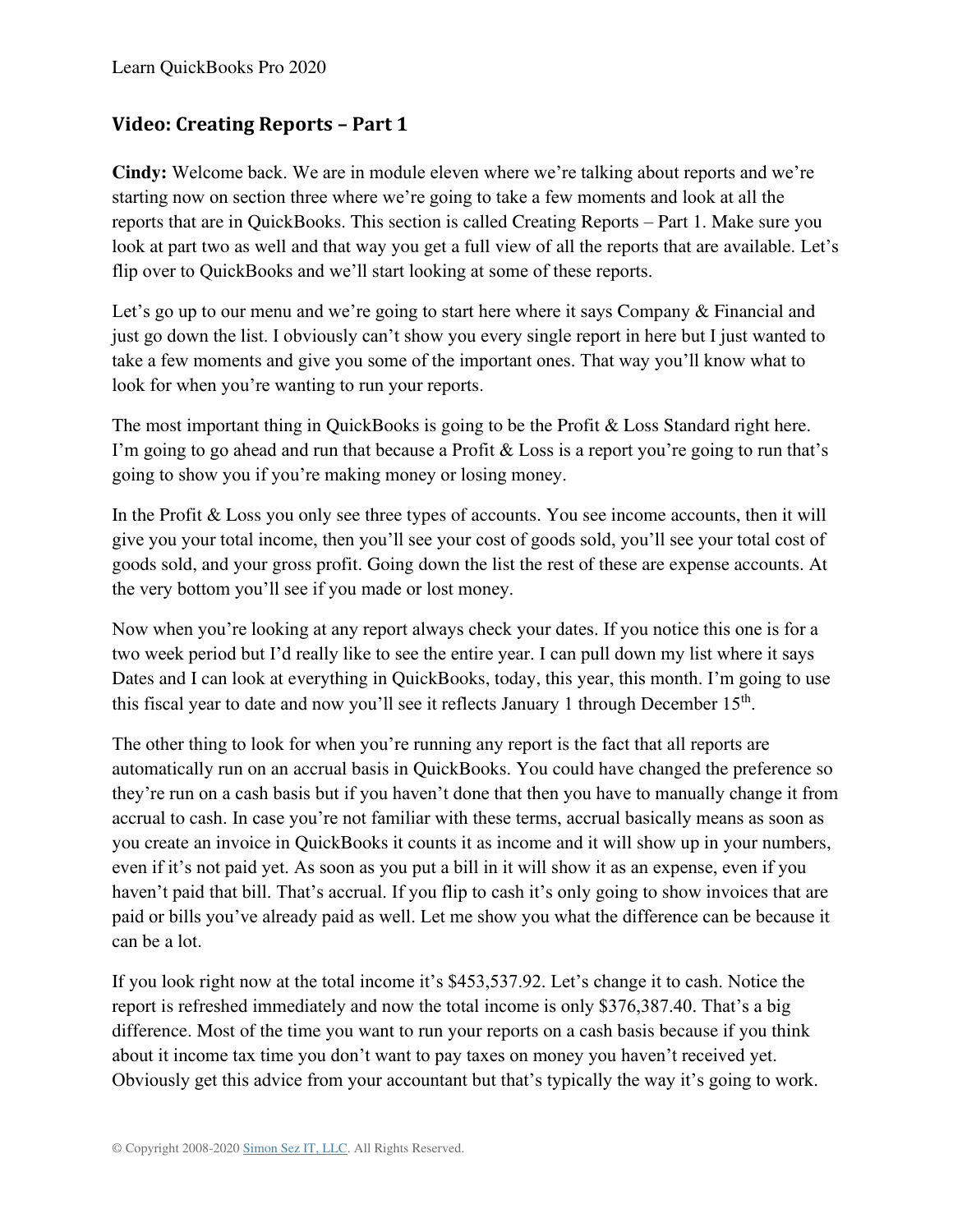Let me show you the second most important report in QuickBooks. I'm going back to Reports, Company & Financial and I'm going to run a Balance Sheet Standard. If you think about it the Profit & Loss showed you the income minus the cost of goods minus your expenses. The balance sheet shows the balances in all the other accounts in your Chart of Accounts. Notice here's the balance in your checking, balance in your savings, you've got undeposited funds. You'll see your accounts receivable, all your liabilities. If you scroll down and look you're going to see your credit cards, all of your loans, and that's what you see in the balance sheet. If you think about when you go to the bank to get a loan they are going to want to see your balance sheet and your profit and loss. That will tell them if you're business is making or losing money and how much money you might have outstanding, for example in accounts receivable. If you have payables how much you would be outstanding in payables, things like that. And they use all of those numbers to make a decision on giving you the loan.

Let me go ahead and look at a few more under Reports. Company & Financial. You'll notice a couple of these say Standard and Detail. Any time you see a standard they're just going to give you the account and the total amount in that account. If you look at one that says Detail at the end that's going to show you every single transaction that made up that number in that account. And that could be a really long report.

Some others that you'll want to run. A Profit & Loss Year to Date or Previous Year Comparison. Let me show you the previous year comparison.

If you notice this one will show me, this is the previous year, 2023. All of your accounts would show up on the profit and loss. Over here this is the same period for 2024 and it shows the accounts. Then you have the dollar changed and the percent changed. This is very helpful for you especially if you're trying to build a budget to see if you need to increase some of those numbers or decrease them. Let me close that one.

Back to Reports. I'm going to Company & Financial again. I want to point out the Profit & Loss by Job. We've spent a lot of time in these videos talking about customers and jobs and this is a way to see per job what the profit and loss actually is. You can see here's the job name up at the top here for each one of these and that's the P&L for each one. All right.

Back to the same place. You can see a profit and loss by class. I keep stressing that if you're using the class feature you want to use it all the time. But notice we've been using a lot of remodel but here's all the classes. And if you have any transactions that you did not put to a class it will be unclassified and this is a good way to run these reports and go to those transactions and see which ones you need to move to a class.

Okay let's see what else is up here. Same place. Notice you can run income by customer, you can look at expenses by vendor, and an income and expense graph. There's a balance sheet standard. We talked about that. There's a detailed one. There's one that's just a summary.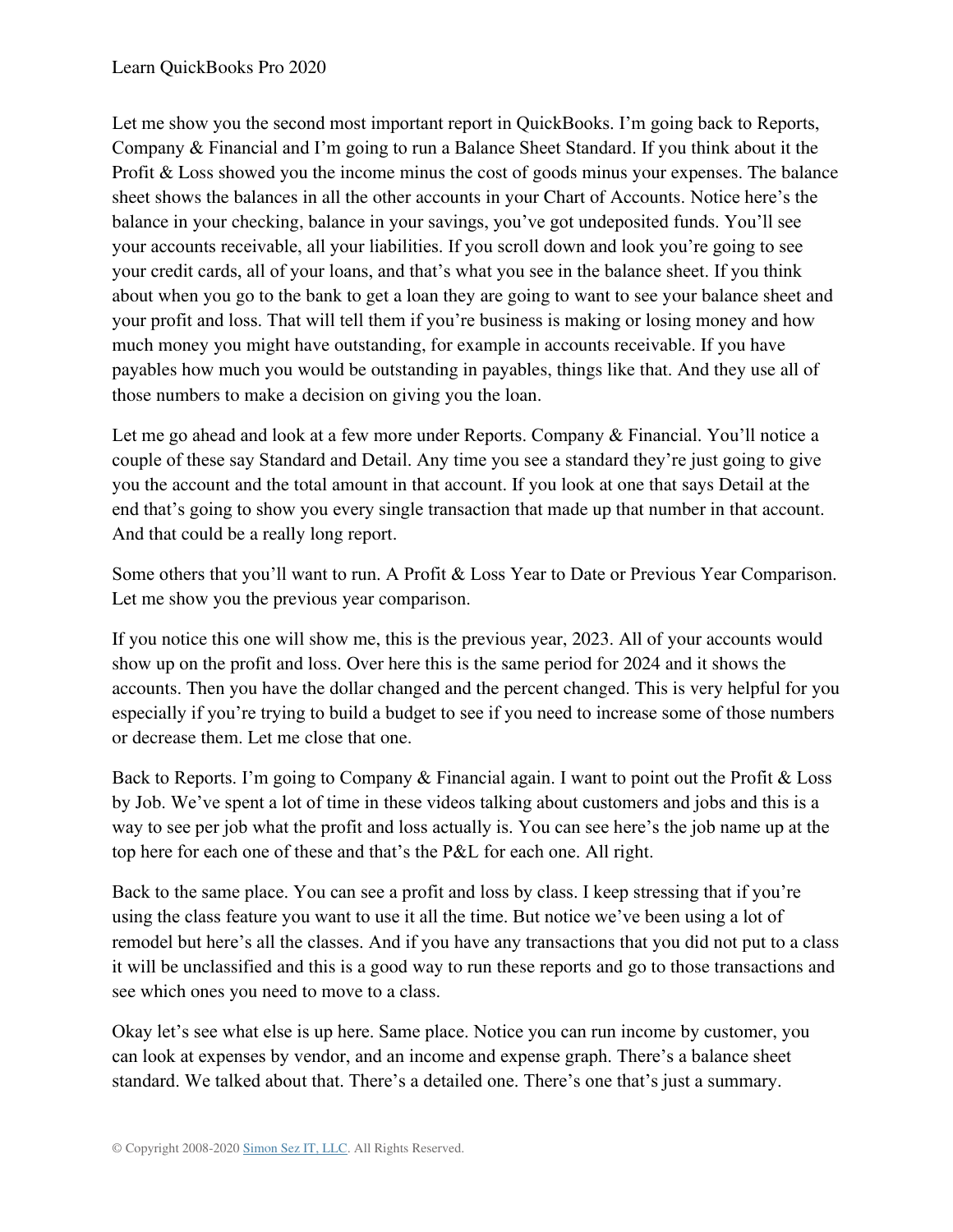There's a previous year and you can see a statement of cashflows and a cashflow forecast down here at the bottom.

Let's take a peek at Customers & Receivables. There are a few here that you'll want to make sure you're aware of. Probably the Open Invoices and the Customer Balance Detail are the most popular. The Open Invoices is going to show you all of the customers that owe you money even if they owe you a penny. And if you think something should be on any report and you don't see it check your dates. This one is dated 12/15. If I had dated an invoice for 12/16 it wouldn't show up unless I changed that date.

The other one you'll probably want to look at for customers is going to be the Customer Balance Detail. And this one shows you each customer's history with you. you can see every time you invoiced them, they made a payment, maybe you issued a credit memo. You can see all of that right here.

Let's see what else is here for customers. You'll notice there is an Aging Summary. That's going to tell you which customers are in the 30-60 day category, the 60-90 day category. You can go down and see an accounts receivable graph, average days to pay. And notice you can also see a customer phone list, contact list, and/or a price list.

All right. Let's go ahead and stop the video right here and I'm going to have you go over to part two and let's continue looking at these reports.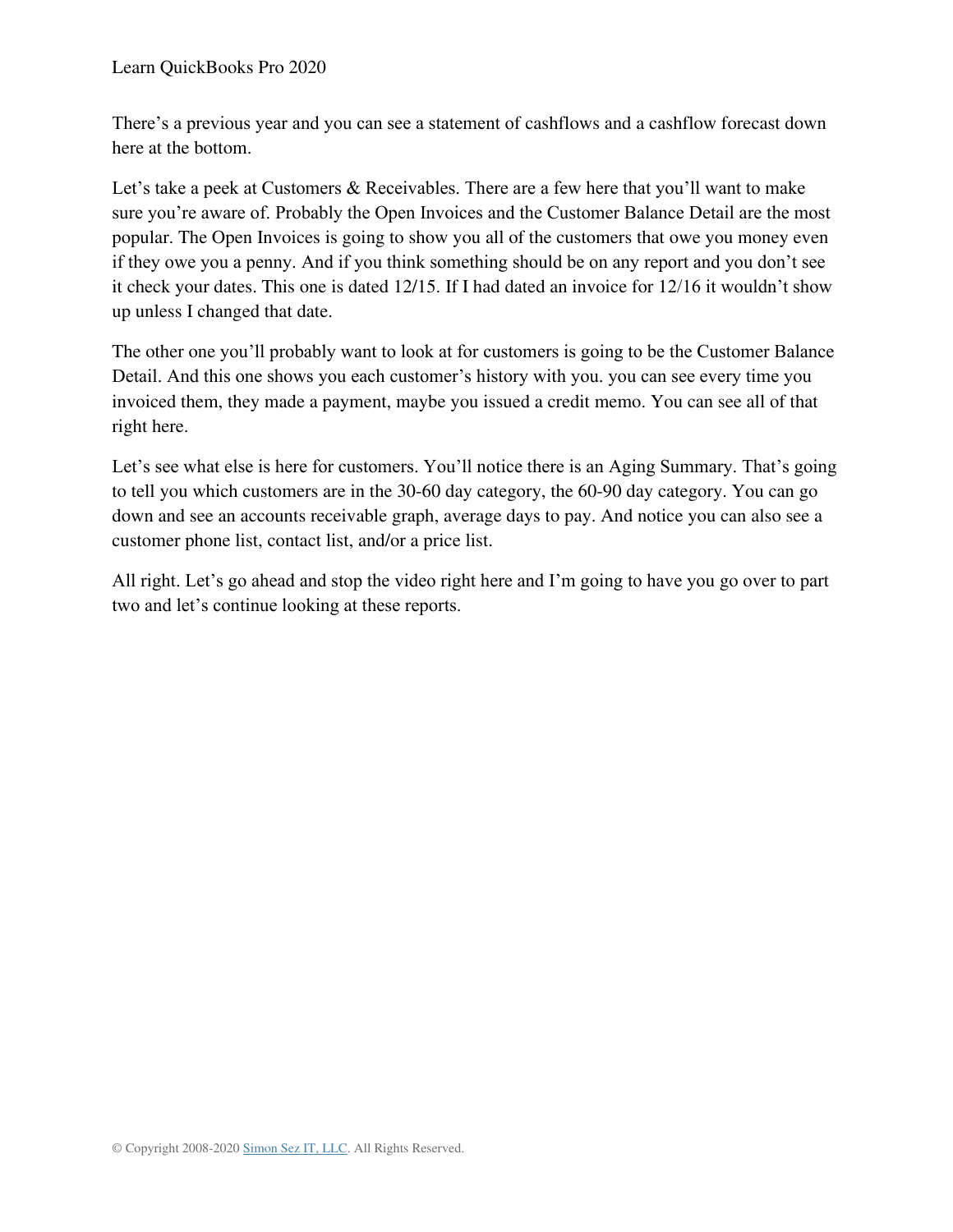## **Video: Creating Reports – Part 2**

**Cindy:** We are in module eleven and we are talking about reports. We started talking about running quick reports in section one, in section two we looked at the Report Center and now we're on section three. We've gone through part one where we started looking at a good bit of the reports. Let's go ahead and keep going. I want to show you the rest of the reports. This is section three, part two.

Let's head back up to Reports. If we keep going down the list the next category I want you to look at are your sales. If you're really into sales in your company you can look at your sales by customer and you can see there's a summary or detail. You can look at your sales by item, by rep, or you can see a sales by ship to address, a sales graph or a pending sales.

Over under Jobs, Time & Mileage there's a few under here you'll want to know about. If you're actually doing a lot of job costing you'll see a lot of these will be very valuable reports to you because you'll want to see job profitability reports. You can see estimate versus actual. Those are really good if you do a lot of estimating of jobs. You can see an item profitability report, an item estimate versus actual and there's your profit and loss by job again.

Here's an estimate report. you can see estimates by job, unbilled cost by job, and open purchase orders by job. We haven't yet talked about time or vehicle mileage but here are the time reports and here are the vehicle mileage reports.

The next category are your Vendors & Payables. These are all the bills that you have to pay. If you want to run an unpaid bills detail that's probably going to be your most common report to see which bills you haven't paid yet. You could also run a vendor balance detail which shows your whole history with that vendor.

Here's some aging reports. I'll run an AP Aging Summary just to show you. Here's where I can see the bills and how much of those are in the current category, which ones are in the 1-30 day category and all the way across. All right. Let's head back up to Reports again.

There's also your 1099 reports, your sales tax liability report. When we talk about sales tax over in module twelve then you'll want to come here at the end of the month to run your sales tax liability report. And there's also a vendor phone and a vendor contact list right here.

Under Purchases you can look at your purchases by vendor, by item, and then there's three different reports that have to do with purchase orders right here.

If you're tracking inventory here are some of your inventory reports. You've got an inventory valuation summary or detail, an inventory stock status by item or vendor, and then I want to show you this physical inventory worksheet right here. One of the things we talked about is the fact that inventory just gets off and sometimes you'll want to go in the backroom and actually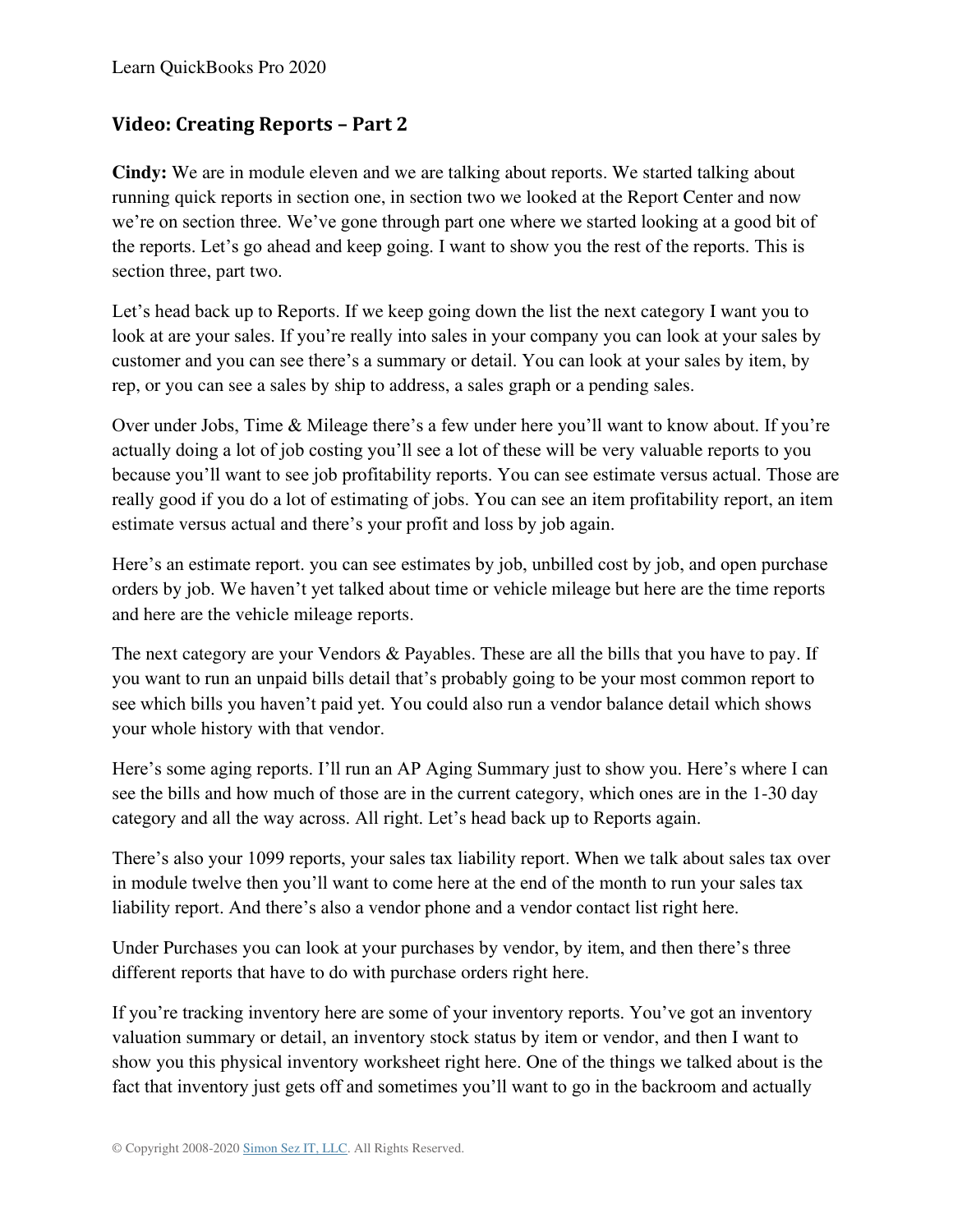count how many you have. This report shows you what QuickBooks says you have and then you can write down your physical count here and come back later on and adjust those numbers.

Next on the list is your Employees & Payroll. This is where all your payroll reports. When we look at payroll we'll see some of these. You've got some reports under Banking you'll be interested in. some people like to run a deposit detail or a check detail. Here's also some of your reconciliation reports.

Accountant & Taxes. There's several different things here you'll be interested in. Some of you may want to run a trial balance. One thing I do want to point out is this audit trail that I mentioned way back in the beginning. This report actually will show you when a change is made to a transaction which user was logged in. It will show you if they deleted something, like right here, what it used to, what it is now. And like I said, this is a great way to track down errors.

A couple more here. Let's go back and look at the Budget. We're going to look at budgets a little bit later but you'll see here there are some budget reports you can run. One is a budget versus an actual, which is a really great way to see where you stand. And there's also a ton of different lists you can run right here. You can run lists by items, maybe a customer list, a vendor list. Those are your most common groupings right here.

We're going to be talking in the next section a little bit about customizing some of those reports and I'm going to show you how to collapse some columns and rows and things like that in some of these common reports. Let's go ahead and flip over to section four.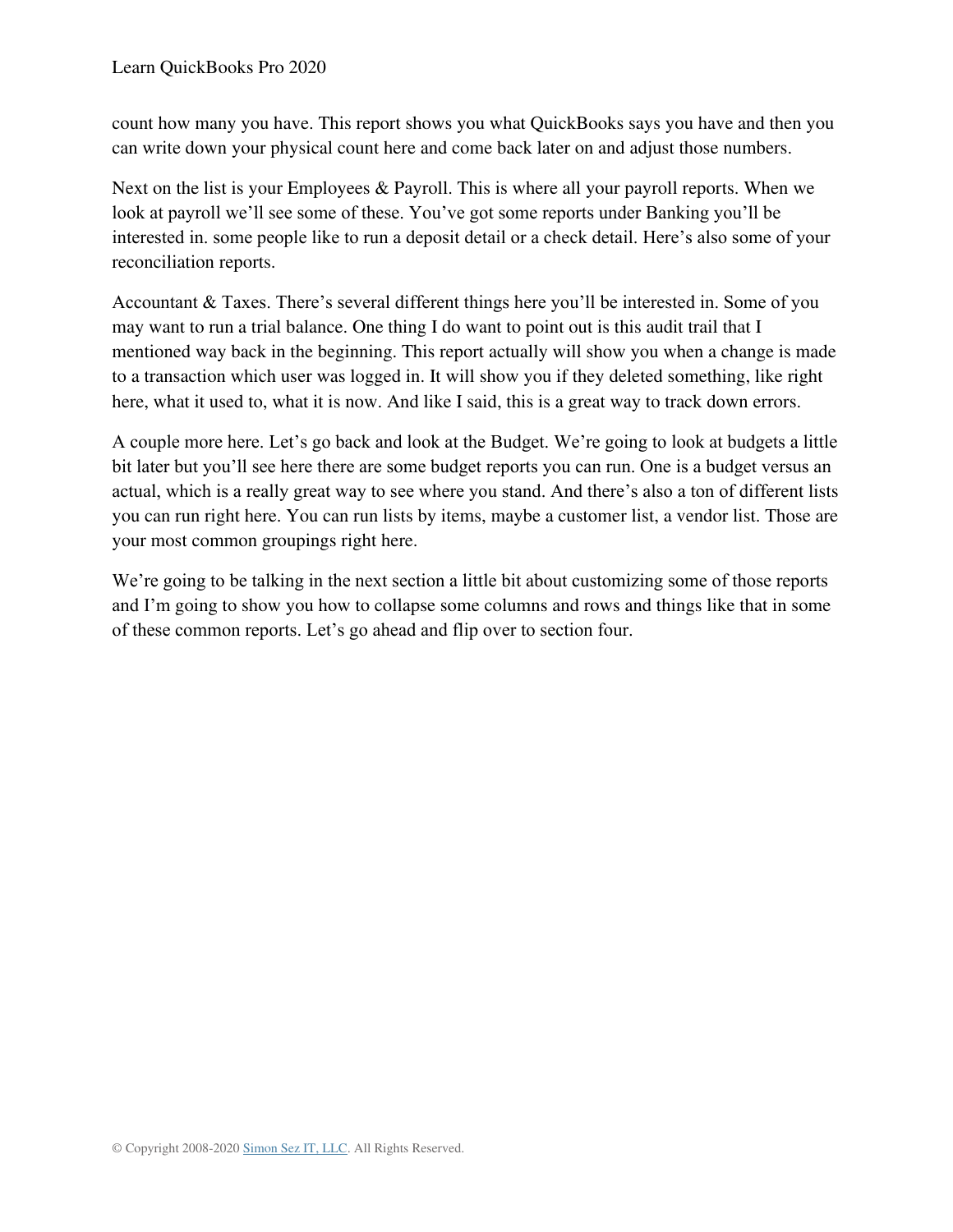## **Video: Collapsing Columns/Rows in Job or Class Reports**

**Cindy:** We are working in module eleven and we've been looking at all these options related to reports. We're getting ready to get into some customization. Before we do that I want to talk to you about a new feature called Collapsing Columns or Rows in Job or Class Reports. It's not a big deal but it's just a little thing that means a lot and I want to show you how that works. Let me flip over to QuickBooks. I'm going to pull up a Profit & Loss by Job to show you.

I'm going to head up to Reports on the menu and then I'm going to come down to the Jobs Time & Mileage and pull a Profit & Loss by Job.

The way this report is set up you see your profit and loss accounts on the left. So that means you're seeing income, cost of goods, and expenses. And across the top you're going to see every customer and every job for every customer. If you wanted to scroll back and forth and look through all the customers that's a lot of scrolling you have to do to get all the way to the end and then to come back.

Something we've been able to do for a while is collapse or expand our rows. And what that means is when I look at Construction Income as an account beneath it are several subaccounts. And currently I can see the total in each subaccount and then the total for the entire account. If I come over and click on this down arrow next to Construction Income now I've actually collapsed that particular account. I don't see the subaccounts but I do see the total for the entire account. If I wanted to expand and show them again I would click the arrow that points to the right and then I show all of the subaccounts again.

Even though that's a nice little feature it's a lot of work to go and collapse or expand each one of these. Now we have a way to have QuickBooks just do that for us. Right up here at the top you're going to see there's an option that says Collapse Rows. And if you look it collapsed every single row here so I'm only seeing the main accounts and not the subaccounts. Then I can go back and expand them all if I wanted to and see everything again.

The columns are where you see the customers and jobs. Pretty much the same thing, just the opposite direction. I can go up here and collapse the columns and now you'll see just the customer and not the jobs for the customer. And these are the totals for the entire customer. The plus sign indicates that if I want to expand just one customer only, let's say Tom Allen, I click the plus sign to the left and now I see each job for Tom Allen but not for the other customers. The minus sign allows me to collapse it and now I see just the customer again. If I wanted to expand all of the columns again I can just click on this button and now I see all of the customers again. You could have a combination of both where you collapse the rows and the columns and that way if you needed to print this out or just see some of the main numbers it'd be a lot easier to see. And that's a quick way to work with this new option where we can collapse columns and rows in jobs or class reports.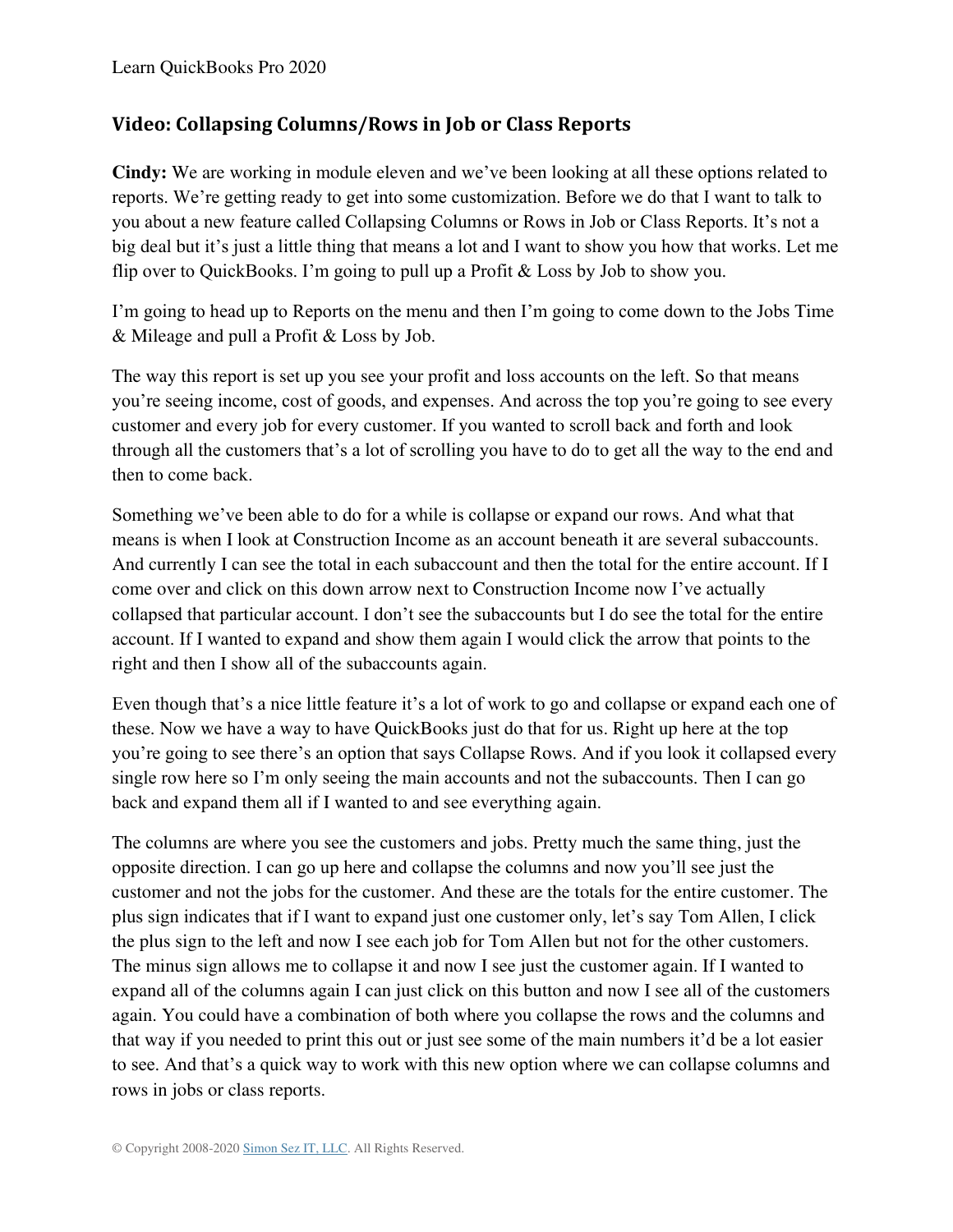Learn QuickBooks Pro 2020

Let's head on over to section five now and I want to talk to you a little bit about customizing your reports.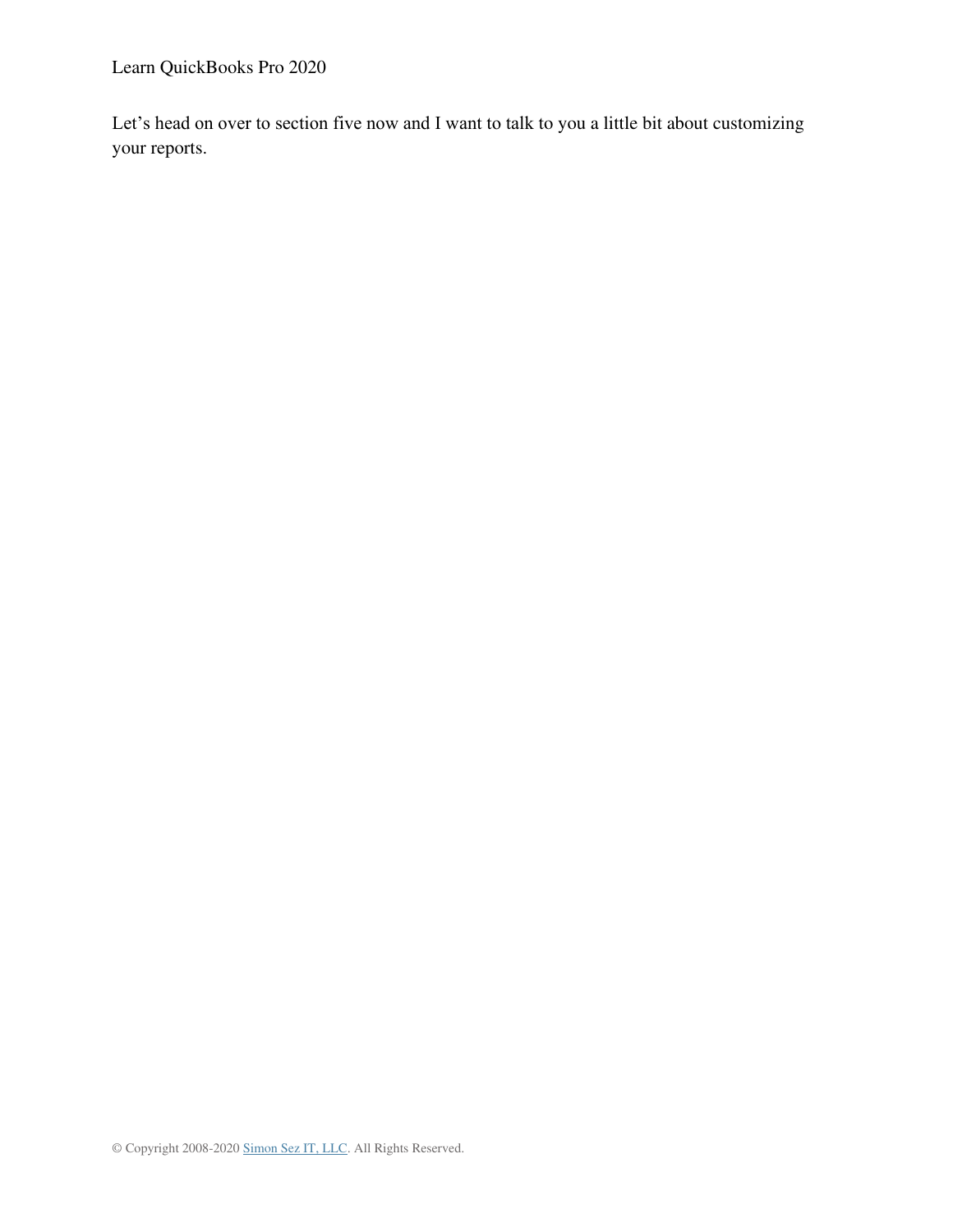# **Video: Customizing Reports**

**Cindy:** We are in module eleven and we've made it all the way down to section five now where I want to take a few moments and talk to you about how to customize your reports. We've looked through quite a few of them and you're going to find a few that are going to work great for you. You just need to make a few changes to it. Let's flip over to QuickBooks and start customizing.

Let's go up to Reports and I want to open a report called Customer Balance Detail. We're going to be able to customize this and the options that we look at are going to be available for pretty much every report in here. We're just going to use this one because it has a lot of different things we can change.

First of all let's start off with talking about these columns that you see in the report. If there's a column that you don't want to see, if you place your mouse on the header row at the top you'll notice that there's a little line that separates your different columns. You want to grab the one that's on the right of the column you're trying to hide and just drag it to the left like this, just like you would in Excel spreadsheet, and that hides that column.

If you have a column that's not wide enough grab that same line and drag it to the right a little bit and that'll make that column a little bit wider. You can also rearrange the columns. If you'd like this class column to be in front of number notice if I put my mouse right on the word Class right here it looks like a hand and I can click and drag it and change the order of my columns. That's a few things you can do from the report itself.

Let's go ahead now and look at some of the customize option right up here where it says Customize Report.

The first thing you're going to be able to do under this Display tab is change your dates, which you could do right back here as well. Notice this one defaulted to All. You would have the ability to choose from these options if you wanted to see everything for this fiscal year, for this week, you can see that. Or you can set a start and an end date.

Here is a list of the columns that you currently see. If they have a checkmark they're already on. Let's say there's one you want to see that's not on and I'll search for a column called Memo. And I'll check it and click OK. And now you'll notice I can see the memo column.

Let's go back to Customize Report. Also I want you to notice that this is sorted by default. Notice you can sort it by any of these other options here. And it's also sorted in ascending order, which is probably the best way to do it but you can sort them descending if you prefer.

Let's go over to the Filters tab. When we're looking at this report here let's say that the only customer we want to see is Tom Allen. We can actually use this Filters tab to actually hide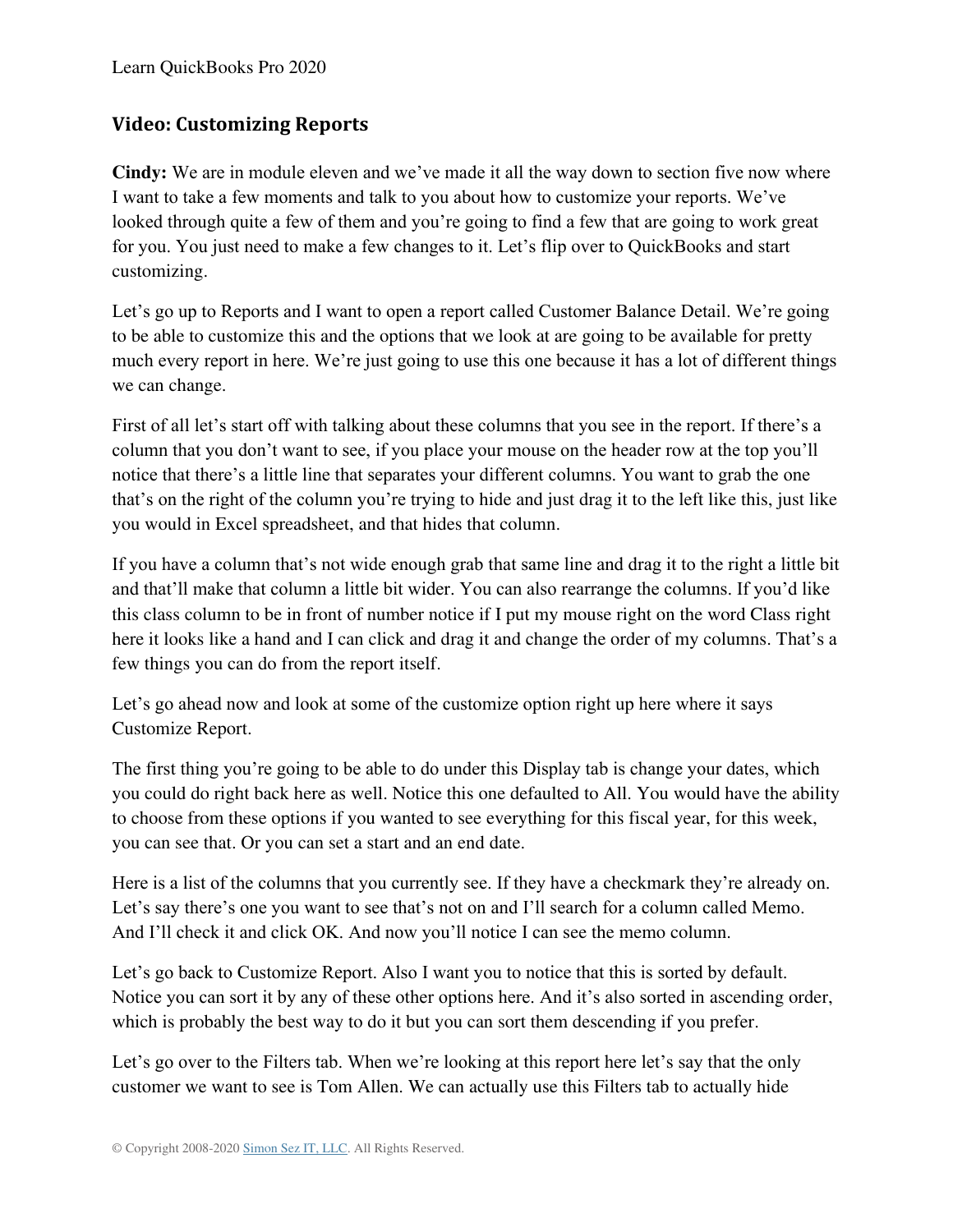everyone else. What you want to do is find the field called Name and if you can't find it you can actually type in the Search box there and there comes the word Name. And here are all the names in QuickBooks, not just customers. You'll notice if you go down this list there are vendors, employees, you'll see there's also anyone who's in the other name list, but we're obviously looking for Tom Allen so we'll choose it and click OK. And notice now Tom Allen is the only customer in this list.

You can actually add to your filter if you wanted to also say just invoices for example. You can go and choose that and then narrow the list.

The next tab over is your Header & Footer tab. Here's your header right here. You'll notice it says Rock Castle Construction and the report title is currently Customer Balance Detail. Why don't we take that out and call it Tom Allen. The subtitle is All Transactions. We'll leave that. Notice that I'm currently showing the date prepared and the time prepared. That's right over here. If you don't want to see that you can just uncheck those.

There's a few footer options as well. you can show the page number and there's a couple different formats. There is a place for an extra footer line. You can type in anything you like there. And currently it's going to print the footer on the first page. Some people don't like that. They think that's kind of tacky, but if you wanted to leave that on you just leave it checked.

The last tab says Fonts & Numbers. For any of these options on the left you can change the font. As far as the numbers on your report are concerned normally you have a negative sign in front of any minus figures, which would be more like payments in this case. But notice I could show them in parentheses or with a trailing minus, meaning the minus is on the right. I'll do parentheses and in bright red and click OK. And now you can see all the payments stand out because they're in bright red with parentheses. And notice our header also now says Tom Allen.

That's all you're able to do under the Customize Report. Let's go ahead and talk about some of these other options. Let me show you how to comment on a report.

If you choose this button what happens is it makes a copy of your report and you'll notice that next to each one of these pieces of information is what we call a Call Out. If you want to make a note next to one of these you just click that call out and notice at the bottom of your screen a note section appears and you can type any notes you want. I'm going to say that "This is not the correct date. It should be 12/30/2024." When you're finished typing in your comment you want to hit Save over on the right hand side and now you'll notice there is a one that corresponds with number one down here. That's how you know which note goes to which piece of information. If you want to hide the comments you just hit these arrows down here and if you want to show the comments you hit the arrows that point up now and you'll see them again.

Notice at the top of your screen that if you want to keep this you're going to have to save it. I'm going to hit Save. You can name the report anything you want. It does bring in my title Tom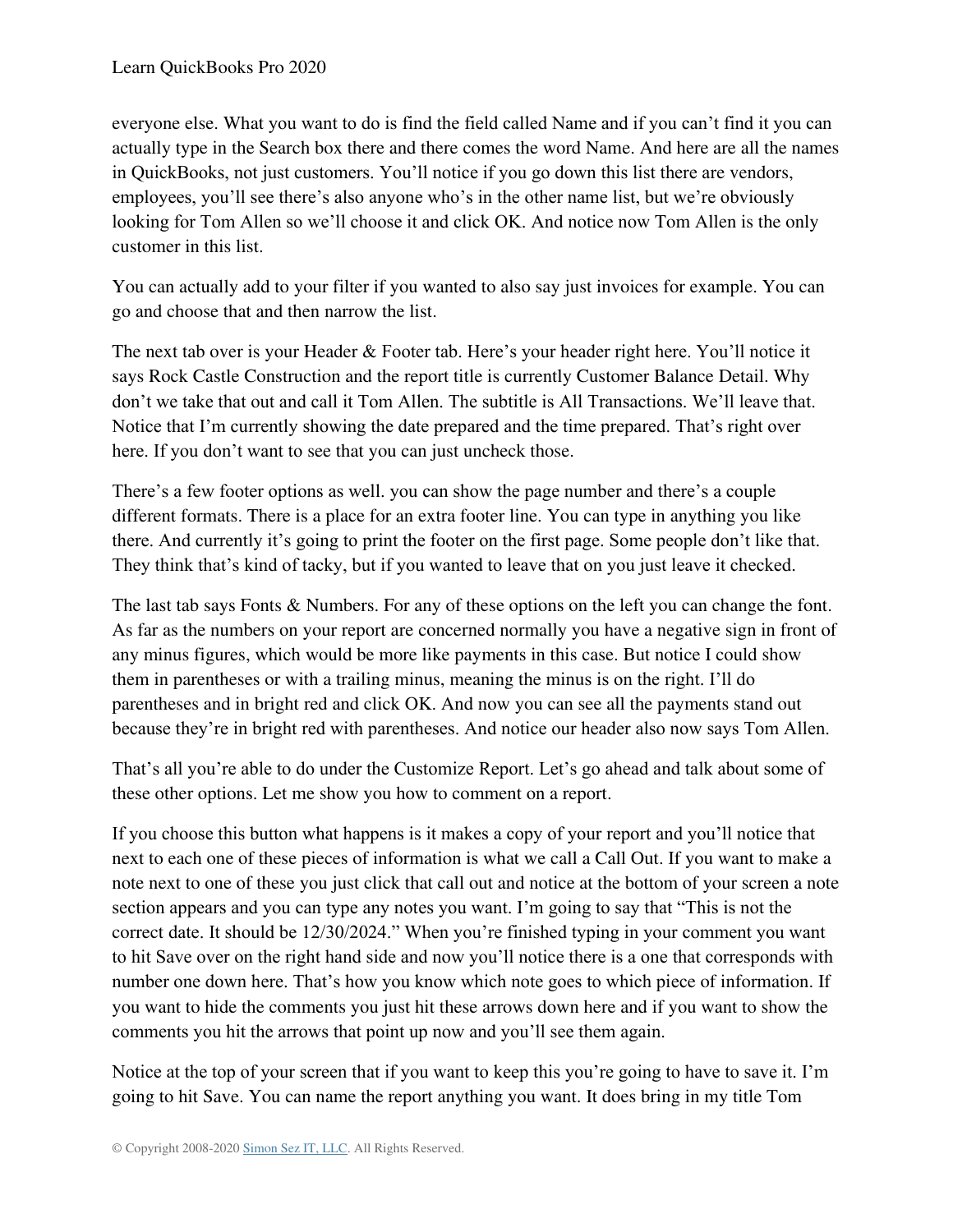Allen in this case and I'm going to click OK. This message just tells me I successfully saved it. I'll just click OK past that.

While I'm here notice you can also print this. You can print it as a regular report or save it as a PDF. You can also email this and you can email as a report in a PDF format.

I want to show you where you go to actually look at any commented reports because when you close this remember this is a copy. I'm going to go back to this. If you want to read your commented reports you have to go to Reports on the menu, here's the Commented Reports. You just double click on your report and you'll see it right there. That's how you're going to open those up and read your commented reports.

All right I'm going to close that window and let's close this one as well.

The next thing you'll see is the option to share your template. We've been talking about this often as we've gone through QuickBooks. This is where you can join the Intuit community and share your report you've made changes to with others in the community.

Memorize is like Save. We're going to look at that over in section six when we get through with this section. Notice you can print this as a report or you can save it as a PDF. And again you can email this and send it as an Excel file or a PDF.

Let's talk about Excel for a moment because there might be times when you want to send your report over to Excel so that you can manipulate the data and not affect QuickBooks. Under the arrow next to Excel you can create a new worksheet or update an existing one you already have. I'm going to create a new worksheet. Now what it asks me is do I want to create a new worksheet in a new workbook or an existing one? I'm going to do it in a new workbook but notice the other choices, I can update an existing worksheet, replace one, or create a CSV file. I'm going to export and it's going to open Excel and my data is going to show up in Excel.

Here's Excel and you can see there is my entire report. It's already been exported. I can manipulate this data any way I'd like and it's not going to affect QuickBooks at this point. Let me go ahead and close this and I'm not going to keep that.

You can also hide your header or you can show the header. And let's talk about Refresh for a moment. If you make a change that would affect the report you can always hit the Refresh button to make sure the numbers are all up to date. Typically if you've got several windows open here and you flip back and forth like this when you come back to a report it's automatically refreshed for you.

That gives you a really quick overview of how to customize your reports. Now that we've done all this work to this report for Tom Allen we want to go ahead and memorize it. I want to show you how to do that so why don't you go on over to section six and we will get started memorizing Tom Allen's report.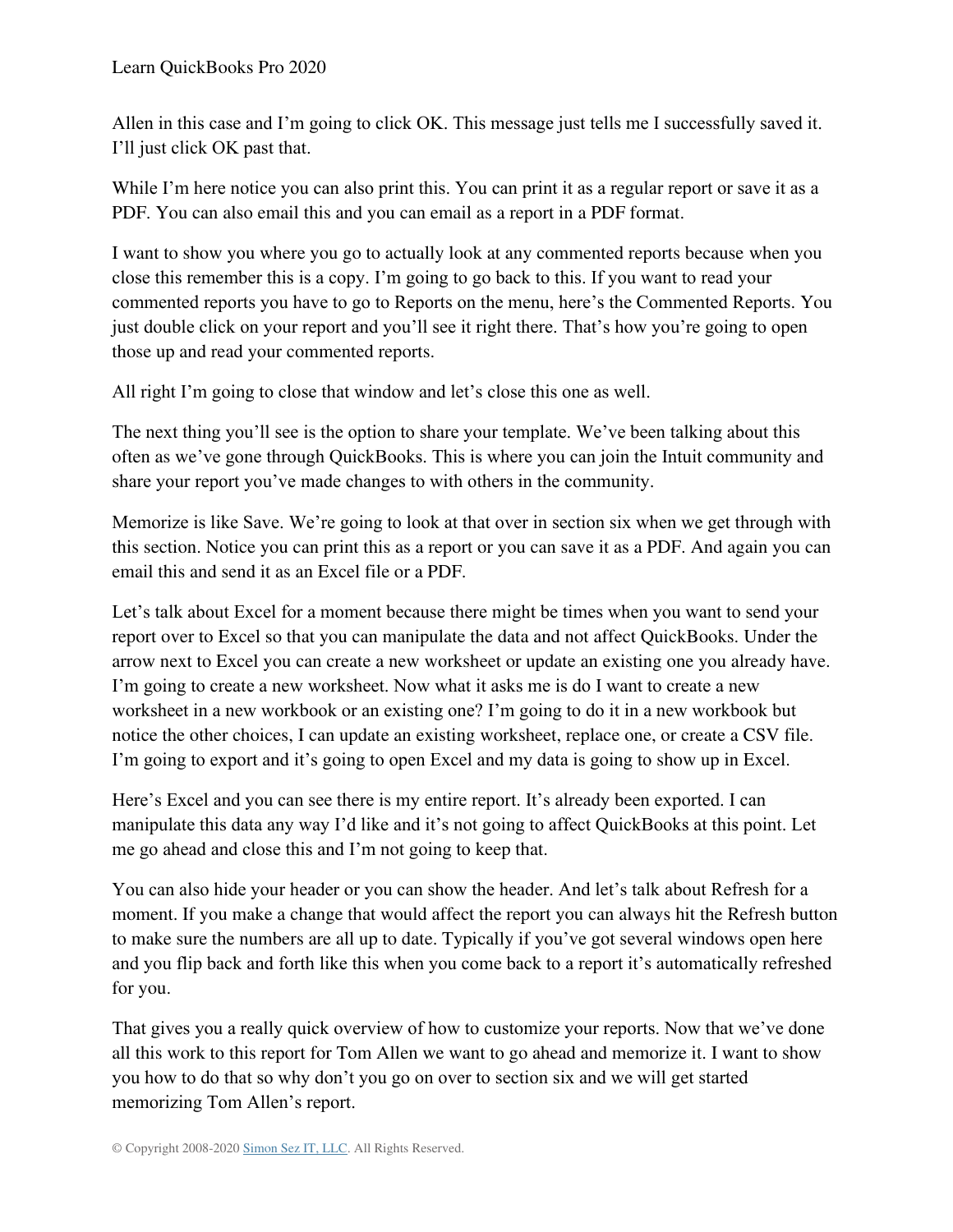### **Video: Memorizing Reports**

**Cindy:** We're all the way down now to section six of module eleven. We've been talking about reports in this module. I want to wrap it up showing you how to memorize reports. We've gone through and customized the report to show just Tom Allen and I'd like to keep that so I'll go through the save process or memorize as it's called and then I'll show you how to pull it back up. Let's flip over to QuickBooks and we'll talk about memorizing Tom Allen's report.

I've customized the Customer Balance Detail report to show just Tom Allen's information. This has not been saved yet. If I close the report right now and open up the Customer Balance Detail report again then it's going to be back to the default settings and I lose all of the work that I did. That's why I probably want to memorize this.

Before I memorize it let me just show you once we get it memorized here's how we'll have to open it. We'll have to go up to Reports on the menu, look at Memorized Reports, and these are different groups that we can put our report in. We'll probably put our under Customers since he's a customer. If you don't put it in a group then it just shows up on the bottom of this list.

Here's how you memorize. Right up here I'm going to click Memorize and it brings in the name that I had at the top of the report, Tom Allen. I can change that if I want to. Here's where I choose to save it in a memorize report group. I'm going to choose Customers and here's the option to share this report template with others. We keep talking about using this share template option and that's what that would be. I'm going to click OK and now the report is memorized. There's nothing on the screen that tells me it's memorized. I'm just going to have to go under Reports and look for it.

Let me close this. And I want to show you that if I go back and open up the Customer Balance Detail Report again it's going to be back to the default settings. Let's go open our report for Tom Allen. I'm going to Reports, Memorized Reports, I'm going to look under Customers and there is Tom Allen right there. That's how you actually memorize a report.

Now let's take this one step further. Let's say that Tom Allen calls us on a regular basis and asks us to pull up his account. We can actually create a button and stick it on our icon bar right here so that when Tom calls we just push the button and his report shows up. Let me show you how to do this.

You can actually do this with any open window. It doesn't have to be a report. As long as the window is open all you have to do is click on the menu under View and notice right here it says Add Tom Allen to the icon bar. I'm going to choose that option. I can give it any label I want. The label is the words that are right underneath the icon there, I can pick any of these icons I would like, and then I click OK. And now you'll see it's been added to the very end of my icon bar.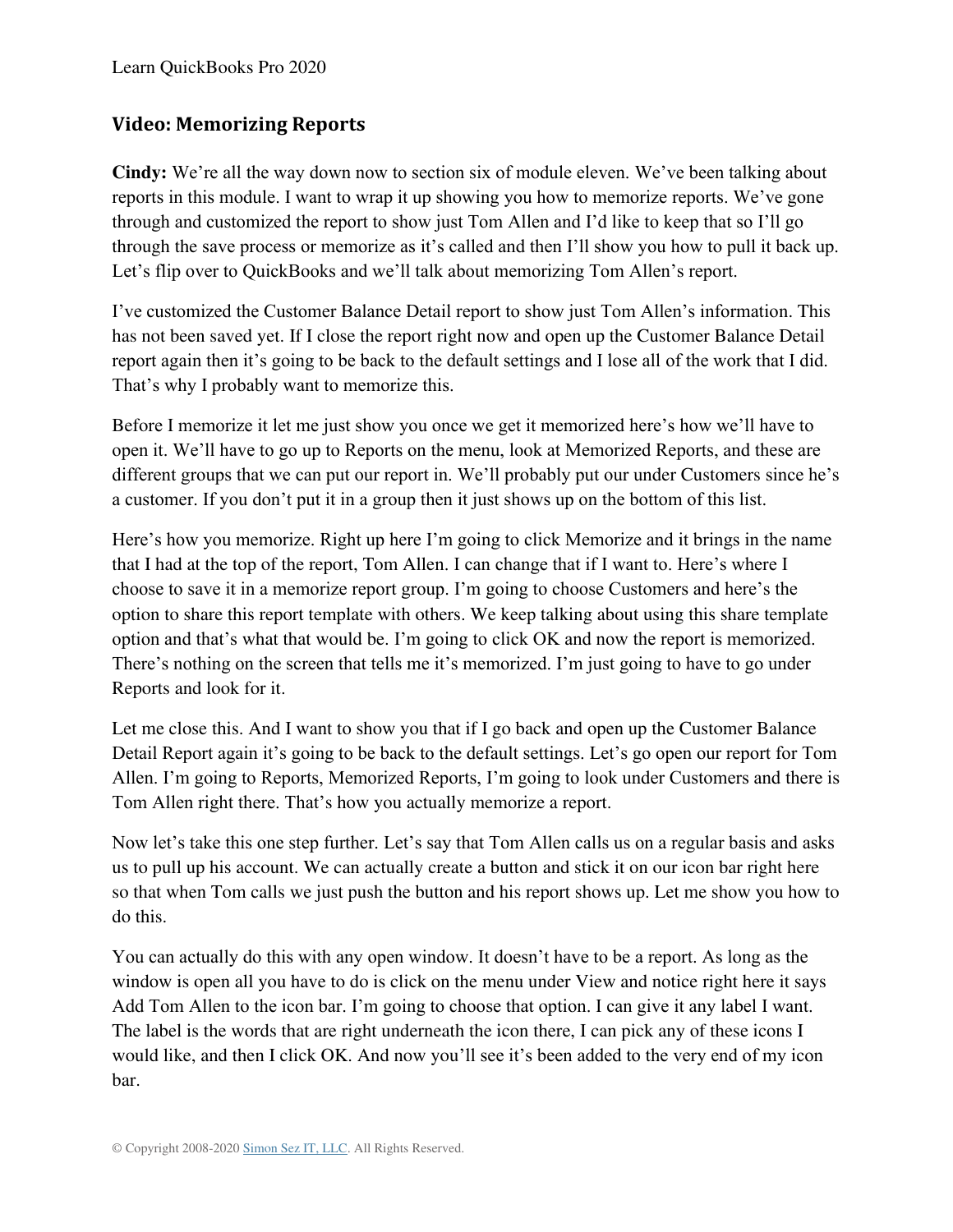Now if you don't see yours when you add it if you have too many icons what'll happen is these arrows will show you any additional ones and they'll be listed down this way.

The next thing I want to do is since Tom calls me often I want to move him to the front of my icon list. If I go back to View notice I can customize the icon bar. I can actually go through here and delete any of these that I'll never use, like Feedback for example. I can choose delete over here. And any of these I can grab the diamond and move it up or down to change the order. I'm going to put it right after Home. And I have some other options here where I can show the icons and the text, just the icons only. Those are all just optional things. I'm going to click OK and now you'll notice the Tom Allen icon has moved. Now let's close the report and try it out.

Tom Allen calls us. I'm going to click his button. There's his report. it's as easy as it can be. And that's how you memorize a report.

Well that's going to wrap up module eleven. There was a lot of information in this module about reports. You want to make sure you go through and just find the ones that work for you.

Let's move now over into module twelve and we're going to talk about sales tax.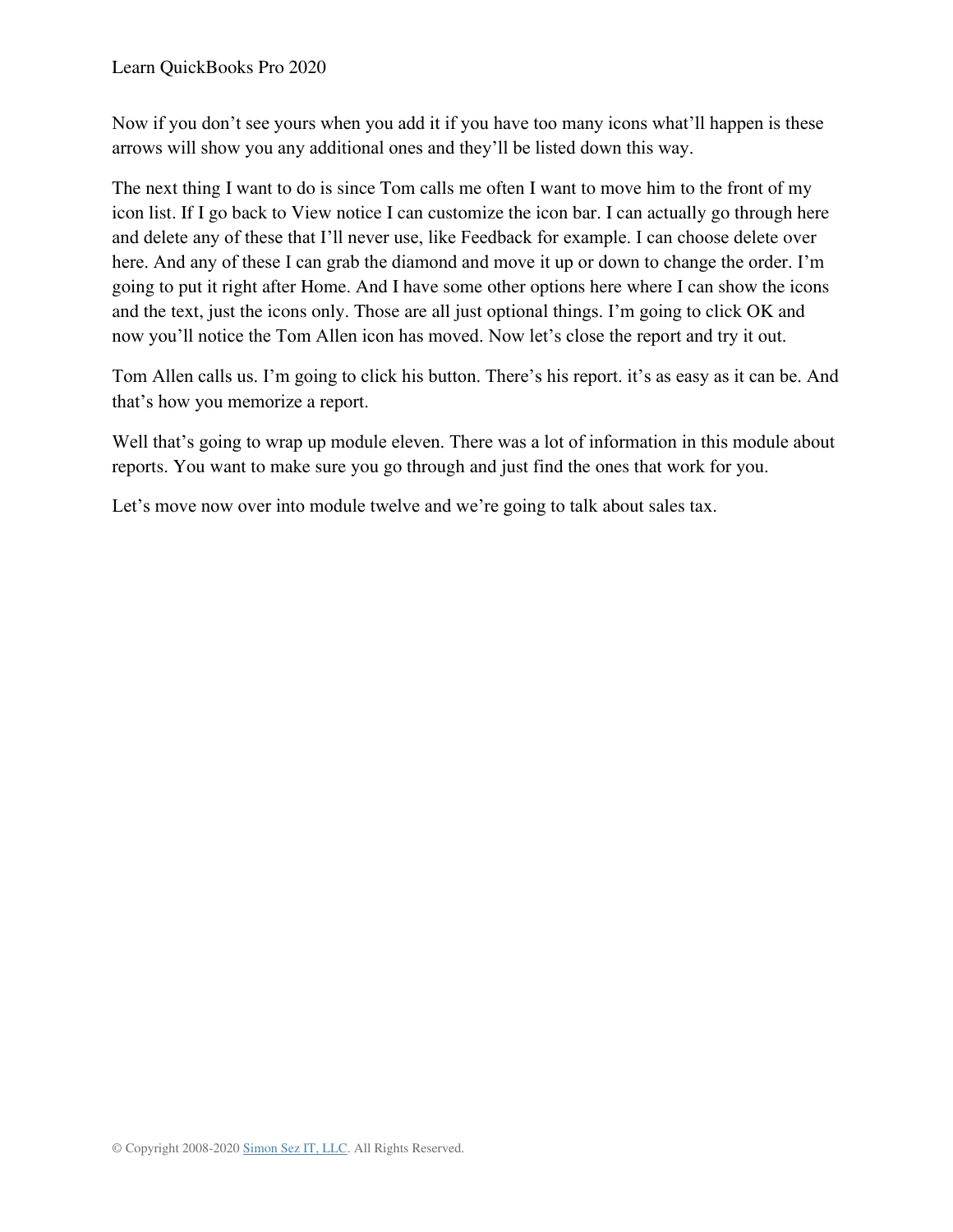# **Module 12 – Sales Tax**

# **Video: Working with Sales Tax – Part 1**

**Cindy:** We are all the way down now on module twelve and in this module we're going to talk about sales tax. There's only one section in this module but there are two parts. Make sure you watch both parts because you'll need both parts to fully set up your sales tax properly.

There's a few things we're going to have to know. We're going to have to know which of our customers are taxable or not. It could be some of our customers are a nonprofit organization and they're tax exempt. We're also going to have to know which of our items are taxable and which ones are not. Typically a service you provide is not taxable but a physical item is. And the last thing we have to know is what are the tax rates for the different counties that we actually deliver our items to. I'm going to show you how to set all this up properly so that when it's time to pay your sales tax you can just run a report and know exactly what to pay. Let's go ahead and flip over to QuickBooks and we'll get started with working with sales tax.

Let me just start off by saying that all states don't charge sales tax. You'll want to check with your Department of Revenue for your state just to make sure that you do and also when those taxes would be due. Let's just do this as a general way that sales tax is set up in most states.

I'm going to go to Items & Services because this is where you actually set up those taxes. And if you go to the very bottom of the list you're going to see there are a couple of them already set up here. You'll notice that there is a sales tax item, there's actually several of these, and a sales tax group at the bottom. And the way this works is you want to collect all of the taxes that you should for each county. You're not going to collect one big rate because if you do that you're charging the customer correctly but when you go to pay your taxes and it asks you how much is local option and how much goes to the state you won't know those questions. You need to set each one up separately so that you can group them together later and that's what you would actually charge the customer is the total for the group. I'm going to show you how to set each one of these up and how to group them and that way you'll know how to do it the right way.

We're going to go ahead and set up a couple of these. I'm going to right click and choose the New option. If you notice on this dropdown for the type there is an option for a sales tax item and a sales tax group. If you don't see these two options it's because you told QuickBooks when you set up your company file that you do not charge sales tax. You can actually go into the Preferences and turn this feature on.

We're going to start off with a sales tax item. Typically no mater how many counties are in a state there's going to be a flat rate that all the counties pay and you'll want to set that one up first. I usually just call that State Sales Tax. You don't need to change the description. It brings it down automatically and then you can set the tax rate.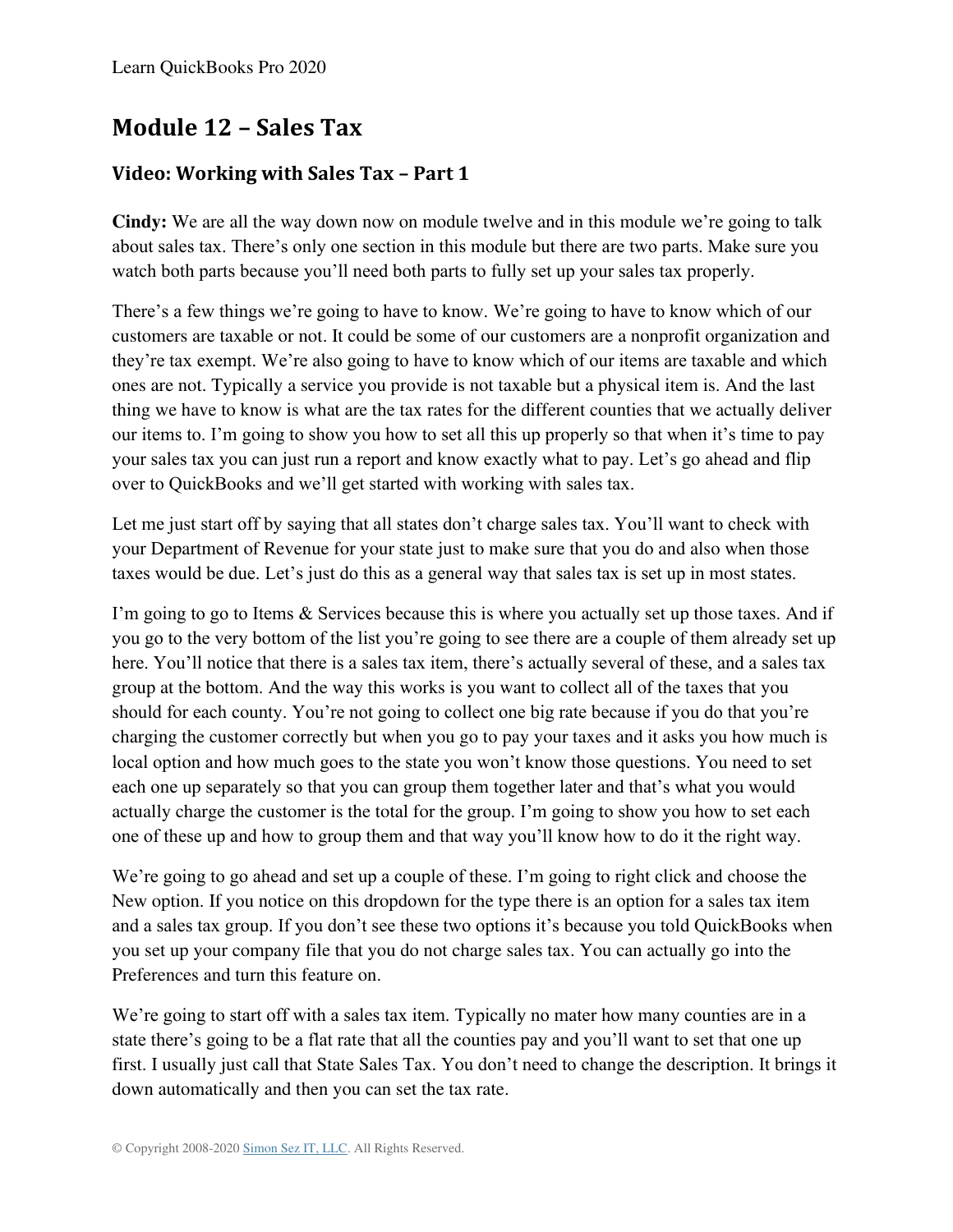The next thing you want is the tax agency. That's basically the name of the vendor that you collect this for. I'm going to say the Department of Revenue and I'm going to click OK. If your Department of Revenue is not in the vendor list it will ask you if you want to quick add it or set it up. I'll quick add it. And now you'll be able to click OK and you'll see that the state sales tax is now on the list. Now all the counties are going to charge that. Here's where it gets a little different.

The other taxes, the little ones, these are ones that each county votes on. So these taxes could be different per county. They may even have the same name in two different counties and charge a different rate. You want to be able to go to your state's website and make sure you have the correct taxes that you're charging.

I'm going to go ahead and set up another one. This will be a sales tax item again and what I want to do this time is we're going to pretend that we have two different counties. County one and county two and we're going to name this Local Option County #1. And I'll copy that so I don't have to type that again. All right. Let's say the rate is 1% and we pay it to the same Department of Revenue. Now I'm going to set up another one and I'm going to call it County #2 this time. And let's say they only charge 0.5%. Department of Revenue. And I'm going to click OK. What you'll see here now is that you have two local options but they're for two different counties and they charge two different rates. Let's do one more. We're going to choose a new sales tax item and this time we're going to call our tax name Capital Education. We'll say that the rate for this is 1% and it goes to the Department of Revenue and I'll click OK. Now we've got all of our taxes set up. What we need to do now is create a sales tax group for each of these counties and then we can add the appropriate tax items that go in those groups.

Let me just show you something right now. If I went back to the Home screen and back to Create Invoices what you would notice is down at the bottom where it says Tax here are the ones I just set up but none of those are the correct total amount. That's why we're going to create a group so that we can choose the group here and it would include all of these individual taxes.

I'm going to right click and choose New. I'm going to choose a sales tax group this time and what I'm going to do is just call this County #1 and County #2. The description will come down automatically and now what we're going to do at the bottom is pick the tax items that belong in this particular group. All of the counties will pay the state tax but let's say County #1 pays this local option and they also pay this Capital Education. So their rate is 9%. Let's create another one. This will be County #2. All counties pay the state tax and this one is going to charge the local option for County #2 so their rate is 7.5%. And let's say that's the only two counties that we do business with.

The rule of thumb is if you sell physical items and you drop them off in different counties you're supposed to charge that county's sales tax. If you just have a storefront and people come to you you just charge the sales tax rate for the county that you're in.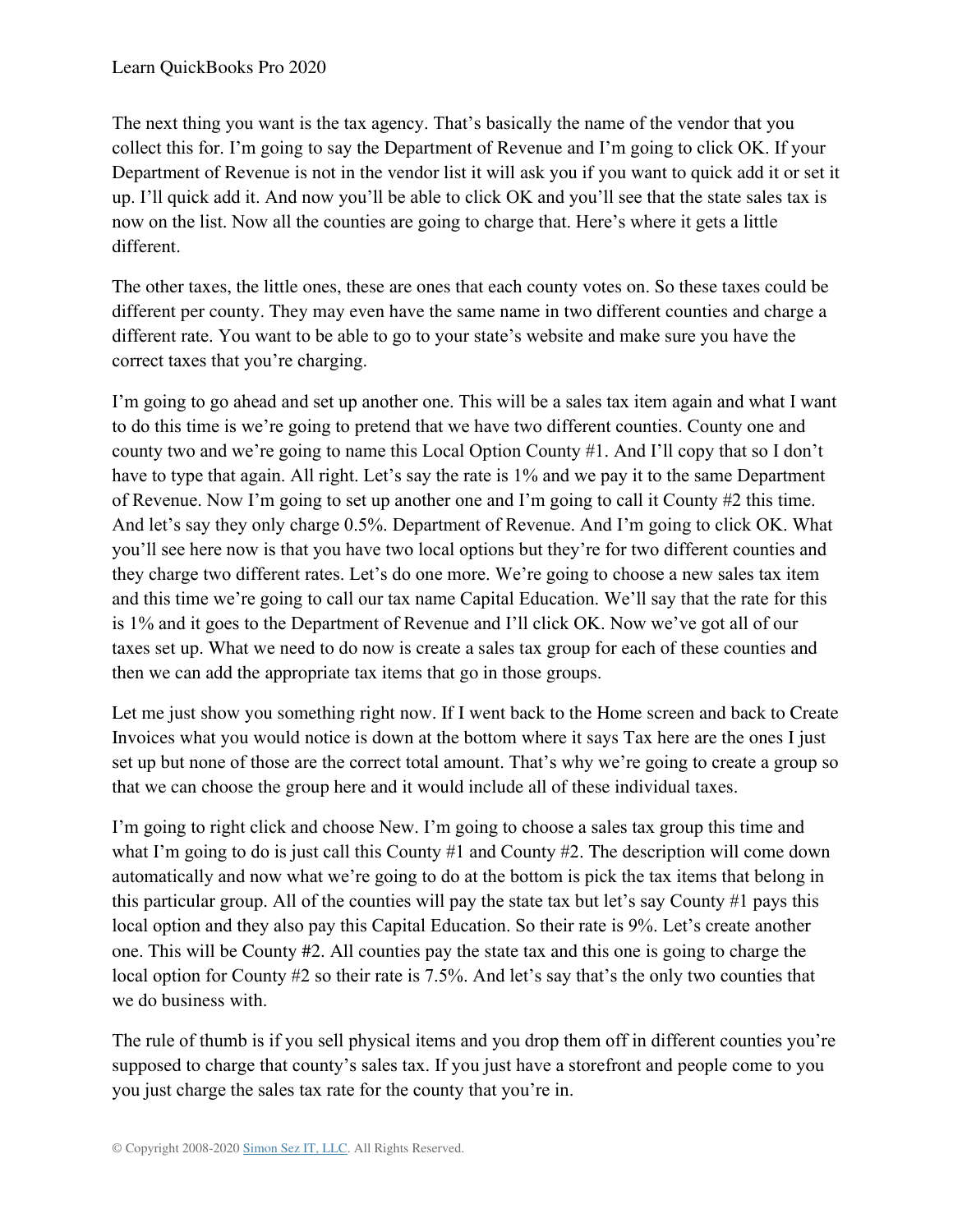Now that those are set up we can move on and talk about our customers. Let me go ahead and go to the Home screen and let's go to our Customer Center for a moment because what we're going to have to do here is tell QuickBooks which tax each customer gets charged. Let's say that our first customer, Tom Allen, if we go down to the Sales Tax Settings tab he is taxable and we charge him County #1. The resale number certificate is designed for if you have someone who buys from you that has a resale certificate that means they don't have to pay sales tax when they buy from you and you can plug that number in there. I'm going to click OK and now that one is set up.

Now real quick I saw something I need to change. I'm going to go back to the item list and I saw that County #2 I didn't put the two there so I'm going to Edit that, put my two behind it and now that's all good. All right I'm going to go back to the Customer Center and we're going to pick another customer, Kristy Abercrombie, and she gets charged the County #2 tax and I'm going to click OK. Let's say that our third customer, Robert Allard here, we'll double click on him, he's tax exempt. So what we'll do is in his sales tax settings we'll actually select the code Nontaxable Sales and it doesn't matter which tax item because he's not going to pay the tax anyway but I'm going to click OK and now those three are set up.

Why don't we go ahead and stop the video right here and then we will continue with our sales tax over in the second part.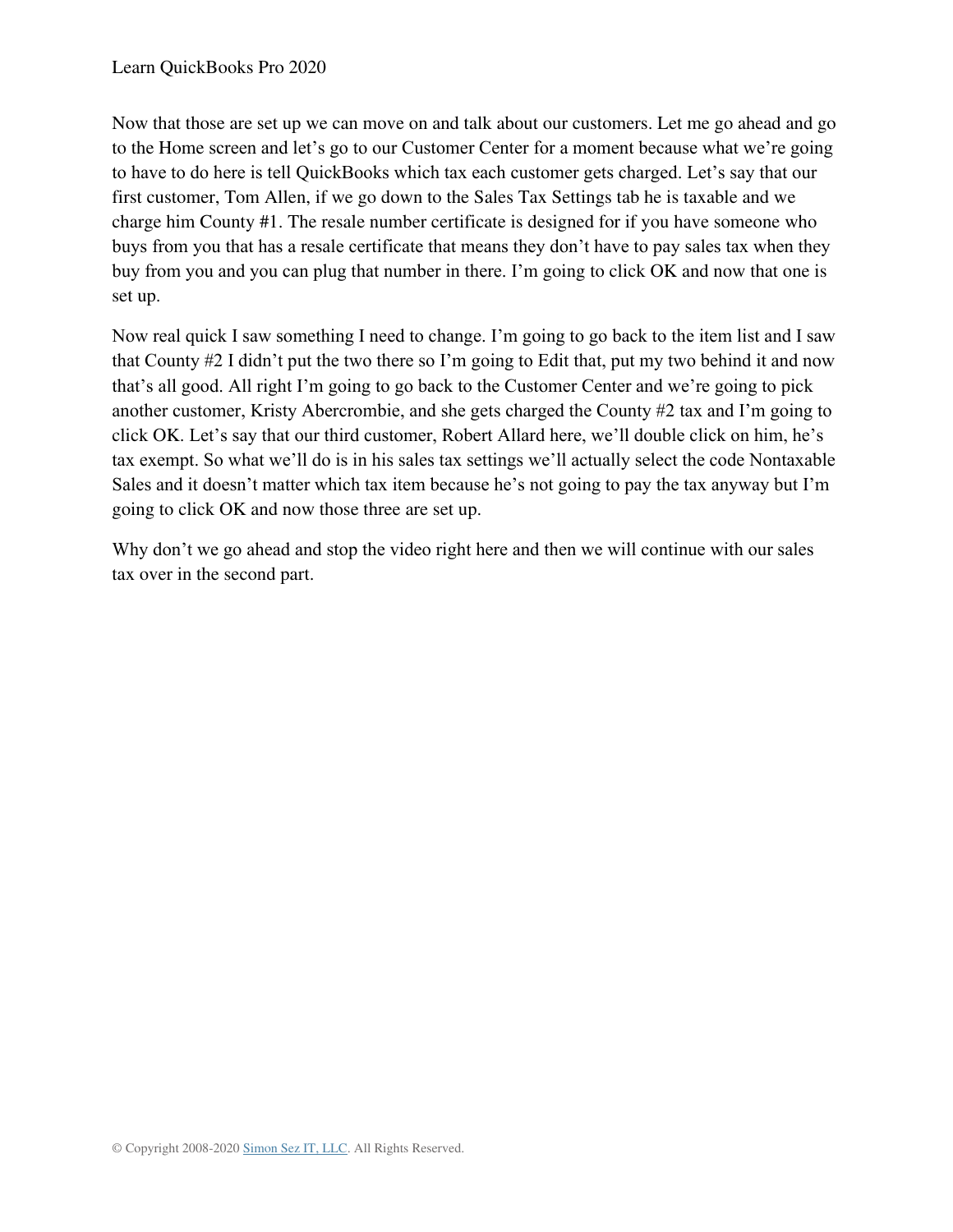## **Video: Working with Sales Tax – Part 2**

**Cindy:** Okay welcome back. This is part two of Working with Sales Tax. Let's keep going and we're going to continue talking about how to set up the sales tax the right way.

Now that we've gone ahead and set up all of our taxes, we've actually created a couple of groups and included some taxes. The second thing we did was we went to a couple of customers and we changed each one's taxrate. The last thing we have to do is look at our items because some items are taxable and some are not. Let me go over to the items list here. Typcially if it's a service you provide you do not charge sales tax. So you'll see this one says nontaxable and this is removal. If it's a physical part you usually do charge sales tax. I'll open this screen door and yes it is taxable. So those are the three things you have to do as far as setting up the sales tax.

Now that we have our taxes set up let's go ahead and flip back to the Home screena and we're going to create a couple of different invoices.

I want to start with Tom Allen's Sunroom. And I'm not going to pull any outstanding cost in. I'm just going to click past that but I wanted you to notice number one he's in County #1 and it's going to charge 9%. So that is what's supposed to happen. I'm going to go ahead and invoice him for framing. I'll do ten of these. And notice that the item called Framing is nontaxable. Now let me go ahead and put in an exterior wood door and you'll see that that item is taxable. We'll just charge for two of those. So he's getting charged it looks like \$21.60 and that's only for the wood door. Let me go ahead and hit Save & New and we will do Kristy.

Kristy Abercrombie, her Family Room. I'm not going to pull in her billable cost. I want to charge her for that same exterior wood door and I want you to notice that yes it's charging tax on the door but it's only charging the 7.5% for County #2. So that means she's paying \$9.00 in tax there. One more, I'm going to Save & New.

We had actually decided that Robert Allard was nontaxable so no matter what we charge him for, that same wood door, he is not going to pay sales tax on this. I'll just click OK past that message. Notice that there's the rate, \$120. It's nontaxable even though he's in County #1, which is 9%. He's not going to pay tax because he is nontaxable. I'm going to go ahead and hit Save & Close and that's what you're going to do all month long.

Here is the process that normally happens. Sales tax is due by the  $20<sup>th</sup>$  of the following month. After the month is over you're going to run a sales tax liability report that's going to show you all the taxes you collected so that you know the correct numbers when you go to pay these. You'll notice on your Home screen there is a button that says Manage Sales Tax. There are several different sales tax options in here but I want to point out the sales tax liability. It's a report that you run. And you want to make sure that you pick the correct date range so that you get all the taxes you collected in this report.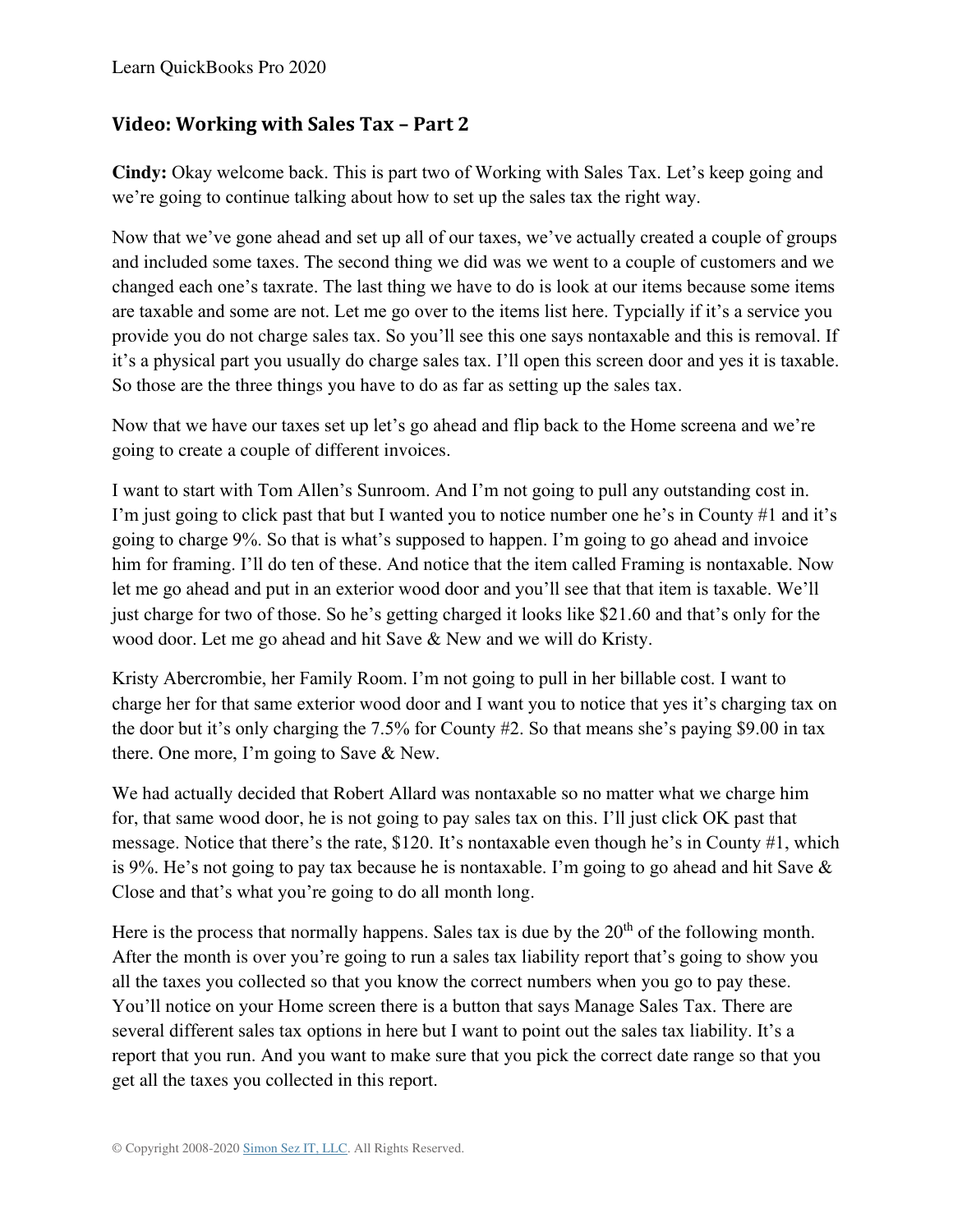Here are the ones we collected. These other ones at the top and at the bottom will not be in yours. Those are only here for this practice exercise. So you can see there's the Capital Education, the two local options and the state tax.

The way this works is when you go to pay your taxes, and most states now make you do this online, they will ask you what are your total sales, they will ask you what are your nontaxable and taxable sales, and they'll ask you for each of these local option taxes you set up, what were your total sales, nontaxable and taxable. When you're finished setting the whole thing up what should happen is you should be paying a little bit less than this tax collected. Don't look at the last column. The reason you're going to pay a little bit less is because most states will give you a small discount if you pay on time. If you don't pay on time it will figure out a penalty for you. You don't want to forward more than you collected.

Now there is a couple of exceptions to that and one of them is if you purchase items out of state and you use those items to make a product or to sell those in your store you're supposed to report those sales. And if you do that then you'll end up paying a little bit more, but this is kind of your guide right here as to about how much you should be paying.

The next thing I want to point out is if we go back to the Manage Sales Tax again what's going to happen is once you've actually taken care of what you need to with the state in QuickBooks here's how you're going to tell it to pay the tax. Right here it says Pay Sales Tax. You want to make sure you have the correct date. Remember sales tax is due by the  $20<sup>th</sup>$  of the following month. You're going to go down the list and check off each one of these that you're paying and when you're finished you're going to click OK and then your check will actually be in the register. And that's all you have to do each month to take care of your sales tax.

I'm going to go ahead and close this and I'll close your sales tax liability report as well. Well that's going to wrap up module twelve, Sales Tax. Let's move over now to module thirteen and talk a little bit about how payroll works.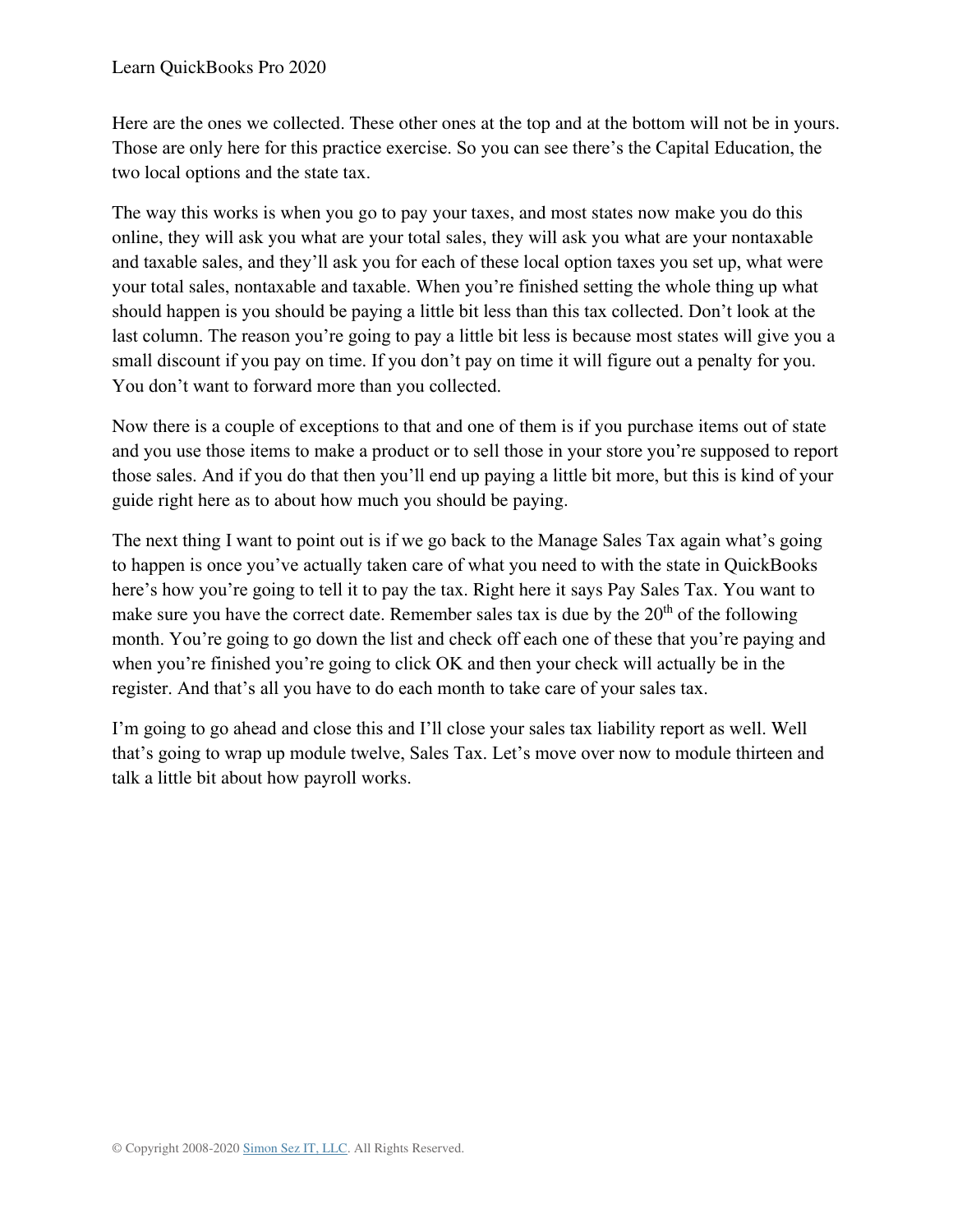# **Module 13 – Payroll**

# **Video: Overview of Using the QB Payroll Service**

**Cindy:** Welcome back. We've made it all the way down to module thirteen and this is the module where we're going to discuss payroll. Over in this first section I want to give you a quick overview of using the payroll service that QuickBooks has. One thing that a lot of people don't realize is that it is not free. It's just like hiring any other payroll service. You need to shop around and see which one works best for your company. Let me go ahead and give you a quick rundown of the different plans that they have available and then that way you can see some of the pricing and what each one has to offer.

This is just a quick price comparison from the Intuit website. You'll notice that they're having a sale right now, 70% off. And they have three different payroll options available. You can start with the lower level, which is called the Core, the middle level is called Premium, and the higher level is called Elite. And they keep changing the names of these so if you come in here and you see different names it's still the same three plans. Let's look at the basic one first, the Core.

This is for the small business owner who maybe has one, possibly two employees. And it really only does a couple of things for you. Let me scroll to the bottom here and then I'll come back up because I want you to see that all of the plans have these options here. And pretty much what this Core plan does is it allows you to go in every payday and specify that the employee worked 40 hours, it will spit out the deductions for you. The calculations will be correct because it will be the most updated payroll tax tables that are available. They will also automate your tax forms for you. There's a portal available as well if you wanted to go in and see what's going on with your employees and their payroll you'd be able to do that.

The middle one called the Premium has a couple of additional features. One of them is if you notice they have same day direct deposit where the Core has next day direct deposit. Also you can grant users permission to go in and look at their data through the online portal. You can see there's HR support center and an expert setup review. They will actually look at what you've already done and let you know if it's set up correctly, where they don't do that over here. It's all left to you.

If you go to the Elite over here you'll see all of the things they have to offer and you can see that there is a personal HR advisor, there's elite onboarding done for you and that's where they'll do some things for you as far as getting things set up. But there's a lot of things that the Elite does that the Core does not. You really don't need to spend the money on the Premium or Elite if you're a very small business owner, but if you have more than a couple of employees you might consider going to the Premium. These two you're still in control of and what that means is that when you actually look in the register you still see the individual checks that were written, the direct deposits, etcetera where you don't see that with the Elite. What happens with the Elite is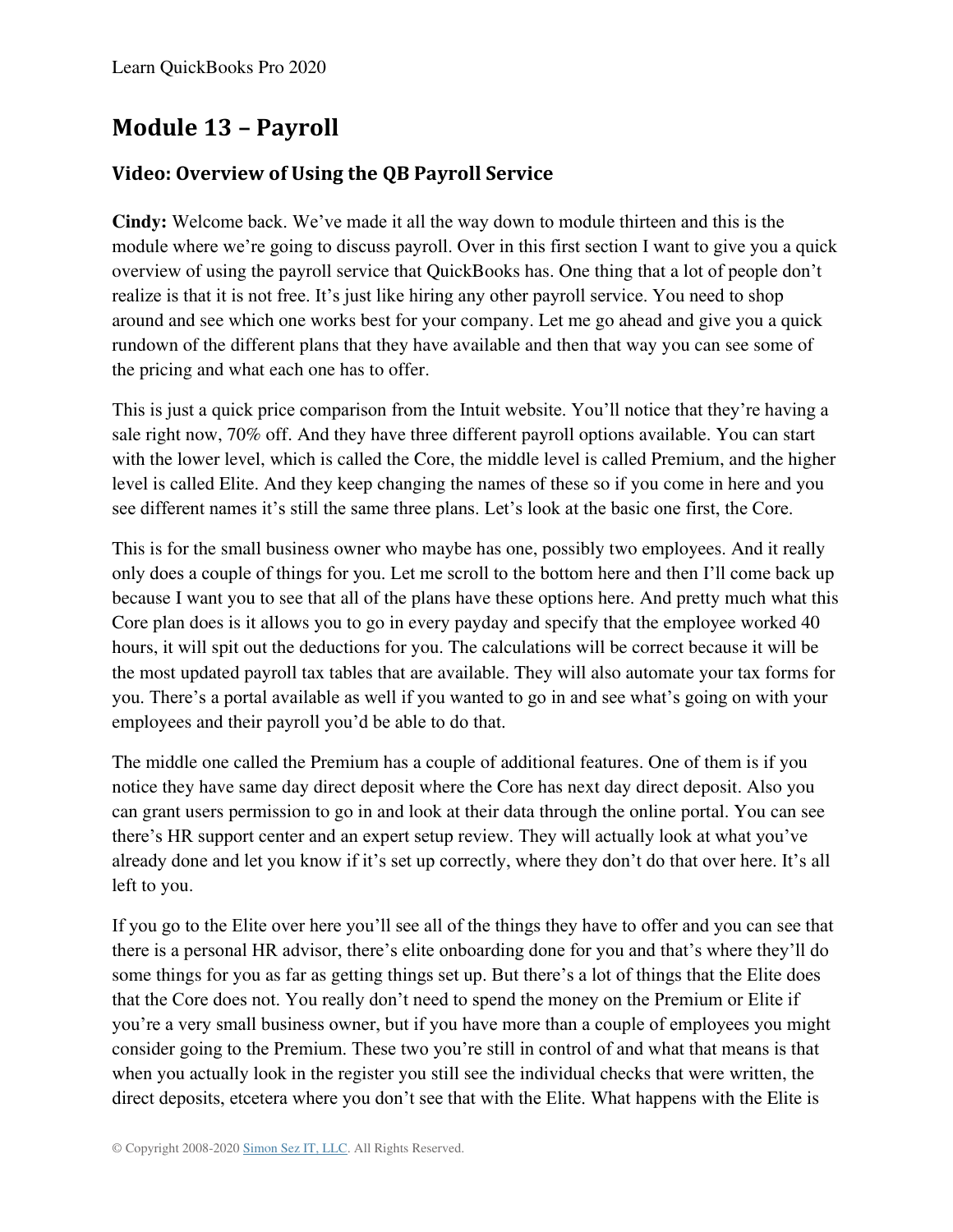after payday you download the transactions into your checkbook register and in the register you will see three transactions. There will be one for the total of the net checks, there will be one for the total of all the deposits, and another one for their fee. So it just depends on how much money you want to spend, how many employees you have, that sort of thing. This would be a good time to try it since they've got 70% off their payroll.

And the other thing is if I go to the top here you get a free 30 day trial for all of these. Just go to QuickBooks.Intuit.com and then make sure you look for Payroll when you get there.

And that's really all I wanted to tell you about how payroll works. You do need to sign up for the service before you can actually use the payroll feature.

Let's go ahead now into section two and we're going to start talking about working with payroll items.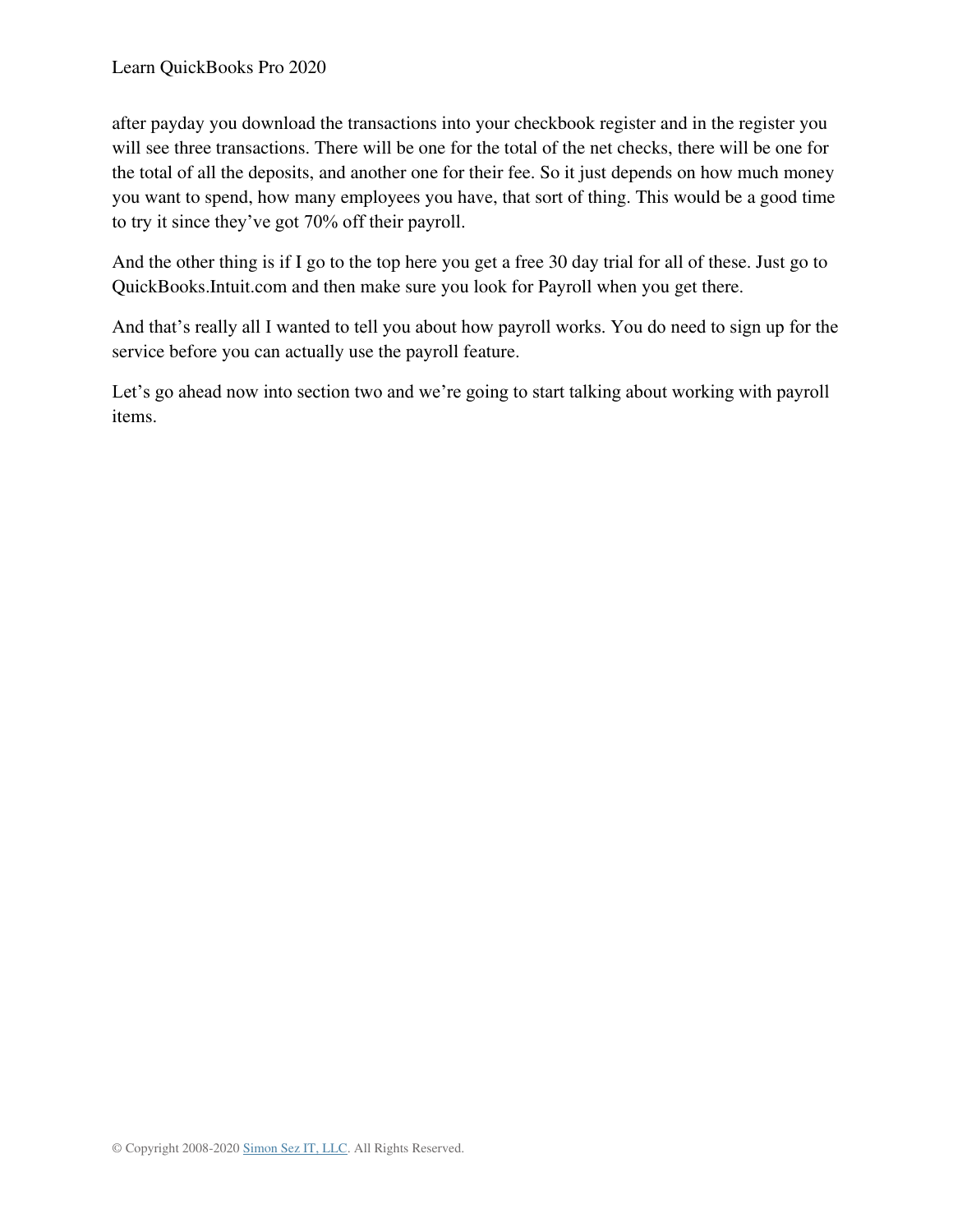# **Video: Payroll Setup**

**Cindy:** Now that you're familiar with the difference subscriptions that the payroll service offers and you've decided one of those then you can go ahead and go into your company file and get ready to do what's called the Payroll Setup. You're going to want to have some things handy. I'm going to show you the list here in a minute but you're going to go through this little interview process and tell QuickBooks some criteria so that it can set up the QuickBooks payroll in your company file. Let's go ahead and go over to section two and go through the Payroll Setup real quick.

You're going to find that when you're looking at your Home screen you're probably not going to have these icons right here and that's because you don't see those until you actually go through the payroll setup. Here's how you get to the payroll setup.

Go through the menu and click Employees and come down near the bottom where you see Payroll Setup. What's going to happen is it's currently loading the tax tables and making sure everything is ready to go so that it can walk you through this little wizard. And you're going to be going down the list on the left and answering some of these questions. Before you get started I want to show you that there is a Payroll Setup Checklist that you will want to go ahead and print out so that you're ready to go when it asks you some of these questions. Let me go ahead and click on this and I'll show you what the Payroll Setup Checklist looks like.

This is the Payroll Setup Checklist and you'll see that it wants you to gather some information about your company to start with, like your bank account information, what type of benefits you're going to have, compensation. Then you're going to want to have some employee information handy. You want the employees W-4s, the pay rates, if they have sick and vacation hour balances, things like that. There's also some tax information that you'll want to have on hand. For example, your state unemployment insurance. You want to know the contribution rate, if you have a state agency ID number. And look at number four, the payroll history information. If you've already run payroll some this year then you might not be starting with the first quarter. You might be starting with the second, third, or fourth quarter of the year and if that's the case you want to have some of your payroll summary reports ready so that you can look at some of those numbers. But like I said this is a really good idea to go ahead and print this out and get all this information ready to go.

Once you get that ready you're going to want to hit Continue and this is going to walk you through the QuickBooks Payroll Setup. If you need to leave this at any time you can always hit Finish Later and all of your changes are still here. You'll be able to come back and finish setting it up.

I'm going to go ahead and close out of that and I want you to go ahead and go over to section three and let's start talking about working with payroll items.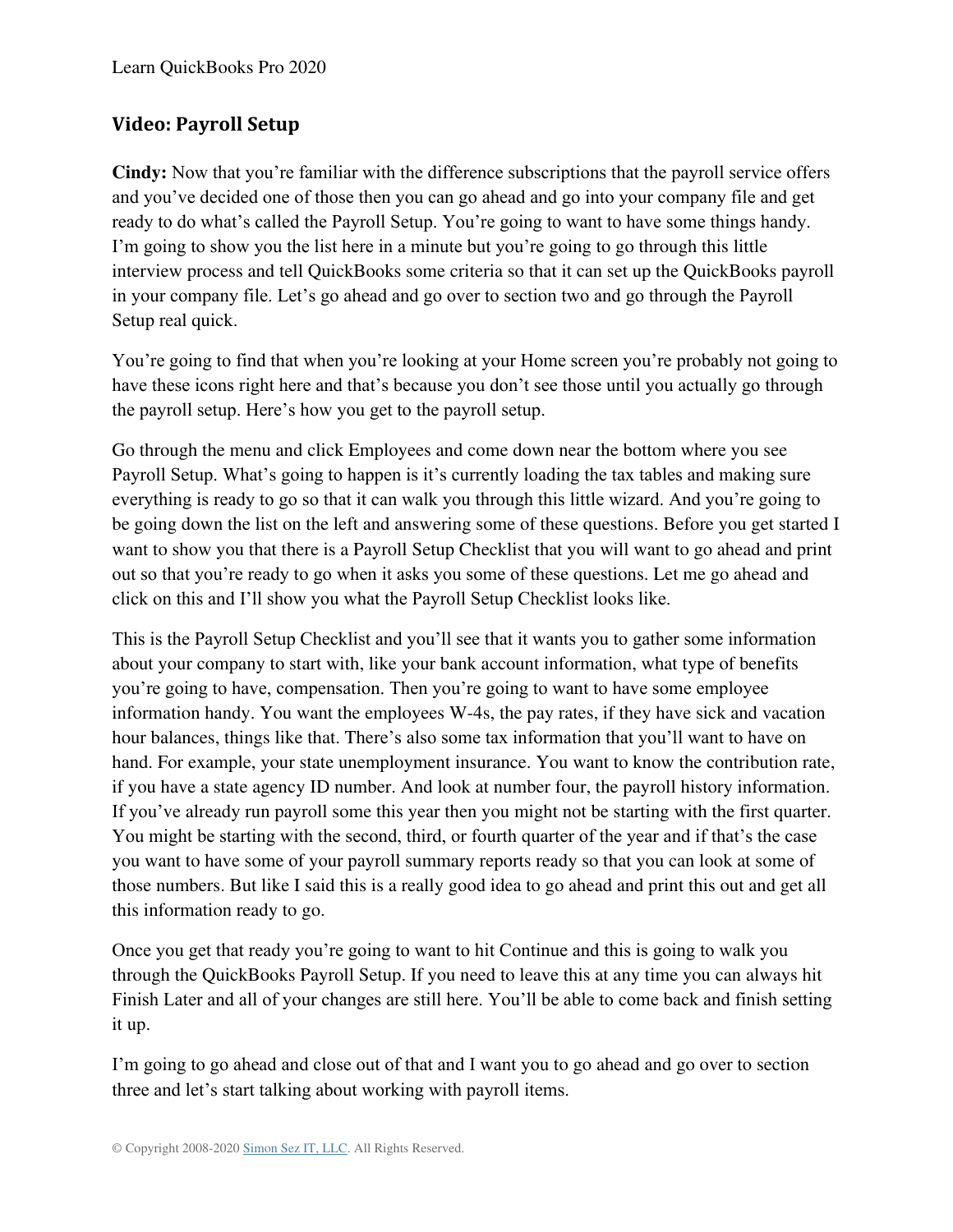#### **Video: Working with Payroll Items**

**Cindy:** Now that you've subscribed to one of the QuickBooks payroll service options and you've gone through the Payroll Setup we can now start talking a little bit about working with payroll items. Payroll items are items that you actually add to or deduct from an employee's paycheck. When you think of things like the payroll taxes, for example, those are things you deduct from their check. Maybe uniforms. Sometimes you add things to their check. You might give them a mileage reimbursement or a cellphone reimbursement. And all of those things need to be set up so that you can actually put them on different employee's records. Let's go ahead and flip over to QuickBooks and I'll show you how to work with those payroll items.

The way you get to the Payroll Items list is go up to the menu and click on Employees and then you'll come down and you'll see an option that says Manage Payroll Items. You can either add a new one or view or edit the existing ones, and let's just view or edit the payroll item list right now see the existing ones.

These are things you would add to or deduct from any employee's paycheck. Some of these will be automatically in this list because when you go through the payroll setup it will ask you what state are you in and based on some of that it will set up some of these items. There are others that you will have to add. For example, health insurance. That would be one you'd need to add. If you needed a mileage reimbursement you would have to add that.

I want to go through and show you how to add a payroll item and then you can walk through and add some on your own. We're going to add dental insurance. All I'm going to do is right click anywhere on my screen and choose the New option. You can use the Easy Setup or the Custom Setup. I suggest you use the Custom Setup because it goes through and allows you to set up all of the settings that you need for this particular item. I'm going to click on Next and the first thing it asks me is what type of payroll item is this. Is it a wage, an addition, a deduction from their check? You can kind of see the others. Some of these are taxes. This is actually going to be a deduction from their check. I'll click next.

The next thing it asks you to do is to enter a name for the deduction. This one is going to say Employee Dental Insurance Payable. You're only allowed so many characters. You'll notice that I wasn't able to put the L and the E in there. I'm going to go ahead and click Next and then it asks you to enter the name of the agency to which the liability is paid. Let's just say this is Blue Cross. If Blue Cross is not in the vendor list it will ask you to quick add it. And then you can go ahead and enter the number that identifies you with that agency.

The next thing is the liability account. This means when I actually collect dental insurance from my employee I'm going to have to pay it forward. If you notice from the Chart of Accounts how they set up all the payroll liabilities and underneath are all these subaccounts and ours is going to be underneath like we see health insurance down at the bottom. I'm just going to put a colon at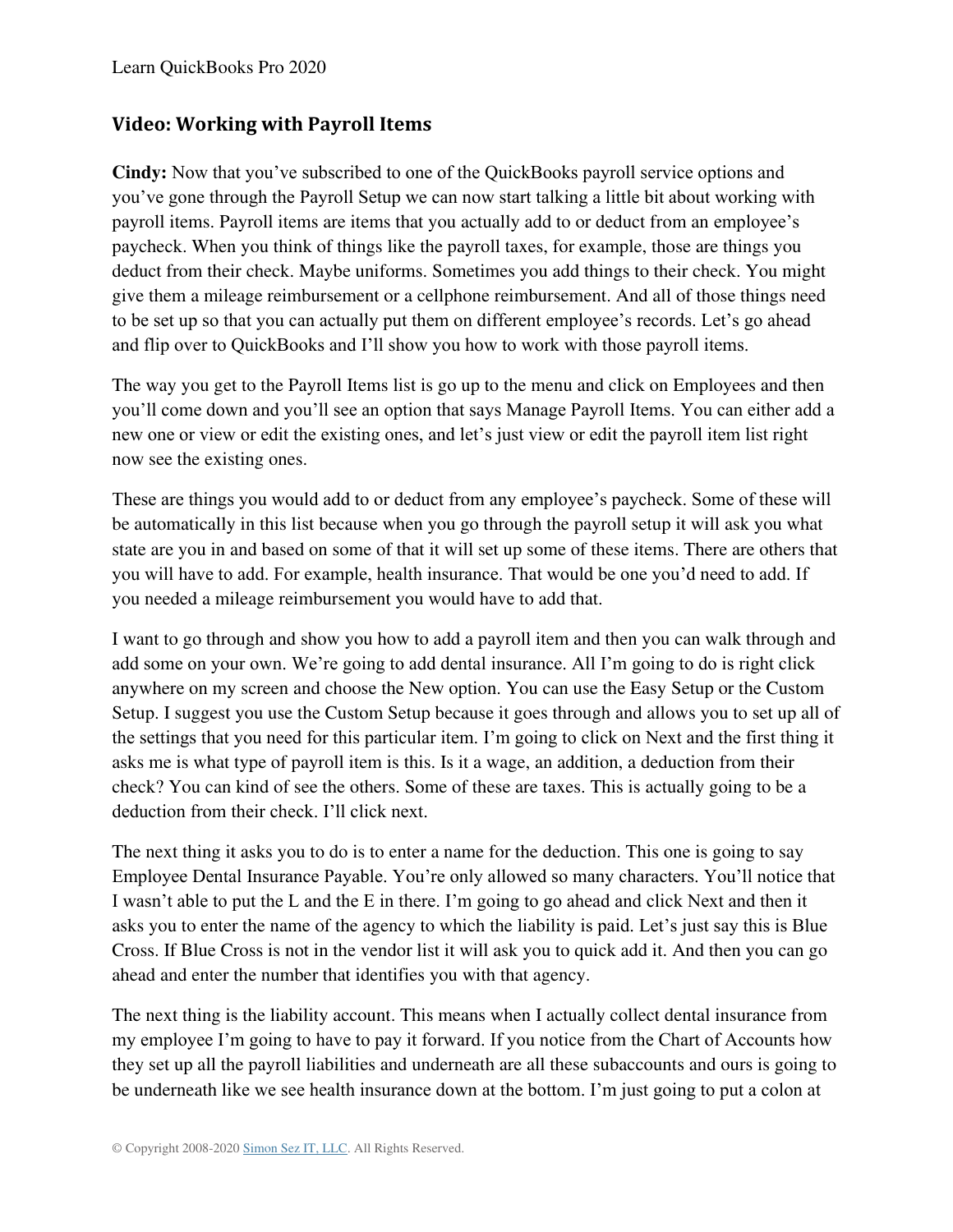the very end here and then I'm going to type in Dental Insurance. All right. After I type that in I'm going to hit the Tab key to leave the field and it's going to tell me dental insurance is not in the account list and I'll go set it up.

It already knows it's an other current liability. It's a subaccount of payroll liabilities. We just need to put in the account number if we're using that feature and then Save & Close. And now let's go look and you'll see that dental insurance is on the list.

I'm going to click Next at the bottom and now it asks me about tax tracking type. Basically what this means is when payroll items appear on tax forms then the tax tracking type determines how it's going to look and where it's going to end up on that form. If you're not going to use tax tracking for this you just leave it on None and we wouldn't for dental insurance.

This question asks me if any of these taxes that you see here are affected by this payroll item and they are not so I'm going to click Next. How is this item calculated? Is it based on quantity, is it based on hours or neither? This would be neither. And is it based on gross or net? And we're going to go ahead and say it's on gross and we're going to click Next and now it will ask for the default rate and limit. This basically means if there's a flat rate you're going to charge everyone you would plug this in, but if it's a different rate for each person leave it on zero. There might also be a yearly limit, let's just say it was \$600, and that means that once you've collected that much for the year you wouldn't collect it again until the next year. It's also going to restart this every year. Now I'm going to hit Finish and it will ask you if you want to set up a schedule payment for this item. Now I'm going to tell you a little bit more about schedule payments over in section five, so for right now let's click OK and you will see there is your dental insurance and it is a deduction from their check. And that's how you're going to set up payroll items.

Let me go ahead and have you go over now to section four and we'll talk about working with employees.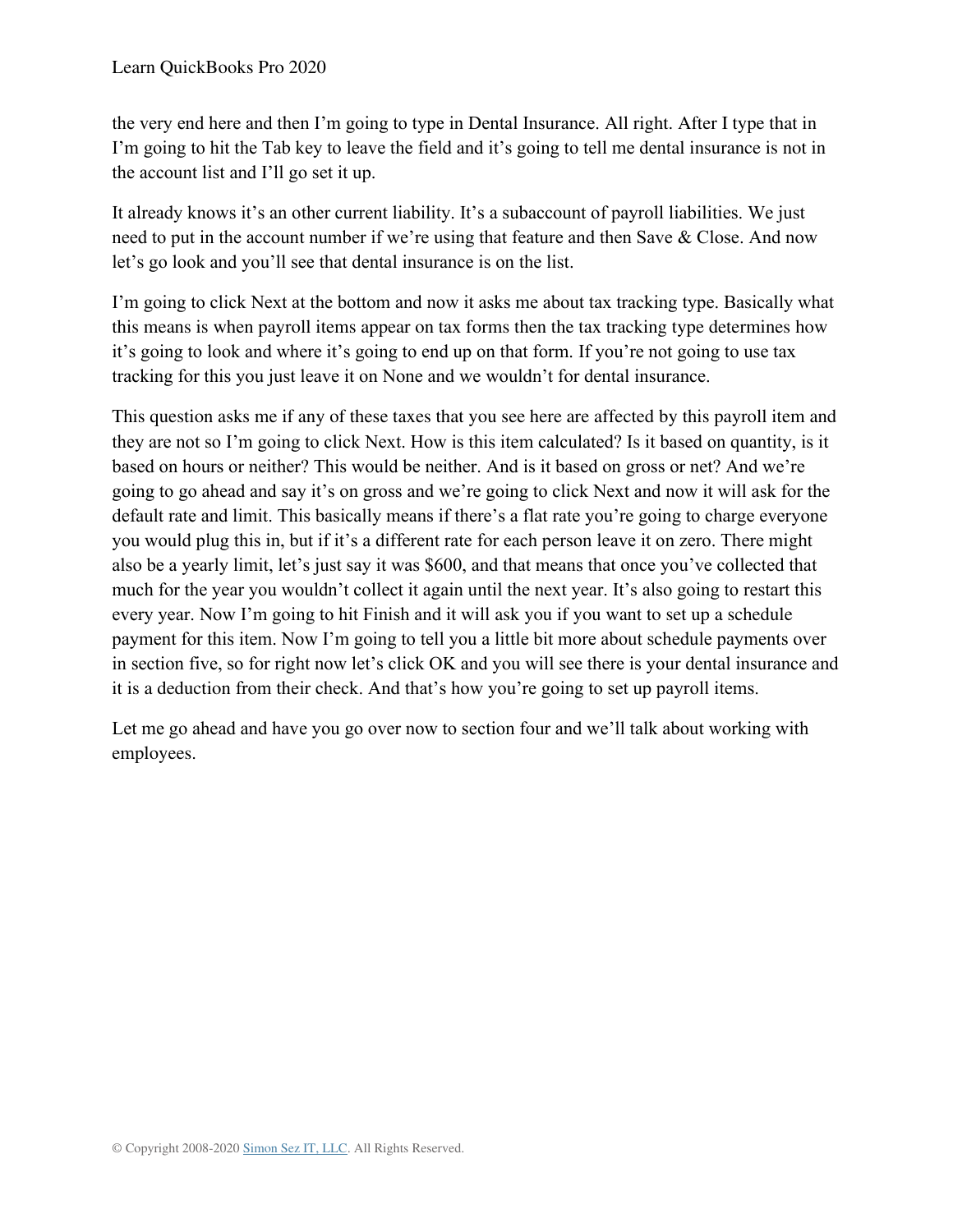#### **Video: Working with Employees**

**Cindy:** Now that we have our payroll items set up we can start setting up our employees. We needed to have those items set up first so that when we go to set up the employees we can pull those items into each employee's setup. Let's go ahead and flip over to QuickBooks and start working with our employees.

To see a list of your employees you can access them from the Home screen right here where it says Employees. This is your Employee Center.

The first thing you'll notice when you come in is that your Employee Center looks just like the Customer and the Vendor Center. So you'll be familiar with a lot of how this is set up already. On the left is a list of active employees. You'll notice they're listed alphabetical by first name. If you want to see all of the employees you choose All from this list and then notice that if any of them were inactive you would see an X to the left of their name. To make an employee inactive just click where the blank space is to the left of their name. That will put an X there. And if you want to make them active again you just click that X and that will take it off. I'll go back and look at active employees.

The employee that you're clicked on you're going to be able to see the employee information over here. This will be things like the employee's address, their city, state, zip, phone number. Over on the right if there were any notes for this employee and they were pinned you would see them right here. Also there would be some reports you could look at if you wanted to related to this employee right over in this section.

At the bottom you see your Transactions tab and these are all the transactions that happened related to this employee. Most of these will be paychecks. You might see a few every now and then like they have one here that's just a regular check. That's most likely a reimbursement of some sort.

The To Do's tab would allow you create a new To Do just by right clicking and choosing Create New. The Notes tab would allow you to create a new note just by right clicking and choosing Add Note that way. And then the Sent Email would give you a list of all of the emails sent to this employee through QuickBooks. Let's look at what we've got up at the top of our screen here.

I want to go over the New Employee option. You'll notice as we set this up we'll be going through the tabs on the left here. Right now we're on the tab that says Personal and this is where we're going to put in starting with the employee name. This employee will be Scott Walker. Notice that Scott Walker is filled in where it says Print on checks as. If Scott wants his checks printed with a different name or you want to edit the name a little bit you can do that. You have a place to put social security number, his gender, his date of birth, you've got marital status, U.S. citizen, and ethnicity.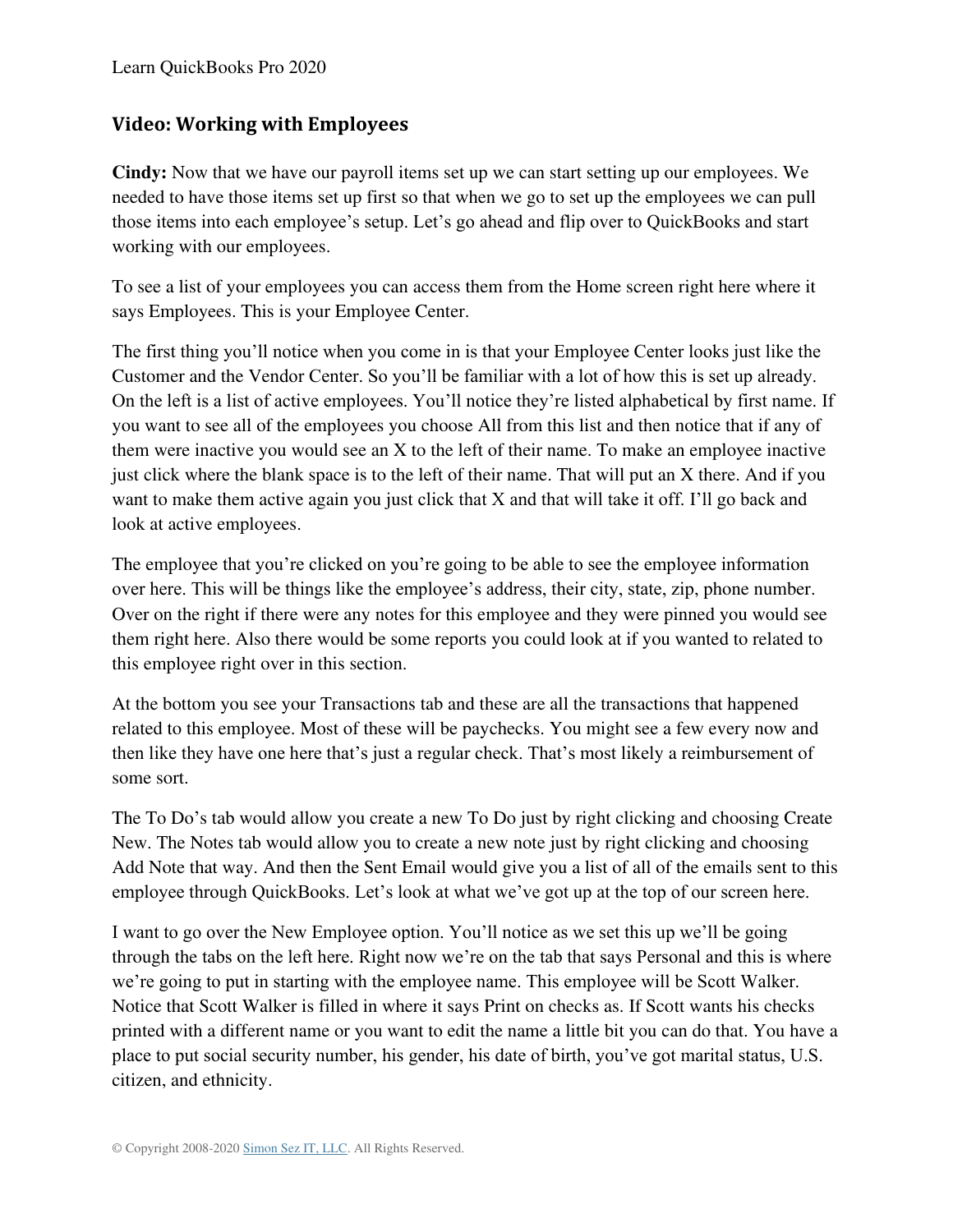Over on the right if the employee is disabled you can say Yes or No here and then you have a place to put in a description of his disability. If you have an I9 form on file you can choose Yes or No from this list and specify when his work authorization expires. And if he's in the military you can say Yes or No here and tell QuickBooks what his status is.

The next tab on the left is Address and Contact and this is pretty self-explanatory. At the top is where you will have street address, city, state and zip. The middle section is where you can have contact info like a phone number, if he has a fax, a website, things like that. And remember that these fields can represent anything you'd like them to be. There's also a place at the bottom for two emergency contacts. You can go ahead and put in their name, their phone number and what relation they are to the employee.

The next tab on the left is Additional Info. If you give your employees their own ID numbers then you can plug it in here. You can also put in their birthday, the day of their last raise and their spouse's name. And if you need to add another field go down here where it says Define Fields and create your own.

The next tab is your Payroll Info and there's a few things here that I really want to point out. I mentioned a payroll schedule before and I want to tell you what a payroll schedule is. If you have a lot of employees at your organization you might have a group of them that are paid weekly and another group that are paid biweekly. If you create a payroll schedule and name them Weekly or Biweekly then when it's time to run payroll you can just specify that payroll schedule and QuickBooks will pay all of those people in that schedule automatically. You'll automatically see the pay frequency for biweekly when I choose it because it was setup when they setup the payroll schedule. Also if you're using the class feature make sure you choose the class that would go with this.

This section here has to do with the earnings. The first thing you'll see is it brought in an item called Regular Pay. If this employee is paid \$20 an hour that would be the regular pay. If they were a salaried employee like this you would put in their yearly rate. What if this person works a lot of overtime? Then you might go ahead and prepopulate this with the overtime rate item. And notice it automatically calculates that hourly rate. You could also go ahead and put in the sick time and the vacation and those types of things or you can wait and just add those on to the employee's actual paycheck.

Over on this side this is where all of those payroll items are that we talked about. If this employee frequently gets a mileage reimbursement you can plug that in and then put in whatever the rate is that you normally would pay. And let's say this person also had health insurance. You could go ahead and plug that in and then it would automatically show up when you go to create their paycheck.

Let's go up to the top and talk real quick about direct deposit. I just want to mention that this is where you could go and actually set this up with your bank. The next thing is taxes. This is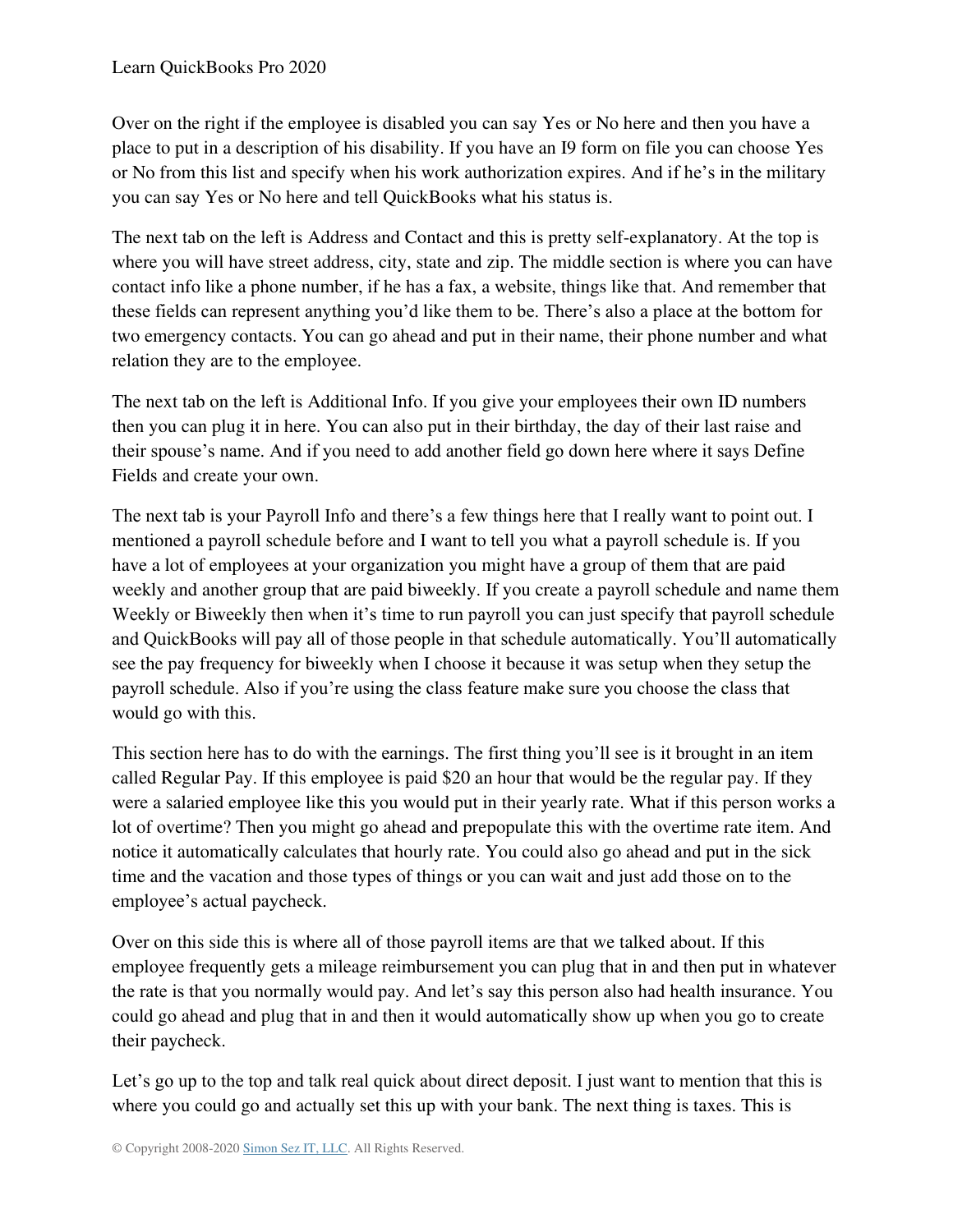where I'm going to set the taxes for federal and state for my employee. Under the Federal tab it asks what is the filing status, how many allowances, is there any extra withholding, and is this employee subject to Medicare, social security, advanced earned income credit, and federal unemployment tax, which is company paid. The State tab, you have the ability to specify the state the employee worked in and the state the employee is subject to withholding in. Sometimes people will work in one state but they're subject to the withholding in another state. SUI is the State Unemployment Insurance which is company paid and SDI is the State Disability Insurance.

You can also specify right here how many allowances this person is claiming. Also if there was any extra withholding you could put down here how much you are withholding.

The next tab of Other and some states actually have miscellaneous type taxes as well. It looks like for California they have this Employee Training tax. I'm going to go ahead and click OK and that's how you set up the taxes portion of this.

Next is the sick and vacation. If you give your employees vacation time or sick time then you'll want to fill this information in so that when you actually deduct it from their paycheck it subtracts from this. The top part is for sick, the bottom part is for vacation and it's the exact same questions. The first question is how many hours were available as of today's date? How many hours were already used this year? Does this employee accrue their hours from the beginning of the year, every paycheck or every hour on the paycheck? How many hours were accrued at the beginning of the year? And what is the maximum number of hours they can accrue? Do you want to reset these hours each year? And if you do how many can they carry over, when does the year begin, and when do they begin accruing sick time? The same questions for the vacation. You just fill all that in and then you click OK.

And that's really what you need to know about setting up the payroll info. Let's go over to employment info. You're going to see there are three tabs, Employment, Leave of Absence and Termination. A lot of this again you can kind of figure out. There's employment dates, when did you hire the employee, when did you adjust their service date, when did they get released. Here's some employment details. Are they part-time, full time? Are they an officer of the company? Are they seasonal? And over here you can put in some details about their job.

Under the Leave of Absence tab if the employee has left and they've taken a leave of absence you can put in the start date, the expected return date and the actual return date. You can also put in details about their leave and then do they get paid when they're on leave yes or no. If you terminated this employee you can put in some termination dates here at the top, some information about the termination here, and then over here if it's a severance do they get severance pay yes or no.

One last tab on the left. There is the Workers Comp. If your employee falls under any of these workman comp codes you can select that one. If they're exempt choose Exempt from the list.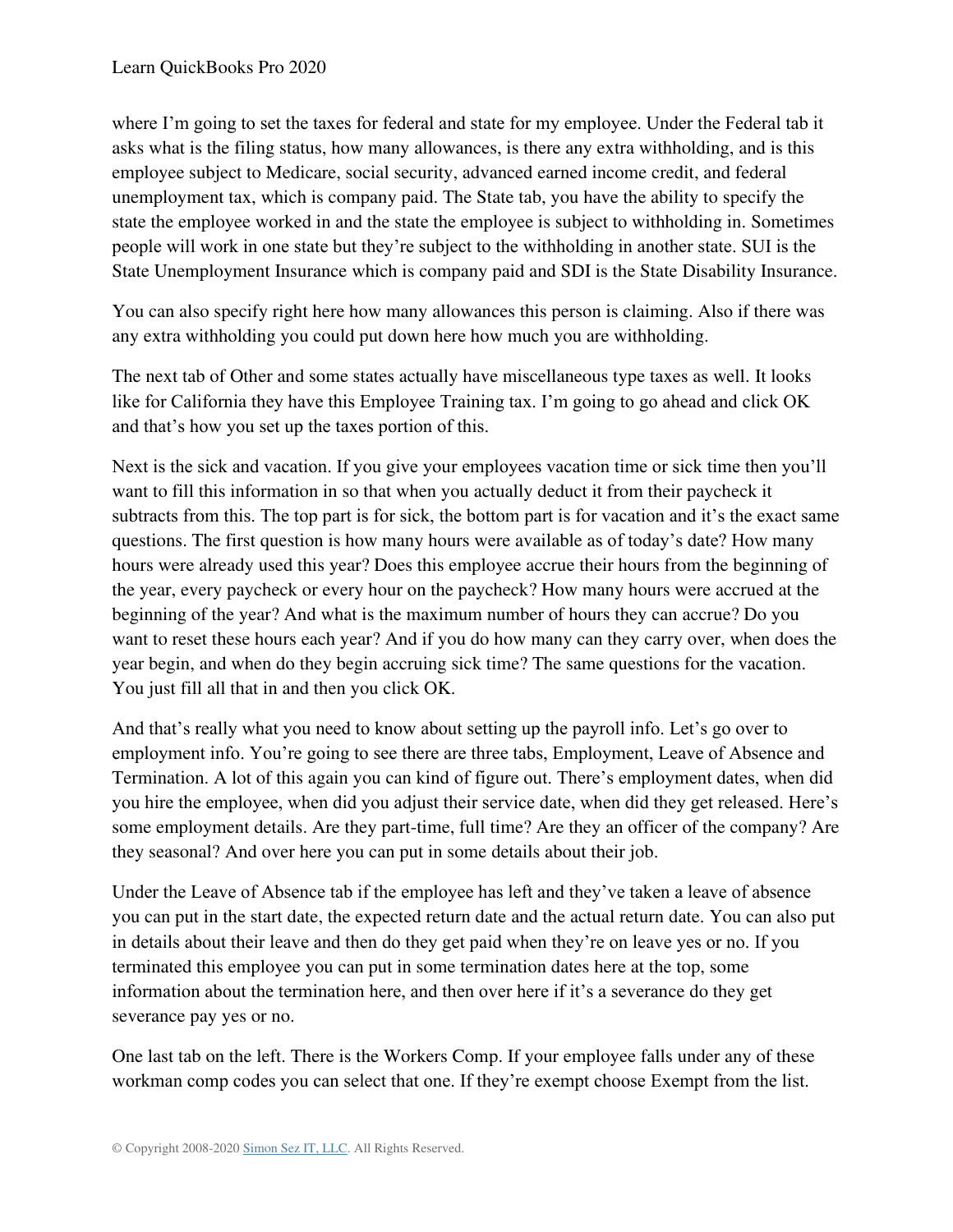And that's what you need to set up any time you're setting up a new employee. I'm going to click OK there and you'll see Scott Walker is in the list.

There were a couple of other things at the top, the Manage Employee Information. You have the ability to add or edit a sales rep. It could be that you want to somehow attach a sales rep to this employee. You can also print their paychecks or their paystubs here or just a list of your employees and maybe their transactions. If you're using the Time feature, this employee's time might be related to a particular customer or job. If that's the case you can use the weekly timesheet and set those options or a single activity. You can also export this employee list, maybe their transactions or if you want to summarize the payroll data in Excel you can do that as well. And the last thing is we keep talking about doing the mail merges with Microsoft Word and they do actually have some letters already set up to merge for employees. And that's going to be your options as far as your employees are concerned.

That's going to wrap up section four, Working with Employees. Let's move over to section five now. I want to talk to you about actually paying your employees when it's time to do payroll.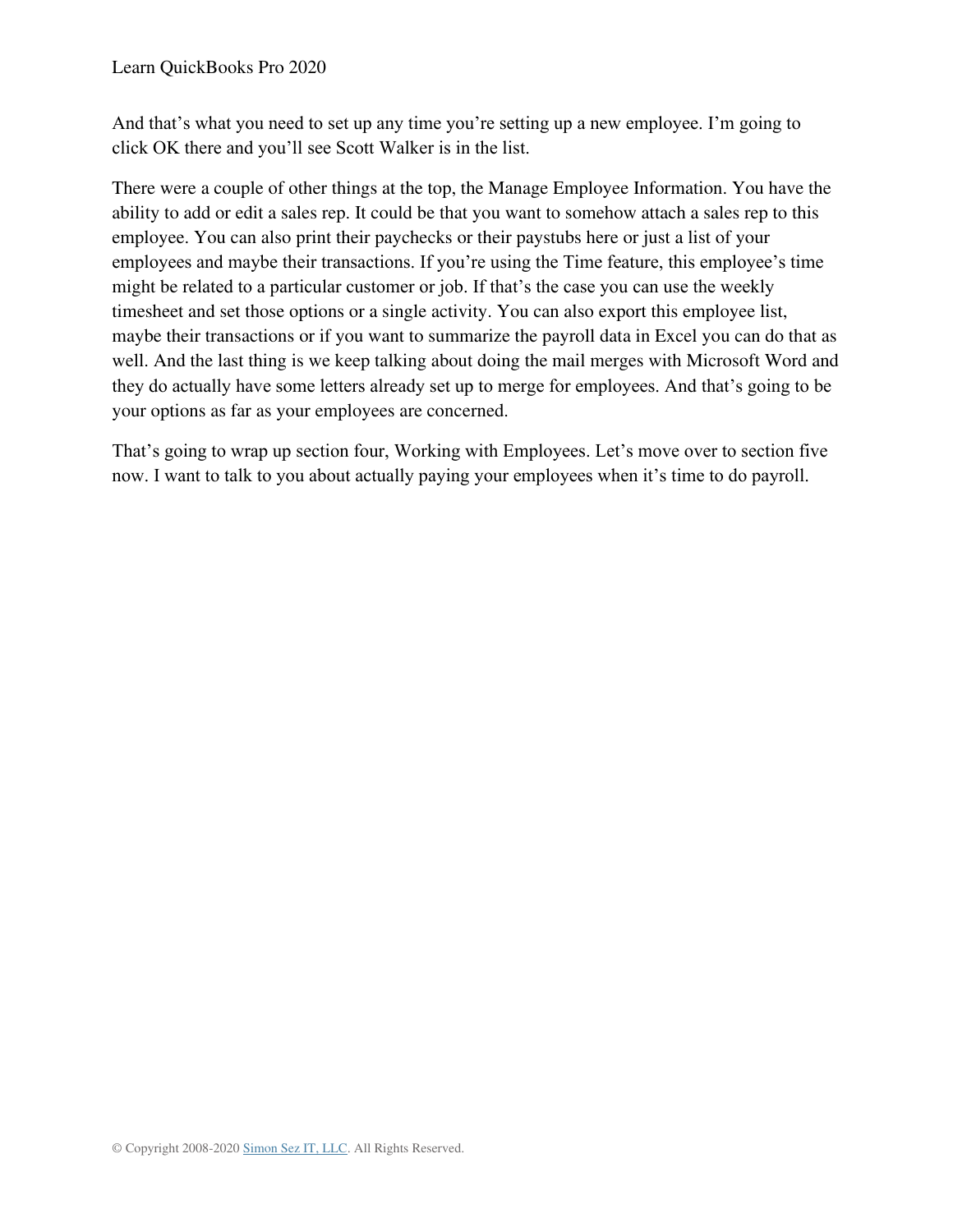## **Video: Paying Employees**

**Cindy:** Now that you have everything set up paying the employees is actually a pretty easy process. We're going to go through and decide which employees to pay, we're going to double check that their pay looks correct and then we're just going to hit the Pay button. Let's flip over to QuickBooks and let's go ahead and run some payroll.

When it's time to run payroll you're going to come down here and click on Pay Employees. The first thing I want you to notice at the top of your screen is that if you have any payroll schedule set up it will let you know that it's time to actually start one of those scheduled payrolls. You would select that payroll and you would click over here on Start Scheduled Payroll. If you were going to set up a new payroll schedule this is where you would do that, edit one, or delete one. If you don't have a payroll schedule or you aren't using that feature you're just going to come over here and click on Start Unscheduled Payroll.

There's a little bit of information at the top that we'll want to fil out. I'm going to go ahead and choose my pay period ending date. Let's say it is on the 29<sup>th</sup>. We'll choose our check date. We want to make sure we have the correct bank account the money is coming out of, and notice it does tell us what the balance is. Next we can print paychecks on check stock or we can tell QuickBooks to handwrite and assign check numbers, whichever we're going to do.

Down at the bottom you'll see all of your employees and you're going to check off the ones that you plan to pay this period. What you're seeing over here where it says Regular Pay is the last time they were paid. Dan is a salaried employee and that's why you don't see anything there. And we just set up Scott Walker. If they had any overtime last time you would see it here, sick, vacation, salary, and then there's a total over to the right.

For each of these employees all you have to is click on their name and that's an actual link to preview their paycheck. You can go in and actually change the amount of hours if you need to. It could be that this time Elizabeth worked three hours of overtime as well. And if those hours apply to a particular job you want to choose it from the dropdown list.

Here's where their health insurance and other items are either deducted or added. If you were going to add a mileage reimbursement this time, for example, you would type it in here. If you're going to change the rate you just override that and put in the number of miles.

These are all the taxes that our company paid. These are all the deductions that come out of the employee's paycheck. You're going to be able to see here's their regular pay and then there's their overtime and then from there down you'll see a lot of these are deductions and some are actually additions, like the mileage to their check. You can edit any one of these if you wanted to. And when you're finished you're going to want to go ahead and Save & Close.

And do that with each one of these employees.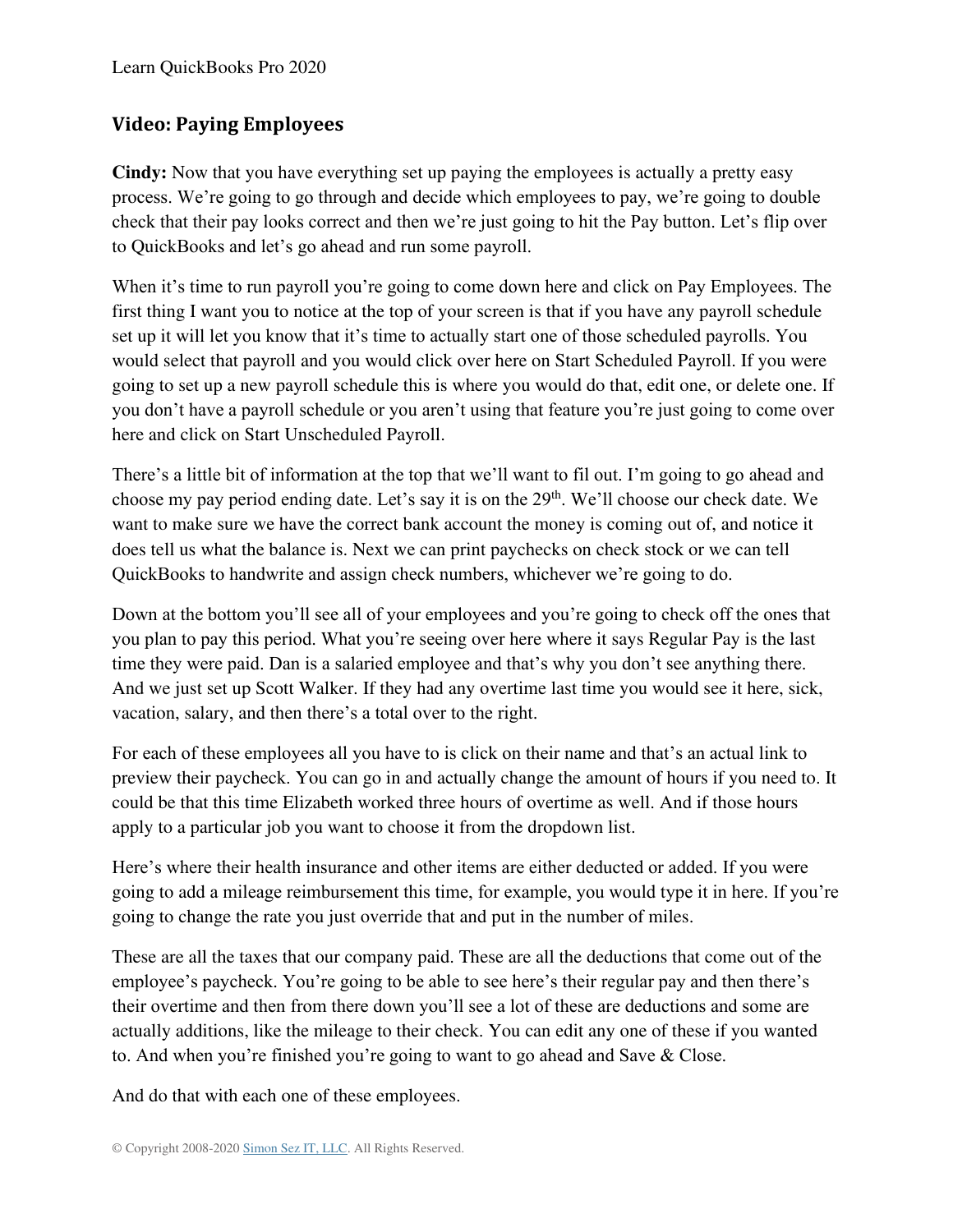When you're ready go ahead and hit Continue at the bottom and now it's giving you a list again of each employee but you're going to see their gross pay, the total of the taxes, the total of the deductions, their net, then you'll see the employer taxes, contributions and total hours here. If all of this looks correct then you just click on Create Paychecks down at the bottom. You'll notice in this case we got a message telling me that at least one paycheck has a negative pay amount and that's because if you look at Scott Walker we didn't put in any hours for Scott but yet we took some deductions. So what we can do is we can go ahead and go to his check right here and we can plug in his hours. Now we can go ahead and Save & Close at the bottom and you can see all of that's changed. Now I can go ahead and Create Paychecks.

It's telling me that I have four handwritten checks that I need to go ahead and take care of. I can go ahead and print them right here if I want to. I can also print the paystubs. And by the way these are already in the checkbook register. I'm going to go ahead and show you what a stub looks like. I'm going to preview that and this is basically what their paystubs are going to look like.

What I want to do now is go ahead and close this and close out of everything all the way back and the next thing we have to do is actually go ahead and talk about paying our payroll taxes. Why don't you go ahead and flip over to section six and I'll show you how to go through QuickBooks to pay those liabilities.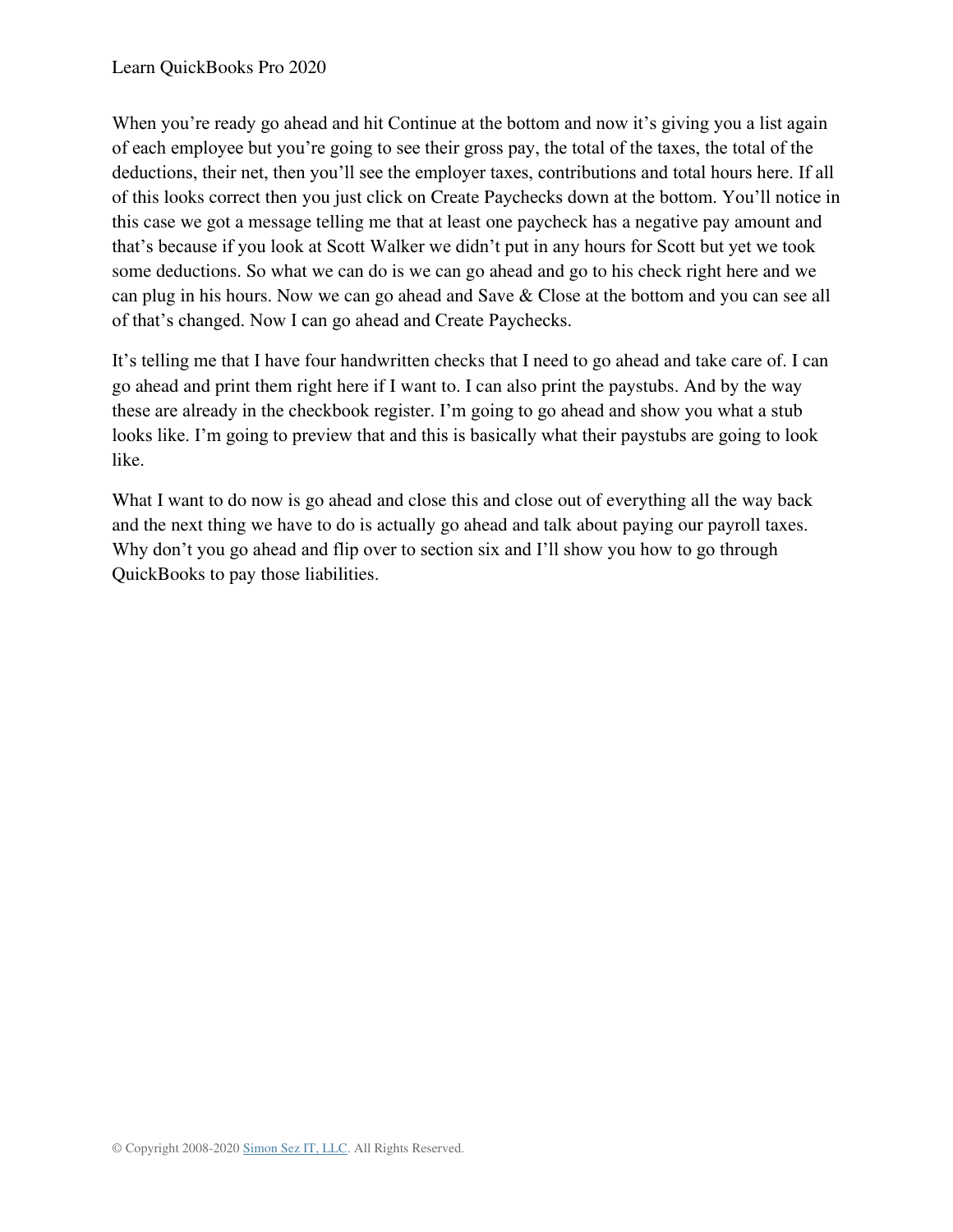## **Video: Paying Payroll Taxes**

**Cindy:** We're going to wrap up module thirteen with this last section, which is section six, Paying Payroll Taxes. This is actually the last step in this whole payroll process because you've actually deducted taxes, you've deducted things like health insurance and you need to actually forward those things to the appropriate entities and that's what QuickBooks will tell us to do. It'll actually tell us when to do it and it'll actually help us by setting up all of the check for us and then we just edit it and send it on. Let me go ahead and flip over to QuickBooks and we'll look at how to take care of paying those liabilities.

Before we leave this screen here I just wanted to point out a couple of things. Here you're going to see your recent payrolls, you can always go over and click on any one of these if you want to go back and look at it. There's also some quick guides at the bottom if you need some help on payroll, some different tips maybe. You can see some of those at the bottom. Under Other Activities they've got some things like if you wanted to edit or void a check or maybe print your paychecks. You can go through that list. There's some reports. And then also QuickBooks can actually supply you with a check order or some labor law posters, those types of things. All of these are not free. You will have to pay for them.

To get to the Payroll Liabilities tab we're going to click right up here and this is where it has a list of all of the liabilities that we have not yet paid. Notice it gives us the due date, it'll give us the status, who the payment is payable to, the method, and the period that you'd be paying for along with the amount that's due.

Let's say there's one of these you want to pay. Let's just say it's this health insurance right here. If you click on that and come over here where you see the amount due and click on that then you're going to see here all of the paychecks that had health insurance on them and so all of this is what you're actually paying when you pay that money. Now once you've looked at that if you close it and you're ready to actually pay it you can click on View or Pay right down here and it's going to actually have your check ready to go. All you have to do is fill in things like pay to the order of. Let's say that I pay this health insurance to Blue Cross. And if I wanted to add a memo here I could do that. I can add a class. Anything I need to edit I'm going to go ahead and do that. Once I'm' done I'm going to go ahead and hit Save & Close and that one is gone from the list because it's already been paid. You'll see it show up here in this Payroll Liability Summary report and if you wanted to print the summary you could at the bottom. You can go ahead and print that check as well. And if you don't want to do either one you can hit Close at the bottom and it's done until the next time. And that's really all I wanted to show you about paying your liabilities.

I do want to mention also if you need to file your forms over here that you can actually do that. You'd have to upgrade your payroll service and make sure you're paying for the subscription that includes that.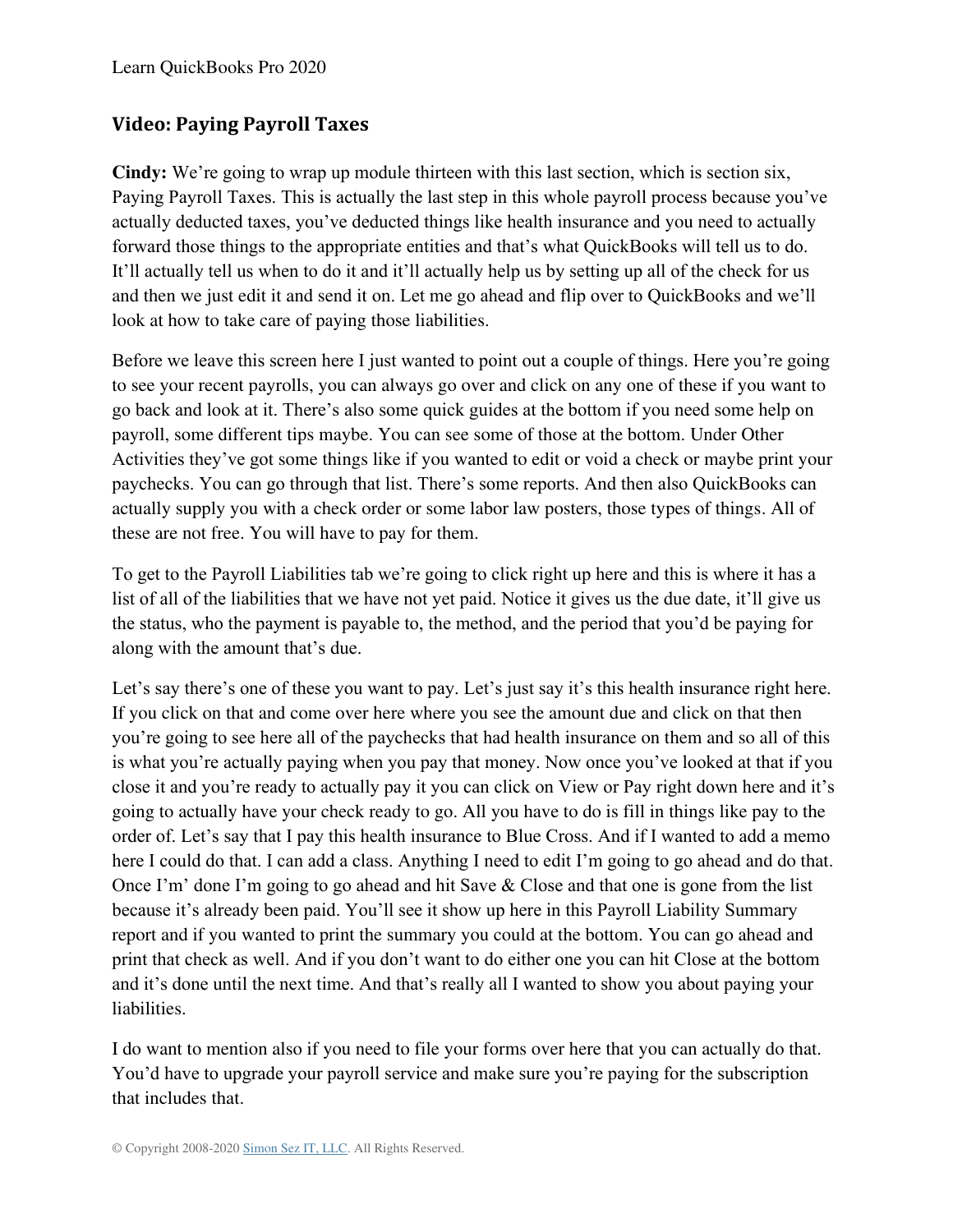Well that's going to wrap up module thirteen. We've been working with payroll.

It is now time to move over to module fourteen and we're going to change focus and talk a little bit about a feature QuickBooks has called the Lead Center.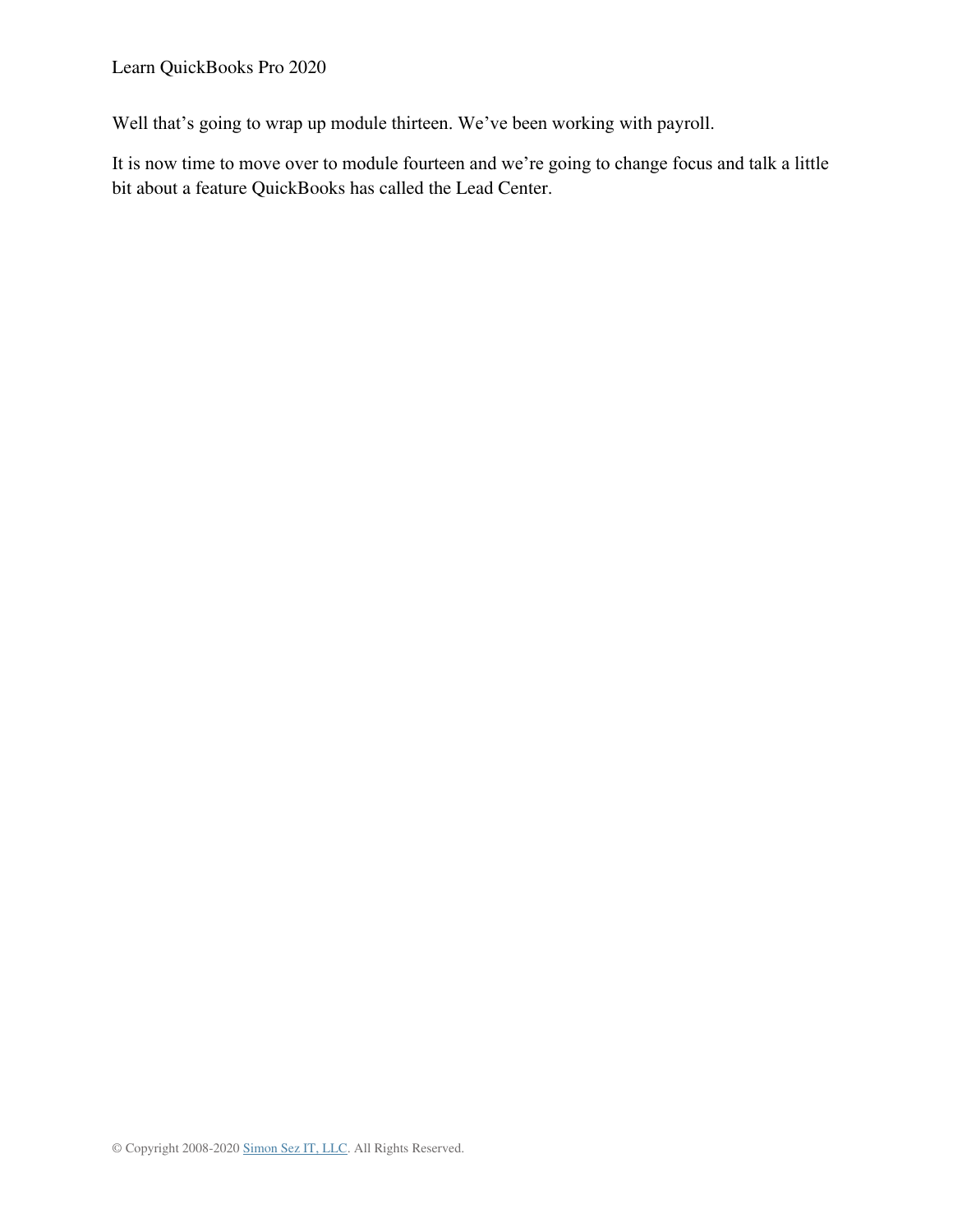## **Module 14 – The Lead Center**

### **Video: Working with Leads**

**Cindy:** We are now all the way down to module fourteen and in this module I want to talk to you about something called the Lead Center. QuickBooks has a really great way of dealing with leads. Leads are people or businesses you come in contact with that could possibly turn into a customer down the road. If you wanted to keep track of all that information you could and when they do become a customer and actually buy something from you you can just turn them into a customer automatically without having to retype all that information. Let me go ahead and flip over to QuickBooks and I will show you how the Lead Center actually works.

When you run across that new hot lead you'll definitely want to enter them in QuickBooks to keep track of them. You're not going to be able to do it from the Home screen. You have to access it through the menu. You're going to click on Company and then come down to the Lead Center.

The first thing you're going to notice is the Lead Center looks just like the Customer Center and the Vendor Center. You can look at the active leads, you can see all of the leads, if you have any that have been converted to customers already, you might look at the hot, warm or cold leads. We're going to go ahead and enter one so that you can see the information that it allows you to put in.

I'm going to click on New Lead and then you'll put in the person's name. I'm going to be consistent with the last name, comma, first name. Then it asks you the status. Is this a hot, warm or cold lead? Under the Company tab at the bottom you can put in information about John if he has a company. Let's say he works for ACS Supplies and you can put in his phone number. If he has a website, an email address or an additional email you can plug those in. These fields can represent any of the information you see here in this dropdown.

You can also go ahead and plug in some information about his address and the location. It could be that this location, and let's say it's West Ashley, is the main location and you can put down the actual address right here. If you wanted to add another location you would click on Add Another Location and you would go put in whatever location that one is.

Under the Contacts over here you can specify if John is a primary contact. And if he is you can see all of the information that you want to plug in down here. You can put in his job title, first and last name. If there's another contact that John wants you to deal with at his company you could put that information in here as well. Up here is where you say it's a primary contact or not. This is where you add another contact. You can have as many contacts in here as you would like. I'm going to click OK and now you'll see I have a lead that's hot and that is John Smith.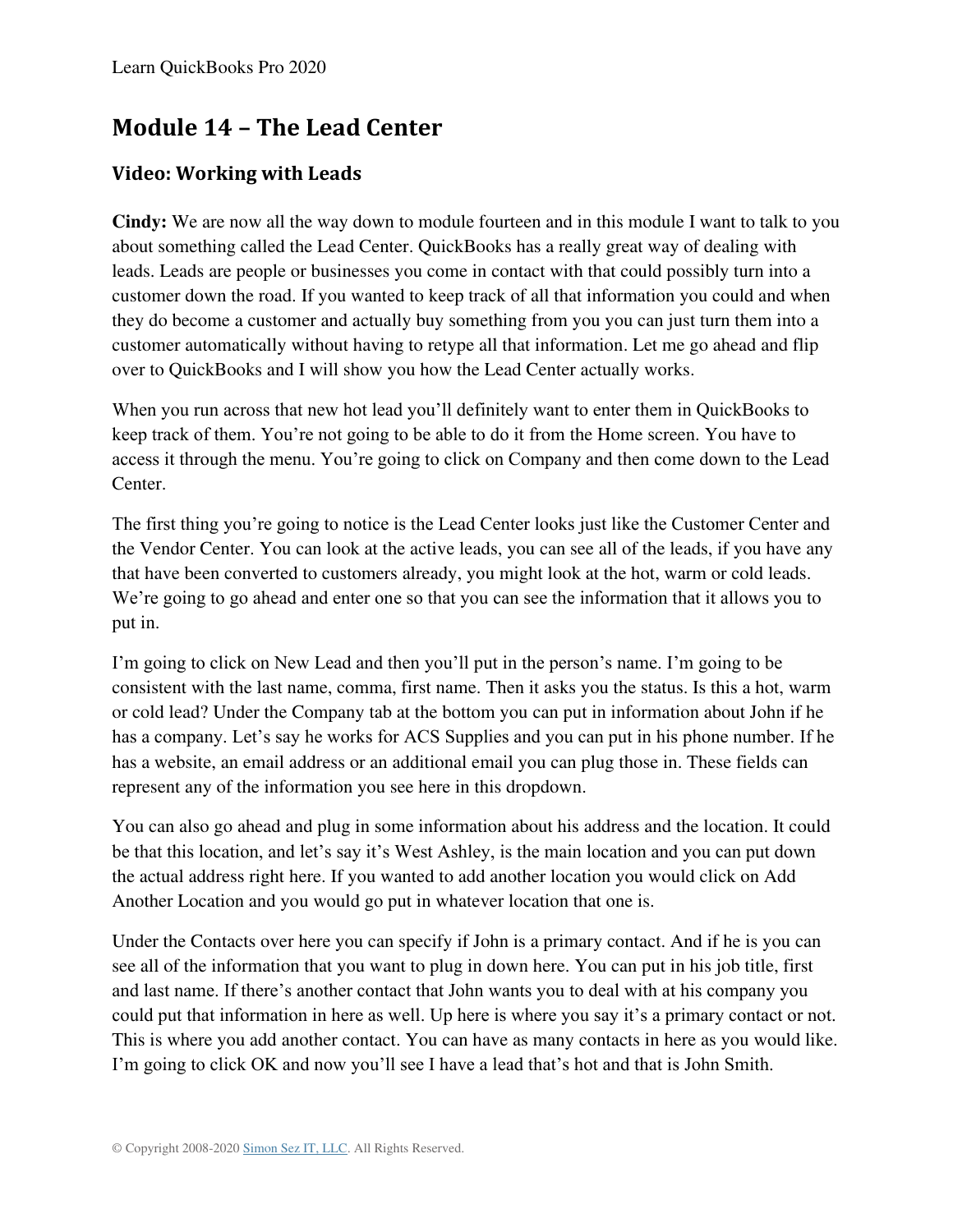You do have the ability to import multiple leads up here at the top. If you have these in an Excel spreadsheet right now you can copy and paste them in. As long as you have your header set up the same way you see here then you won't have any problem just copying and pasting the entire list in. I'm going to cancel that.

Here's the information you set up about John Smith. There is one quick report you can run for your leads over here. You can edit your lead here and what this does is let you convert this lead to a customer. Now before we do that let's make sure we've got all our tabs covered down here at the bottom. Here's your To Do's. Just like with customers and vendors if you have something you need to do related to this particular lead just go ahead down to the bottom and click on To Do and set up a new to do.

You've got your Contacts tab, your Locations tab and if you notice this information here was pulled from when we actually set up the contact. The last tab is the Notes tab where if you want to add a note over on the right you can keep track of any conversations you have with this particular lead.

When it's time for the lead to become a customer all you're going to do is open this exact window right here and you're going to come over and say Convert this lead to a customer. And it will tell you that you can't undo this. Go ahead and say Yes and it's actually going to pull all of this information into the Customer Center. Notice here is John Smith, all of John Smith's information is here and he is now a customer in the list like every other customer. And that's a pretty neat way to keep track of all the leads you come across in your business.

That's really all I wanted to tell you about the Lead Center. That's going to wrap up module fourteen. Let's go ahead and move to module fifteen and talk a little bit about mail merges.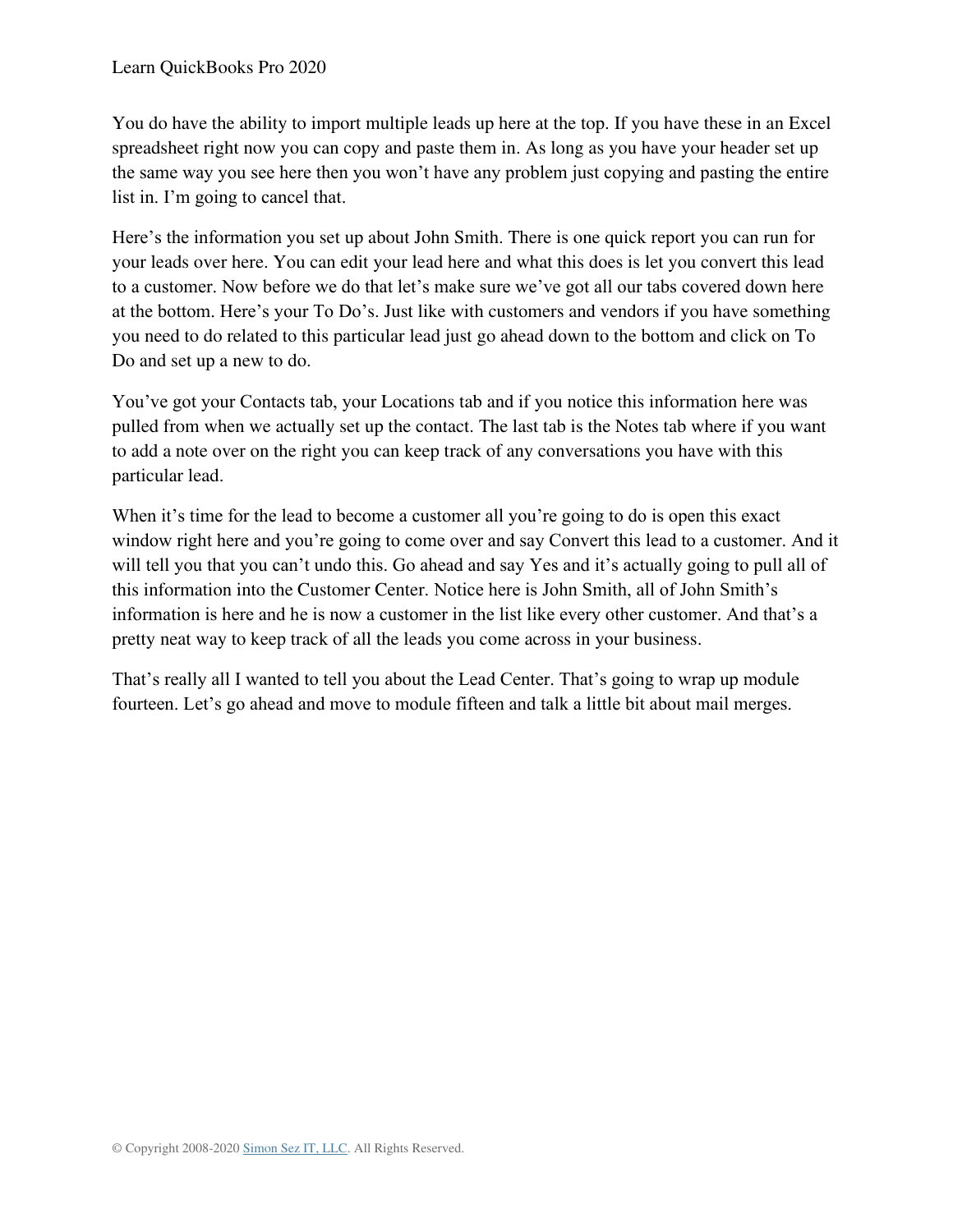# **Module 15 – Mail Merges**

### **Video: Creating a Mail Merge**

**Cindy:** We've made it all the way down to module fifteen now and I want to talk to you in this module about creating mail merges. If you've done mail merges in Microsoft Word before then you're going to be very familiar with how this works. Basically a mail merge means that you have a main document somewhere that you want to merge with some data from different customers, different vendors, etcetera and spit out a mass mailing. We're going to flip over to the mail merge feature in QuickBooks and see how this works.

Any time you want to send out a mass mailing of any kind that's where a mail merge is going to be very helpful to you. Think about if you want to send collection letters every Friday to anyone who owes you money you'll be able to do that very quickly because the data is already in QuickBooks and you can merge it with one of the letter templates as they're called in QuickBooks.

Before we do this I want to pull up something I typed up in Word real quick because I wanted to show you how a mail merge actually works and make sure you understand it before we go in and do the one that's in QuickBooks. Let me go ahead and pull up that Word doc real quick.

All mail merges work the exact same way. There's going to be three parts. There's a main document. The main document can be a letter, think about collection letters when you send those out. The letter itself is the same. It's just the data from the customer is going to be pulled in. That's what's different. Then you have an envelope. Once you get those letters done you may want to mail them in an envelope or print a label. You're not going to be able to do the email and the directory options in QuickBooks. They're actually Word features. The next thing is the data source. You need to have some information to merge into the main document. The individual person's name, their invoice number, the amount of money they owe. Once you get the two set up you can merge them together and you end up with a merged document. Your merged document you can save it if you want to but you don't have to. Think about if you send a hundred collection letters then this merged document will have 100 pages and you're doing this every single Friday. It's really up to you if you want to save it.

The nice thing about QuickBooks is they have a lot of this stuff already set up for you. They've got all kinds of main documents. You can pick from theirs. You can edit theirs, you can pull in your own. Let's go ahead and flip back to QuickBooks and get started on that mail merge.

You're going to have to access the mail merge options from the Company option on the menu. And at the bottom you'll see Prepare Letters with Envelopes. They've got their letter templates as they're called grouped by collection letters, customer letters, vendor, employee, or letters to other names. We're going to do a collection letter and the first thing it asks you to do is choose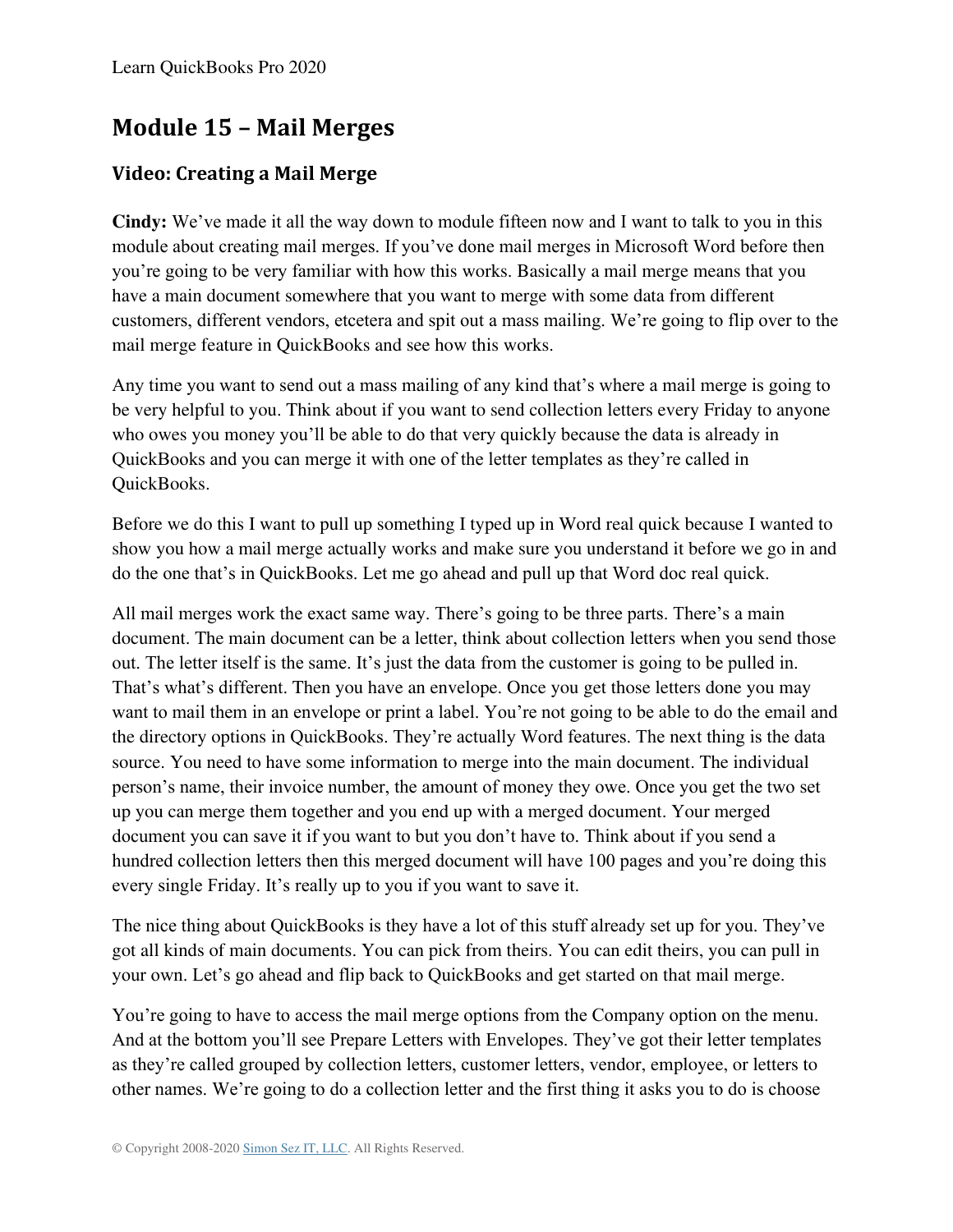your recipients. Do you want to send a letter to active customers, inactive, or both? Do you want to create a letter for each customer or each job? And then you can decide if you want to send a letter to people who are one day or more overdue, 31 days or more overdue and you can see the list here. I'll put it on one day or more and click Next. And then it gives you a list of all of the customers that meet your criteria. If you happen to see one here that you don't want to send a letter to you can just uncheck them and it won't merge David in this case. Notice I can sort this list by customer or by amount over here.

I'm going to click Next and now it says do you want to send a formal collection, do you want to send a friendly collection or a harsh collection? I'm going to say a harsh collection and then click Next.

The last thing you want to do is put at the bottom of the letter the name and the title of the person that you actually want the customer to call when they have questions. I'm going to go ahead and put my name in there and no I don't want anyone to call me. And I'll say I am the owner and then I'm going to click Next. Now it's actually doing that number three. It's creating the merged document.

Now we're in a merged document. You'll notice that it has the name of the company at the top, it's got the date. Here's the first customer, Glen Lew and you can see there's Glen's invoice number, the date, the amount he owes. At the bottom of the letter you'll see it has my name. I'm the owner of Rock Castle Construction. And if you scroll down you'll see there's actually two letters because you get one page per record, meaning one page for each person that owes you money.

You can see that this is temporarily called Collections and it has the date. If you were going to save this just do a normal save like you would in Microsoft Word and then you'll have that forever. Now let me minimize that again.

The next thing it asks you here is do you need to print an envelope to go with this? If I click Next it's going to ask me which size envelope would I like and if I click OK it's doing another merge now with Word, except this time it's merging envelopes. And you can see right there it's asking me what size envelope I would like and back here is the actual envelope itself. All right. Let me go ahead and click OK there and I'm going to cancel that and not save it and I'm just going to finish over here and now that is done until the next time.

Now let's go back in here for a second because I want to point out that if we go back to Company and Prepare Letters with Envelopes you have an option to customize your letter templates and that's where I want to take you next because I want to make sure you know how to edit the ones they have, I want to make sure you know how to add your own, and that's where the real beauty of this actually comes in. I will see you shortly over in section two.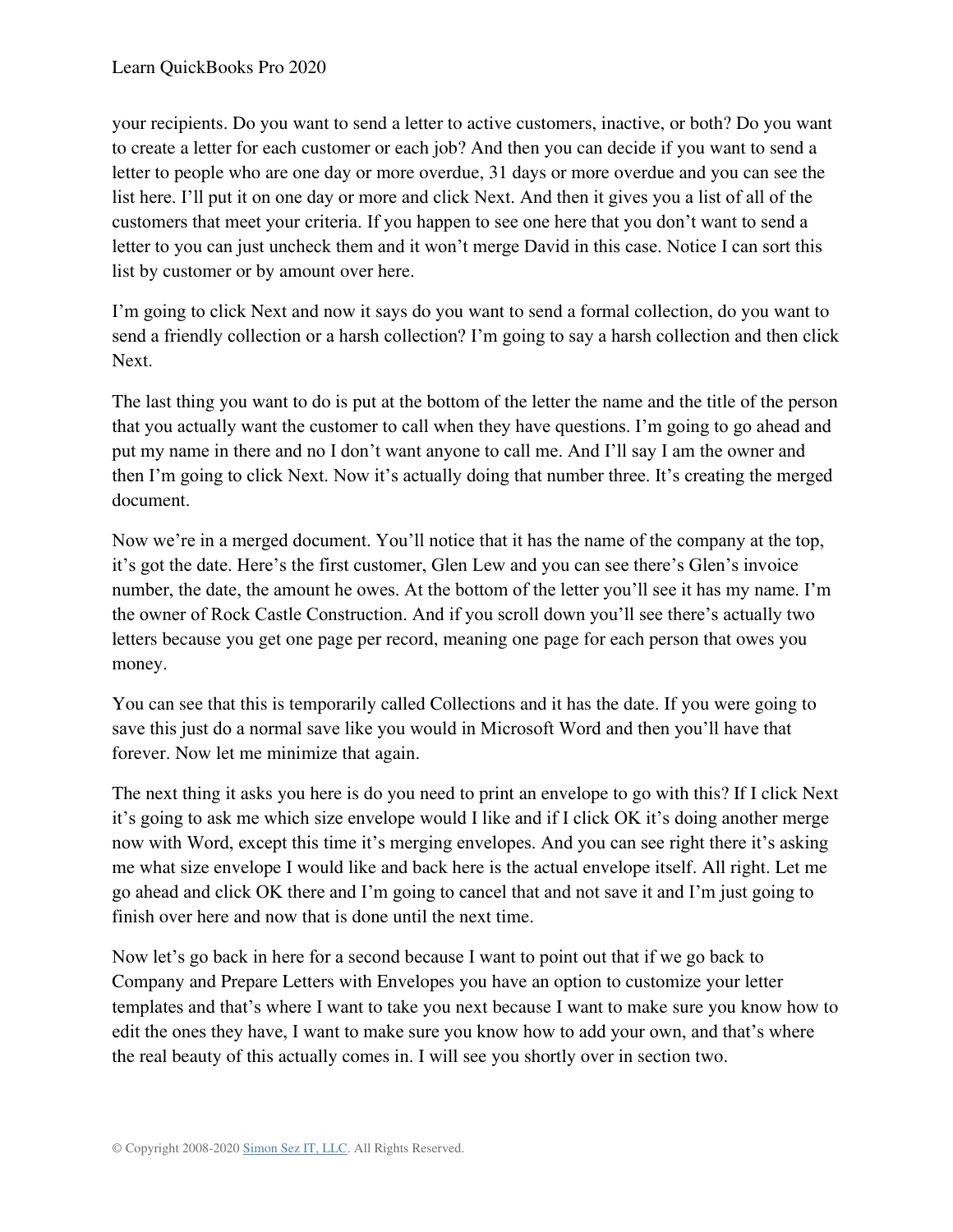#### **Video: Mail Merge Main Documents**

**Cindy:** One of the things that we saw when we were creating our mail merge is that QuickBooks had several main documents already set up that we could just choose. I want to go in now and show you how to actually edit the ones that they already have set up or to create your own and pull those in. These are what we call Main Documents and in QuickBooks they're called Letter Templates. Let's go ahead and flip over and I will show you how to work with those main documents.

The first thing we want to do is head back up to Company on the menu and come down to Prepare Letters with Envelopes. This is where we were when we did the mail merge with a harsh collection letter. If you notice down at the bottom we have this option to Customize Letter Templates. Here it asks what would we like to do. We get an option to create a new letter template from scratch, convert an existing Word document to a letter template, we can View or edit existing letter templates, or we can organize these, you can go through and delete and rename them and that sort of thing. We're going to View or edit existing letter templates and click Next.

There are lots of different letter templates in QuickBooks. You can see they have them listed by the type. There's Collection and this is the one we had run earlier when we did the harsh collection. They have Customer letter templates available, you can see there's some for invoices, estimates, vendors, employees, or other names. We're going to go back to Collection and look at that harsh collection since we're familiar with it. I'm going to click Next and what's going to happen now is it's going to open Word but this time it's not going to do a mail merge. It's actually going to pull up that letter template. I'm going to go down to Word at the bottom here and pop it up and here is what a mail merge main document looks like. I'm going to make this a little smaller so you can see it.

You'll notice that this is the actual letter but instead of actual information like your company name and address it has merge fields. You'll see there's a merge field here for the date. Down here it says "Dear Mr. or Mrs. last name". What it's going to do is pull the information from QuickBooks in those fields when in this case those people have overdue invoices. You have the ability to come in here and edit this. You can make this say anything you want and then you can save it when you're done.

If you need to edit some of the merge fields, let's say for example you want to say Dear first name. All you would do is select the Mr. and Mrs. and delete it, do the same thing with the last name field, we'll get rid of that one, and what we'll do instead is if you notice there is a tab at the top that says Add-Ins. And right here where it says Custom Toolbars these are your fields from QuickBooks. You'll see these are the My Company fields, here are the ones related to customers and here are the ones related to collection info. What I want to do here though is put in the first name merge field. So now it will pull the person's first name. You can even go down in the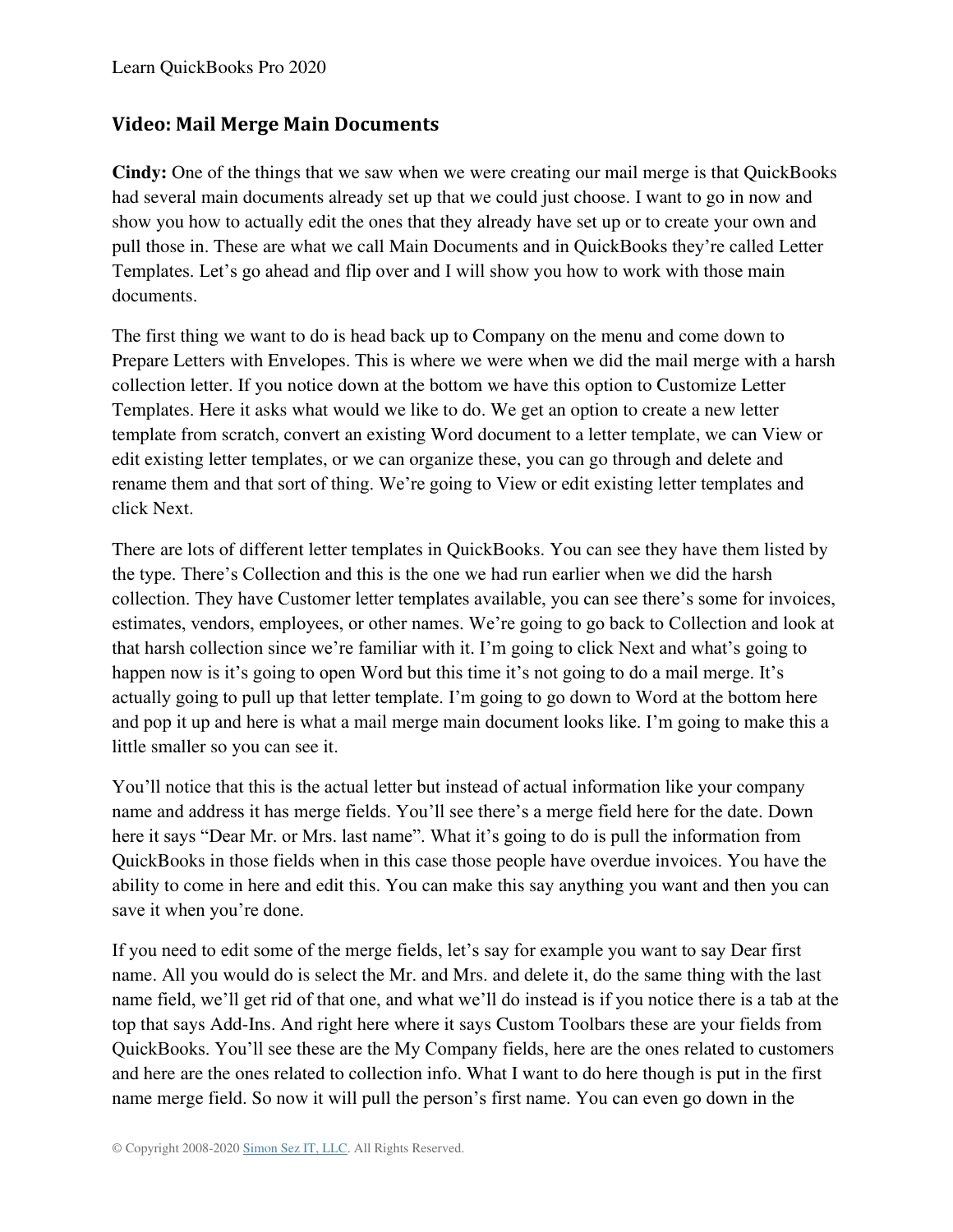document and do something like this. Unless we hear from you, comma, and then pop in their first name again. This makes it sound really personal. And you can go through and add as many merge fields as you would like in this document. When you're finished you'll want to make sure you save it.

I'm going to go ahead and just minimize that for a moment and notice while we're here we also have an option to go ahead and use the template. This would be the same thing as actually doing that mail merge that we did in the first section.

I'm going to hit the Back button for a minute and I want to just look at a couple of other quick things. I wanted to look at the Organize, Edit, Letter Templates and click Next. And what happens here is if you're going down this list and you decide you don't like this harsh collection one anymore notice you can delete it. Or you want to rename it you can do that. You can duplicate it. If you want to move it up or down in this list then you can do that. So there's several things you can do with that. Let me hit the Back button again and let's look at Create a new letter template from scratch.

Basically what that's going to do is ask you what type of letter template are you trying to create. You give it a name and when you click Next it's going to open Word and you can type your letter in there. You would be inserting your merge fields as well.

There was one more option in there and that would be to convert an existing Word document to a letter template. It would just let you find that Word document you already have and then it would convert it for you. And that's really all there is to actually working with mail merge main documents. I'm going to hit Cancel and that's going to wrap up module fifteen.

What I want to do now is take you over into module sixteen and we'll start working on the budget feature that QuickBooks has.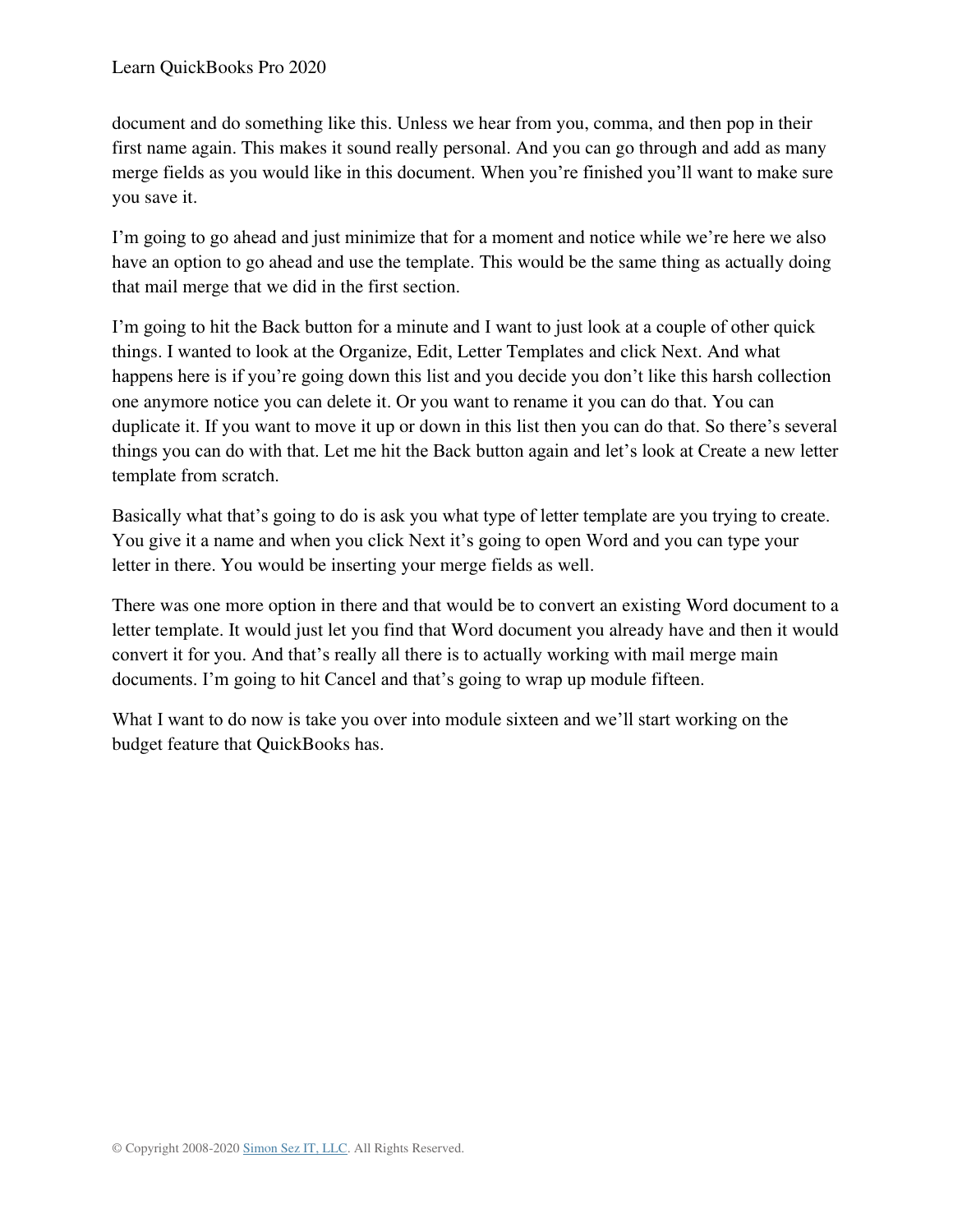## **Module 16 – Budgets**

### **Video: Creating a Budget**

**Cindy:** We are all the way down now to module sixteen and in this module we're going to talk about budgets. QuickBooks has a great little feature that will help you create a budget from scratch or you can actually use the last year's profit and loss or balance sheet to create a new budget. And I want to go in and show you how that works. It'll actually help you because you can run reports after you have your budgets created and see where you stand as far as the budget is concerned. Let's go ahead and flip over to QuickBooks and we're going to talk about creating a budget.

To access the budget feature you're going to the menu under Company, you'll come down to Planning & Budgeting and then Setup Budgets. When you first come in you're going to see the current profit and loss that is set up already and you'll notice that there's a dropdown here. So if you had additional ones you could pick them from the list as well. What I want to do is take you over to the Create New Budget option over on the right and then show you how to actually set up a new one.

The first thing that happens is you're going to specify the year you'd like to set up the new budget for. The current year is 2024. The new one defaults to the next year, 2025. You're going to be able to choose the budget type, Profit & Loss or a balance sheet. We're going to choose the Profit & Loss and click Next.

Right now we're not going to add any additional criteria but I could do one for each customer and job or each class. The last thing it asks me here is would I like to create a budget from scratch or I have to manually put in all of the totals for each of the accounts or would you like to pull the previous year's data? If it's the first time you've done this you're going to have to create one from scratch. It's a little bit easier after you've already done one because then you can just pull last year's data in and go through and make whatever changes you'd like to make. I'm going to create one from the previous year's data and hit Finish.

You'll notice now this is the new one. It says 2025 and here's your old one if you wanted to go to that one and look at it. Going down the list you can see it's pulled all of the same numbers from last year's data. When you look at the annual total next to each one of these accounts you can't change that. It's actually adding up each of the months, but you can go through each one of the months here and edit these as you see fit. Let's say for example you decided that all of the months for Design Income should have a budgeted number of \$1,000. I could type in each one of these and put \$1,000 but here's an easier way to do it. If you're clicked here where January already has \$1,000 notice at the very bottom left of your screen it says Copy Across. And if you click there notice it added \$1,000 to every month there.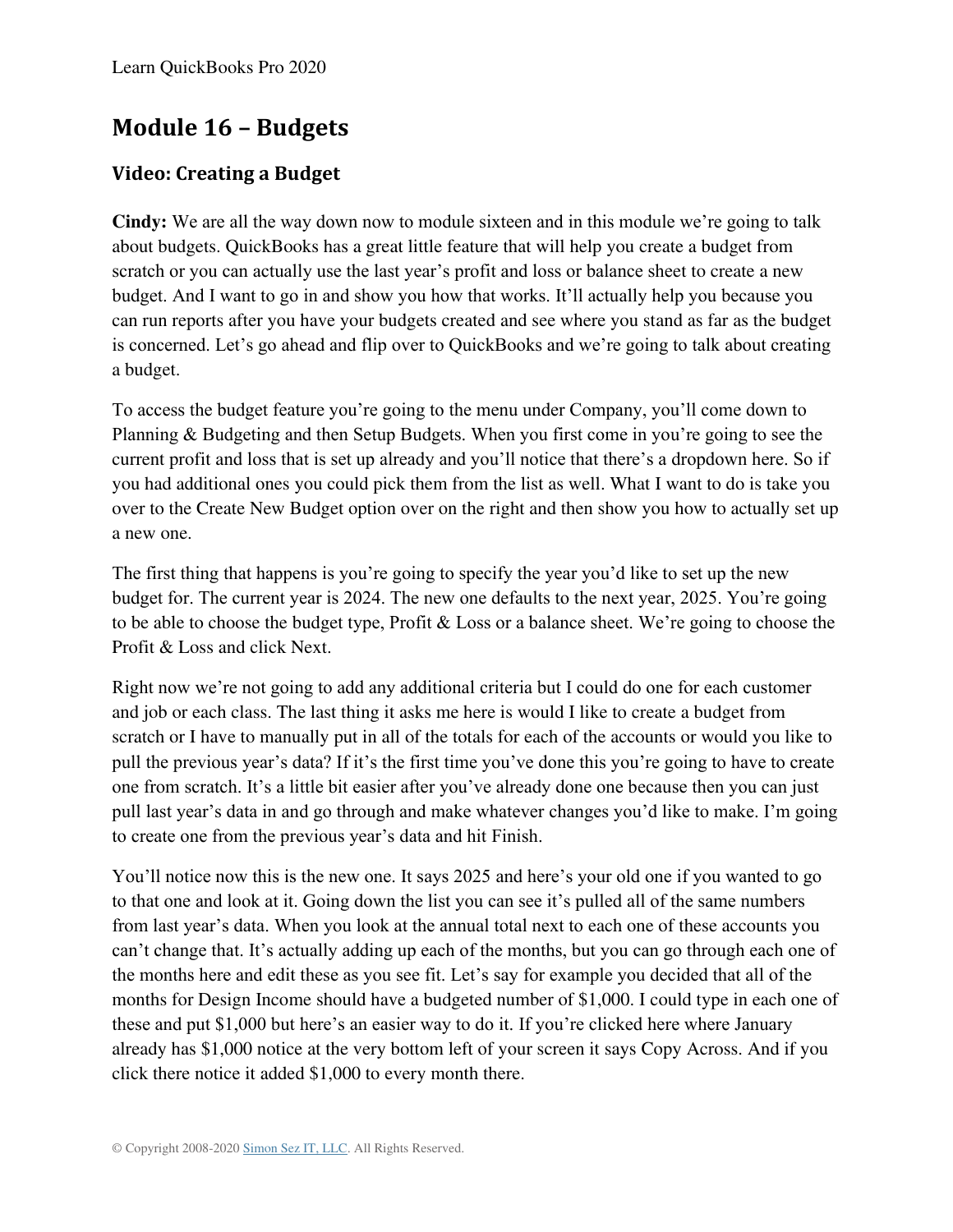You can always go in, like I said, and manually just adjust these numbers to anything you'd like them to be. When you're finished you're just going to hit Save at the bottom and then click OK when you're done and that will take you back out.

And really that's all there is to creating a budget. Let's go ahead and go over into section two and I'm going to talk to you a little bit there about some of the different budgeted reports.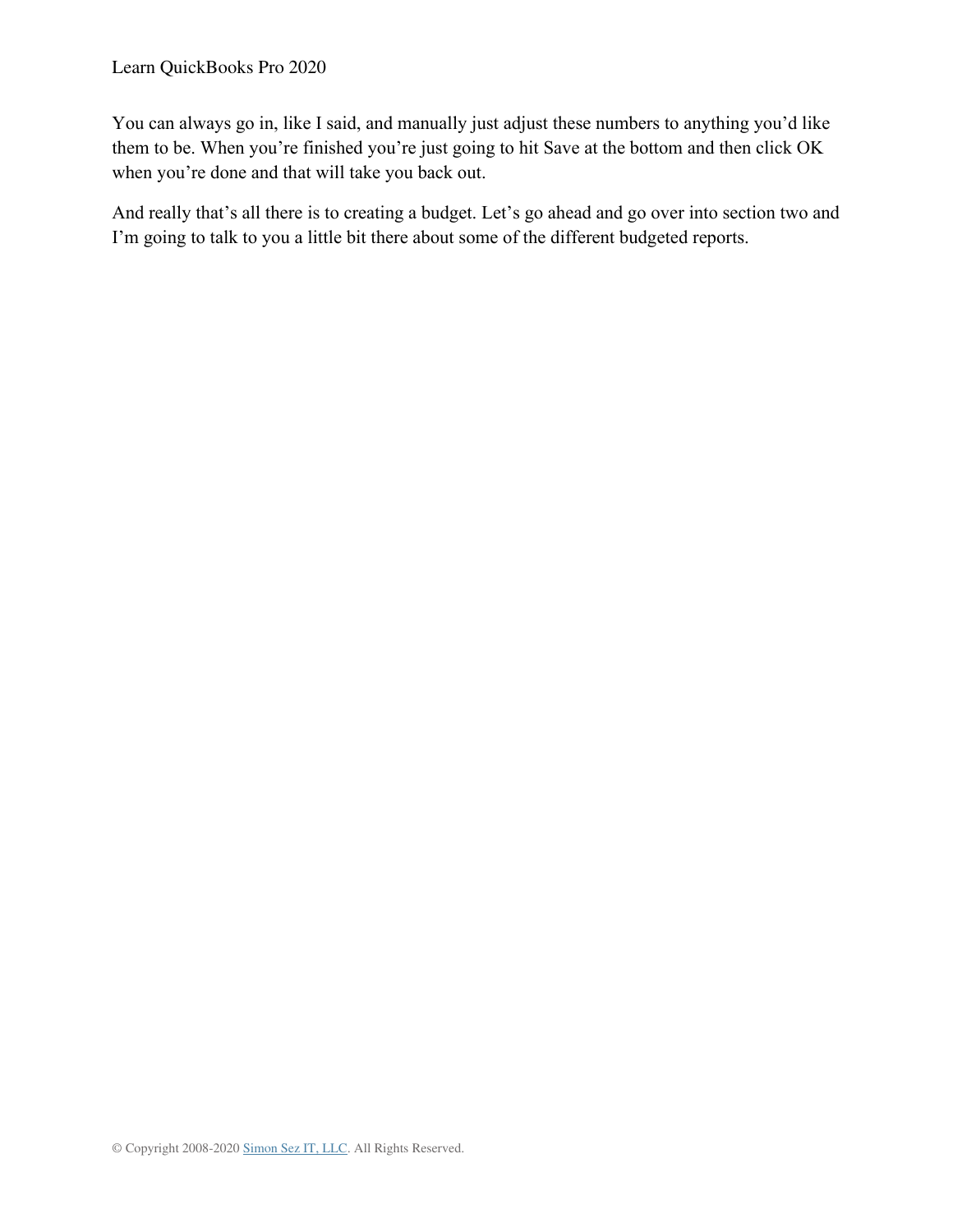### **Video: Budget Reports**

**Cindy:** Now that you've learned how to create a budget what you'll want to do is at various times throughout the year go in and look at some reports and see where you stand as far as the budget is concerned. You'll want to make sure that you're staying on track or you might want to make sure that you're not really off track and you need to go and revise your budget. Let's go ahead and flip over to QuickBooks and I will show you how to look at some of those budget reports.

Let's go back up to Reports on the menu and you'll see if you come down the list here you'll see Budgets. There's a couple different ones I want to just point out to you. One is called a Budget Overview. Let me pull that one so that you can see what that looks like. Basically what happens here is you're going to select the budget that you want to look at when you're generating the report, all the data. You're going to click Next. You can look at the account by month and we'll click Next, and then click Finish. And this is your Profit & Loss Budget Overview. This looks very similar to actually looking at the budget itself. What we're going to do now is look at a different one where you can see the actual versus the overview. That's going to show you a little bit more.

Let's go back to Reports, back to Budget, and they actually call it a Budget vs Actual. We're going to do the same thing. Make sure you pick the correct year that you're wanting to pull into the report. We're going to pull it by month and then finish the report.

Now if you look at this, notice here's January and here's all the numbers for January. Here's how much was budgeted, here's how much the dollar amount over budget is, and then here's the percent of budget. And you'll see that for each month. Here's February and you can see that same information, March. That's a really good one to run because then you can see per month where you might be right on target or where you might need to actually change something.

Let me close that one. Back to Reports, back to Budgets. There is a Profit & Loss Budget Performance report. We're going to pick the same options when we go through here. Now when you look at this one I want you to notice that what it shows you is December of 2025 and here's how much was budgeted and here's the whole year. So you can see your year to date budget and also what they call an annual budget. And that's another one just to make sure you look at from time to time to see if you're right on track.

There was one more I want to go pull up real quick. Under Reports, Budgets, a Budget vs Actual Graph. We've seen several graphs in QuickBooks and I just wanted you to look at this one because right now you're looking at P&L by accounts. You might look at it by accounts and jobs, maybe by account and classes. There's different ways to look at any of these actual graphs.

I'm going to go ahead and close that and that's really all you need to know about working with budgets.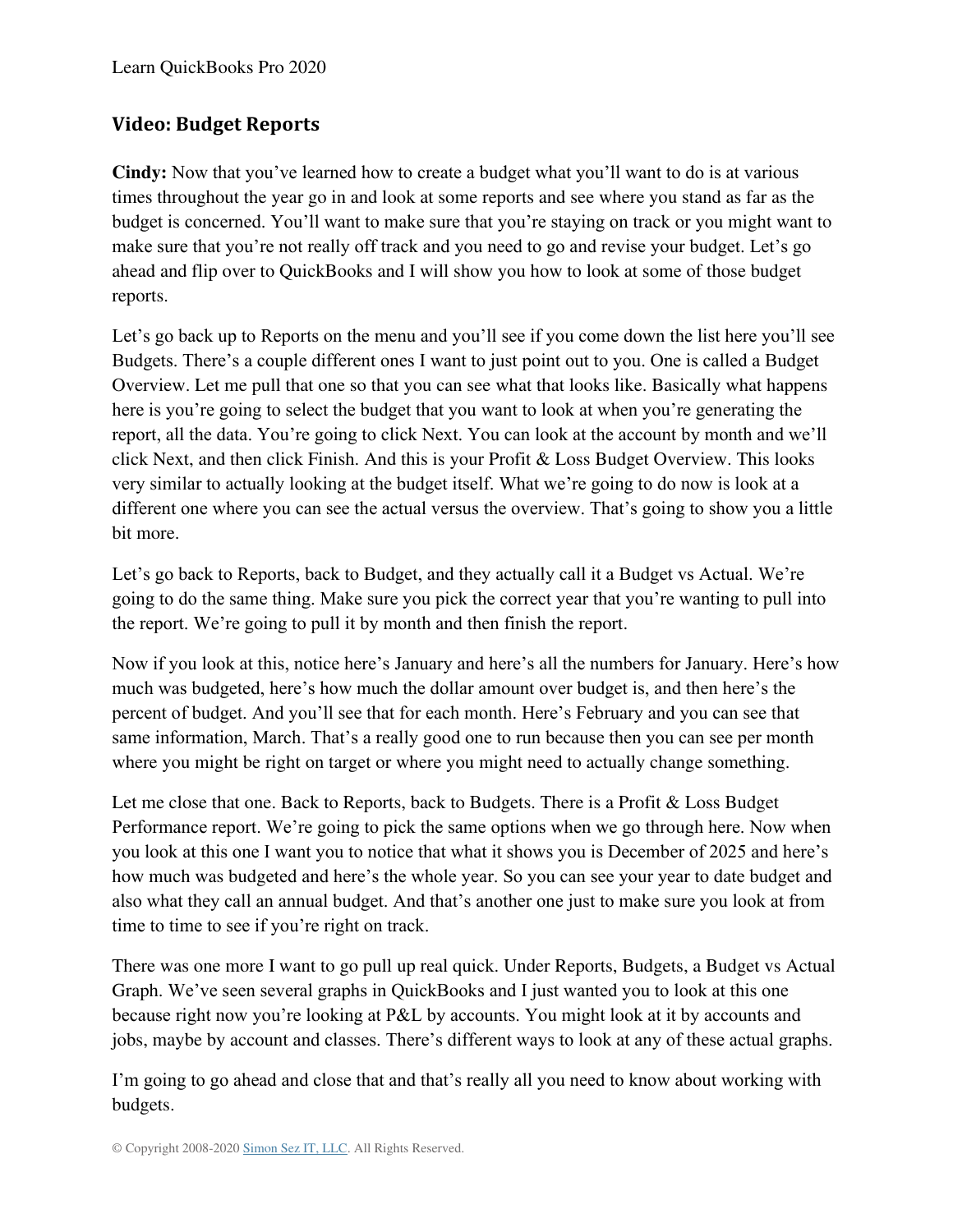Learn QuickBooks Pro 2020

That's going to wrap up module sixteen. Let's head over to module seventeen and we'll look at some of the other QuickBooks features.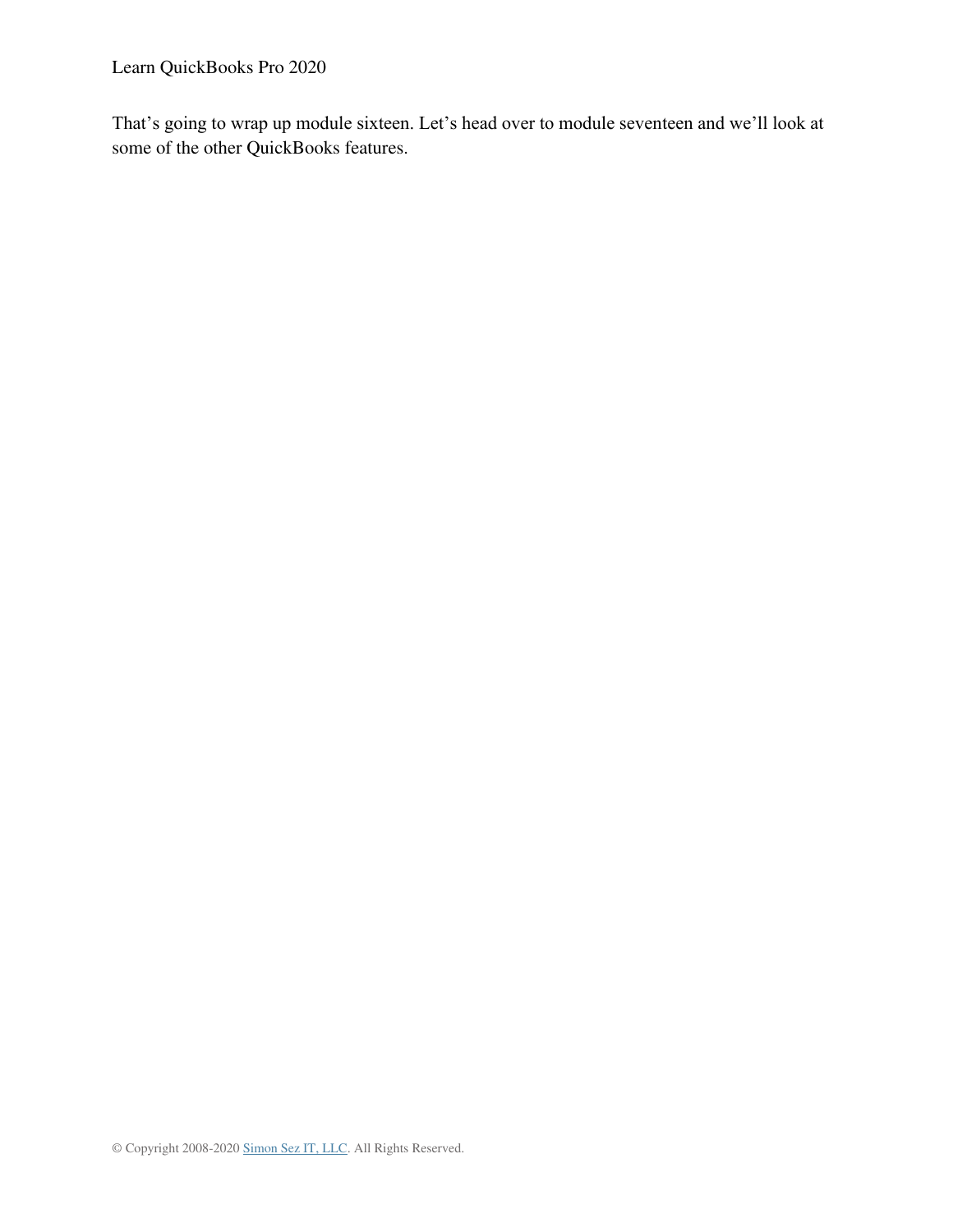# **Module 17 – Other QuickBooks Features**

### **Video: Automated Payment Reminders**

**Cindy:** We've made it all the way down now to module seventeen and in this module I just wanted to talk about some of the other little features that QuickBooks has. A lot of these are little things that you might not use from day to day but they're very nice to have when you need them. I wanted to start off in section one talking about a new feature that QuickBooks has in the 2020 version and these are called Payment Reminders. We call them automated payment reminders because we will set up some lists in QuickBooks and QuickBooks will automatically remind us that these customers need to pay us. Let me flip over to QuickBooks and I will show you how the automated payment reminders works.

It's easy enough to make a sale for your business but when it comes to staying behind your customers and collecting money that's another story because it takes a lot of time out of your business. This is going to be a very helpful feature because what's going to happen is we're going to set up some lists in QuickBooks, we're going to set up some criteria for those lists and then QuickBooks will pop up and remind us when customers are overdue and we can automatically send them an email. Let me show you how this whole process works.

We're going to go up to Customers and then Payment Reminders.

The first thing we have to do is create a mailing list. In order to create a mailing list I'm going to click on New List and give my list a name. I want to call this list Regular Customers. These are customers that they pay me but not always on time and I want QuickBooks to remind me if they happen to have invoices that are over five days overdue. I'll go ahead and click Next and now I'm going to pick the customers that will go in this list, and I'll just pick these. And now I'm going to hit Save at the bottom and now I have a mailing list called Regular Customers. Let me set up another one.

Let's call this one Forgetful Customers and these will be customers that they always forget to pay me and I have to keep after them. I'm going to click Next and pick the people that belong in this group. Now if you happen to click on a customer that's part of another mailing list it will pop up and tell you and ask you if you want to move them to this mailing list. I'll just cancel and I'll go and pick a few other people and then I'll click Save here and now we have two mailing lists.

Over here for each one of these I can edit the list or delete the list. You can't delete the list if it's over in a payment reminder that we've already set up, which will be the next step we're going to do. I'm going to hit Close at the bottom and now those lists are set up.

Now let's go back to Customers and back to Payment Reminders. The second part of this is we have to schedule some payment reminders. Since we've never done this we're going to click Get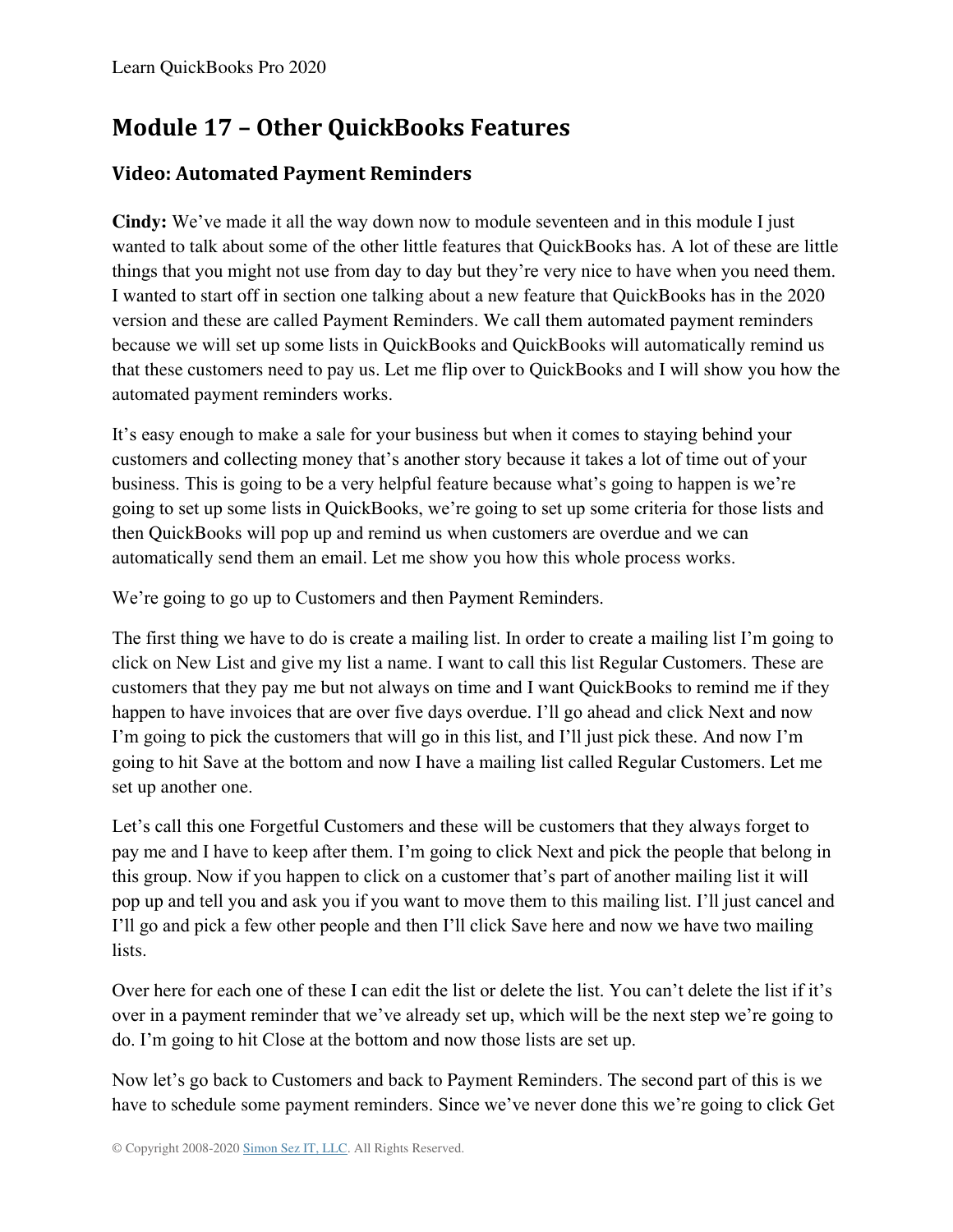Started at the bottom and we're going to create our first new schedule. What we're going to tell QuickBooks to do is send a reminder to our regular customers and then we hit Add Reminder, this is where the reminder part comes in, and we're going to say send this reminder five days after the due date. You'll also notice that there is an email already set up for you down here with some merge fields in it. If you want to edit this you can edit it any way you'd like. Let's say that I don't want to say Dear first and last name. I just want to say Dear first name. I can delete that merge field, come down here and insert the first name. And then of course I can edit this any way I'd like and click OK at the bottom.

What if we send out those reminders for customers who are overdue more than five days and they still don't pay us? Let's add a second reminder. We'll send one at the 30 day mark and of course we would edit this a little bit and then click OK. And you can set as many reminders as you want for your regular customers.

I want to set a new schedule for my Forgetful Customers. And for these guys what I want to do is send them a reminder when they're one day overdue and then I'll click OK. And that's how your scheduling works for these payment reminders.

Now I'm going to hit Save at the bottom and here's how this is going to work. As soon as a customer that's in that regular list is five days overdue it's going to pop up and give me a list of everyone that's five days overdue. The email will be ready to go and all I have to do is double check everyone and go ahead and tell it to send the email. Now since we don't have any that are overdue let me show you what the window will look like.

I'm going back to Customers, back to Payment Reminders, and I'm going to Review & Send Payment Reminders. This is what that Reminders window looks like. And look we do have someone in here that's overdue. You'll notice in this case it happens to be Glen Lew and you can see this is already addressed to Glen. So all you have to do is Send Now and it will send Glen an email.

Now just so you'll know while it's sending these emails, which won't take long at all, but you can't really use QuickBooks until then so you might want to find something else to do. And that's all you have to do until the next time.

Like I said, that's a great little feature called Payment Reminders. Let's go ahead and move over into section two now and we'll talk about different ways to search in QuickBooks.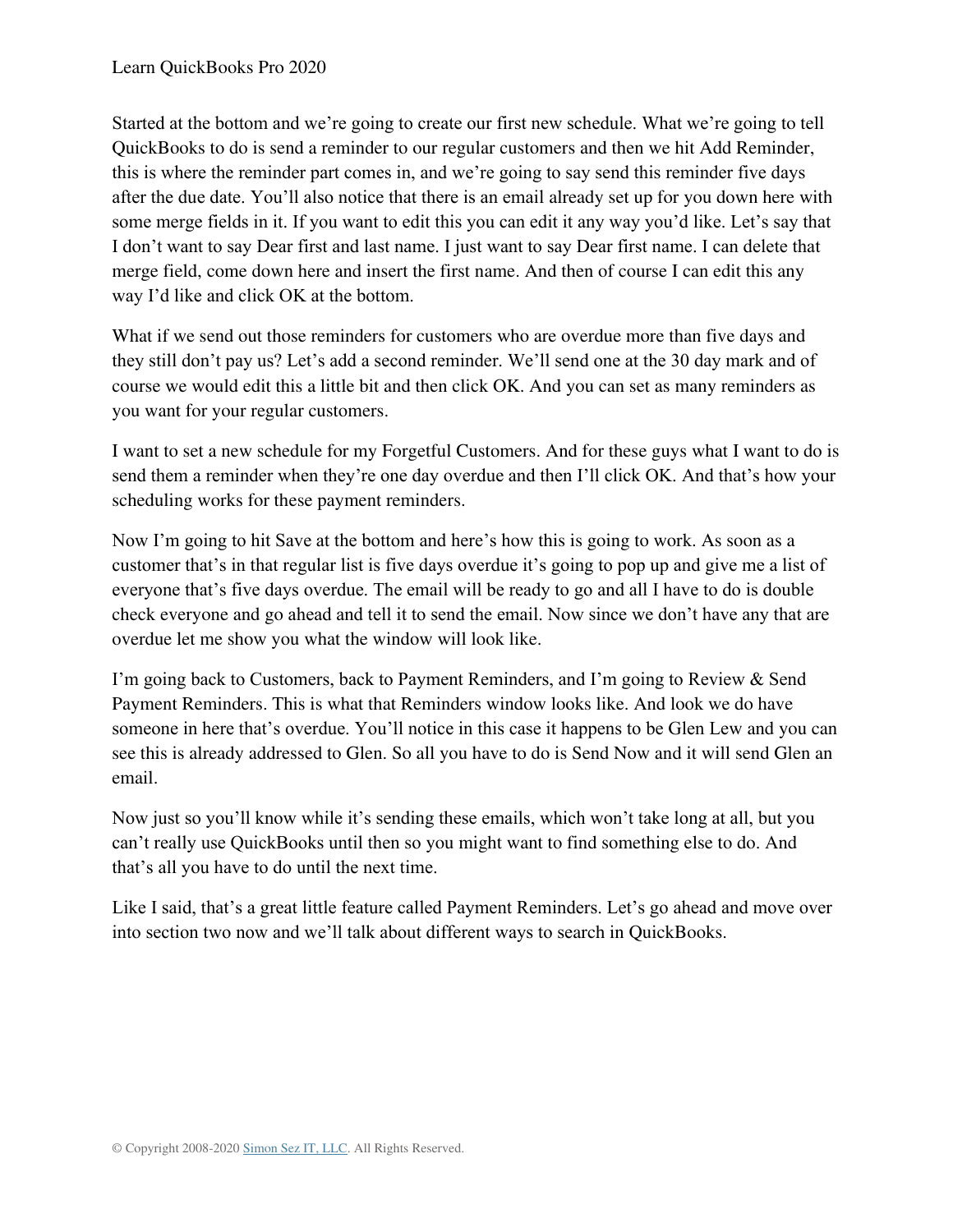#### **Video: Searching in QuickBooks**

**Cindy:** We are working in module seventeen and in this module we are just looking at some of the other QuickBooks features. This is section two and I want to talk to you about searching in QuickBooks. There is always going to be something you're looking for, whether it's an amount of money, someone's name, and there's lots of different ways to search. I want to just go through a few of those with you and make sure you're comfortable and you know where to go if you need to look for something. Let's head on over to QuickBooks and I'll show you how to search.

There are lots of different ways to search for something in QuickBooks. You're always going to be looking for something, an amount of money, someone's name, an invoice number. They make it pretty easy no matter which screen you're on to search for something. Sometimes the search is just in that form you happen to be in. Other times the search will be for all of QuickBooks. Let me give you an example of some searches you've already seen.

When we click on Create Invoices you can see there's two arrows up here under the main tab and then there's the Find option. Those will allow you to search through the invoices for a particular invoice you might be looking for. If you can't find what you're looking for with the arrows use the Find option right below to type in some of this criteria and hopefully you can find what you're looking for. But again this is just for invoices. This wouldn't be searching all of QuickBooks. Let me cancel that.

Another thing you can do is if you're on the Home screen you're going to notice there's a Search option right up here on the top right of your screen. I'm going to go ahead and put in an amount of money, \$924.93, and I'm going to hit the Search option and let's see what it comes up with. Here's your Search window right here and if it didn't pull anything, sometimes you have to click the Search here again and now you'll see that it's pulled up two things. It pulled up an invoice and a payment. Hopefully one of those is what I'm looking for.

Now the other thing is notice that it's looking for results in all of these places, which is really all of QuickBooks. It's looking for an exact amount but I could be looking for an amount greater than what I typed in, less than that or a range, meaning between two numbers, and I can type those in there. I could also be looking for a specific date range.

Let me go ahead and close that and that's a nice way to search but it's still very limited.

Let me just show you another way that works out really, really well. If you went to Edit on the menu you would see a Find and a Search option here. I'm going to click on the Find option and you'll notice in here there's a Simple tab and an Advanced tab and you can use either one. The Simple tab will allow you to do things like look for a particular transaction type that you could choose from the list. You could look for a customer or a job, a date range, an invoice number or an amount. Once you put in your criteria you'd want to come over here to Find. I like to use the Advanced tab because I find that I have more flexibility over what I'm looking for. You'll notice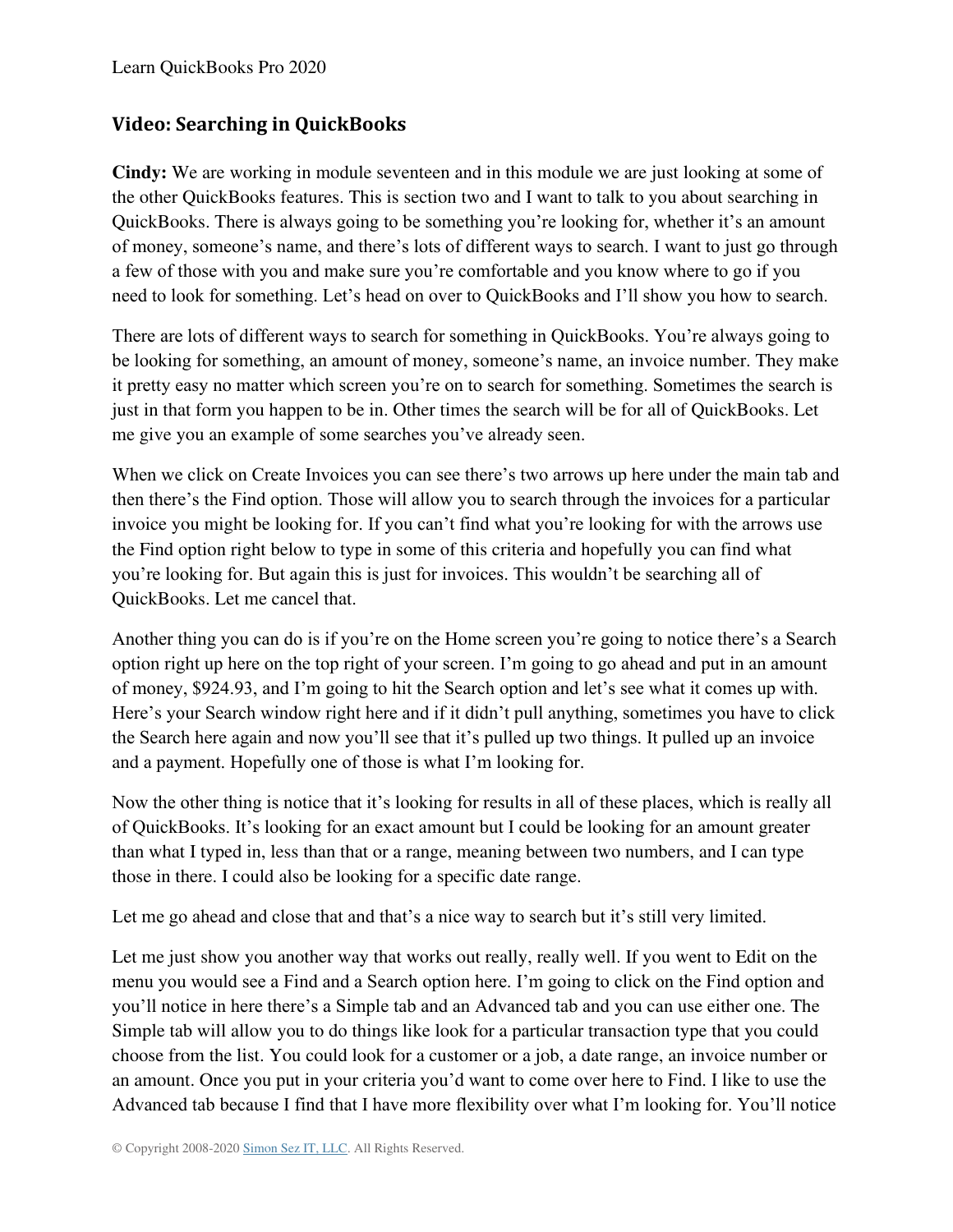that I can filter my list by any of these options here. You can see there's amount, there's birthdate, class, cleared, you can see all of those options. Let's say I'm looking for that same amount of money we typed in earlier and because I'm looking for an exact match I'm going to say Equals and that was \$924.93. I'm going to hit Find and let's see what comes up. There is the invoice and there is the payment. And you can also see the deposit that it went into.

Let's say that I want to look at this payment. Notice some of them are bold and some are not. Those are both sides of the entry. I'm going to just double click on the payment where it's bold and now I've gone into the actual payment and it was easy to find it that way. Let me go ahead and close that.

You also know that if you wanted to look through your Customer Centers you could do that, you could look at the Vendor Center, there's just a lot of different ways to actually search and find something in QuickBooks.

Let's go ahead now and wrap up section two and let's go ahead and go over to section three and talk about reminders and alerts.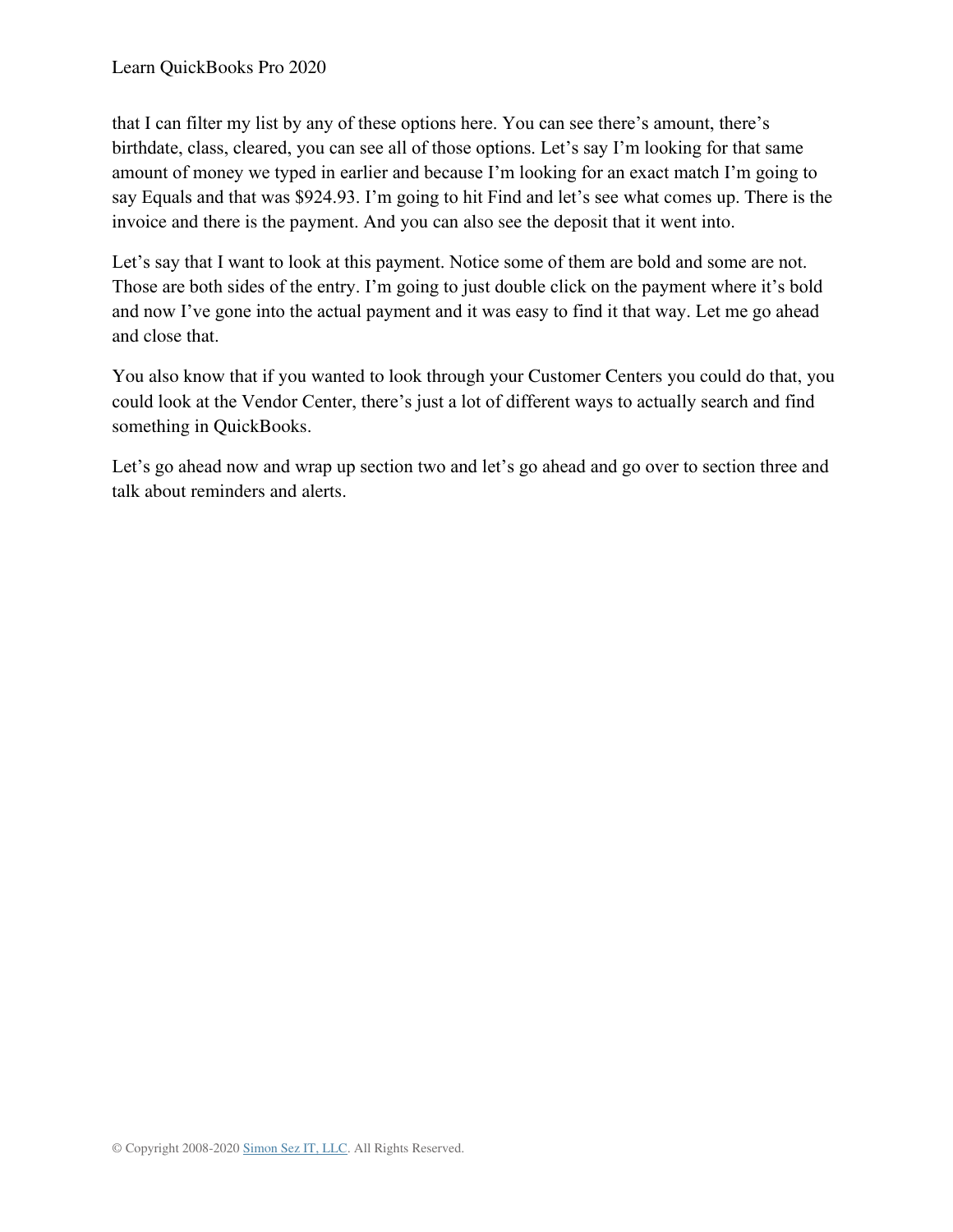#### **Video: Reminders and Alerts**

**Cindy:** We are all the way down now to section three of module seventeen, Reminders and Alerts. There are several different things that if you want QuickBooks to remind you that have to be taken care of you can actually turn on those reminders in a list and then when you open the QuickBooks file you can actually see them. I want to actually go over to the Reminders window in QuickBooks and show you how the reminders and alerts feature works.

If you remember back in module three in section one we had gone over the preferences. I'm going to go back to Edit, Preferences.

One of the preferences in here has to do with reminders. You would click Reminders on the left and then you would have two tabs you'd want to make sure you look at. The first one under My Preferences has an option that you can select to show the Reminders list when opening the company file. That's a good way to just see what your reminders will be for the day when you come in first thing in the morning and you open the company file.

Under the Company Preferences if you look down this list you can tell QuickBooks you'd like to see a summary or a list. Remember a summary shows just the total whereas the list will show each individual item. You can also tell QuickBooks not to remind you of some of these things.

Over here some of these you can have QuickBooks remind you several days ahead of time. That way you're not waiting till the day of before you have to take care of some of these different things it reminded you of.

I'm going to change a few of these options just to show you how this works and I'm going to click OK. I'm going to log out of the company file and then I'll come right back in and we should see the Reminders list just appear automatically.

Here's our Reminders list. I'm going to go ahead and maximize that so we can look at it. You'll notice that several of these have an expanded view. Those are the ones that you said you wanted to see the list on. The other ones are just going to show you that you have one message or one inventory to reorder. If you want to see the details for any of these just click the arrow to the right and it will actually open that up so you can see all the details.

A couple of other things you can do on the top right hand side of your screen, there's a plus sign. If you decide that right here you need to add a To Do you can do it and then when you click OK it will automatically show up in your Reminders back here.

The other thing is the gear that you see in the top right of your screen, that's going to open your Preferences. If you wanted to go and change any of these from here you could do that and just click OK when you're done and then those would show up in your Reminders list.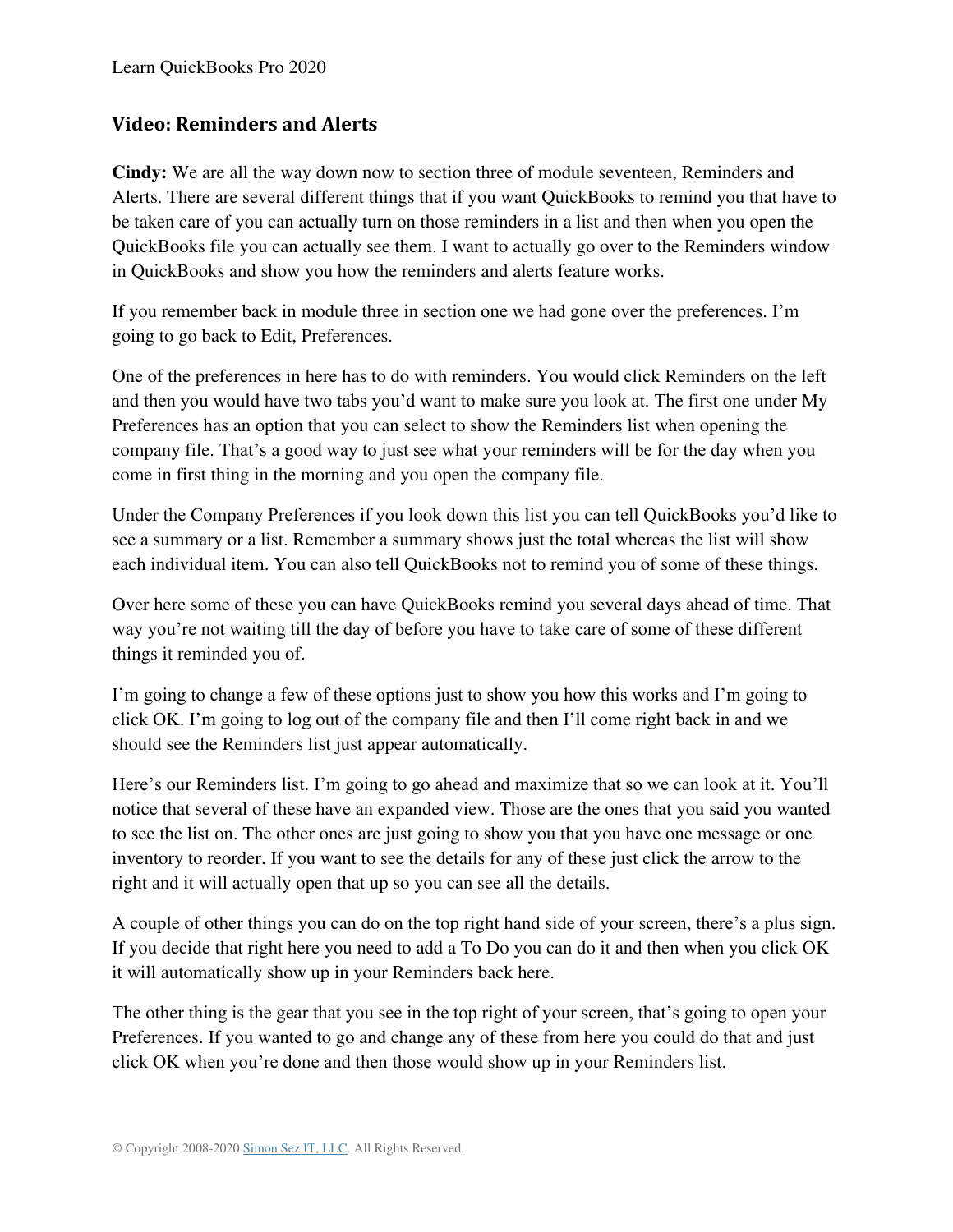I'm going to close this Reminders list because I want to show you that what if you happen to be working in QuickBooks and you want to see that Reminders list? Well there's a couple of ways you can get to it. One you'll see there's a button right here on your icon bar that says Reminders. The other way is you'll notice that right up here it has a little 14 in my case. It's says View Reminders. You can click there and that will actually pull up your Reminders list as well. That way you can make sure that you've taken care of everything you need to do for the day.

And that's how your reminders and alerts are going to work.

Let's go ahead now and go over into section four and I'll show you how to use the QuickBooks calendar.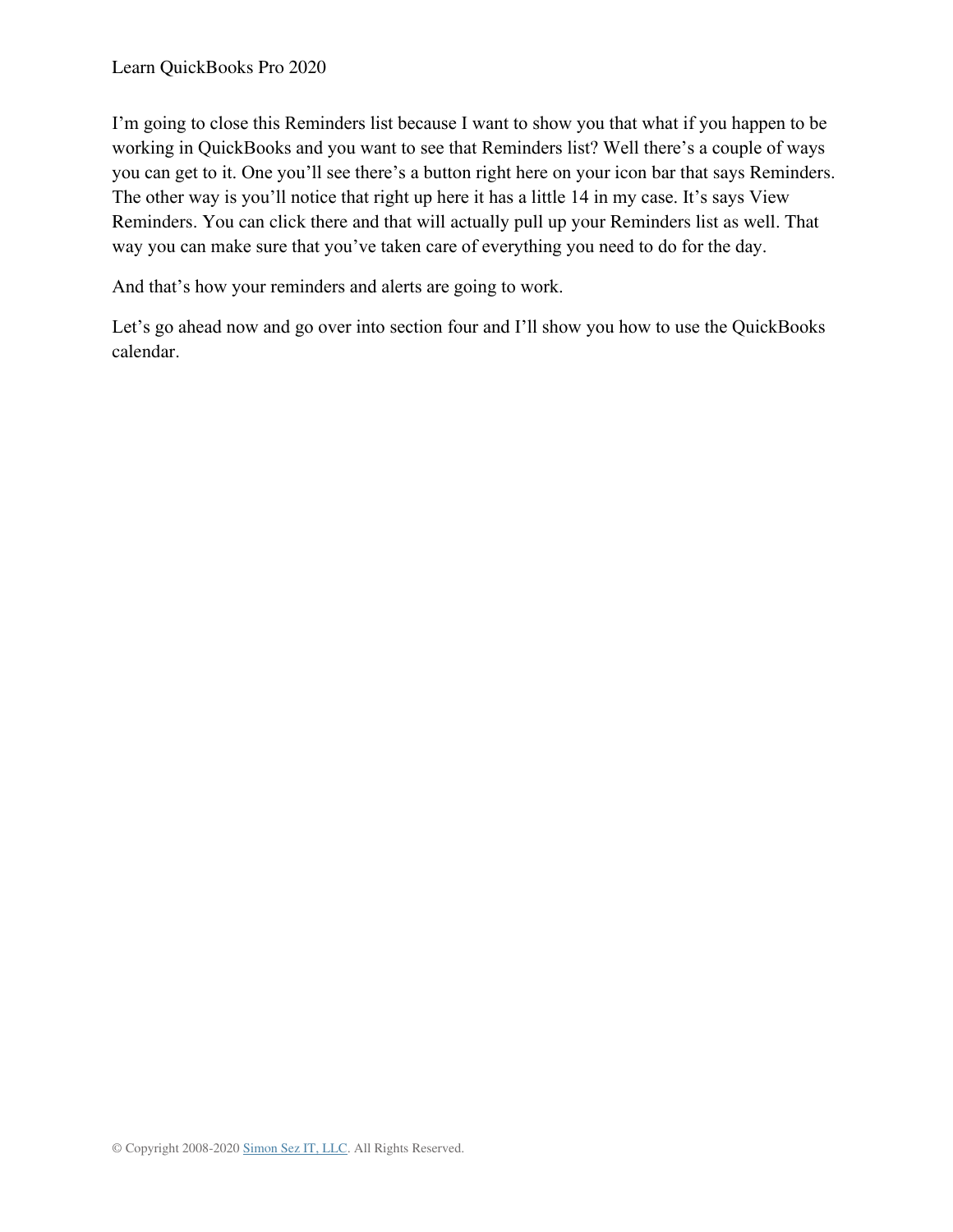### **Video: Using the QuickBooks Calendar**

**Cindy:** QuickBooks has a Calendar feature built in that will actually show you different things that you need to know. For example, if you click on a specific date it will let you know if you have any To Do's that need to be taken care of or if you have any bills that are due that day. Let's go ahead and flip over to QuickBooks. I want to show you how that calendar works and some of the different ways you'll use it.

You can find the Calendar icon on your Home screen. If you look over to the right under the Company grouping you'll see Calendar.

When you open the Calendar you'll notice that it already has today's date selected and at the bottom of the screen you'll notice that it gives you some information. For example, it will show you all the bills that you've entered and then you'll see all the bill payments down at the bottom underneath that. If you scroll down you're going to be able to see things like if you have any checks that you need to print, if you have any credit card charges, things like that. And you'll notice there's other information about each of these transactions as well, like the status or the due date. You'll notice if I click on a different date, like the 17<sup>th</sup> there's only one transaction here and that's a transfer it looks like from checking to savings.

A couple of things about moving around in the calendar. You'll notice there's an arrow here that will take you to the next or previous month. If you wanted to go back to today you can just hit Today and you'll do back to December  $15<sup>th</sup>$  in this case.

Also you've got several different ways to view this calendar. Currently you're looking at the monthly view but you do have the ability to look at the daily and the weekly view as well. Here's the daily and here's the weekly. You can also select a particular date if you'd like. I'm currently also showing all the transactions at the bottom of the screen on whichever date I'm clicked on but I can opt to show just To Do's for example or if I wanted to show any of these other things in the list I could as well. I'm going to go back to All Transactions.

At the bottom right hand side of the calendar portion of the window notice there's a little option to add a To Do. This is a quick way if you're on the calendar to go ahead and add something right now that you just thought of that you have to take care of.

Over on the right hand side you can see things like if you have any To Do's upcoming in the next seven days or if you have anything that's past due. Notice this is past 60 days and there's three transactions there.

And that gives you a quick overview of how the Calendar works. So as you add things to QuickBooks they actually show up on this calendar. Now nothing is going to pop up and remind you to do anything. You would have to set some reminders for that but this is a good little way to see what's happening on each date in the QuickBooks Calendar.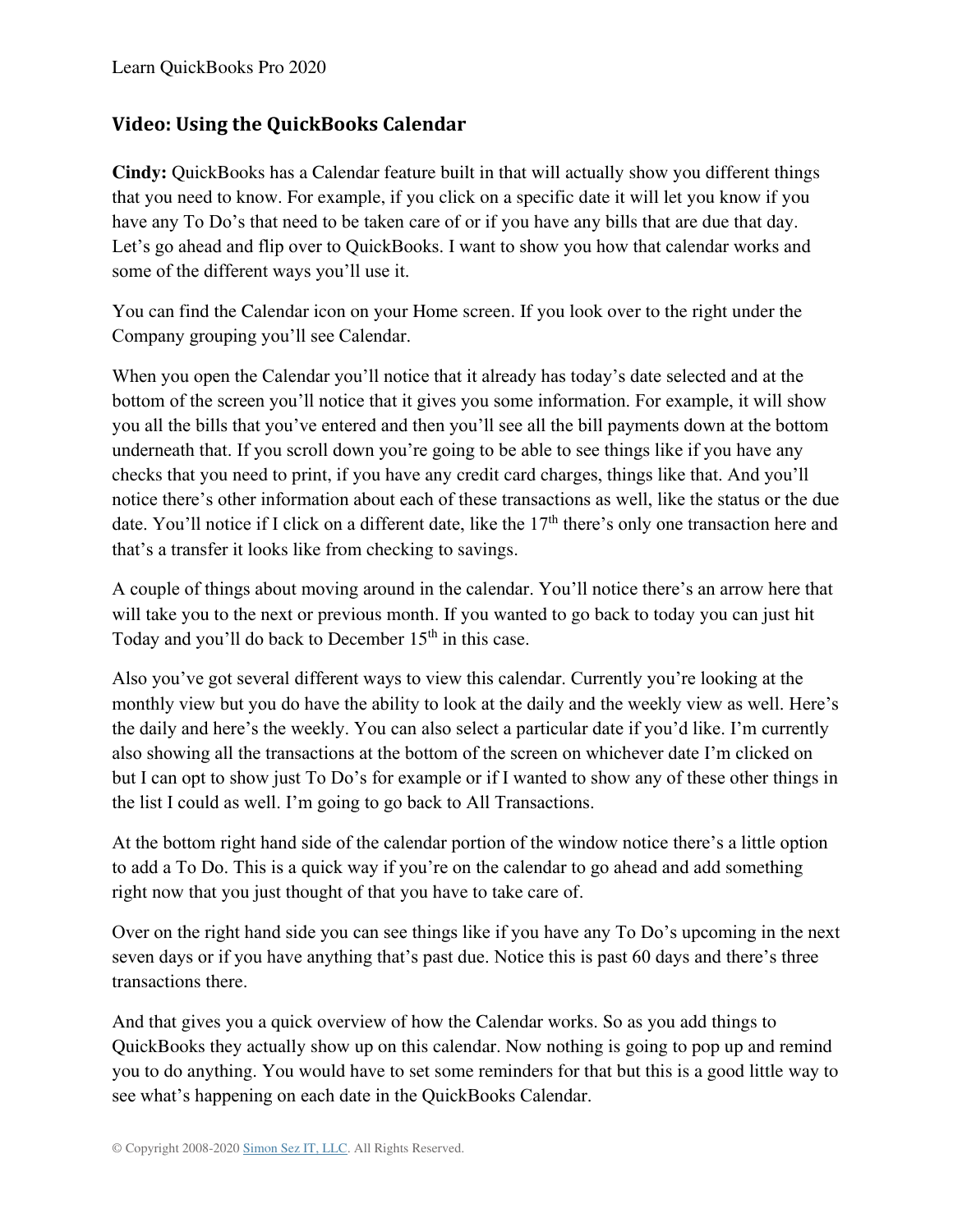Learn QuickBooks Pro 2020

I'm going to go ahead and close that and that wraps up the Calendar portion. I'm going to have you now go over to section five and I'm going to show you how to memorize transactions.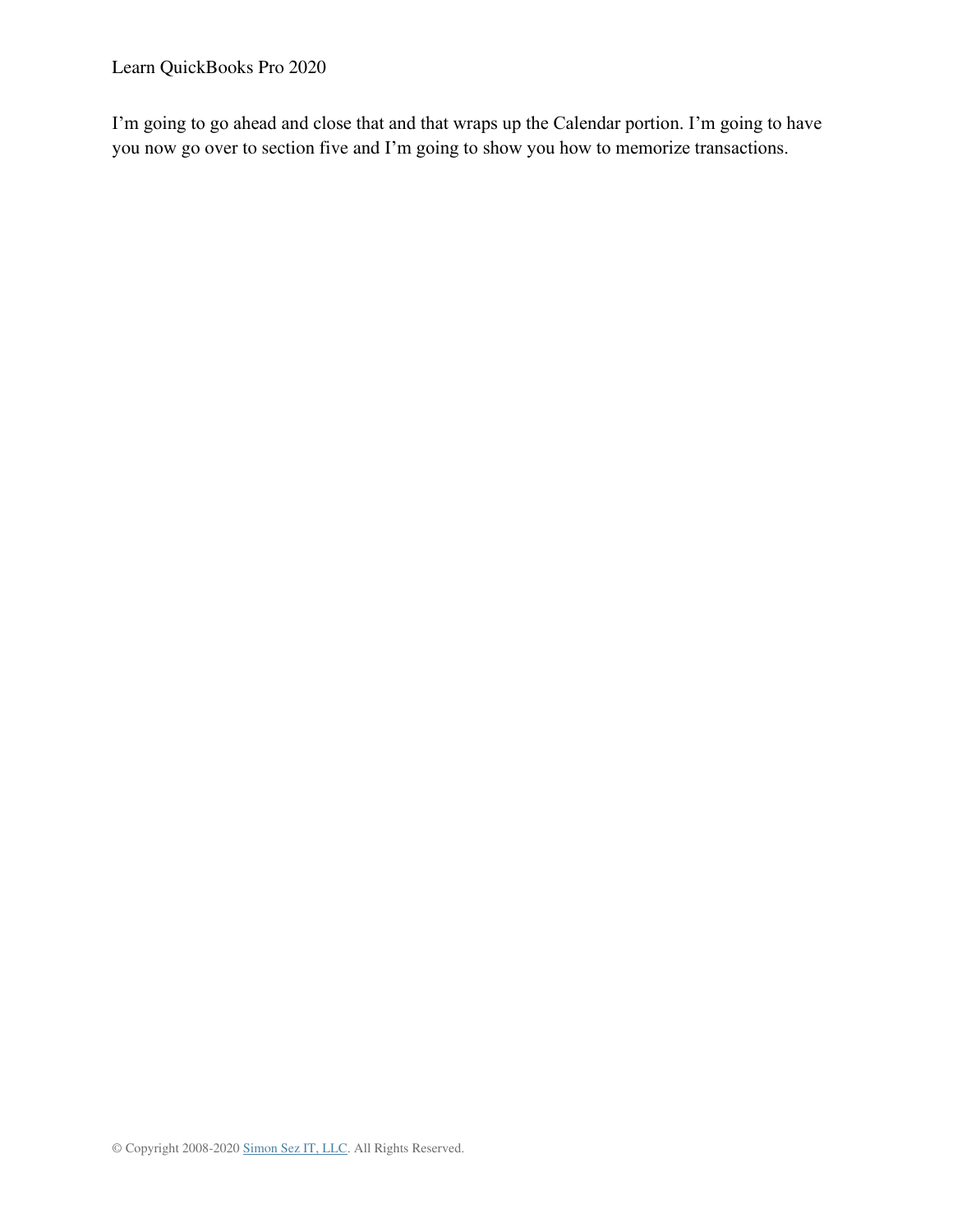#### **Video: Memorizing Transactions**

**Cindy:** If you have transactions that occur on a regular basis, let's say a car payment for example is automatically deducted from your checking account the  $30<sup>th</sup>$  of every month then you can go ahead and set those up so that they happen automatically and we call that memorizing. Sometimes you can have QuickBooks show you in the Reminders window that you have transactions to enter, other times it will automatically do it for you. Those are just options that you choose. Let's go ahead and flip over and I'll show you how to memorize transactions.

Most every screen that we've entered a transaction on you would see an option that says Memorize Transactions. For example, if you're in the invoices you have Memorize right here. An example of invoices that you could memorize would be let's say that you have rental property and you have tenants that pay you on a monthly basis for the rent. You don't actually want to send them an invoice every month but you need those in QuickBooks so that you can see who hasn't paid, how overdue the payment might be, things like that. You can have QuickBooks memorize those because they're the same every month and just have them automatically appear maybe five days early because sometimes tenants might pay you a few days early. That's a good example of memorizing an invoice.

Let's talk about memorizing a payment, maybe a car payment for example. I'll go to the Write Checks window and I'm actually going to add one and then we'll memorize it. Let's say that this is automatically deducted every month. I'll use my code EFT. I'll say this is deducted on the last day of the month. I'm going to say this is the Bank of Any City, my payment is \$500, and I'll say that \$153.68 is the principle and the rest of this is going to be the interest. I would want to make sure that everything is filled out the way you would like, meaning if you wanted a memo here you could put that in there. If any of these other options apply as well make sure that it's set up the exact way you want it to be when you memorize it.

Now that I have this set up I'm going to memorize it. I'm just going to click on the word Memorize up here and it's going to ask you to give your memorization a name. You can call this anything you want. Instead of the Bank of Any City I'm going to say Car Payment. I can have QuickBooks add it to my Reminders list, I can have QuickBooks not remind me at all, or automate the entry, meaning it just puts it in there automatically.

Notice I could add it to a group. In a few minutes when I show you where the memorized transactions live you'll see that you can actually add transactions to a group.

How often does this happen? Every day, every week? This happens monthly. If the one we're currently on is dated 12/31 let's make the next one January 31. Notice that I can specify how many are remaining and the reason I can't access these right now is because I've got Add to the Reminders list. If I say automate the entry then these become available.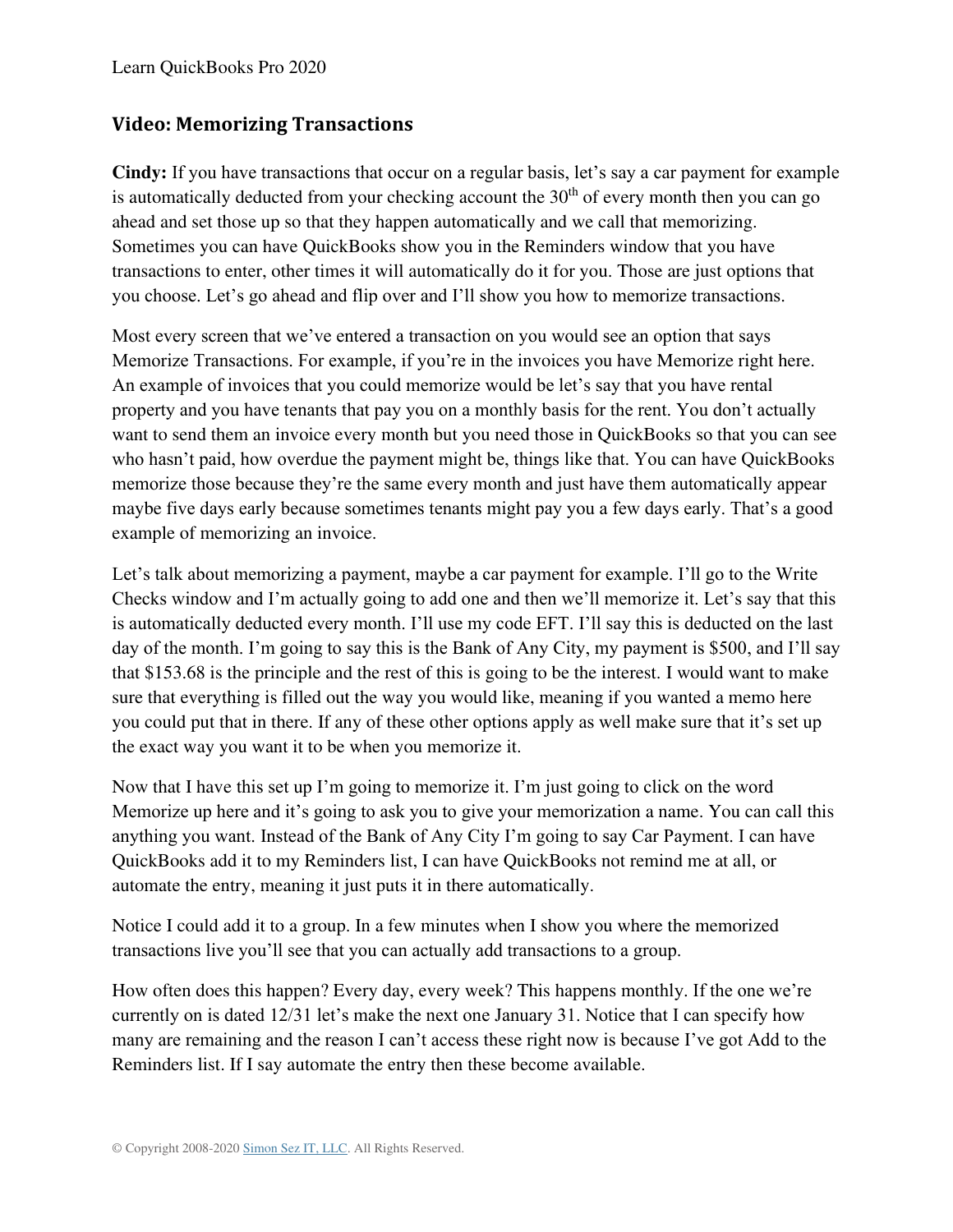The way you would use the number remaining option is if you only had seven payments left you would want to plug that in. That way it wouldn't keep entering that transaction forever. It would just stop after that seventh one.

You can also specify if you want QuickBooks to enter this transaction five days ahead of time. Something like this I would probably leave it on zeroes so that it enters it on that date. I'm going to click OK and now this transaction is memorized. There is nothing on the screen that tells you this. I'm just going to go ahead and Save & Close and then I'll show you where to see the list of memorized transactions.

I'm going to go up to List on the menu and then you'll see Memorize Transaction List.

You can see there are several here for the exercise but there's also the car payment we just set up. Notice it tells us it's a check, it comes from the checking account, it's \$500 a month and it's on automatic, meaning it will automatically enter this. The next time that it will enter it is on January the 31<sup>st</sup>.

A little trick to help you if you're having to go back and enter like a whole year's worth as an example, if I already had one dated for let's just say it was January 31, 2024 and I wanted to enter the next one. If I just double click on Car Payment here's the next one. I just change the date, save it and now you'll see the next one happens on February  $28<sup>th</sup>$ . So you can keep doing that ten or twelve times and that's a quick way to enter a whole bunch of them at once.

Now I mentioned you can actually add your transactions to a group. If you had a lot of car payments and they all came out of the bank account on the same date then you could set up a group called Car Payments, for example. If I right click you can choose the New Group option. Here's where you would name the group. The only thing about a group is that all of the actual things you memorize have to have the same options for the entire group. So if they happen to all be deducted on different dates throughout the month you wouldn't want to put them in a group, but that's how a group would work. If I just click OK right here you can see that there is a group now called Car Payment. See how the type is group? And now I can go in to, for example, the Car Payment if I right click and Edit the memorized transaction. I can now say add it to a group and then pick that group from the list if that's what I wanted to do.

And that's how your memorization is going to work. And that's how memorized transactions work. You can always come in here. If you've got one you want to delete you can right click and delete it.

I'm going to go ahead and close that window and now I want you to move over into section six and I will talk to you about importing lists into new company files.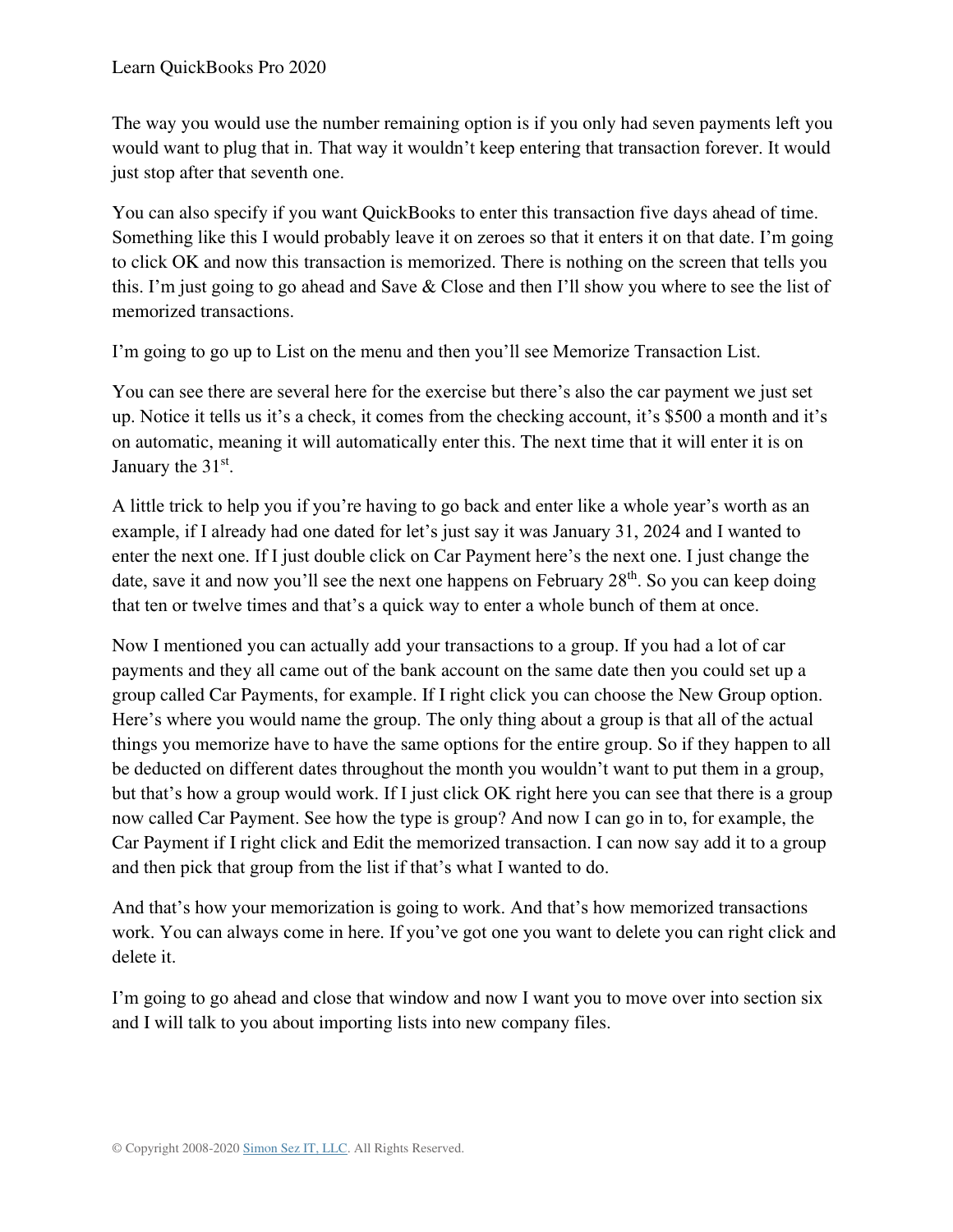#### **Video: Importing Lists into New Company Files**

**Cindy:** One of the things that will happen if you use your company file for a long period of time is that your company file will become slow when you try to open it because it just has so much data in it. The other thing is you're going to have a lot of junk in there and you'll want to clean it up. And there's a quick way to do that. You can actually take your list from your old company and import them into a new company that you create. If you're going to do this a good time to do it would be at the beginning of your fiscal year. Let's flip over to QuickBooks and I will show you to how import these lists into new company files.

The first thing you'll want to do is make sure you're in the old company file because we have to go into QuickBooks and tell it to actually export any list we want to move over. The way we're going to do that is we're going to click on File on the menu, we're going to Utilities, we want to Export List to IIF Files. This is a listing of all the lists that are in QuickBooks. You just check off whichever list you think you might want to send over to the new company file. Once you've done that if you just click OK it will ask you to give your file a name. Now you'll notice down at the bottom it says \*.iif. Get rid of the star and just give your file some name. It's just a temporary name so it really doesn't matter what it's called. I usually name it Export and save it somewhere quick where I can access it. I'll just hit Save and it will pop up and tell me my data has been exported successfully.

Now I can create the new company file and there's a certain way you want to do this.

I'm going to close this file and when I go to create the new company file what I want to do is use this start setup option right here. We're not going to have to go through the whole Easy Step Interview like we did when we created our first file.

We only have to tell it a few things. The first thing it asks us is what do you want to name your new file? I'm going to call it My New Company. And here's the important thing right here. Where it says Select your industry I'm going to click Help me choose. If you remember when we did our first company and went through that Easy Step Interview I told you to pick one of these industries that's close to what you do. Well this time you want to pick Other or None. You don't want it to pull in all those different accounts into your Chart of Accounts. There's going to be four that it has to pull in but other than that we don't want anything else in here. We're going to click OK and one more thing. We're going to pick the business type, Other or None. You'd probably want to go in and fill out your address, your phone number, those types of things so that QuickBooks can pull that information. But I'm going to go ahead and click Create Company and it's going to start creating my new company file.

If you get the QuickBooks desktop setup here you can just close that and you can close the new feature tour as well. And let's go ahead and look at the Chart of Accounts because you're going to see that there's actually only four accounts and the rest we're going to be importing. Let's go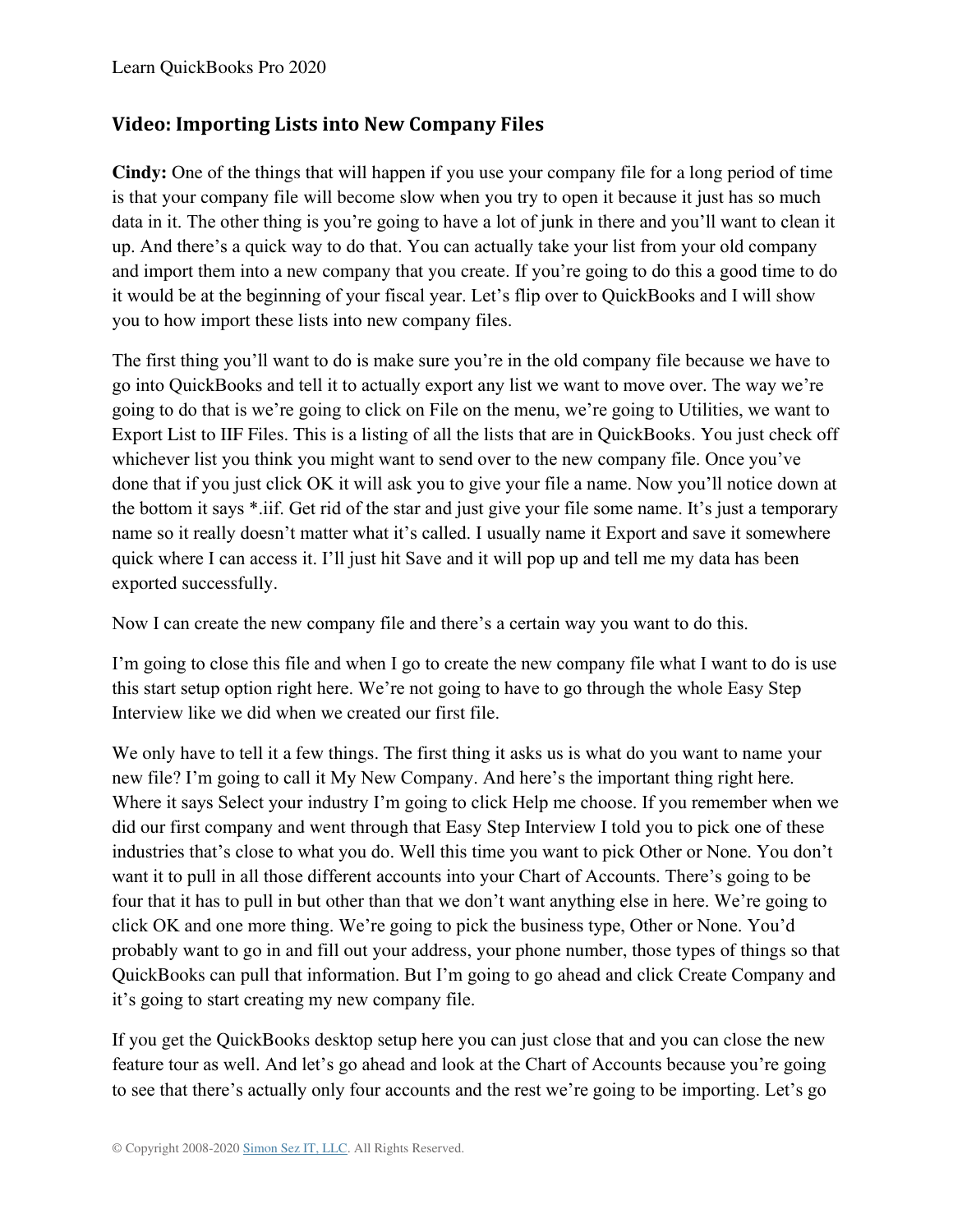ahead and look at our customers for a second because that's another list we want to import. And you'll notice there are no customers. And the same thing would be for vendors and all the other lists I had checked.

Now let's go ahead and import. I'm going up to File, Utilities, I'm going to Import, and this time I'm going to import IIF Files, and QuickBooks has to close all the windows to do that. That's okay. And we're going to import IIF and pick our file. We go to the bottom of the list here. It was called Export. And I'm going to click Open and now it's going to import that IIF file. So all of those lists will be imported here as soon as this is finished.

Now I'm going to go back to my Home screen and let's see what we've actually got in here. Let's check out our Chart of Accounts over here and now you'll see that you have the whole list of Chart of Accounts. Isn't that great? What's really cool about this is now you can go in and actually remove any of these that you don't want. Let's say you don't use this particular credit card anymore. It's got a zero balance so go ahead and delete it. Let's look over at our customers.

If I look at my Customer Center here's all of my customers and they've all come in with a zero balance. If there's any in here that I haven't seen in five years, maybe I can go through and just clean up the list a little bit. But this is the great thing about actually importing your list. You save yourself a lot of time when you do that. And that's what I wanted to show you about importing lists into new company files.

Let's go now over into section seven and I will show you how the vehicle mileage option works in QuickBooks.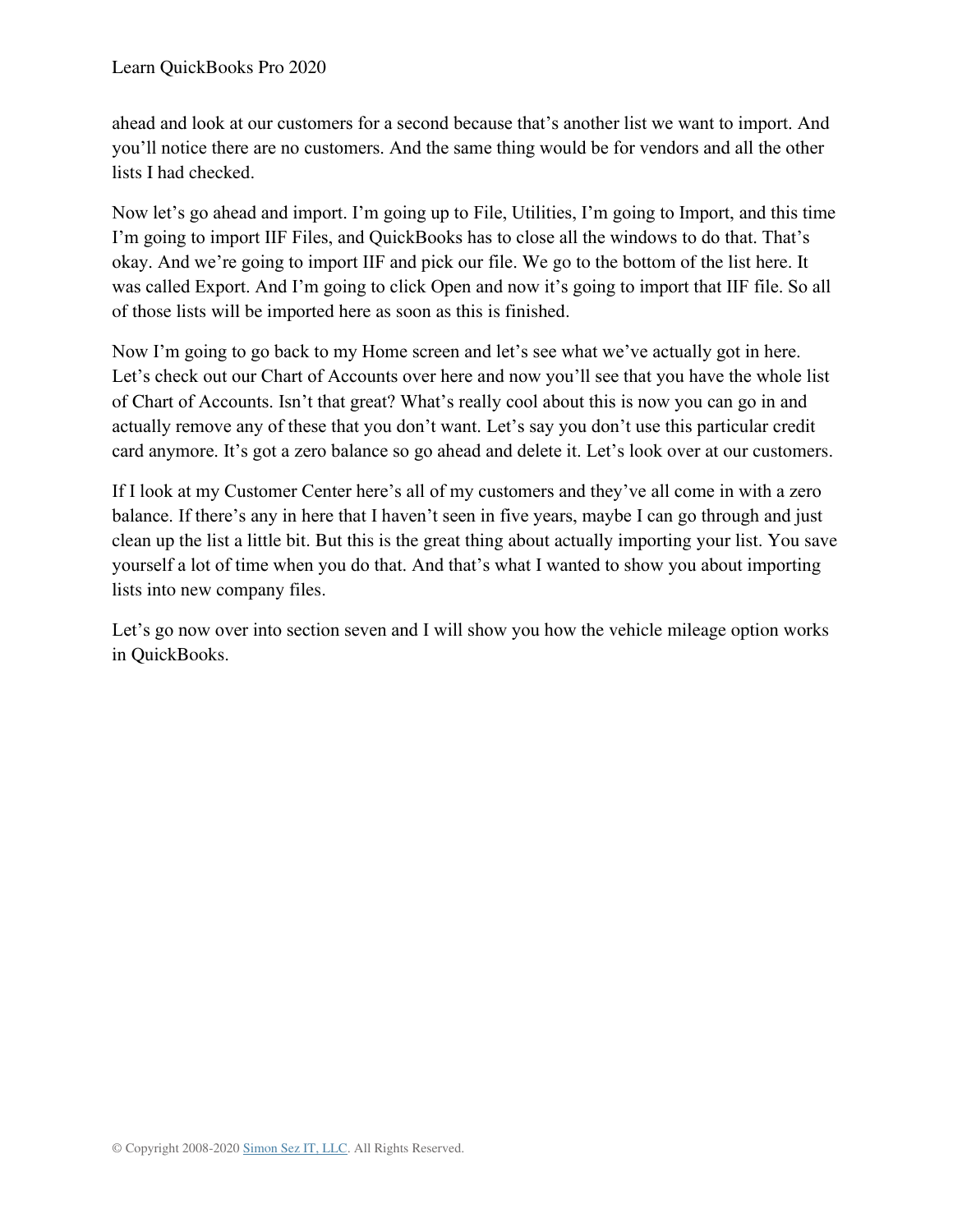#### **Video: Vehicle Mileage**

**Cindy:** If you want to track your vehicle mileage when you're making trips related to your business then you're going to be able to do that in QuickBooks. Most people usually have a little book in their car and they jot down the beginning odometer mileage, the ending odometer mileage and then the number of miles. Also some information about the trip itself. We can do all that within QuickBooks so that we don't have to look for that little book every time we get in the car. Let's flip over to QuickBooks and I will show you where the vehicle mileage option is located.

In order to access the vehicle mileage option you're going up to the menu under company and then you're going to come down to Enter Vehicle Mileage.

The first thing it's going to ask you is to choose the vehicle that you want to track the mileage for. Notice you can add a new one to this list. You want to put in the trip start and end date, the odometer start and end, and also the total miles. If you don't know the odometer start and end you can plug in the mileage. You can also choose the customer and job over on this side. The reason you want to do that is because this will play into your job costing. You can choose your item and also the class. You can see there's a place for notes here as well.

The other thing you want to do is make sure that if this is going to be a billable transaction, meaning that you're going to turn around and invoice your customer for this at some point, make sure to check the billable box right here.

At the top of your screen here's your vehicle list. You can always right click and add a new vehicle to your list. You'll notice it asks you the name of the vehicle and there's a place for a description. You can also come in here and delete a vehicle you've already set up or if you wanted to come in and customize those columns you can do that as well.

You also have a place to put in the mileage rates. You would want to go online and make sure you have the current IRS standard mileage rates and then you can plug that in here so that it pulls the correct rates on your reports.

And the last thing are your mileage reports. You can see that you can run a summary or a detail for both your vehicle and the job. And that's really all you have to do. When you're finished you just Save & Close and then you can run reports and pull in all the vehicle mileage.

Let's go ahead now and wrap up this video and we're going to go over into section eight and I'm going to show you a little bit about combining emails.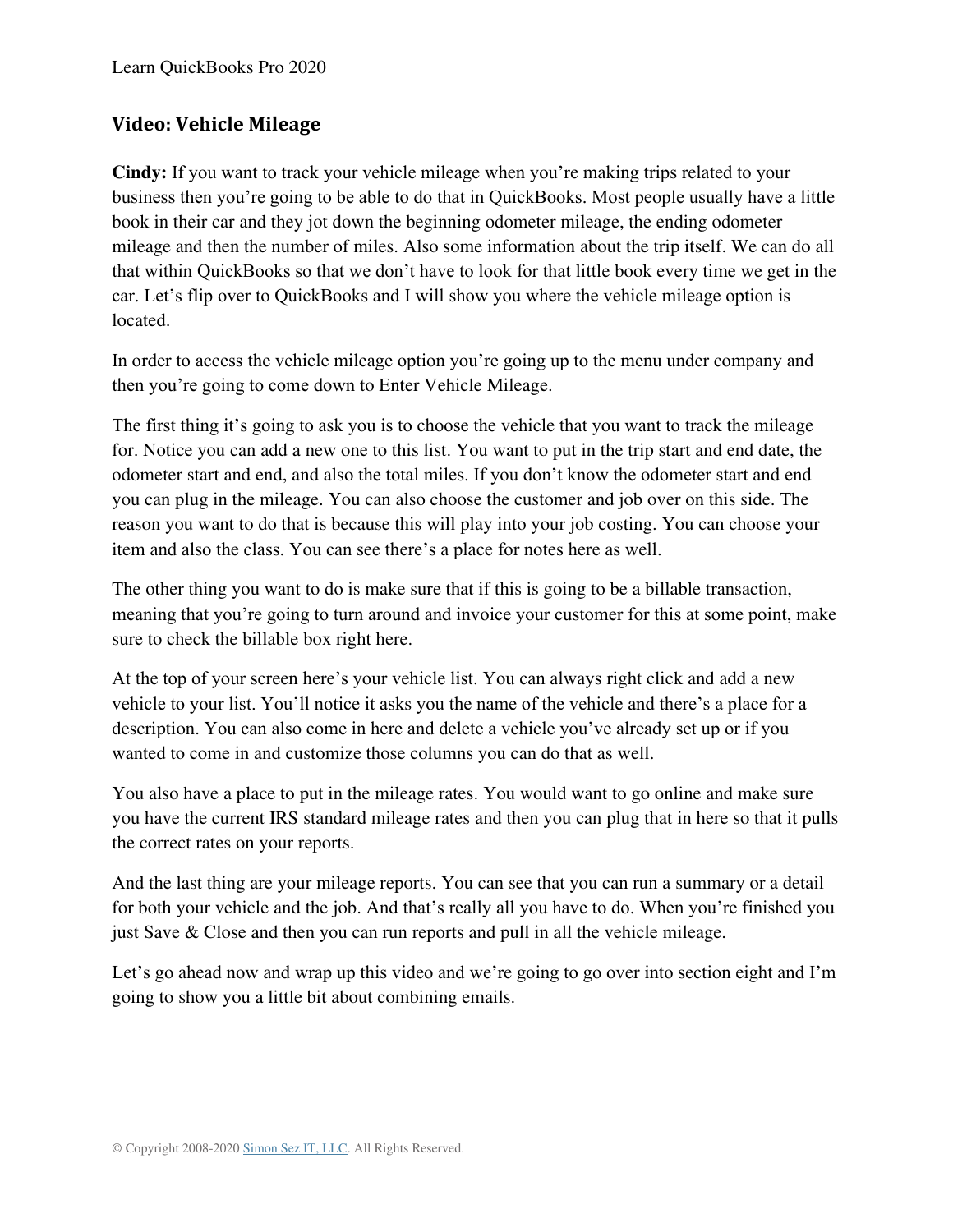### **Video: Combining Emails**

**Cindy:** One of the new features in QuickBooks 2020 is the ability to combine emails. When you are actually working on an invoice as an example, you have a place where you can check off that you would like to email the customer later. And this will allow you to go ahead and combine all of those that you've put the checkmark in and email them all at once. Previous to this we had to do these one at a time. Let me show you how you do this and how this whole combining emails feature works.

I want to start by clicking on Create Invoices just to show you where that little checkbox is that I mentioned. When you've actually filled out an invoice you'll see there's a checkbox here that says Print Later. There's also an Email Later. Print Later would let you print everything all at once at a later time, whereas Email Later will let you email them all at once at a later time. We always had the ability to do this but you didn't have the ability to combine all the ones that go to the same customer, for example, into one email and now you can do that.

Let me go ahead and close this and I'll show you where that option is.

If you go up to File on your menu you'll see the Send Forms option close to the bottom there. These are all of the emails that you have ready to go. So they could be invoices, purchase orders, any kind of form where it actually had a checkbox to email later. If you want to combine all of the ones that go to the same customer or same vendor into one email you want to check this box right down here and now you can see all the ones for Kristy. You can see there's three things for Kristy. They're going to go together and you can see the rest of them there as well.

Your company email address needs to go right here. Your customer's email right here or vendor email address. Here's a list of all the attachments. There's your subject line and you can come in here and change this body to say anything you want. Make sure you check your spelling when you're done because you wouldn't want to look unprofessional with misspelled words. And that's really all you have to do. When you're ready you just hit Send Now and it's going to send each customer and vendor one email that has multiple transactions on it. And that's really all you have to know. I'm going to hit Close and that's going to wrap up combining emails. Let's go over into section nine and talk about backing up your company files.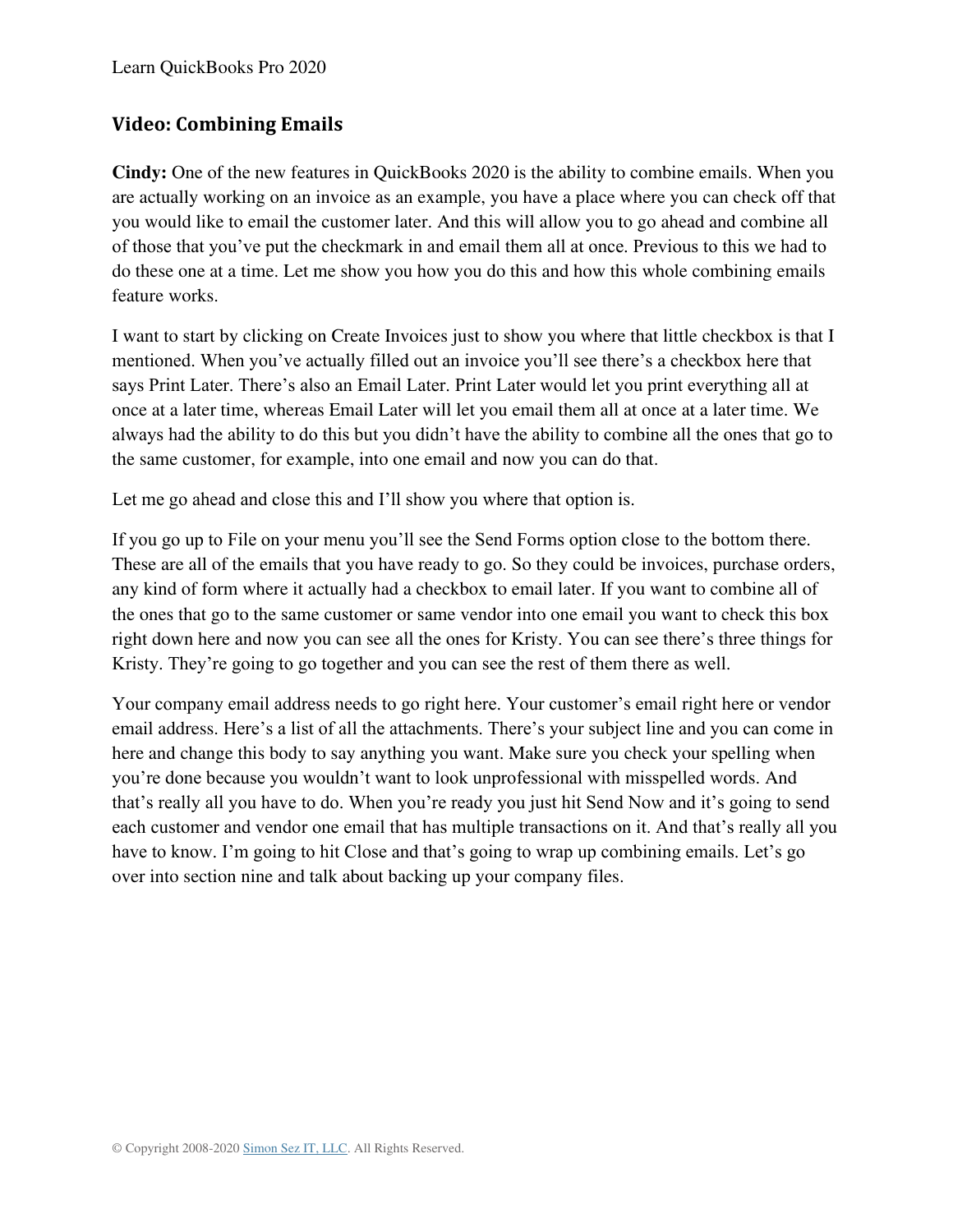### **Video: Backing Up Company Files**

**Cindy:** One of the things you'll want to do in the desktop version of QuickBooks is make sure you back up your company files. What happens in the online version is everything is backed up automatically by Intuit in the Cloud. But that's not the case when you're actually working on your desktop. You would want to make sure you had a backup copy just in case you came in one day and your files were corrupt or something happened. You'd be really glad you had that. Let me show you how to back up your company files.

If you were working in the online version of QuickBooks you wouldn't have to back up your company file because Intuit would be doing it automatically for you. However in the desktop version they're not automatically doing it for you and you'll have to manually back up your file. You want to do this because you never know when something could happen. You could be fine one day and the next day you open your file and it's corrupt and you need to use that back up you've made. You'll be really glad you had it in a case like that.

What you want to do is go ahead and go up to File on your menu and then come down to where you see Back Up Company and you're going to want to Create a Local Back Up.

Intuit does sell a service where they will back up your company file for you. It is not free and if you wanted to learn more about that you could click right here and just find out. But we're going to do a local back up. That means we're going to be able to save our file to a network drive, a flash drive, a CD, somewhere other than your hard drive on your computer. That defeats the purpose if you put it there.

We're going to go ahead and click Next at the bottom. Here is where you would have to browse and tell QuickBooks where is that network file located, where is that USB drive located. The next thing you'll see here is that QuickBooks will automatically add the date and time of the back up to the file name. And you do want that so that you can distinguish what the latest one is and then go backwards. Also it's going to limit the number of back up copies to three and that's a good number because typically if you need one you'll go to the latest one and possibly the one before that. It's very rare you'd use the third one but it is a possibility.

Right down here QuickBooks will remind you to back up your company file every fourth time you close the file. Even if you just backed it up and it's the fourth time you close it it will pop up and ask you.

And the last thing is you want to leave this on Complete Verification. It's basically going to make sure that your data is okay before it does that back up for you.

That's all you would need to do. When you click OK it would actually start the back up. I'm going to hit Cancel here. The options right here just so you know are the exact same ones we just went into.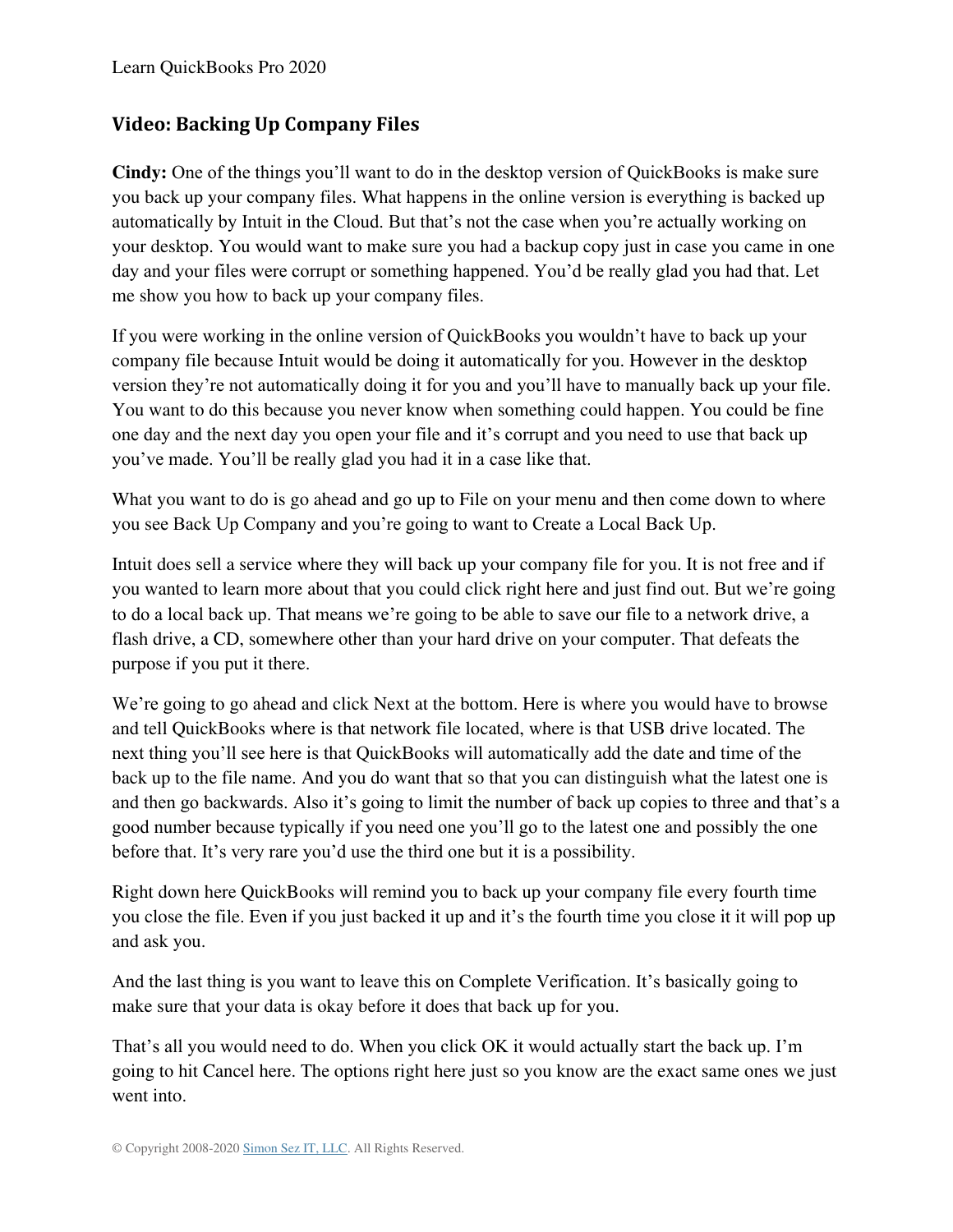Now let me cancel that and I want to just talk to you about one other thing. When you go back to File there's also this option to Create a Company. You can create a back up copy from here but I want to point out these other two options, the Portable Company file. What that will do is if you need to email a copy let's say to your accountant you can't really email a really large QuickBooks file because those files are super huge but you could condense the file a little bit and create a portable company file. And usually you can email that and it's really not an issue.

The other one is if you want to make an Accountant's Copy you can do that. The reason this is really nice is because if you just gave your accountant the back up copy of your company file you couldn't do any work while the accountant is working because your changes wouldn't mesh. But if you have an accountant's copy your accountant can be working, make some changes, and when they send it back to you you can just mesh it with your QuickBooks company file and it works great that way.

That's really how the back up feature works in QuickBooks. Make sure you do your back ups. I can't stress that enough. I've seen it too many times where things happen and the customer did not have a back up copy.

Let's go ahead and move over into section ten and I want to talk to you a little bit about the QuickBooks PC to MAC or Online Conversion process.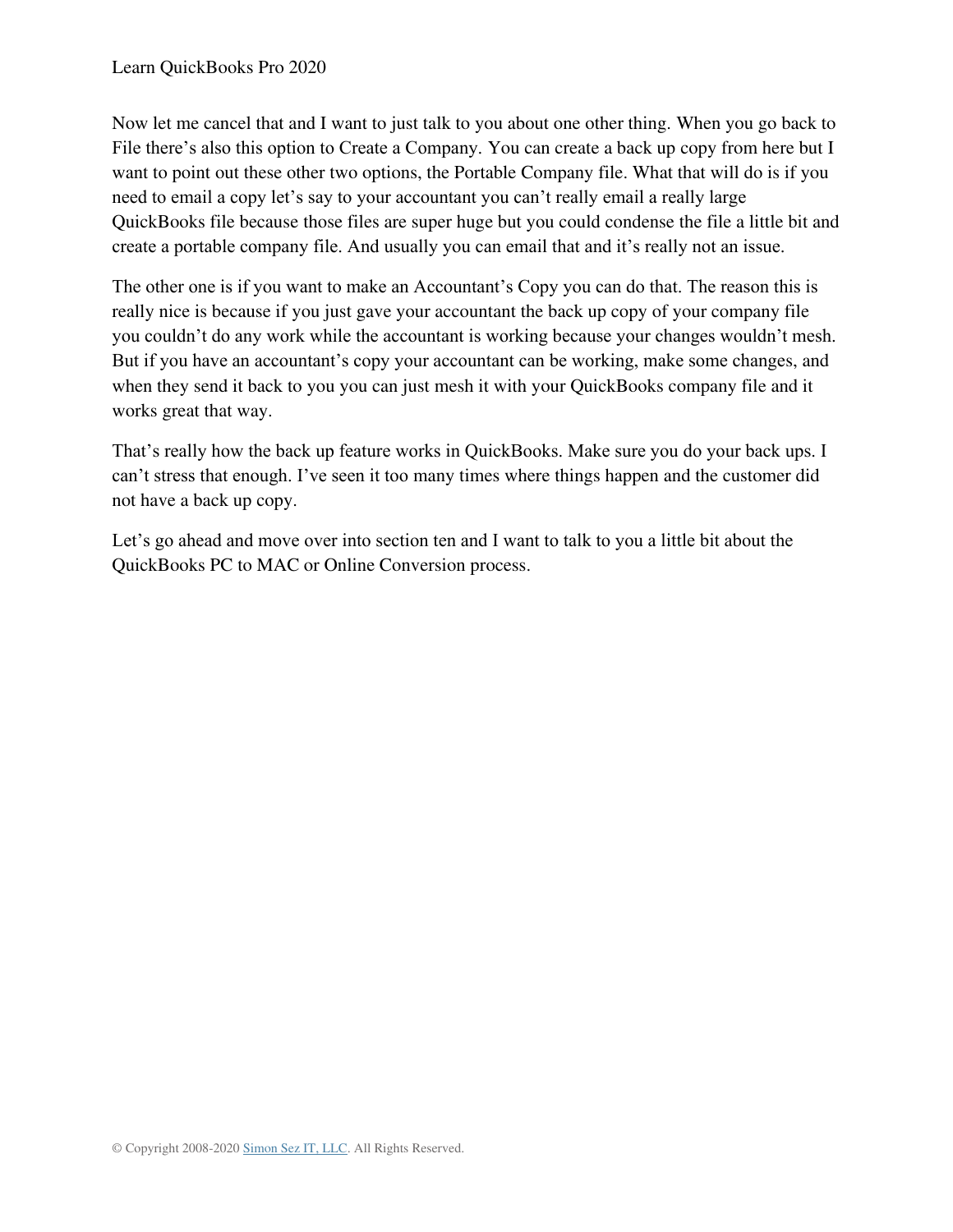#### **Video: QuickBooks PC to MAC or Online Conversion**

**Cindy:** If you're wanting to move your QuickBooks files to a MAC from your PC or if you've decided you want to try the online version for a while you'll want to actually convert your data that's on the PC into a MAC or an online format and I want to show you how to do that. It's really a very simple process.

If you're moving from a PC to a MAC you would need to make sure you have a MAC version of QuickBooks. You're not going to be able to take your PC version file and open it in the MAC version. What you need to do is in your PC go ahead and make a conversion copy and that will let you open it in your MAC. The other thing is if you're going to actually move your company file to the QuickBooks online you'll want to have a conversion file for that as well. Here's where you go to make those conversion files.

Go up to File on your menu, Utilities, and then you'll see two options. One is to copy your Company File for QuickBooks MAC and one is for the QuickBooks Online. I'll choose the MAC option and it's just going to give me a quick little message letting me know that because I'm in a PC that QuickBooks for Windows might be a better fit. And it tells me that the inventory option in the PC for MAC is not as robust as it is in the PC. It also tells me there's a couple of features like the mobile apps and third party apps, the Shipping Manager, the Loan Manager, and industry specific editions aren't available for the MAC. That's okay for now. I just want to click Yes and it's going to tell me that it has to close all the windows in order to create that copy. That's okay. And now it's going to go ahead and ask me to save my file. I'm going to go ahead and hit the Save button and when I do it's going to export my data.

When it's exported it will let you know it's been successfully exported and then you'll be able to actually take that file and plug it into your MAC and restore that file.

That's really all there is to creating a QuickBooks PC to MAC or online conversion file.

Let's go ahead and go into the last section here in module seventeen. I want to briefly just mention a couple things about the Canadian version and then we'll be wrapping it up.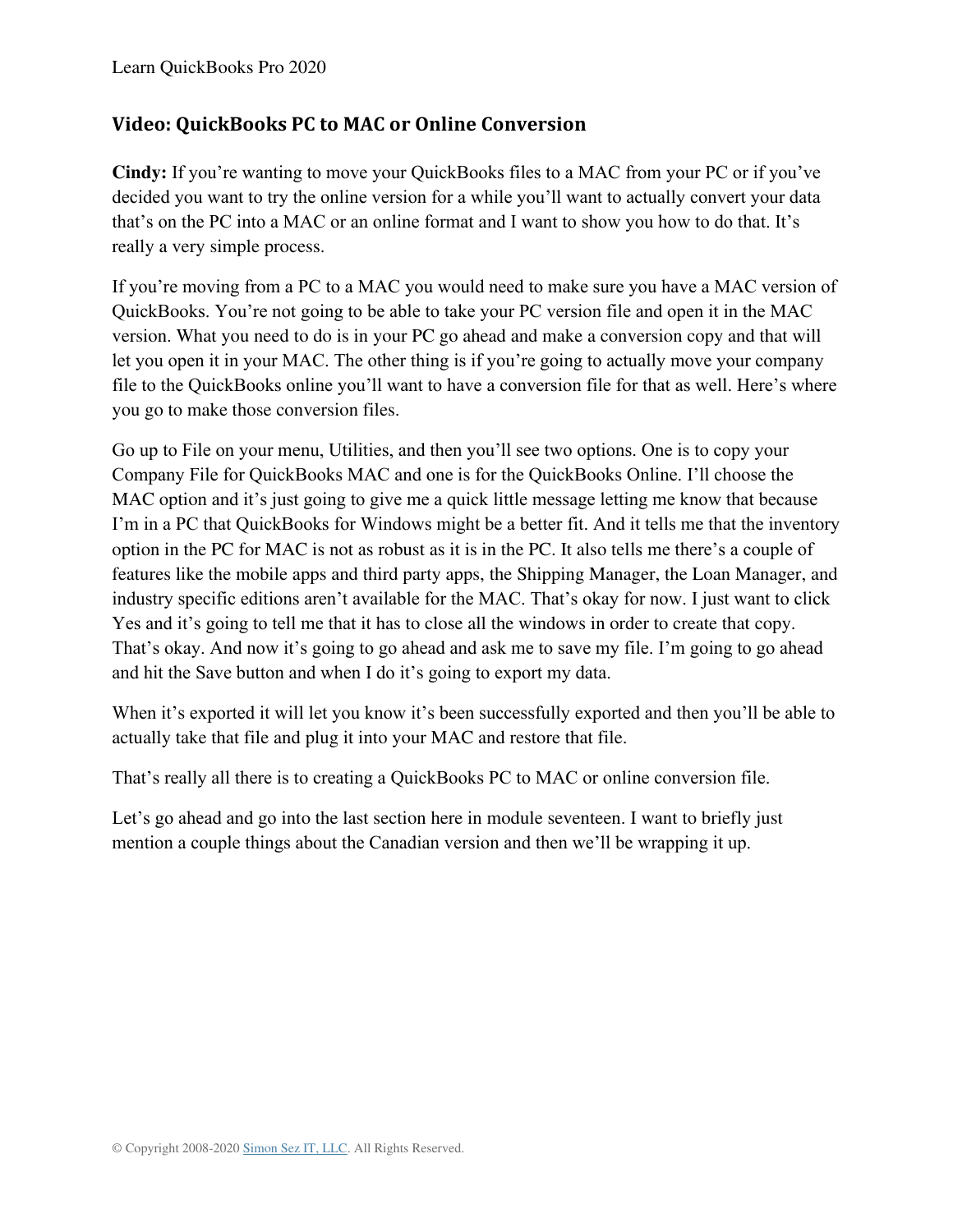#### **Video: Canadian vs. US Version of QuickBooks**

**Cindy:** We've been working with the US version of QuickBooks but there is a Canadian version available as well and if you're in the market and trying to decide which version you would want to purchase you might want to look at some of these differences before you actually decide. Let me go ahead and address several of the differences and that way you can make an informed decision.

If French happens to be your native language then you'll be glad to know that there is a French language version available for QuickBooks. Canada actually has two official languages, English and French. That way you can choose whichever language you'd like your QuickBooks to actually be in. And don't worry about it if your customer's don't speak French because you can actually make your invoices available in six different languages. It's English, Italian, you've got traditional Chinese, you've got Brazilian Portuguese, Canadian French, and Spanish. And what's interesting is that the QuickBooks US version is only available in English.

The second thing I want to mention is that the sales tax structures are different in the US version and in the Canadian version. If you think about it in the US what happens is we associate taxes with the customer. Some customers are taxable, some are not. In the Canadian system they always associate the taxes with the item. Therefore the software has to be different in order to accommodate that. Also in Canada they have a sales tax plus what they call a goods and services tax. We call that a GST tax and QuickBooks has to take that into account as well.

The last thing I want to mention is a little bit about the pricing and how the plans are different between the US and the Canadian version.

Currently both the US and the QuickBooks for Canada have four different pricing plans. They have what's called Simple Start in the US version. They call it the Easy Start in the Canadian version. They have Essentials, they have Plus and they have what they call Self-Employed. The US version offers one more over and above that and that's called the Advanced. And it's got a few extra features like invoice importing which we've seen, they have something where they give you access to priority circle customer service, things like that. I just wanted you to be aware of those few differences as you go through and try to make your decision on which version you want to purchase.

This is going to wrap up module seventeen. What I want to do now is kind of wrap the whole thing up. Let me have you go over to module eighteen and we'll do a quick wrap up and then you are done.